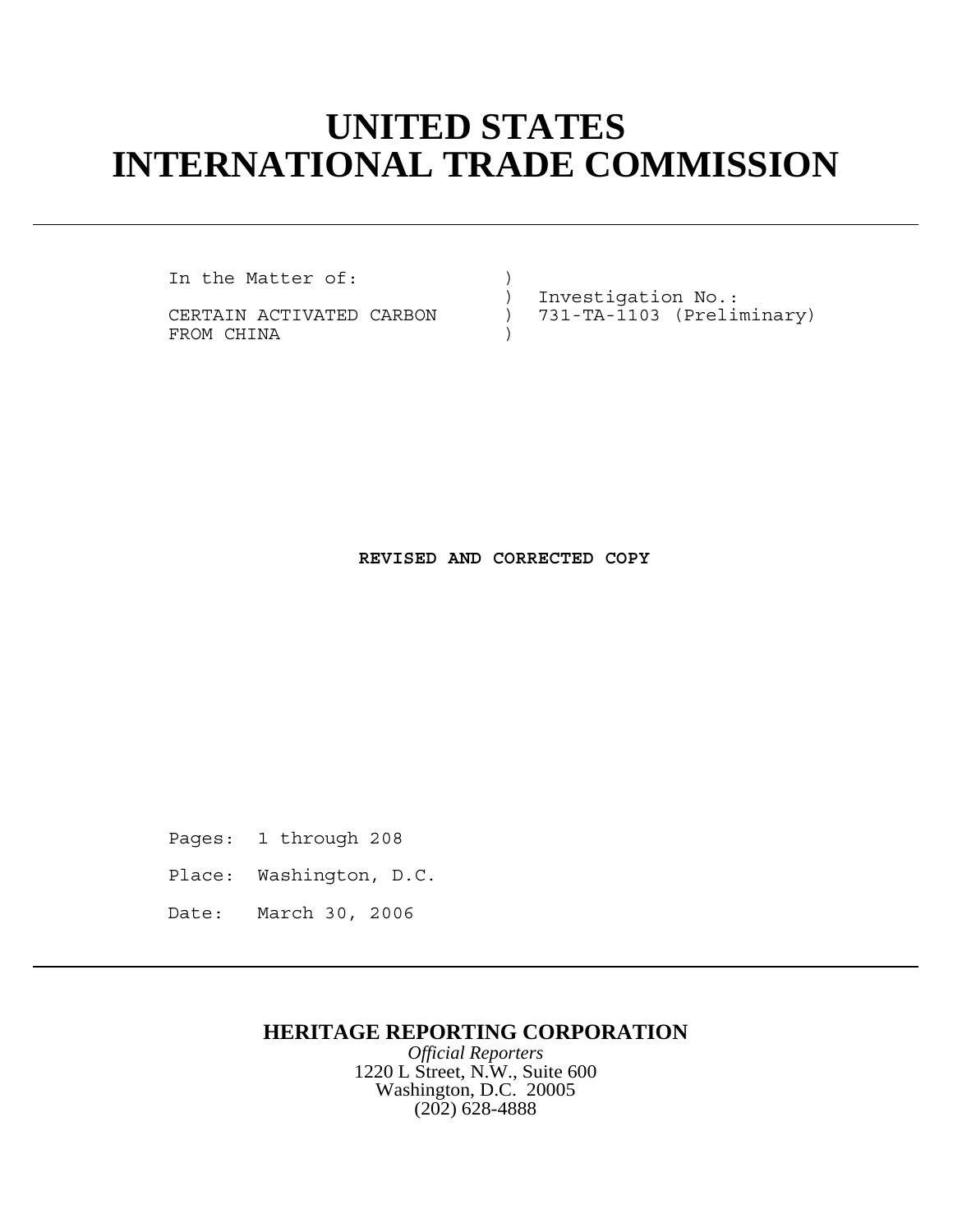#### THE UNITED STATES INTERNATIONAL TRADE COMMISSION

| In the Matter of:        |                           |
|--------------------------|---------------------------|
|                          | Investigation No.:        |
| CERTAIN ACTIVATED CARBON | 731-TA-1103 (Preliminary) |
| FROM CHINA               |                           |

Thursday, March 30, 2006

Main Hearing Room U.S. International Trade Commission 500 E Street, S.W. Washington, D.C.

The preliminary conference commenced, pursuant to Notice, at 9:33 a.m., at the United States International Trade Commission, ROBERT CARPENTER, Director of Investigations, presiding.

APPEARANCES:

On behalf of the International Trade Commission:

Staff:

ROBERT CARPENTER, DIRECTOR OF INVESTIGATIONS JOHN MCCLURE, INVESTIGATOR DAVID FISHBERG, ATTORNEY/ADVISOR STEVEN TROST, ECONOMIST CHARLES YOST, AUDITOR PHILIP STONE, INDUSTRY ANALYST KAREN DRISCOLL, ATTORNEY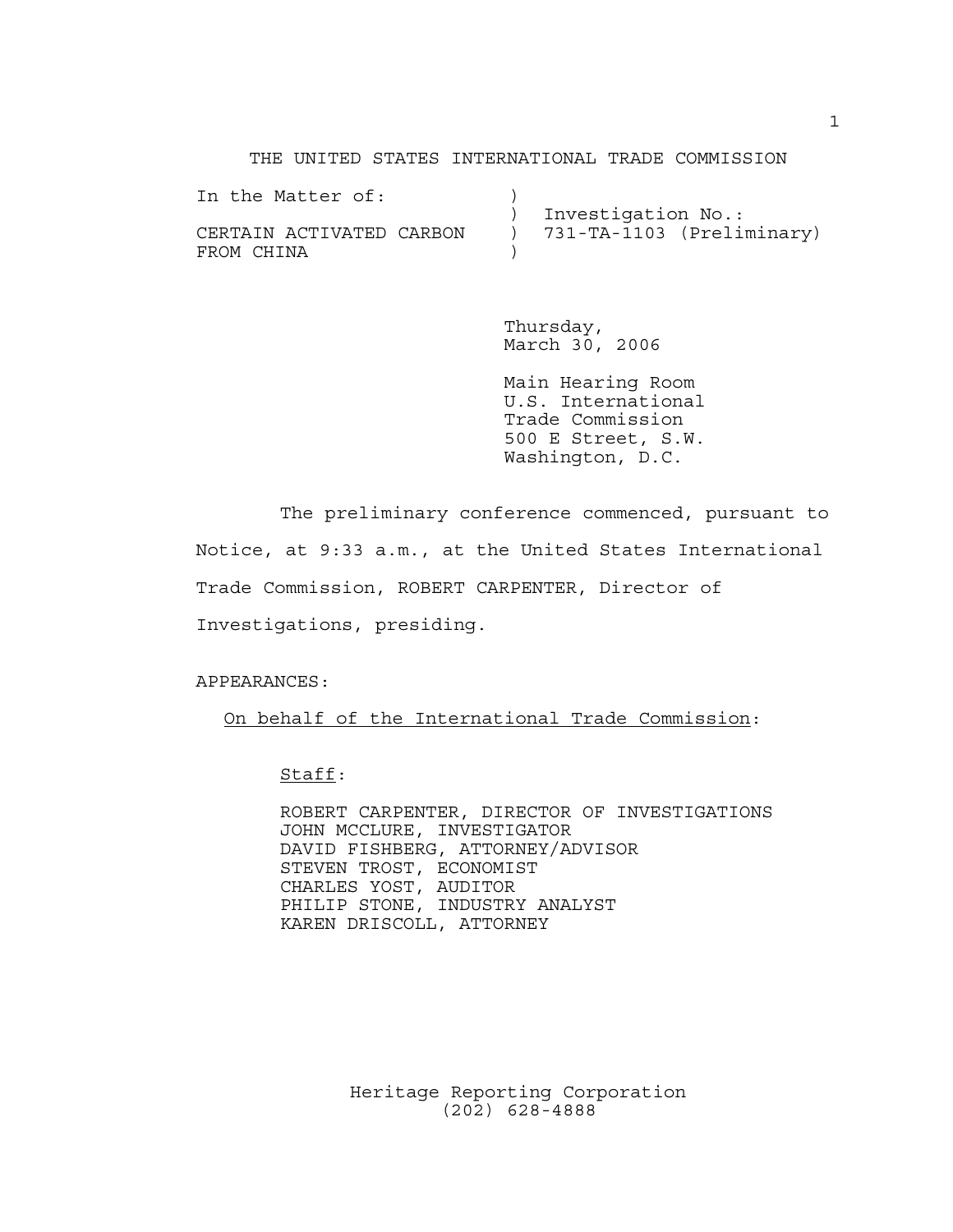In Support of the Imposition of Antidumping Duties:

On behalf of Calgon Carbon Corporation and Norit Americas, Inc.:

RONALD THOMPSON, President, Norit Americas, Inc. TIMOTHY WRUBLE, National Account Manager, Norit Americas, Inc. DENNIS RESTER, Consultant, Norit Americas, Inc. ROBERT O'BRIEN, Senior Vice President, Calgon Carbon Corporation JAMES GILMORE, Director of Product Management, Calgon Carbon Corporation BRAD HUDGENS, Economist, Georgetown Economic Services DAVID ROSNER, Economist, Georgetown Economic Services

DAVID A. HARTQUIST, Esquire R. ALAN LUBERDA, Esquire MARY T. STALEY, Esquire Collier Shannon Scott, PLLC Washington, D.C.

In Opposition to the Imposition of Antidumping Duties:

On behalf of The Coalition of Importers of Activated Carbon:

DAVID JORDAN, Director, Product Services, U.S. Filter Environmental Services

J. LOUIS KOVACH, President, Nucon International, Inc.

ANDERS SKEINI, Jacobi Carbons SID NELSON, President, Sorbent Technologies STEPHEN CLARK, President, Water Tech, Inc. FELIPE BERER, International Adviser, Bryan Cave DOUG GILLEN, Director, Environmental Products JOE ENNIKING, Vice President, Nucon International KARL KRAUSE, Business Manager, Jacobi Carbons BILL BRUMFIELD, President, Carbon Link Corporation

LYLE B. VANDER SCHAAF, Esquire COREY L. NORTON, Esquire JOSEPH H. HECKENDORN, Esquire Bryan Cave, LLP Washington, D.C.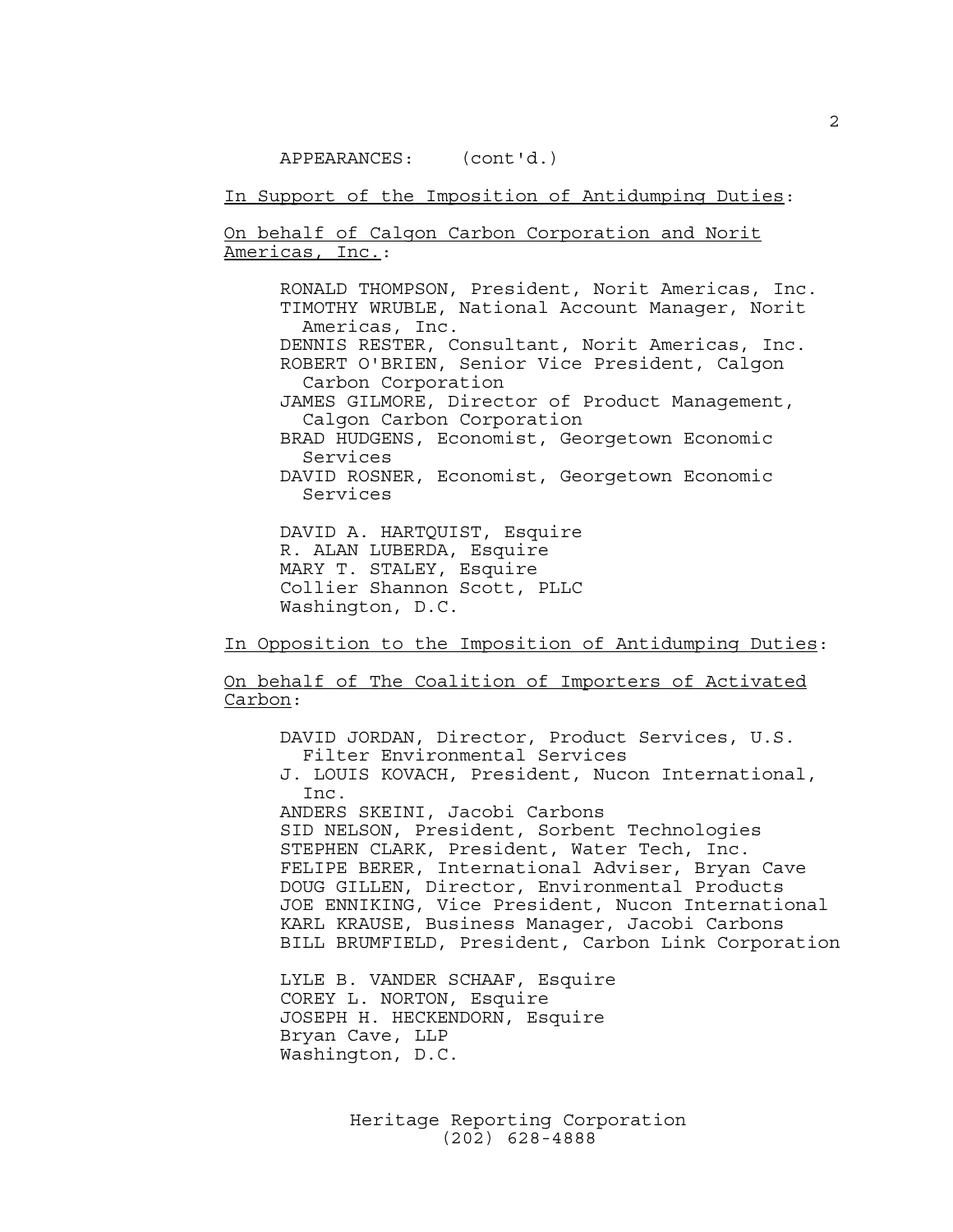## I N D E X

PAGE

| OPENING STATEMENT OF DAVID A. HARTQUIST, ESQUIRE,<br>COLLIER SHANNON SCOTT, PLLC             | 6   |
|----------------------------------------------------------------------------------------------|-----|
| OPENING STATEMENT OF LYLE B. VANDER SCHAAF, ESQUIRE, 9<br>BRYAN CAVE, LLP                    |     |
| STATEMENT OF DAVID A. HARTQUIST, ESQUIRE,<br>COLLIER SHANNON SCOTT, PLLC                     | 14  |
| STATEMENT OF ROBERT O'BRIEN, SENIOR VICE PRESIDENT,<br>CALGON CARBON CORPORATION             | 15  |
| STATEMENT OF RONALD THOMPSON, PRESIDENT,<br>NORIT AMERICAS, INC.                             | 26  |
| STATEMENT OF BRAD HUDGENS, ECONOMIST, GEORGETOWN<br>ECONOMIC SERVICES                        | 36  |
| STATEMENT OF R. ALAN LUBERDA, ESQUIRE,<br>COLLIER SHANNON SCOTT, PLLC                        | 46  |
| STATEMENT OF TIMOTHY WRUBLE, NATIONAL ACCOUNT<br>MANAGER, NORIT AMERICAS, INC.               | 65  |
| STATEMENT OF DENNIS RESTER, CONSULTANT,<br>NORIT AMERICAS, INC.                              | 82  |
| STATEMENT OF JAMES GILMORE, DIRECTOR OF PRODUCT<br>MANAGEMENT, CALGON CARBON CORPORATION     | 89  |
| STATEMENT OF LYLE B. VANDER SCHAAF, ESQUIRE,<br>BRYAN CAVE, LLP                              | 102 |
| STATEMENT OF J. LOUIS KOVACH, PRESIDENT, NUCON<br>INTERNATIONAL, INC.                        | 103 |
| STATEMENT OF DAVID JORDAN, DIRECTOR, PRODUCT<br>SERVICES, U.S. FILTER ENVIRONMENTAL SERVICES | 113 |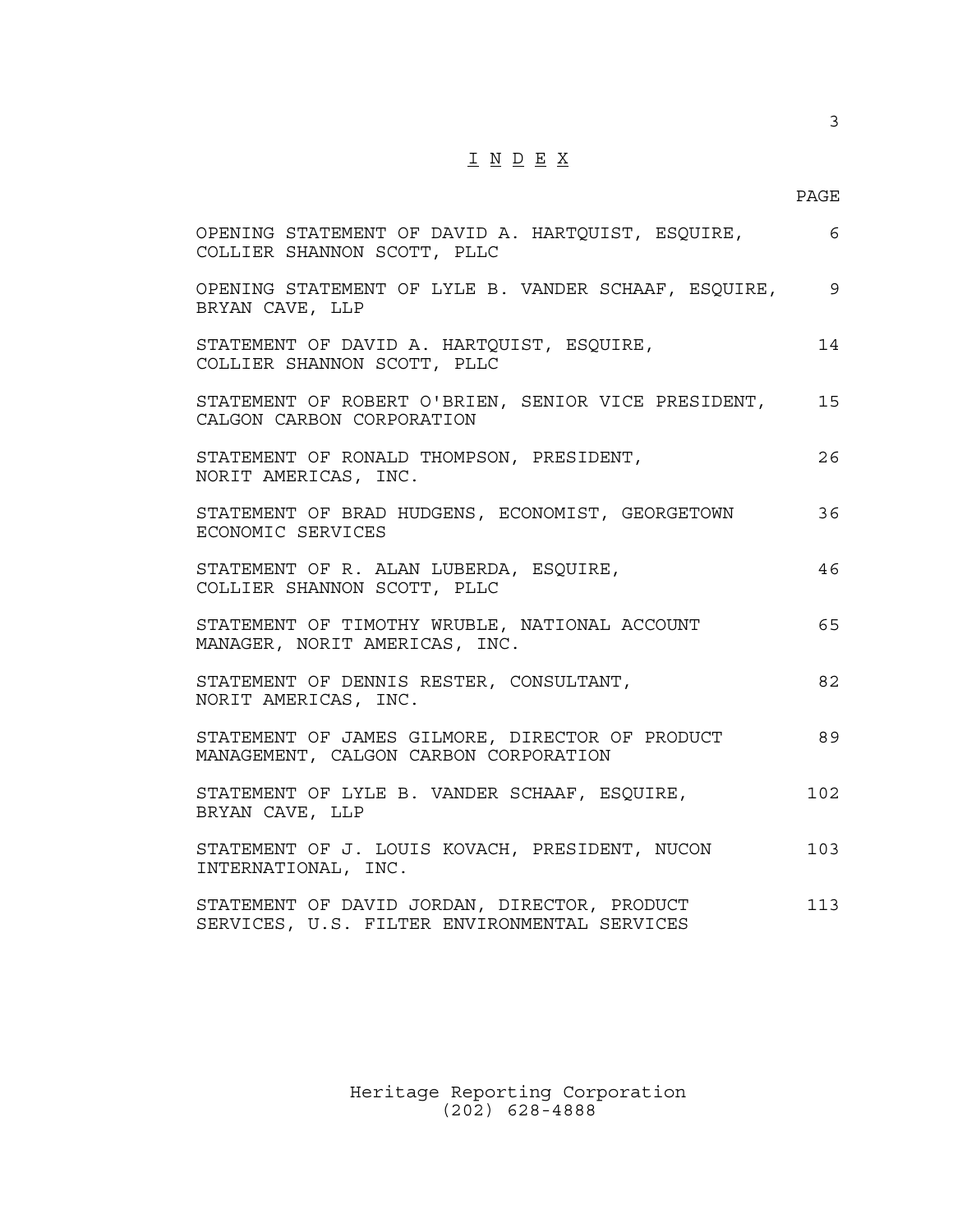## I N D E X

| STATEMENT OF SID NELSON, PRESIDENT, SORBENT<br>TECHNOLOGIES    | 123 |
|----------------------------------------------------------------|-----|
| STATEMENT OF ANDERS SKEINI, JACOBI CARBONS                     | 135 |
| STATEMENT OF STEPHEN CLARK, PRESIDENT,<br>WATER TECH, INC.     | 146 |
| STATEMENT OF JOSEPH H. HECKENDORN, ESQUIRE<br>BRYAN CAVE, LLP  | 158 |
| STATEMENT OF JOE ENNIKING, VICE PRESIDENTUCON<br>INTERNATIONAL | 160 |
| STATEMENT OF KARL KRAUSE, BUSINESS MANAGER,<br>JACOBI CARBONS  | 160 |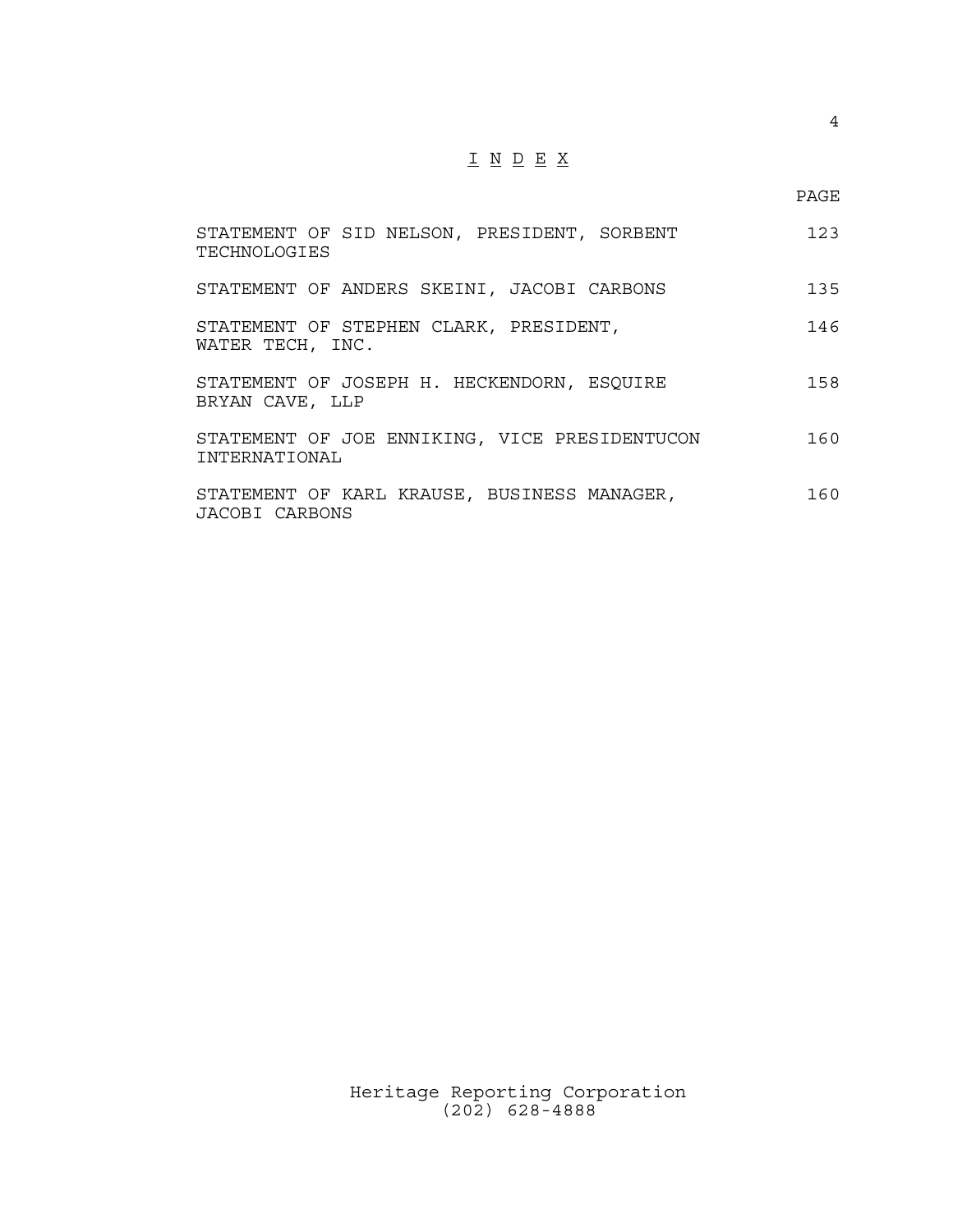P R O C E E D I N G S (9:33 a.m.) MR. CARPENTER: Good morning and welcome to the United States International Trade Commission's conference in connection with the preliminary phase of antidumping investigation No. 731-TA-1103 concerning imports of Certain Activated Carbon From China. My name is Robert Carpenter. I'm the Commission's Director of Investigations, and I will preside at this conference. Among those present from the Commission staff are, from my far right, Karen Driscoll from the Office of the General Counsel; Jim McClure, investigator; on my left, David Fishberg, the attorney/advisor; Steven Trost, the economist; Charles Yost, the auditor; and Philip Stone, the industry analyst. I understand the parties are aware of the time allocations. I would remind speakers not to refer in your remarks to business proprietary information and to speak directly into the microphones. We also ask that you state your name and affiliation for the record before beginning your presentation. Are there any questions? If not, welcome, Mr. Hartquist. Please come forward with your opening

> Heritage Reporting Corporation (202) 628-4888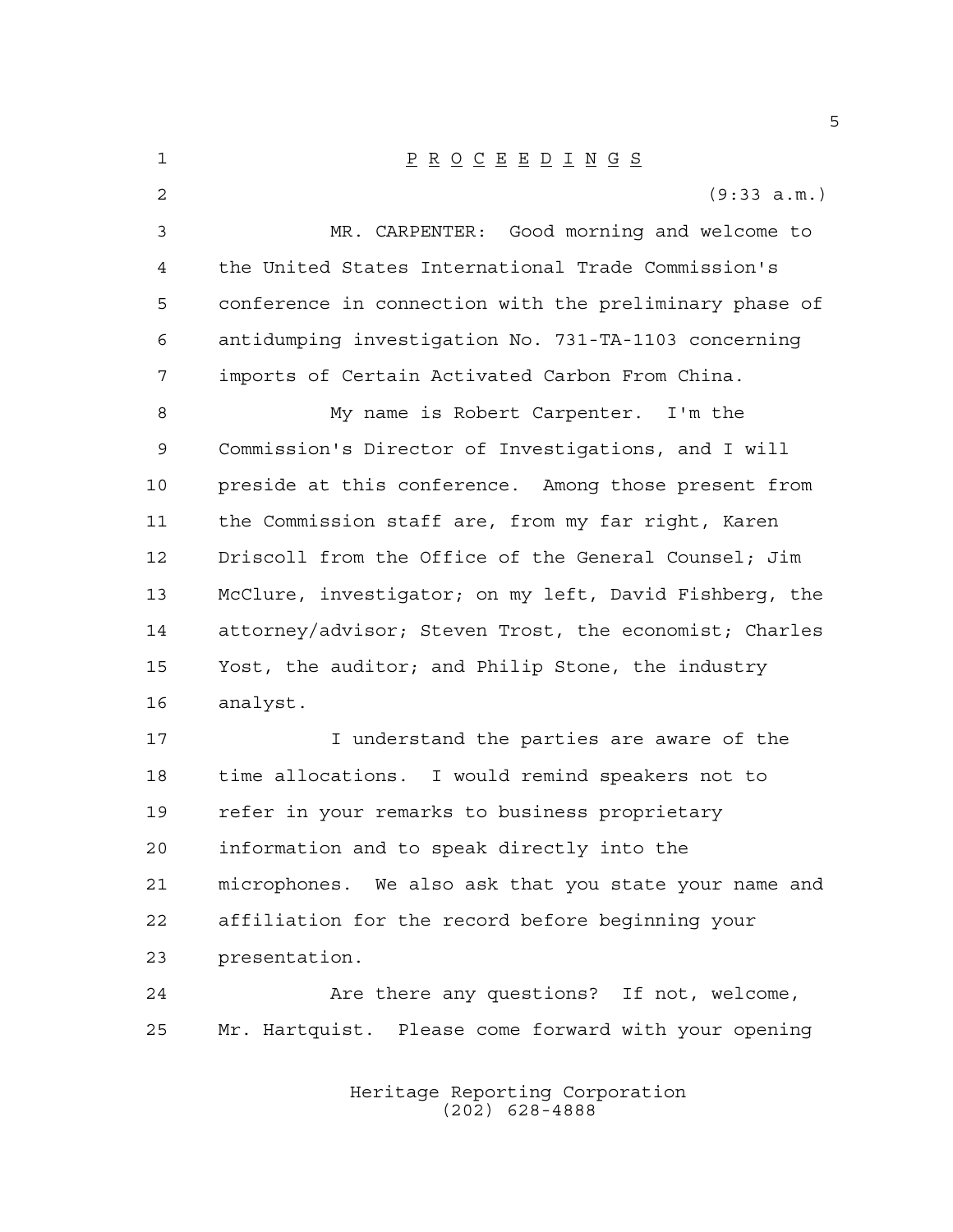statement.

 MR. HARTQUIST: Good morning, Mr. Carpenter and members of the Commission staff. My name is David A. Hartquist of the law firm Collier Shannon Scott representing the domestic industry producing steam activated carbon.

 We believe this is a fairly straightforward injury case. Steam activated carbon from China is being dumped in the United States at very large margins. These margins permit the Chinese industry to consistently and significantly undersell the domestic activated carbon industry in the U.S. market. The importer data demonstrates the pervasive and injurious underselling in the market.

 That underselling has permitted the Chinese industry to massively increase its exports to the United States to the point where they are now a dominant factor in the U.S. market, encompassing about half of all imports at 85 million pounds in 2005. This massive volume of low-priced imports from China pervades the marketplace and affects prices throughout the market.

 The huge volume of Chinese imports is underselling domestic prices and taking market share, resulting in lost sales and lost revenue to domestic

> Heritage Reporting Corporation (202) 628-4888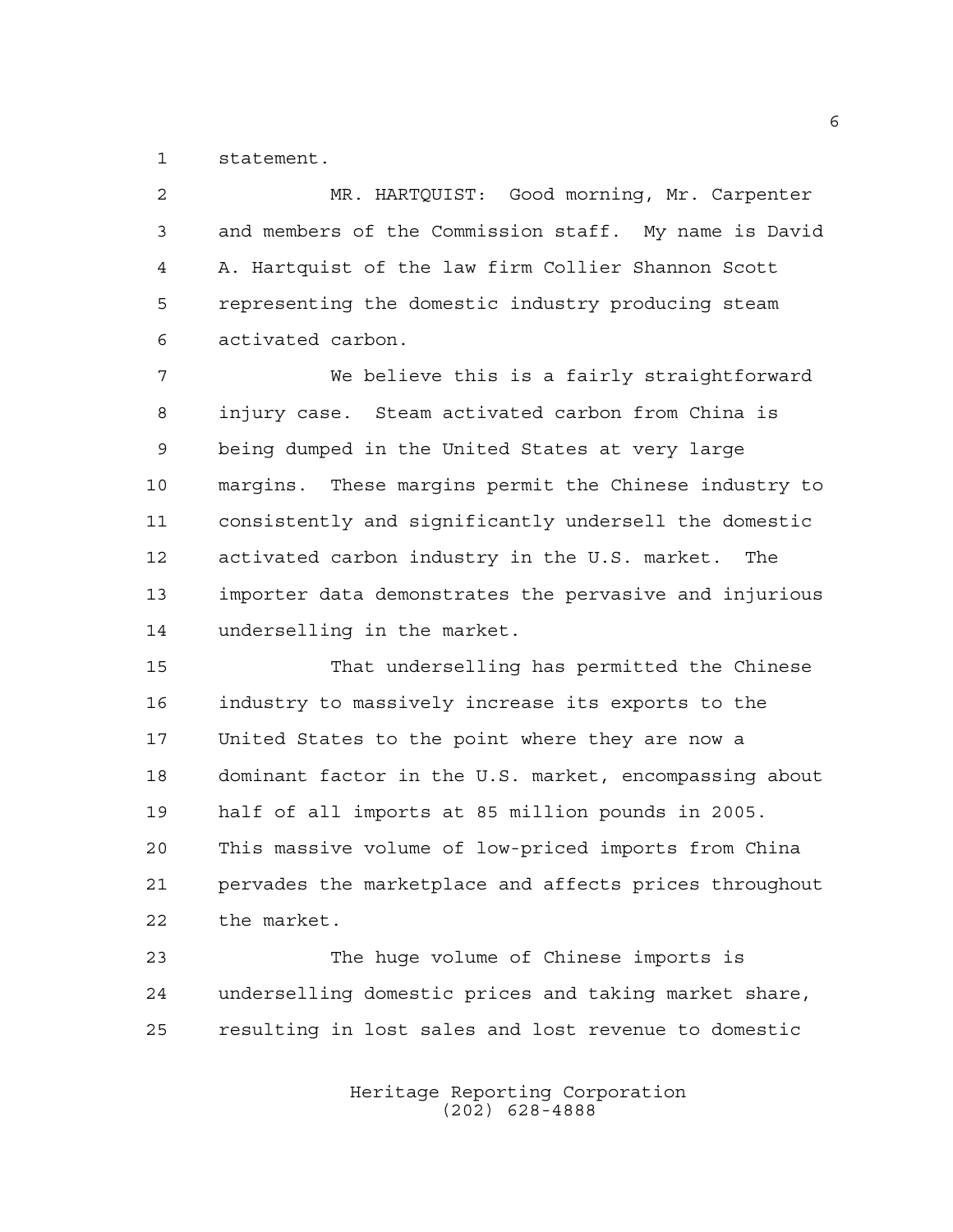producers as we have documented on the record. The underselling has also resulted in price depression and suppression in the market as domestic producers are either forced to lower prices to make sales or cannot raise prices to cover increasing costs.

 The industry is in a period of both rising costs and expanding demand and prices should be increasing significantly, but, as you'll hear from our industry witnesses today, imports of activated carbon have instead either lowered or held down prices resulting in depressed operating profits and declining employment levels for the industry.

 These factors all demonstrate that the domestic industry is suffering material injury by reason of the dumped imports of steam activated carbon from China.

 Finally, the Commission staff is aware that Norit and Calgon filed a petition against all imports of activated carbon about a month ago before withdrawing that petition and refiling the case on steam activated carbon only. While withdrawing and refiling cases is certainly not unknown to the Commission, it is very unusual for us, and I wanted to provide a few words of explanation for the record. Reflecting initial concerns about

> Heritage Reporting Corporation (202) 628-4888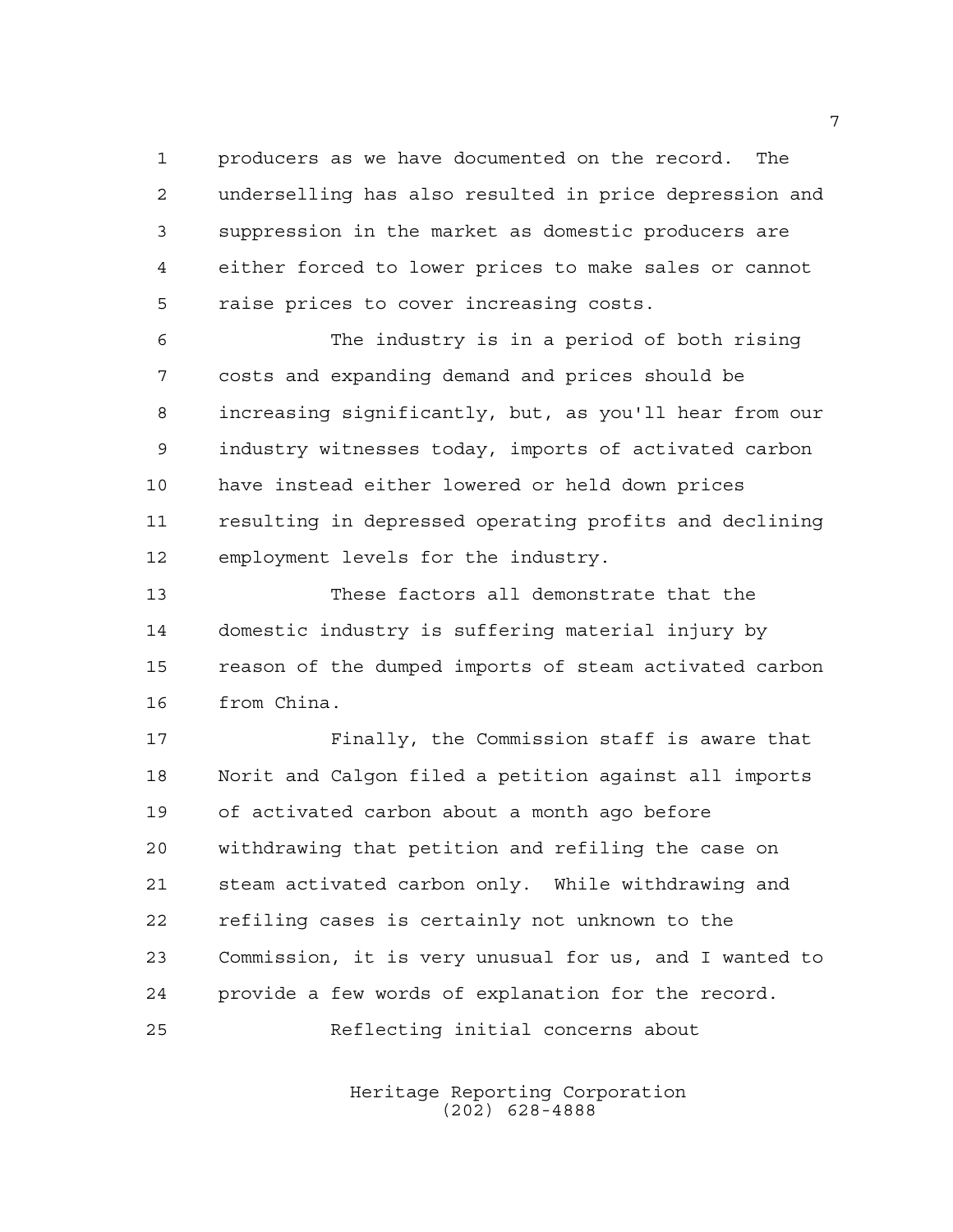circumvention, we approached this product as a single like product even though neither Calgon nor Norit is a U.S. producer of chemically activated carbons and their steam activated carbons do not compete with domestic and imported chemically activated carbons. During the course of the first 19 days of the first investigation, two things became clear to us. First, despite some superficial general similarities steam activated carbons and chemically activated carbons are different products produced by different industries under the Commission's test. Second, the industry that produces chemically activated carbons, essentially MeadWestvaco, has shown no public interest in the case. They apparently did not intend to participate in the first investigation, and they are not here

today.

 With separate like products, very little in the way of imports of chemically activated carbons from China and no apparent interest from the only domestic producer of chemically activated carbons, withdrawing and refiling the case seemed the simplest and most appropriate action for us to take.

 We believe this scope reflects the like product determination that the Commission would have

> Heritage Reporting Corporation (202) 628-4888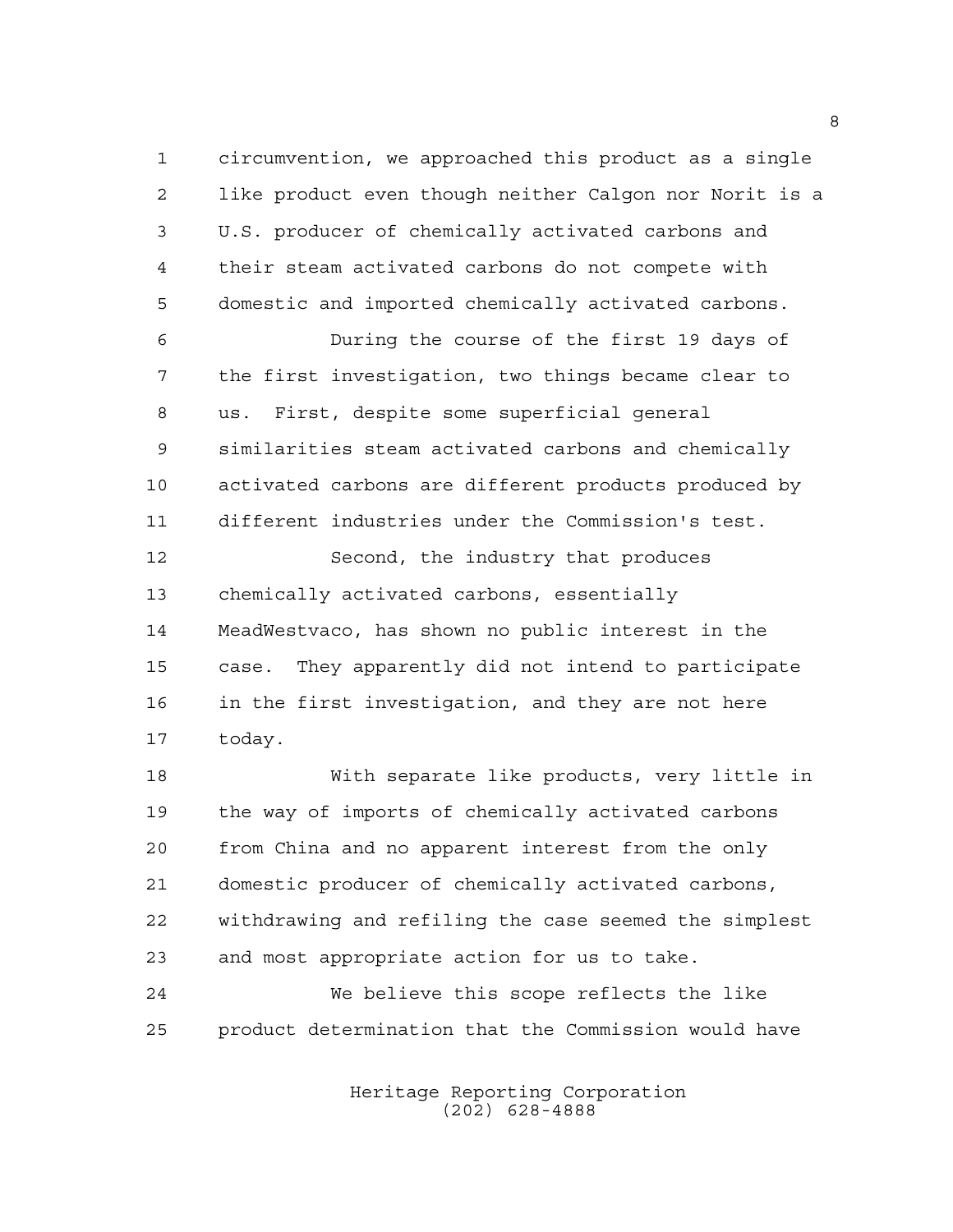reached had we gone forward with the first

 investigation and properly focuses on the injurious imports of steam activated carbon that are causing injury to the U.S. steam activated carbon industry. Thank you. MR. CARPENTER: Thank you, Mr. Hartquist. Mr. Vander Schaaf? MR. VANDER SCHAAF: Thank you. Again, my name is Lyle Vander Schaaf from the law firm Bryan Cave. I'm accompanied here today by my colleagues, Joe Heckendorn, Corey Norton and Felipe Berer. We have a number of witnesses today that we hope to bring before you to tell you what we believe is going on in the marketplace today, and we're appearing on behalf of the Coalition of Importers of Activated Carbon, a number of importers and purchasers in the United States who purchase both imported activated carbon from China and U.S. produced activated carbon, and also here representing the foreign producers that we've entered an appearance on behalf of from China. We think that the first step in this proceeding is to compare what's being said to what was

counsel alluded to. As you know, the original

said in the original petition that our opposing

Heritage Reporting Corporation (202) 628-4888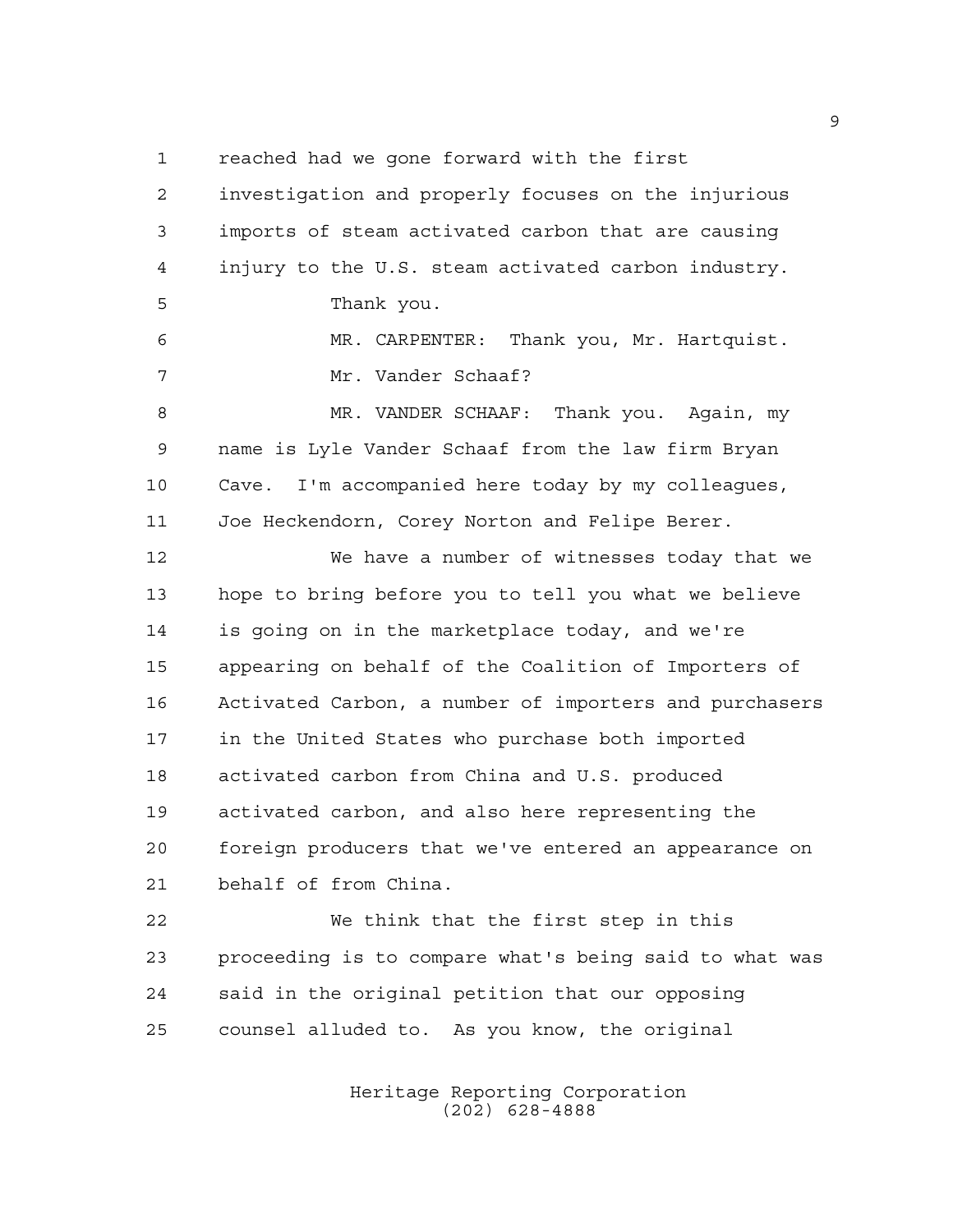petition was filed on January 26, 2006, which was the eve of the Chinese Lunar New Year. We're curious whether the Petitioners knew that.

 All the executives for the foreign producers would be not in their offices, and the factories would be closed in China such that when they filed that original petition did they know that the foreign producers would not be able to organize to defend themselves?

 Did they know that the foreign producers would not be available to respond to the ITC's questionnaires, or was this just happenstance on the part of the Petitioners? We wonder whether this is a strategic option or whether it was simply gaming the system.

 The period of investigation that was covered by their original petition would have been the same whether that petition was filed on January 26 or sometime in February or sometime in March. Those details wouldn't have changed, yet they chose to file that petition on the eve of the Chinese New Year.

 The original petition was pulled on February 15. Coincidentally, this was two days after the ITC issued its first APO release where all of the confidential information from the importers and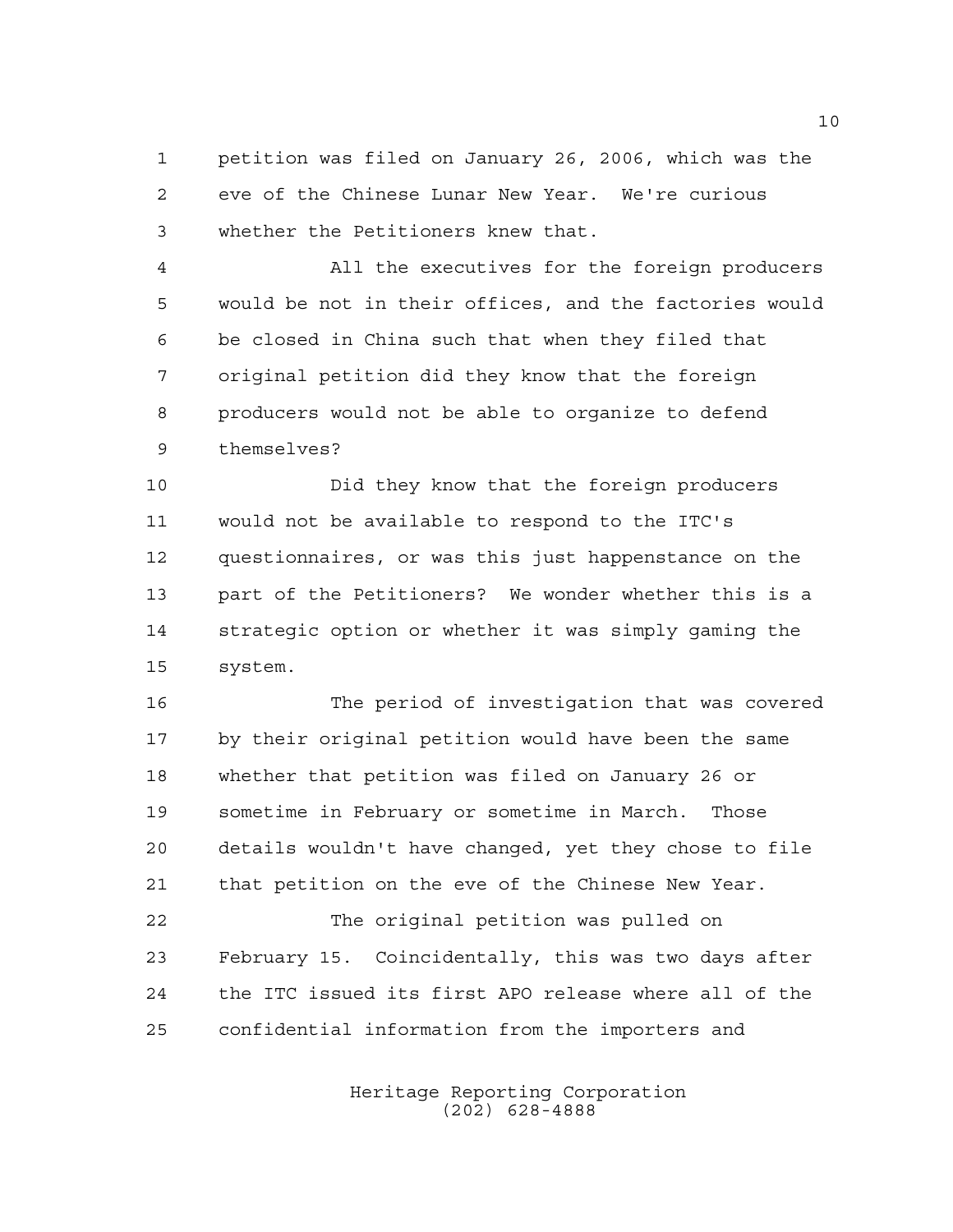foreign producers and U.S. producers was provided to the Petitioners for them to make a strategic decision of whether or not to continue or to pull that petition.

 Again, was this just happenstance? Did they have a change of mind, or was there actually some gaming going on?

 With respect to their original petition, as we've indicated in a filing that we made with the Commission on March 23 they've indicated that in their first petition all activated carbon, regardless of form or carbon source, has the same essentially physical characteristics and uses, yet in this investigation, in the petition of this proceeding, they say that steam and chemically activated have different physical characteristics and uses.

 They certified that first petition as correct and accurate. They did the same for the second petition, but they're entirely inconsistent with each other.

 They say further that the products have differing physical characteristics and uses when they said that all activated carbon had the same physical characteristics and uses in their first petition. They stated in their first petition that

> Heritage Reporting Corporation (202) 628-4888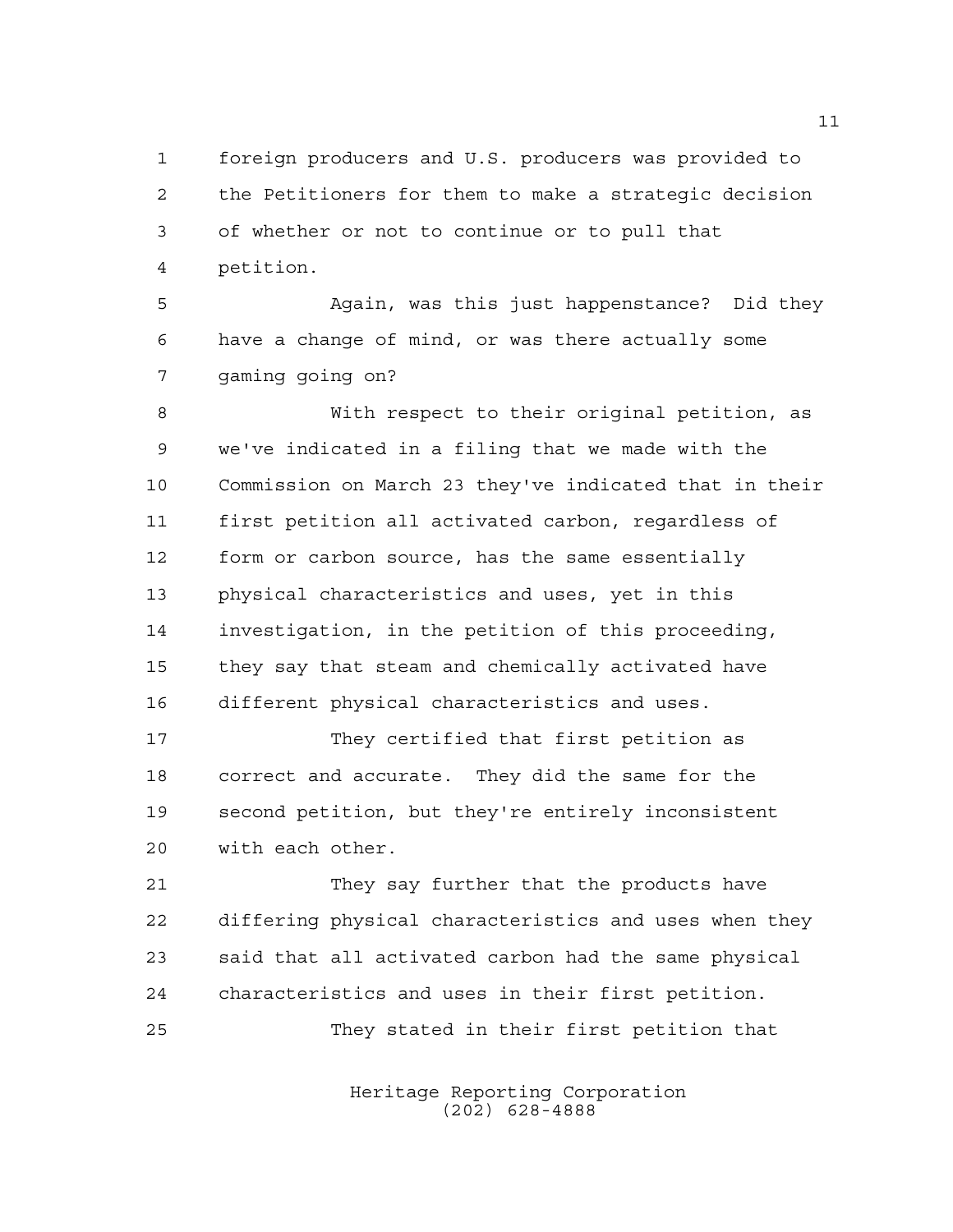activated carbon made from different raw materials is generally interchangeable for most applications. Then in their refiled petition they say that chemically activated carbons are generally not interchangeable with steam activated carbons.

 They indicated in their original petition that all activated carbon is viewed as a single industry, all activated carbon is produced in a similar manner, yet in their refiled petition they say that chemically activated carbon is not viewed as being produced by the same industry as steam activated carbon.

 In their original petition they state that activated carbon, regardless of form or grade, is generally sold through similar channels of trade, yet in their refiled petition they say that the products have different channels of trade.

 They stated in their original petition that the products share similar characteristics and uses and production processes. Then in their refiled petition they state that the products are produced in different facilities on different equipment that is not interchangeable.

 They stated in their original petition that by mixing together steam and chemically activated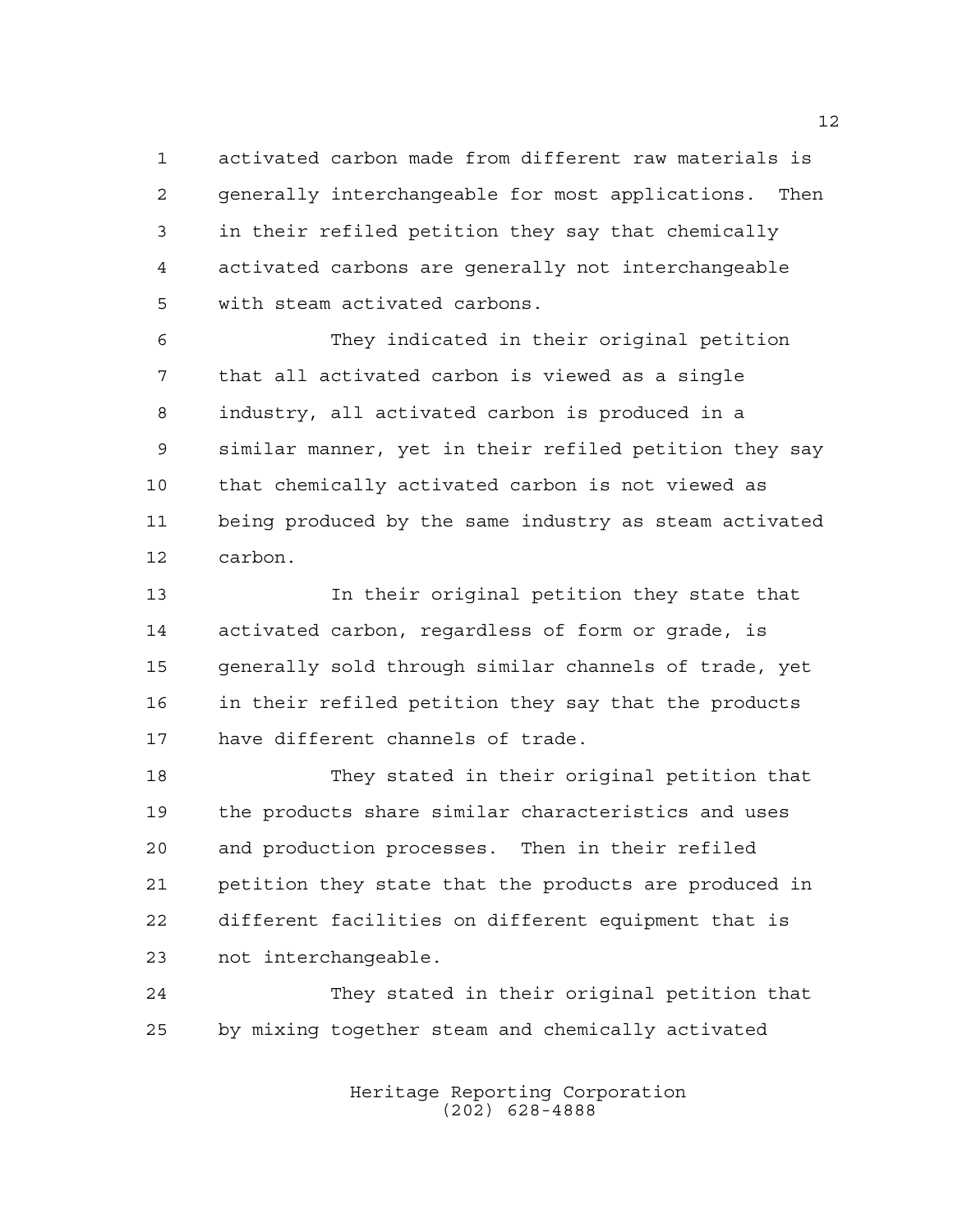carbons different grade or blends of activated carbon can be created to meet specific requirements, again talking about blending.

 In the refiled petition they state, "We have no knowledge that any producer is currently blending the two types of activated carbon at this time. Steam activated and chemically activated carbons have different physical characteristics and uses and are not interchangeable."

 Again, did the facts change? Did these producers, who have been in this industry for this long, realize facts they didn't realize before, or are they gaming the system?

 With respect to the issue of circumvention, circumvention is now possible. It wasn't possible under the filing of the first petition. With respect to MeadWestvaco, everybody knows that the position of producers in the industry, whether or not they support or oppose or have any interest in the investigation, is something that the Commission takes into account.

 Again, by gerryrigging the scope of the products and the domestic like product were they basing their decision on facts, or were they simply gaming the system?

We will have a number of witnesses today who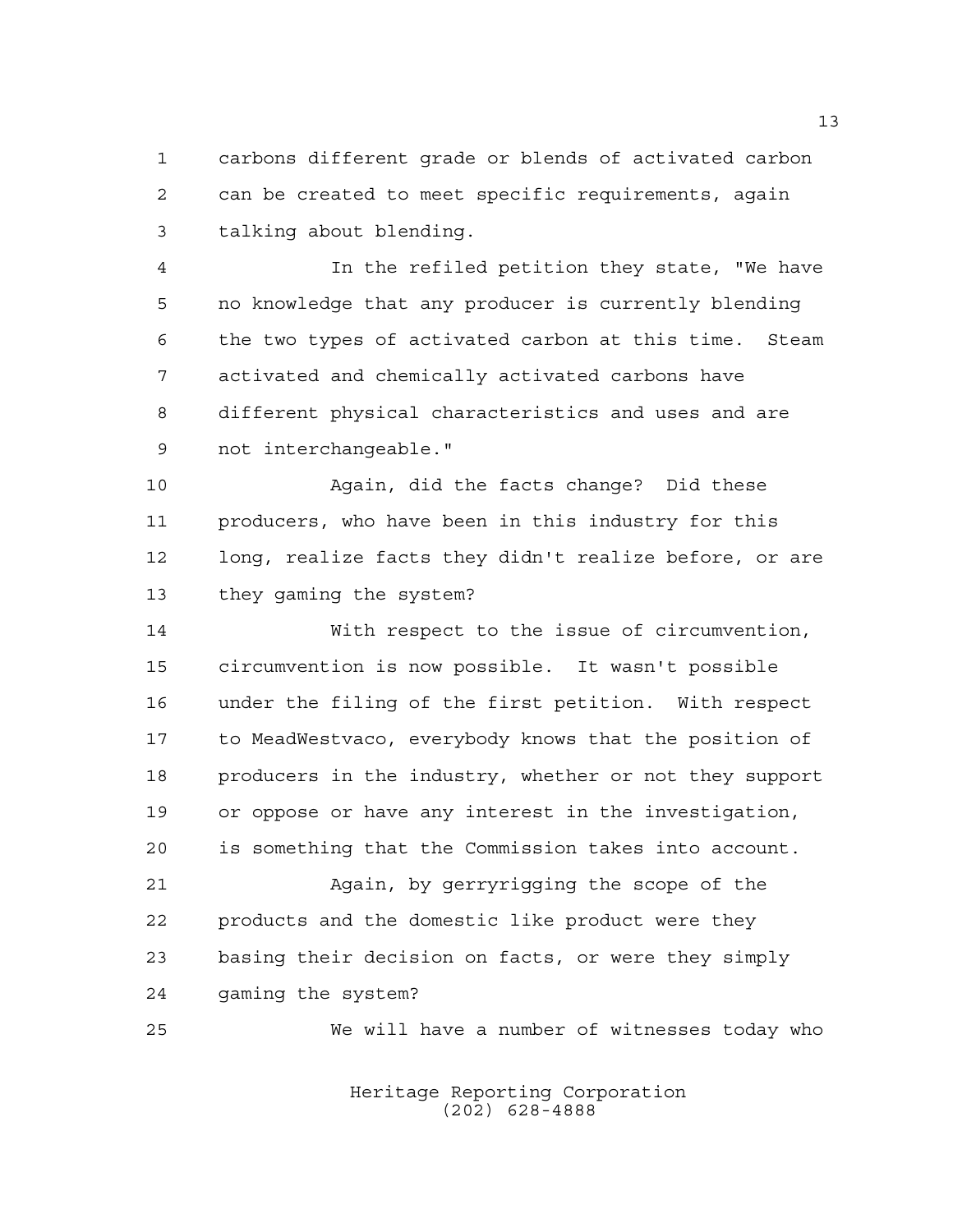will testify about Calgon's operations and how they are one of the leading producers in China, how they have used a vast amount of their resources from U.S. sales of activated carbon to invest in China. They will tell you how they know from their sources and their information that Calgon is one of the largest exporters and one of the largest importers in the United States. This is not the type of industry that deserves import competition under the antidumping law. Thank you. MR. CARPENTER: Thank you, Mr. Vander Schaaf. Mr. Hartquist, you may bring your panel forward at this time. MR. HARTQUIST: Again, for the record, my name is David A. Hartquist of the law firm Collier Shannon Scott representing the Petitioners. We will have four witnesses for you this morning presenting direct testimony led off by Mr. Robert O'Brien, senior vice president, Calgon Carbon Corporation; followed by Ronald Thompson, president of Norit Americas, Inc.; and then the economic testimony will be presented by Brad Hudgens of Georgetown Economic Services; and Alan Luberda of Collier Shannon

> Heritage Reporting Corporation (202) 628-4888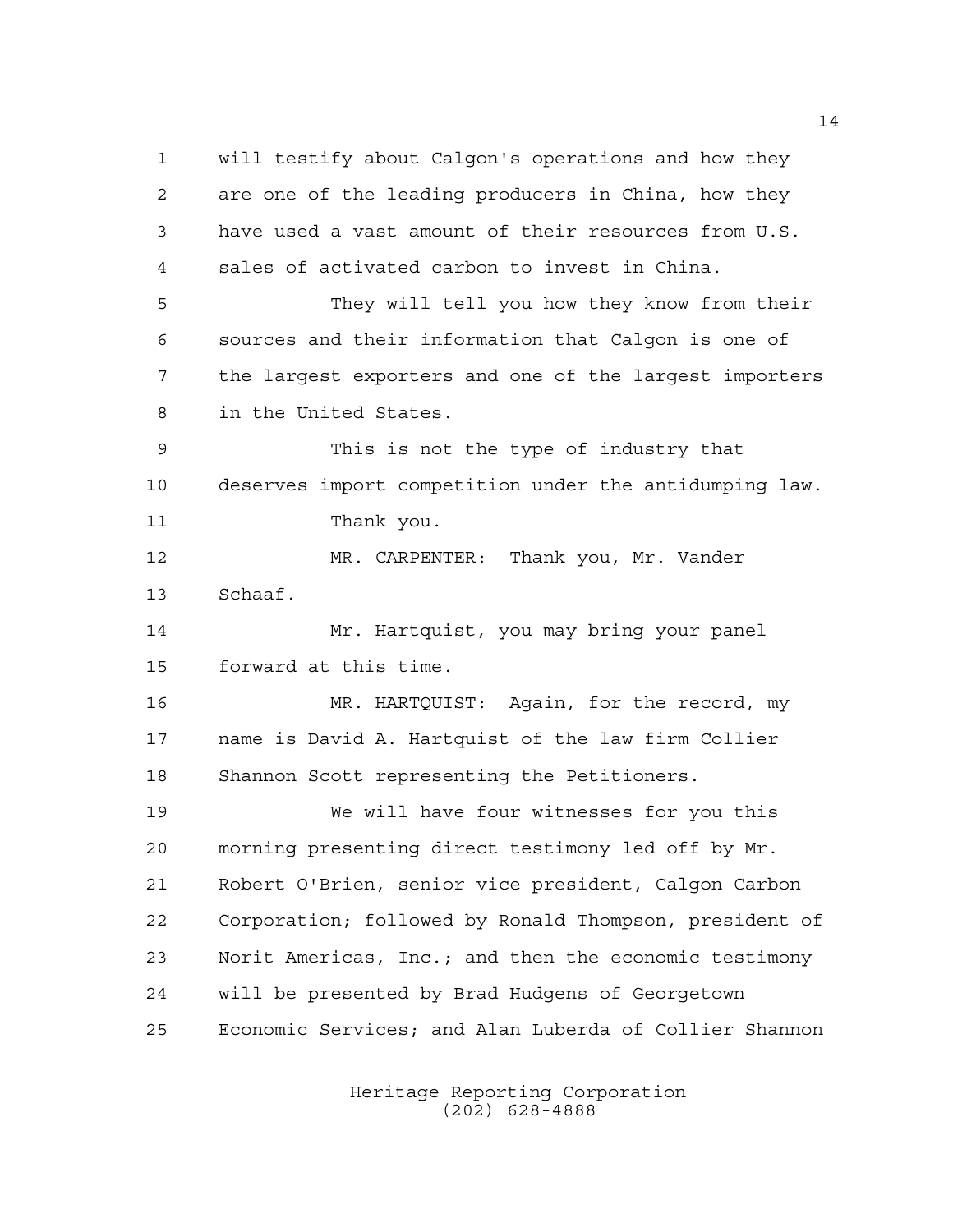will speak to the like product issues to conclude the direct testimony.

 In addition to the witnesses who will present direct testimony, we also have a number of others who are available to answer your questions, including Timothy Wruble, who is a national accounts manager for Norit Americas, Inc., on my left; Dennis Rester, who is a consultant to Norit Americas; James Gilmore, the director of product management for Calgon Carbon Corporation; and also Mary Staley of Collier Shannon Scott.

 With that, we will begin this morning with testimony from Mr. O'Brien.

 MR. O'BRIEN: Good morning. My name is Bob O'Brien, and I'm the senior vice president for Calgon Carbon Corporation responsible for our operations in North and South America.

 Calgon is the largest producer of activated carbon in the United States, and we also have operations around the world, including China. In the United States, we employ approximately 775, including 200 employees manufacturing steam activated carbon at our two production facilities in Catlettsburg, Kentucky, and Pearlington, Mississippi.

You may not be familiar with activated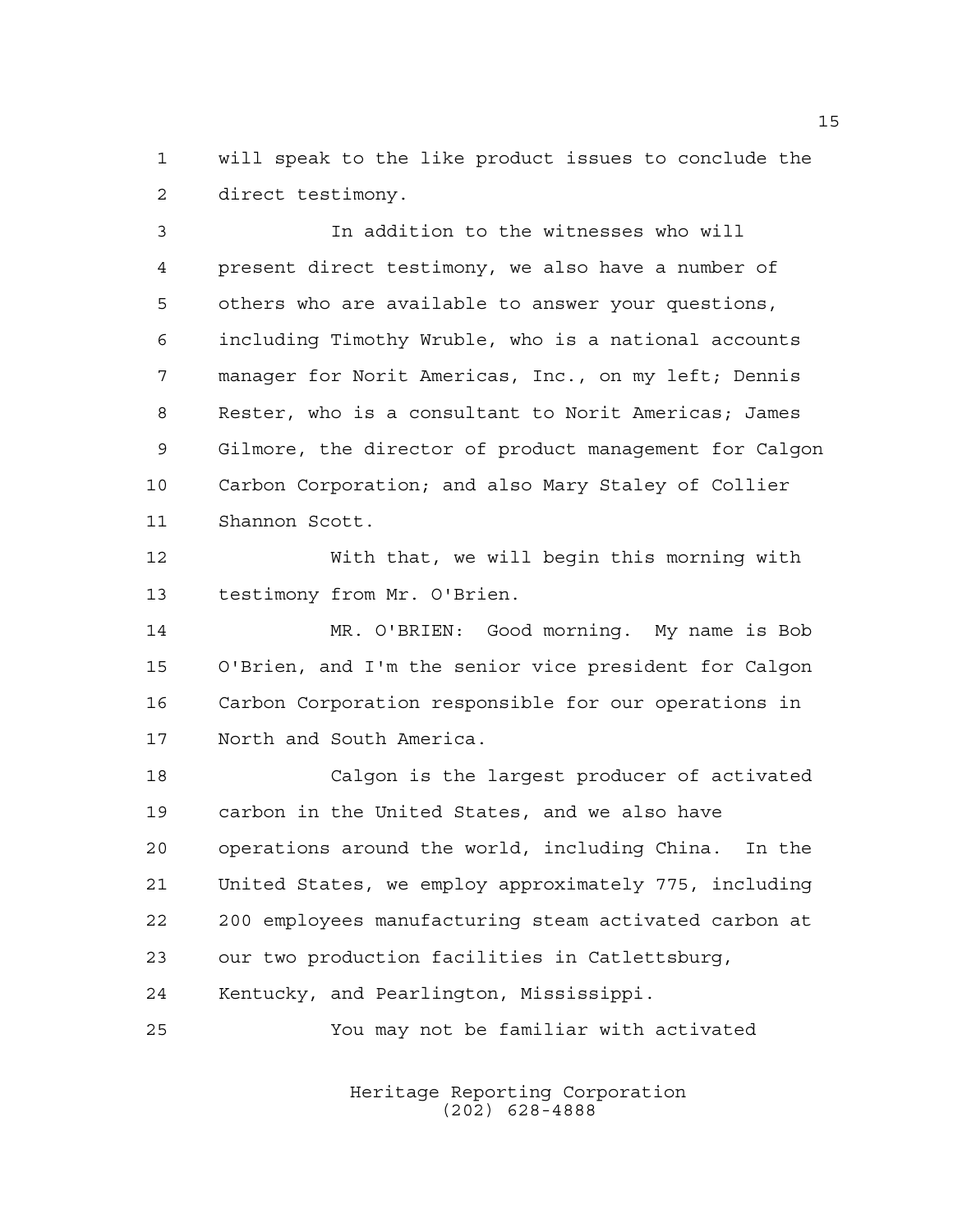carbon, but it is an important product to your every day life. Many of the foods you eat and the water you drink are treated with activated carbon to improve their purity, color, smell or taste. It's also used to prevent pollution from escaping into the environment and to remediate poor historical disposal practices.

8 It is used in literally hundreds of industrial, home and other applications. It is an essential industrial product, and we believe it's essential that there be a healthy U.S. industry producing it.

 The place most likely you've seen activated carbon in your home is in your aquarium filter or your point-of-use water filter. It's a black powdered, granular or pelletized porous carbonation material that has properties that permit it to absorb a variety of organic molecules from gases and liquids. The porosity gives activated carbon an extremely large surface area-to-weight ratio.

 For example, one pound of activated carbon may have over 100 acres of internal surface area. It is this surface area which creates and determines the adsorptive capacity of an activated carbon. Now, incidentally adsorption with a D refers to the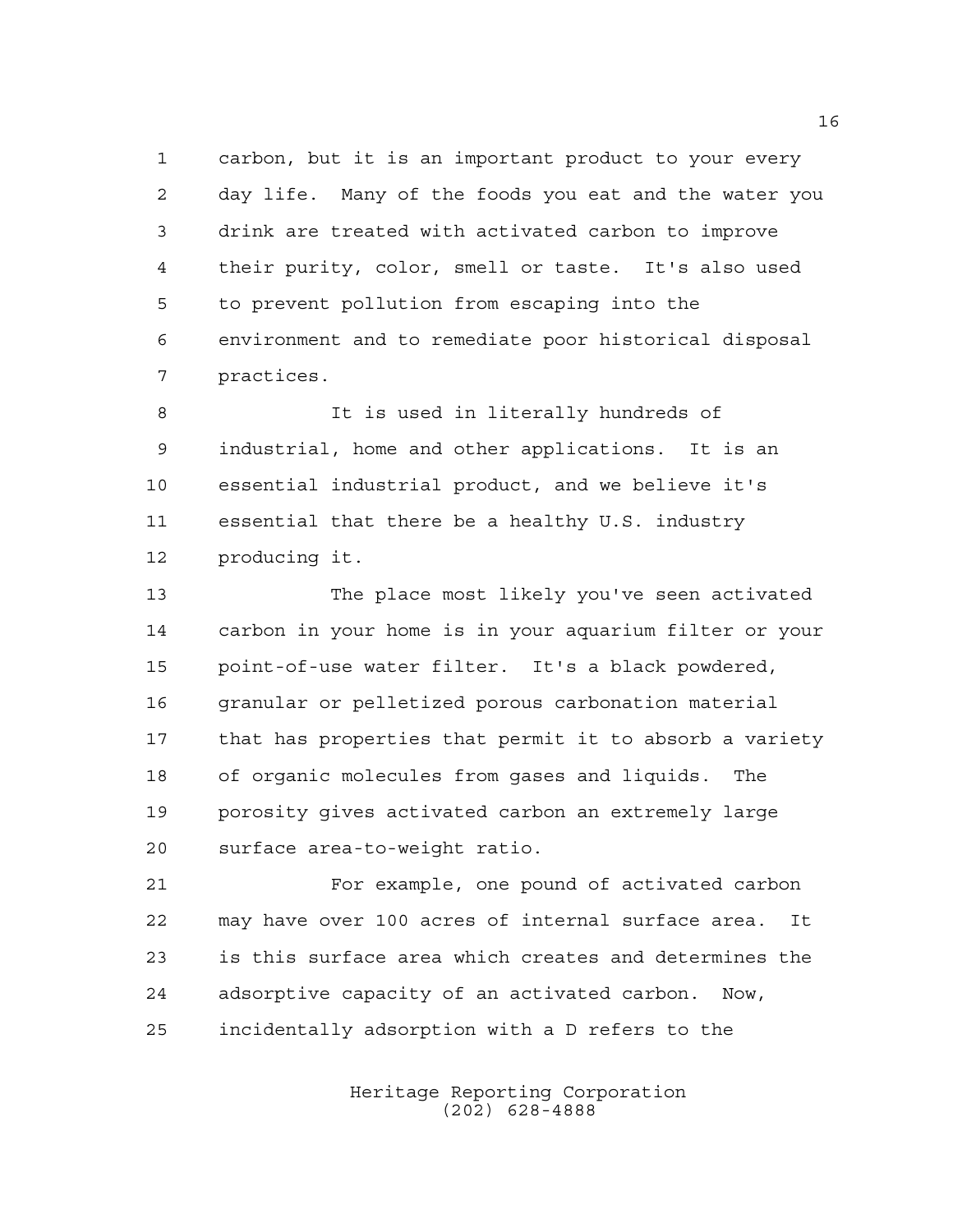physical and chemical binding of molecules or

 particles on a surface. In contrast, absorption with a B refers to the penetration of one material into another like water into a paper towel.

 Steam activated carbon is made by charring a carbon containing raw material such as coal or coconut shells and then removing select carbon atoms to form a pore structure. In our process, we begin with coal, which we grind to a fine powder. We mix the coal with pitch or coal tar and press the material into briquettes using high pressure. The briquetting process creates a hard product and establishes the material structure to permit coal to be activated efficiently.

 The briquettes are crushed to a uniform size for the particular steam activated carbon we are producing. The granules are fed into a rotary kiln to bake at about 450 degrees Celsius. This stabilizes the structure and carbonizes the organic materials in the coal, leaving a carbon structure that is really a crude form of graphite or charcoal.

 In order to make that graphite or charcoal useful we then have to activate it; that is, expose it to high heat and steam and a low oxygen environment. This converts some of the carbonaceous material within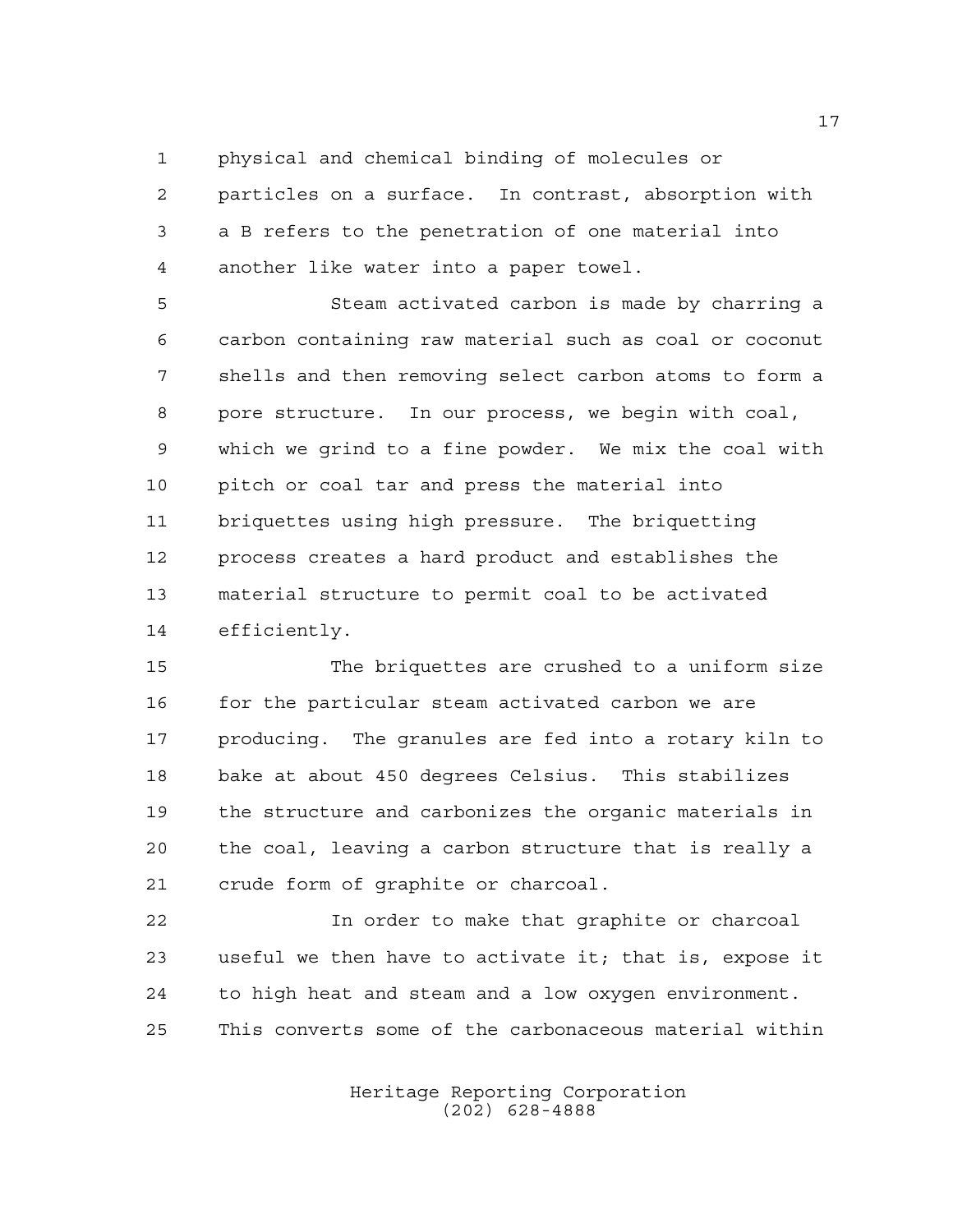the granules into carbon monoxide, which is removed. Pores are created and expanded where the carbon atoms are removed. The longer the exposure to heat and steam, the more carbon atoms are carved out of the structure.

 The starting raw material temperature and time in the activator will determine the final properties of the steam activated carbon. The finished product is screened to the desired final size and tested to ensure it meets specifications. We may further acid wash some of the product to remove or reduce ash levels for special applications. We then package it for shipment to the customer.

 Steam activation is the most common method of manufacturing activated carbon. It is the process Calgon Carbon uses to make granular activated carbon. To make powdered carbon, we crush or pulverize the granular material. To make pellets, a producer extrudes the ground coal in a binder into the desired pellet size before baking. The charring and activation processes are similar regardless of the physical form of activated carbon desired.

 We can also impregnate steam activated carbon with certain chemicals or metals. Impregnation is used where we wish to efficiently target certain

> Heritage Reporting Corporation (202) 628-4888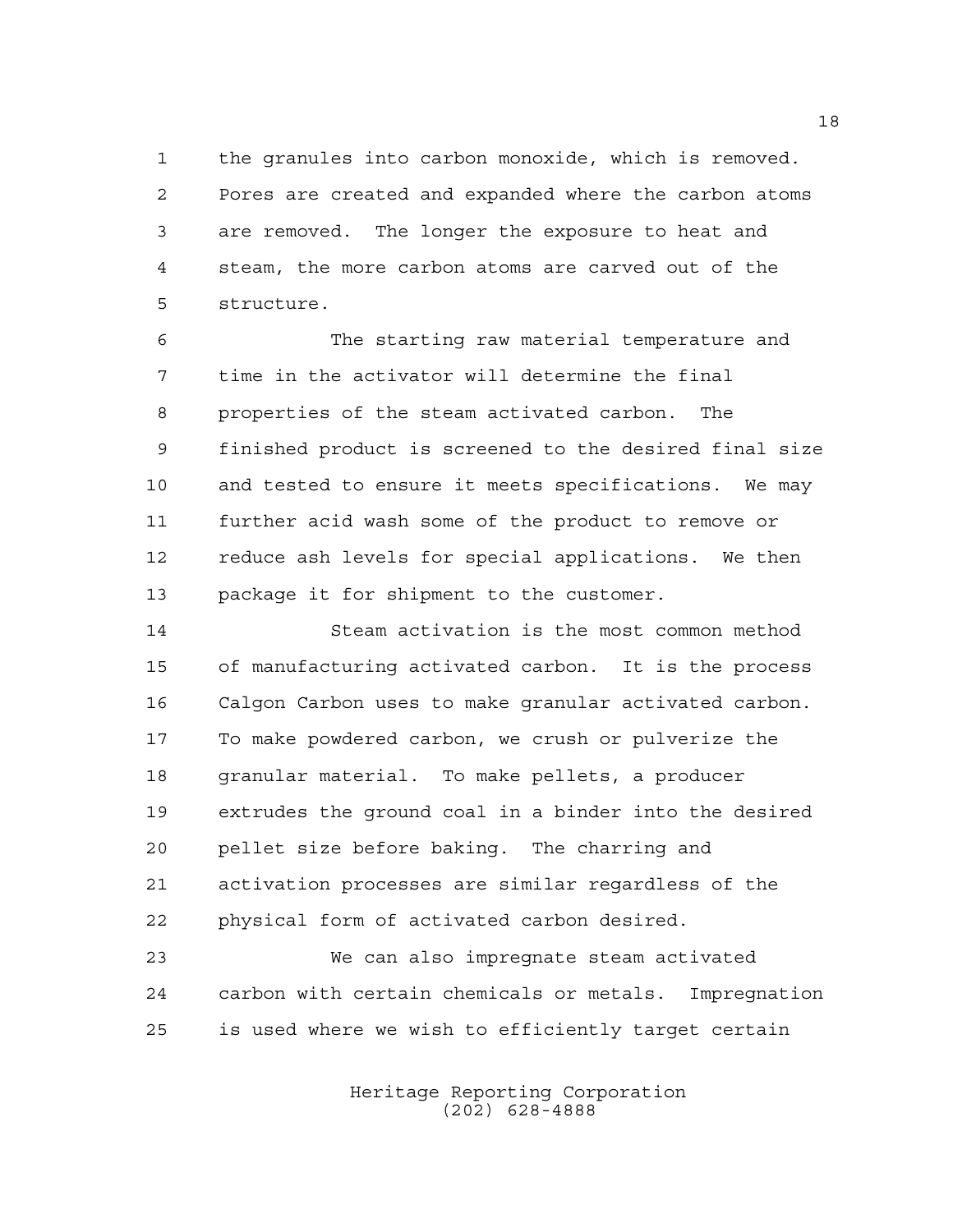compounds for absorption or to destroy certain agents as in use in respirators for chemical protection or when we want to promote a catalytic process with the captured compounds.

 We first describe activated carbon by its type, whether it's powdered, granular or pelletized. Powdered activated carbons tend to be used in batch type liquid applications. That is, they are mixed with liquid to absorb unwanted compounds, taste, colors or odors and then are removed from the liquid by filtration or settling.

 Granular and pelletized activated carbons tend to be used in more continuous process applications where a liquid, gas, or air is moving continuously over and around the activated carbon.

 We grade activated carbons by absorption capacity, density, particle size distribution, hardness and abrasion, metals leaching tendency and moisture content. Both the Chinese and domestic producers make a broad range of steam activated carbons with a variety of characteristics that they are able to shift in holding inventory to meet market demand.

 There is a variety of specifications like the American Water Works Association, as well as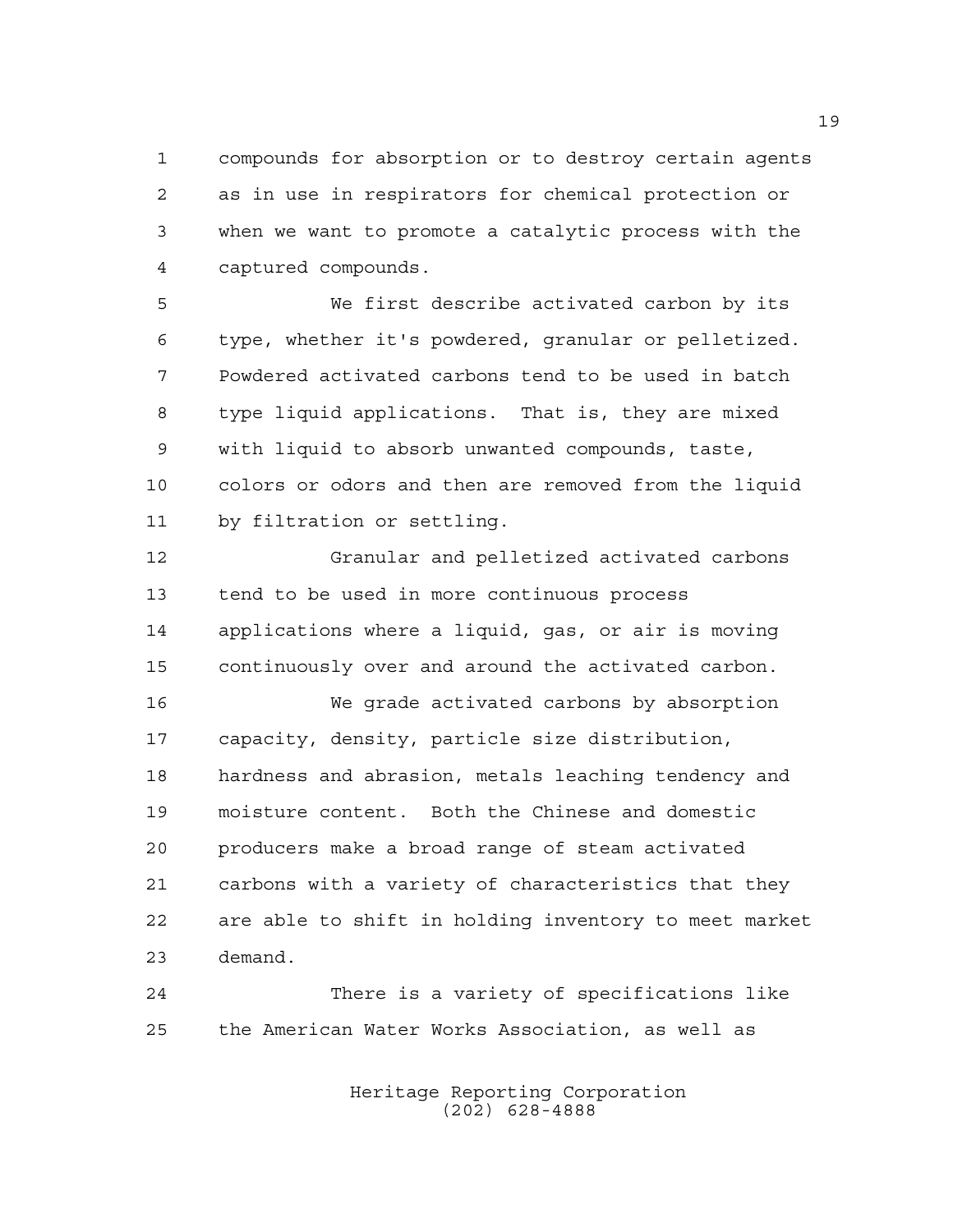individual customer specifications, that can be met with these products.

 We have not included reactivated carbons or chemically activated carbons in the scope of this case. Reactivated carbon is activated carbon that has been used in an application to absorb compounds and then the captured compounds are removed so that the carbon can be reused. Reactivated carbon is not sold interchangeably with activated carbon. Our customers specify whether they want activated carbon or reactivated carbon.

 Many times reactivation is performed as a service to our customers, and many customers want only their reactivated carbon back. Some large end users actually have their own reactivated facilities. We do have customers for some low-end industrial wastewater treatment that will purchase reactivated carbon. The customers who want reactivated carbon expressly request it.

 We cannot use steam activated and reactivated carbons interchangeably. For example, in the waterworks industry, which is one of our largest customer bases, we cannot bid activated and reactivated carbon interchangeably. We would never recommend or permit drinking water to be treated with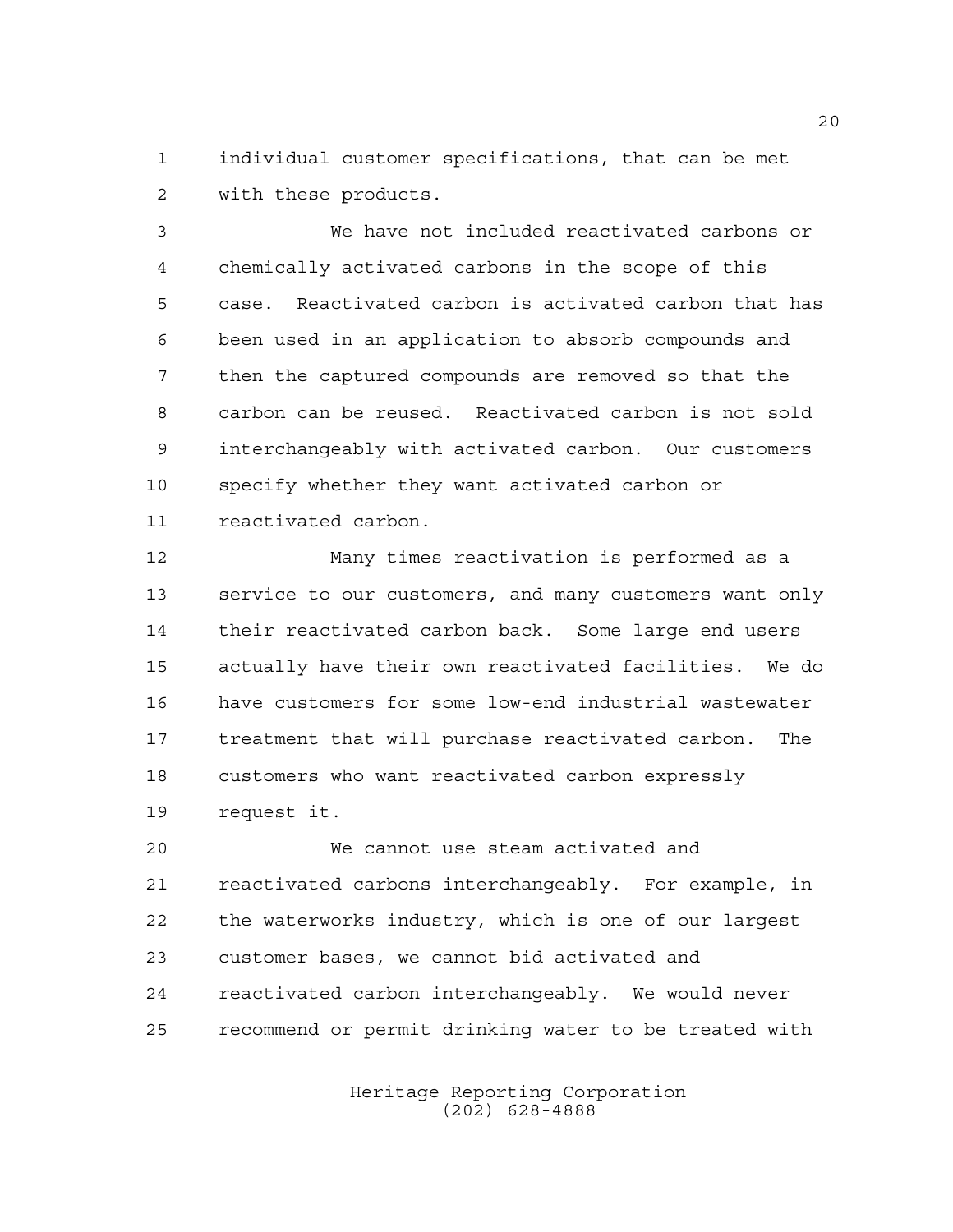reactivated carbon that had previously been used to remove toxic chemicals in an industrial application.

 Our reactivation facilities are separate from our activation facilities, and that is generally true of all reactivation in the United States. To my knowledge, there are no imports of reactivated carbon from China.

 Chemically activated carbons are also in a different market than the steam activated carbons made by Calgon. I will let the gentlemen from Norit, who have more experience in the chemical activation field, speak to the differences between chemical activation and steam activation, but I will say that Calgon's steam activated carbons generally do not compete directly with chemical activated carbons.

 For example, we do not compete directly with MeadWestvaco in our product line. We also do not compete with chemically activated carbons from China. Calgon does compete head-to-head with Chinese steam activated carbon every day, and, as you can see from our questionnaire response and petition data, we are consistently losing sales to China.

 China first entered the U.S. market in volume in the early 1990s. Large trading companies went to point-of-use water filter manufacturers and

> Heritage Reporting Corporation (202) 628-4888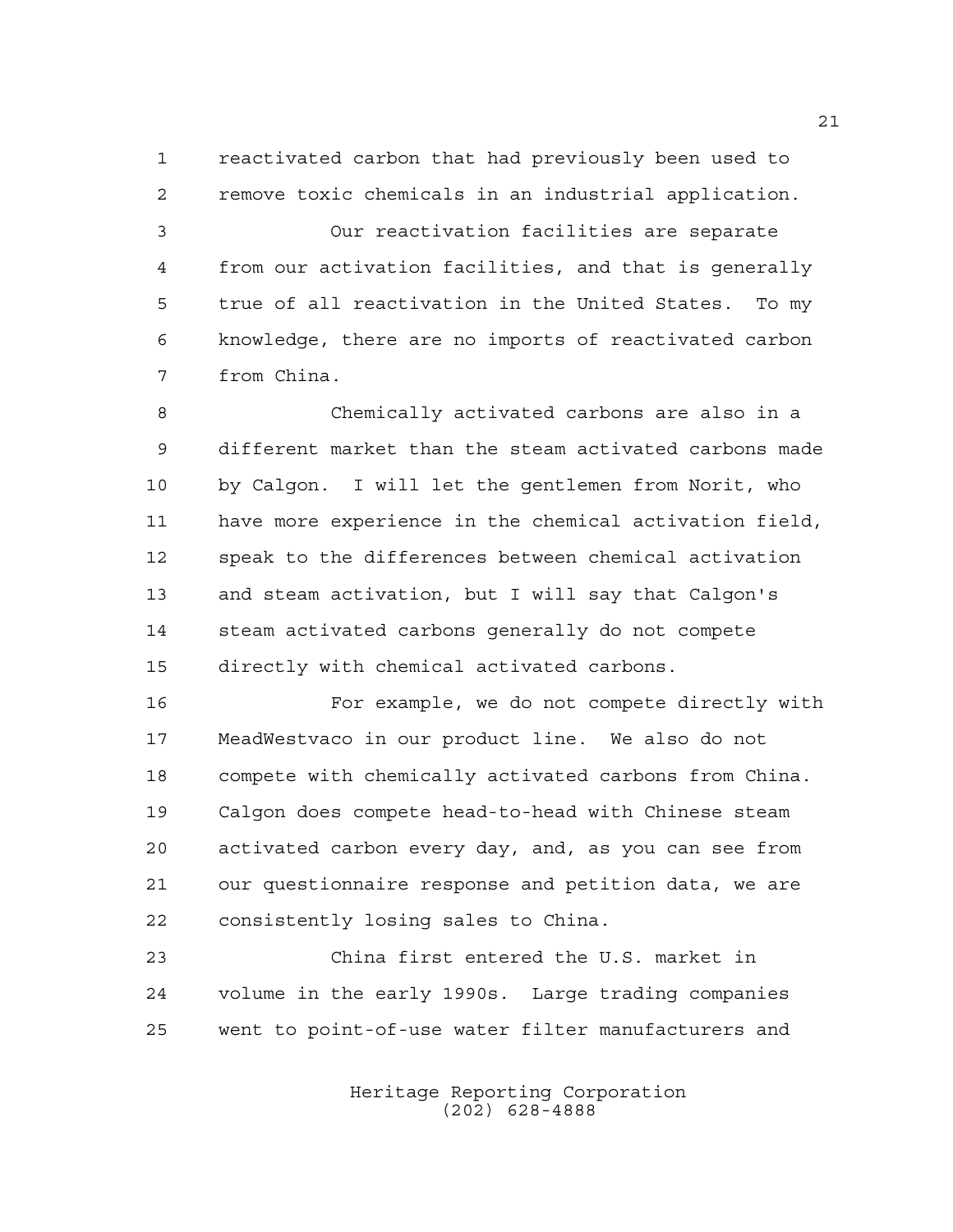other OEMs that they could easily identify using data from such sources as *Thomas Register*. China's prices were so far below what the market had seen that they began to have immediate acceptance even when there was concern about inconsistent quality in those early days.

 As time went on, the Chinese product gained more acceptance in the marketplace and began to associate with particular importers. Thus, one importer would deal with one or several Chinese producers on a regular basis. This allowed them to develop consistency in quality, hold inventories in order to bid on contracts and develop a nationwide distribution system.

 Since that time, Chinese imports have entered virtually every part of the market for steam activated carbon, as one would expect, based on the 85 million pounds or so that they shipped into the United States in 2005.

 The Chinese producers built that volume by being the lowest priced activated carbon in the market. They brought in very large volumes at prices that are below our cost of production. As the Chinese presence grew in the market, they took more business at low prices.

> Heritage Reporting Corporation (202) 628-4888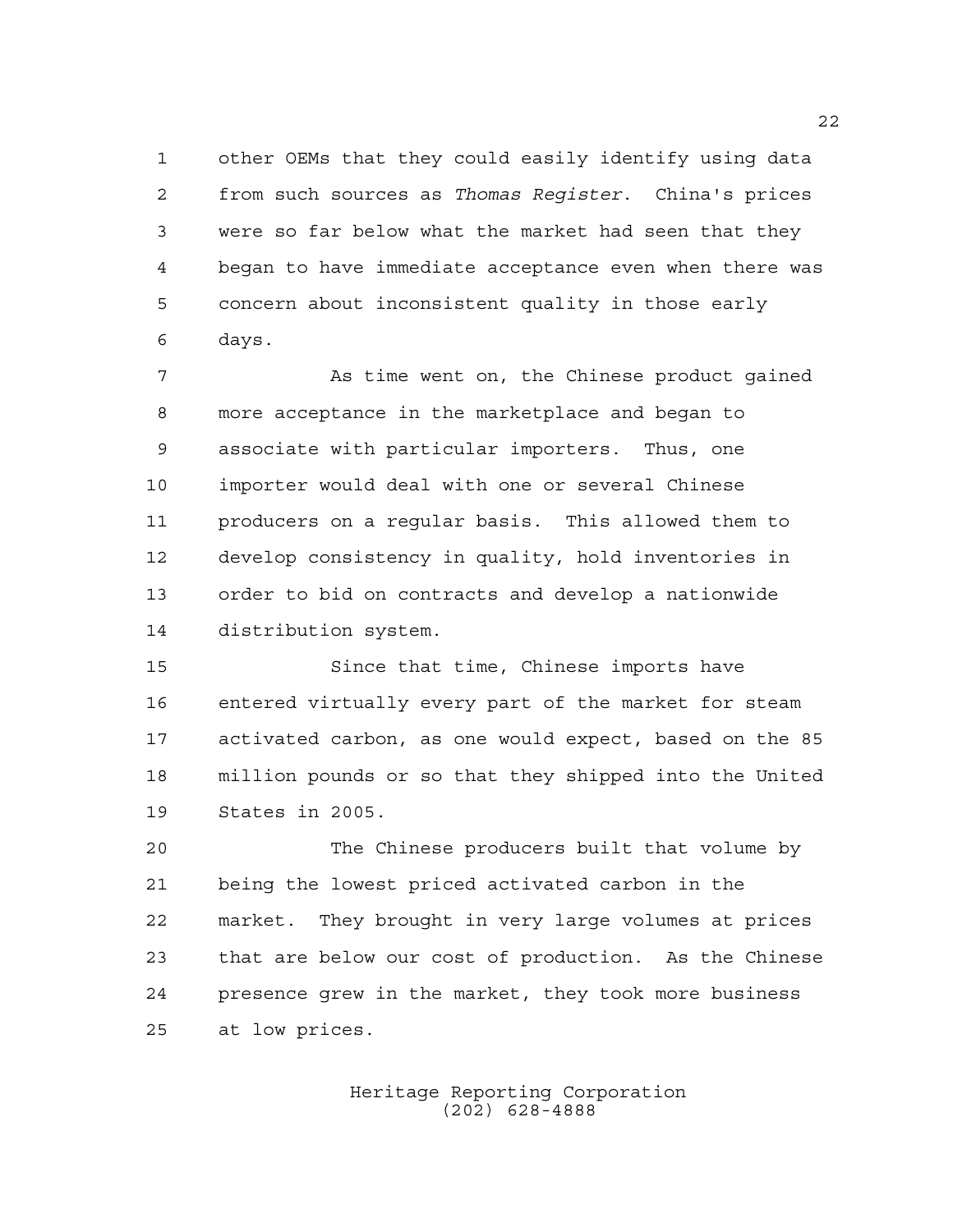We have done everything possible to lower our cost structure and to keep our production lines full. We have rationalized plants and services and have closed three of our five original production lines since 1995. The most recent closure was in 2003.

 Our substantial efforts at trimming costs and improving efficiencies still did not allow us to match Chinese pricing. That left Calgon Carbon with difficult choices to make. We could either walk away from the business that the Chinese were taking through their persistent and pervasive underselling or drop the prices of our domestically produced product to match the Chinese and incur losses or find an alternative.

 We could not afford to match the Chinese prices on a sale-by-sale basis, and we did not want to walk away from the business so we looked for an alternative. As the world leader in activated carbon production and sales, we had extensive contacts in China. Our customer base in the United States was also encouraging us to purchase Chinese materials to supply them. They wanted to get the advantage of the low prices for Chinese material while having Calgon's technical support and quality assurance.

> Heritage Reporting Corporation (202) 628-4888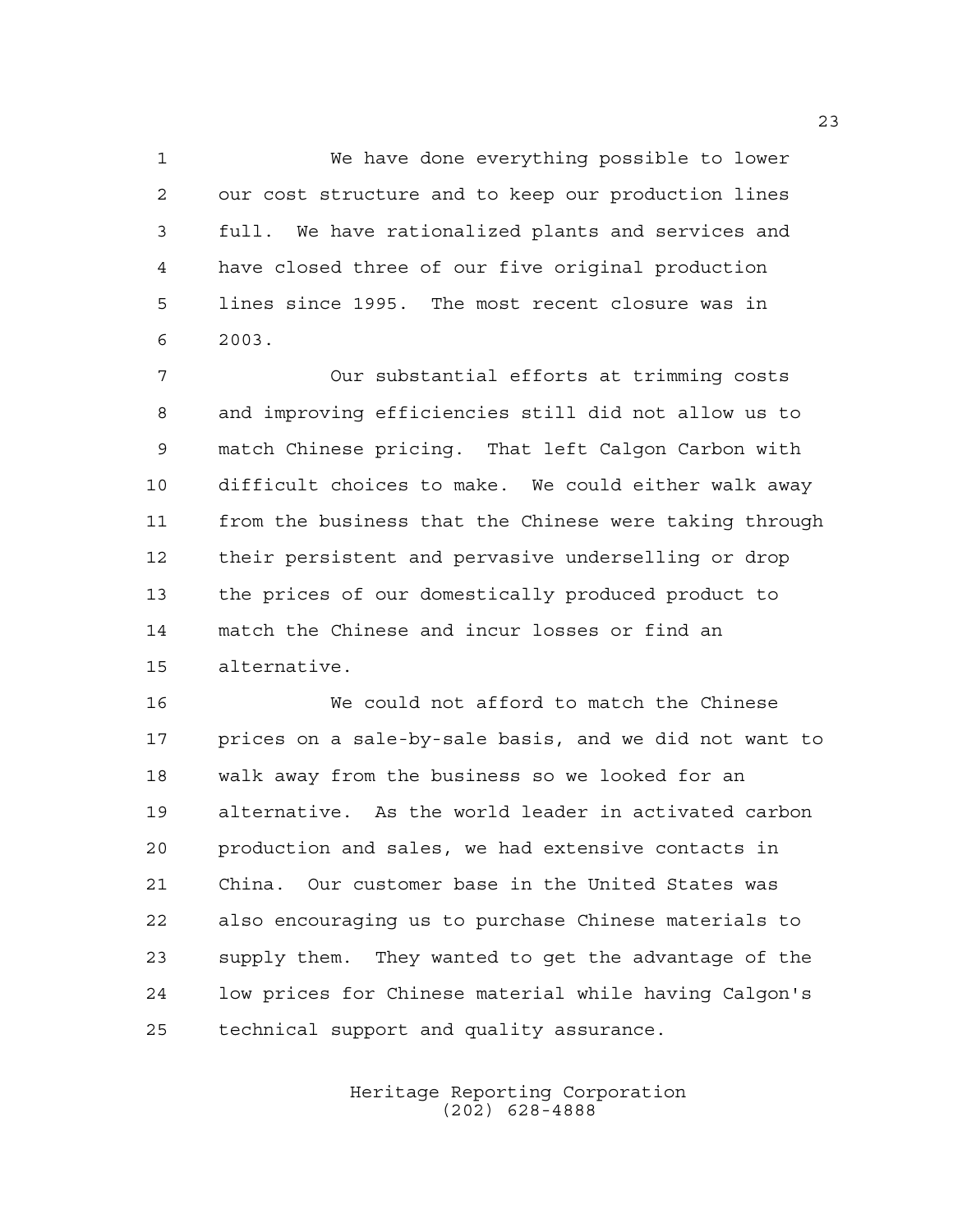Rather than cede the field to other importers of Chinese activated carbon, we chose to import some activated carbon from China to serve those parts of the market that were being dominated by activated carbon from China already.

 It allowed us to compete with other Chinese imports on a price basis in a way we simply could not afford from our U.S. production, but we are first and foremost a domestic producer of steam activated carbon with a very large investment in plants, equipment and employees in the United States.

 It is critical to Calgon's long-term health in this market that the Chinese product not be dumped in the United States. The Chinese presence and influence in the market has become so pervasive, however, that it exerts a downward influence on prices throughout the market despite a general growth in demand for steam activated carbon.

 This is of great concern to us, particularly as our raw material, labor, energy and transportation costs have all been significantly rising. We need to be able to increase prices sufficiently to cover those cost increases and to regain some measure of healthy profitability on these products, but in the face of high level of imports from China, we have been unable

> Heritage Reporting Corporation (202) 628-4888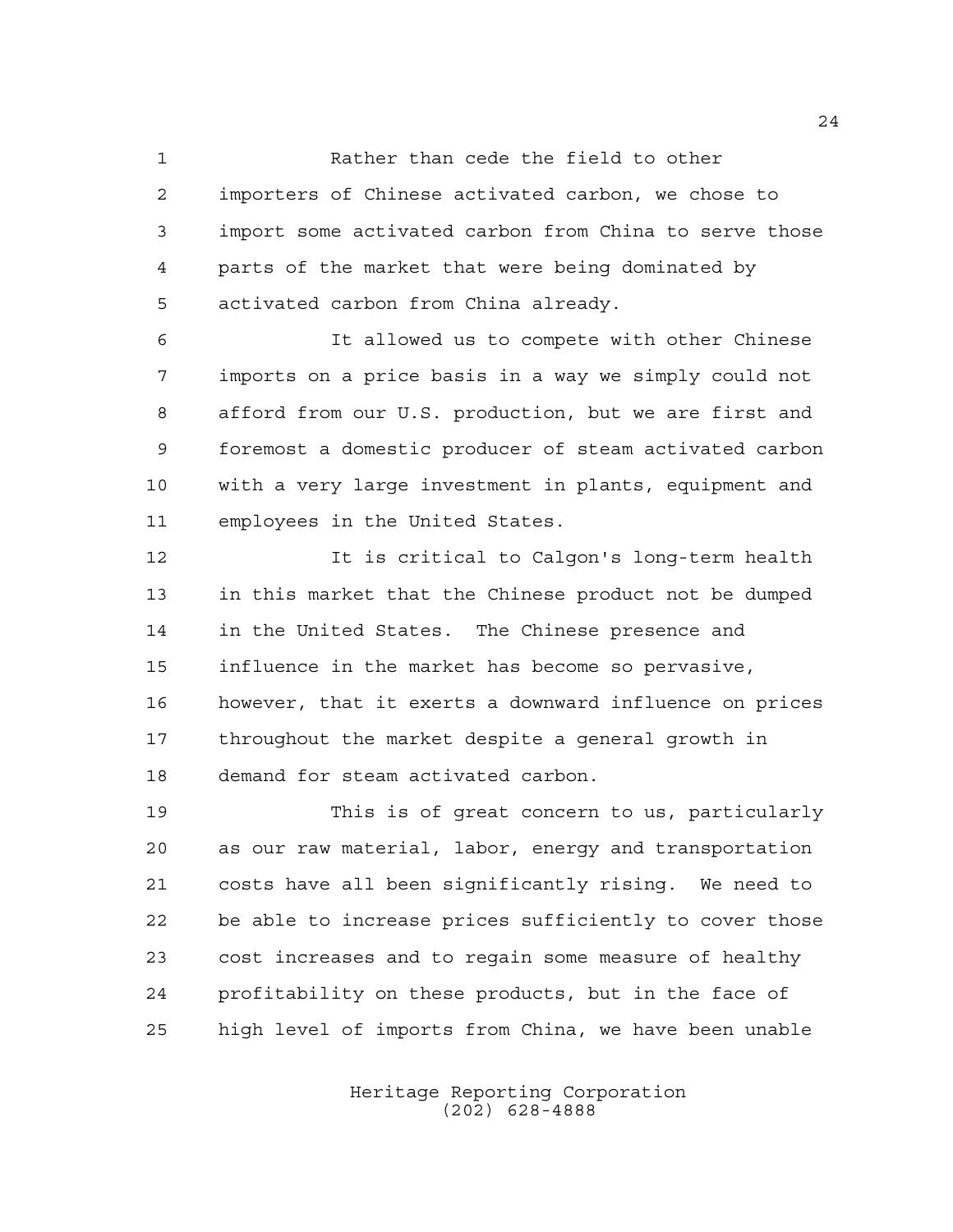to do that.

| $\overline{a}$ | You can see from our questionnaire response           |
|----------------|-------------------------------------------------------|
| 3              | that the direct impact of the large and increasing    |
| 4              | volume of dumped imports from China is that prices    |
| 5              | remain suppressed, our profitability has dropped,     |
| 6              | investments have been postponed, and benefits and     |
| 7              | compensation for our employees has been reduced. All  |
| 8              | of this evidence of material injury is tied directly  |
| 9              | to the dumped imports from China in the market.       |
| 10             | We have already cut back to three production          |
| 11             | lines in the United States and trimmed our budget as  |
| 12             | much as possible. We have made every effort to        |
| 13             | operate more efficiently. However, if the high volume |
| 14             | of dumped imports from China continues to undersell   |
| 15             | us, take market share and hold down prices we could   |
| 16             | eventually be forced to cease U.S. production         |
| 17             | operations and become importers or strictly leave the |
| 18             | business entirely.                                    |
| 19             | We don't believe that either of these                 |
| 20             | options would be good for Calgon Carbon or our        |
| 21             | customers. Having a healthy domestic activated carbon |
| 22             | industry is essential to the long-term health of our  |
| 23             | customer base.                                        |
| 24             | We are committed to remaining a domestic              |
| 25             | activated carbon producer and an industry leader.     |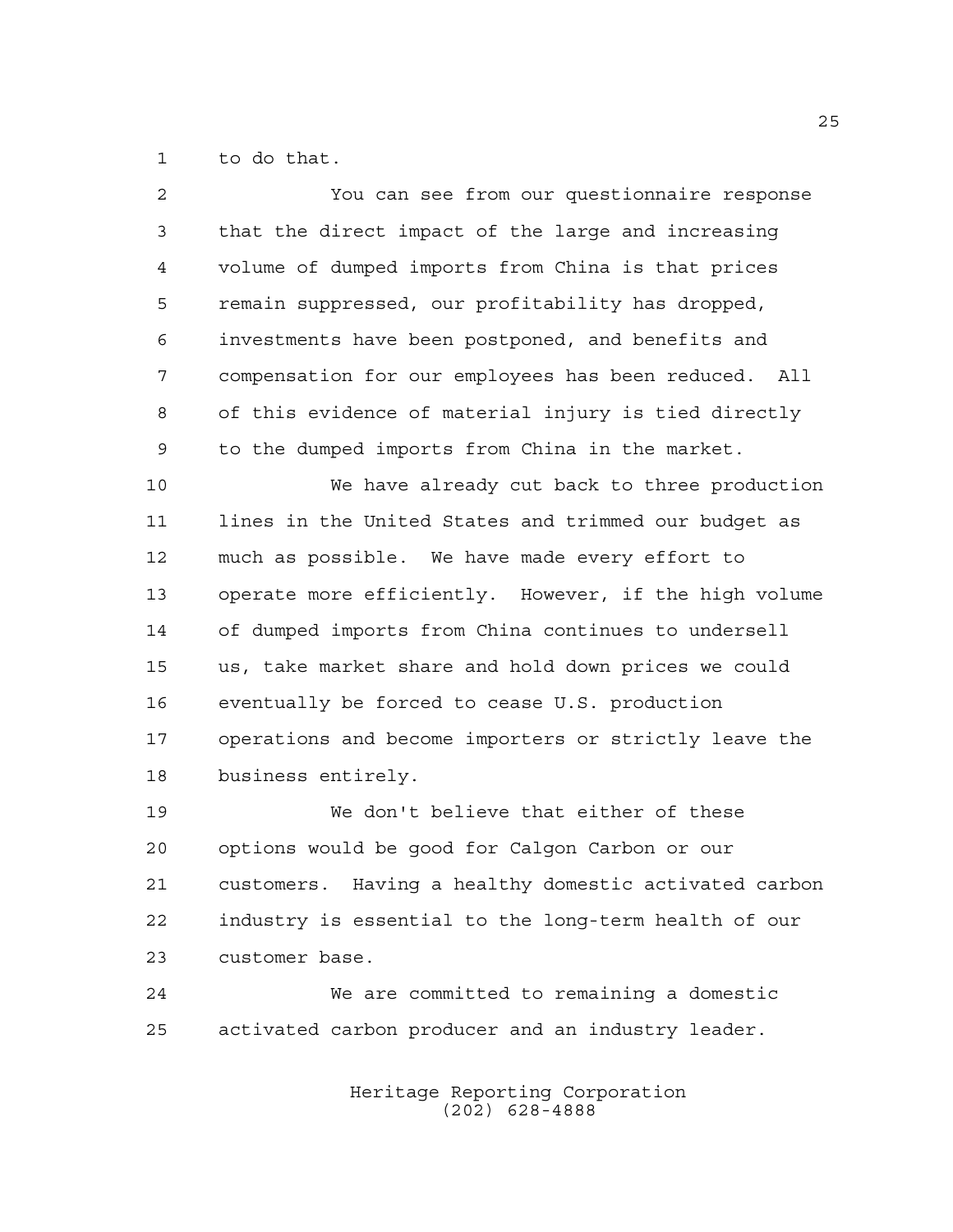While we recognize that there is a place for imports in the market, they must not be dumped and must be priced responsibly.

 Despite being an importer, therefore, we felt we had no choice but to become Petitioners in this case. As I said before, Calgon Carbon is first and foremost a domestic producer of steam activated carbon.

 If the Chinese industry is required to stop dumping in this market we are confident that Calgon can effectively compete and again achieve a healthy return on our investment.

Thank you.

14 MR. HARTQUIST: Thank you, Bob.

 We will now move to Ron Thompson. I'm a little short on the cord here. Do you think we can see whether that mic will --

18 Good. Mr. Thompson?

 MR. THOMPSON: Good morning. My name is Ron Thompson. I'm the president and CEO of Norit Americas, Inc.

 Norit was established in 1918 and is currently one of the leading activated carbon producers in the world. Norit produces steam activated carbons in the United States in two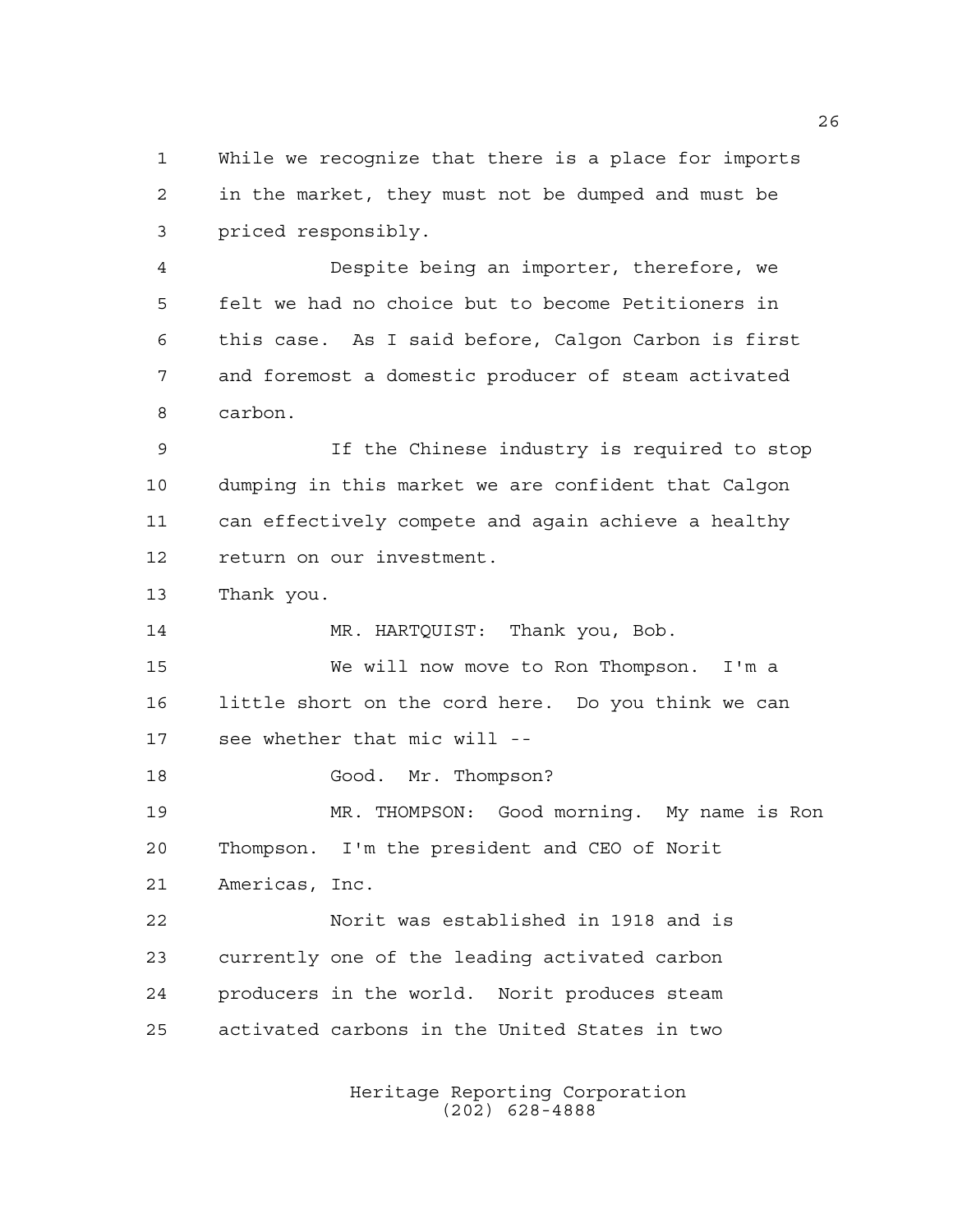facilities in Marshall, Texas, and Pryor, Oklahoma. Our parent company is based in the Netherlands and has production facilities there.

 Norit is one of the largest producers of steam activated carbons in the United States. Like Calgon, we also have separate reactivation facilities in the United States. I agree with Mr. O'Brien that reactivated carbon is a different product produced by a different process and that reactivated carbon does not compete to any significant degree with steam activated carbons. Like Calgon, and we think everyone else, we treat reactivated carbon as a completely different product line.

 Unlike Calgon, until last year Norit also had a separate facility producing chemically activated carbons. We closed that facility to concentrate on steam activated coals in the United States. Our European operation still produces chemically activated carbon.

 I would like to explain why steam activated carbons and chemically activated carbons are different products produced by different industries. The chemical activation process is radically different than the steam activation process.

With the steam activation process, we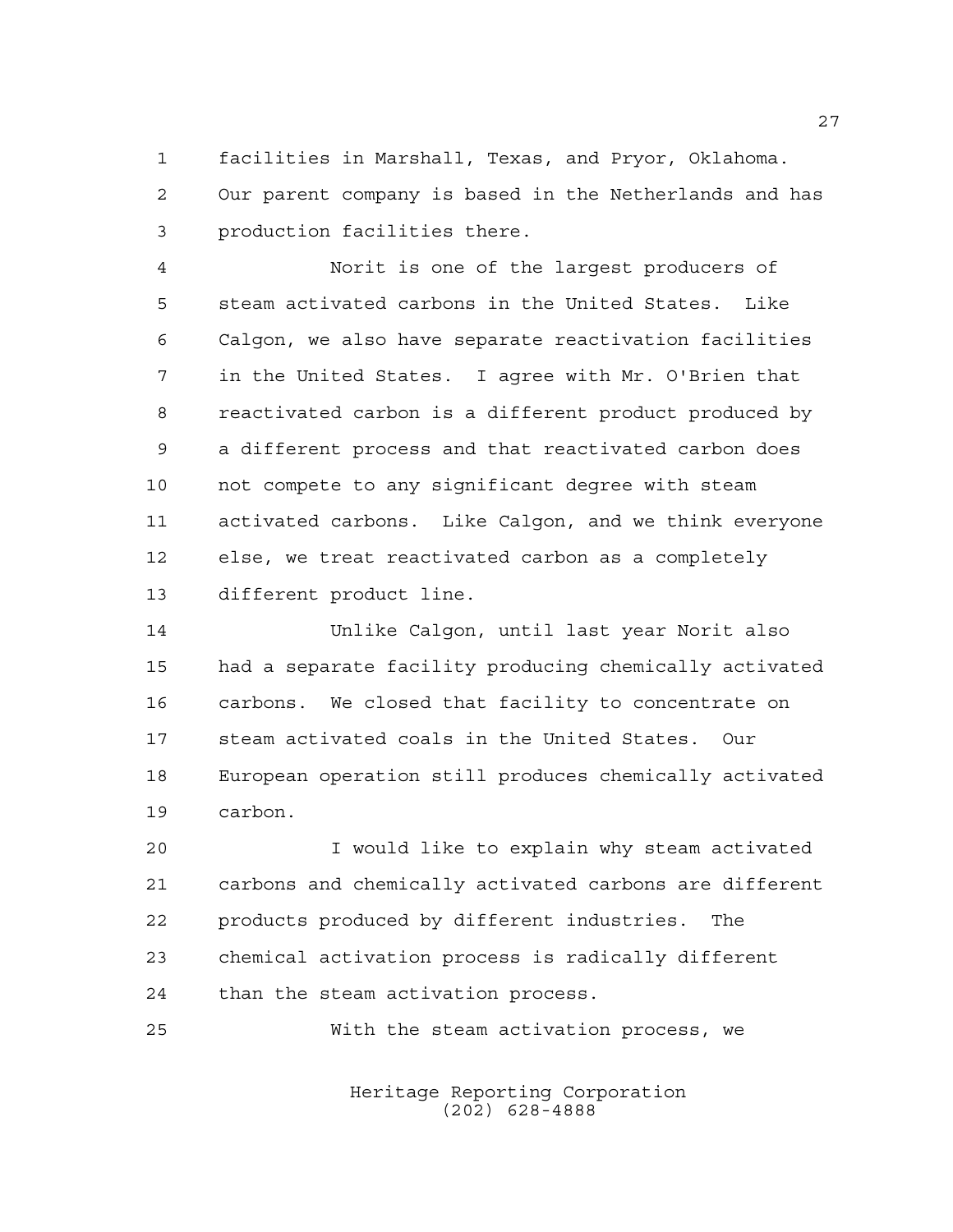carbonize a raw material like coal or coconut shells, then subject the result to high heat and steam to vaporize and remove some of the carbon atoms. This creates the pore structure of activated carbon.

 The chemical activation process does not do this. Instead, chemical activation involves dehydrating a cellulose-containing raw material like wood using chemical dehydrating agents, most prominently phosphoric acid.

 The pore structure is created by removal of hydrogen and oxygen atoms in the form of water vapor and leaving the remaining carbon structure. The different processes are performed using different equipment.

 We were the only U.S. producer to produce both steam and chemically activated carbons, and we did so using different plants and equipment. The only other known U.S. producer of chemically activated carbon, MeadWestvaco, does not produce any steam activated carbon.

 Chemically activated carbons are generally sold for different end uses than steam activated carbons. Our customer bases for chemically activated and steam activated carbons are different. Furthermore, our steam activated carbons generally do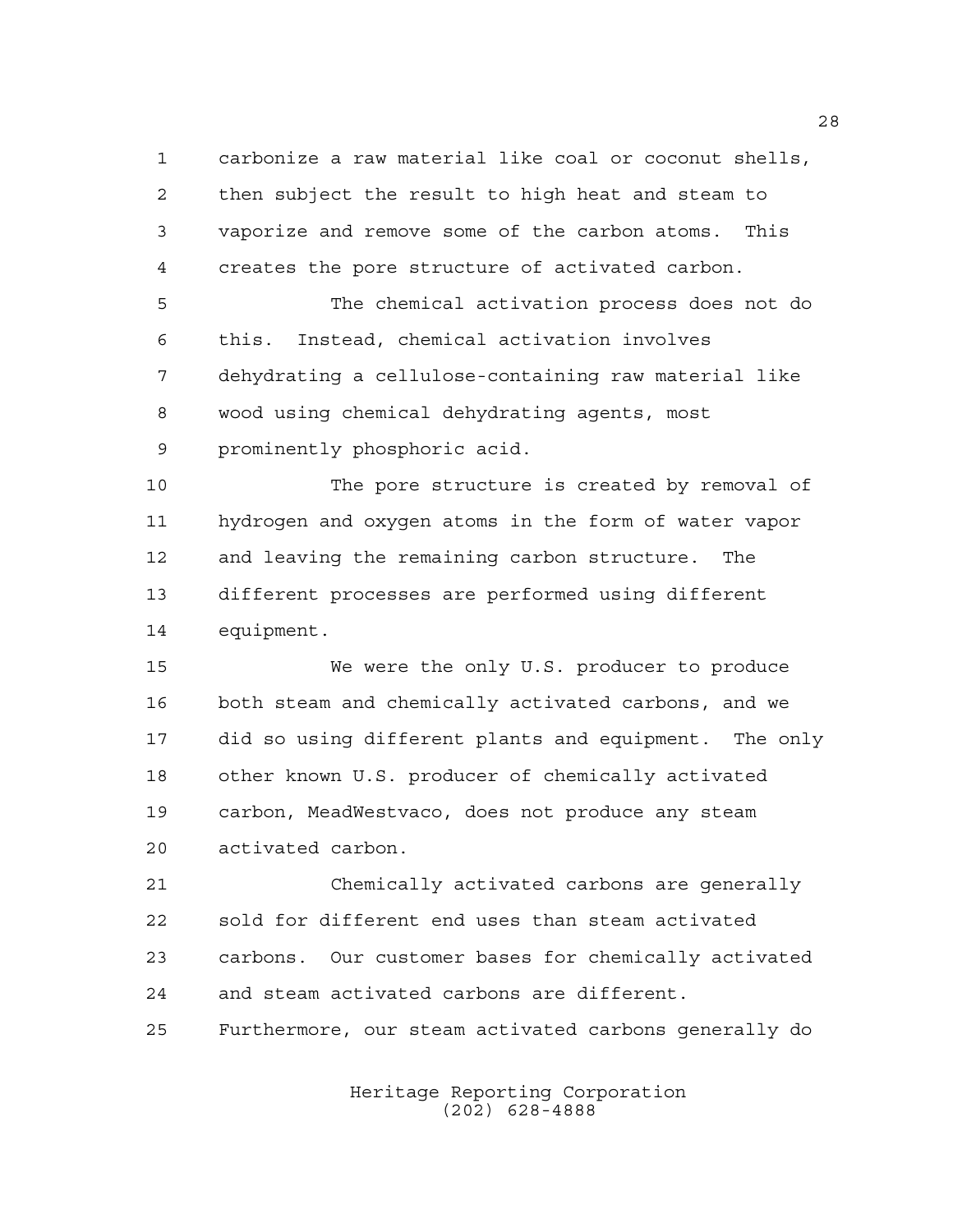not compete with imports of chemically activated carbons or with MeadWestvaco's chemically activated carbons.

 The U.S. automotive applications for chemically activated carbons that Mead dominates, for example, have no competition from steam activated carbons. While it is possible for chemically activated carbons to compete with steam activated carbons in some applications, it is very unusual because chemically activated carbons are much more expensive to produce and are priced much higher.

 In general, because of the high cost relative to steam activation, customers use chemically activated carbons only where the pore structure, pore size and pore size distribution make it the best candidate. In practice, there is very little interchangeability between steam and chemically activated carbons.

 All things considered, conditions in the steam activated carbon market should have been very good for the domestic industry over the last several years, but they were not. Demand for steam activated carbon in the United States has been relatively strong between 2003 and 2005. Consumption was increasing and was forecast to continue increasing during the next

> Heritage Reporting Corporation (202) 628-4888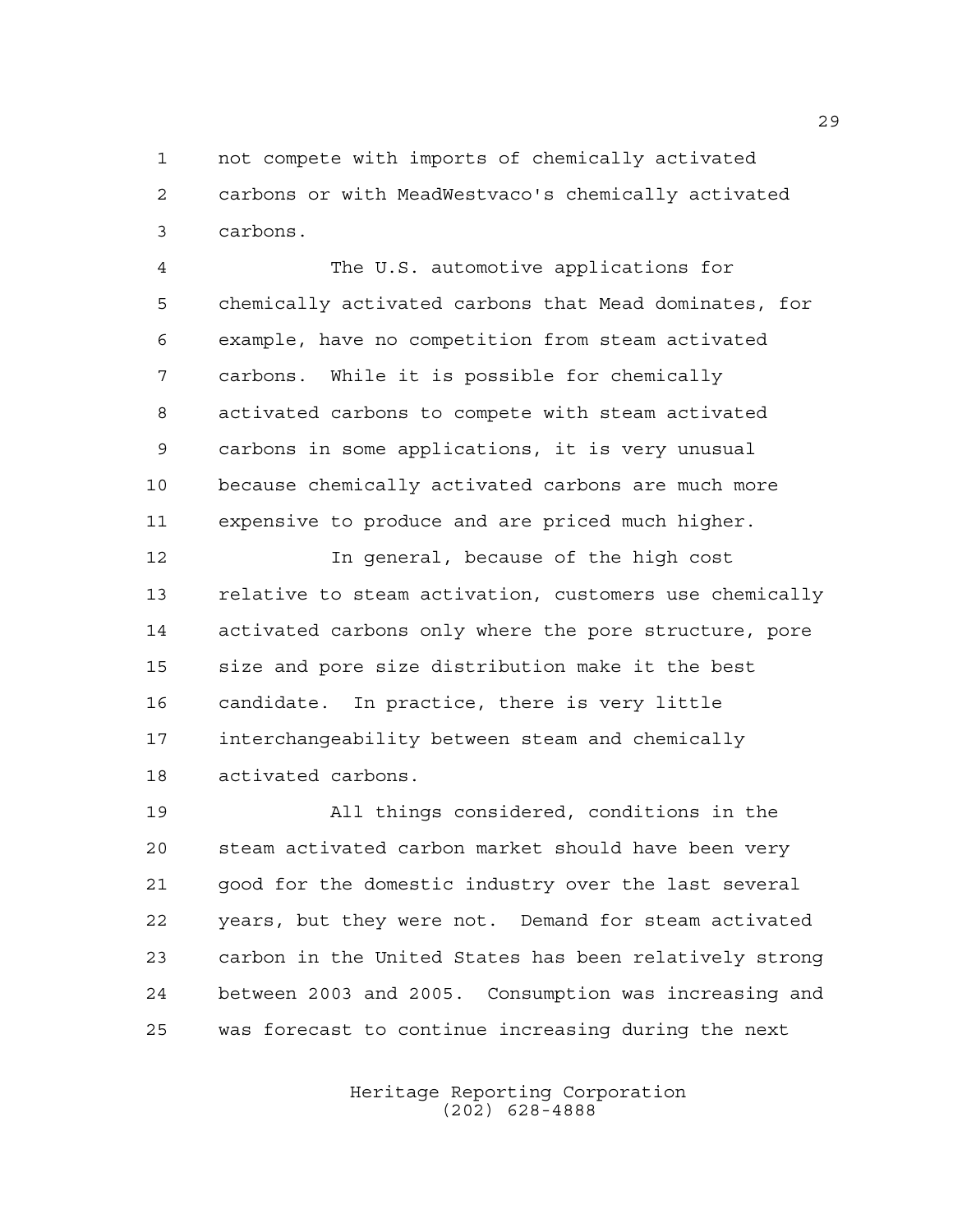several years.

| $\overline{2}$ | Since activated carbon is used primarily as           |
|----------------|-------------------------------------------------------|
| 3              | an absorbent to remove organic compounds and          |
| 4              | pollutants from liquid and gas streams, the market is |
| 5              | affected by the implementation of various             |
| 6              | environmental regulations, particularly the Clean     |
| 7              | Water and Clean Air Acts. These laws have driven      |
| 8              | demand in many large markets, such as municipal and   |
| 9              | industrial water treatment and industrial air         |
| 10             | purification.                                         |
| 11             | We hope that growth in the water treatment            |
| 12             | market will remain favorable over the next several    |
| 13             | years due to ongoing concerns over water purity.      |
| 14             | Increased water recycling, particularly in            |
| 15             | municipalities, manufacturing and electric utilities, |
| 16             | should promote for activated carbon since the water   |
| 17             | must undergo additional treatment.                    |
| 18             | Demand also should remain strong in the               |
| 19             | pharmaceutical and food and beverage markets.<br>The  |
| 20             | popularity of bottled water and new product           |
| 21             | innovations such as energy drinks has resulted in     |
| 22             | significant new demand for activated carbon.          |
| 23             | There are also a number of emerging                   |
| 24             | applications such as mercury control for coal-fired   |
| 25             | utilities that will continue to promote growth in the |
|                |                                                       |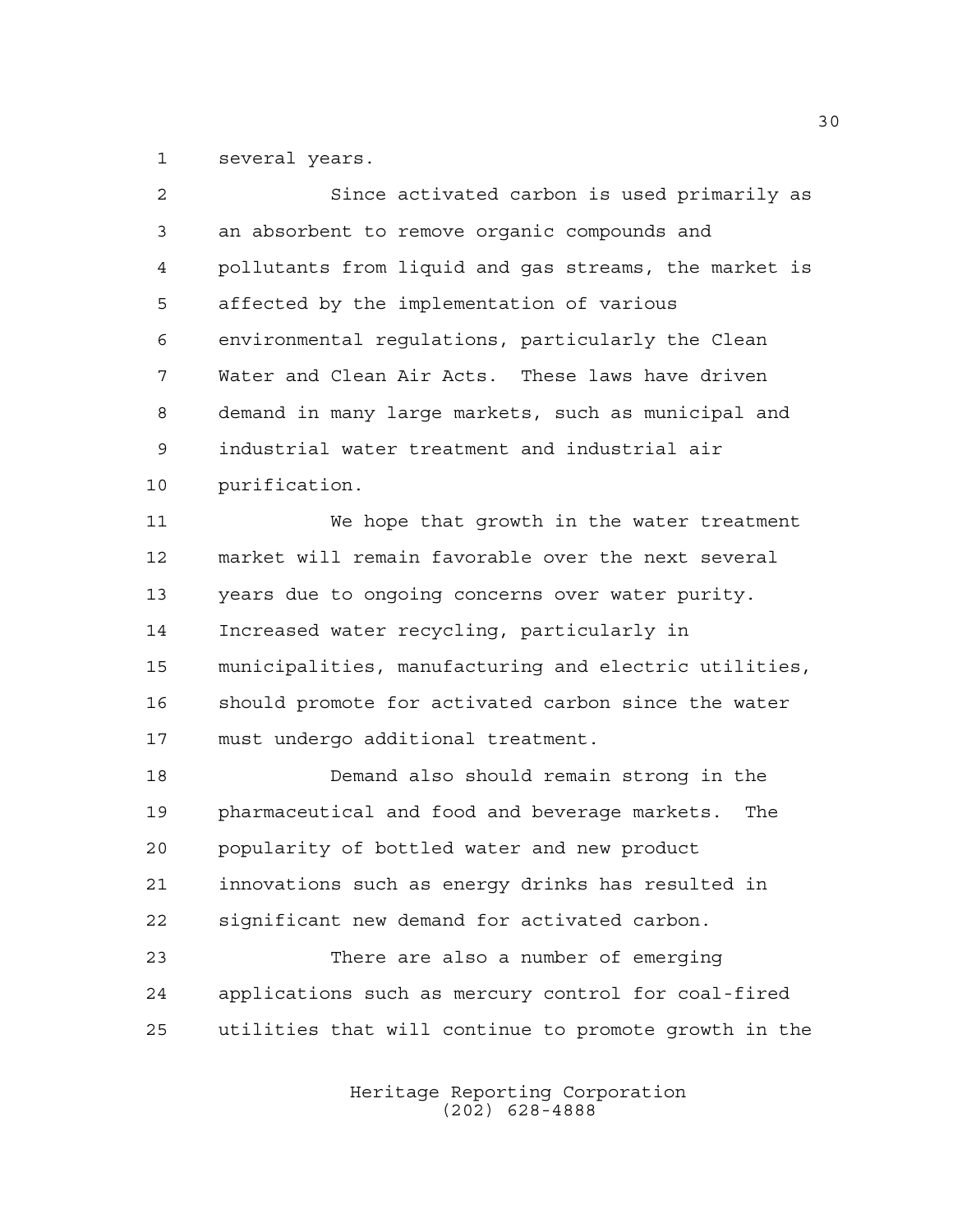U.S. activated carbon industry.

 Given the growth in demand during the last few years and the predicted future growth, Norit expected to enjoy strong market pricing, as well as sales growth. Unfortunately, Norit has not enjoyed either in the last several years. The reason for this has been the unprecedented surge of low-priced imports of activated carbon from China. Imports from China have more than doubled since 1999. In fact, they have grown by over 22 percent from 2003 to 2005, reaching historically

 high levels. They now constitute about half of all imports.

 This surge in imports of activated carbon from China has been significantly larger than the overall growth in the U.S. demand. The product characteristics of activated carbon make the market particularly vulnerable to price competition from dumped imports. Relatively few grades and product forms account for the bulk of the market so that it is easy for importers to stock the product in large quantities in the United States.

 Because activated carbon is a commodity product made to industry specifications that the Chinese have had little trouble meeting, it is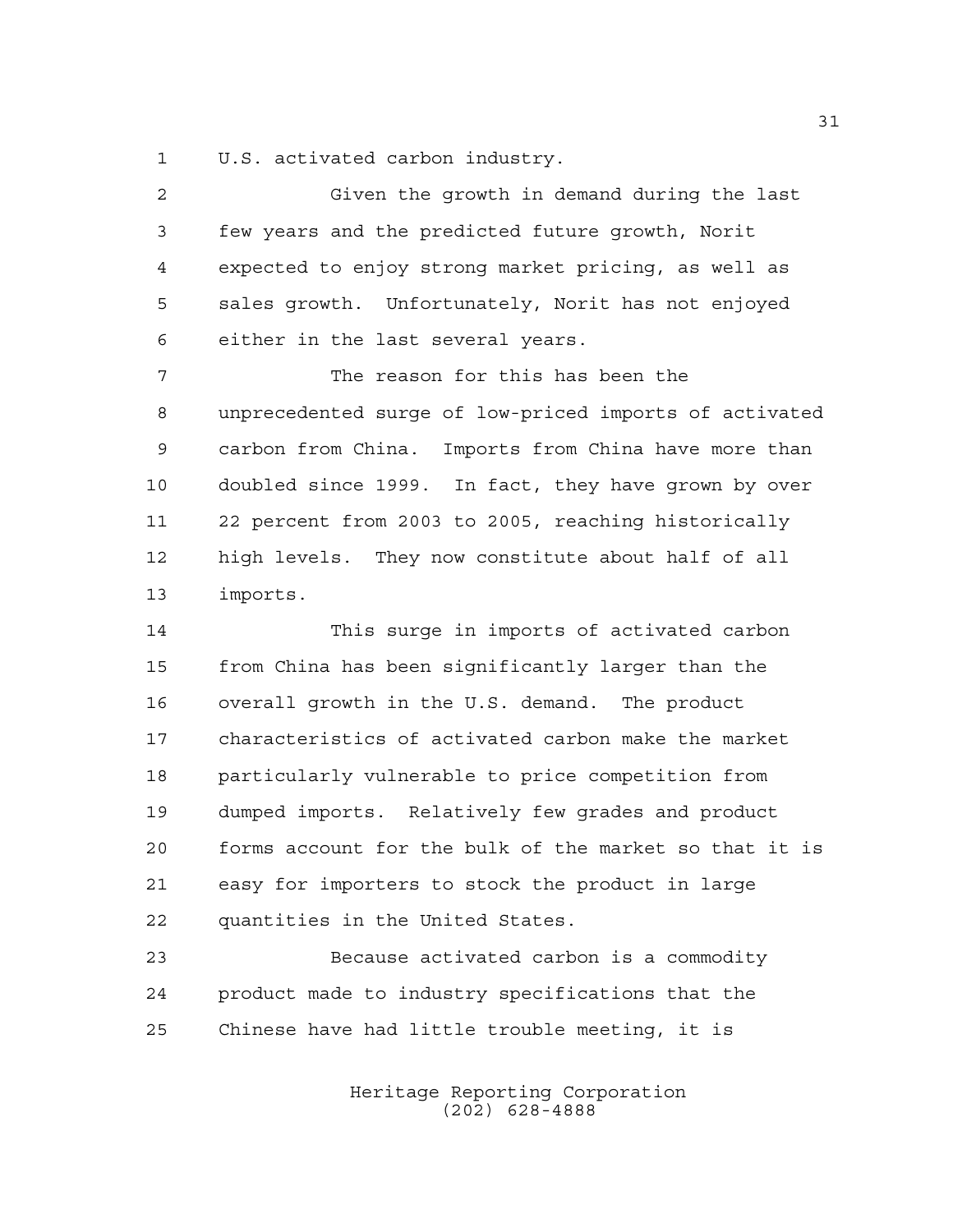relatively unimportant to end users whether they use the product of one manufacturer or another and whether the product is produced domestically or by a foreign manufacturer.

 The importers stock the product, provide any technical product support and ensure uniform quality. Thus, the importers have helped the Chinese product increase its presence both in terms of volume and breadth. We compete for the same customers on the same products as the Chinese and their importers in the United States, and that competition is on the basis of price.

 The imports of steam activated carbon from China have been sold in the U.S. market at such consistently low prices that the only way we have been able to compete is to sell activated carbon without being able to receive a satisfactory return. The unfairly priced imports have undersold our product by significant margins throughout the period of investigation and have caused us to lower our prices significantly and repeatedly over the past three years.

 We have had to do so in a period in which we have faced rising costs of raw materials, energy and health care benefits, yet we have had little choice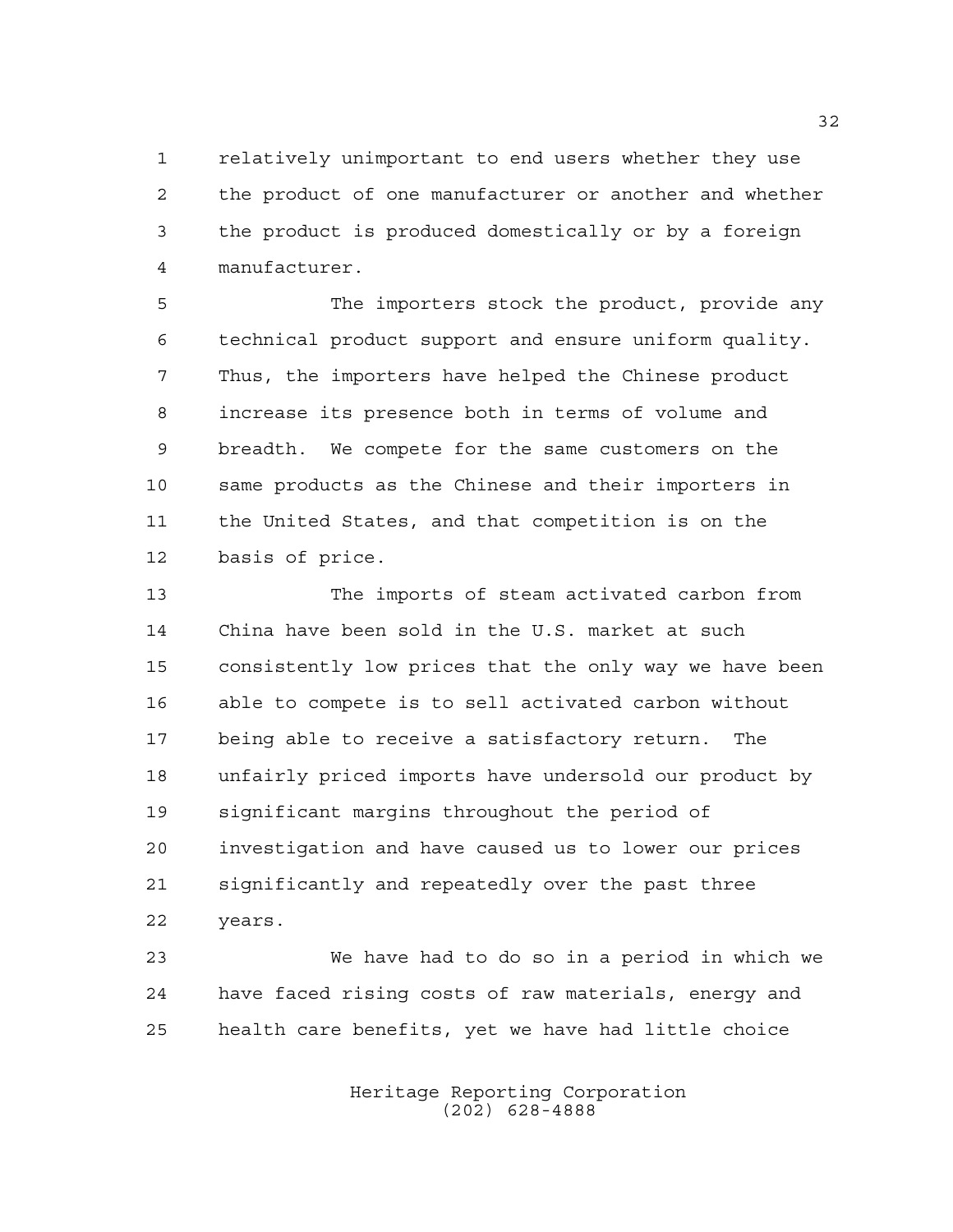but to drastically reduce our prices and to forego price increases to maintain volumes within our plants.

 You can see in our questionnaire response what's been done to our bottom line. Our worsening financial condition has led to reductions in available capital, maintenance dollars and employee benefits during 2003 to 2005. We have been forced to lower our employment levels by almost 20 percent during this period.

 We've done everything humanly possible to reduce our costs and improve our manufacturing processes and productivity. We have implemented a number of measures to improve efficiency and to make our plant more environmentally friendly.

 We know that we must remain competitive and responsive to our customers, and we've tried to do so. There is a limit to how much we can control, however. There is very little else we can do to tighten the belt further, and there are virtually no means by which we can get our costs low enough to be able to match the dumped prices of Chinese activated carbon.

 Prices have gotten low enough that either we have to forego certain sales to maintain margins or we have to accept the sales at prices that don't cover cost to maintain some market share. Neither choice is

> Heritage Reporting Corporation (202) 628-4888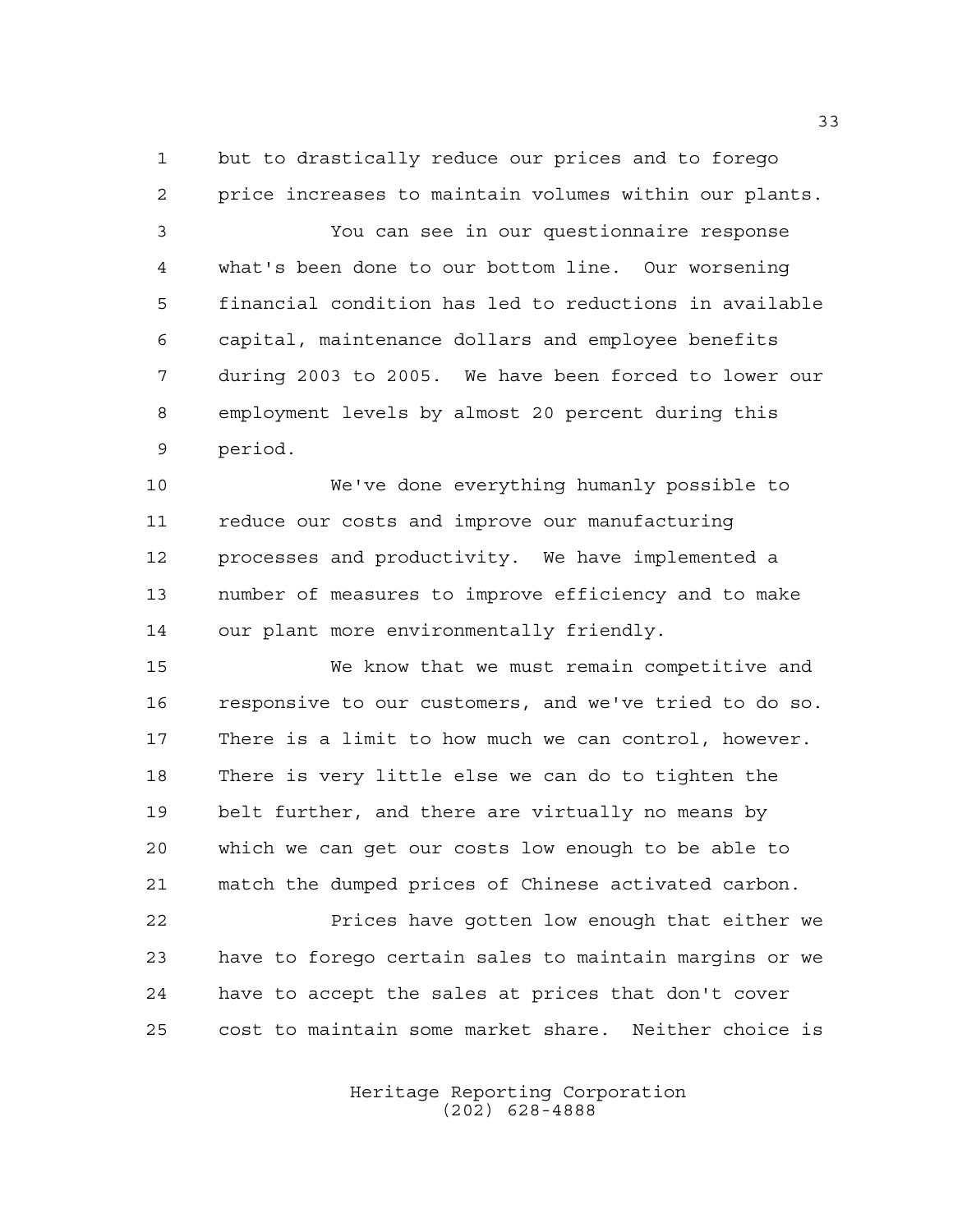attractive.

| $\overline{2}$ | Our financial performance is directly                  |
|----------------|--------------------------------------------------------|
| 3              | attributable to dumped imports of steam activated      |
| 4              | carbon from China. There's been a steady growth in     |
| 5              | demand so economic conditions are not to blame. While  |
| 6              | non-subject imports have grown as well, the total      |
| 7              | volume of subject imports from China dwarfs all non-   |
| 8              | subject imports.                                       |
| 9              | Because the Chinese producers export                   |
| 10             | primarily coal-based steam activated carbon, they      |
| 11             | compete head-to-head with Norit's products. There is   |
| 12             | no question that the imports from China significantly  |
| 13             | undersell us in the market. The underselling has       |
| 14             | allowed Chinese activated carbon to directly take      |
| 15             | sales and market share away from Norit.                |
| 16             | Between 2003 and 2005, we lost annual                  |
| 17             | commitments to a number of U.S. customers, including   |
| 18             | some of our top customers, to Chinese imports.         |
| 19             | Specifically, in 2005 we lost 15 major municipal       |
| 20             | accounts across the country because of imports from    |
| 21             | China.                                                 |
| 22             | In an example close to home for you, we                |
| 23             | recently lost a major commitment from Fairfax County,  |
| 24             | Virginia, due to low-priced imports from China.<br>Our |
| 25             | lost sales are documented in the petition.             |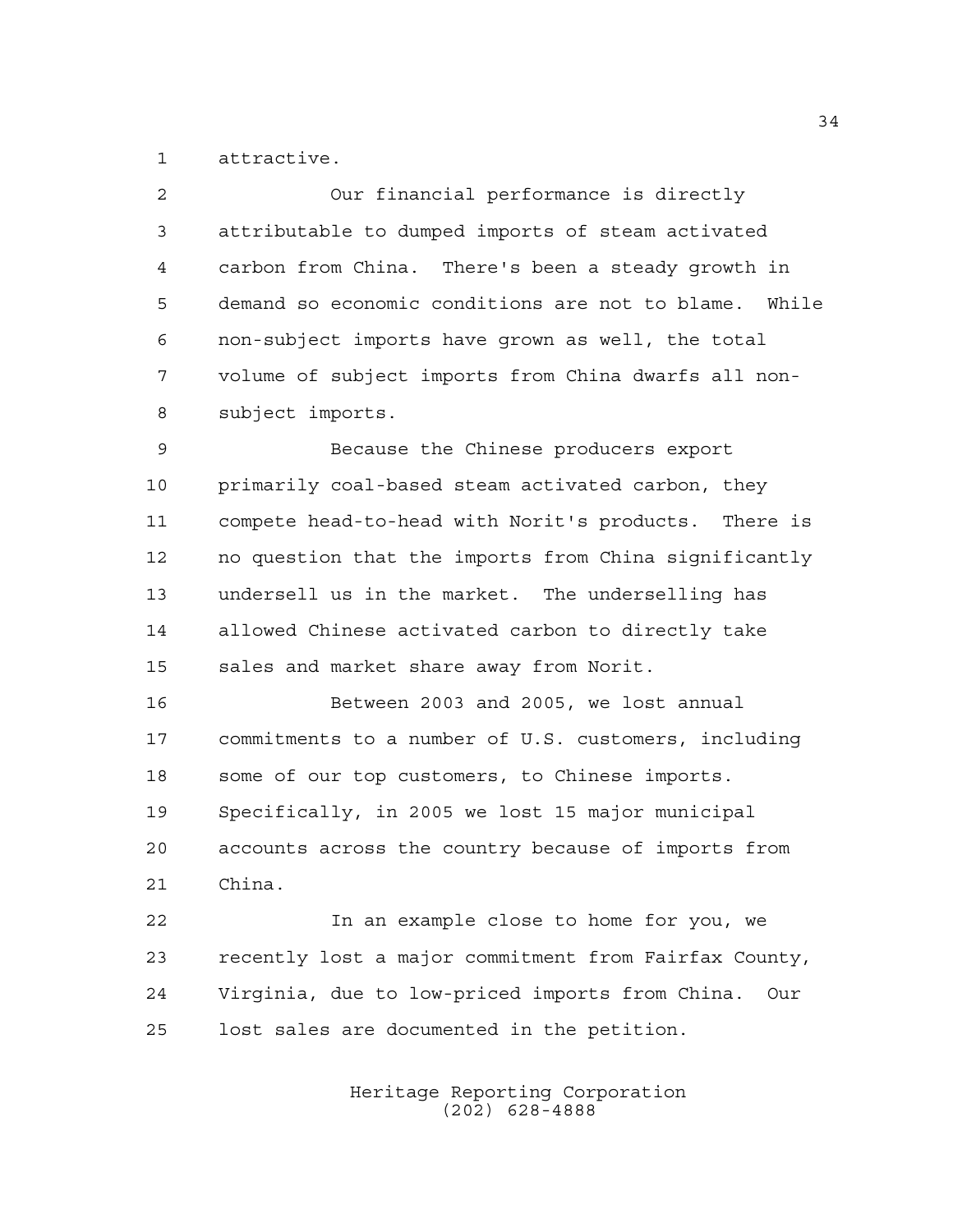Over the past several years our customers have become increasingly familiar with the Chinese product and the willingness of Chinese producers to supply them at prices far below our own. Because we can no longer afford to lose these accounts with longstanding customers, we've been constrained to defend our remaining business aggressively by lowering our prices to current customers. In this way, the effects of each dumped Chinese sale went far beyond the particular transaction to affect virtually our entire sales base.

**In light of our worsening financial**  condition and loss of market share to the subject imports, it is impossible for Norit to continue making the investments in equipment, processes and people that are necessary to be viable in the long term.

 We have invested \$6 million since 2003 to maintain our competitive position. We cannot continue to invest in the face of no return on that investment, nor can we continue to match or beat Chinese prices.

 Average Custom values for Chinese activated carbon have been 25 cents per pound with powdered activated carbon often being valued far lower. No domestic producer can match such prices for very long. We are here today because we're convinced

> Heritage Reporting Corporation (202) 628-4888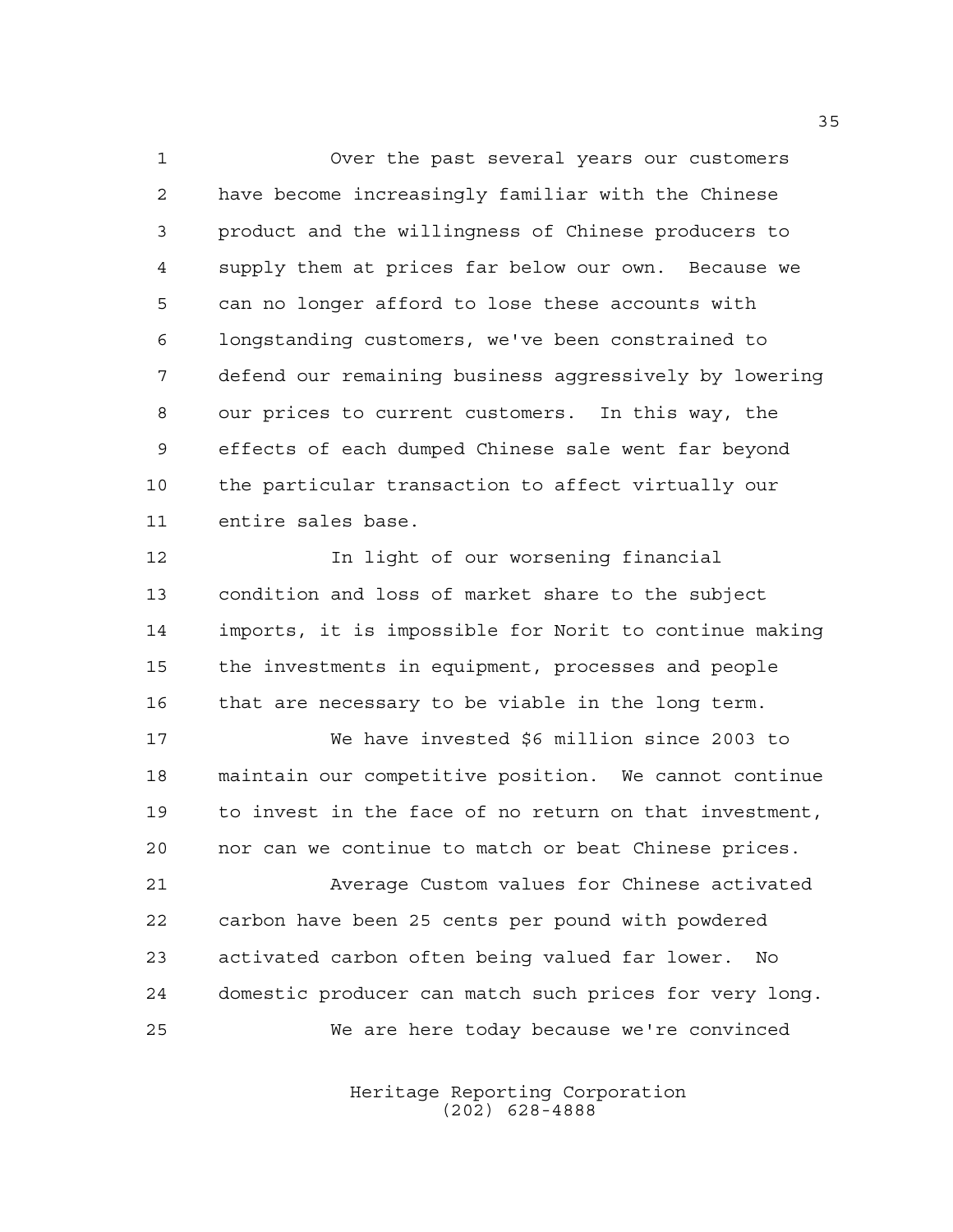that our company is at a crossroads. If Chinese prices continue at current levels, we may be forced to choose not to manufacture activated carbon in the United States.

 As indicated in our petition, China has enough activated carbon production capacity to supply the entire world with low-priced activated carbon. Given the capital intensive nature of activated carbon production, this perhaps more than anything explains why the Chinese industry has been so aggressive in its U.S. sales efforts in the last few years.

 Their own market, while growing, cannot consume that volume of activated carbon, and that is likely to be true for some time to come. With that kind of capacity and the Chinese producers' pattern of pervasive underselling, the domestic industry's position will continue to worsen unless the Commission acts to neutralize China's unfair pricing practices.

Thank you.

MR. HARTQUIST: Thank you, Ron.

We now turn to Brad Hudgens.

 MR. HUDGENS: Good morning. I am Brad Hudgens of Georgetown Economic Services. I will discuss the data regarding the conditions of competition and the volume, price and injurious impact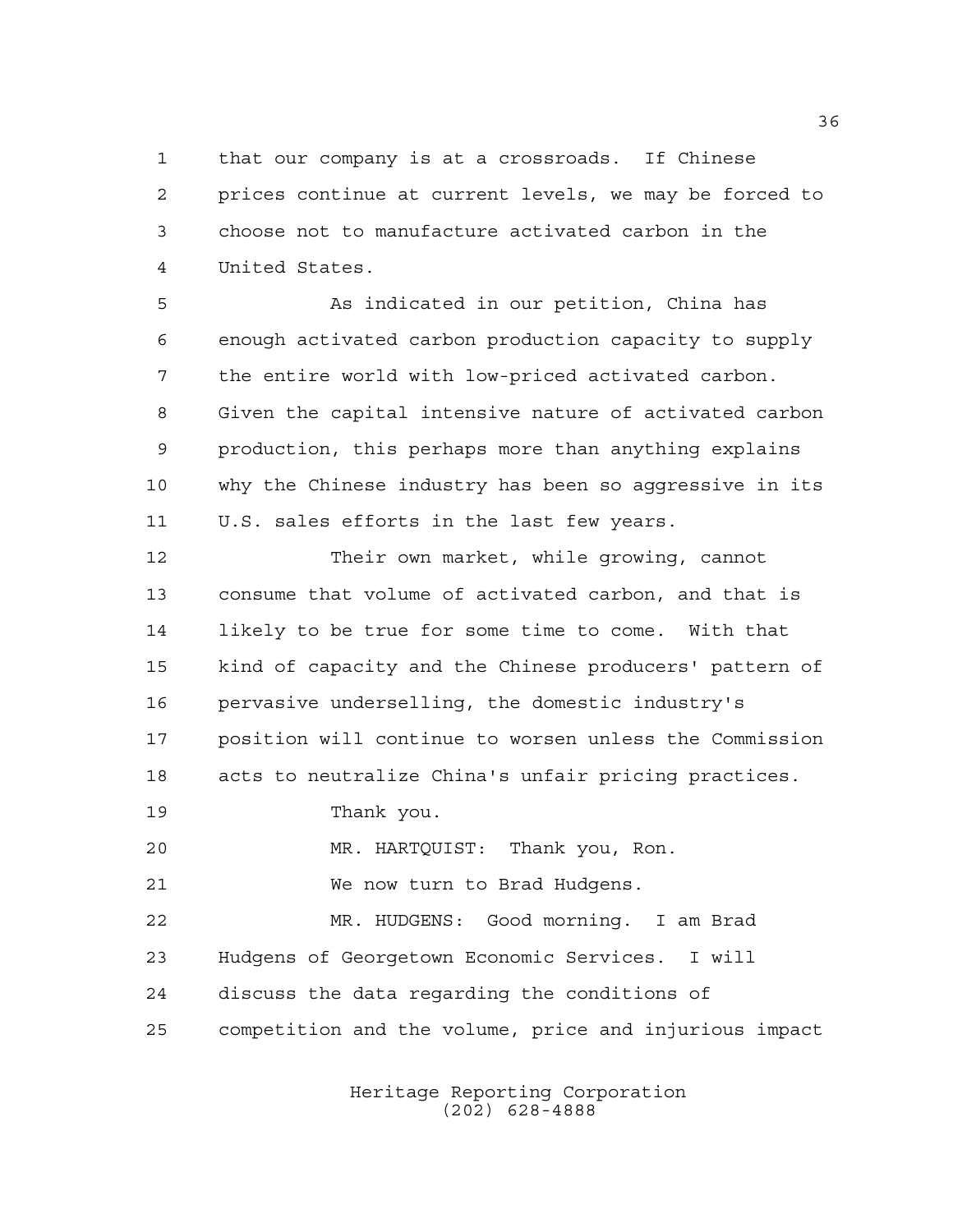of the unfair imports from China on the steam activated carbon industry.

 The commission is required to perform its injury analysis within the context of the business cycle and conditions of competition prevalent to the market. There are several conditions of competition that are pertinent in this investigation.

 First, as Mr. O'Brien and Mr. Thompson testified earlier, demand for steam activated carbon as reflected in apparent U.S. consumption increased over the period of investigation. Most of the growth in consumption is attributable to new environmental regulations for water and air quality. As I will discuss in more detail later, the domestic industry's financial performance has deteriorated despite the strong demand as the imports from China have undermined pricing and taken sales and market share away from the U.S. producers.

 Second, steam activated carbon is a commodity product for which the primary determinate of the sale is price. U.S. purchasers purchase both U.S. and Chinese steam activated carbon and use both products interchangeably. The questionnaires received to date indicate that the two products can be used interchangeably. The questionnaires show that the

> Heritage Reporting Corporation (202) 628-4888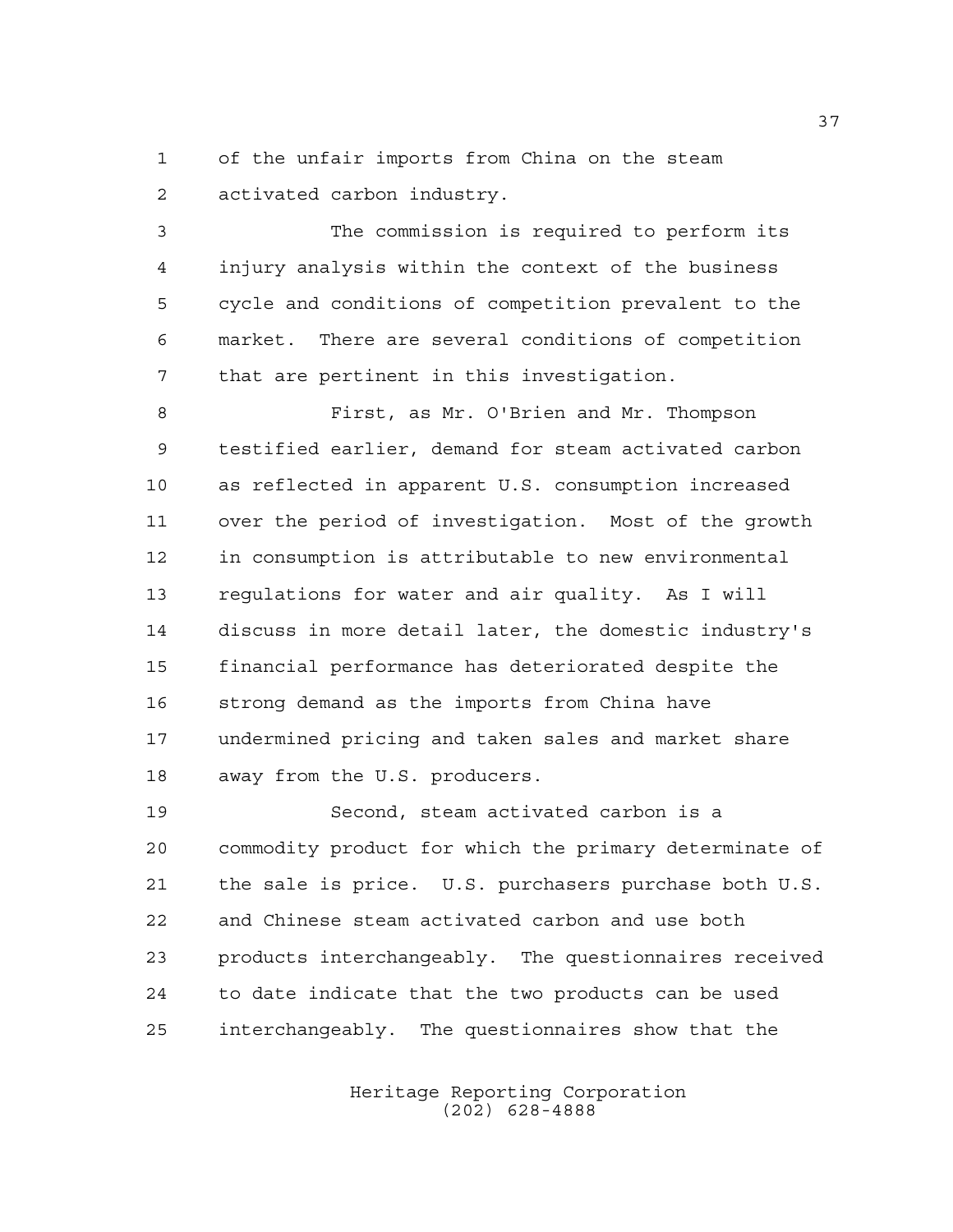domestic and the Chinese product compete head to head for the same customers.

 U.S. produced and imported steam activated carbons are sold through the same channels of distribution to the same customers.

 Nothing could be more supportive of a finding of substitutability between the U.S. produced and Chinese steam activated carbon than the events that have taken place during the period of investigation. China's share of the U.S. market increased over the period of investigation as the domestic industry lost sales to imports from China entirely due to price. The domestic industry's customers have increased their purchases of steam activated carbon from Chinese suppliers because the quality is satisfactory and the prices are significantly lower than the domestic industry.

 These events demonstrate the importance of price in the purchasing decision and the clear substitutability of domestic and Chinese products.

 Third, the nature of the production process requires high capacity utilization rates for the domestic producers. Given the very high capital intensive nature of steam activated carbon production and the highly integrated nature of the production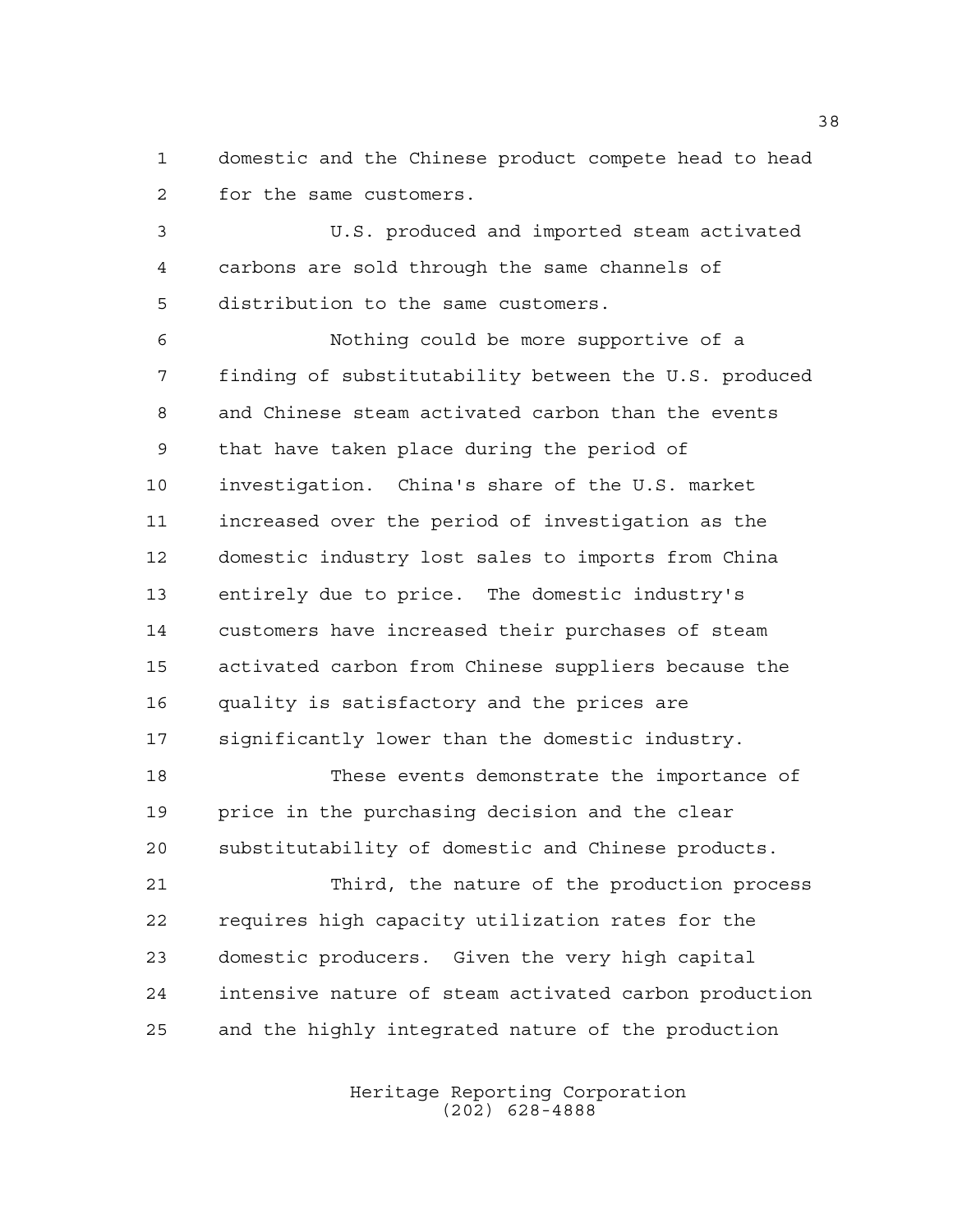processes, the domestic producers are designed for and depend on running at very high capacity utilization rates to spread the high fixed costs over as much production volume as possible.

 The domestic producers operate 24 hours a day, seven days a week except of scheduled maintenance shutdowns. This condition of competition is particularly relevant to the commission's analysis because as U.S. producers have experienced low price competition from Chinese imports they have been forced to reduce prices significantly to maintain volumes rather than cut production.

 Fourth, as you have heard from the Petitioners themselves this morning, the industry is in a period of rising costs. Energy and raw material costs have been rising over the period and, as a result of the high energy prices, transportation costs have also risen.

 In a period of rising costs, producers must be able to raise prices to cover these costs and, as we will discuss in a moment, the domestic industry has not been able to do so.

 As I will show you this morning, the domestic industry's material injury has been a result of the unfair import competition from Chinese steam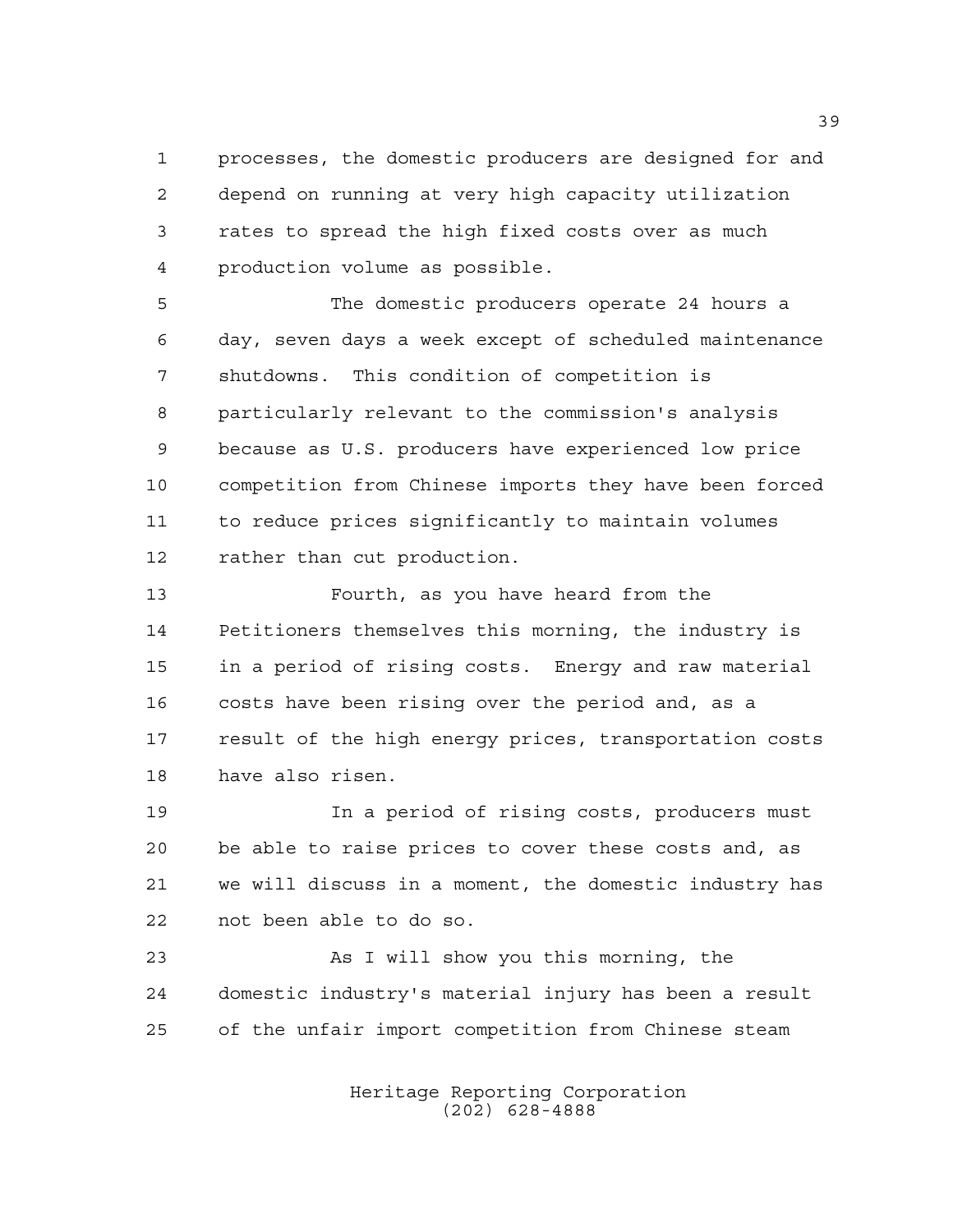activated carbon producers. By consistently

 underselling and using aggressive pricing practices, these producers are able to significantly increase their shipments to the U.S. market.

 Imports of Chinese produced steam activated carbon rose by more than 22 percent between 2003 and 2005. According to the official import statistics, imports from China surged from 69 million pounds in 2003 to 84 million pounds in 2004. The vast majority of these imports were for steam activated carbon, coal-based carbons, but these data do include some non-subject merchandise.

 Based on the questionnaire responses received to date, imports of steam activated carbon increased at an even higher rate than the official statistics. The questionnaire responses show a growth rate in imports of steam activated carbon of nearly 50 percent over the POI.

 The vast majority of the responding importers reported an increase in imports from China during the POI. This growth during the POI is indicative of the pattern that has persisted over the past decade. In 1996, imports from China stood at 25 million pounds. Imports have grown steadily to 84 million pounds in 2005, which represents an increase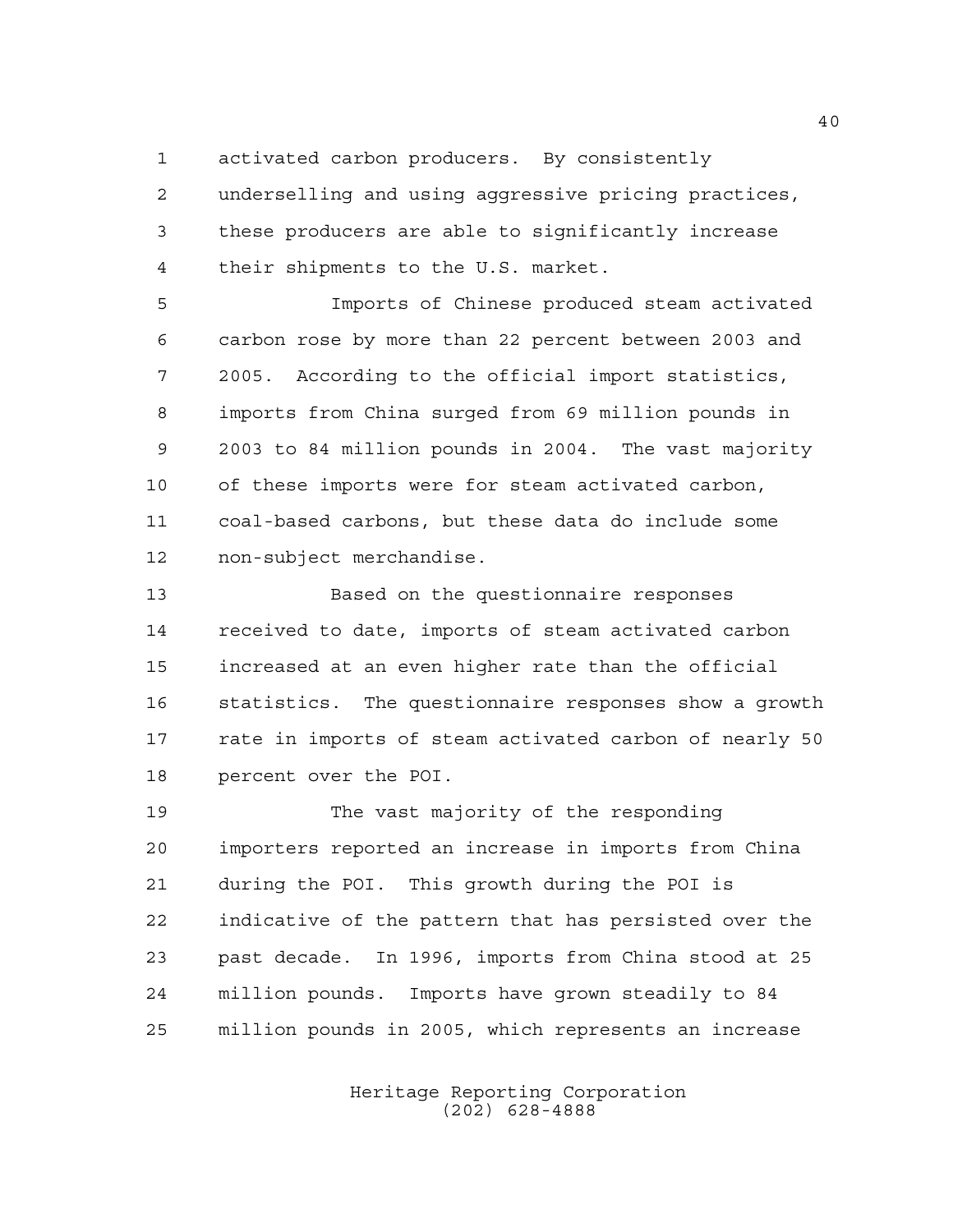of 238 percent during the ten-year period.

 The volume of growth of subject imports has come at the direct expense of the domestic industry. Despite gains in apparent U.S. consumption during the period 2003 to 2005, U.S. producers' market share declined. Accordingly, there can be no doubt that the import volumes of steam activated carbon from China are significant, but in absolute terms and relative to domestic consumption.

 The growth in the volume of Chinese imports has been achieved through aggressive pricing and underselling of domestic producers. The commission's record clearly shows that the increase in volume of subject imports consistently undersell the domestic industry and have a suppressing and depressing effect on U.S. prices.

 Based on the questionnaires, the record shows that imports from China undersold the domestic product in virtually all comparisons, with margins of underselling averaging between 25 and 45 percent. As a result of this underselling, the domestic industry lost a significant number of sales to imports which the Petitioners have detailed in their petition. In a commodity market characterized by intense price based competition, this degree of

> Heritage Reporting Corporation (202) 628-4888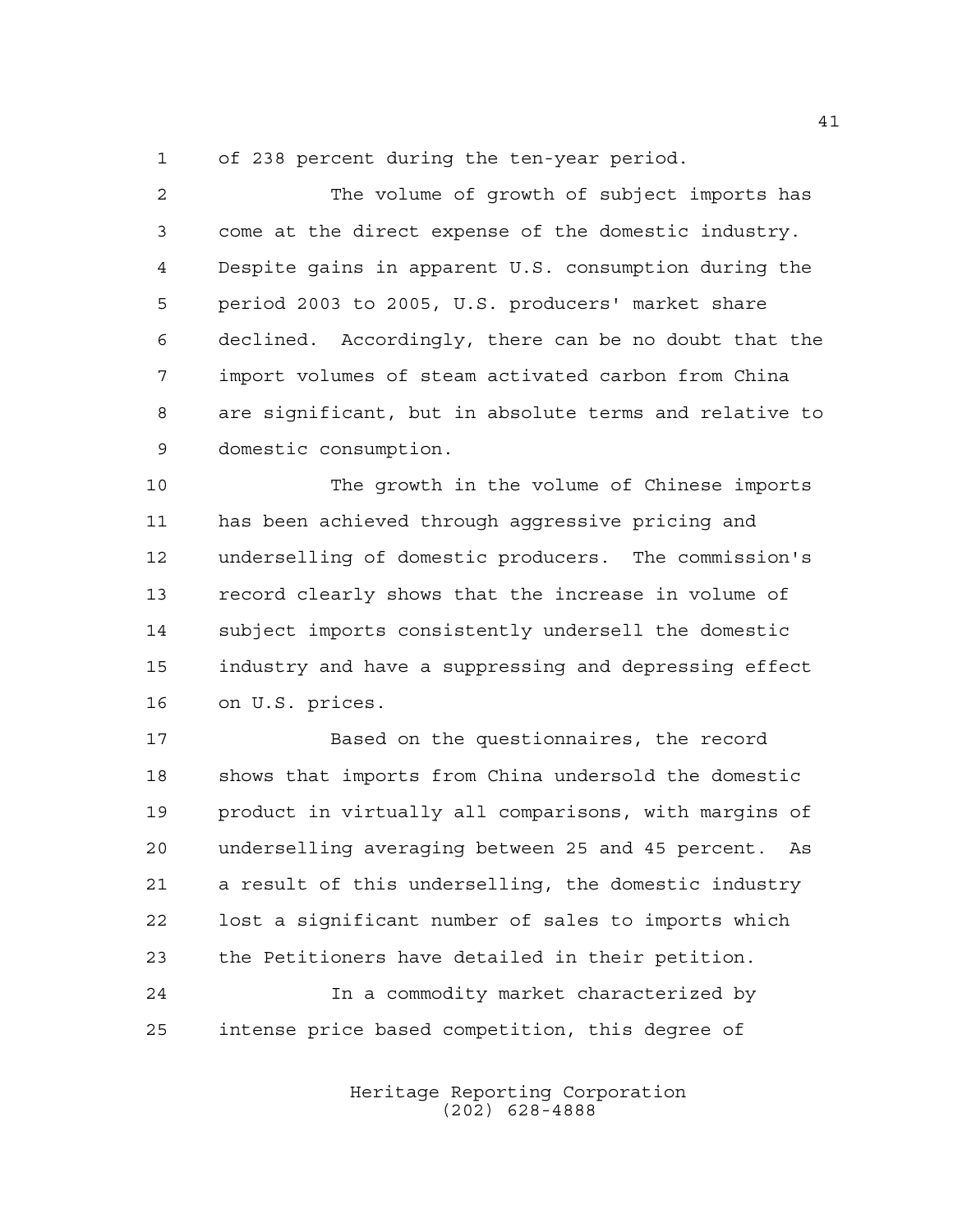underselling coupled with the increasing volume of subject imports has led to the price depression and suppression experienced by U.S. producers in the steam activated carbon market.

 It is important for the commission to put the current pricing trend in context. The domestic industry's prices had already declined significantly as a result of the subject imports even before the period of investigation. As we will present in our post-hearing brief, prices were already extremely low when the period of investigation started due to the increased volume of subject imports from China at very low prices.

 As I noted earlier, the domestic producers' costs began rising over the period of investigation, while Chinese imports continued to increase at very low prices that undersold the domestic industry. The pervasive underselling has caused more price depression for some products, but for all products it meant that the industry could not raise prices to cover these increasing costs, that is, price suppression.

 The depression and suppression of U.S. steam activated carbon prices has resulted in significant financial deterioration for the industry. The U.S.

> Heritage Reporting Corporation (202) 628-4888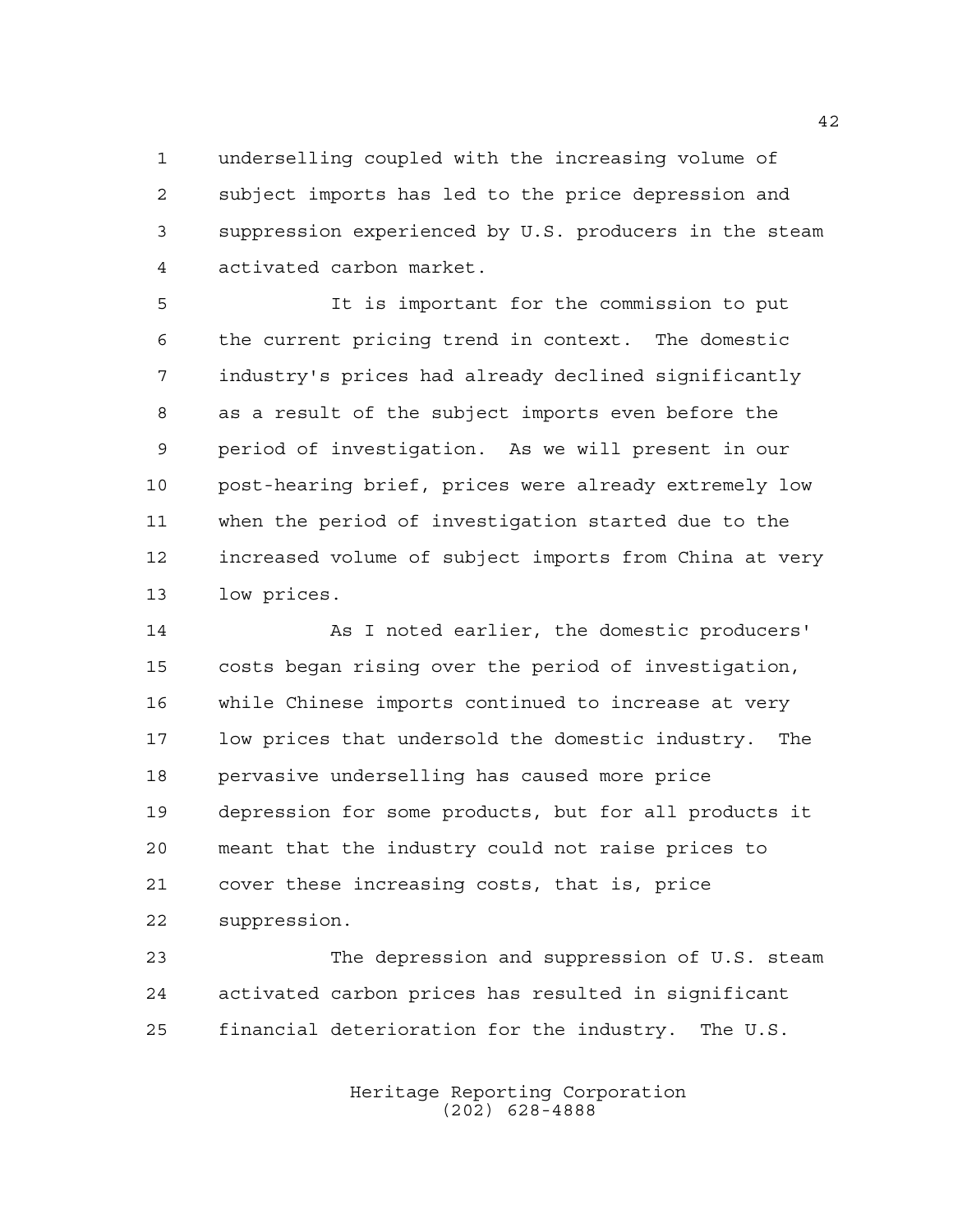industry's operating income plummeted over the POI. In a period of both rising demand and rising costs, the domestic industry should have been able to pass on the cost increases to its customers. Due to the pervasive underselling by the dumped imports of steam activated carbon from China, domestic producers were unable to pass on these increased costs, leading to the financial deterioration of the industry.

 In addition to the significant financial declines, the record also shows a decline in production related workers and hours worked and a slight decline in U.S. shipments.

 There were modest increases in production and capacity utilization over the period, but these are not indicative of a healthy domestic industry. Instead, these increases were a result of a small decline in capacity and the necessity of the domestic producers to maintain high capacity utilization rates to control costs.

 In the face of rising energy and raw material costs, it was critical to keep unit fixed overhead costs low by keeping capacity utilization high. In addition, the domestic industry was able to find export markets to help keep production and shipments high, but the domestic industry cannot

> Heritage Reporting Corporation (202) 628-4888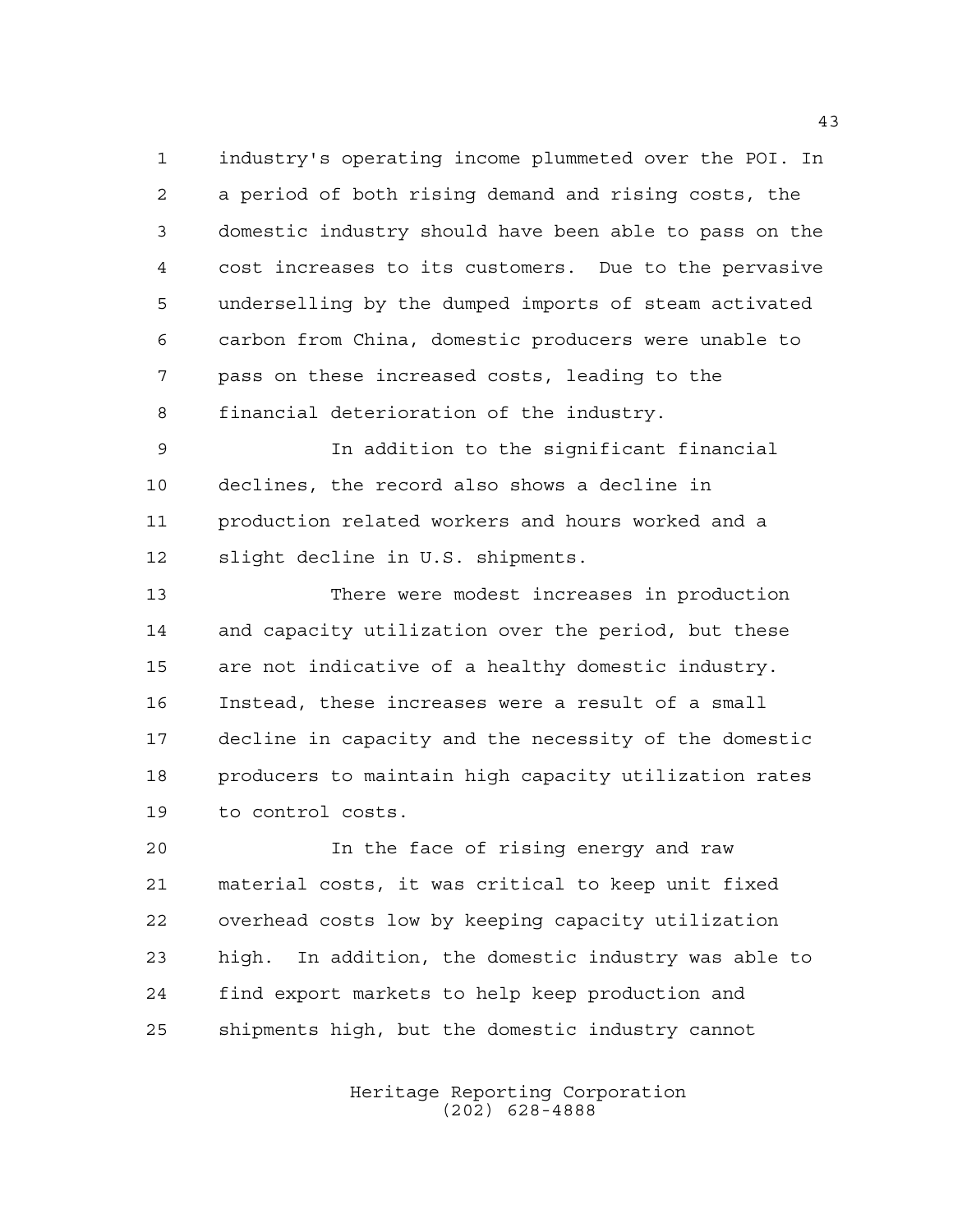continue to run at a loss at those capacity utilization levels.

 Now, Respondents may argue that the domestic industry's financial injury was not a result of declining prices, but rather high production costs and manufacturing inefficiencies, but during the period of increasing demand the industry should have been able to pass along such cost increases. The underselling by low priced subject imports prevented that.

 Calgon and Norit have done everything possible to control rising costs and are among the most efficient producers in the world. Both companies have invested heavily in plant and equipment to improve productivity rates during the POI. As Mr. Thompson testified earlier, Norit has implemented several measures to make the plant more efficient, such as major capital investments and a cost reduction production which included the termination of some of its workforce.

 Mr. O'Brien testified that Calgon was forced to cut manufacturing back to three product lines and to cut costs in 2002. Calgon has also invested heavily in capital improvements during the POI to improve production efficiency. Yet for all of the capital improvements and cost reductions, the U.S.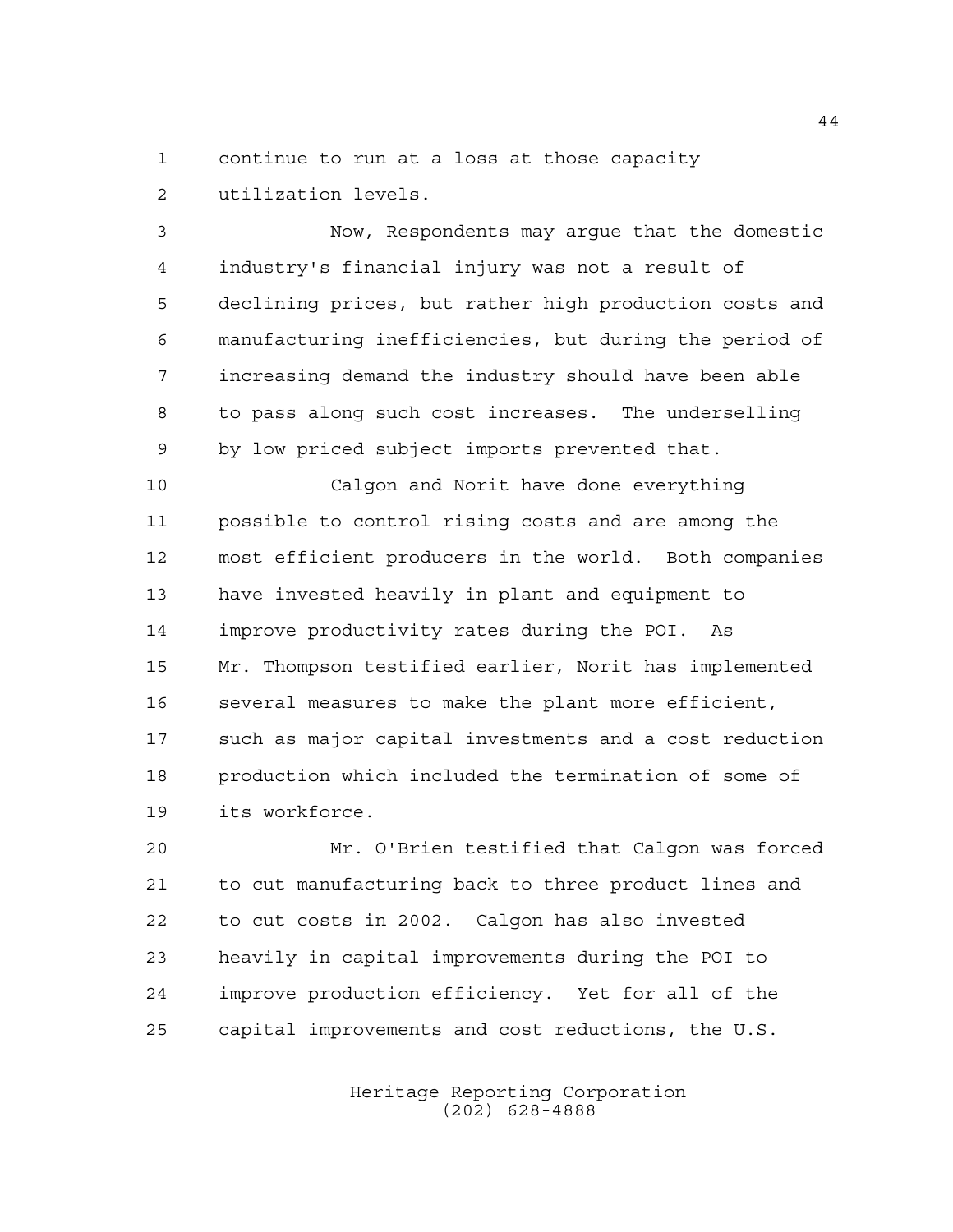producers have not been able to compete with the imports from China because these imports are sold at such low prices in the U.S. market that their prices are often below the domestic industry's raw material costs alone. No amount of efficiency gains would enable the U.S. producers to compete against these low priced imports.

 In summary the U.S. steam activated carbon industry is being materially injured as a result of the low priced imports in China. As these imports surged into the U.S. market during 2003 to 2005, the U.S. industry experienced declining market share, underselling by the subject imports, lost sales and lost revenues and significant price depression and suppression.

 Despite significant gains in apparent U.S. consumption and rising raw material costs, U.S. producers were unable to raise prices due to the intense competition with low priced imports. As a result of the price suppression and depression, the U.S. producers' financial performance worsened over the POI. Consequently, the U.S. producers' material injury is directly linked to the surge in dumped low price imports of steam activated carbon from China. MR. HARTQUIST: Mr. Carpenter, may we have a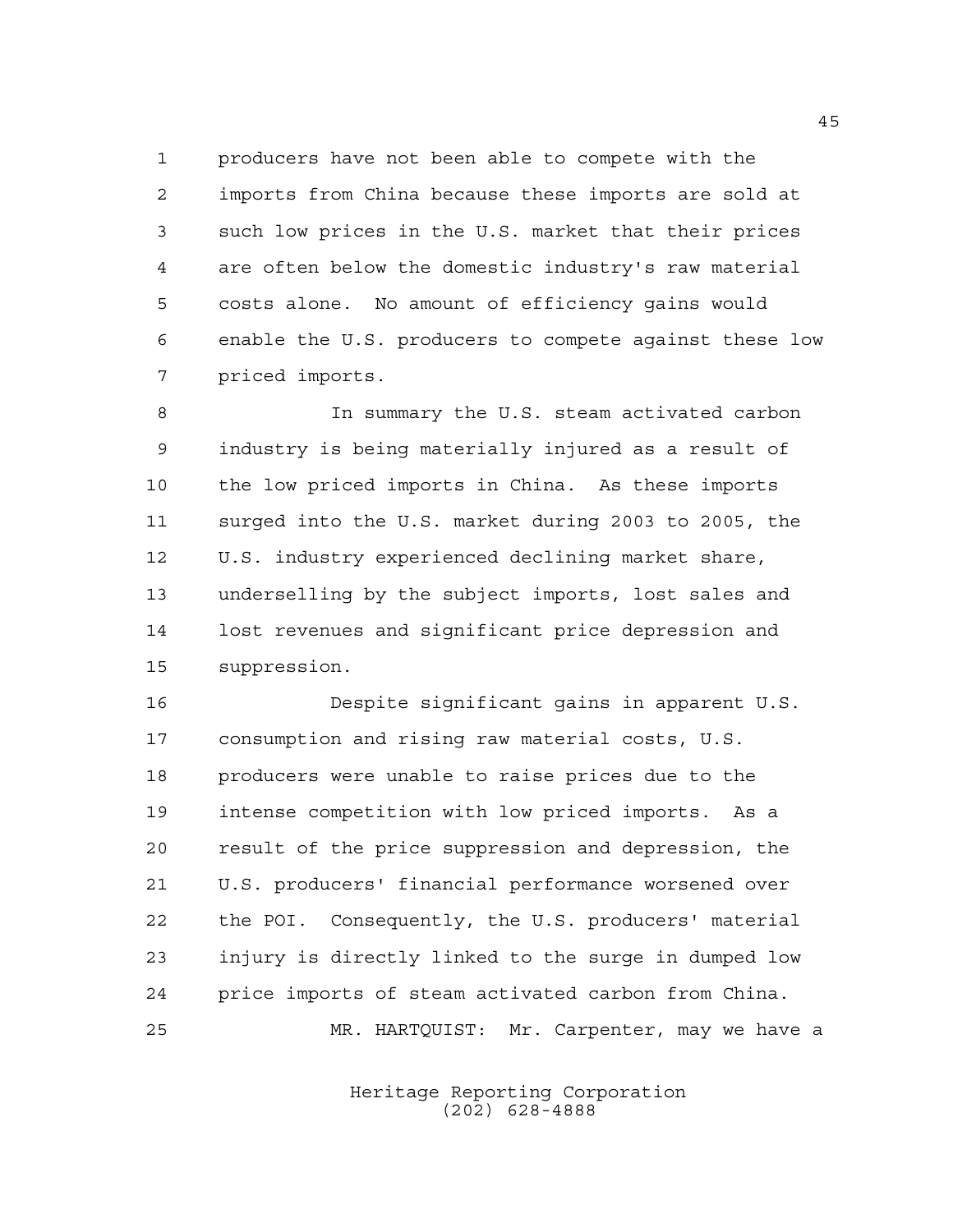time check at this point, please?

 MR. CARPENTER: Yes. You have about 20 minutes remaining. MR. HARTQUIST: Thank you very much. Mr. Luberda? MR. LUBERDA: Good morning. Before we conclude our direct presentation, I wanted to take a few minutes to discuss the two like product issues that have been raised preliminary by the Respondents. Respondents have claimed that the like product in this case should be expanded from steam activated carbon to include chemically activated carbon and reactivated carbons. Neither of these products should be included in the like product. Like product is derived from the scope of the case. The statute at 19 U.S.C. 1677.10 defines the domestic like product as a product which is like, or in the absence of like, most similar in characteristics and uses with the article subject to investigation. The article subject to investigation is defined by the scope, which is provided to the commission by the Commerce Department. Commerce defines the scope as including only steam activated

carbons and excluding both reactivated and chemically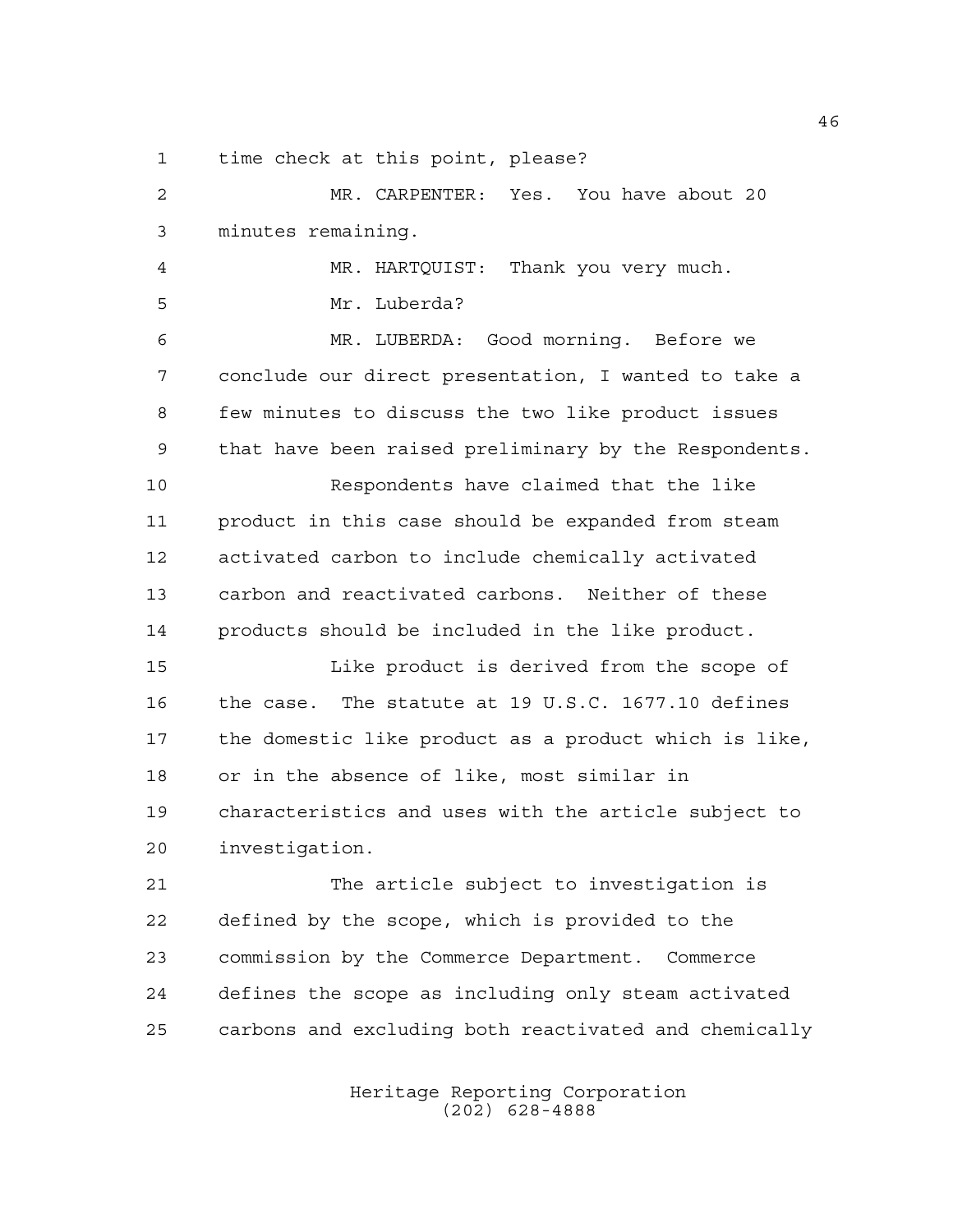activated carbons. Thus, the domestic like product is the product that is like the imported steam activated carbons in the scope and that product is domestic steam activated carbon.

 The commission does have the discretion, obviously, to expand the like product beyond the products covered in the scope through application of its six-part test, but where an industry has defined the scope in a manner to provide relief to that industry, the commission most often finds scope and like product to be co-extensive.

 The Petitioners which are the largest producers of steam activated carbons in the United States define the scope and the like product precisely in a way that mirrors their own production and marketing practices and in the manner that the product is understood in the marketplace.

 They also defined it in a way that mirrors what is being imported and causing material injury to the domestic industry. There are no known imports of reactivated carbon from China and relatively few imports of chemically activated carbon from China. The injury to the domestic industry is in this case being caused by the massive imports of Chinese steam activated carbon to the producers of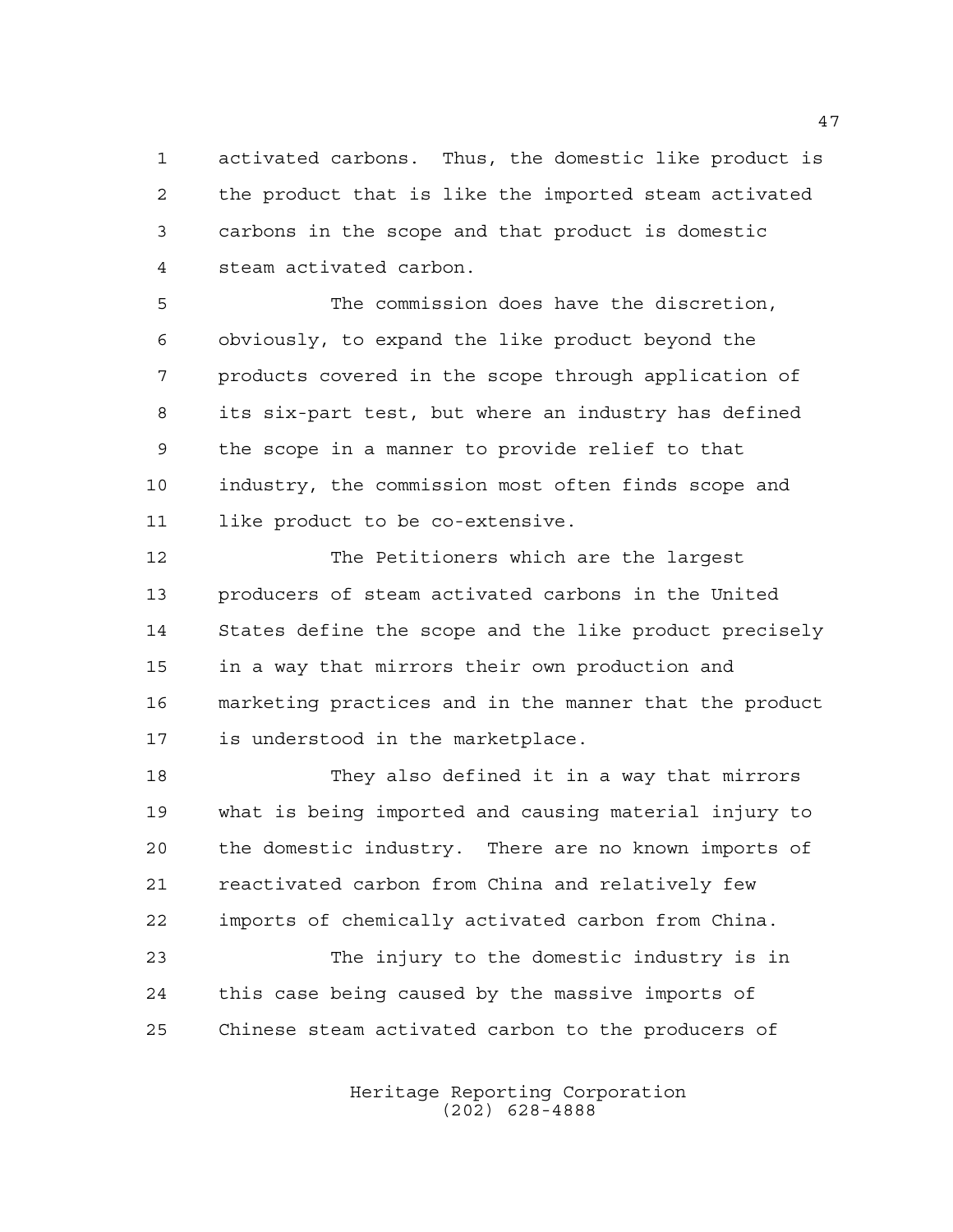steam activated carbon in the United States.

 Mr. O'Brien and Mr. Thompson explained briefly why reactivated carbons and chemically activated carbons are not within the same like product as the steam activated carbons they produce. They can speak knowledgeably because both companies produce reactivated carbon on separate equipment or facilities and Norit had a separate U.S. plant producing chemically activated carbons until recently and it still does have European operations that produce those products.

 I want to emphasize a few points today that bear on the commission's consideration of like product and the domestic industry definition.

 As to differences between steam activated carbon and chemically activated carbons, chemically and steam activated carbons have different physical characteristics and uses. While both superficially have a porous carbon structure that allow the material to be used to adsorb impurities, that is where the similarities end. The products generally have a different density, pore size and pore size distribution as a direct result of the fundamental differences in the activation process and the material being activated.

> Heritage Reporting Corporation (202) 628-4888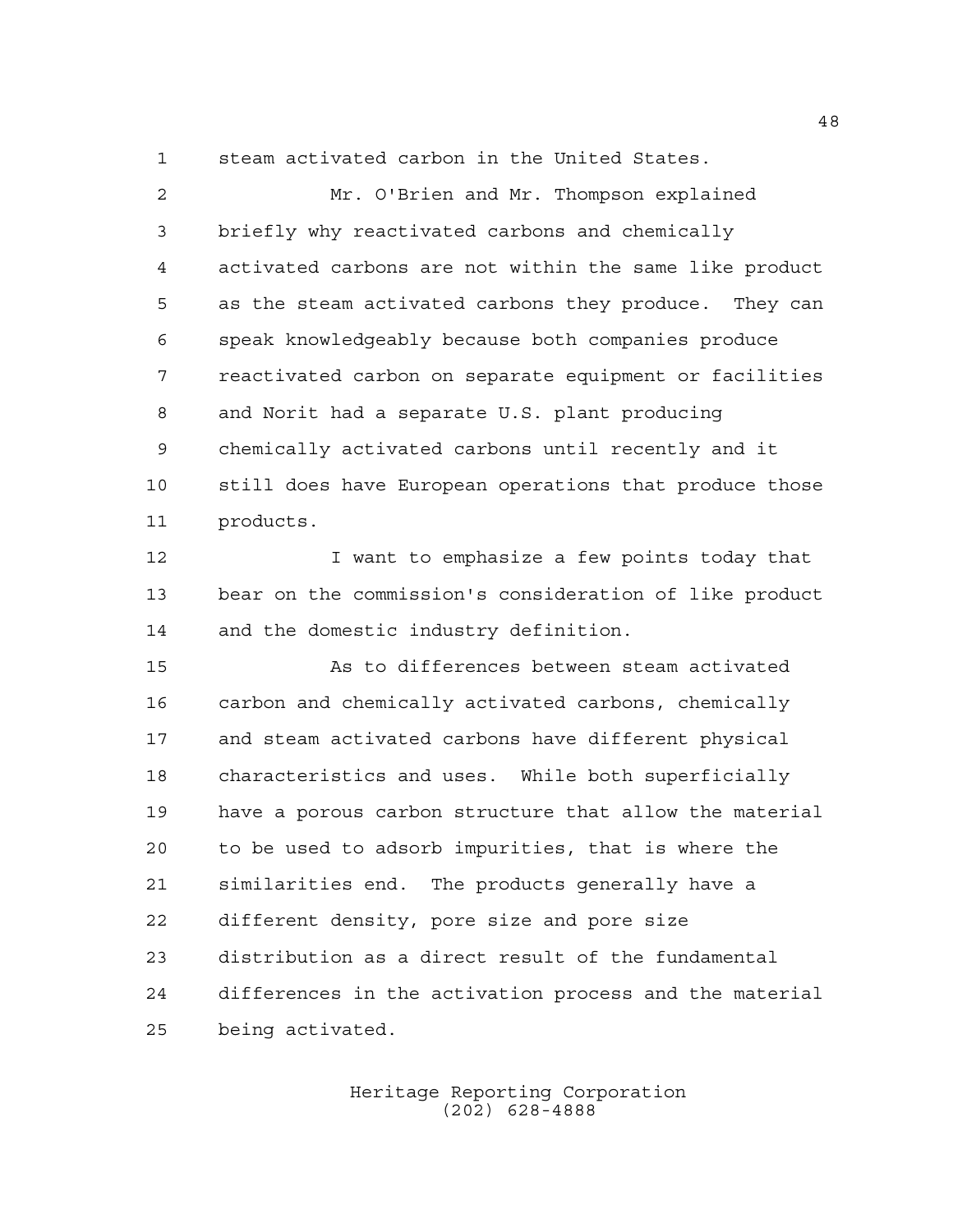The vast majority of steam activated carbon material produced in the U.S. and China is made from coal which cannot be chemically activated. In contrast, all chemically activated carbon produced in the United States is made from wood or other cellulose containing materials. Because of these physical differences, the products tend to be used in different applications.

 Norit and Calgon steam activated carbon have little competition with MeadWestvaco in the United States, the only current domestic producer of chemically activated carbon, and see no Chinese chemically activated carbon in competition with their domestic steam activated carbon. This is because the same customers and applications do not generally overlap for steam and chemically activated carbons, nor do the importer questionnaire response indicate any significant overlap in competition.

 This lack of competition demonstrated on the record is a strong indication that these are different products made by different industries servicing different markets.

 Steam and chemically activated carbons are also made by different companies on different equipment utilizing a significantly different process.

> Heritage Reporting Corporation (202) 628-4888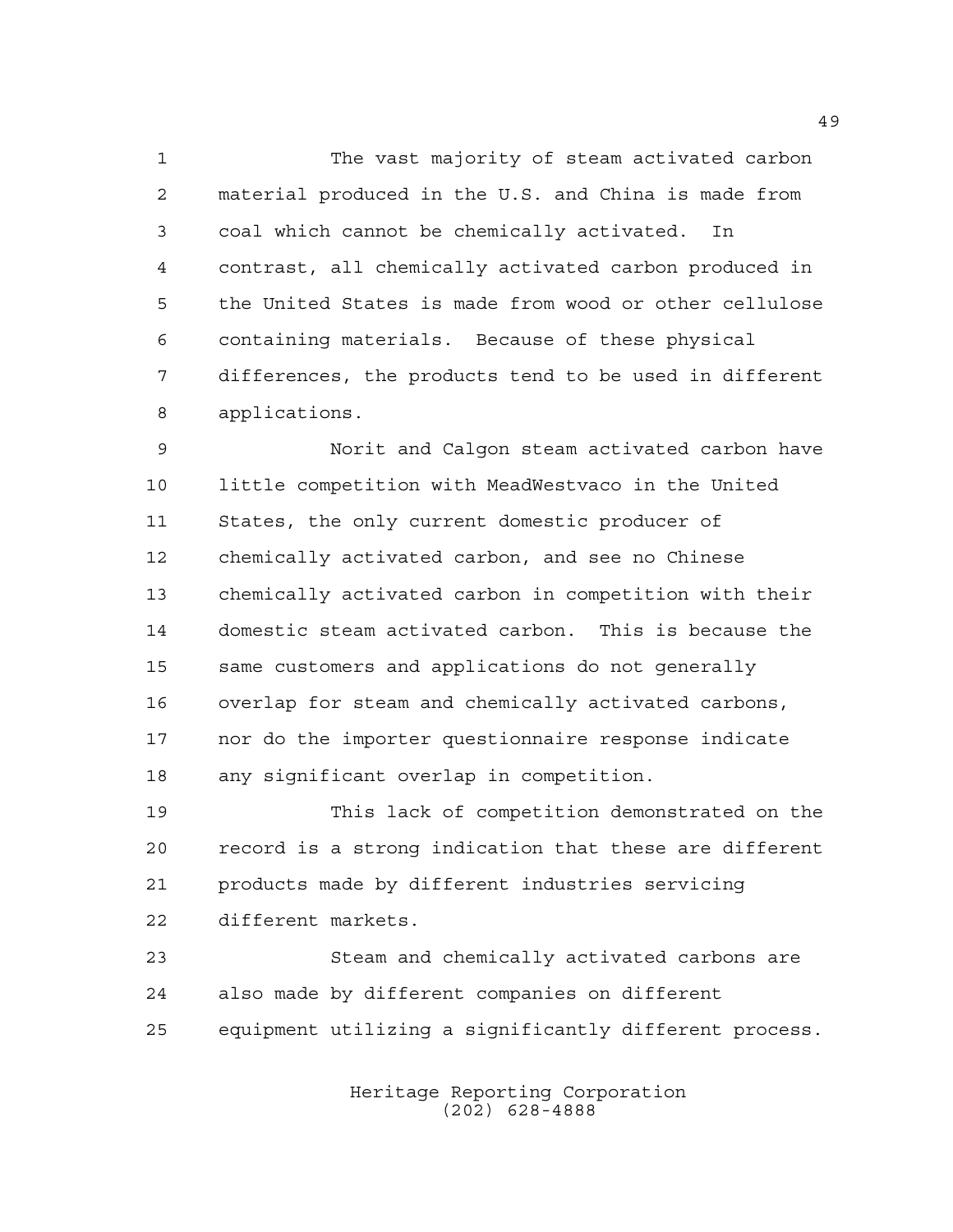As you heard, steam activation relies on a reaction converting carbon into carbon monoxide to create a carbon pore structure, carving out carbon atoms, while chemical activation relies on the application of a chemical dehydrating agent to remove hydrogen and oxygen atoms as water vapor, leaving the carbon pore structure behind.

 One cannot produce steam and chemically activated carbons using the same equipment and nobody does. Indeed, the processes are so different and they result in products that are so different that the method of activation was the primary defining characteristic of the scope and should similarly play a large part in the commission's like product determination.

 The last point I want to make about chemical activation is that it's much more costly than steam activation resulting in a higher priced product. The domestic industry's experience, for example, is that chemically activated carbons sell from several times to many times the price of steam activated carbon and we have put some evidence on the record about this already.

 Thus, any customer that can use a steam activated product will do so. Customers that use

> Heritage Reporting Corporation (202) 628-4888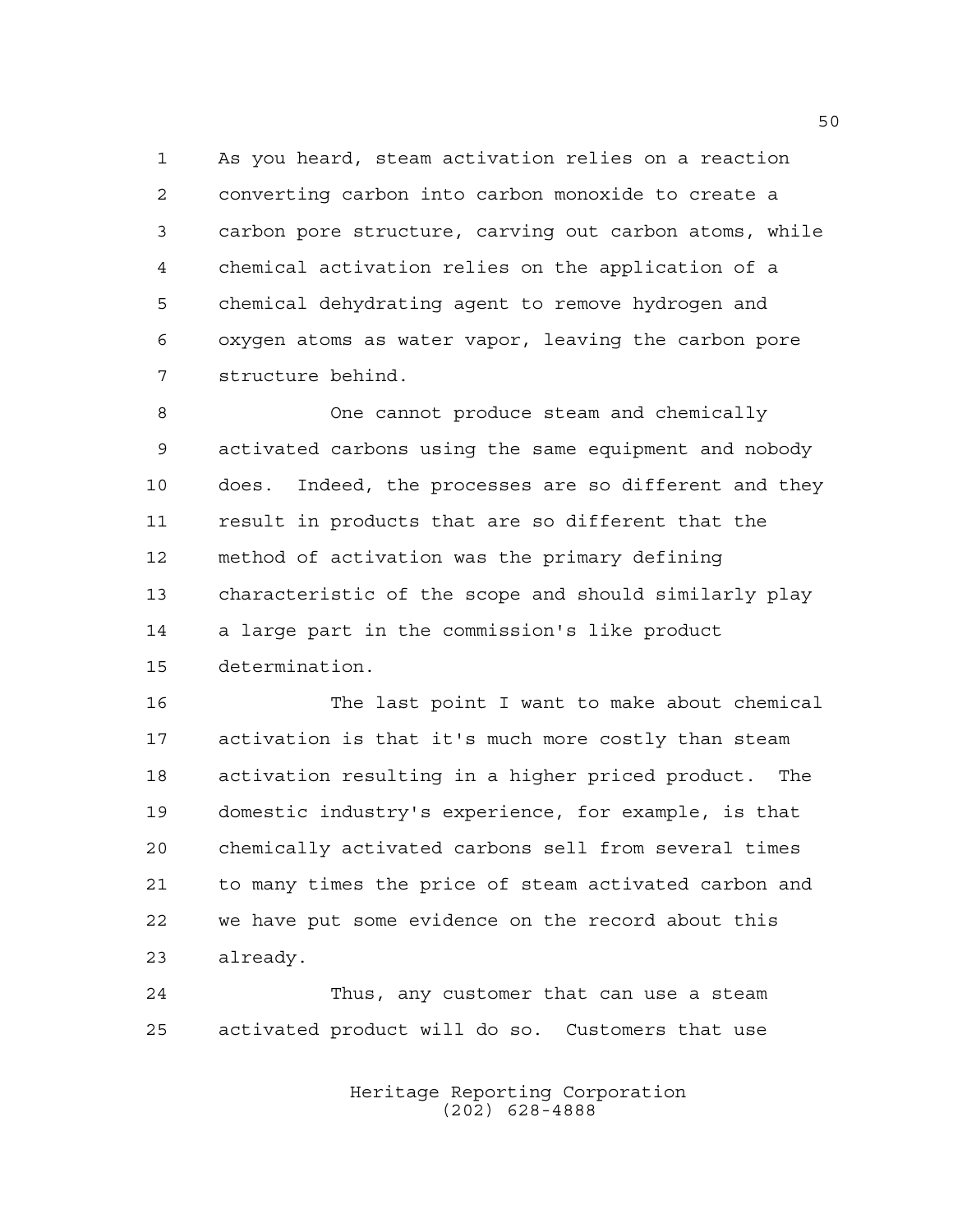chemically activated products do so because they must have the pore characteristics of the chemically activated material for a particular application. Thus, while there may be theoretical substitutability between steam activated and chemically activated carbons, for some applications there is little practical substitutability.

 In short, steam activated carbons are produced by a different industry using different methods and equipment to create a different physical characteristic for different applications and are priced on a different scale from chemically activated carbons. There is a clear dividing line between them under the commission's like product test.

 I also want to say a few words in response to the Respondents' claim that the reactivated carbon should be considered within the like product for steam activated carbon.

 As you heard earlier, reactivated carbon is simply activated carbon that has been used to adsorb material and then is subject to heat and steam or other gasses to volatilize and incinerate the unwanted material.

 While it is superficially tempting as the Respondents have done to claim that once the carbon

> Heritage Reporting Corporation (202) 628-4888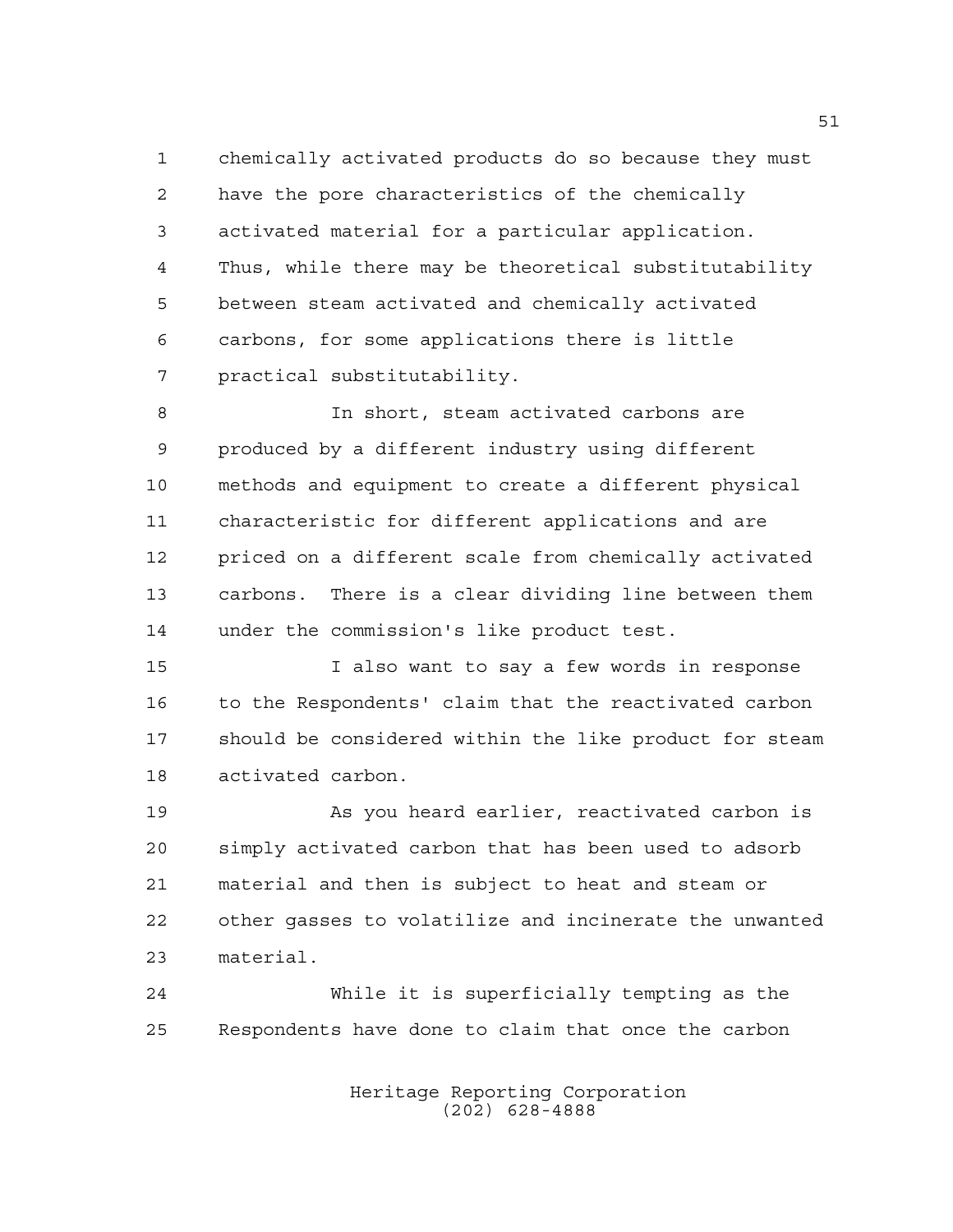has been reactivated it has identical characteristics to the activated carbon that was its origin, such claims are not really accurate in the marketplace.

 The reactivation process begins with spent activated carbon that already has a defined pore structure from the original activation process and has been used to adsorb specific impurities. Even after reactivation, there is a fear that impurities left as remnants may contaminate the reactivated carbon and for these and other reasons activated and reactivated carbons are not considered identical in the marketplace.

 No consumer or producer treats steam activated carbon and reactivated carbon as identical and interchangeable. While activated carbon could be used in any application that permits the use of reactivated carbon, the reverse is not true. There are many applications such as for drinking water treatment that would never use reactivated carbon taken from a third party source. Reactivated carbon can only be used in limited applications as a substitute for activated carbon.

 In practice, customers specify whether they want activated carbon or reactivated carbon and it is rare that the two would compete in the same

> Heritage Reporting Corporation (202) 628-4888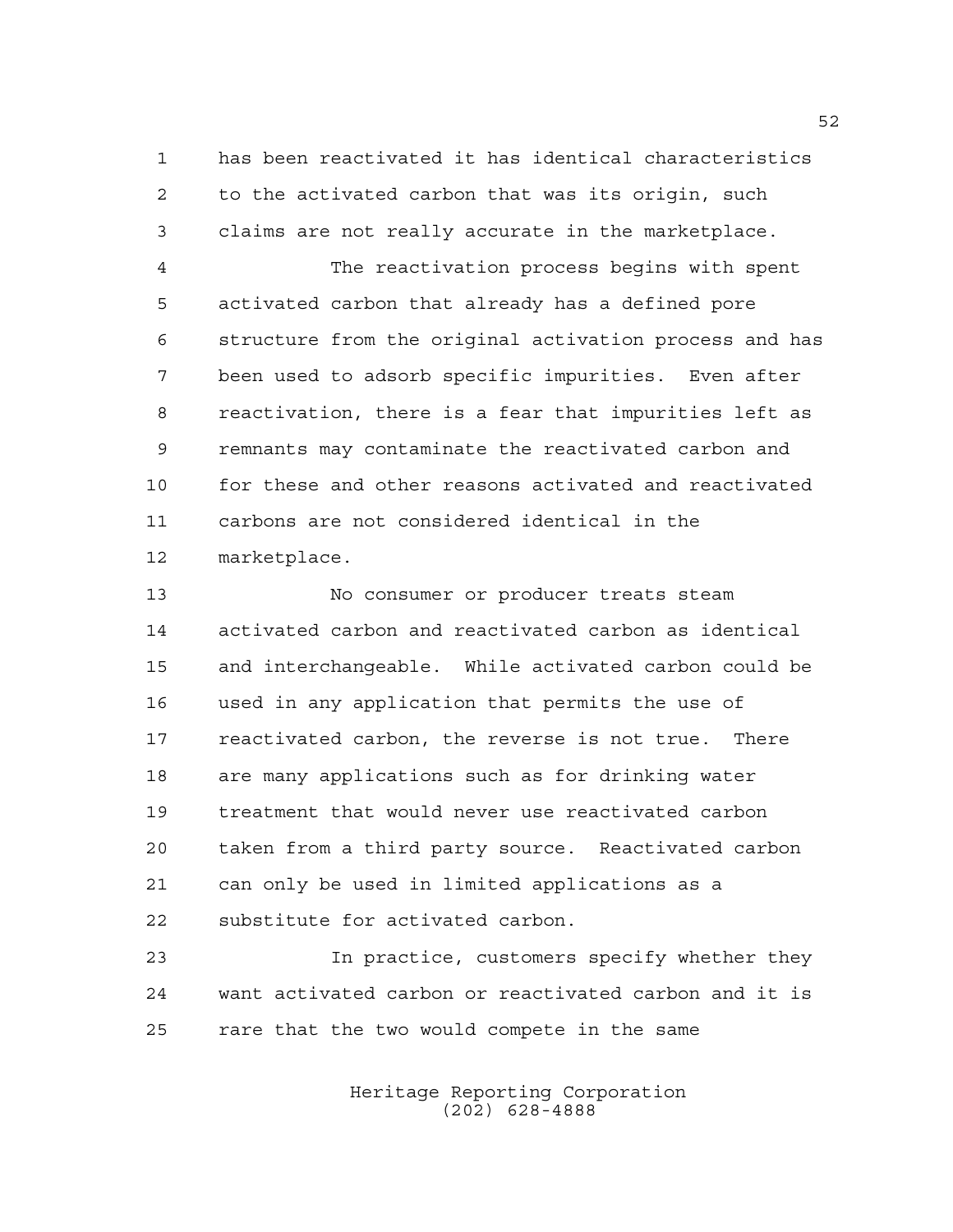application for the same customer.

| 2  | Customers specify reactivated carbon in a                |
|----|----------------------------------------------------------|
| 3  | few limited circumstances. For example, a large          |
| 4  | number of users will buy reactivation services from      |
| 5  | reactivators or perform reactivation themselves.<br>They |
| 6  | reuse only their own spent carbon to ensure other        |
| 7  | impurities are not introduced into their process.        |
| 8  | Reactivated carbons are also used in some                |
| 9  | waste water or other low end industrial applications     |
| 10 | where the source or potential contamination of the       |
| 11 | carbon is not critical to the media being treated.       |
| 12 | For these applications, the primary driver of the        |
| 13 | carbon choice is price. Reactivated carbon is            |
| 14 | typically much less expensive than activated carbon,     |
| 15 | so while the customer could use steam activated carbon   |
| 16 | in place of the reactivated carbon, it would not do so   |
| 17 | for practical purposes because of the differences in     |
| 18 | price.                                                   |
| 19 | As we detail in the petition, reactivation               |
| 20 | uses different equipment and has a different             |
| 21 | production process, utilizing a different raw            |
| 22 | material, spent activated carbon.<br>It does not have to |

 go through the raw material crushing, mixing with binders, forming into briquets, crushing to size or the baking steps, and reactivation itself is less

> Heritage Reporting Corporation (202) 628-4888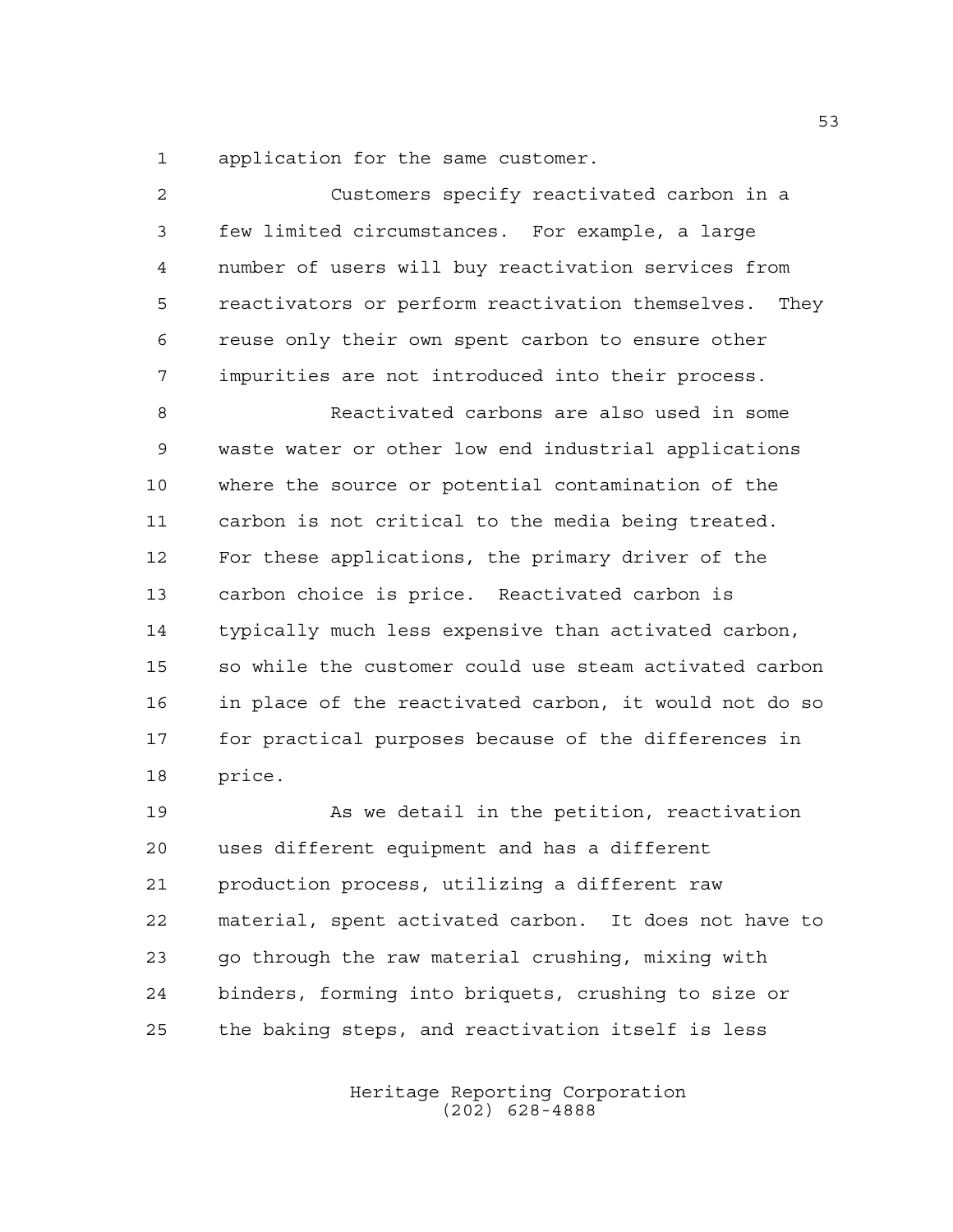complicated, takes much less time and a different

expertise and processing than activation.

 Reactivation is really just a further processing and reuse of existing activated carbon.

 The most telling evidence of the difference between steam activated and reactivated carbons is how the companies in this room on both sides of the aisle treat reactivated carbon in the marketplace. All companies that sell them distinguish them as separate product lines to their customers, which you can see by going through their sales material on their websites. Any sales pitch or bid must state clearly whether the product is steam activated or reactivated and they do not market them as interchangeable products. These are separate products sold in established different markets and the commission should treat them, just as the marketplace does, as separate products. From 30,000 feet, steam activated carbons, chemically activated carbons and reactivated carbons may appear to be similar, but once they are viewed in detail under the criteria the commission applies for its like product test, there are clear dividing lines. The commission should find a single like product that is coextensive with the scope of the

petition, as the Commerce Department did, and cover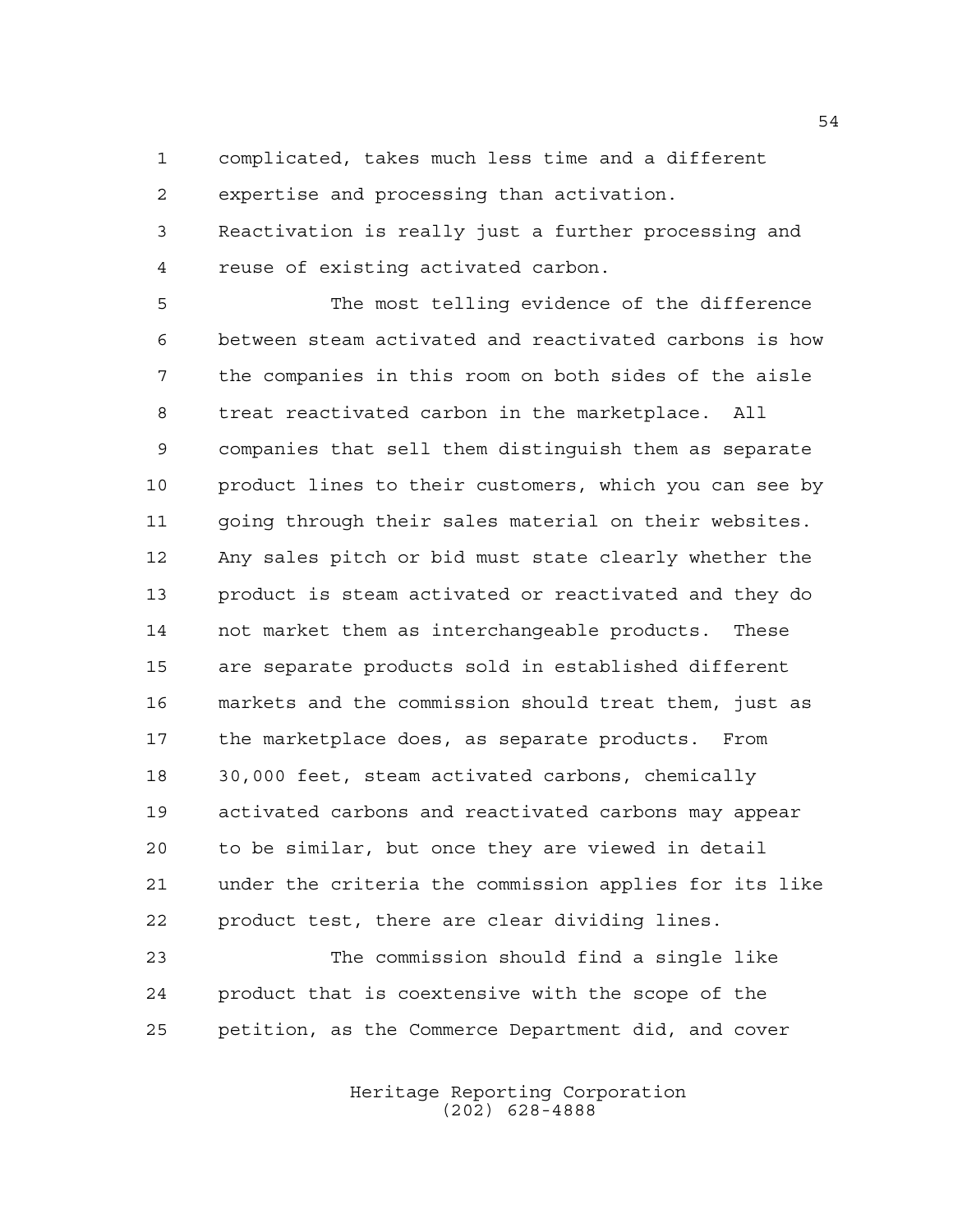only steam activated carbon.

 Thank you. MR. HARTQUIST: Thank you, Alan. That concludes our direct testimony and we are happy to answer questions. MR. CARPENTER: Thank you very much. 7 I would like to start just by asking a couple of questions before I turn to the others. Mr. Hudgens, I'll start with you. You indicated that one of the conditions of competition was that the domestic producers had to maintain a high capacity utilization rate and I was wondering if you could -- or perhaps the witnesses would be better able to do this -- give us an idea of what would be the minimum capacity utilization you would require to be possible in this industry. This may be something you would prefer to answer in a brief as opposed to at the conference. MR. O'BRIEN: I think we would consider that confidential and we'd rather answer it in a subsequent brief. MR. CARPENTER: Okay. Sure. Mr. Thompson, you had indicated, I believe, that you had lost 15 major municipal contracts last year. I was wondering how important price was in the

> Heritage Reporting Corporation (202) 628-4888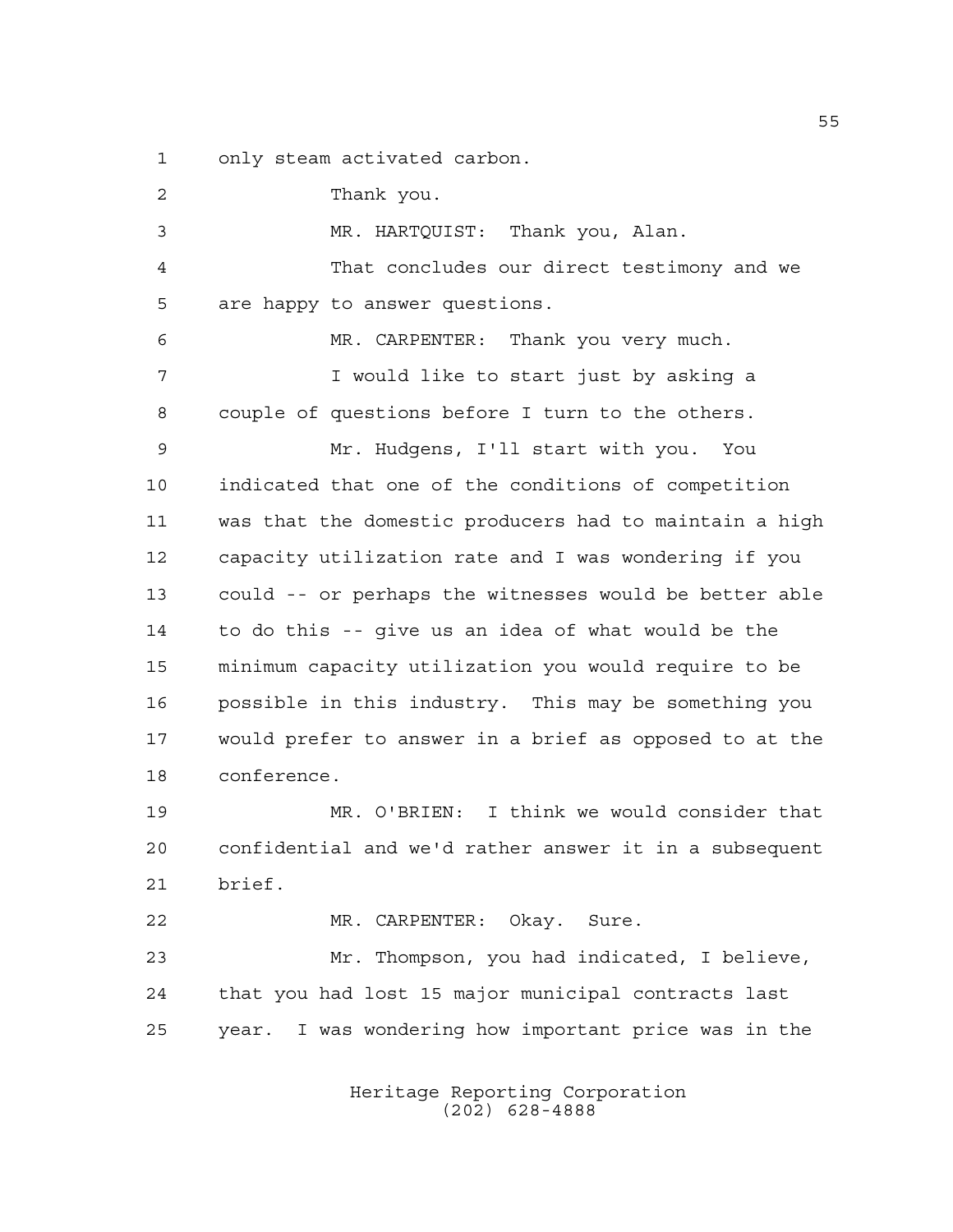loss of those contracts as opposed to other factors such as service, delivery, being prequalified.

 MR. THOMPSON: Price was the sole determining reason for those lost sales. There was no other criteria.

 MR. CARPENTER: Okay. I understand from the testimony that -- the way I understand it is that for the most part the domestic industry has been able to maintain a relatively high capacity utilization rate by lowering their prices to meet foreign competition, but I'm also trying to reconcile that with the fact that you have obviously lost a significant number of sales.

 Were you able to add other customers to make up for the sales that you have lost during this period?

 MR. THOMPSON: Yes. What happened is we lost the sales and then subsequently we replaced that with other customers at yet even lower prices.

 MR. O'BRIEN: And from our standpoint at Calgon, we've seen that phenomenon, but we also, as I testified, have actually reduced our manufacturing capacity and when one of our lines was not at a high production utilization we've actually made a decision it was more economical to shut a line down and reduce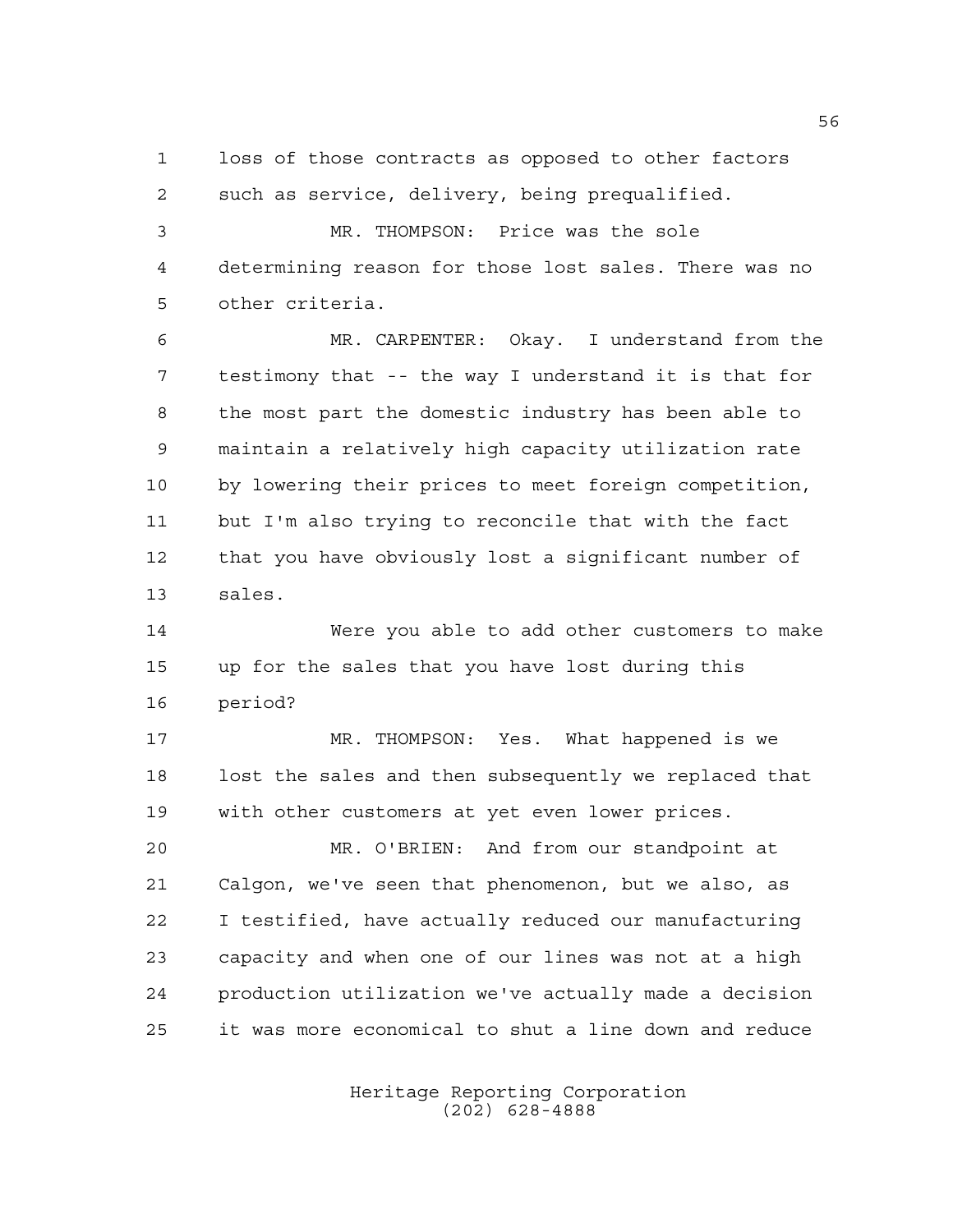our production capacity, so we have taken that step as well as trying to do whatever we can to maintain the lines we are operating as close to full capacity as we can.

 MR. CARPENTER: Okay. Thank you. Mr. O'Brien, you indicated that customers normally specify whether they want virgin or reactivated. Is that always the case or just with respect to certain customers?

 MR. O'BRIEN: I would say it's almost universal. Certainly customers would -- there might be a few customers such as wastewater treatment or low end where they may not, because it's not as critical of a selection, they may look for both virgin and reactivated, but for the vast majority of the products we sell in the markets that we serve, customers are making a determination and telling us whether they want virgin carbon as opposed to reactivated carbon.

 MR. CARPENTER: Now, if they were wanted reactivated, would they also be wiling and able to use virgin, but it's mainly a price consideration?

 MR. O'BRIEN: Certainly price is an issue in that decision. As Alan mentioned, one of the key criteria depending on the critical nature of the application is that reactivated carbon potentially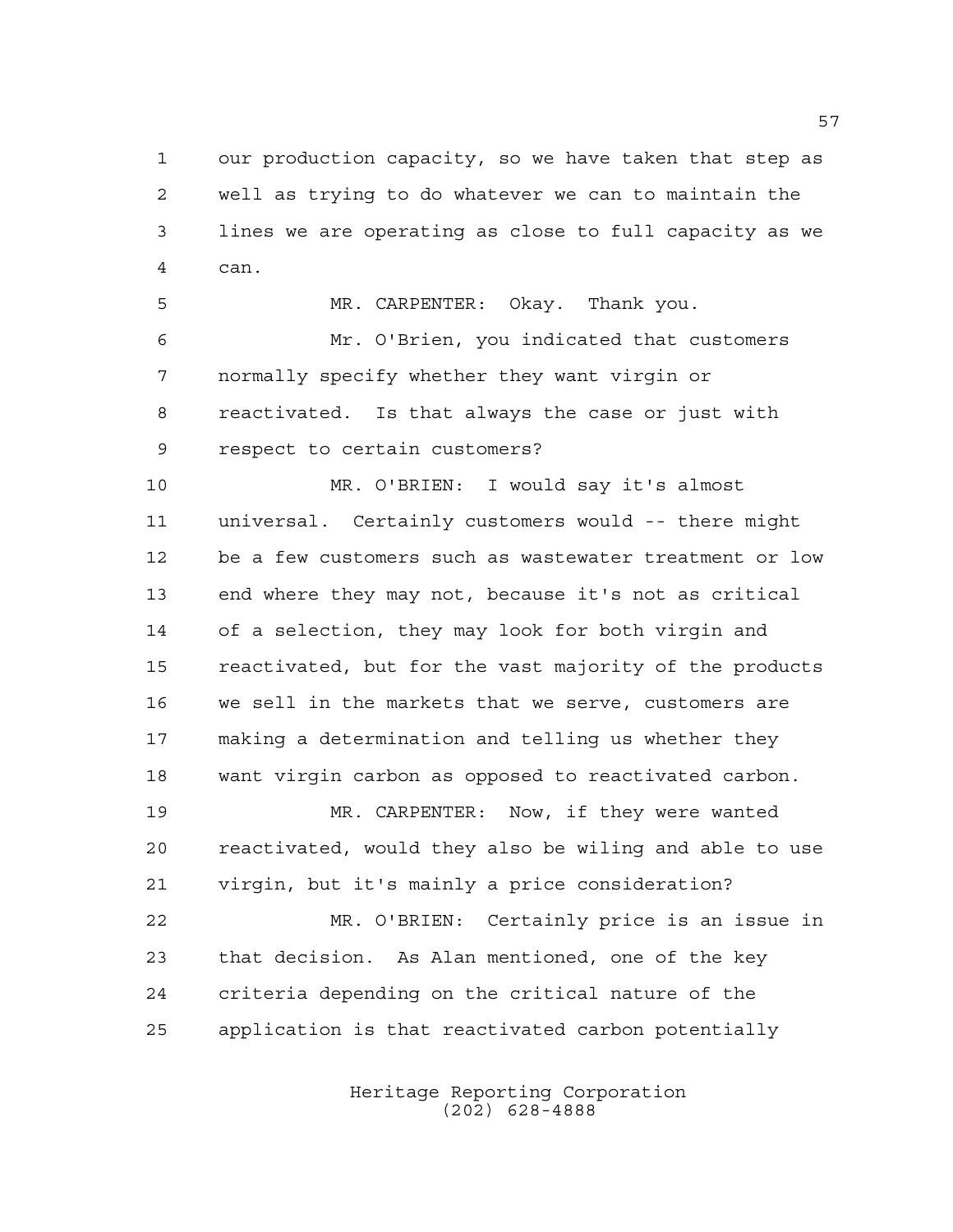main contain metals or remnants of its prior use and so someone buying reactivated carbon has to be able to make a determination that if they were going to buy react and put it in their application that it would not have a deleterious effect on their process and that's why certainly anything in the food or the drinking water industry, the home water filter industry, basically does not use reactivated carbon, which is the bulk of our markets.

 MR. CARPENTER: Okay. Mr. Thompson, this may be another question you prefer to answer in your brief, but you indicated that you closed your chemically activated plant last year. I would be interested to know what the reasons were for that, whether it had anything to do with import competition, since I understand there are very few imports of the chemically activated product from China.

 MR. THOMPSON: Yes. As I said in my statement, we chose to close that facility to focus in the United States on steam activated coals, so for us, it was more from focusing our factory to be more efficient on our steam activation processes as opposed to competition from chemically activated carbon from China.

MR. CARPENTER: And if you feel that you

Heritage Reporting Corporation (202) 628-4888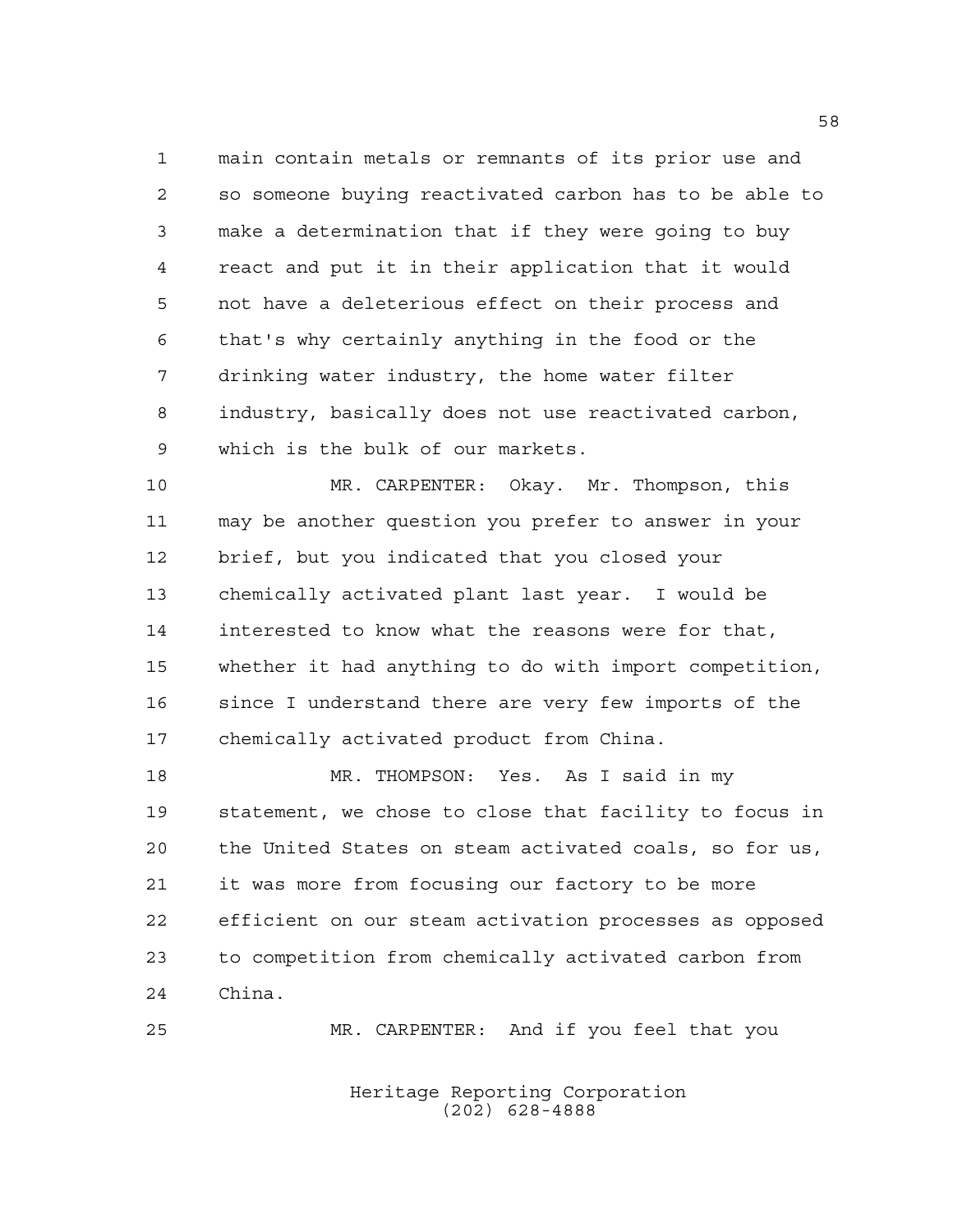would like to elaborate on that in your brief and perhaps discuss the relative profitability of the two different segments, that might be useful for us to see.

 Are there any markets or customers in which Chinese imports are essentially closed out of, either cannot compete or are not being given an opportunity to compete or are they essentially able to compete in all markets and use applications?

 MR. O'BRIEN: It's pretty universal that they are able to compete in the vast majority of the markets that we serve. One market that they do not participate in right now is in some specially impregnated carbons that we manufacture, Calgon carbon for the respirator industry. We make the activated carbon that goes in the gas masks for the troops in the United States and in many NATO countries and that's covered by patent and basically we're the sole supplier of that material, so that would be a niche market where we do have somewhat exclusivity, but in almost all the other markets we serve the Chinese products are able to participate.

 MR. CARPENTER: If you could, could you just in your brief give us an estimate of what percentage of the total U.S. market might be accounted for by

> Heritage Reporting Corporation (202) 628-4888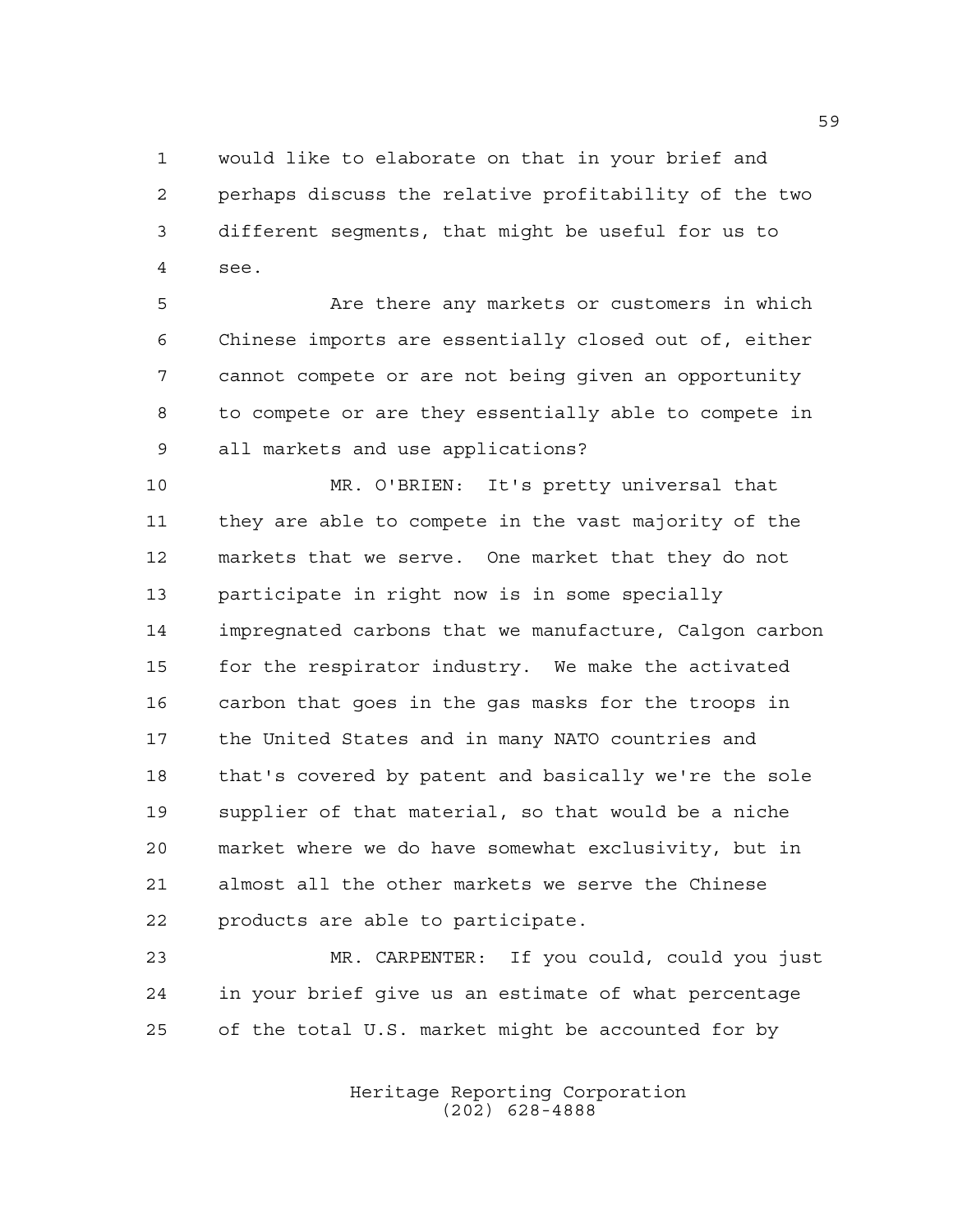that one application?

 MR. O'BRIEN: Certainly. MR. CARPENTER: Thank you. Finally, I was wondering, again, this may be something for the brief, you'd probably want to take some time to think about it, but if you could identify the major applications, end use applications, for the steam activated product, as well as the chemically activated product, and indicate approximately what percentage of overall U.S. consumption would be accounted for by each of those applications and whether there's been any change over the three-year period that we're examining in this case. MR. O'BRIEN: We will do so. MR. CARPENTER: Thank you very much. Right now, I'd like to turn to Jim McClure, the investigator. MR. MCCLURE: Jim McClure, Office of Investigation. This will be short inasmuch as most of my questions were just coopted. With regard to your closure, Mr. Thompson, of the chemical facility, that was a separate facility from your prior Oklahoma and Marshall, Texas facilities? MR. THOMPSON: That facility was located in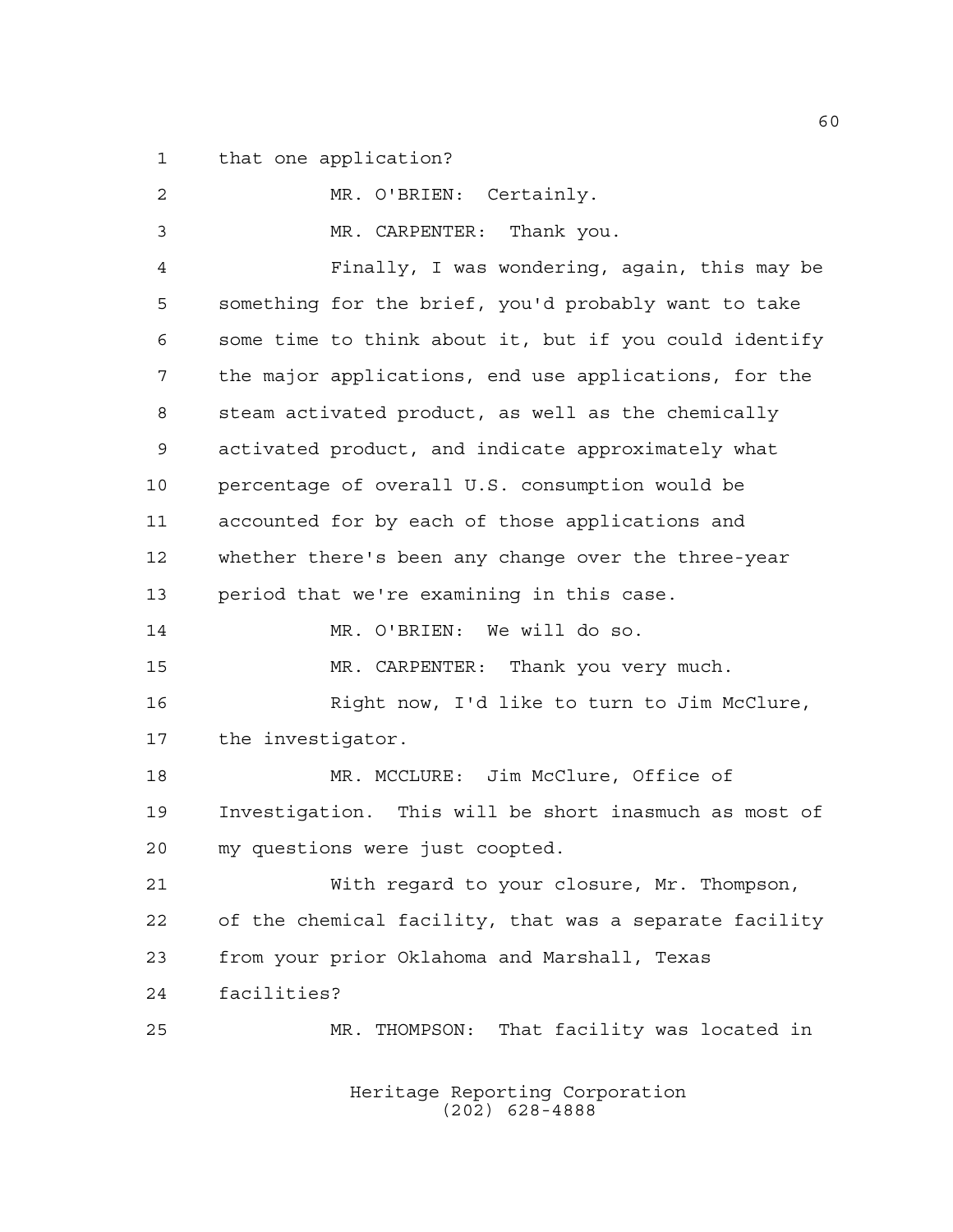Marshall, Texas, but it's a completely separate

 building and structure, a completely separate section. MR. MCCLURE: Okay. Where was your prime competition in your chemically activated operations? MeadWestvaco or chemically activated carbon coming in from sources other than China or is there just not much in the way of chemically activated imports from any source? MR. THOMPSON: The bulk of the competition was from MeadWestvaco, of course, because of their large supply of chemically activated carbon. There are some importers outside of China on chemically activated. Competition from China, we see and have

 seen over time very, very little chemically activated carbon from China.

 MR. MCCLURE: What about other sources? Are you aware of any other sources in particular? MR. THOMPSON: Other sources, other

countries?

MR. MCCLURE: Yes.

 MR. THOMPSON: Yes. There are other sources.

MR. MCCLURE: They would be who?

MR. THOMPSON: France.

MR. MCCLURE: Okay. This is somewhat a

Heritage Reporting Corporation (202) 628-4888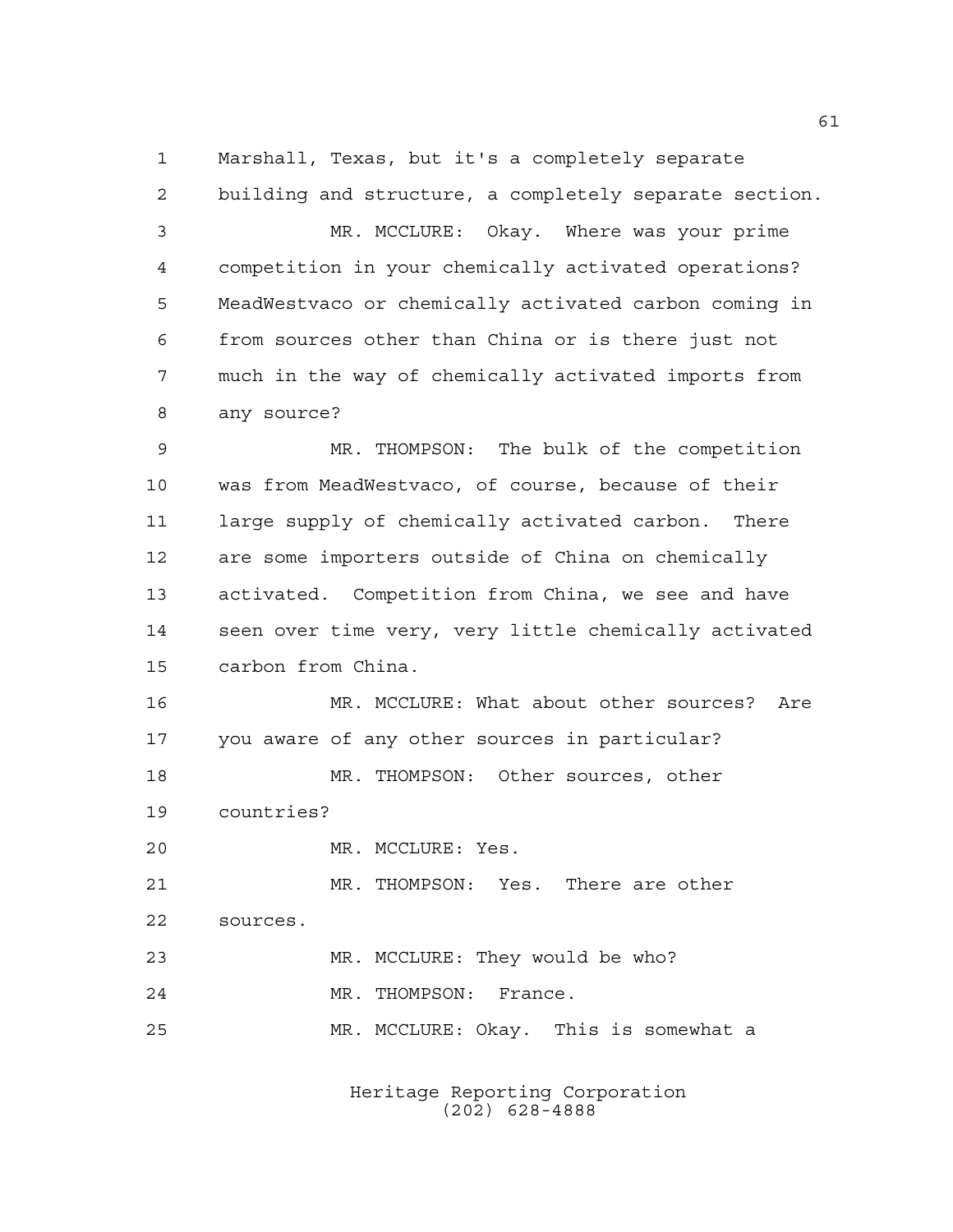generic question and it ultimately applies to both sides. The values of the sales, it's my understanding that when you're pricing things, does that generally include services as well as the cost of the product? How is it priced or are those broken out individually or is it a cluster?

 MR. O'BRIEN: It depends on, actually, what the customer requires or asks for. We actually break our business into two sections, one we call carbon and one we call service and the carbon is where we basically ship activated carbon. We do not have services tied with it. Our service business would include those sales where we are doing more than just providing activated carbon. The bulk of that is in our reactivation business, but there are some applications where we are actually going out into the field and exchanging carbon and doing physical work on site. That is priced separately from the activated carbon. Depending on the customer's request, it might go in as a lump sum number or it might be broken out into the cost of the carbon product and the cost of the services.

 MR. MCCLURE: Mr. Thompson, for Norit? MR. THOMPSON: Ours is very similar. The bulk of our business is direct carbon sales, but when

> Heritage Reporting Corporation (202) 628-4888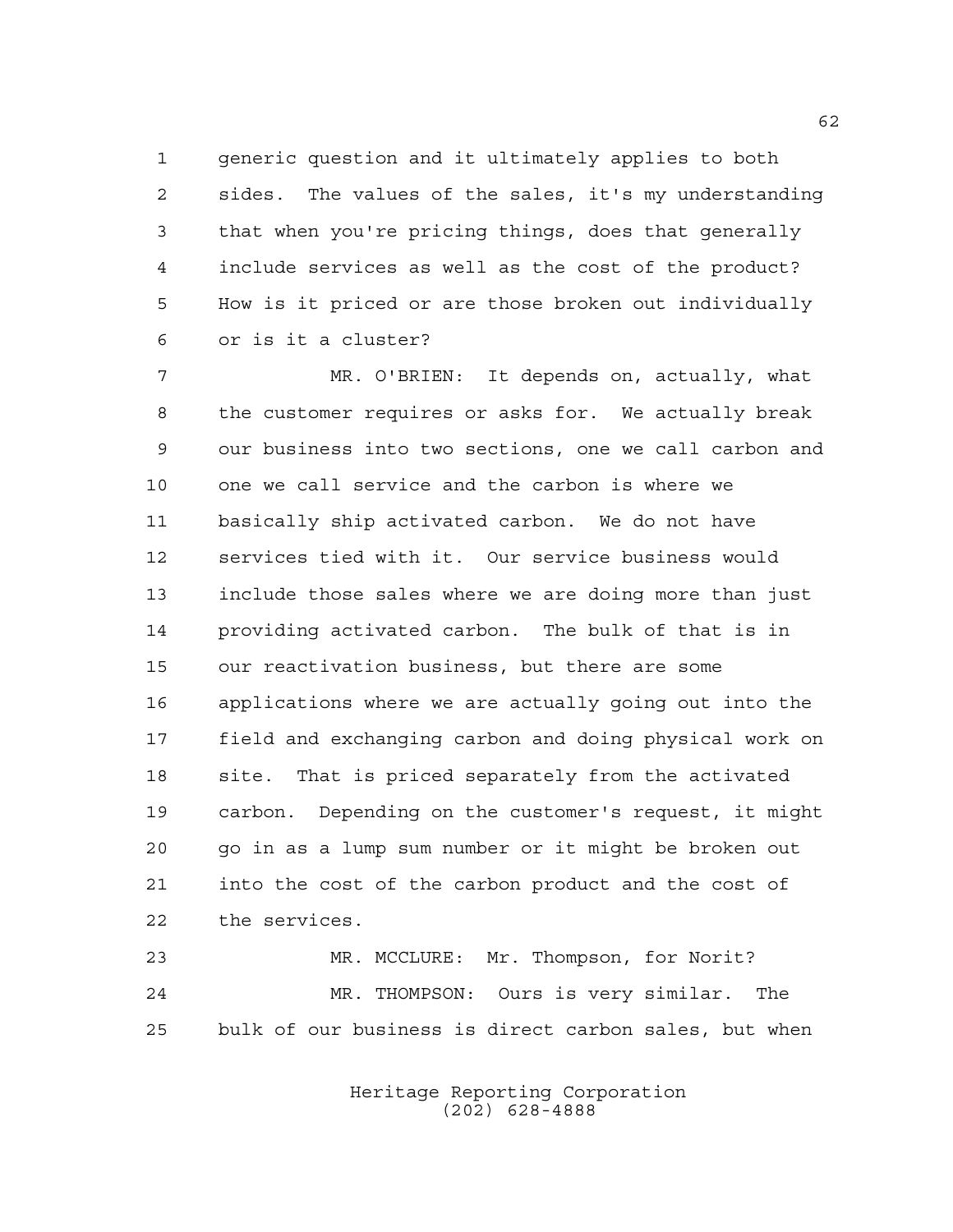services are required by the customer, we price that separately, but it comes down to the bid specification, like Mr. O'Brien just talked about, whether it's broken out separately or quoted together. MR. MCCLURE: Okay. In general, I just want to be sure that the values we're seeing on commercial shipments -- I just want to be sure what's in those. Thank you. To the extent you have to change or adjust anything, that's obviously confidential, so you can respond to that in the post-conference. MR. O'BRIEN: I'll make one comment. The information we supplied does not have services included. That has been taken out. 15 MR. MCCLURE: Thank you, sir. One last thing and I know my colleagues are anxious to question you. Mr. Hartquist or Mr. Luberda, are you aware of any antidumping orders or any restrictions on Chinese product, E.U., Asia, wherever? MR. HARTQUIST: Yes, there is an antidumping order in the European Union -- help me, Ron -- which has been in effect since 1996 or so. That covers certain material. It covers the powdered activated carbon. It does not cover the granulated product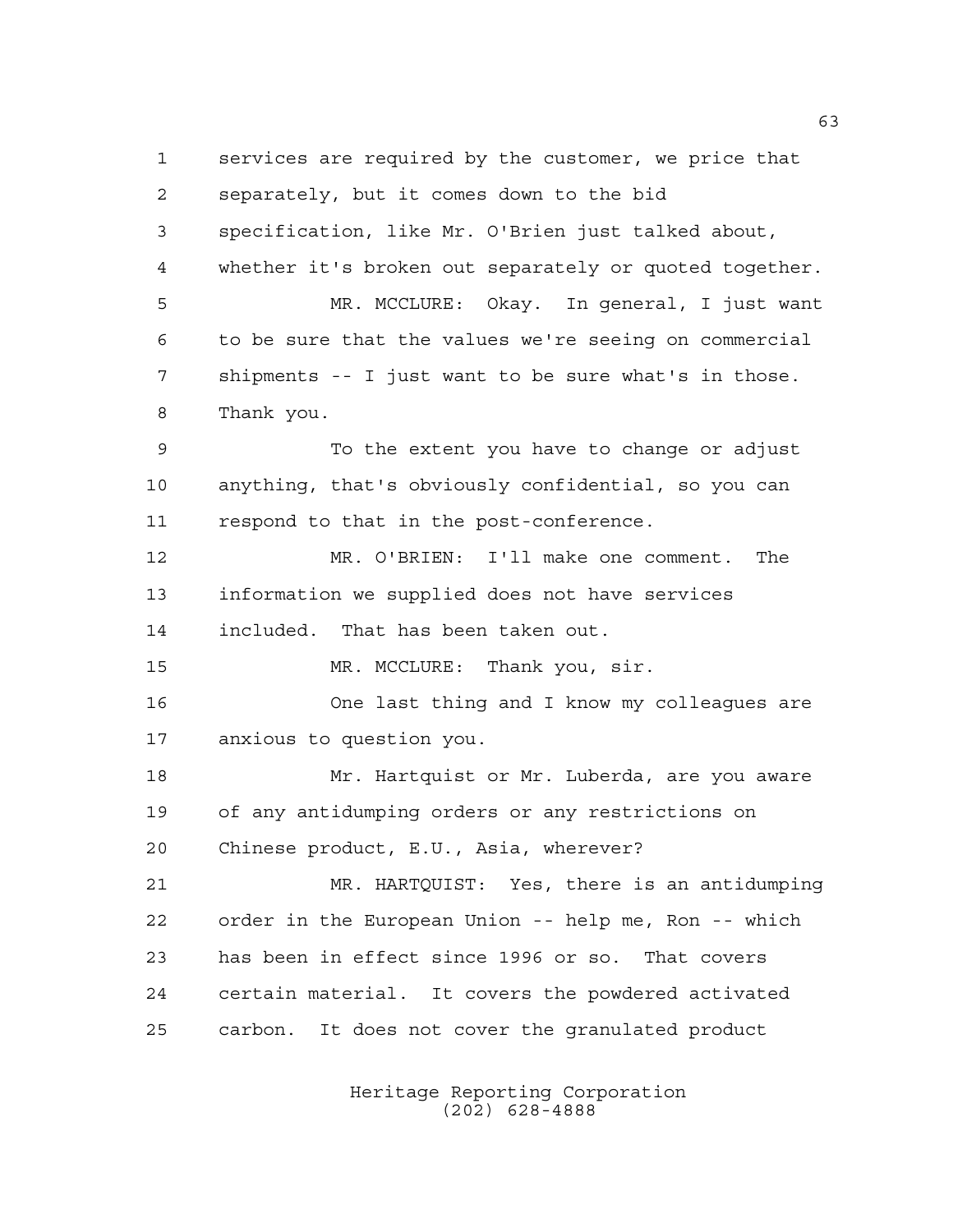under the European antidumping order.

 MR. MCCLURE: Okay. Is that steam activated or is it all -- I mean, the powdered product, would that cover chemically activated as well as the steam activated? It's my understanding that chemically activated uses the powdered. MR. HARTQUIST: Mr. Wruble is indicating it covers both steam and chemically activated powdered material. MR. MCCLURE: Okay. All right. For right now, that takes care of my questions, but I may be back to you. Thank you. MR. CARPENTER: If you have any further details you would like to provide on that in your brief, such as the dumping duties that were imposed, please feel free to do so. MR. HARTQUIST: We'd be happy to do so. MR. CARPENTER: Thank you. We'll turn now to Mr. Fishberg, the staff attorney. MR. FISHBERG: David Fishberg, Office of General Counsel. I'd like to thank everyone for coming today. Your testimony has been very informative.

> Heritage Reporting Corporation (202) 628-4888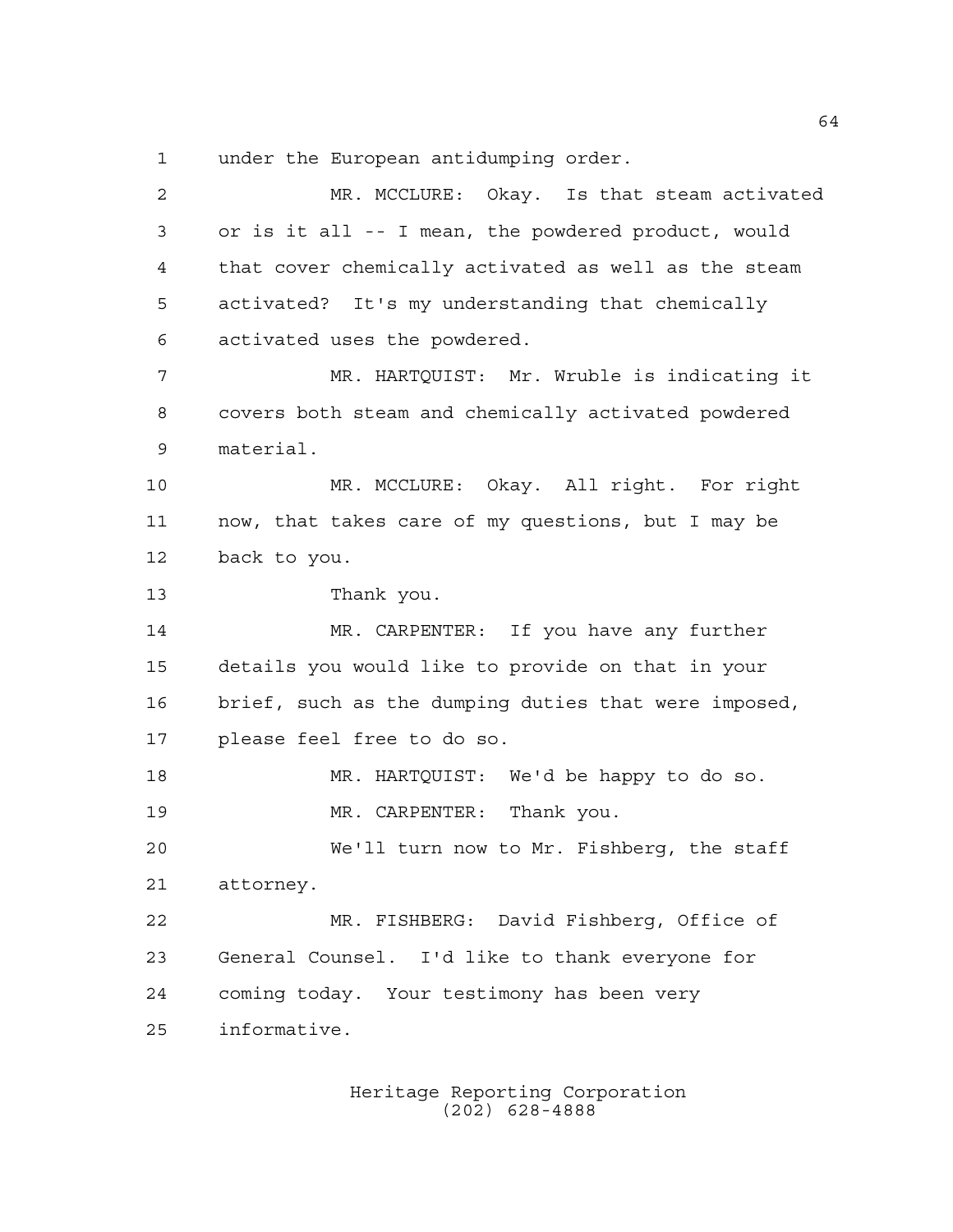My first question is really just sort of a point of clarification. In the petition, your general exhibit 1 contains confidential production data on quote-unquote activated carbon. I just want to make sure that this is production data on certain activated carbon. Is that correct? MR. LUBERDA: Yes, it is. It's just on certain activated carbon. MR. FISHBERG: Okay. Thank you. And this next question is pretty much for whomever can answer it. I'm wondering what is involved in vapor phase applications such as automobile emission canisters that makes it particularly useful that chemical activated carbons are used as opposed to steam activated carbons. Can you just elaborate a little bit on that? MR. WRUBLE: This is Tim Wruble with Norit. There are a couple of different characteristics that make chemically activated carbon particularly well suited for particularly the U.S. automotive canister market. First are some physical characteristics. Chemically activated carbon is typically available in a powder form or an extruded form. The extruded form creates a very hard particle and a very regular surface on the particle, which results in low

> Heritage Reporting Corporation (202) 628-4888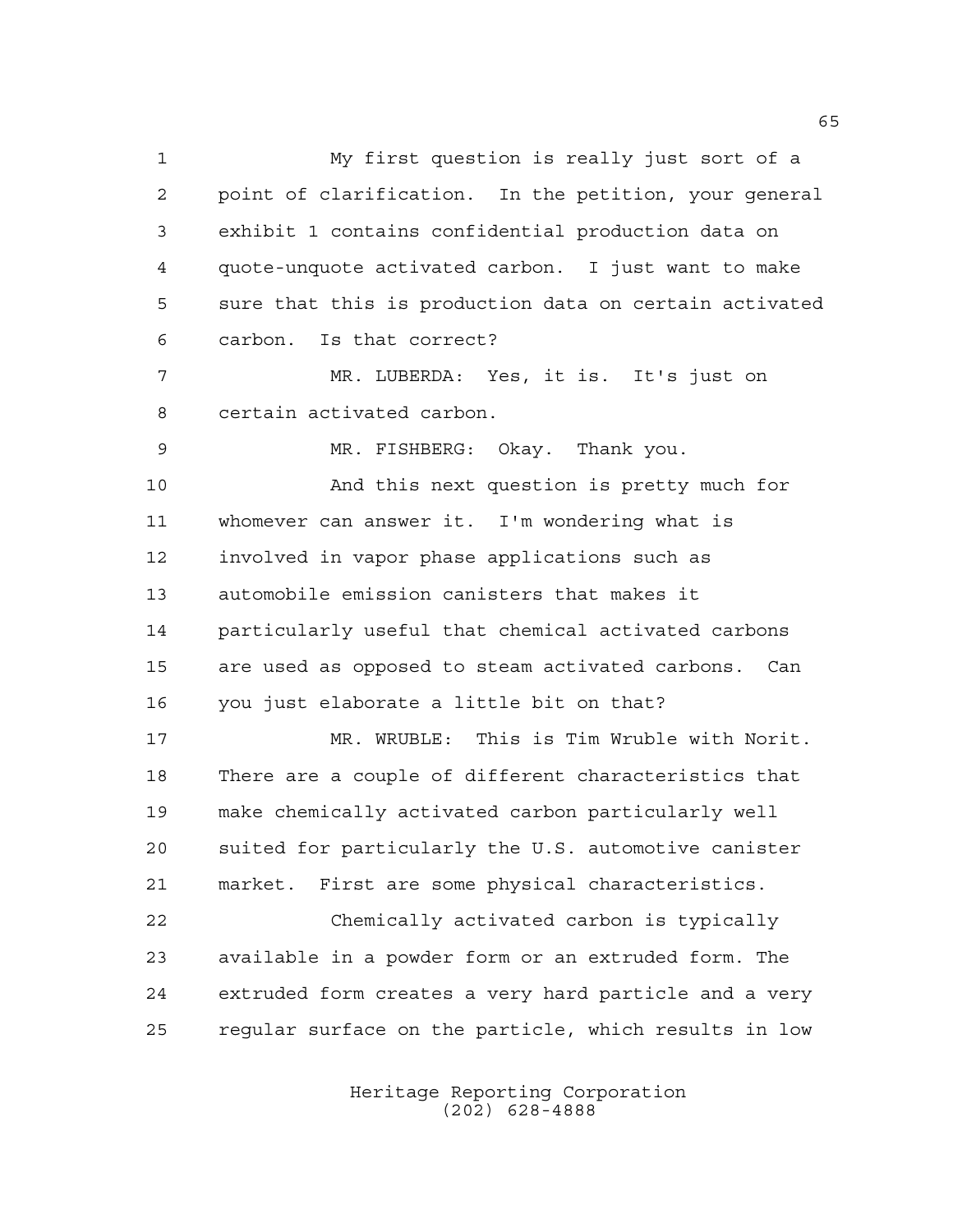pressure drop across the canisters or in that industry they call it restriction, so the gas is passed through the canister with minimal restriction.

 Also, the adsorptive characteristics unique to a chemically activated carbon make that particularly well suited as the regulations have evolved over the years. Particularly, the carbons are capable of adsorbing very high amounts of gasoline vapors, more so than steam activated carbons, and those carbons also desorb those gasoline molecules because of a more open pore structure and the higher percentage of what we call transport pores, which are the larger pores. So when you reheat or you pass hot gas across those automotive canisters when you are driving down the road, the carbon is able to desorb and hold on to less of the gasoline than a steam activated carbon would be able to.

 MR. FISHBERG: And do steam activated carbon producers not even bid on these contracts?

 MR. WRUBLE: I can't answer for other participants in the industry. I do know that the automotive canister manufacturers serving the U.S. market and the U.S. automobile platform manufacturers, car manufacturers, have done extensive testing and have deemed steam activated carbon unsuitable to meet

> Heritage Reporting Corporation (202) 628-4888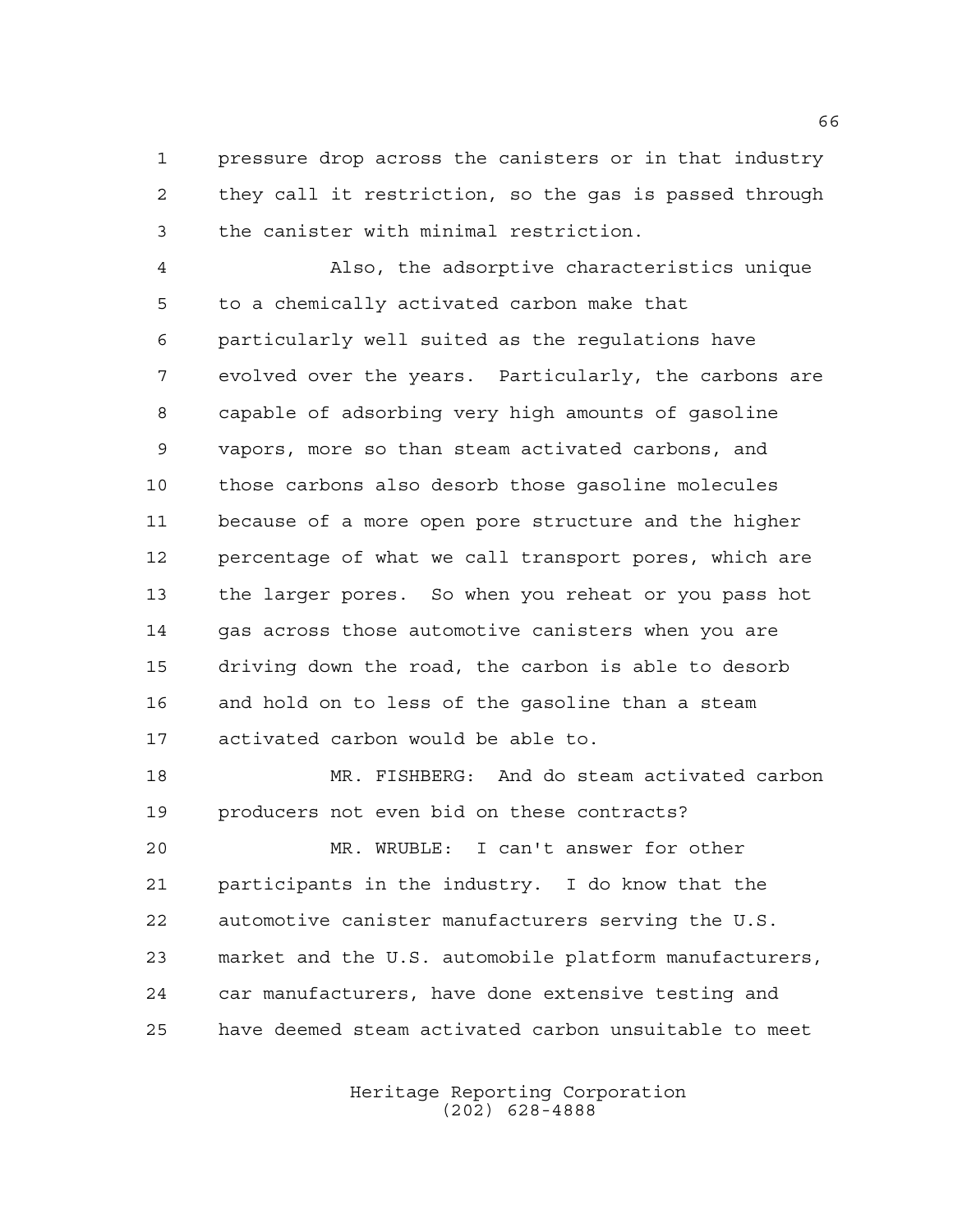regulations in the U.S.

 MR. FISHBERG: Mr. O'Brien, is that -- MR. O'BRIEN: I would agree with that. We were an original participant in the automotive market in the '70s with steam activated carbon and then the chemical activated carbon basically came in and displaced all the steam activated carbons that had been used, so we've been basically out of that business in the U.S. for 20 years or more. MR. FISHBERG: So then, I guess, am I correct that chemically activated carbon can be substituted for steam activated carbon, but it doesn't happen very often because of price, but steam activated carbon really can't be substituted for chemically activated carbon? MR. O'BRIEN: I think basically it's being able to take advantage of the particular characteristics of the carbon. As Tim mentioned, the pore structure and the tightness with which the chemically activated carbon adsorbs inorganics make it particularly suited to applications like the automotive where you want the carbon to adsorb gasoline vapors basically so they don't escape from the car into the atmosphere, but you also want them to desorb so as you pass the hot gas over them it will go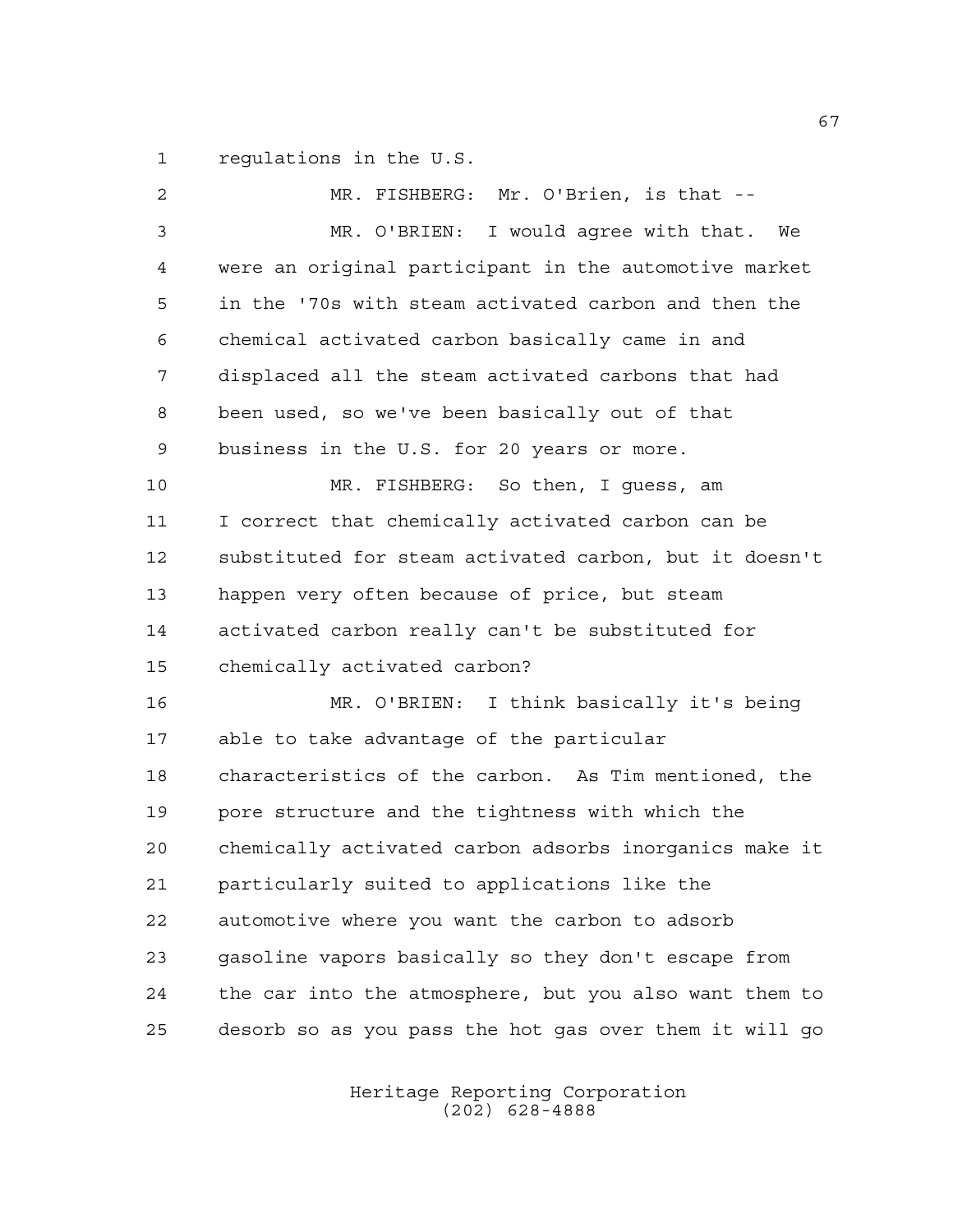back into the engine and actually be consumed. And so there are certain characteristics of wood-based or chemically activated that give it a beneficial effect in certain markets that differentiates it from steam activated.

 MR. FISHBERG: In your March 27th letter to the commission, Petitioners acknowledged that the January 26th petition had a different scope and Mr. Hartquist touched on this a bit in the opening. You stated that in developing arguments that reactivated carbon should not be included in the scope, "it became clear that chemically activated carbons are also properly a separate like product from steam activated carbons."

 Again, I know Mr. Hartquist touched on this, but if you could just elaborate a little more on specifically what you learned since January when you filed the initial petition that caused you to reach this conclusion.

 MR. HARTQUIST: I'll be happy to start with that and Alan probably would like to comment on it also.

 First, I'd like to talk about our discussions with MeadWestvaco as we prepared this case because I was involved in a number of those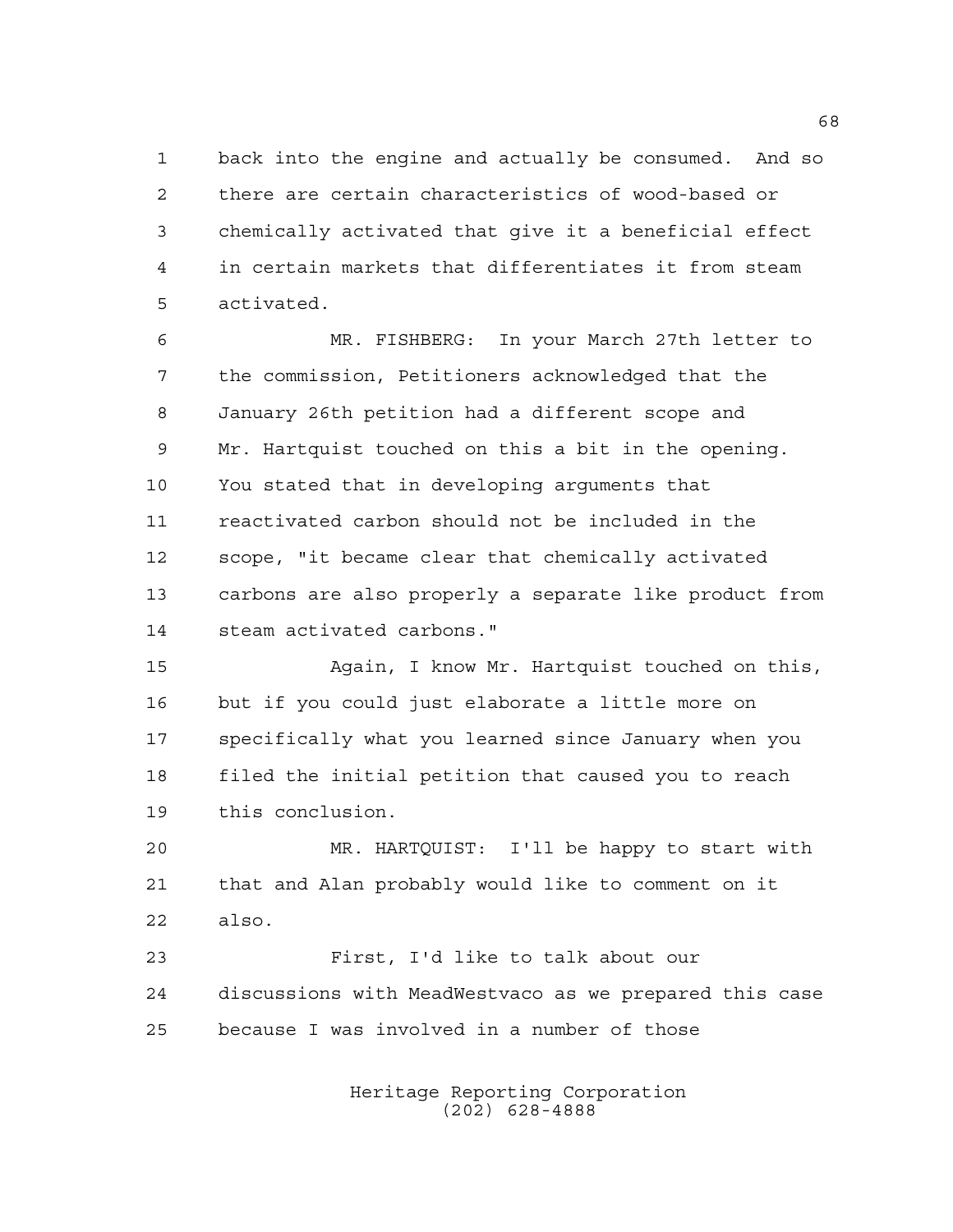discussions personally.

| $\overline{a}$ | We knew at the outset that we had decisions            |
|----------------|--------------------------------------------------------|
| 3              | to make about the description of the product, like     |
| 4              | product, the characteristics of this market, the       |
| 5              | production characteristics of the various types of     |
| 6              | activated carbon. And, of course, we had lots of       |
| 7              | information from Calgon and Norit about this, but our  |
| 8              | attempts to discuss these issues with MeadWestvaco     |
| 9              | were pretty much unavailing.                           |
| 10             | I had several relatively brief conversations           |
| 11             | with senior officials from the company and I said,     |
| 12             | look, we're preparing a case and it would be helpful   |
| 13             | for us to know and I think for you, MeadWestvaco,      |
| 14             | also, to participate in these discussions and          |
| 15             | cooperate with us so that we get it right when we file |
| 16             | this petition.                                         |
| 17             | And I said if we don't get it right, we may            |
| 18             | have to withdraw the case because you, like other      |
| 19             | domestic producers, are going to have to file          |
| 20             | questionnaire responses, inquiries, et cetera, and so  |
| 21             | we are going to learn a lot during the initiation      |
| 22             | process that we'd like to know before we file the      |
| 23             | case. So we urged their cooperation.                   |
| 24             | I even suggested that we prepare a                     |
| 25             | confidentiality agreement to be executed counsel to    |
|                |                                                        |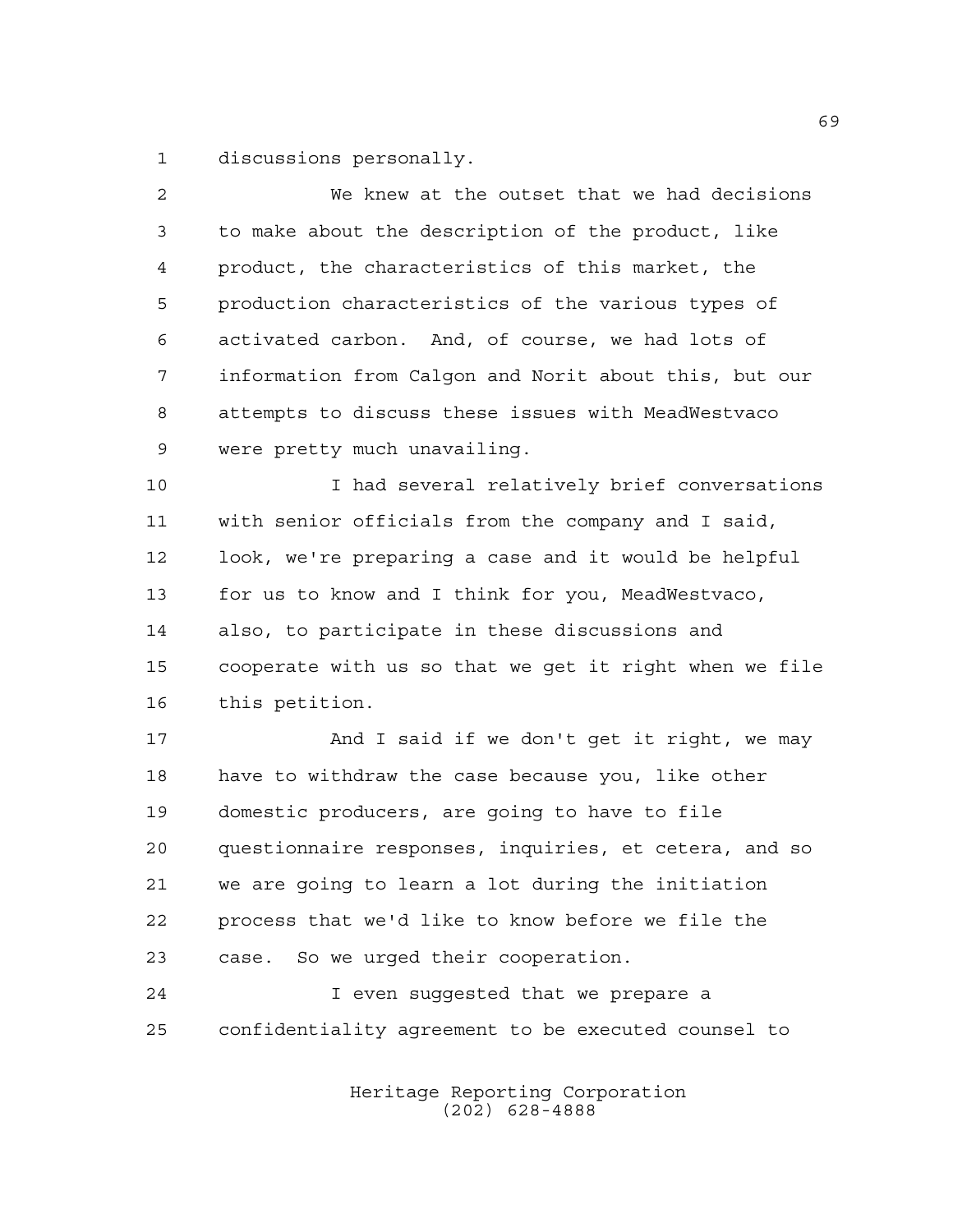counsel and indicated I would be pleased to talk with their internal counsel about the case, as well as their external trade counsel.

 I called their internal counsel and left a message saying here's what we're looking at, we'd like to talk with you and educate ourselves about your view of where you stand in this industry. That call was never returned.

 So we knew when we filed the petition that we were flying blind to a certain extent because our requests of Mead to provide information to us on a confidential basis about their view of the market, their customers, their production processes, whether they see or anticipate competition from the Chinese and therefore should be included in the scope of the case, essentially they didn't respond, so we had to make certain judgments and, to a certain extent -- and we made the best judgments we could at that time, but to a certain extent we knew that we were flying blind and that we would be educated by what we learned during the initiation process.

 So we filed the petition and we learned some things that we didn't know, couldn't have know, before we filed the petition. As a result of that, that caused us to reconsider the way we structured this

> Heritage Reporting Corporation (202) 628-4888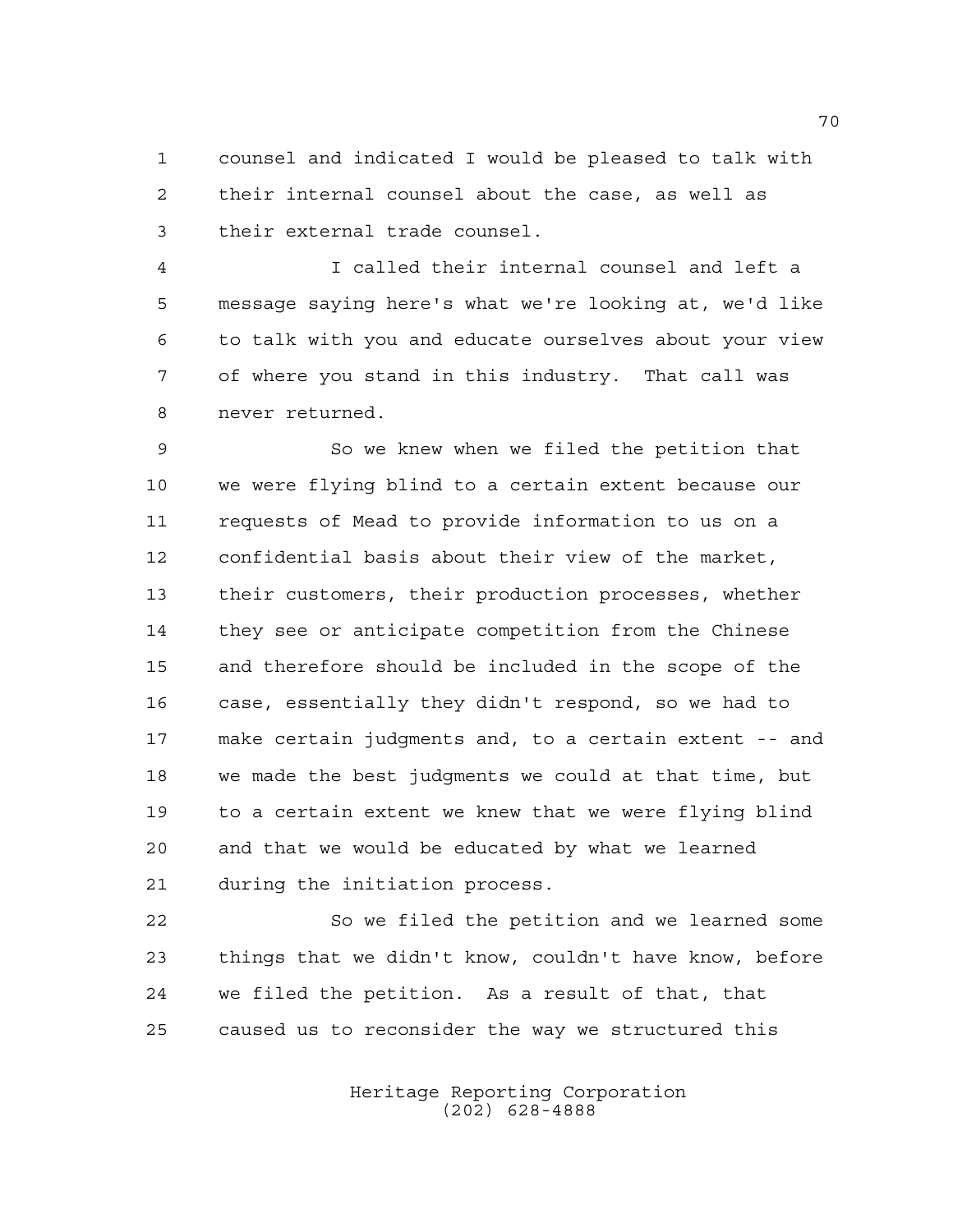case and to come to the conclusion that we should withdraw the petition and essentially restructure the case based upon information that we did not previously have access to.

 So that's what happened. We refiled the petition and we now believe that we have it right, if you will, in the way that we have defined this case. MR. FISHBERG: I'm wondering specifically what information was that, if you can talk publicly about it.

 MR. HARTQUIST: I can't talk publicly about it because it's based upon confidential information that was submitted to the commission, but certainly we'd be pleased to discuss that in the brief on a confidential basis.

 MR. LUBERDA: I'd like to add just a couple of points to Skip's comments. Firstly, when we filed the original petition, because we had concerns about circumvention, we knew that there wasn't much in the way of chemically activated carbons coming into the United States from China. We knew that our guys didn't compete with chemically activated carbon from China and not much with Mead as well, but it's difficult to look at two bits of carbon coming across the border and tell whether they're chemically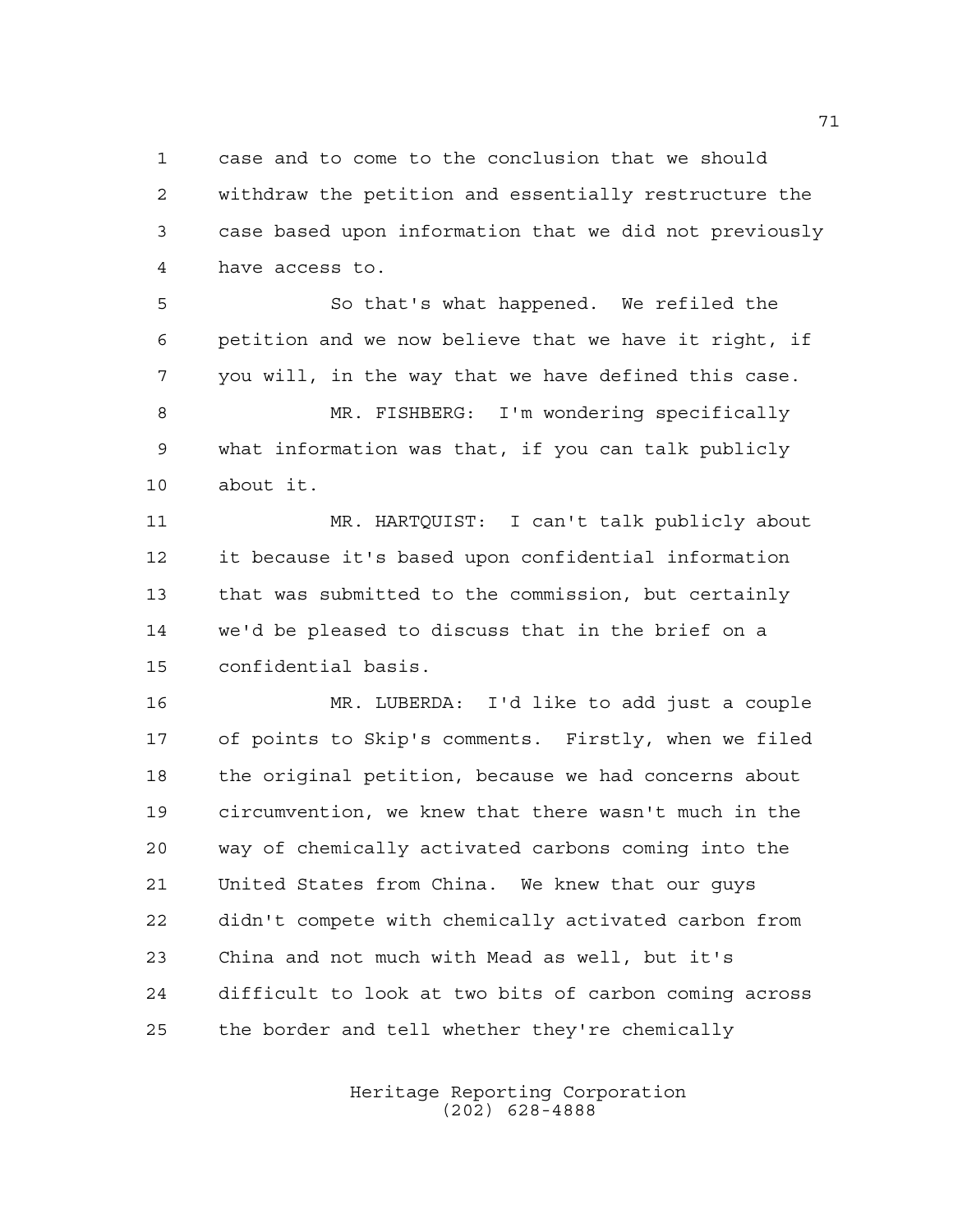activated or steam activated. It's not impossible, but it was difficult. So we were concerned about circumvention in defining it just as steam activated carbon, but in creating a scope that contained both and proposing a single like product in the original investigation, we weren't at all certain that the commission was going to accept that definition.

 The more that we got into looking at the differences, and particularly as we were asked by the Commerce Department to justify our decision that reactivated carbon should be outside using the commission's six-factor test, we became much less confident that would work. But, for us, it wouldn't have mattered. We took the 30,000 foot view, knowing that the commission would agree or disagree with that, and if they found two like products they would separate chemically activated but we hadn't alleged lost sales of chemically activated, we hadn't given dumping margins on chemically activated. Essentially, the case for the like product on chemically activated would have ended right there and we'd be where we are today.

 So in some ways, we were being over inclusive in order to prevent what was perceived as a circumvention problem down the road, but when we get

> Heritage Reporting Corporation (202) 628-4888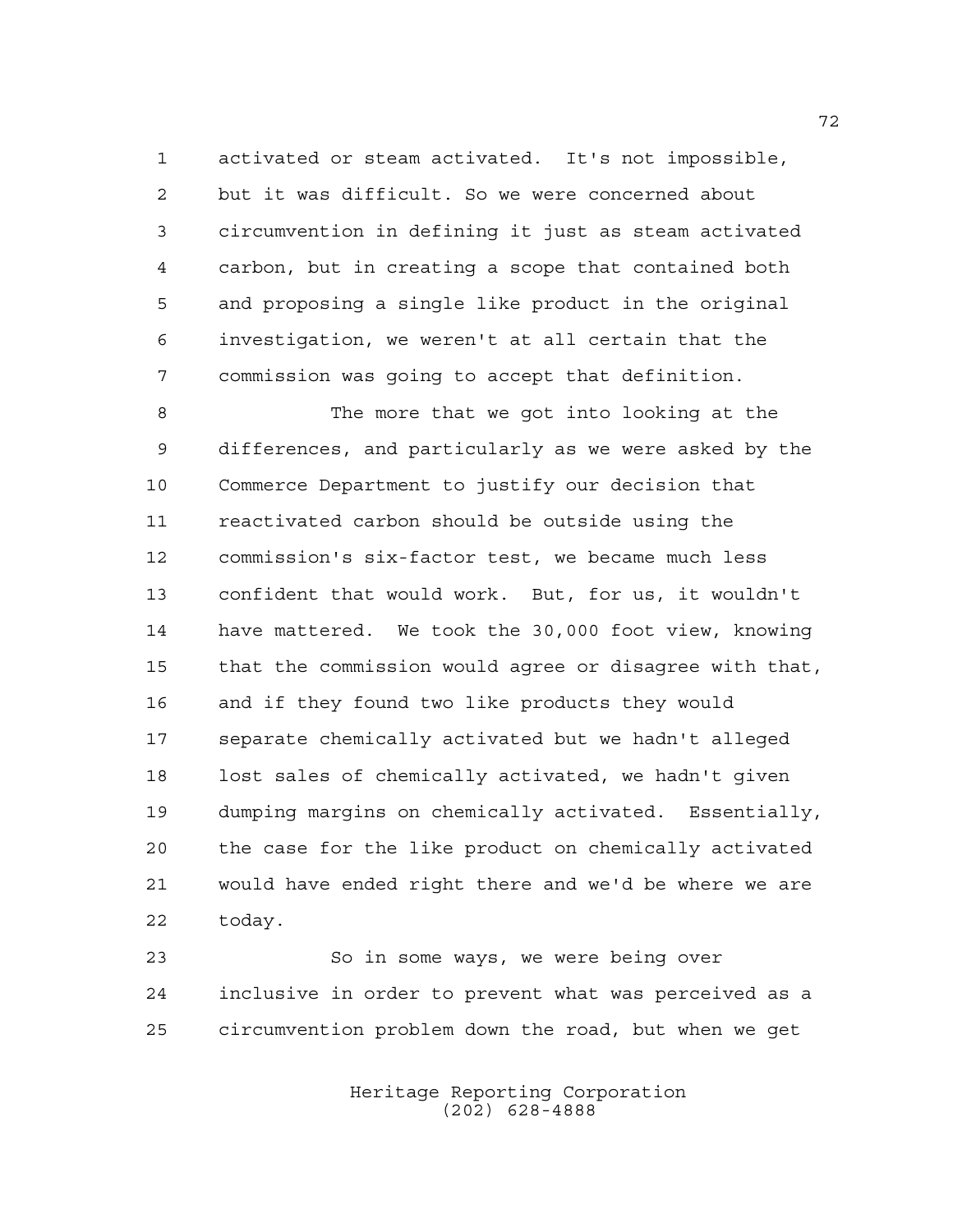into the nitty gritty on the differences in production processes that were a significant part of our case as to why reactivated carbon should be out, we had those same sorts of significant production process differences for chemically activated. When we looked at the separations in the markets, we saw the same thing. We saw differences in physical characteristics that drove decisions, differences in prices. We're seeing all the same thing.

 In order to be consistent, we look at it and we say, you know, as we go through the initiation process, as we further discuss with our clients what the relevant facts are, we see that these two things are really separate markets. So, as Mr. Hartquist said in his initial comments, we had a choice. We could go forward and have what I described a few minutes ago happen where it got split out at the commission or we could withdraw it, refocus it, and focus on the products that were causing injury to the steam activated carbon industry, our clients, and that's what we did. We think that was the simplest thing. It was certainly not an attempt to game the system.

 I think it was the honest reaction to what we saw as the record developed.

> Heritage Reporting Corporation (202) 628-4888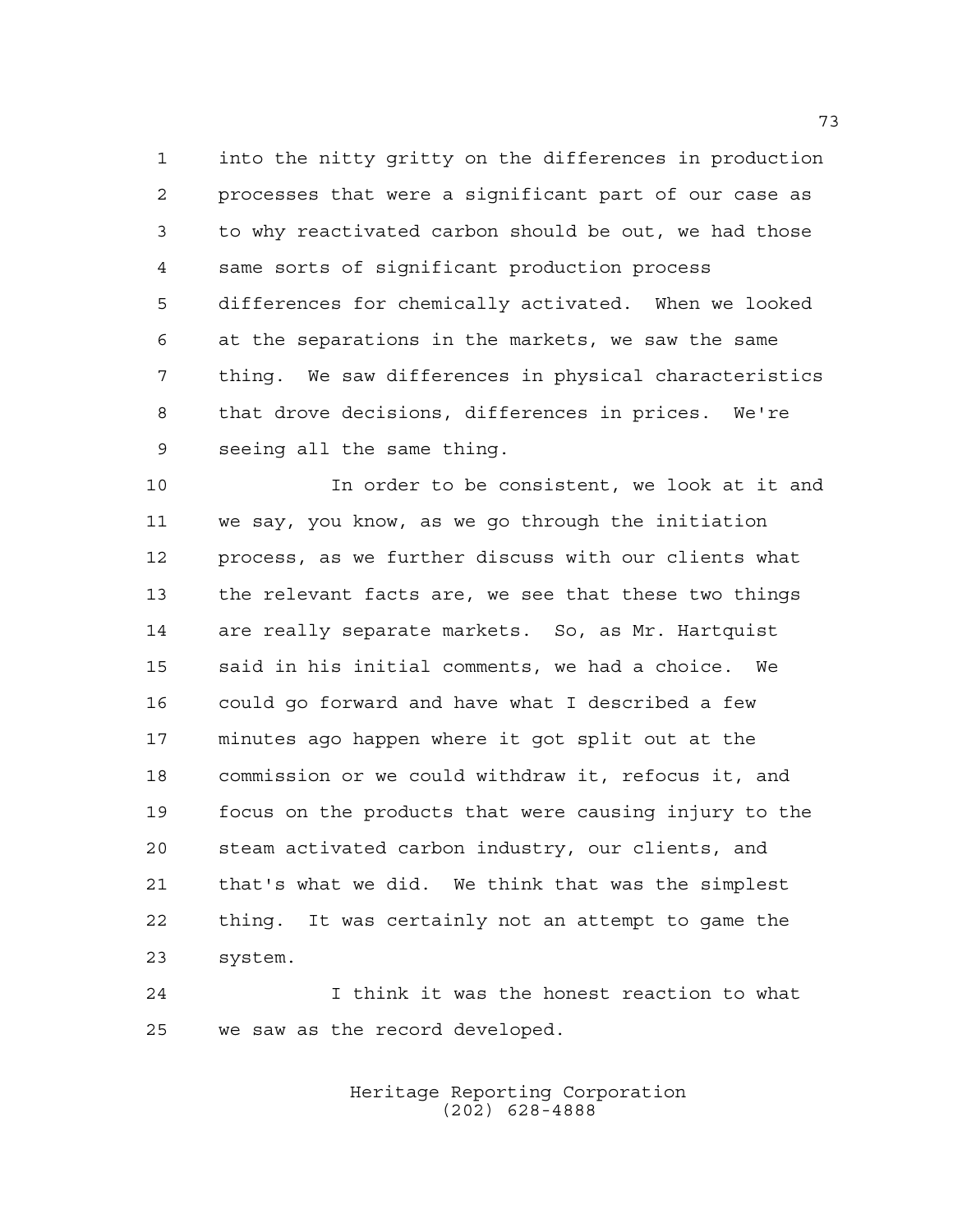1 MR. FISHBERG: Thank you. In your post-conference briefs, I'm sure you will have a discussion about this issue. I'm also wondering, there's been some discussion about blending steam and chemically activated carbons. Are any of you aware of any company that blends steam and chemically activated carbons? MR. O'BRIEN: No, we're not aware. Calgon is not aware of anyone that is doing that. I think that was added, again, mainly to look at possible ways that there would be circumvention should dumping margins be assessed. MR. FISHBERG: Theoretically, what industry would use blended carbons? MR. O'BRIEN: I'm not really aware -- couldn't define where that would be applicable. MR. LUBERDA: If I could just add, one of the reasons that we put this blending issue into the scope was as a circumvention concern. It would be difficult if somebody threw 10 percent chemically activated carbon into a steam activated carbon to test for it at the border and we didn't want to get into a position where somebody said, you know, like the boron cases with steel, oh, we sprinkle a little salt and

> Heritage Reporting Corporation (202) 628-4888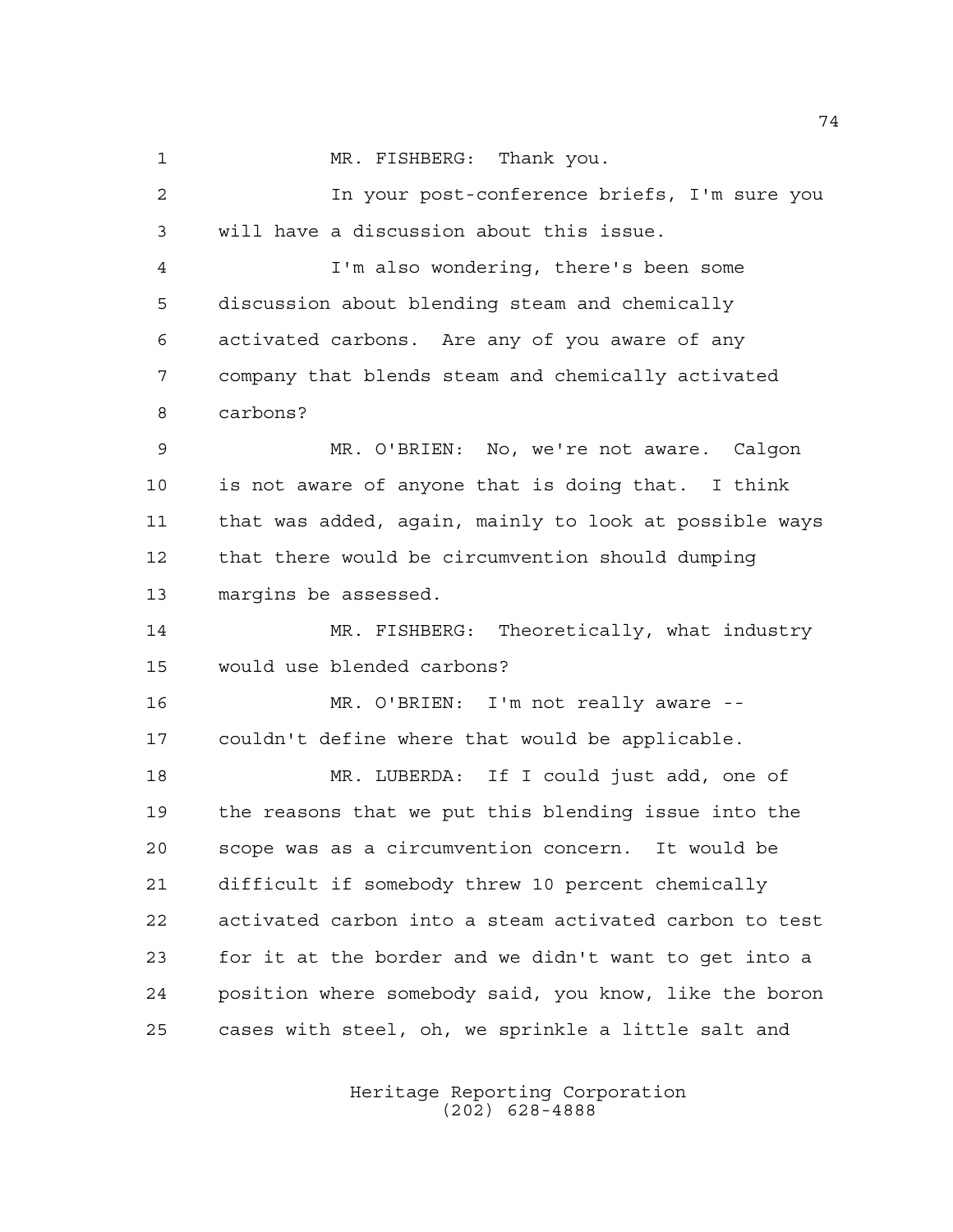pepper in and it's no longer just steam activated carbon, so we drew the line where it is possible to test and figure it out and that's why we did it. Again, in the initial scope, for the first case, we had this circumvention concern. We dealt with it one way so when we narrowed the scope we had to deal with it another way. 8 MR. FISHBERG: Thank you. Is it your position that the five companies identified in your petition are the only cost that quote-unquote activate carbon and should therefore be included in the domestic industry?

 MR. LUBERDA: Yes, those are the only ones we know about.

 MR. FISHBERG: I'm wondering in terms of reactivating carbon, is there any production-related activity to this, or is it your petition that it's merely a service provided?

 MR. LUBERDA: I'll let our industry people talk to what actually happens in reactivation, since they do it. Obviously, there is a process they go through. They skip what is essentially the whole first half of the activation process, the creating of the material to be activated, and they do do some processing of it, but this is essentially a reuse of

> Heritage Reporting Corporation (202) 628-4888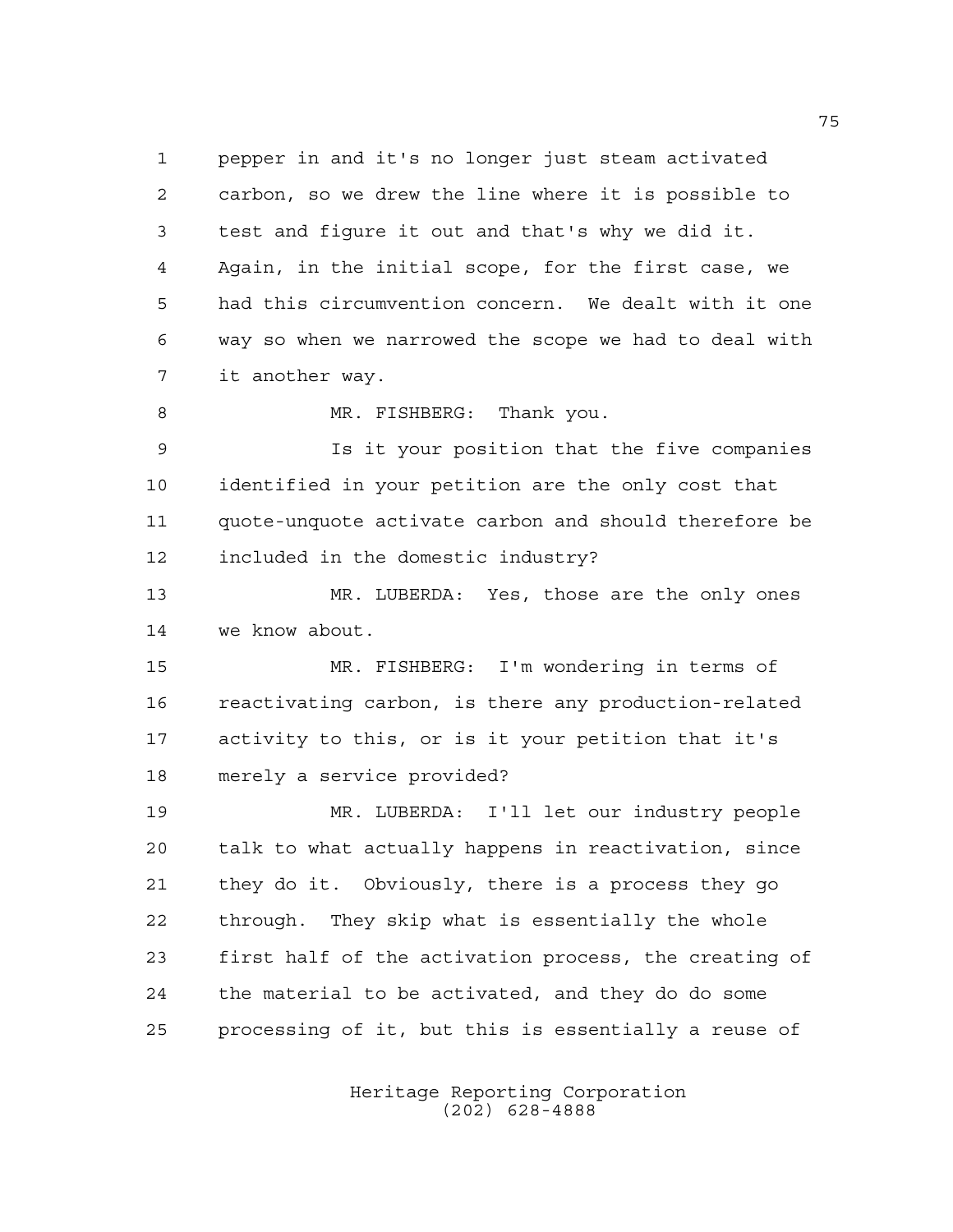original material that's already there. It is offered as a service, as Mr. O'Brien testified, but there is, obviously, some production process. It's a different type of expertise that's involved. You have to handle the waste material, et cetera. I'll let the industry people talk in more specifics.

 MR. O'BRIEN: We do offer our reactivation service as a service. Again, it's the main component of that section of our business we call service. We're offering a way for users of activated carbon to be able to destroy the contaminants that have been adsorbed on the activated carbon, so activated carbon itself is a way to trap and concentrate in many cases harmful chemicals from wastewater or water or various products, so when the carbon is exhausted or spent, you basically have a situation where the internal pores of the carbon are filled with these potentially toxic materials and so that has to be handled in some manner. It could be sent to a landfill, it could be incinerated, or in some cases, it can be reactivated economically.

 So the service that we provide is to be able to take the spent carbon back from a customer, process it through our separate reactivation facilities, high temperature facilities with scrubbers and after

> Heritage Reporting Corporation (202) 628-4888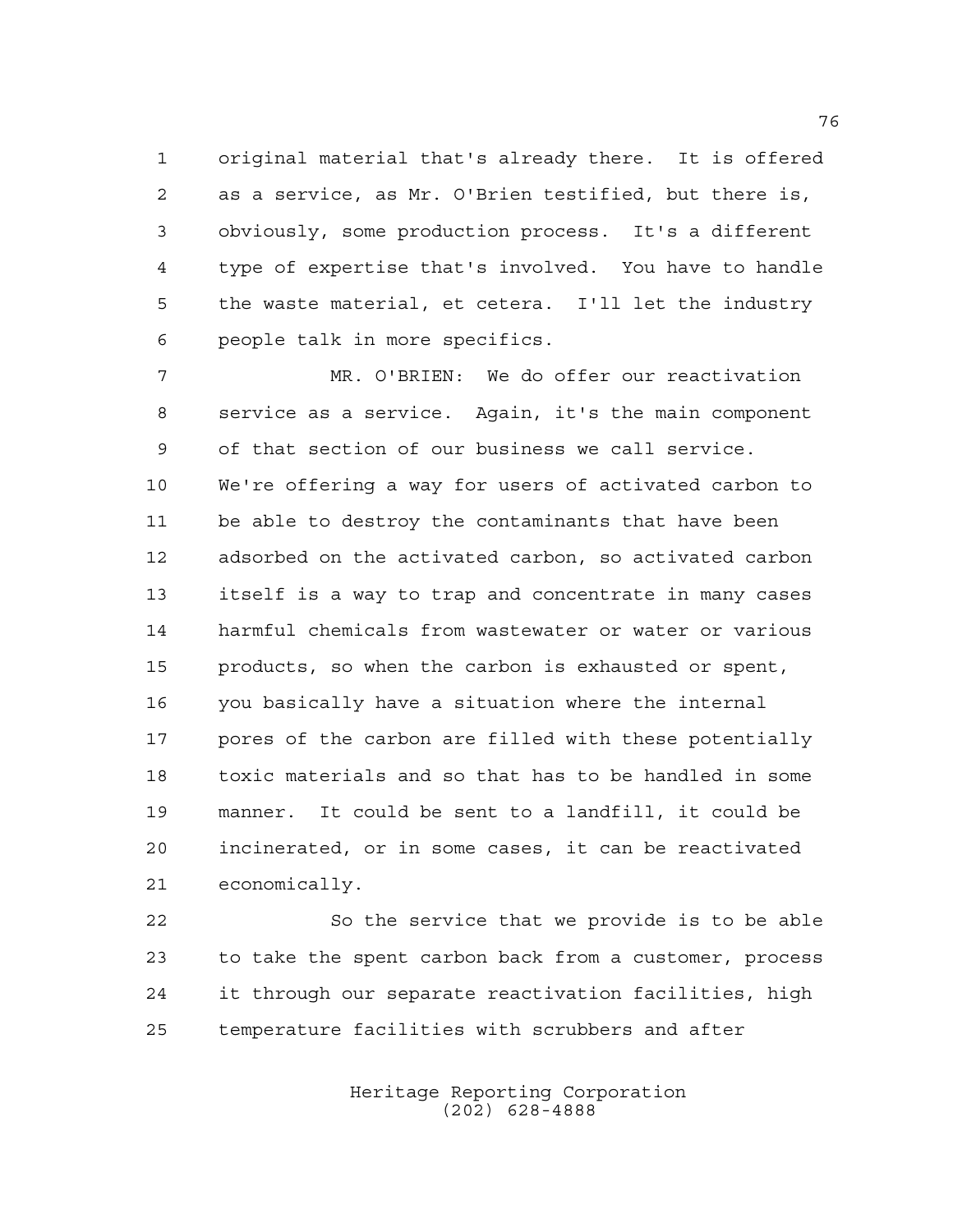burners and all the appropriate pollution control equipment that can handle the various types adsorbates that come back with the carbon, reactivate it,

 basically clean out the adsorbed material and be able to supply that back to customers.

 In our case, it's a complete service that deals with handling transportation, basically destruction of the adsorbed materials and then providing hopefully back material on an economic basis.

 MR. FISHBERG: Mr. Thompson, do you agree? MR. THOMPSON: We do the same as what Mr. O'Brien talked about and we also offer reactivated as a separate, complete, distinct product line. If you look at our website, you look at our literature, you look at our financials, reactivated is kept separate so that the two are not mixed in any way, shape or form, and it's on completely separate equipment.

 MR. FISHBERG: Approximately what percentage is your reactivated carbon that sort of enters the commercial market doesn't go back to the person who activated or used the virgin activated carbon? MR. THOMPSON: I would prefer not to answer that, but we can include it in our brief.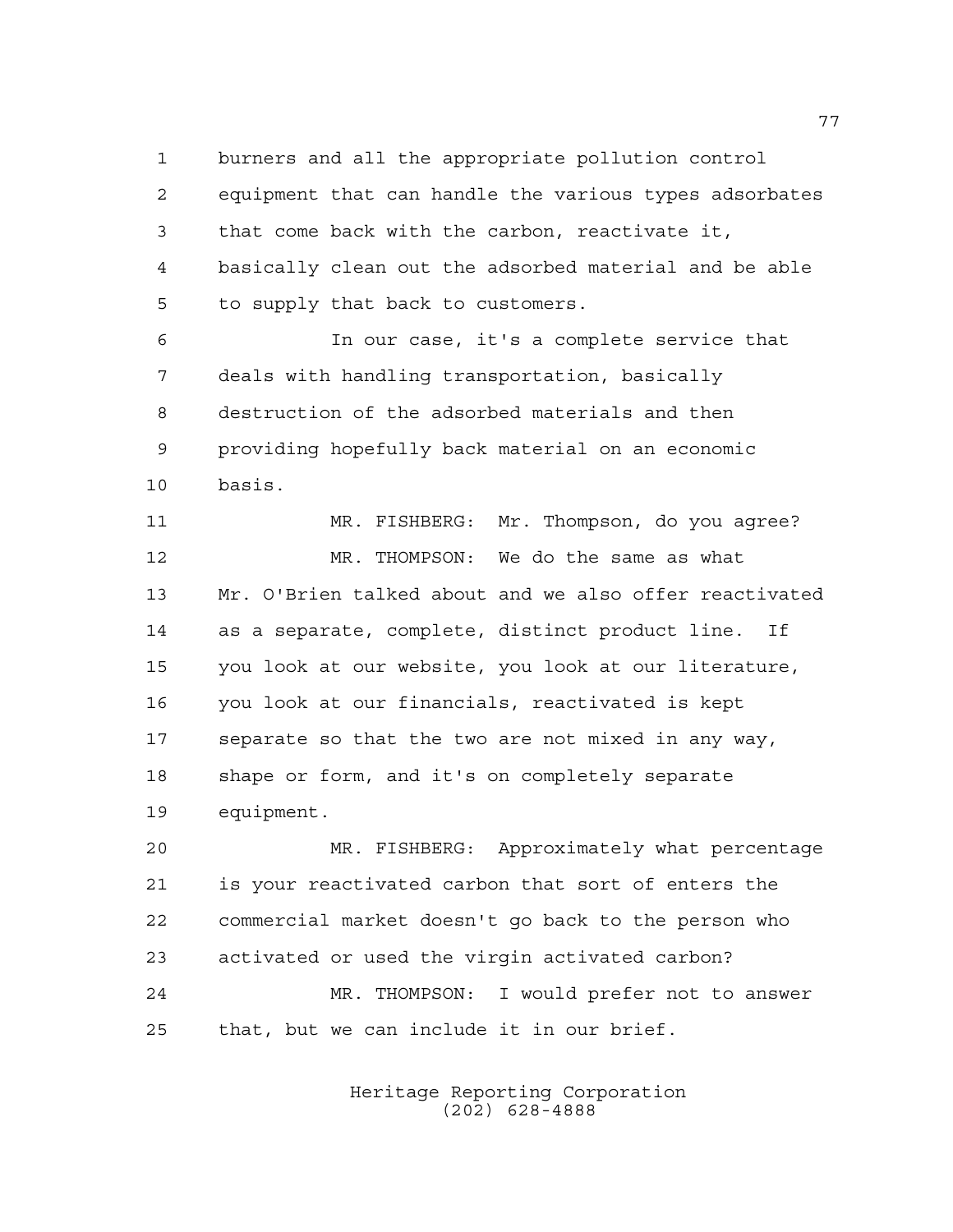MR. FISHBERG: Okay. The same thing with you, as well?

 MR. O'BRIEN: That would be the same thing, yes.

MR. FISHBERG: Okay. Great.

 Mr. O'Brien, if you just want to comment, I know Respondents mentioned in their opening that Calgon is now one of the largest producers of activated carbon in China, would you like to comment on that at all?

 MR. O'BRIEN: We are a producer of activated carbon in China. Specifically, we actually do the front part of the processing at a plant, the front and the end parts of the process, in plants that we own. So we take the coal, we grind it, we put it together with binder, we make it into briquets, we crush it and then we give it to local companies in China to bake it and activate it and then we take that product back from them at another facility we have near the port where we screen it and then test it and get it ready for shipment.

 We built the plant in China to serve the Asian market. We do not believe that with production in the U.S. that we could compete in Asia with U.S. production, so we consider ourselves a worldwide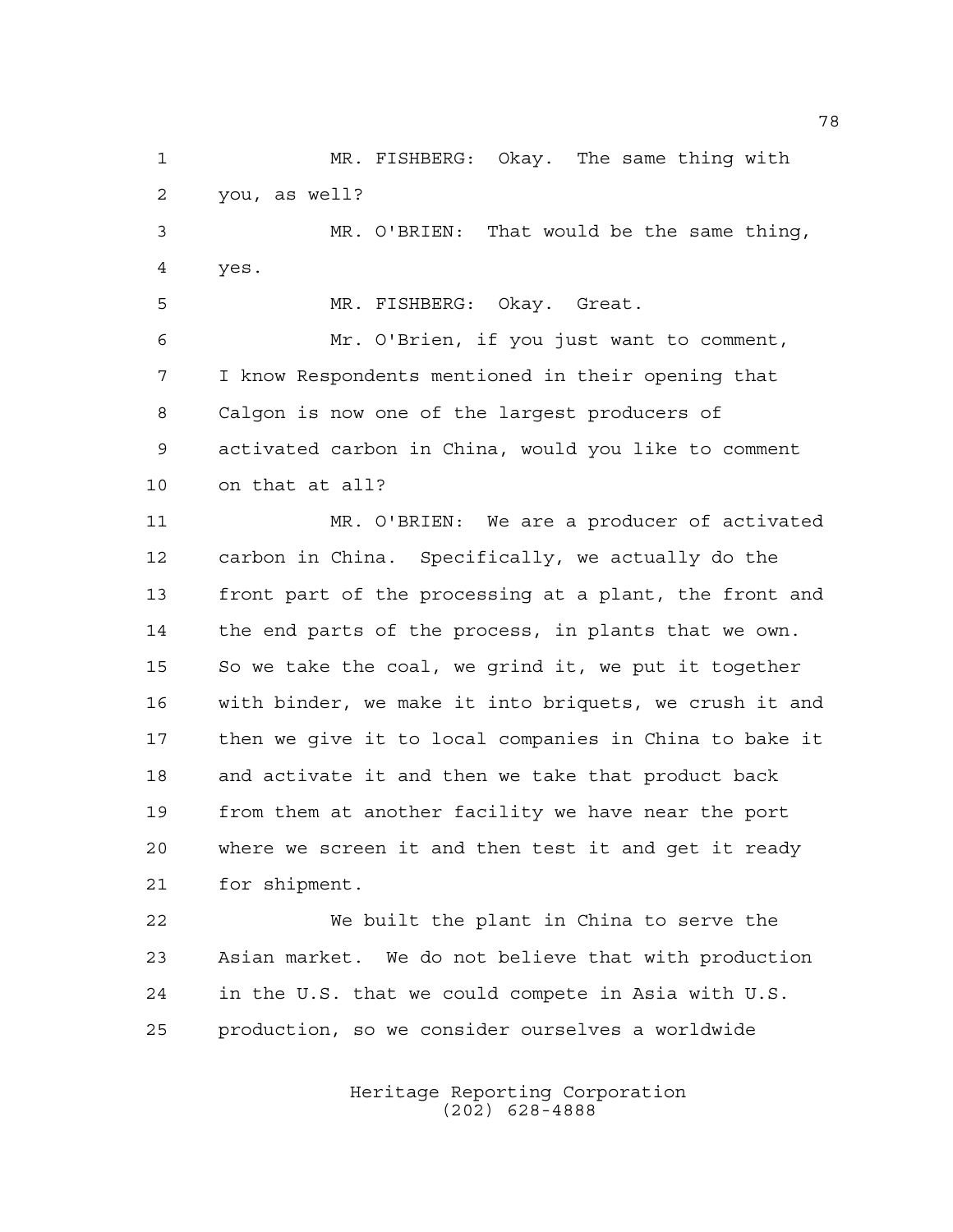supplier. We sell product in Europe, North America, South America and Asia, so we built this facility in China to serve the Asian market and that in fact is where the product that we produce in China is going. It serves the Asian market. MR. FISHBERG: Well, I would appreciate it

 if you could address any related party arguments in your post-conference brief.

MR. O'BRIEN: Yes.

10 MR. FISHBERG: Thank you.

 Are there any product mix issues that might affect the weight placed on an AUV analysis on price effects?

 MR. LUBERDA: Yes, there are. The imports include -- we think the vast majority is steam activated. We know that there's at least some chemically activated and we don't think there's any reactivated, there's no evidence that there is, at least, but what's coming in from China comes in powdered, pellets and granules, so the import data is going to contain materials of significantly different values, so it would be difficult to use AUVs other than in the most broad sense, but we think that you have collected pretty significant and valuable pricing data in the questionnaires.

> Heritage Reporting Corporation (202) 628-4888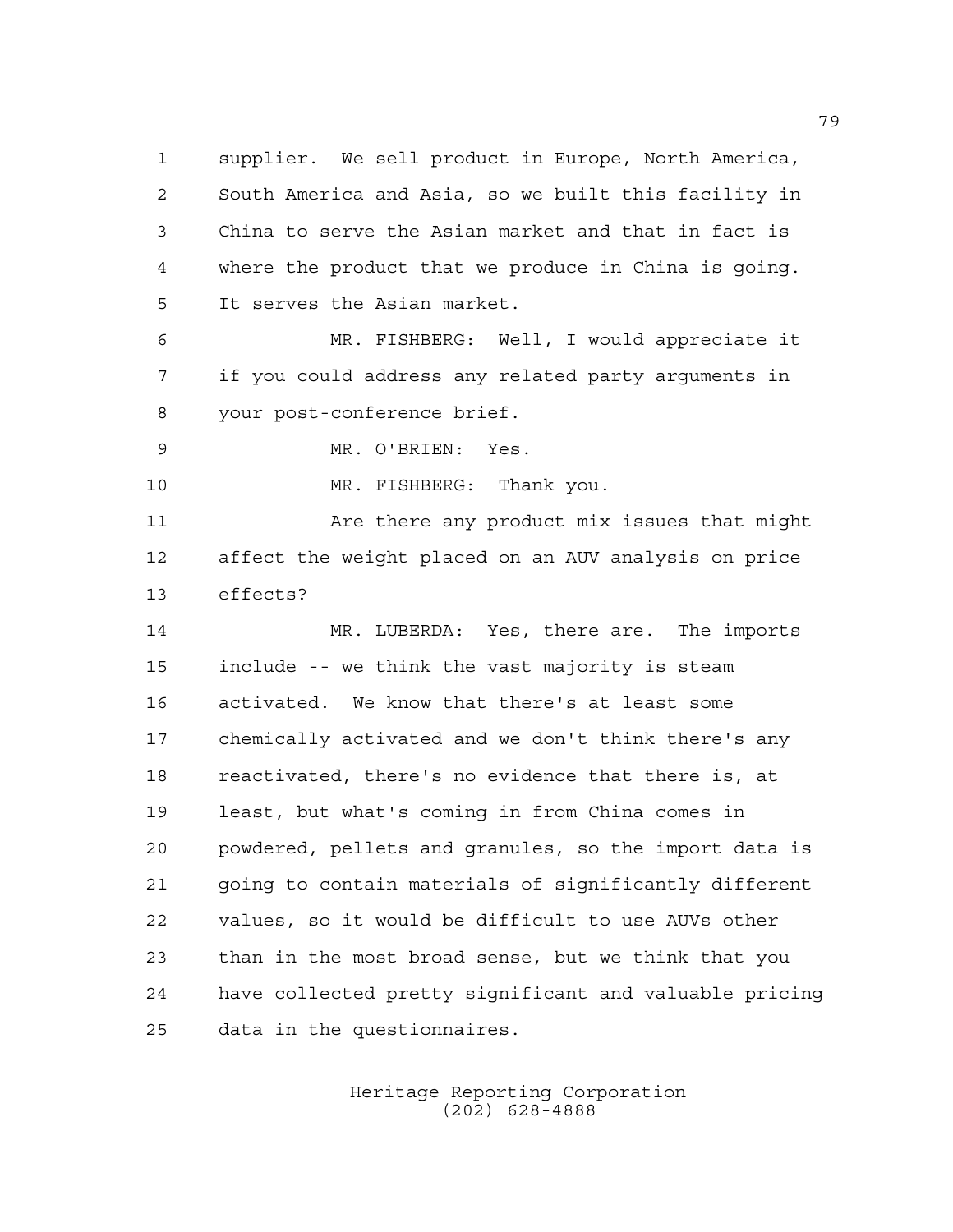MR. FISHBERG: Mr. Thompson, I'm just wondering, when you produce chemically activated carbon, were there any instances where you may have had excess capacity of chemically activated carbon where you used that to supply a municipality for a water treatment contract? MR. THOMPSON: Yes. When we operated our facility, some of our material, if it was not up to the quality standards, some of the higher quality standards might be downgraded and used in, say, a water application, but that was a very, very small component of what we did. MR. FISHBERG: And how would you downgrade it? MR. THOMPSON: Well, basically, it would meet the specifications of a municipal account, but, again, we can answer that in our post-conference brief, the percentages. MR. FISHBERG: Okay. MR. THOMPSON: Very small. MR. FISHBERG: Great. Are transportation costs a factor in this industry at all? Does it limit your ability to supply sort of activated carbon nationwide at all? MR. O'BRIEN: It is a factor. Our plants in

> Heritage Reporting Corporation (202) 628-4888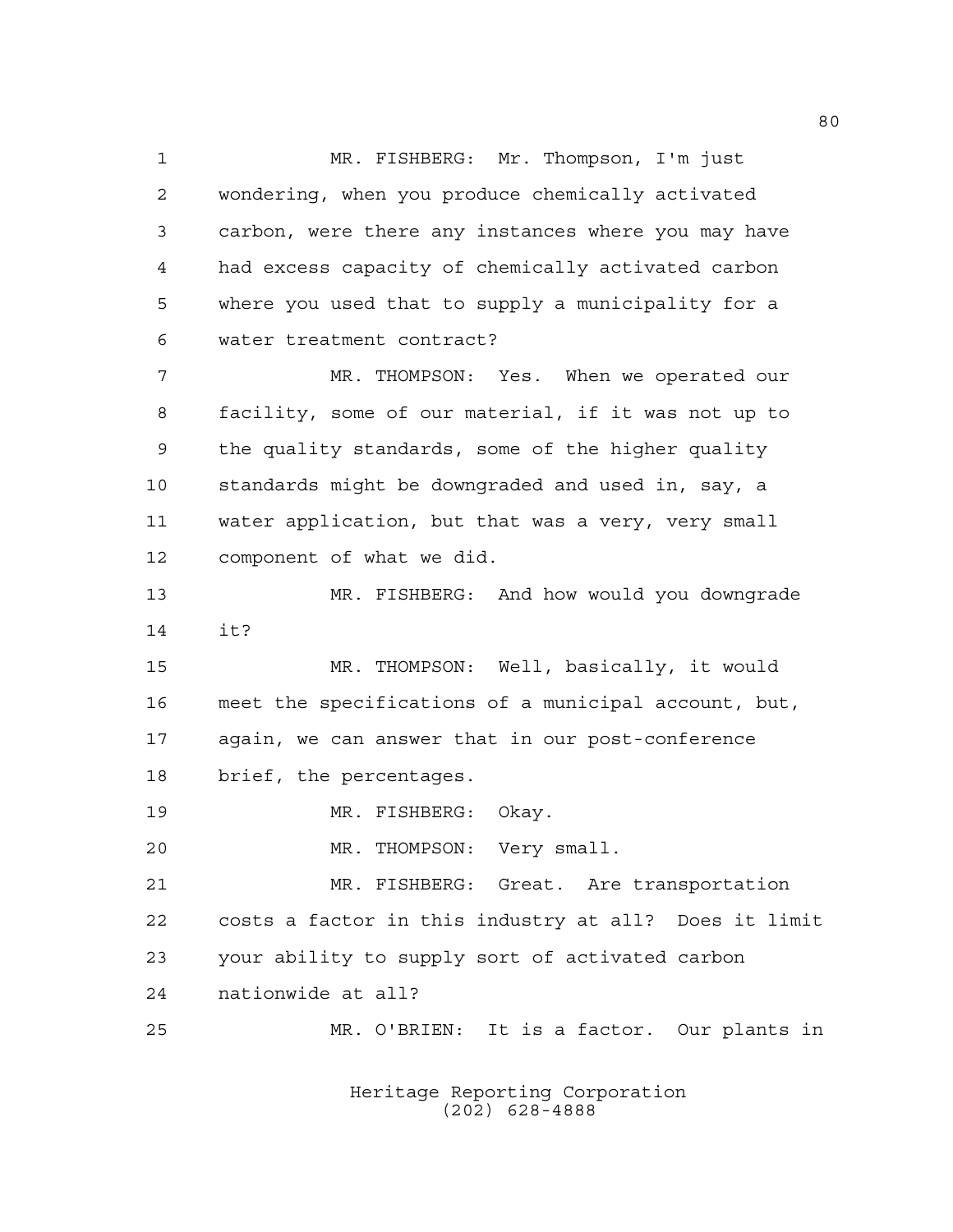Kentucky and Mississippi, shipments to the West Coast are fairly expensive by truck or by rail and that's where the Chinese imported carbon basically arrives, it arrives at a port and the West Coast is an area were the carbon comes in from China, so transportation does have an effect.

 MR. FISHBERG: Do you agree, Mr. Thompson? 8 MR. THOMPSON: Yes. Absolutely. MR. FISHBERG: In any of the calls for bids,

 first off, a majority of your customers are municipalities, I take it?

 MR. O'BRIEN: That's one of our biggest markets, but it would not be more than 50 percent of our business. It would be less than 50 percent and I think Mr. Carpenter has asked, perhaps, for some type of breakdown, which we can provide.

 MR. FISHBERG: Do calls for bids distinguish between chemically activated carbon and steam activated carbon or does it just ask for activated carbon? I'm just wondering how that works. MR. O'BRIEN: It depends on the

 specifications. The majority of them in the water industry most likely ask for steam activated coal-based. That would be specific but it certainly can vary by individual site. They all would include a

> Heritage Reporting Corporation (202) 628-4888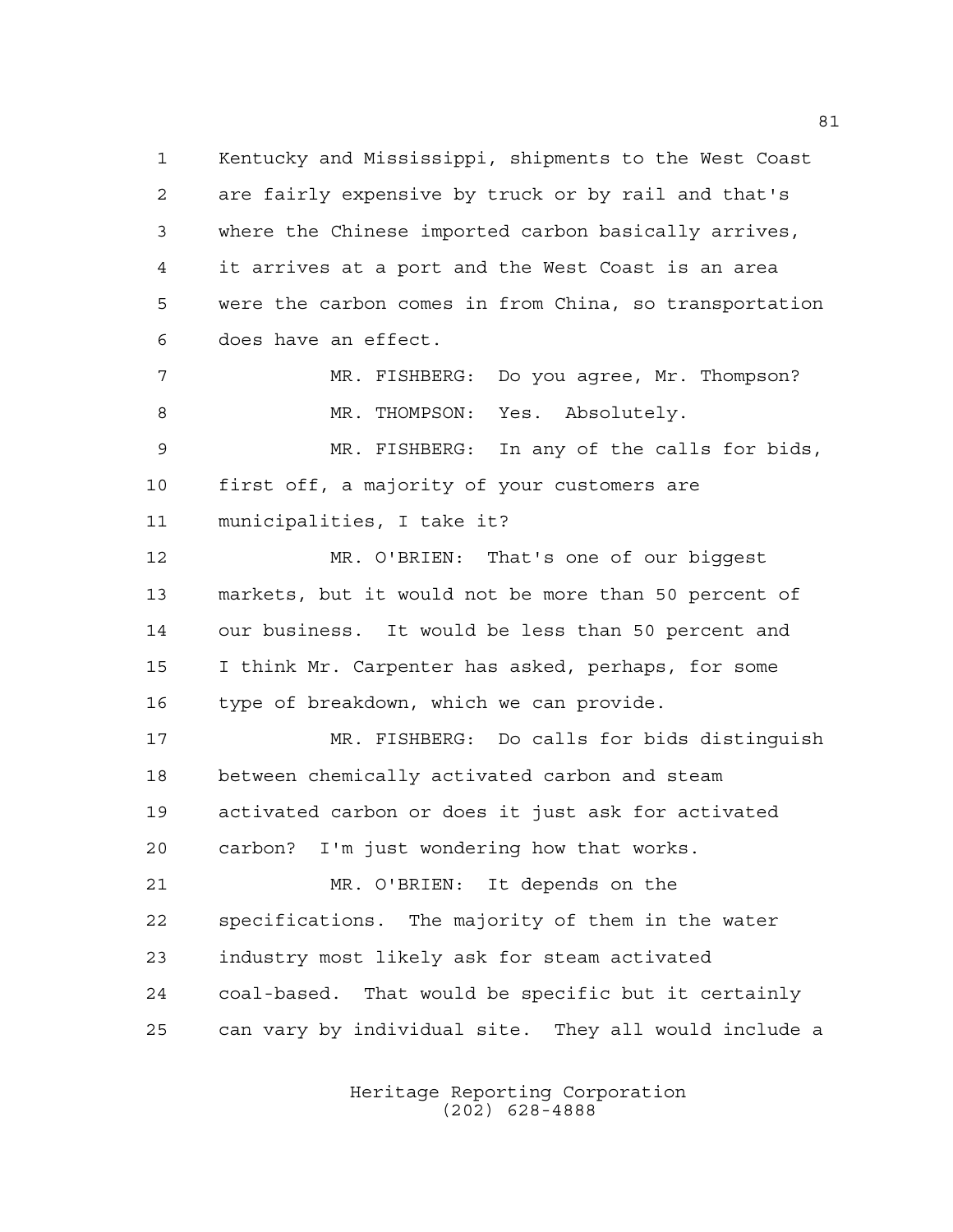set of specifications on the various parameters that would measure activated carbon performance adsorptive characteristics.

 MR. THOMPSON: Yes. A lot of municipalities, the chemically activated wood for powdered applications, which is predominately the Norit focus, can allow chemically activated carbons. However, in practice, that's not done from a pricing standpoint. Price is a substantial difference in that. 11 MR. HARTQUIST: And I would add,

 Mr. Fishberg, that their customers recognize that these two companies produce steam activated material, so when they go to them, they know that's what they're going to get in response to their bid.

 MR. RESTER: I'm Dennis Rester, an industry consultant currently working for Norit. I just wanted to comment on the use question you just had.

 There are water applications where chemically activated carbon could not be used because of the extractable material that would come out of the carbon when you contacted with water. The dehydrating agent that's used, whether it's zinc chloride or phosphoric acid, a lot of that can be water soluble and the concentration of that is relatively high, so,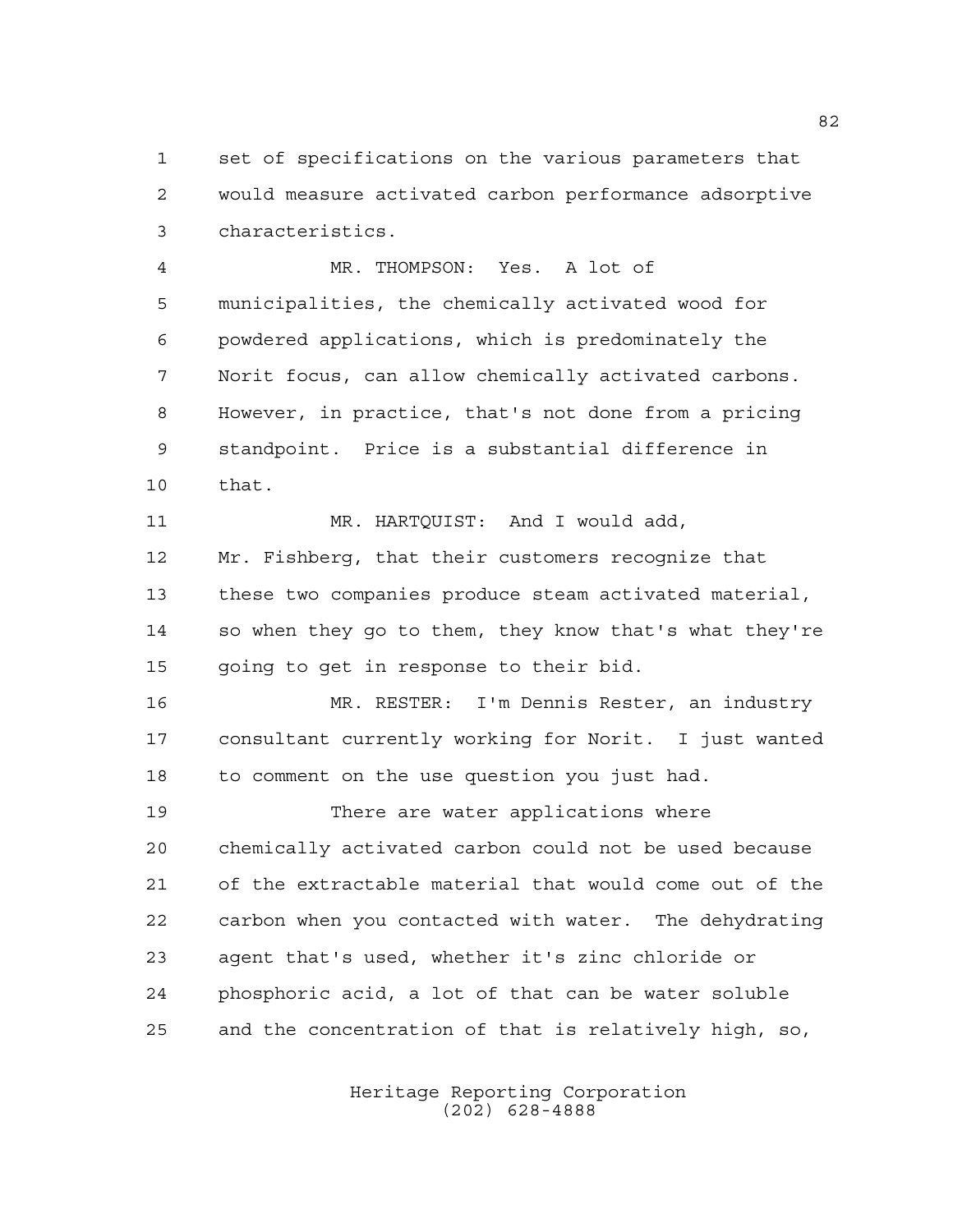for example, an aquarium use of activated carbon doesn't want phosphate leaching out of the carbon and getting into the water, so you absolutely could not use chemically activated carbon in that type of application, for water treatment. And there are some issues along that line also in the industrial markets where you're purifying pharmaceuticals, specialty chemicals. There are situations where you wouldn't want zinc chloride, which is a toxic material, leaching out and getting into your fruit juice, for example. MR. FISHBERG: That's probably correct. 13 I would agree with you there. Based on your experiences, I guess, Mr. O'Brien and Mr. Thompson, have you ever lost a contract where you had the lowest bid? Have there been any other reasons given why one would lose a contract, quality concerns, reliability concerns? MR. THOMPSON: We have not. I think our record speaks well from our service and support and quality. MR. O'BRIEN: I could not think of any that we would not have been awarded if we were the low bid. MR. FISHBERG: And, finally, in your post-conference brief could you just address the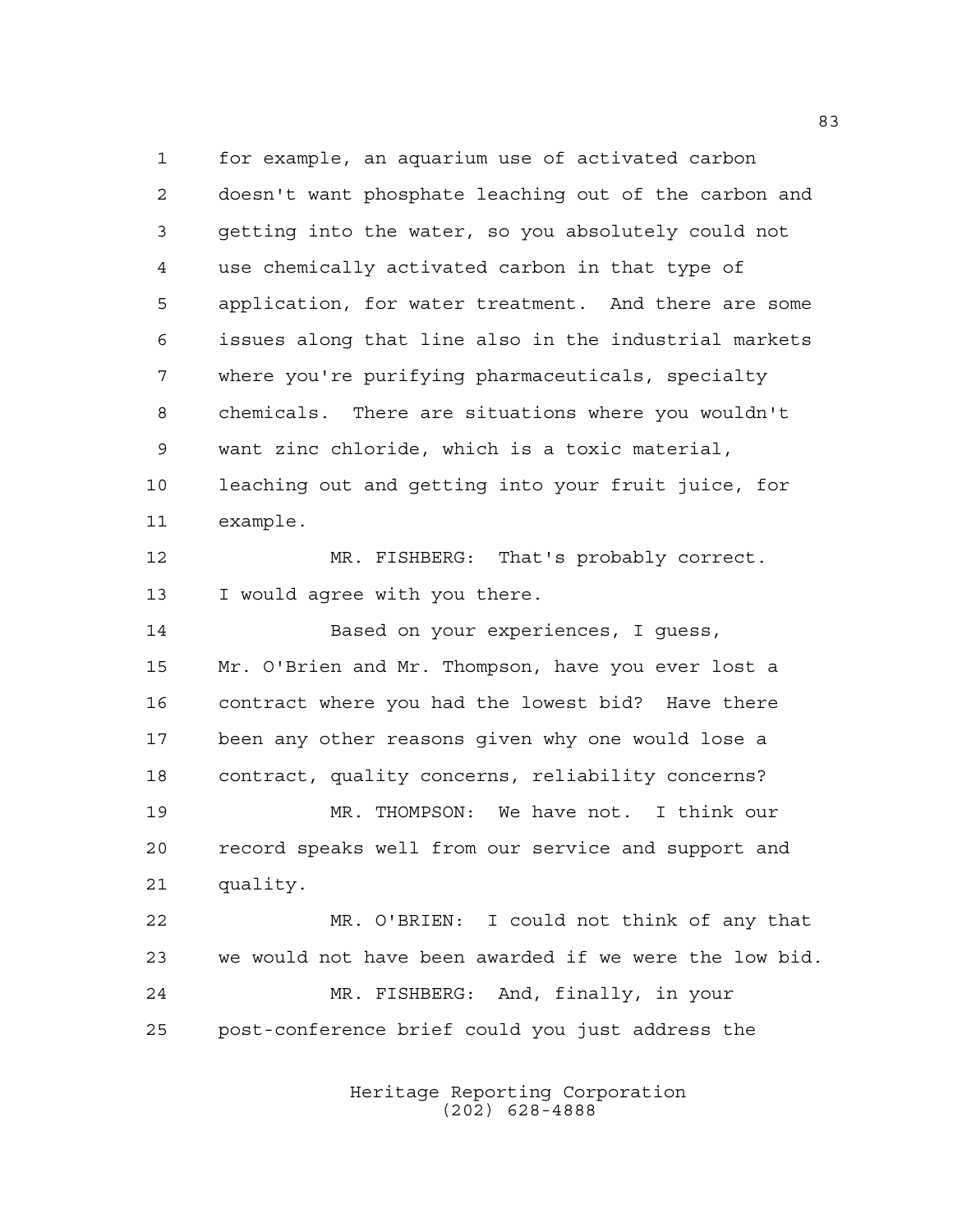factors the commission evaluates in making a threat of material injury determination? MR. LUBERDA: We will do so.

 MR. FISHBERG: Great. Thank you very much. MR. CARPENTER: Mr. Trost, the economist? MR. TROST: Steve Trost, Office of

Economics.

 I just have a few questions. First, I want to follow up on something that Mr. Fishberg just asked.

 Have either of you, Mr. O'Brien, or, you, Mr. Thompson, ever won a board because of service or other factors other than price? In other words, is there any advantage that the domestic industry may have over imported involving service, quality issues, things like that?

 MR. O'BRIEN: Well, usually the specifications are written based on what the customer wants and so people are bidding to supply the carbon and services that have been written into the specification, so when we compete -- and our products are granular, for example, in the municipal area, we may be willing to provide certain services, but our competition that bids also is willing to provide those services. There is no shortage of bidders willing to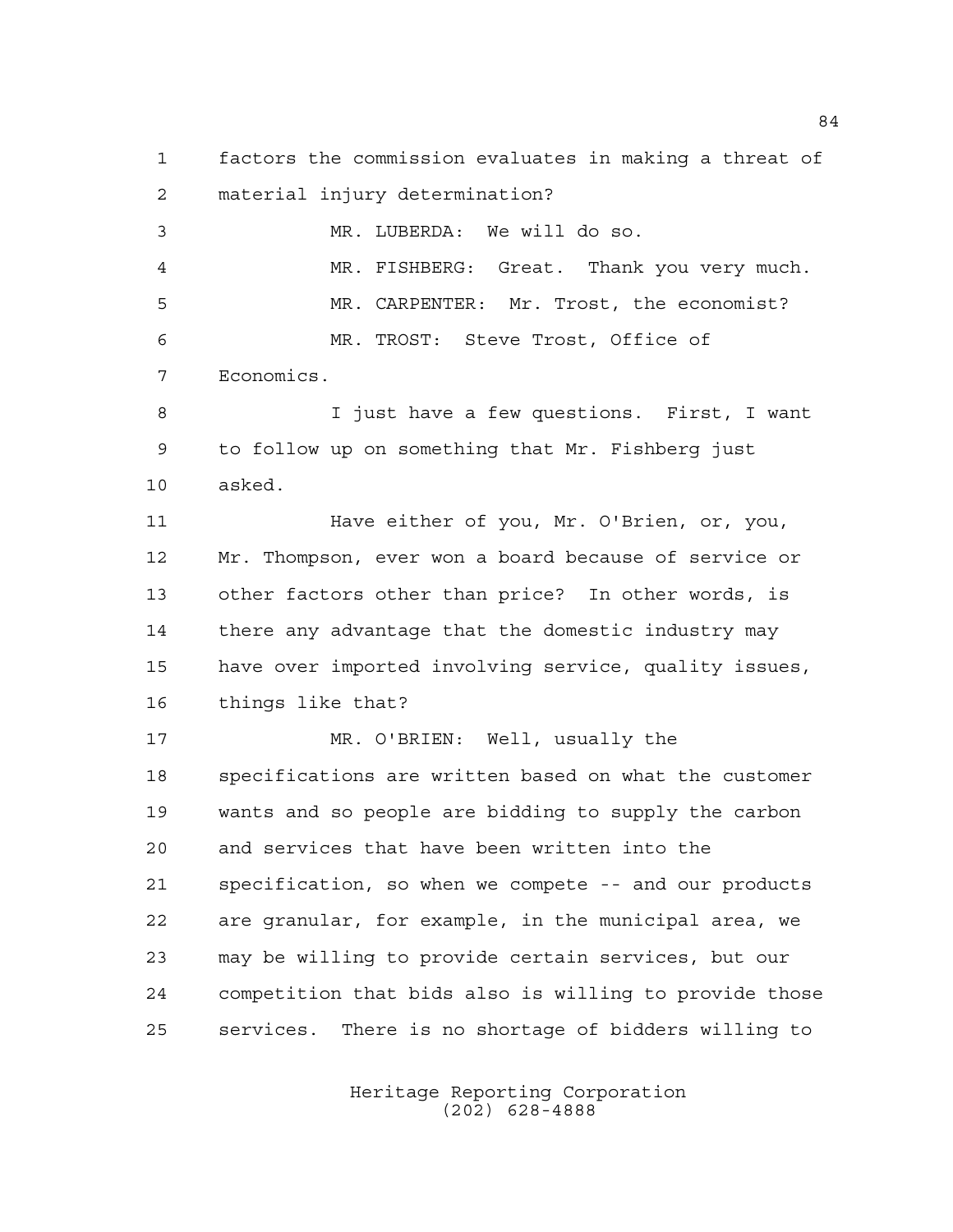submit bids on municipal applications.

 MR. TROST: And you agree, Mr. Thompson? MR. THOMPSON: Yes, I agree with Mr. O'Brien. MR. TROST: All right. My next questions are all focused on municipal water treatment facilities, which you have said is one of your largest customers and it's interesting because a lot of them actually have to accept the lowest bid, they have no choice, at least from my understanding. Of these municipal facilities, what percentage would you say are carbon only, in other words, you provide no service, and what percentage do you actually go in, remove the old carbon, clean out machinery and put new carbon in? What's the split between carbon only and service sales? Or you can provide that in your post-hearing brief. MR. O'BRIEN: Yes. We would have to look that up and provide that to you later. MR. TROST: Okay. Fair enough. And also following up on that, looking not just at municipalities but all customers, I'd be interested to find out what percentage of sales overall involves services and what percentage are carbon only, so in your post-hearing briefs, just address that in

> Heritage Reporting Corporation (202) 628-4888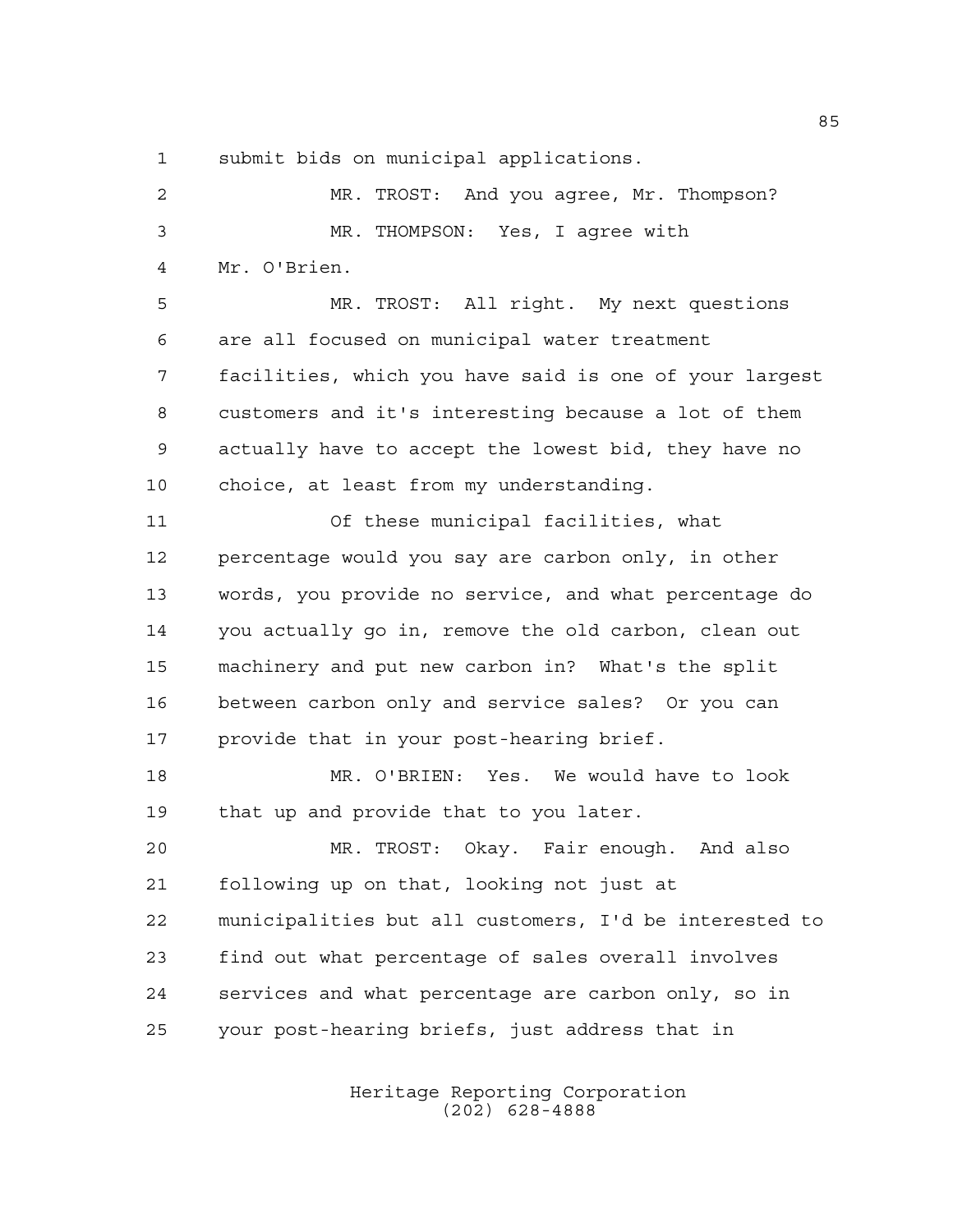general, if you could.

| 2              | My other question involving municipalities            |
|----------------|-------------------------------------------------------|
| $\mathfrak{Z}$ | is kind of a general one. I'd kind of like to be      |
| 4              | walked through the bidding process. My understanding  |
| 5              | is that municipalities will release a contract for    |
| 6              | bid, several companies bid on it and there's also a   |
| 7              | pre-qualification process involved where the product  |
| 8              | from each bidder has to be prequalified.              |
| $\mathsf 9$    | Can you briefly discuss the process and,              |
| 10             | specifically, the pre-qualification process involved  |
| 11             | in the municipal bids?                                |
| 12             | MR. WRUBLE: I'm Tim Wruble with Norit.<br>In          |
| 13             | my experience, there's no one set process. There is   |
| 14             | sort of a range of processes, although there are      |
| 15             | several common things that they typically do. One is  |
| 16             | municipalities will typically have an AWWA, American  |
| 17             | Waterworks Association, specification, most likely an |
| 18             | NSF specification, and then they may have their own   |
| 19             | specifications based on their experience or previous  |
| 20             | testing or something like that. So when we receive a  |
| 21             | bid, there is typically a set of specifications that  |
| 22             | come along with that.                                 |
| 23             | Then we submit the price on the bid, usually          |
| 24             | there is a bond which is required, and oftentimes we  |
| 25             | submit samples with the bid. Not in all cases, but it |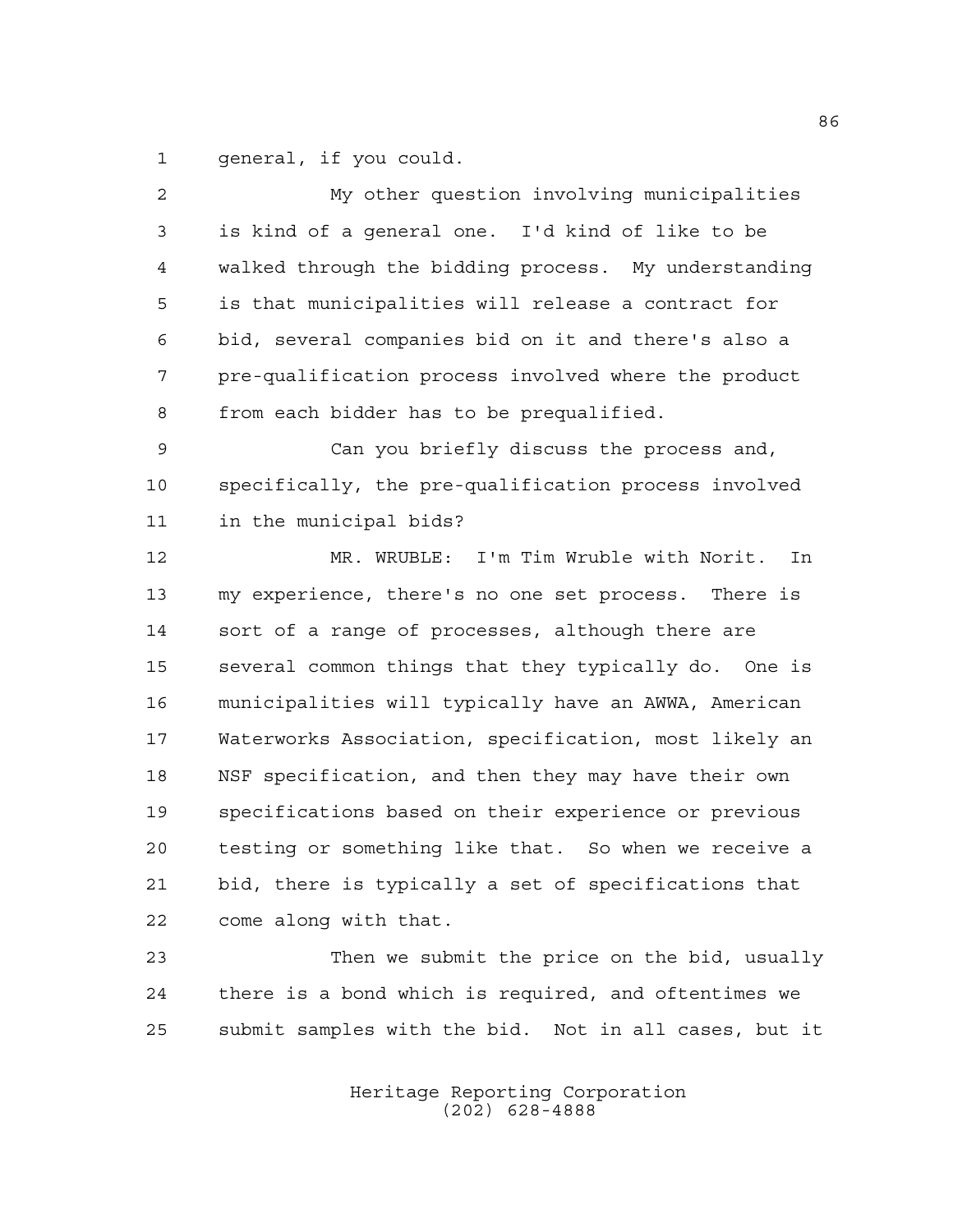happens fairly often that they request a sample, so we submit a sample along with the bid.

 Then in many cases where a sample is submitted, not all, but in many cases where a sample is submitted, they will do an evaluation of that sample and use that performance in sort of a bench scale test that they do in a laboratory at their facility and use that along with the price that's submitted to come up with a performance factor. It's called different things, but some sort of weighted factor based on the performance of the sample. Again, it's not universal. Some municipalities will do it some years and then not again for several more years. And then ultimately they will award the bid based on price and/or that performance factor.

 MR. TROST: Okay. A follow-up on that, then. To your knowledge or to anyone's knowledge here, has imported activated carbon from China been as successful in, one, passing these pre-qualifications and, two, has the product tested as well as domestically produced activated carbon or is there a difference there that might impact the price? MR. THOMPSON: There's no one set criteria

 that you can blanket all the municipalities, so we're talking generalities. For the most part, it comes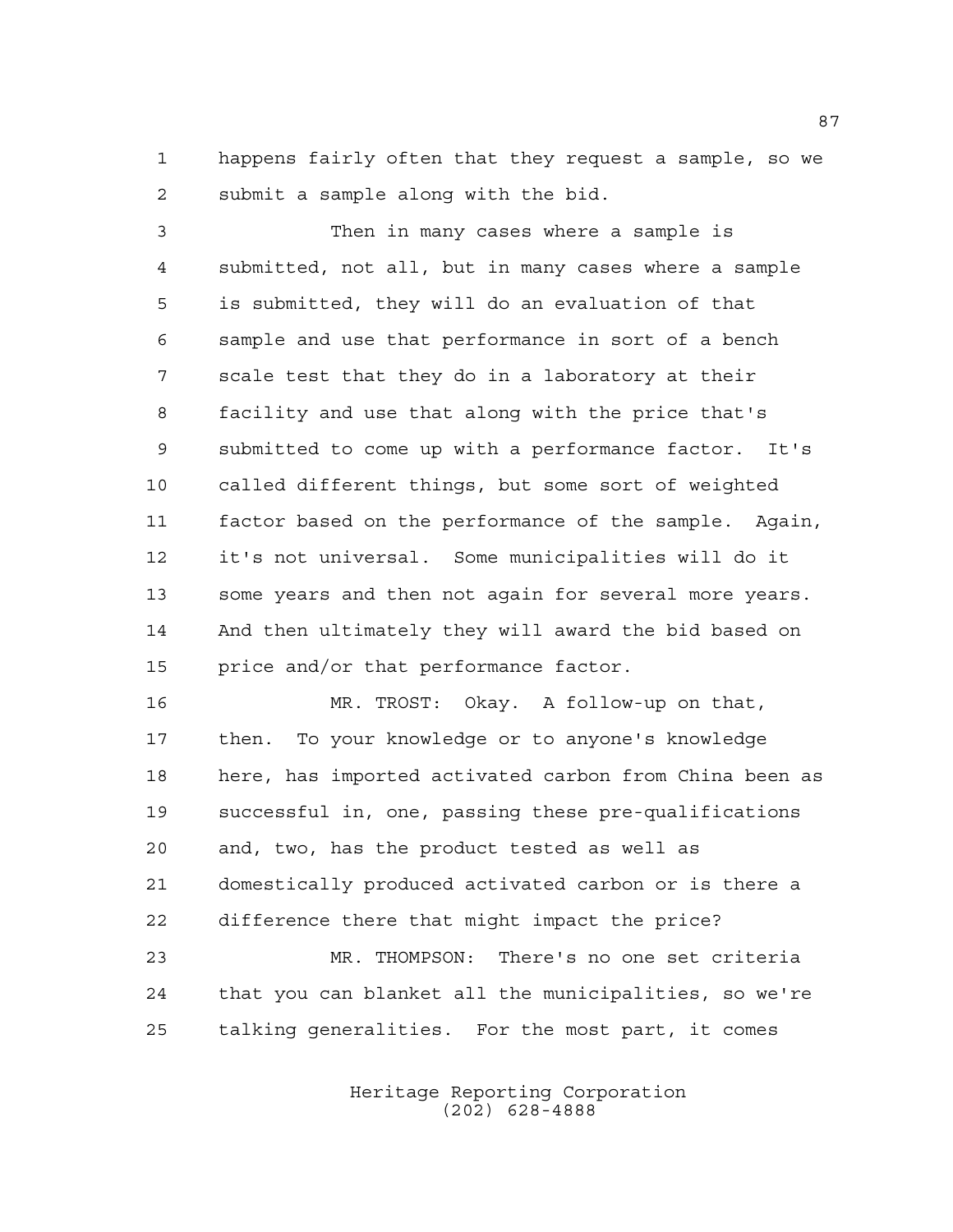down to price. If you meet the minimum specifications which are set by the municipality, then typically it comes down to price. Some of the more advanced water users may do the testing Tim was talking to, but those are a small fraction. If you like, we can follow that up with a lot more detail in the brief.

 MR. TROST: That would be great. Do you have anything to add, Mr. O'Brien? MR. O'BRIEN: I think our experience would be very similar to what Ron mentioned. The specifications come out and there are specifications for adsorption capacity and the like and if you can submit a carbon that meets those specifications, then the municipality chooses it based on price.

 MR. TROST: And, finally, and this is something you can also put in your post-hearing brief, it touches on something I mentioned before. For the consumers who consume services, not just delivery of the carbon, if you could discuss -- I think Mr. Yost might follow up on this -- discuss what percentage of the order is based on service and what is based on the product itself and whether there can be instances where the product might be more expensive but your services might be cheaper. Basically, what I'm looking for is things other than price that might

> Heritage Reporting Corporation (202) 628-4888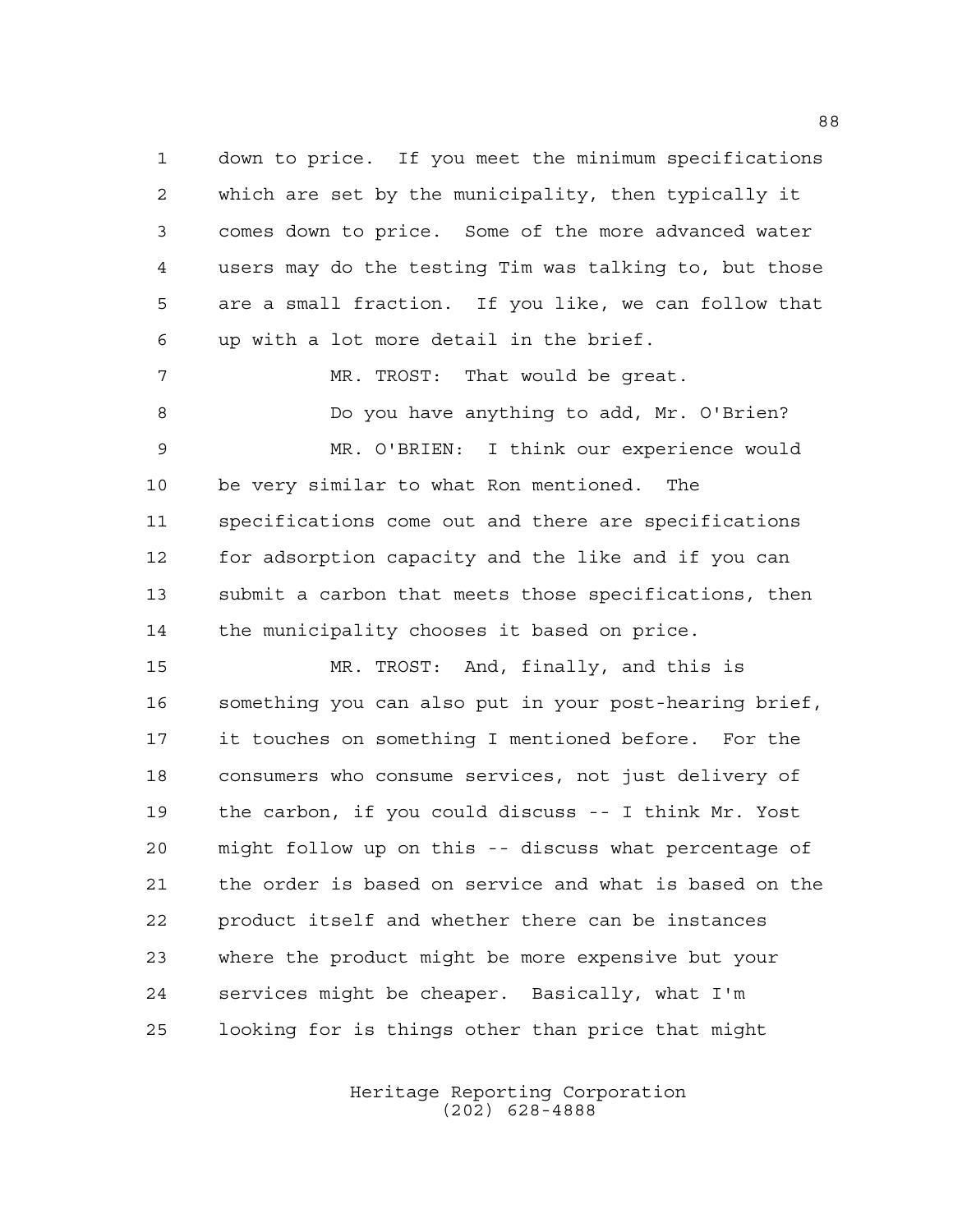impact the final sale of the product. So if you could follow up on that.

 MR. HARTQUIST: Did you say what percentage of the order would be based upon something other than price?

 MR. TROST: Right. So if you have a \$100 order, is \$90 of it based on carbon and \$10 based on services, something like that.

 MR. HARTQUIST: Can we estimate that? MR. GILMORE: Jim Gilmore with Calgon. It's going to be hard for us to get to a general number on that. What you will find is one customer in a particular market may be 90/10, the other customer may be 50/50, the other guy may be 100 percent one and it's going to be -- I don't know. We can try to generate that data, but I'm not sure how meaningful it can be. I guess what we should do is probably generate the data and then try to give some discussion around what we think the meaning of it is.

 MR. TROST: Okay. So following up on that, then, the pricing data that we were provided with, is that only on the carbon only sales or is that on carbon from service sales as well?

 MR. GILMORE: We have tried to strip out the services from the data that was provided.

> Heritage Reporting Corporation (202) 628-4888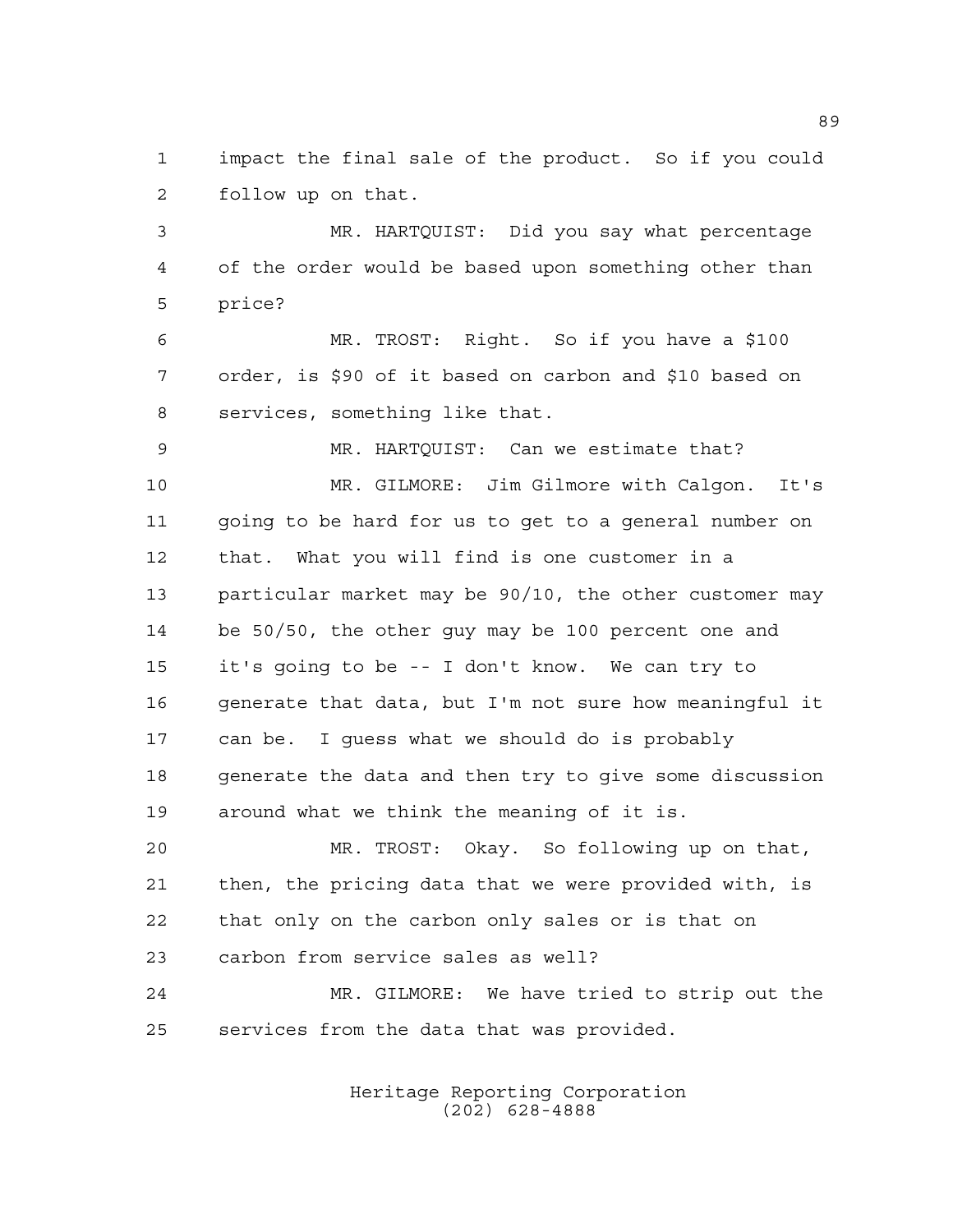MR. TROST: So you stripped out all the service sales or you stripped out just the services is what I'm trying figure out? Have you just dropped those customers completely or have you tried to estimate the cost of carbon for those customers? MR. O'BRIEN: We've taken out the service sales component. 8 MR. TROST: Okay. All right. That clarifies it. MR. HARTQUIST: So just to be clear, what we would be giving you, then, would be situations where the sale involves both the sale of the carbon and separately probably the sale of services and you would be asking us to estimate whether the winning bid is based upon the price of the carbon versus the provision of the services? MR. TROST: I know that's difficult to do because it's based on the overall price. At a minimum, I'd like to figure out what percentage of your sales are this type of sale, so we know the coverage of the pricing data that we have, basically. All right? MR. RESTER: If I may make a quick comment to help clarify? MR. TROST: Yes.

> Heritage Reporting Corporation (202) 628-4888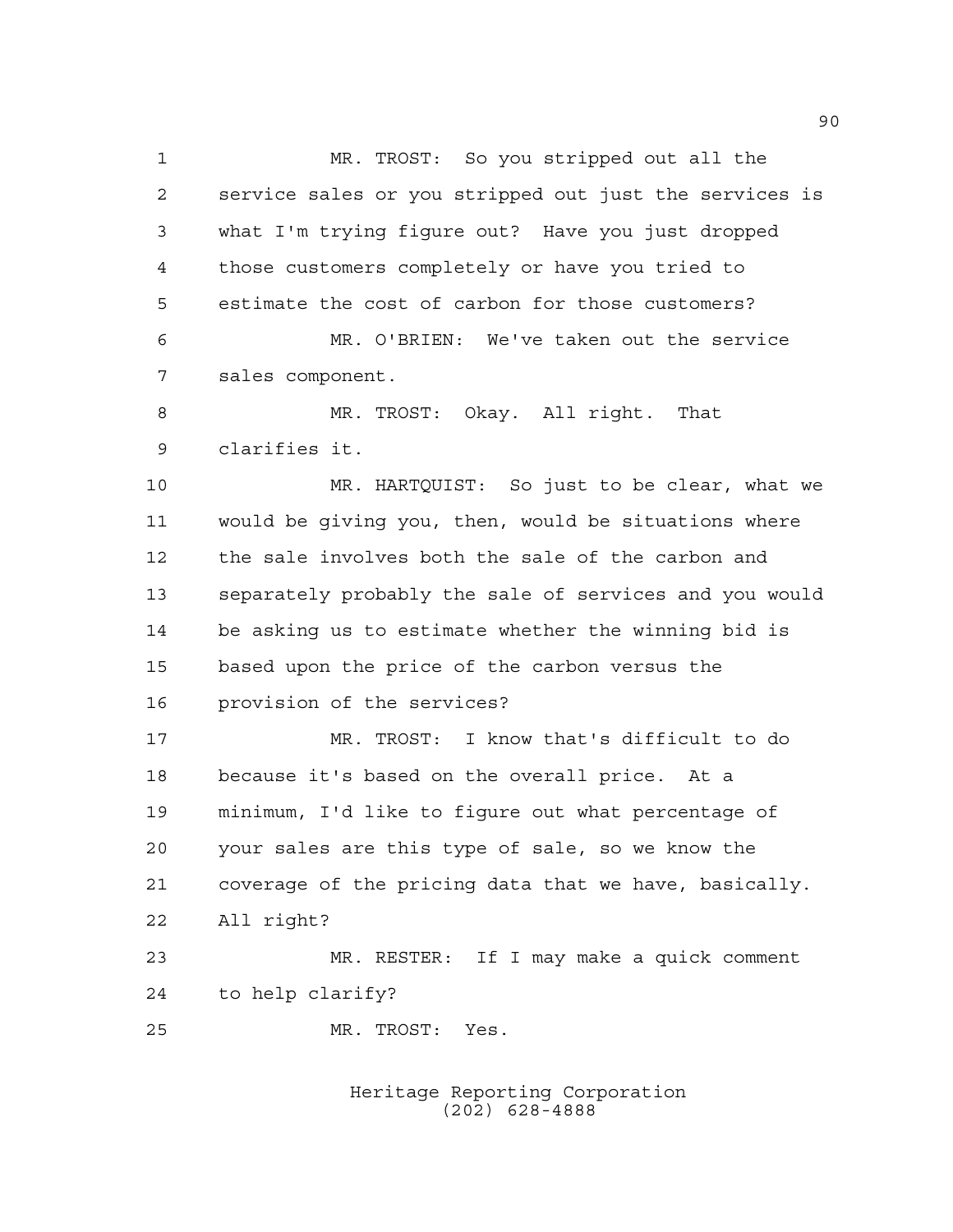MR. RESTER: Powdered carbon sales to municipalities frequently most of the time do not involve any kind of service. It's the granular sales to municipalities that can involve and frequently do involve some type of change out service associated with it, but powdered carbon, for example, may be shipped in bulk to a municipality, the truck driver will transfer it from the trailer into a silo at the municipality and they will have feed equipment and operators that will feed it into their water treatment system, so there's no service part of the bid for powdered carbon. MR. TROST: Okay. Thank you. MR. O'BRIEN: If I can make one more comment? MR. TROST: Yes. MR. TROST: In the granular area where there may be change out services, we would hire local labor to basically do a lot of the work, as would anyone else that we would be competing against, so there's not really a big cost differential as to whoever is providing the services because you are getting local labor to do it. MR. O'BRIEN: Okay. Thanks. I think that's all I have, unless anyone else has a comment on this.

> Heritage Reporting Corporation (202) 628-4888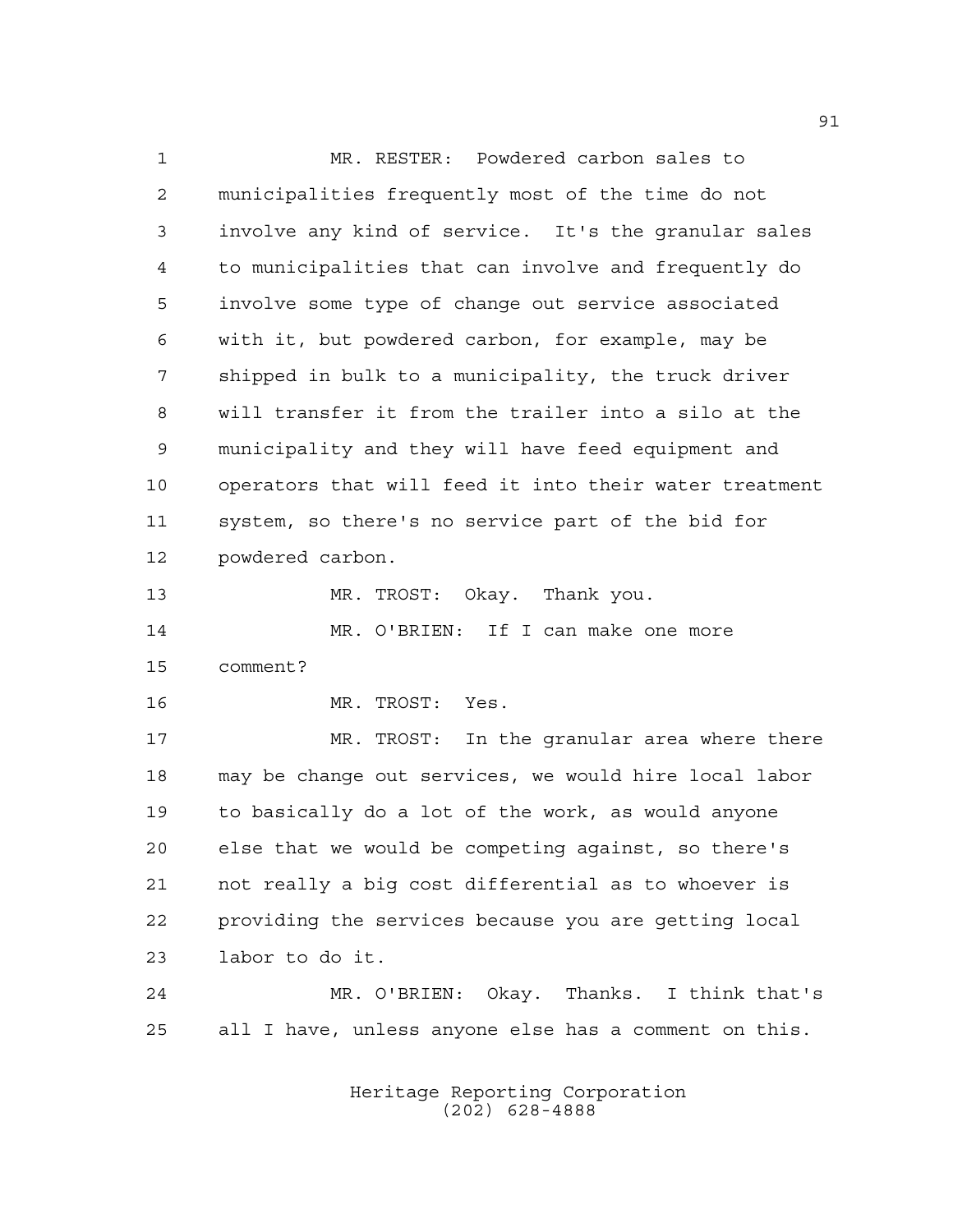All right. Thank you very much. MR. CARPENTER: If I could make one suggestion, I don't know whether this would simplify it or make it more difficult, but possibly you could look at maybe for each company the top ten sales that involve both the activated carbon element and then the supplemental services that are offered and detail the costs associated with the carbon and the costs associated with the other sales. Does that get at what you were seeking? MR. TROST: Yes. Just some examples of what we're talking about would be very useful, just to get an idea of the scale of this issue. MR. CARPENTER: I don't know that perhaps there could be hundreds of sales and I'm just trying to limit the amount of analysis that you have to do. 17 MR. TROST: Thank you. 18 MR. CARPENTER: Thank you. We'll turn next to Mr. Yost, the staff auditor. MR. YOST: Good morning. Thank you very much for coming. Charles Yost, the Office of Investigations. I am also somewhat concerned about how sales might have been bundled with services and capital

> Heritage Reporting Corporation (202) 628-4888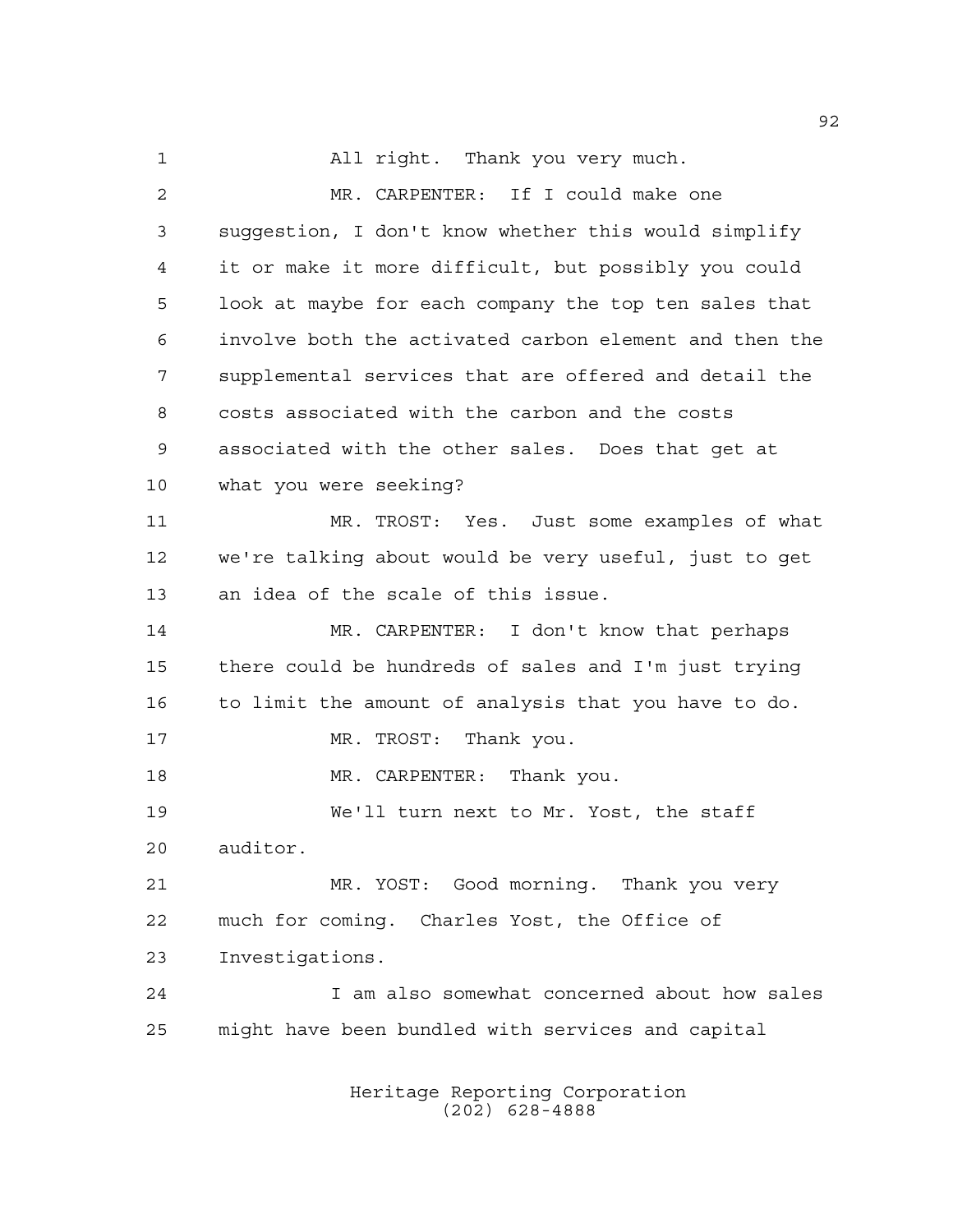equipment in terms of the financials and I would ask you to look very carefully at the P&L statements that you provided in the questionnaire responses for certain activated carbon, that would be III-9, to make sure that services and capital equipment were not included in either the sales numbers or perhaps sales commissions were not included in SG&A or freight out was not included in wherever it is that you might be including it for the services and/or the capital equipment portion. MR. HARTQUIST: We will do so. MR. YOST: Okay. Thank you very much. I would like to ask in your post-conference brief that you provide a list of the capital projects that you've undertaken. I believe there was fairly extensive testimony this morning that you had made fairly extensive capital improvements to increase both the efficiency and the modernization of plants, so a listing of those and the nature or, rather, the focus of the investment might be very useful. MR. HARTQUIST: We will do so. MR. YOST: Thank you. I'd like to follow up on a question that was asked previously about capacity utilization and that is the question of when does plant maintenance occur?

> Heritage Reporting Corporation (202) 628-4888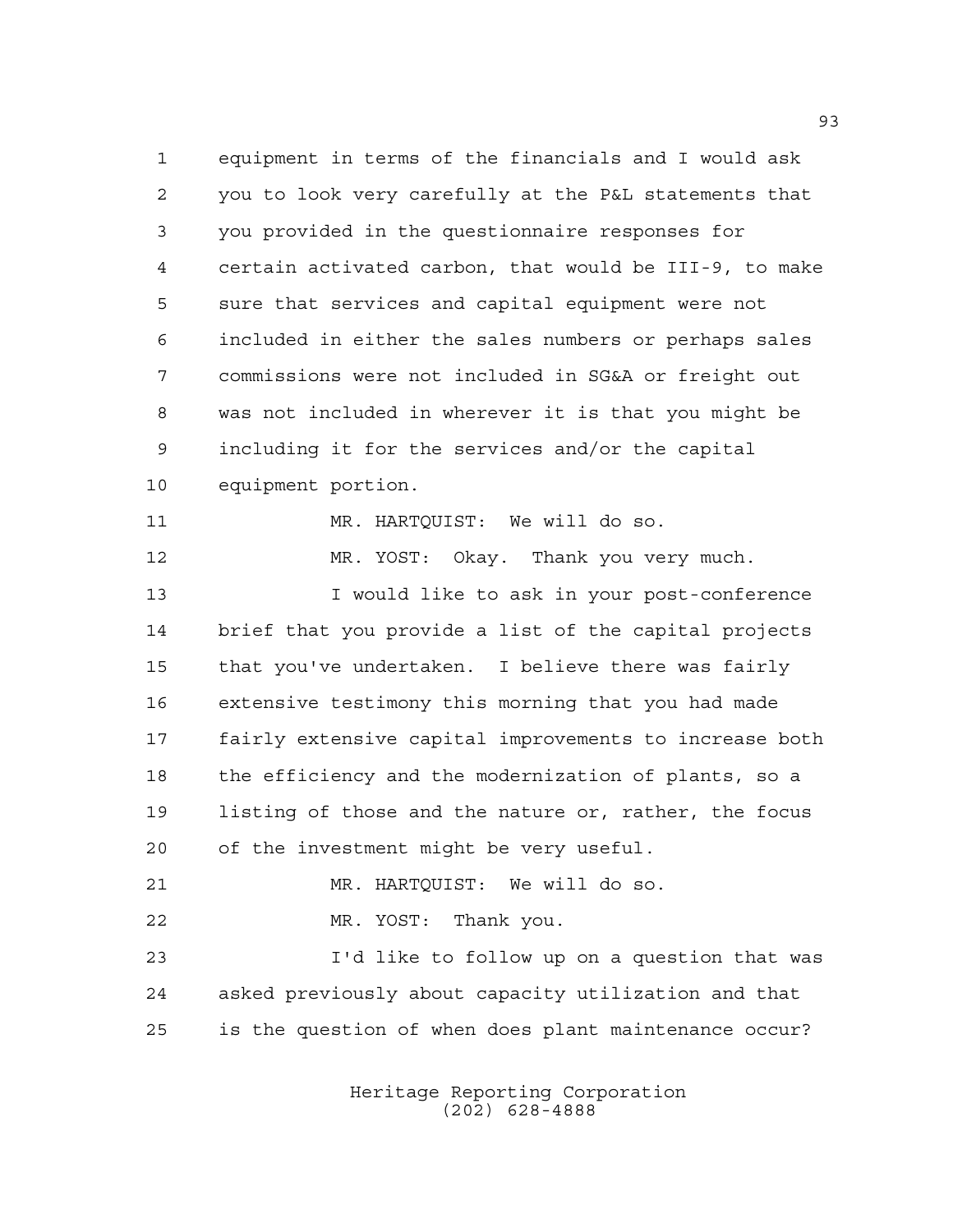Is it more frequently of late, is it less frequently? What sort of number should we be seeing in terms of how many days per year or hours per week? You take a plant down for maintenance.

 MR. O'BRIEN: We can provide that information to you in the brief. We basically try to our plants for a very long period of time without any down time and then take what we call a turnaround and be down for about a two to three-week period where we do all the major maintenance and then we start back up again. So we try to schedule major maintenance on the line in these turnaround periods.

 The equipment is very high temperature equipment, so to cool it down and then reheat it is a process that takes about three and a half days on each end in order not to harm the refractory and the brick work, so when we take a line down for scheduled maintenance, again, something we schedule a long time in advance, we try to do everything possible during that time period.

 MR. YOST: Do you take lines down in turn, for example, so that you don't have the entire plant down at one time?

 MR. O'BRIEN: Yes. They're scheduled to obviously try to coincide with demand and certainly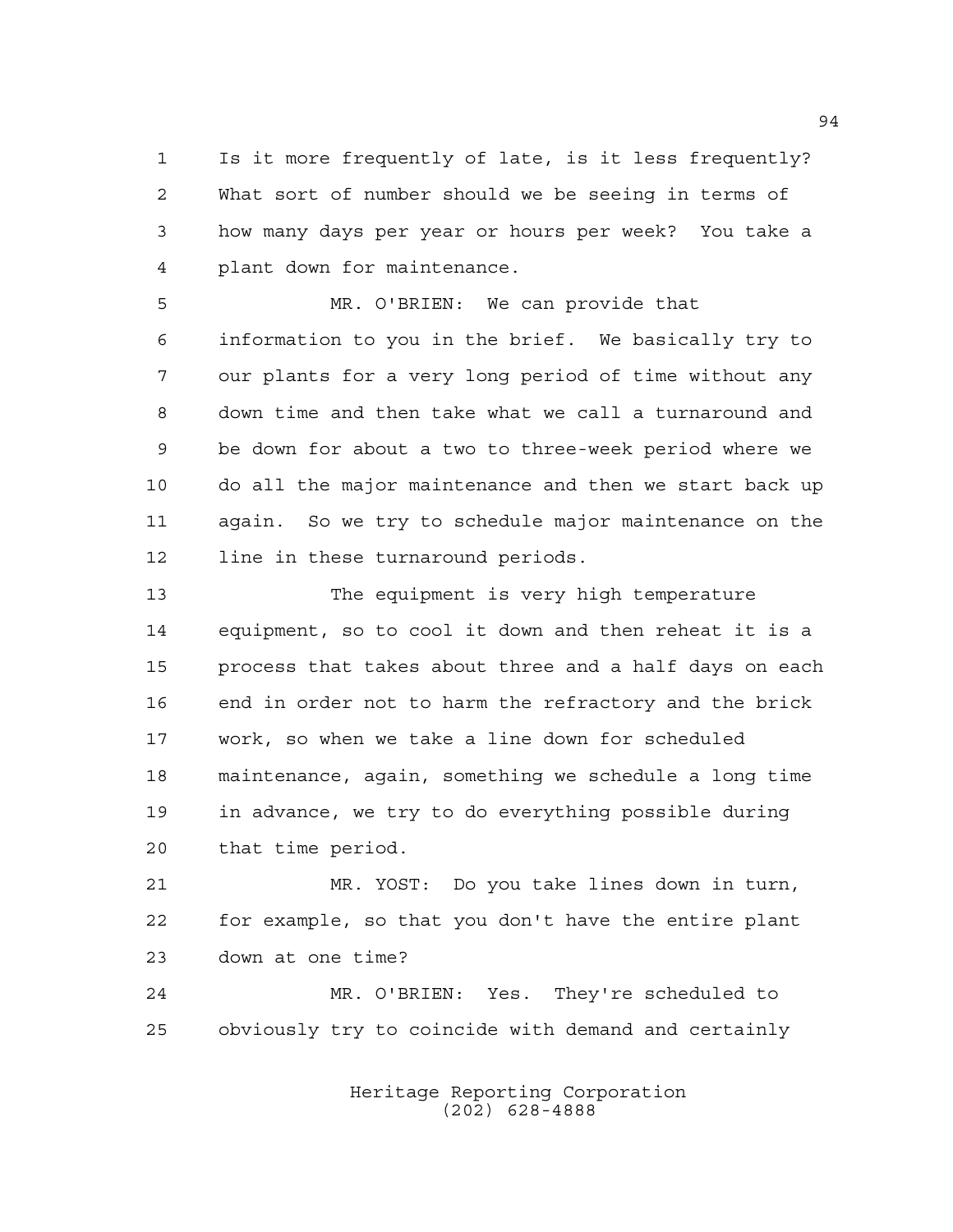not coincide with having them down at the same time. MR. YOST: I see Mr. Thompson shaking his head. I assume your experience is similar at both of your plants? MR. THOMPSON: Absolutely. Within our steam activation, obviously, steam is a large component, so it's very difficult to take a whole plant down because then you lose all steam generation capabilities, so you always try to maintain a portion of the plant running to keep it hot. MR. YOST: You both use steam activation. Do you sell any of the steam, generate revenues from cogeneration? MR. THOMPSON: I would prefer to answer that in our brief. 17 MR. YOST: Okay. MR. THOMPSON: Because I'm not sure if everybody knows what we're doing or not. MR. YOST: I understand. 21 And, Mr. O'Brien, I assume the same for you? MR. O'BRIEN: We'll do it the same way. Yes. MR. YOST: Okay. Are there any byproduct issues here from your production process? Do you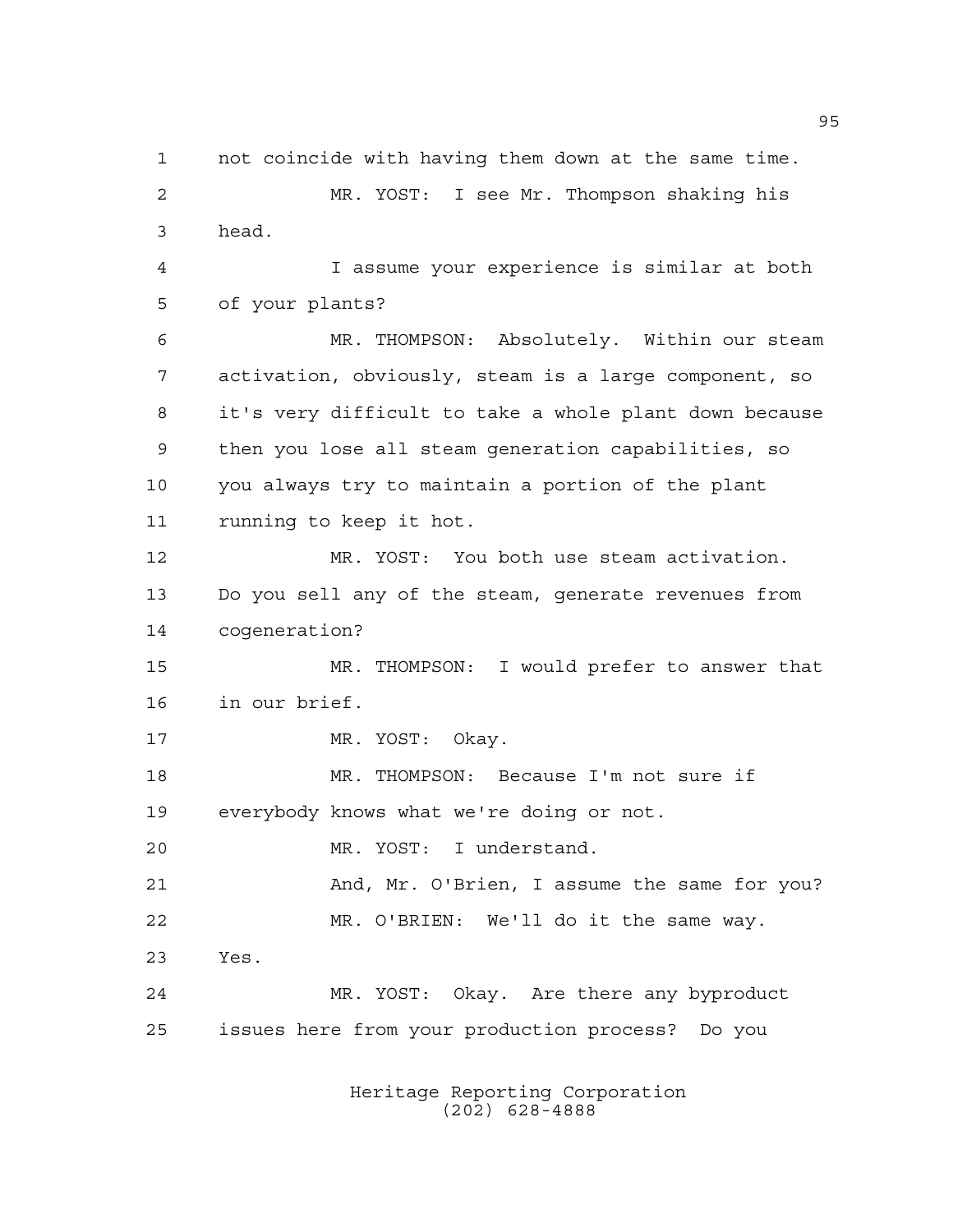generate fines that can be sold to third parties? Again, if that's a proprietary issue, please feel to address that post-conference.

 MR. O'BRIEN: We're basically a granular carbon manufacturer. We do in our process generate a certain number of fines, as you've indicated, and those we pulverize and sell as powdered carbon, but by and large our powdered carbon sales are coming as a result of our process and not necessarily something we're intending to mae.

 MR. YOST: Does it cost more to produce the granular as opposed to the powdered carbon? Starting with raw materia and going through your plant, is the cost going in more? Is the cost going out more to produce the granular product compared to the powder?

 MR. THOMPSON: If you look at the way we produce carbons, and I believe Mr. O'Brien will confirm the same, is that we're actually producing granular carbons in our process and then what you're doing is subsequently grinding and milling that to get to a specification on the powder. So if we look at the processing steps, there's actually more processing in creating that powder.

 MR. YOST: So the overall production cost for a powdered product should be higher because you've

> Heritage Reporting Corporation (202) 628-4888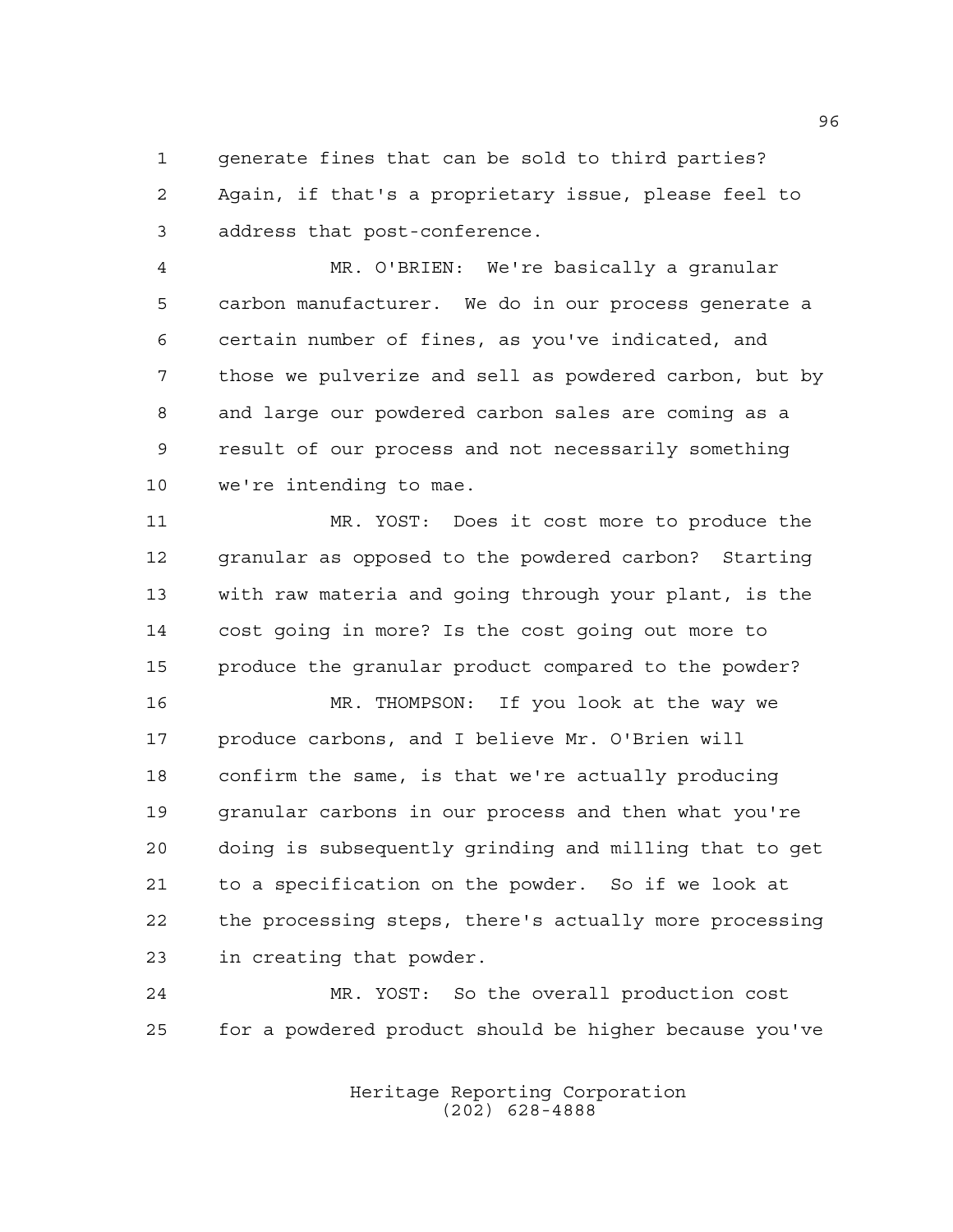got a certain amount of additional steps?

 Would you agree with that, Mr. O'Brien? MR. O'BRIEN: Well, again, for us, we are trying to make granular product and so when we end up with powdered, it's the result of screening losses or fines that are generated as we're moving the material around, so we account for the cost in a given manner, but I'm not sure that we would say it costs us more to make the powdered carbon because we're not intentionally trying to make it, it just sort of comes as part of our production. It's a byproduct or co-product, but we're not setting out to make it. MR. YOST: Okay. Is there a product mix difference here that might obviate a comparison of the average unit values between your two companies? If you want to answer that post-conference, that would be fine. MR. O'BRIEN: I would think that there's not much of a difference in the types of products that we make in our production facilities. MR. HARTQUIST: We'll answer that in the post-conference. MR. YOST: Okay. Thank you. What determines the level of inventories? MR. THOMPSON: You know, obviously, it's

> Heritage Reporting Corporation (202) 628-4888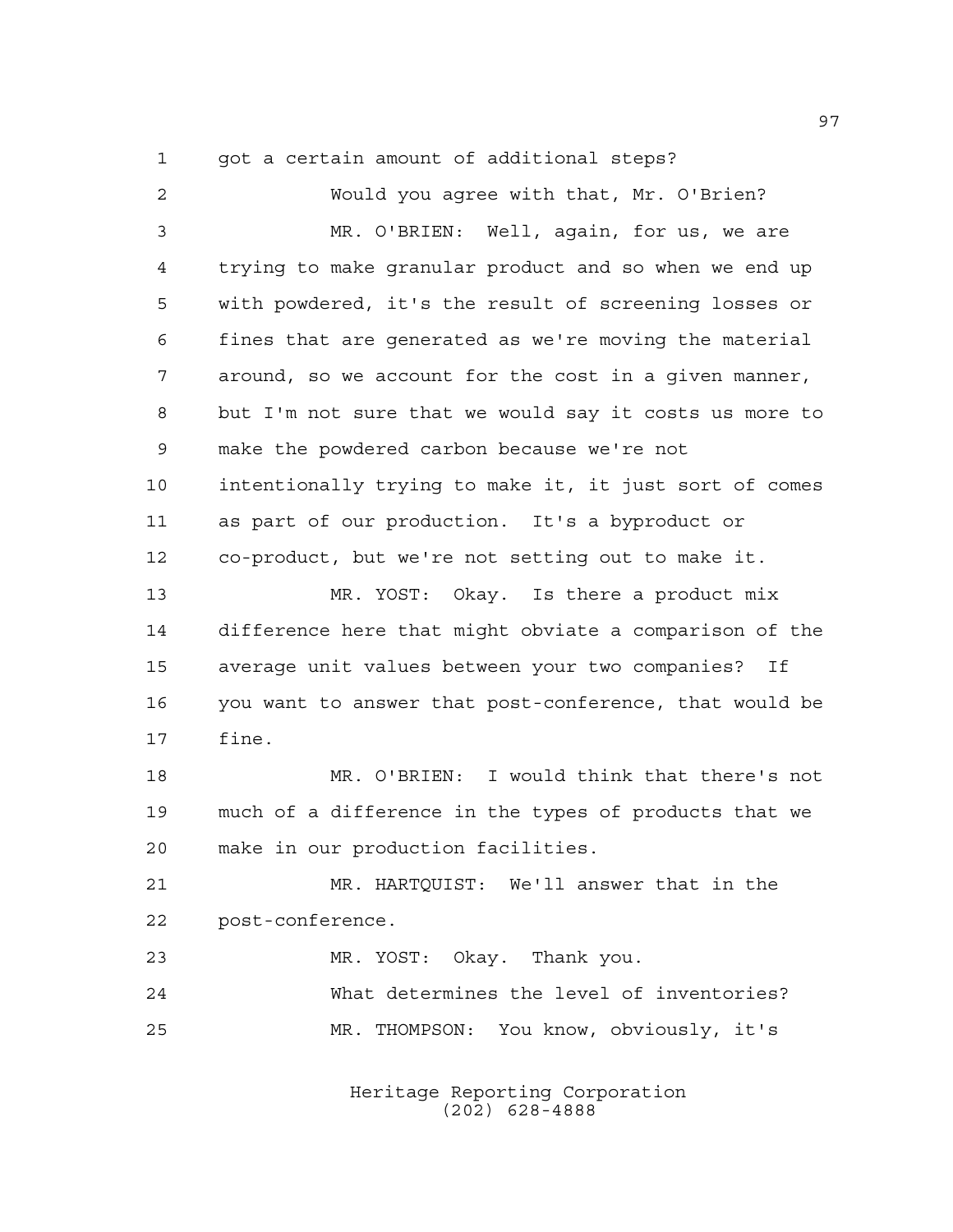production and sales, but we set a target inventory level for some of our service with accounts because customers can't always predict their usage. So, for example, some of our customers in water treatment will change out their filters once they detect that they're starting to get a breakthrough of contaminant. We may not know when that's going to occur, so we maintain inventory so we can immediately respond to their needs. So we have target inventories, we produce to that level. As we're selling, we're always trying to evaluate our production scheduling to maintain that inventory level.

 MR. YOST: Is that the same experience for you, Mr. O'Brien?

 MR. O'BRIEN: Yes. We try to predict what products we're going to need when and then push that back into our production schedule and then daily, weekly, going through analyses of when we need to make products and how much has to be in inventory. So we're looking at predicting customer needs along with hopefully the most efficient way to operate the facilities so that we're not changing products every hour, trying to operate and make one product for a reasonable length of time and that's how we get our best efficiency and so we have to put all that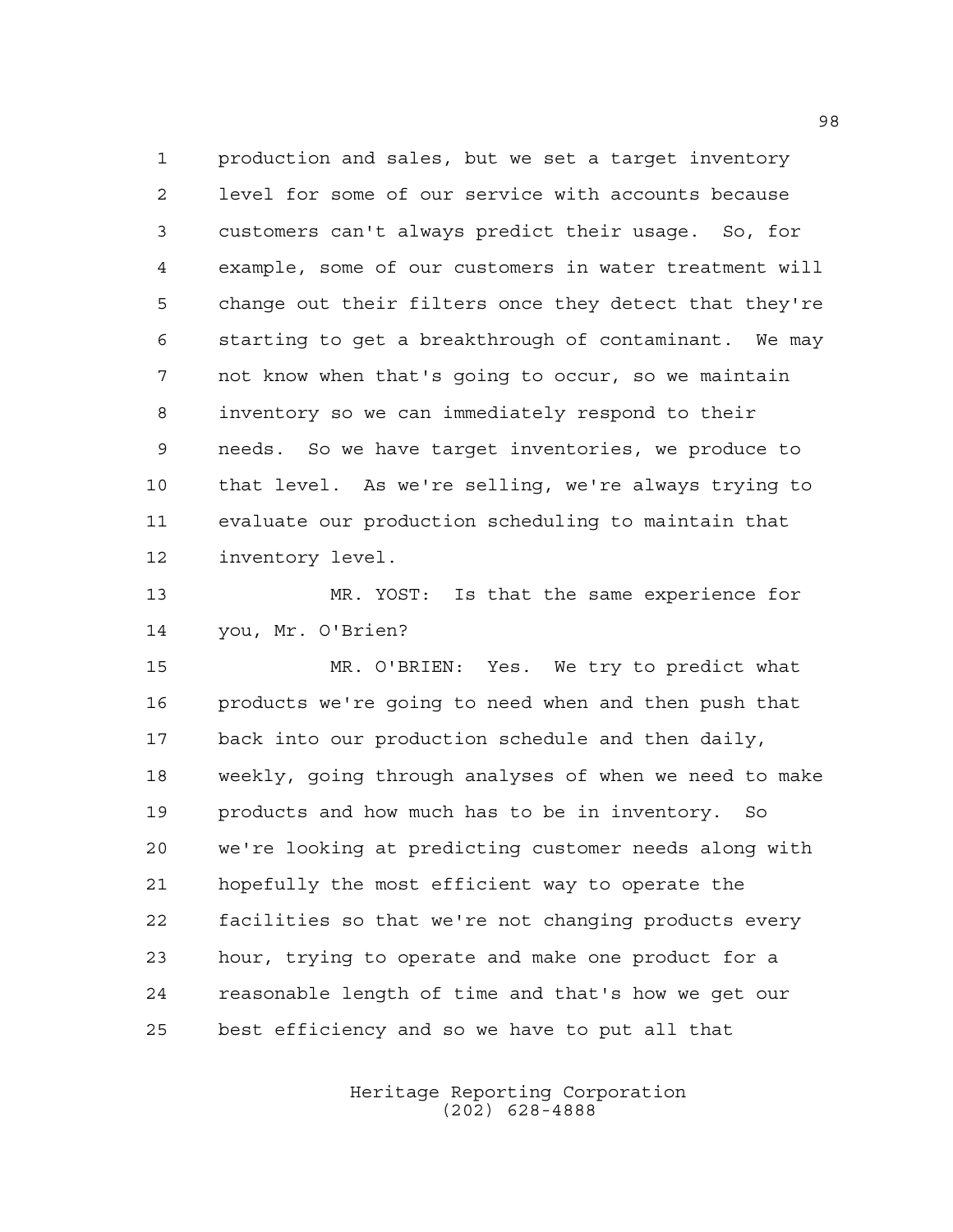together in order to try and determine what the best inventory position is for us.

 MR. YOST: Okay. Just as a follow-up, post-conference, would you please detail your target inventory numbers and indicate what the indicator is that you use and how close you are to achieving that during the period of investigation? MR. O'BRIEN: We'll do that. MR. YOST: I have one further question that because of its business proprietary nature I will ask separately. Thank you very much. That finished my questions. MR. CARPENTER: Mr. Stone, the commission's industry expert? MR. STONE: Hello. I'm Philip Stone. I'm the industry analyst for this case. My first question is probably for Mr. Wruble of Nordit. What's the common packaging for powder activated carbon? MR. WRUBLE: It's typically packaged in bulk trailer, bulk pneumatic trailer, occasionally in rail cars, commonly in bulk bags, 900 to 100 pounds, maybe a little bit less, and also commonly packaged in 30 to

> Heritage Reporting Corporation (202) 628-4888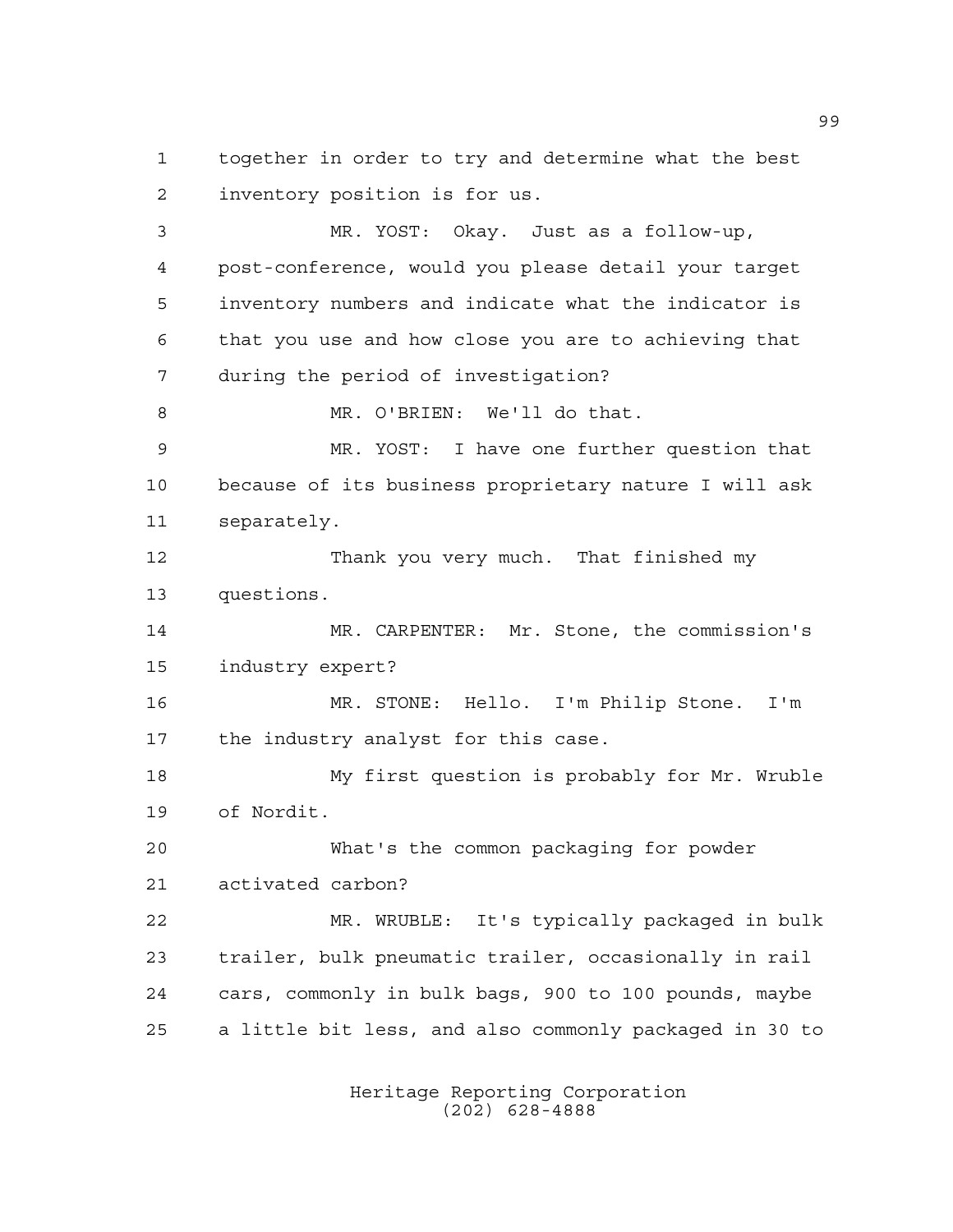50-pound bags. So all of those are very common, bulk rail car less so, but I can't answer which one of those is the most common.

 MR. STONE: A similar question to Mr. O'Brien for the granular activated carbon. What's the common packaging?

 MR. O'BRIEN: I think it would be similar. We deliver in bulk. We also use basically 1000-pound super sacks and in bags. And occasionally drums also. MR. STONE: This is a more technical question, probably for Mr. O'Brien or Mr. Wruble again, but you mentioned in comparing the chemically activated carbon for use in the gasoline vapor canister that the pore size distribution is one of the major factors for why that chemically activated is used.

 If you can explain it simply, why can't you adjust your process for steam activated carbon to get a similar pore size distribution?

 MR. RESTER: This is Dennis Rester. I'll take a shot at that. I think there are a number of activated carbon manufacturers that would love to know how to do that. I don't have an answer. There are things you can do in the chemical activation process to alter the distribution of pore sizes that tailors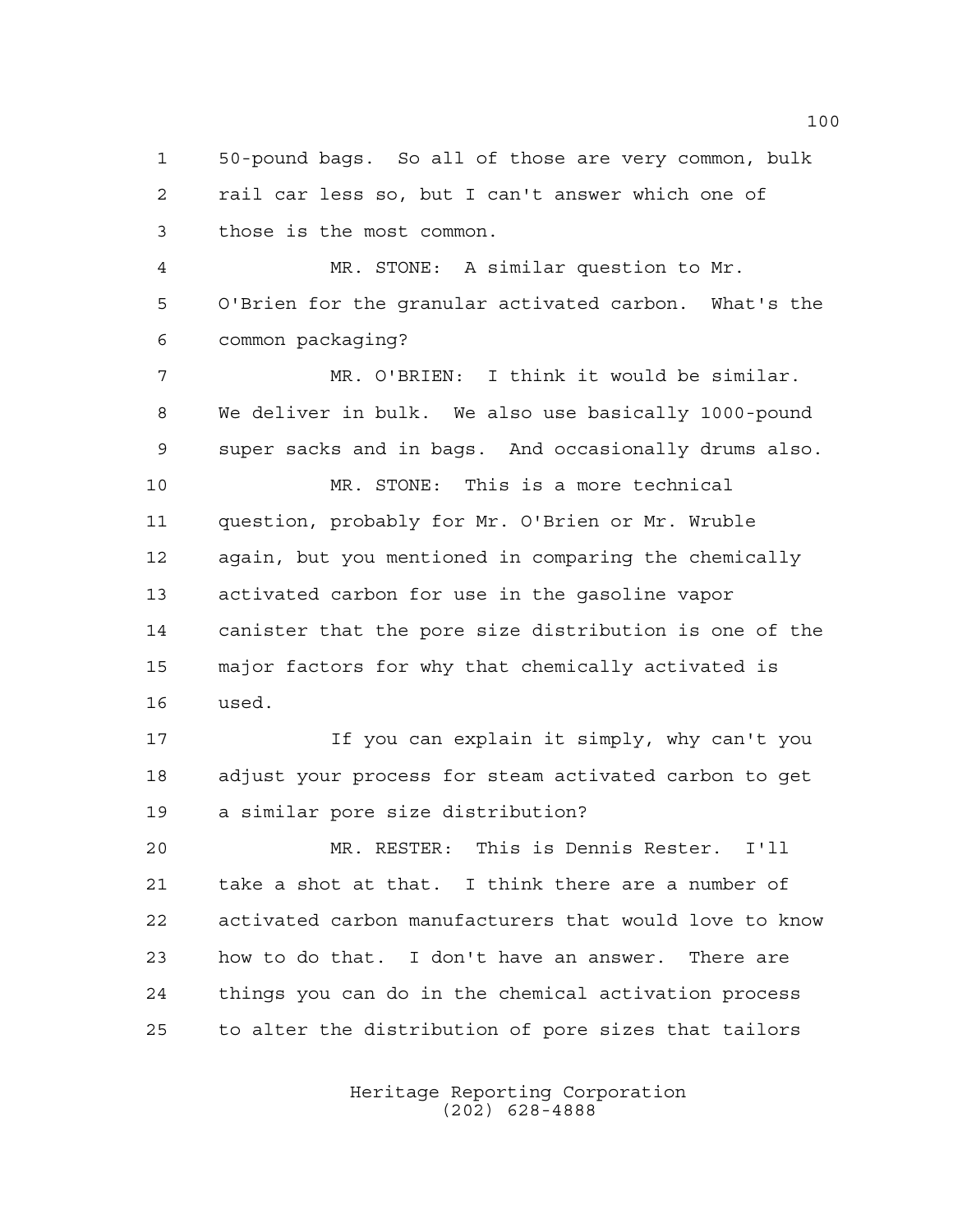that product and makes it very good at adsorbing gasoline vapor and it is much better at doing that than the common steam activated carbons. If there was a steam activated carbon manufacturer that learns how to do that, it would certainly make some changes in the marketplace. MR. STONE: Is that an active area of research or is there anything that's just on the horizon that you are aware of? MR. RESTER: Not that I'm aware of. 11 MR. STONE: That's all I have. Thank you. MR. CARPENTER: That concludes the staff's questions. 15 I want to thank the panel again very much 16 for your testimony today and for your answers to all of our many questions. At this point, we'll take about a 10-minute break and at that point the Respondents' panel will come forward and begin their presentation. Thank you. (Whereupon, a short recess was taken.) MR. CARPENTER: If everyone could take a seat, we'll resume the staff conference at this time. Thank you.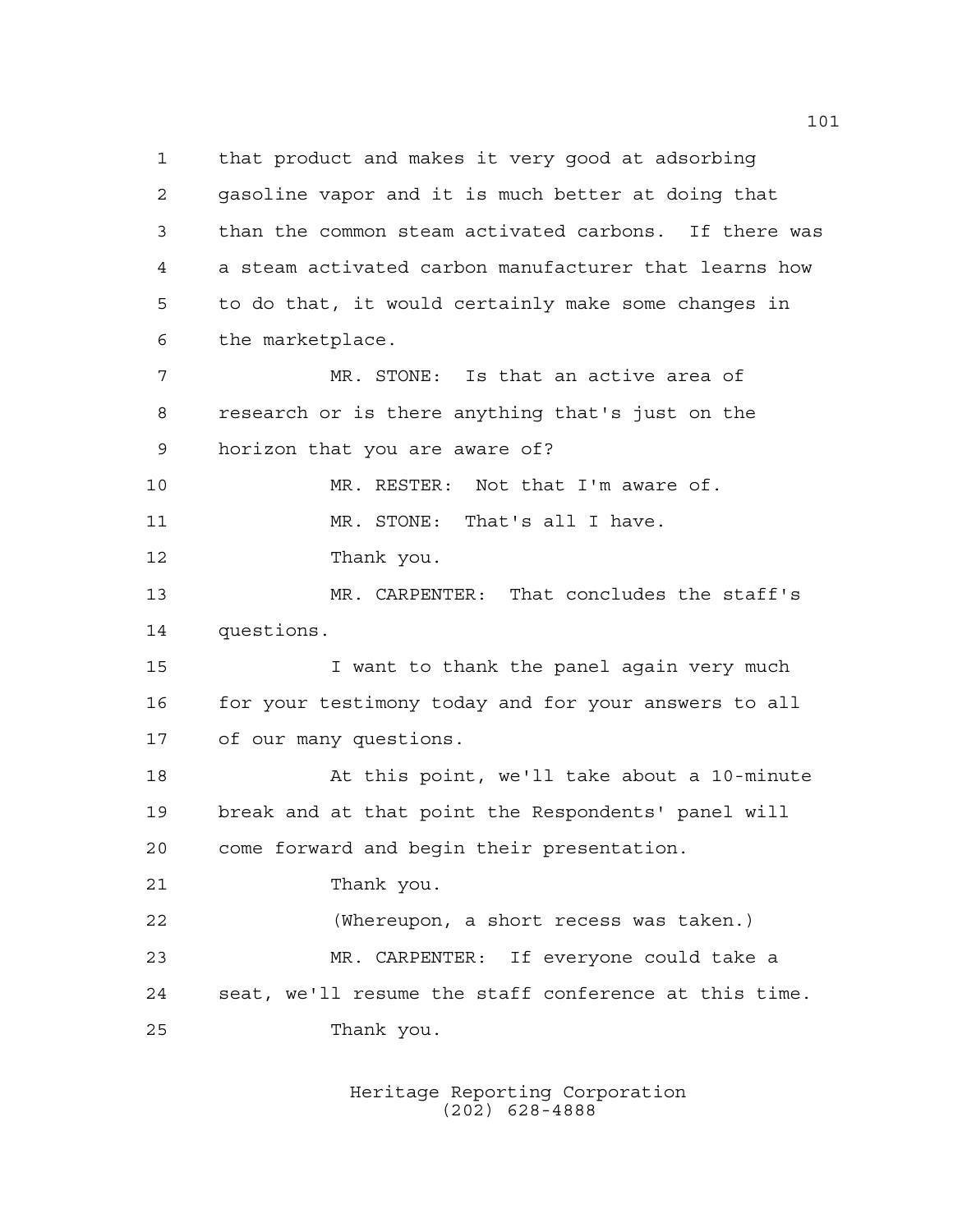Please proceed, Mr. Vander Schaaf, whenever you're ready.

 MR. VANDER SCHAAF: Thank you. My name is Lyle Vander Schaaf from the law firm Bryan Cave. I'm accompanied this morning by Joe Heckendorn, who is up at the table, and also my colleague, Corey Norton, at the front table and Felipe Berer from Bryan Cave as well.

 We have a pretty good panel of witnesses who I think are very knowledgeable about the market and industry in the United States. Our first witness is going to be J. Louis Kovach, who is the president of Nucon International, and he is also accompanied at the table by Joe Enneking, who is at a microphone in the back of the room, who is the vice president of Nucon International.

 Dave Jordan will follow him. He's the Director of Product Services from U.S. Filter Environmental Services and he is also accompanied by his colleague, Doug Gillen, who is Director of Environmental Products with the same company.

 Then Sid Nelson, the president of Sorbent Technologies, will testify and Anders Skeini, who is president of Jacobi Carbons, will follow him. He is also accompanied by Karl Krause, who is sitting to my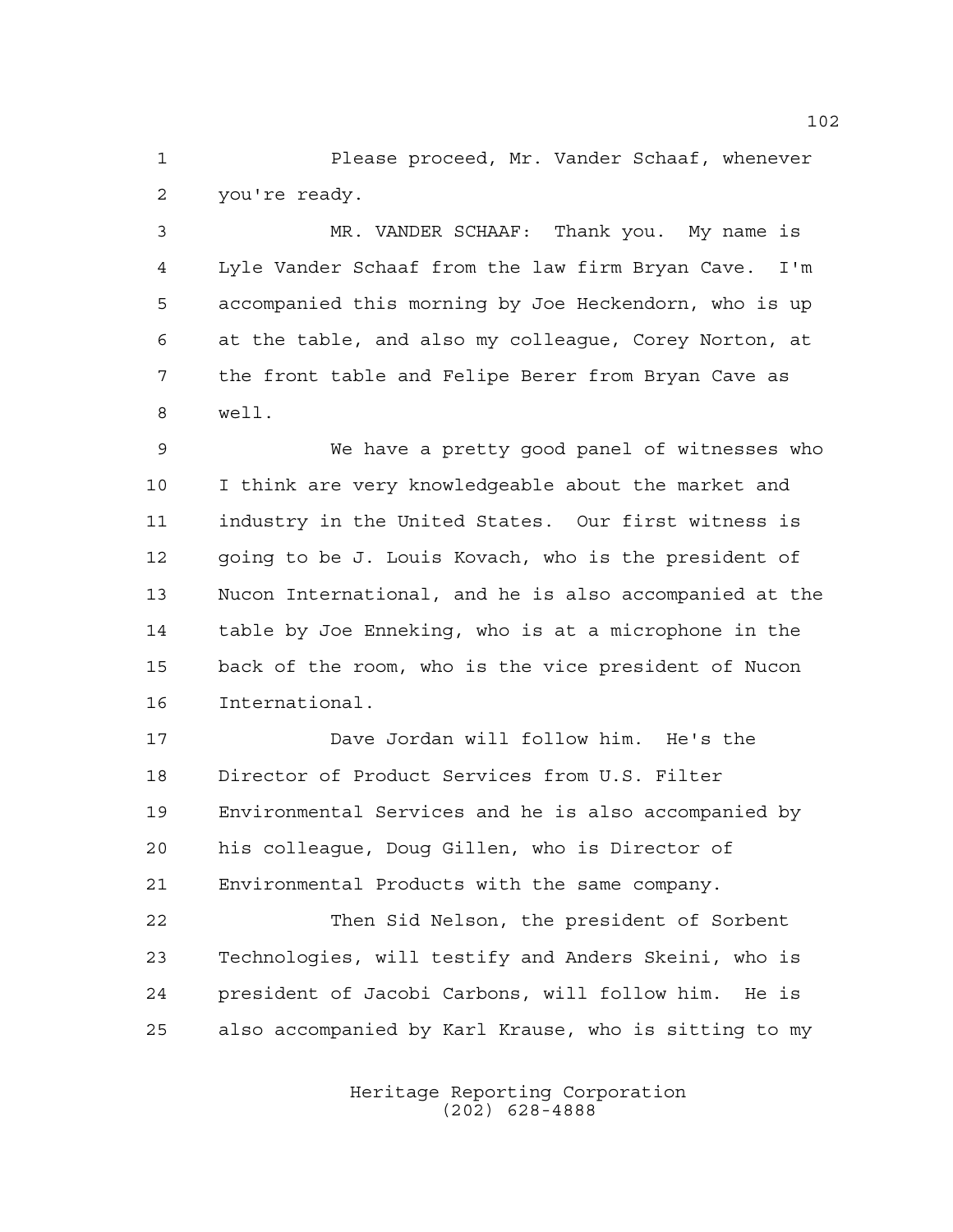right, who is Business Manager for the same company, Jacobi Carbons.

 Finally, Steven Clark, the president of WaterTech. He is a purchaser of activated carbon. Just to give you the lay of the land, WaterTech is a purchaser of activated carbon, U.S. Filter is a purchaser of activated carbon and a number of the people who will be speaking are importers and also purchasers of activated carbon, importing both Chinese material and purchasing domestic product. With that, I will turn first to J. Louis Kovach. MR. KOVACH: I still snuck in so I can start by saying good morning by maybe a minute. I've been in the carbon business for 47 years. I was Director of Research at Barnaby Chainie Company which is currently owned by Calgon. After that I served as Vice President and Director of Research and Development for North American Carbon which is now owned by MeadWestvaco, and while there developed the pelleted phosphoric acid based carbon which is the product discussed in relation to automotive market in the earlier testimony. So I'm familiar with the domestic industry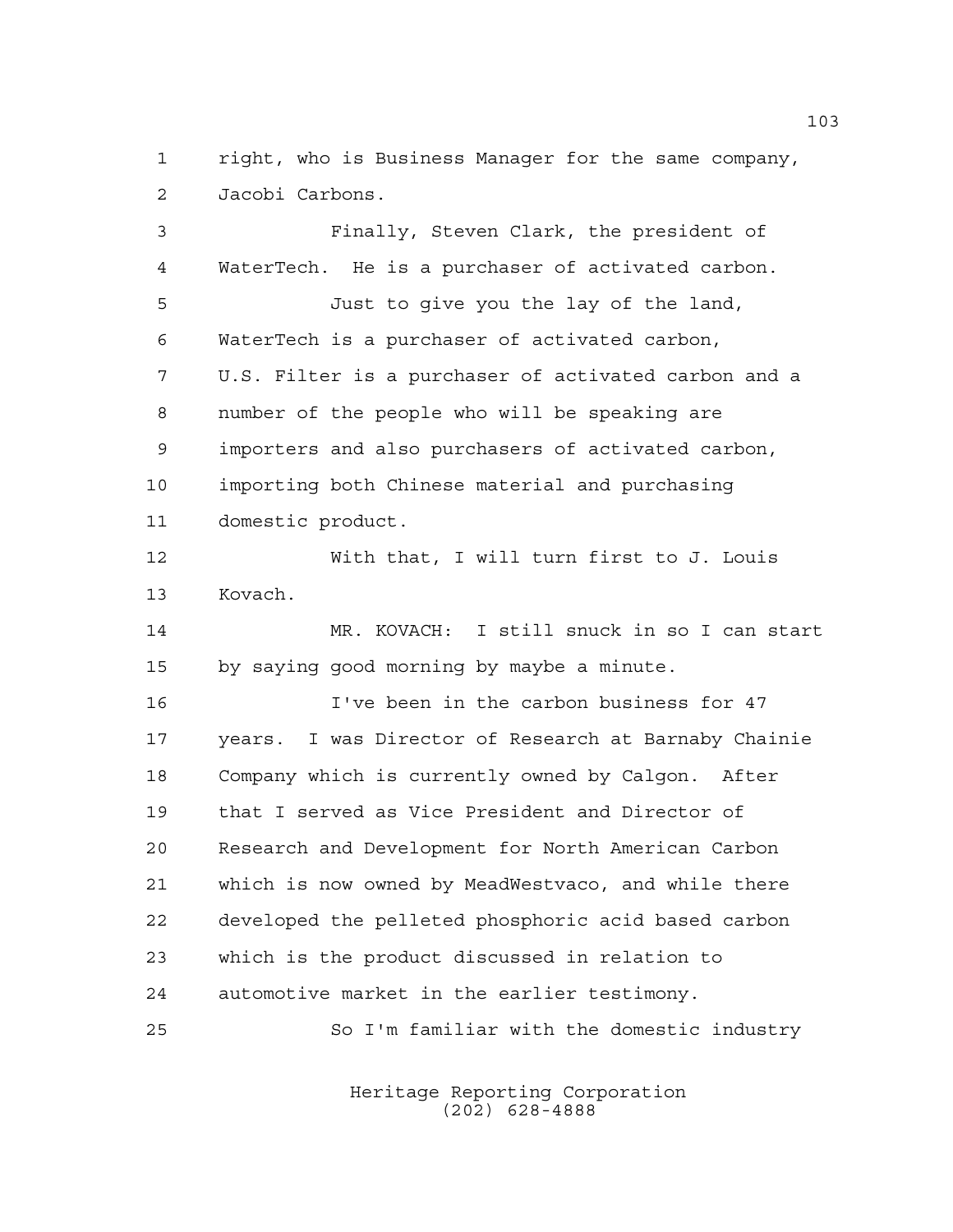and I'm president of Nucon International since 1972. I'm currently also a lecturer at Harvard University School of Public Health and have been consultant to the Department of Energy on liquid purification for the last 20 years.

 Activated carbon is not a commodity. When I say activated carbon I am referring to both steam and chemically activated carbon as well as reactivated carbon. The reason for this is because basically carbon and the absorption process on the carbon is used to separate molecules. Those molecules separated from either air molecules or water molecules, haven't the foggiest idea whether it is a coal carbon, a wood carbon, a chemically activated carbon, a steam activated carbon or a reactivated carbon. All they see is the surface of that carbon.

 These are all part of the same domestic like product used interchangeably where the grade and type of the carbon are similar. Later in my testimony I will discuss in detail why it is that reactivated and steam and chemically activated carbon should be treated as one like product.

 While the Petitioners' first submittal was also a flawed argument, that all activated carbon forms and types are domestically produced by them and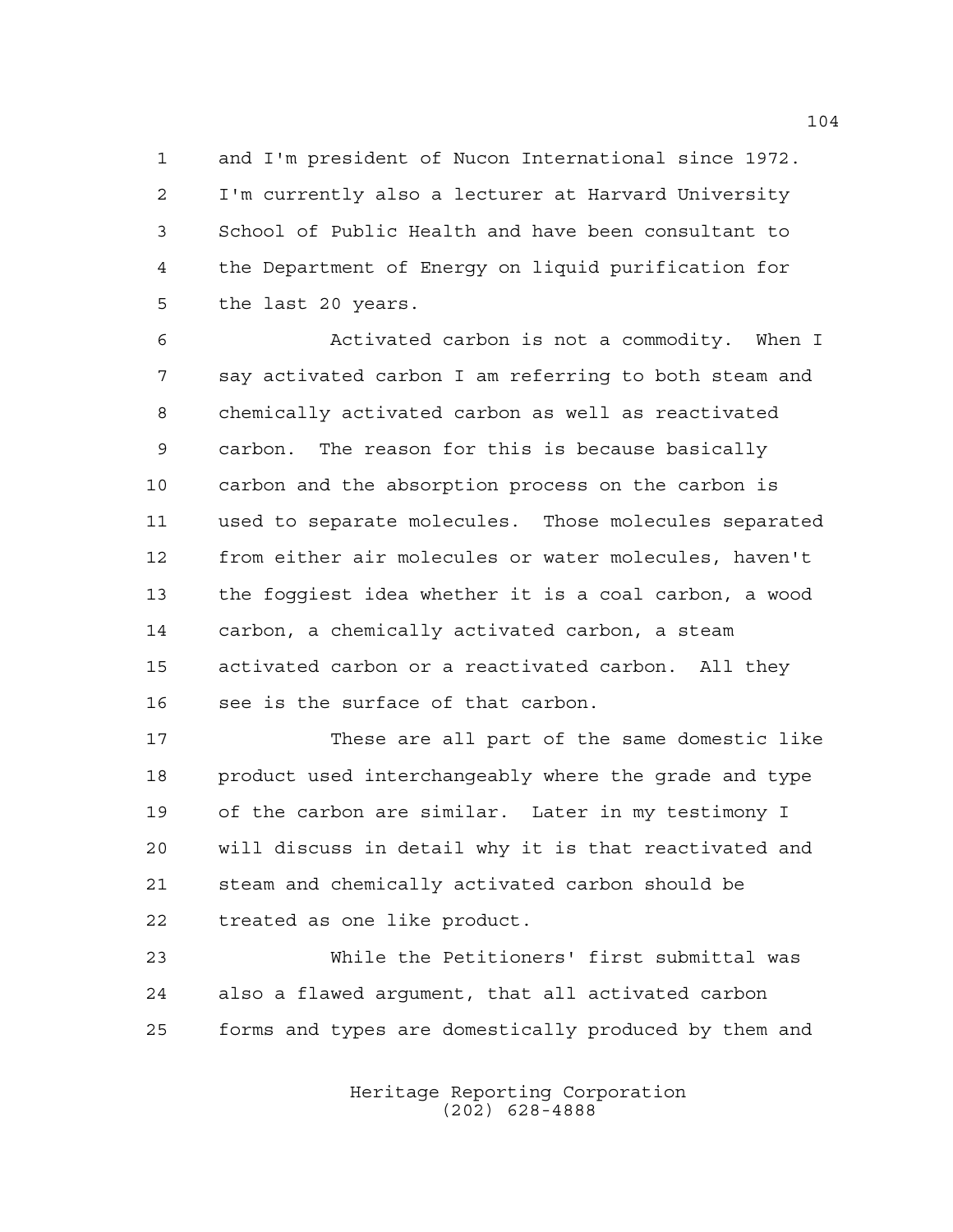all types are dumped by the PRC to the U.S. market, the current argument while in contradiction with the previous one claims dumping on certain activated carbons, but if all steam activated carbons are included the punitive duties would be applied to a much broader range of carbons than for which examples of perceived dumping are given.

8 As an example, the Petitioners do not make pelleted carbon by the process that they describe, all the cross granular products and even one of their witnesses stated that the advantage in one application was that the product was in a pelleted form. But that product is imported from China only including by the Petitioner.

 That activated carbon types are highly variable is not a recent discovery. See as an example, C.L. Mantell Absorption Book published by McGraw Hill in '51. Quote, "No one type of carbon can be universally used or is effective for all purposes." That there is a major difference between activated carbon suitable for gas phase and those for liquid phase applications is well known by both producers and users but the Petitioners do not make even this gross differentiation in their documentation.

Even within the gas phase or the liquid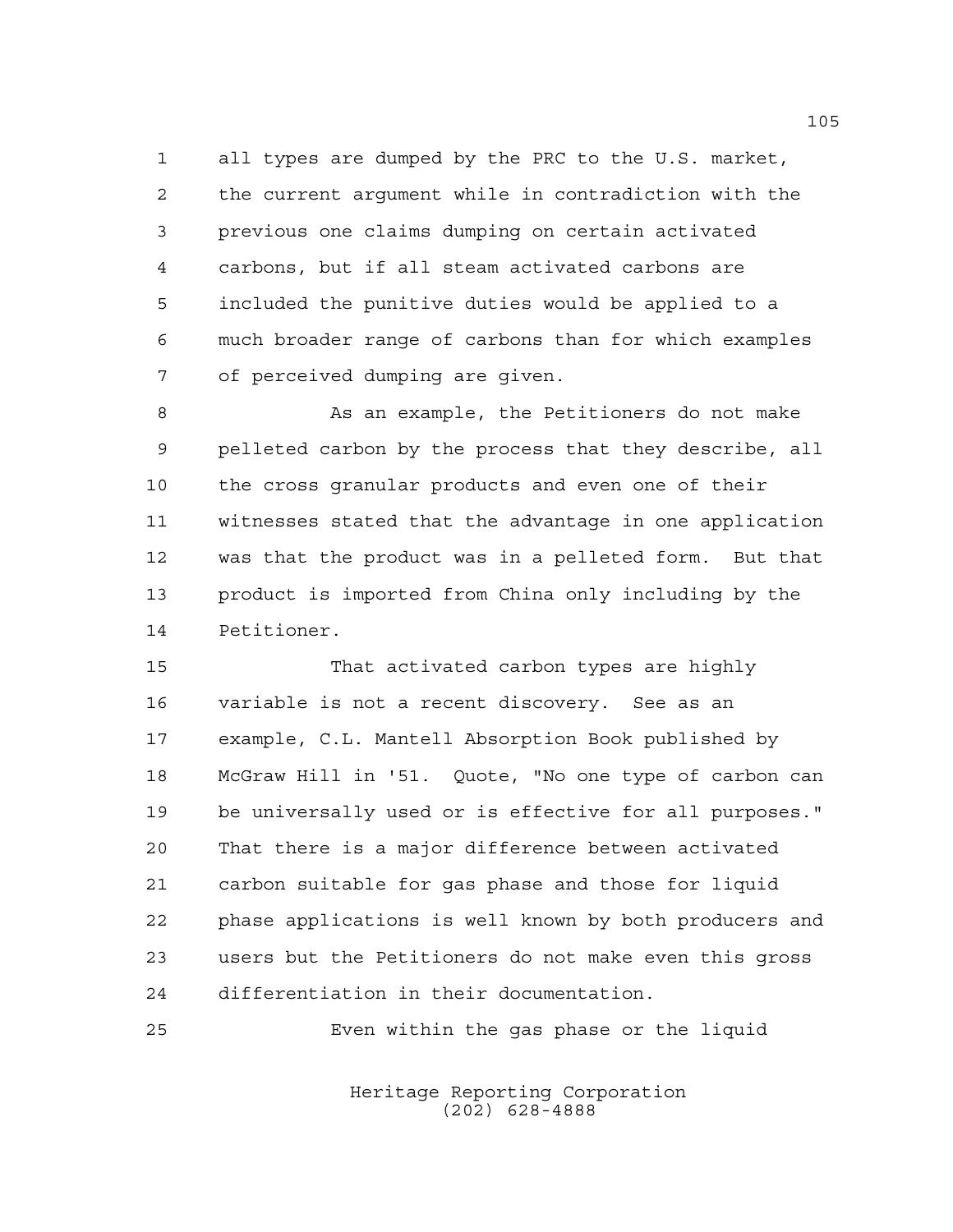phase applications of the type of carbon utilized, it's very important and random substitution can be made only at great financial expense.

 Cheaper carbons can only be used in significantly increased quantities. As an example, in many applications, the containers in which the carbon is used are fixed piece of equipment. They are in vessels, containers, in which I use a certain type of carbon and if I go to a cheaper grade carbon that I need a larger quantity, I need to build additional equipment, and there is a significant expense.

 This fact is also well known in Mattson and Mark and "Activated Carbon, Marcell Decker, 1971 states for liquid based applications that, "In the past many users of activated carbons were able to get along with almost any grade of material and price was the only consideration. However, the current trend is to what unit operations which tend to utilize the entire absorptive capacity of the carbon which puts a high premium on quality, reproducibility and absorption capacity." And, "Finally it would seem that the producers of activated carbons would begin to do additional research into the why's and whereof's of their products. It would be certain that they are not ready for the special demands to be placed on

> Heritage Reporting Corporation (202) 628-4888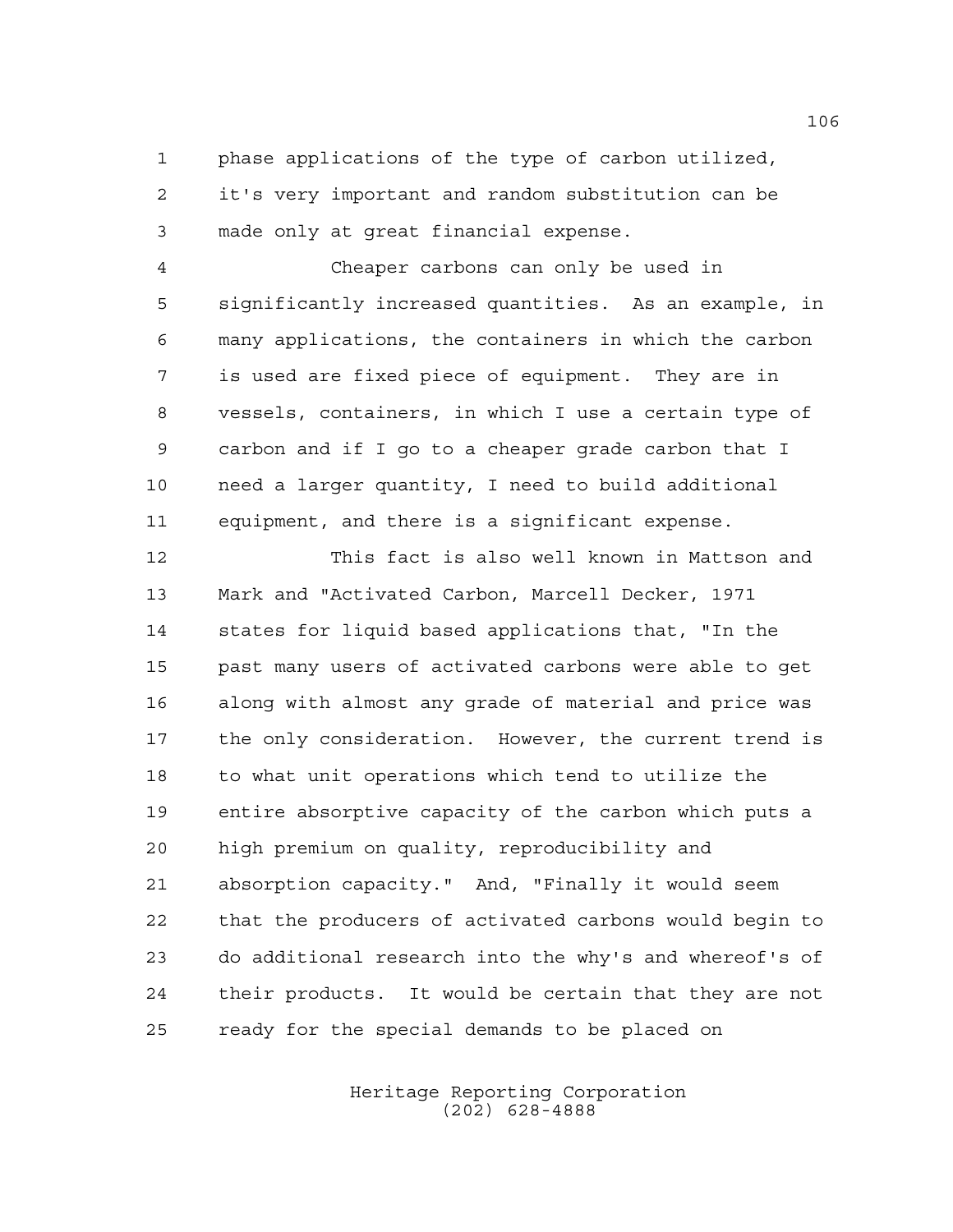activated carbons in the proposed physical chemical wastewater treatment plants."

 The extant literature covering activated carbon is awash with data showing different application behavior of the different activated carbon grades. Several examples are given in a graphic form. If you look at some of these grades in their

 behavior of absorption capacity in the figures you can see there are big differences whether they are physically steam activated or chemically activated, and the difference between steam activated carbons in some cases is bigger than that between steam activated and chemically activated carbon.

14 Again, looking at it from the application, from the process standpoint. There are big differences between activated carbons, whether they are steam activated or they are chemically activated.

 Additionally, the Petitioners' commercial literature widely claims that the particular grade is designed for a specific application. Thus it is unrealistic to claim that low grade carbons compete with higher grades of carbon just because they are made from carbonaceous materials.

 This is analogous to claiming that low grade metals are competitive with high grade metals because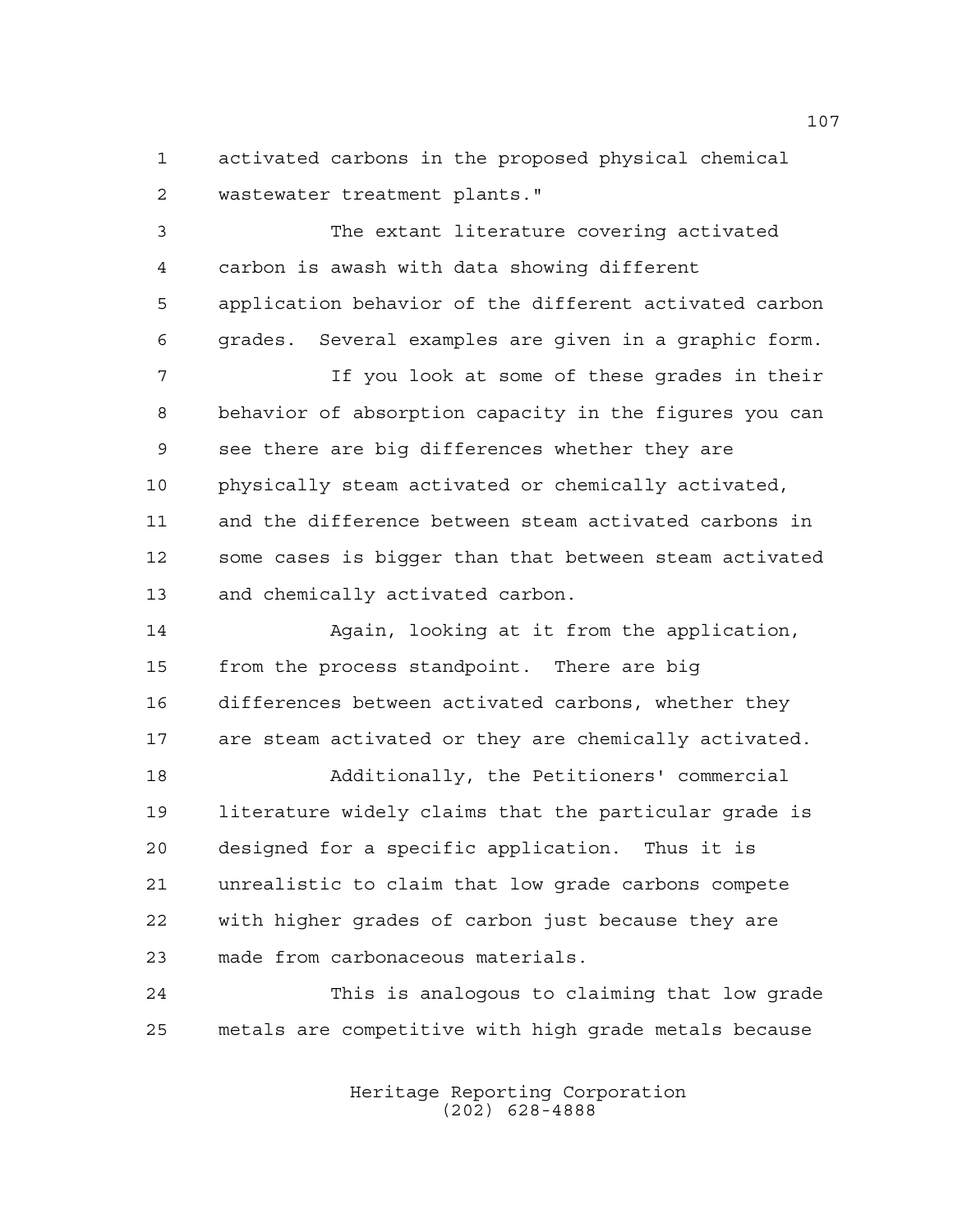they are made by similar manufacturing steps such as mining or reduction and melting. Some, but by no means all of the activated carbons that Nucon imports from the PRC are also imported by the Petitioners from the PRC and are marketed as their grades in the U.S.. However, some of the products Nucon imports were not and are not manufactured or to Nucon's knowledge remarketed by the Petitioners, but are covered in their petition for unexplained injuries.

 Imports of these products cannot cause injury to the domestic industry because they are not 12 produced or sold by any domestic producers.

 Nucon International Inc. is not in the activated carbon retailing business. Almost exclusively the imported products are further processed for intended end use or are sold as part of Nucon equipment. A large percentage of the products produced from activated carbon types imported from China is further processed and is re-exported to other countries including the PRC.

 Nucon also imports from countries other than the PRC based on the requirements of the specific grade application. Importantly, the majority of the carbon that Nucon imports cannot be obtained domestically.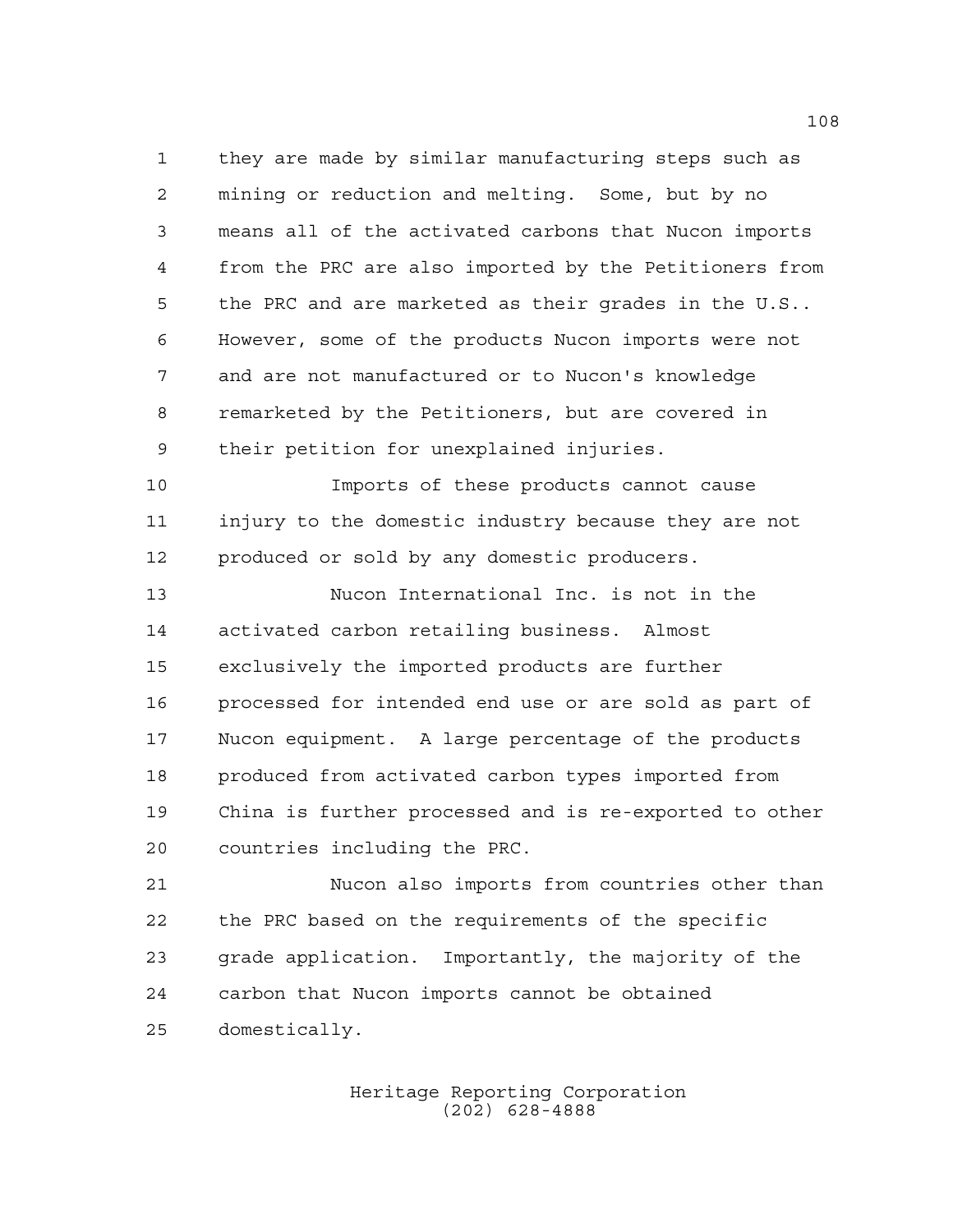While it is interesting to me, although the Petitioners make the argument that all steam activated carbon is the same, they attempt to create a fictional distinction between chemically activated carbon and steam activated carbon and between activated carbon and reactivated carbon. In industry there is simply no such division between the products from an application standpoint.

 Furthermore, the Petitioners have submitted technically incorrect data. For instance,the Petitioners argue vehemently that the production of reactivated carbon is dissimilar to the production of activated carbon because it doesn't include an activation step. This is simply false.

 It is well known that the activation step is a very important step in the reactivation process. That this is well known to the Petitioners also is best demonstrated by a quote from page 220, Chapter 6 of the Carbon Absorption Handbook written by two technical contributors, Mr. Zanich and Stancil from the Calgon Corporation. I have included the full text of this quotation at Exhibit 1 of my handout. These two Calgon Corporation engineers describe the reactivation process steps, and I quote. "The dewatered but wet carbon enters the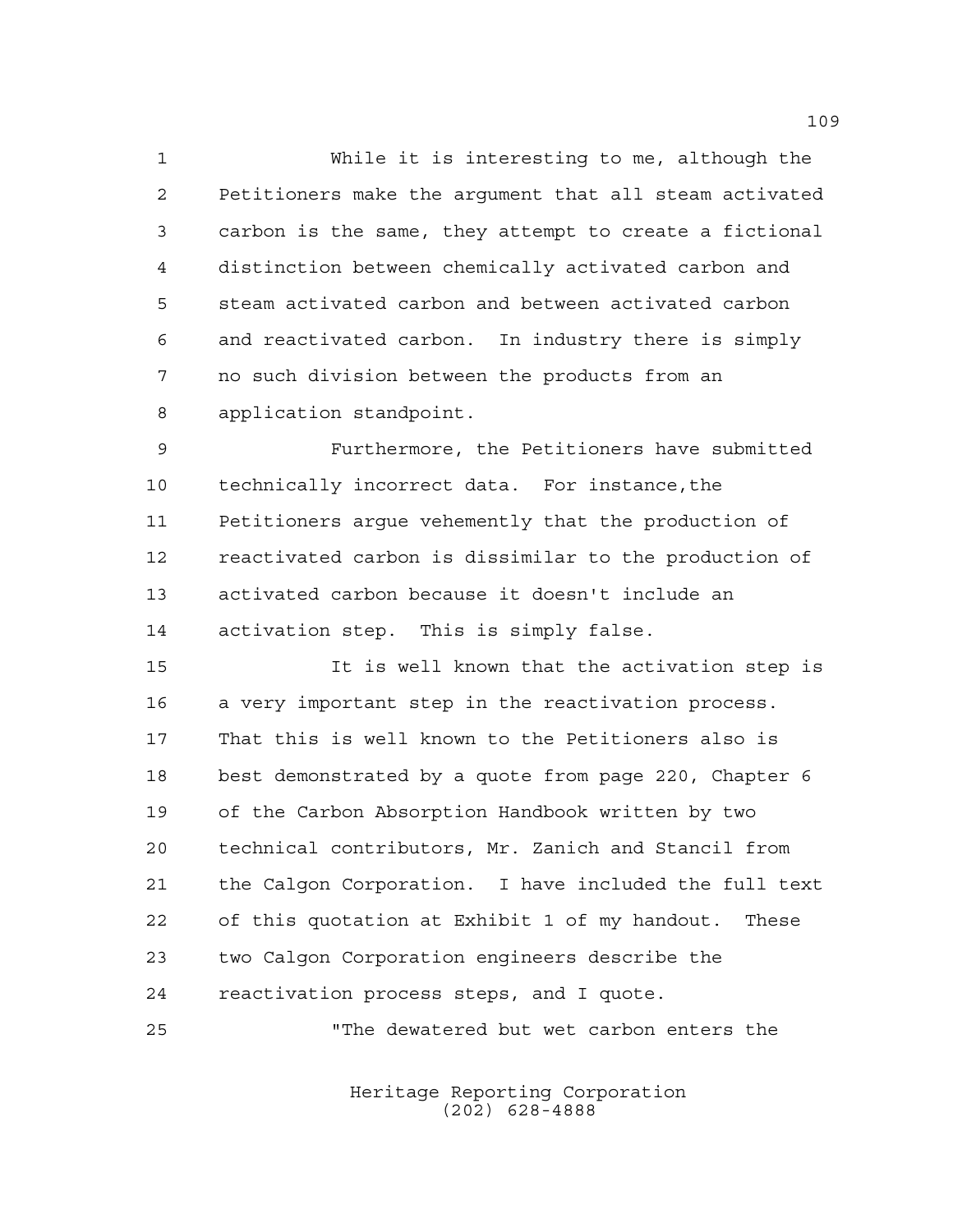furnace where the remaining moisture is evaporated. Drying step. This is followed by the destructive distillation of the absorbed organics which result in the process of a portion of the carbon from the organic materials, the baking step. The carbon is then heated to the activation temperature, and if organic chad is selectively destroyed, resulting in recovery of carbon activity. Activation step. During drying step of course a temperature of 100° C. The baking step occurs at about 650 to 700° degrees C. And the activation occurs at 870 to 1000° degrees C. Steam is added to the furnace and the kiln and the oxygen content is controlled to promote gassification of the fixed carbon."

 Obviously the process has the same steps as the original activation process and even according to the technical personnel of the Calgon Corporation includes steam activation.

 Furthermore, equipment used to activate and to reactivate carbon is nearly identical. The major difference is the residence time in the furnaces or kilns for reactivation being approximately one-half of that of the activation process.

 Now it is true that when you reactivate you also lose some of the original carbon volume and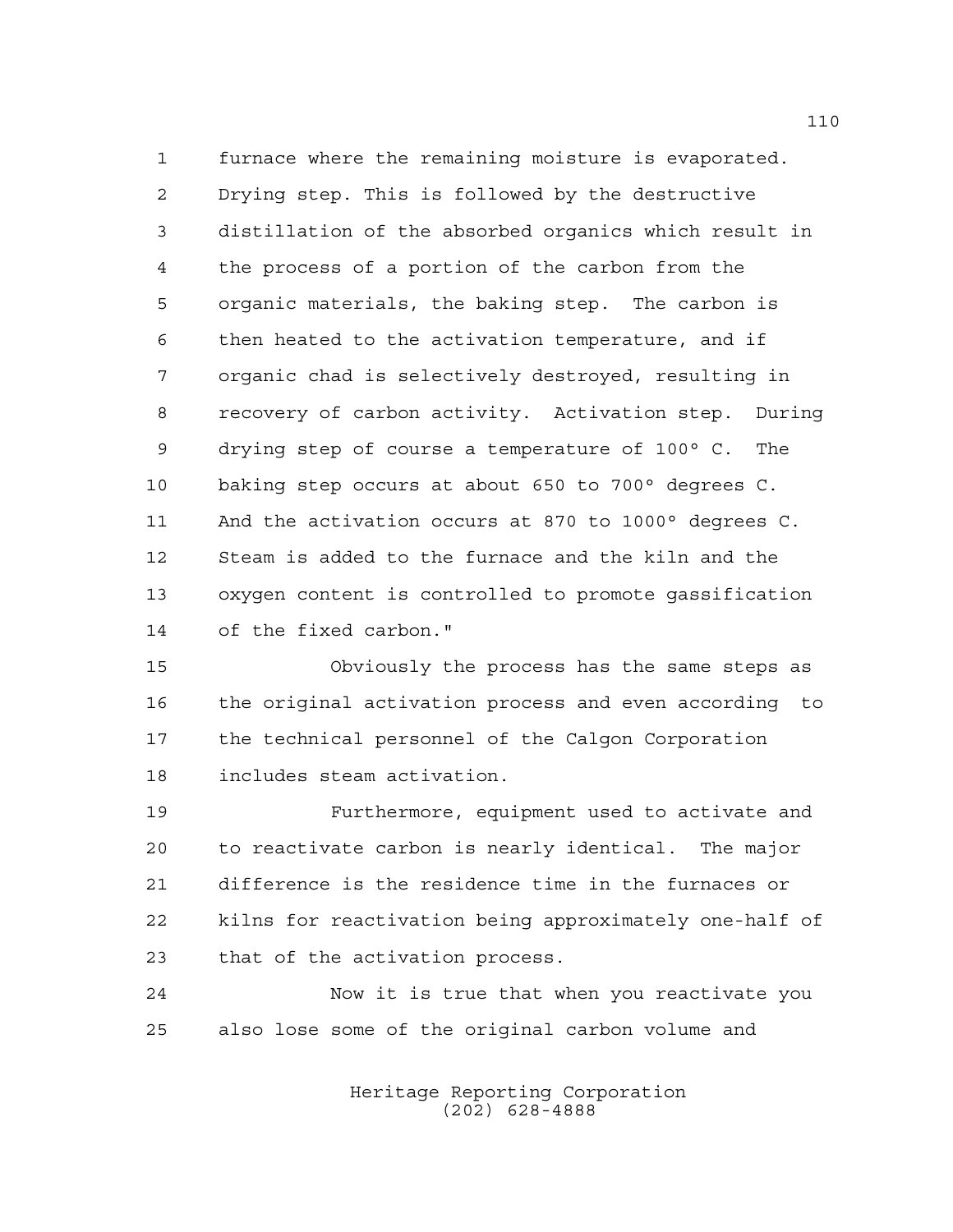weight. This is typically made up by new activated carbon. Thus blending is almost always practiced when you reactivate carbon.

 The Petitioners also claim that the steam activated carbon is uniquely different from chemically activated carbon. In fact, there are as large differences between various grades of steam activated carbons as there is between steam and chemically activated carbons. The example was shown earlier in the slides.

 Most steam and chemically activated carbons have similar and greatly different properties depending on the chemicals used to oxidize the carbon. Whether the chemical is steam, carbon dioxide, air, or as an example, phosphoric acid. The Petitioners point out as an example of the automotive use of the Westvaco phosphoric acid activity, pelleted carbon, as being a different and unique product segment. However, this product segment was covered entirely by Calgon grade BPX, steam activated coal carbon, and finally it was replaced by Westvaco because it was more economical, less expensive to use the Westvaco product, chemically activated product, in the Calgon produced BPX.

The literature is technically and fully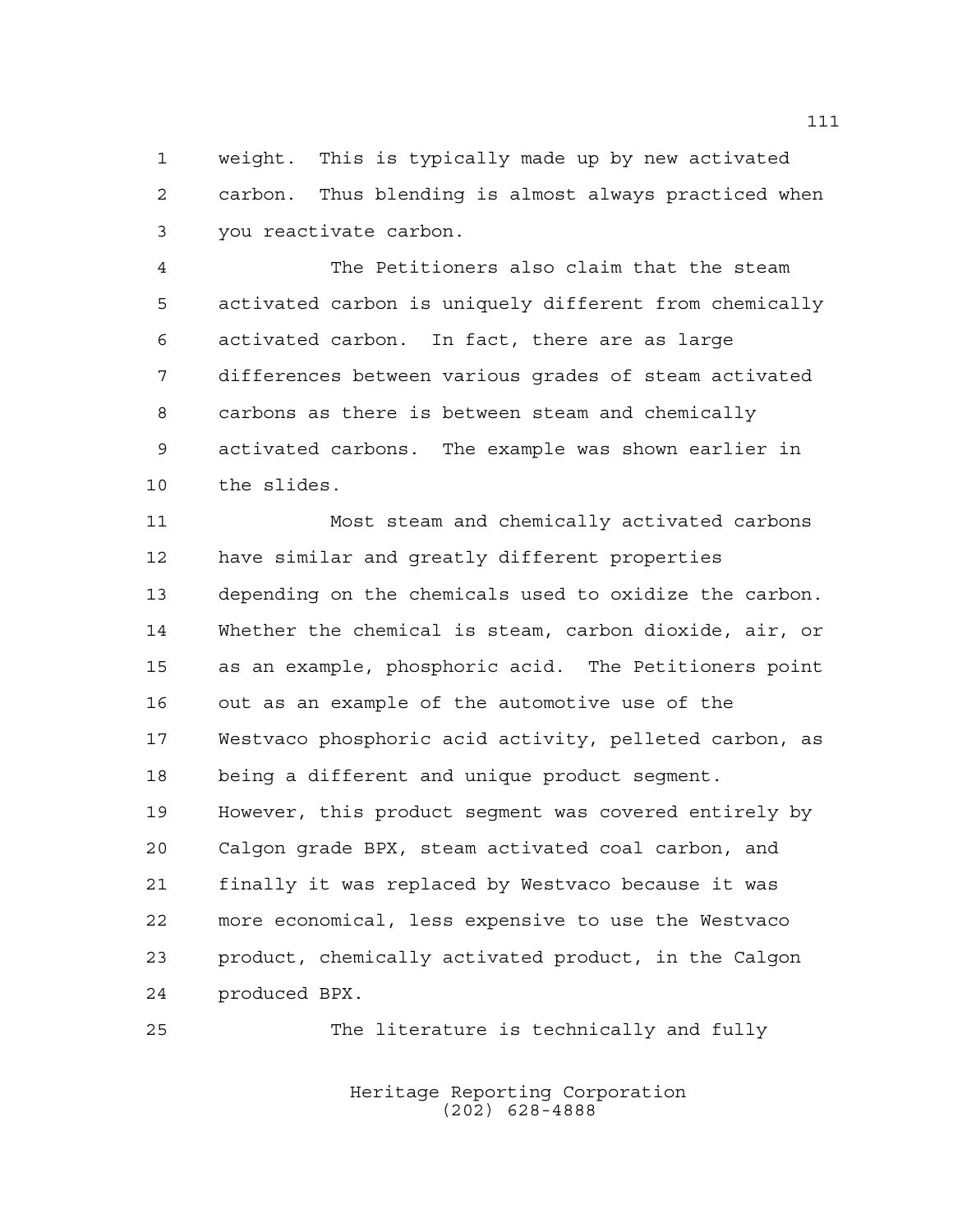substantiable for the MeadWestvaco carbon and vice versa.

 It is true as discussed in the beginning of the comments that there are a large variety of activated carbons and within even steam activated category, but such differences are impacted only to a limited extent by particular methods of activation.

8 As an example, many large solvent recovery systems in the U.S. use either steam activated wood carbon, steam activated coal carbon, and chemically activated wood carbon interchangeably in their process. Generally, it is the cost in the particular application that determines which is being selected.

 Finally, Nucon in its business activity, including exports, would be hurt by the application of penalty duties for all activated carbon regardless of their domestic availability. At worst, Nucon would cease producing the end products for specific types of activated carbons that are imported from the PRC, or reallocate its manufacturing facility for those products to a non-U.S. location.

 The end products manufactured by Nucon are significant value-added products and while relatively small volume do currently contribute to U.S. exports at a much higher volume than that of the import volume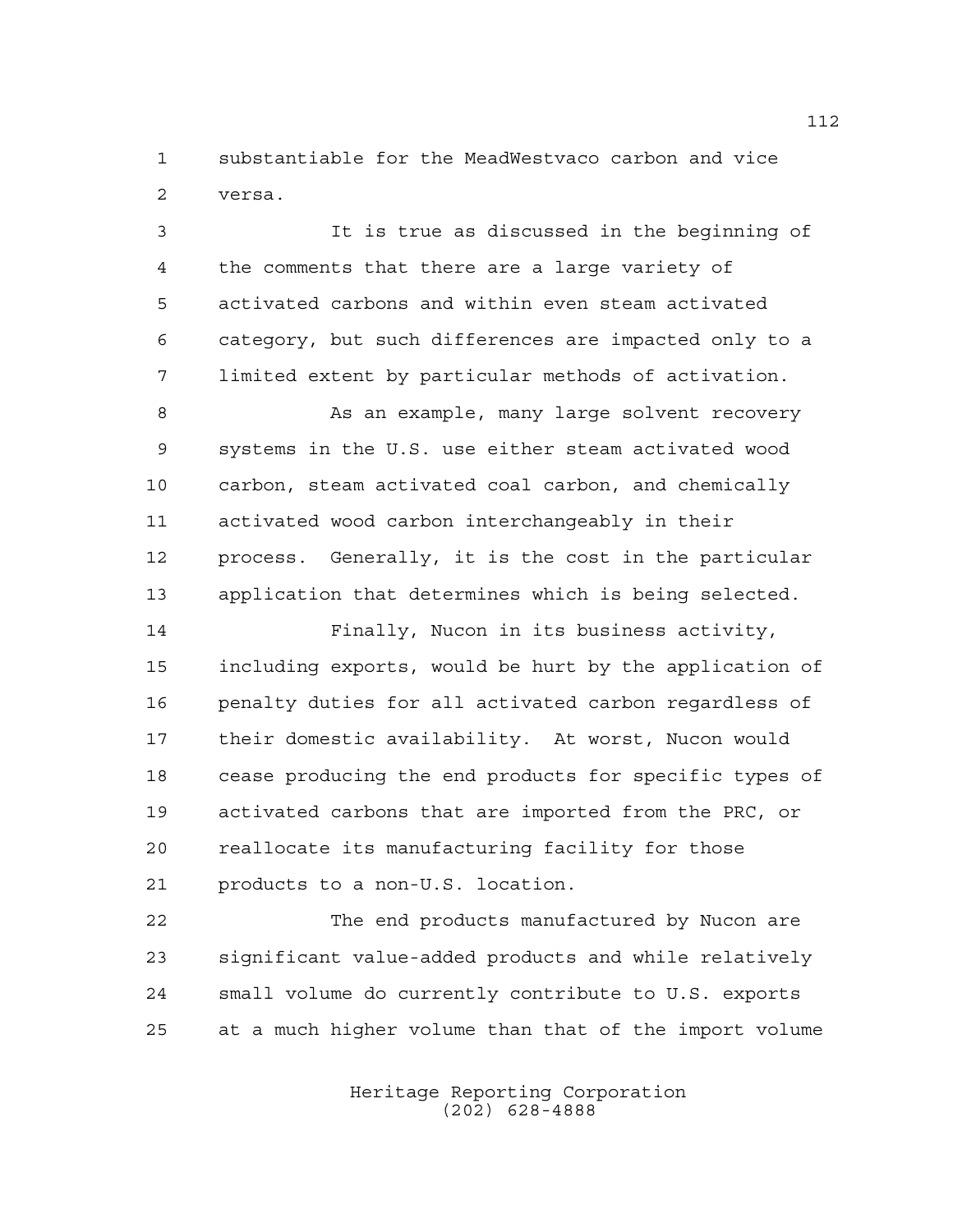of one of the raw materials, activated carbon imported from the PRC.

 Again, I would like to restate that the description of certain activated carbons include many grades of carbons that are not manufactured domestically by the Petitioners such as coconut carbons, pelleted coal, steam activated carbons, and several other grades.

Thank you.

 MR. VANDER SCHAAF: Thank you. We'll now hear from David Jordan who is the Director of Product Services at U.S. Filter Environmental Services, a purchaser of activated carbon.

 MR. JORDAN: Good afternoon. My name is David Jordan and I'm the Director of Product Services for U.S. Filter. U.S. Filter is a member of the Siemens family of companies and our businesses are focused on providing water treatment systems and services for municipal, institutional and industrial customers in the U.S. and worldwide.

 U.S. Filter is a purchaser of activated Chinese carbon and we are a purchaser of domestically produced carbon as well.

 U.S. Filter is also a leading carbon reactivator. I've worked with U.S. Filter for over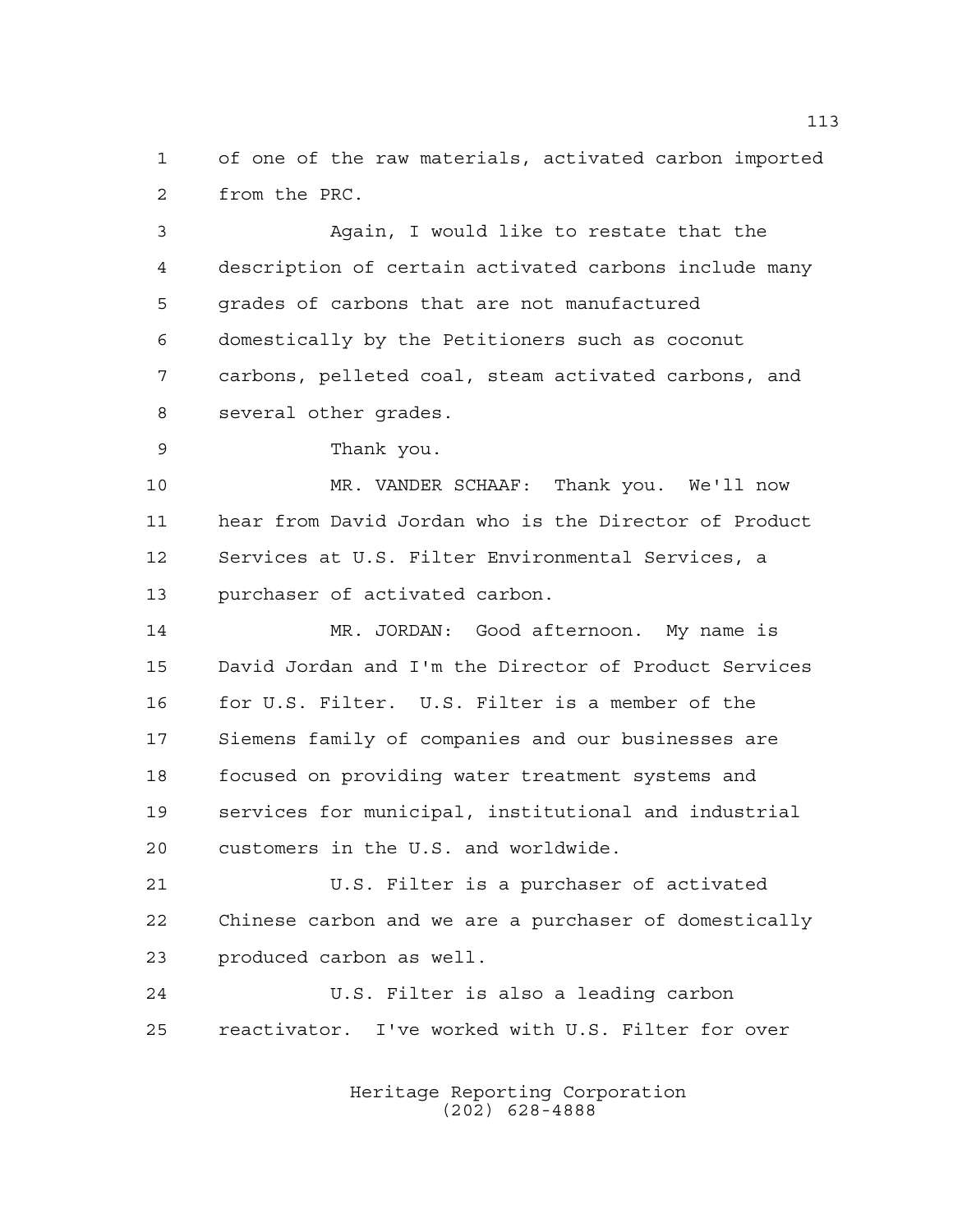eight years. Prior to joining U.S. Filter I worked for 22 years with numerous varieties of activated carbon, both domestic and imported as a sales person and engineer for Calgon Carbon.

 I currently also serve on the American Waterworks Committee for Granular Activated Carbon, and I'm on the Board of Directors for the International Activated Carbon Manufacturers Association in which I am also treasurer.

 U.S. Filter serves a wide variety of customers in different industries and our water treatment systems use numerous types of activated carbon to meet the needs of diverse end users.

 There are many industries in the United States that use activated carbon products. As Mr. Kovach already stated, carbons with different source materials, production methods, force structures and other characteristics are suitable for different applications in the activated carbon market. There are scores of characteristic combinations that are appropriate for different end users.

 For example, the Calgon Carbon brochure lists 54 different activated carbon products that are suitable for 19 distinct applications. This brochure is the first attachment of my handout.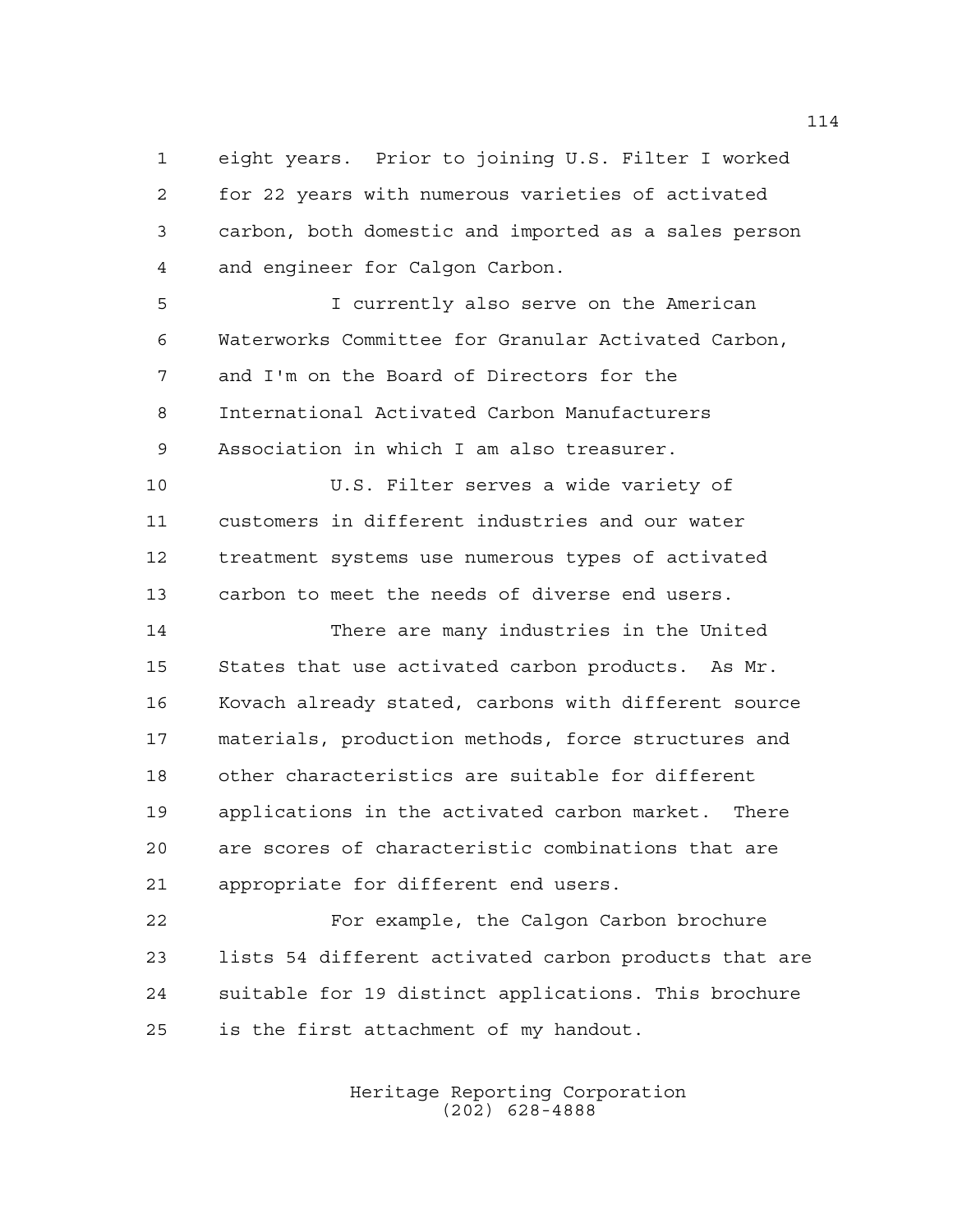As another function that I provide at U.S. Filter, I'm also the training coordinator for the U.S. Filter sales team. And one of the things I always emphasize to the sales people is the importance of applying the right product to the right application. Activated carbons are made from bituminous coal, for example. They have a wide variety of distribution and pore sizes. The distribution makes bituminous carbons well suited for water treatment applications due to the absorption rates for removal of a variety of contaminants such as taste and odor causing compounds, pesticides, and others.

 The removal of these contaminants in drinking water is mandated by the Environmental Protection Agency. In contrast, industries that use carbons for vapor phase applications such as filters used in tank vents, frequently purchase coconut shell or anthracite based carbons because they have a greater internal force structure that is made up of the smaller pores for absorbing molecules in the vapor phase.

 The smaller pores of higher absorption capacity for these volatile organics that can present in vapor streams. Wood based activated carbons are more macro porous, they have larger pores than the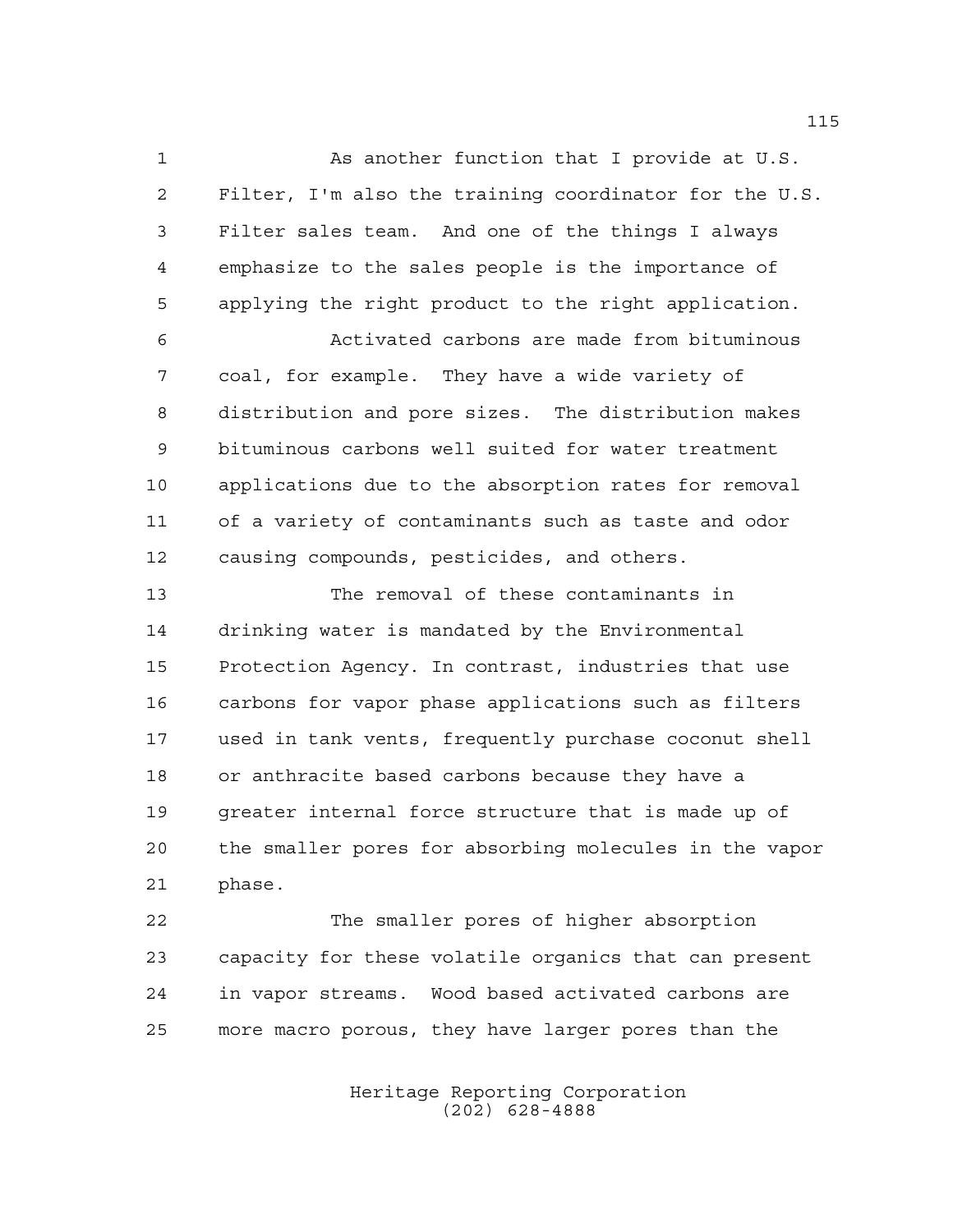coal based carbons which makes them efficient,

 absorbent, for the use in water decolorization and in the gasoline recovery applications that have been previously spoken about.

 Whether or not a particular carbon is suitable for a specific application is determined by the match between its physical and absorptive properties and the requirements for the specific application.

 In addition to these properties, the size and shape of the activated carbon affects the possible end uses of the carbon. For example, pelletized activated carbons are widely used in vapor phase applications including filters for fugitive emissions such as those seen from petroleum refineries. Granular activated carbon is widely used in water treatment because of its filtration abilities and also its organic removal properties. Municipalities and other industries also often prefer granulated activated carbon because it is easily reactivated. Powdered carbons are generally less expensive and lend themselves to one-time use. Powdered activated carbon may be beneficially used to treat taste and other excursions which occur in water treatment plans on a seasonal basis.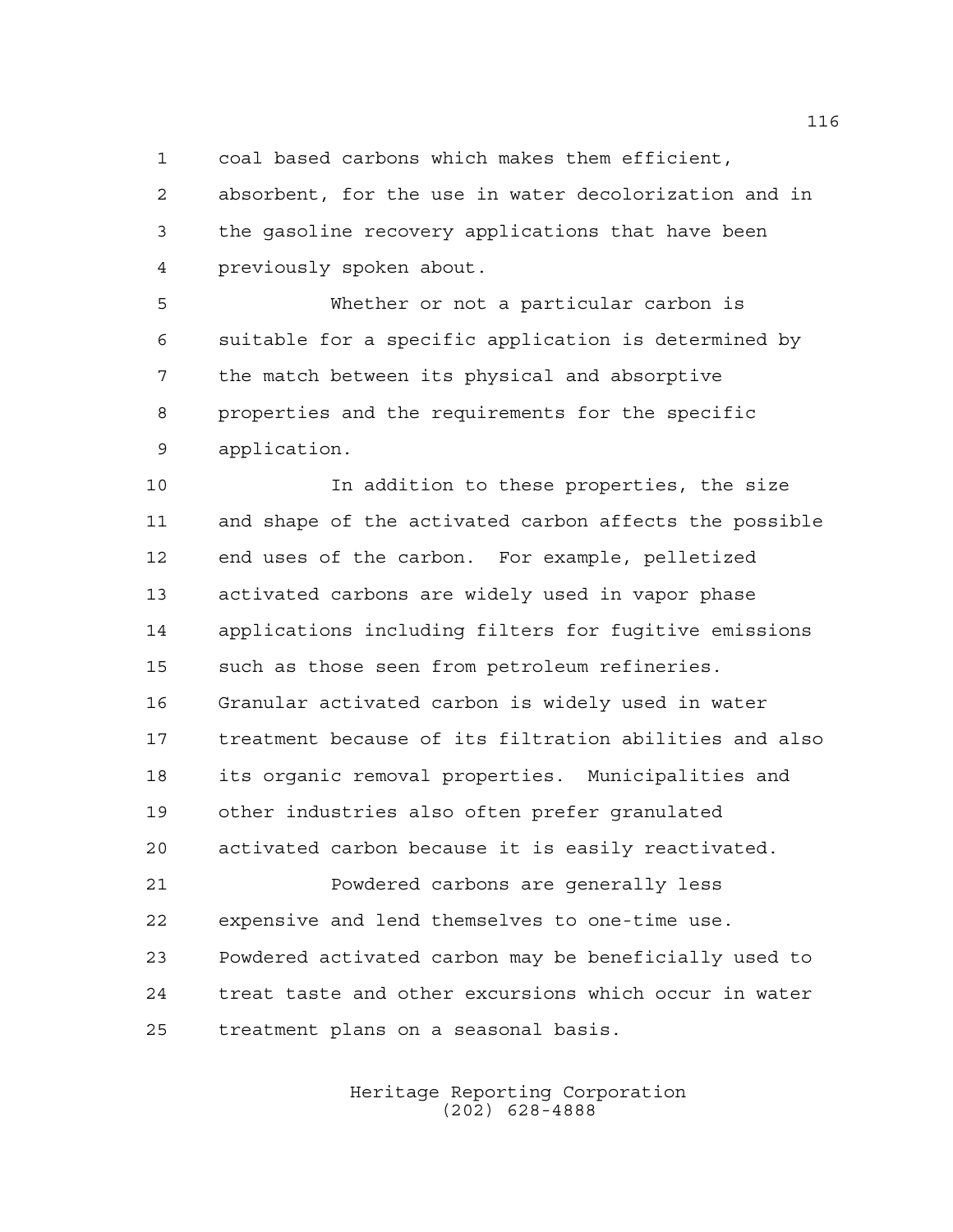The diverse applications to purify the air we breathe, the water we drink, and the water we discharge determine which types of activated carbon products the end user will consider purchasing.

 End users can also decide whether to purchase a virgin or reactivated carbon. U.S. Filter sells both reactivated carbon and customers that oftentimes can either use virgin or reactivated carbon interchangeably will often use reactivated carbon or reactivated carbon mix with purging carbon for their application.

 Municipalities also reactivate their own activated carbon or have it custom reactivated by a third party. Calgon Carbon and Norit's petition ignores the market reality that end users evaluate many factors to determine which activated carbon product is appropriate for their use. It is odd that Calgon and Norit would do so since their own product brochures emphasize that it is very important to select the right activated carbon product for a particular application.

 In addition to the Calgon Carbon brochure I mentioned earlier, the second attachment to my handout is a Norit publication that describes the market for activated carbon. Norit says the market consists of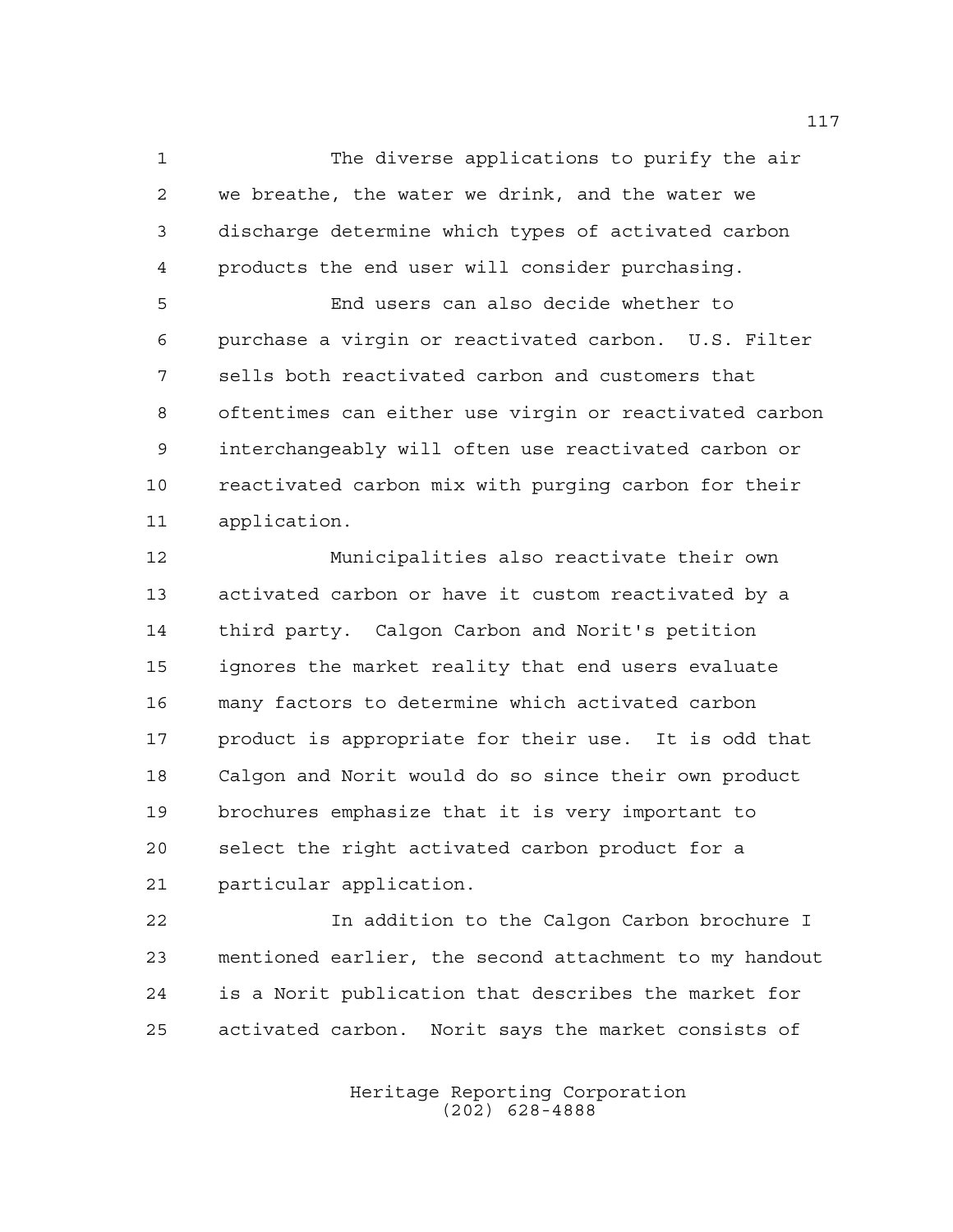over 150 different activated carbon products and Norit confirms that only certain activated carbons are appropriate for certain applications.

 Further, they instruct customers that even though different types of activated carbon may look alike, they have different pore structures and absorbency. Norit even advises their customers that they have developed an involved process to assist the customer to figure out which activated carbon is right for its particular application.

 The point Norit is making is that the only carbons that are competitive for a particular end use are those with characteristics that satisfy the needs of the end user.

 Due to the fact that only certain carbons work for particular end users and other factors that I'll describe, activated carbons from China do not compete in many U.S. market segments for activated carbon. For example, there are a number of specifications required by end users in different industries that Chinese carbon either cannot satisfy or that Chinese carbons just be specially processed and sold at a higher price than the domestic carbons. In the municipal sector drinking water purification processes often require activated carbons with a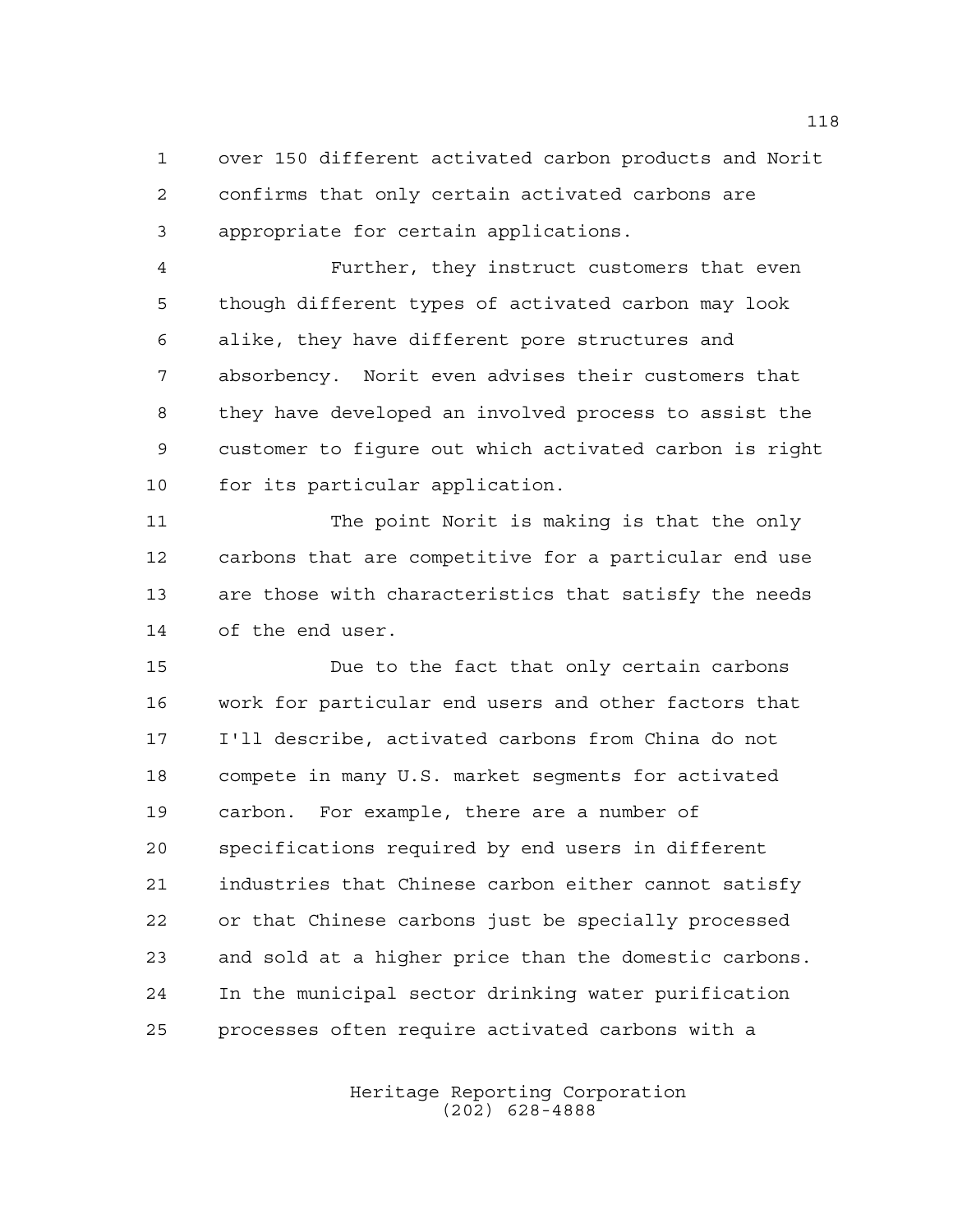maximum of eight percent total ash. Most Chinese activated carbons have a 12 percent or higher ash content. Most Chinese carbons must be acid washed to get down to the eight percent ash content, however to do so raises the carbon's cost by approximately 30 to 40 percent.

 There are also several applications in which Chinese carbons cannot and in fact do not perform as well as the domestically produced carbons. The third attachment in my handout is a chart showing these applications and an estimated volume of domestic activated carbon they use in a typical year. The technical reasons why Chinese carbon is excluded from these applications are discussed by Calgon's own technical expert.

 For example, the fourth attachment in my handout is an excerpt from Calgon's 2004 Annual Report which describes a performance test conducted by the Greater Cincinnati Water Works Association. This municipality supplies 50 million gallons of water per day and is the single largest municipal activated carbon purchaser. Cincinnati purchases roughly 1.2 million pounds annually as virgin makeup for their installed reactivated carbon and has more than five million pounds of carbon in its plant at any point.

> Heritage Reporting Corporation (202) 628-4888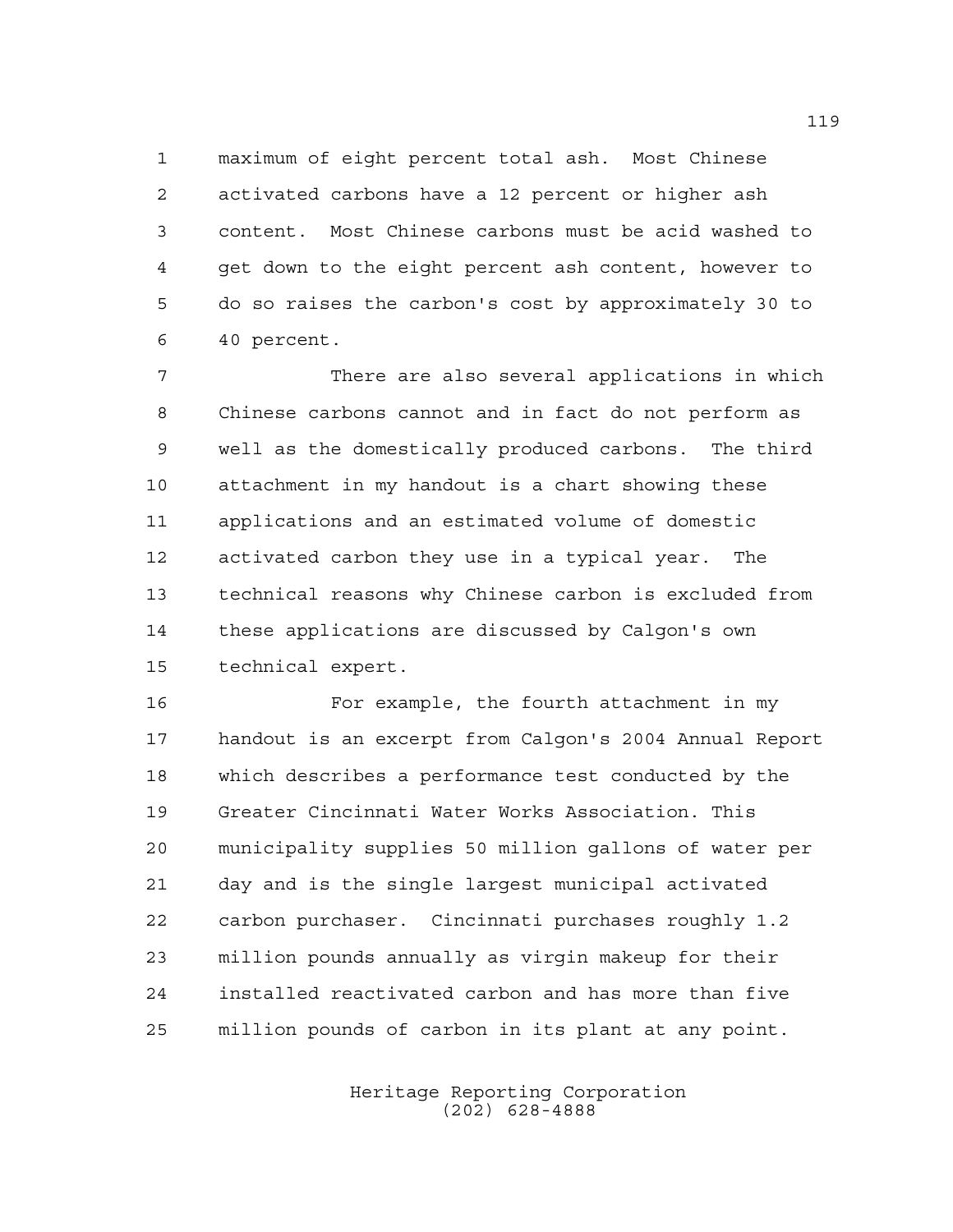The independent study concluded that, and I quote, "Calgon Carbon's product achieved the best and most cost effective performance in removing organic compounds. In spite of Calgon's superior performance in this test, their bid was still below the lowest cost of other competitive bidders."

 Calgon's technical experts further discussed the application of Chinese carbon in the municipal market in articles you will find as Attachments 5 and 6 in my handout.

11 11 In our direct experience, we have purchased domestically produced carbons that could offer a particular performance attribute and applied them to niche markets in the petroleum industry. You should be aware that we do not make our activated carbon purchasing decisions on price alone. Price is not the most important factor.

 Other than performance issues, U.S. Filter often cannot compete using Chinese activated carbon for many municipal contracts because our experience has shown that Calgon Carbon has underbid us. U.S. Filter has no municipal accounts in the south and southeastern U.S. due to Calgon Carbon's pricing for their carbon products.

Calgon Carbon sells its activated carbon at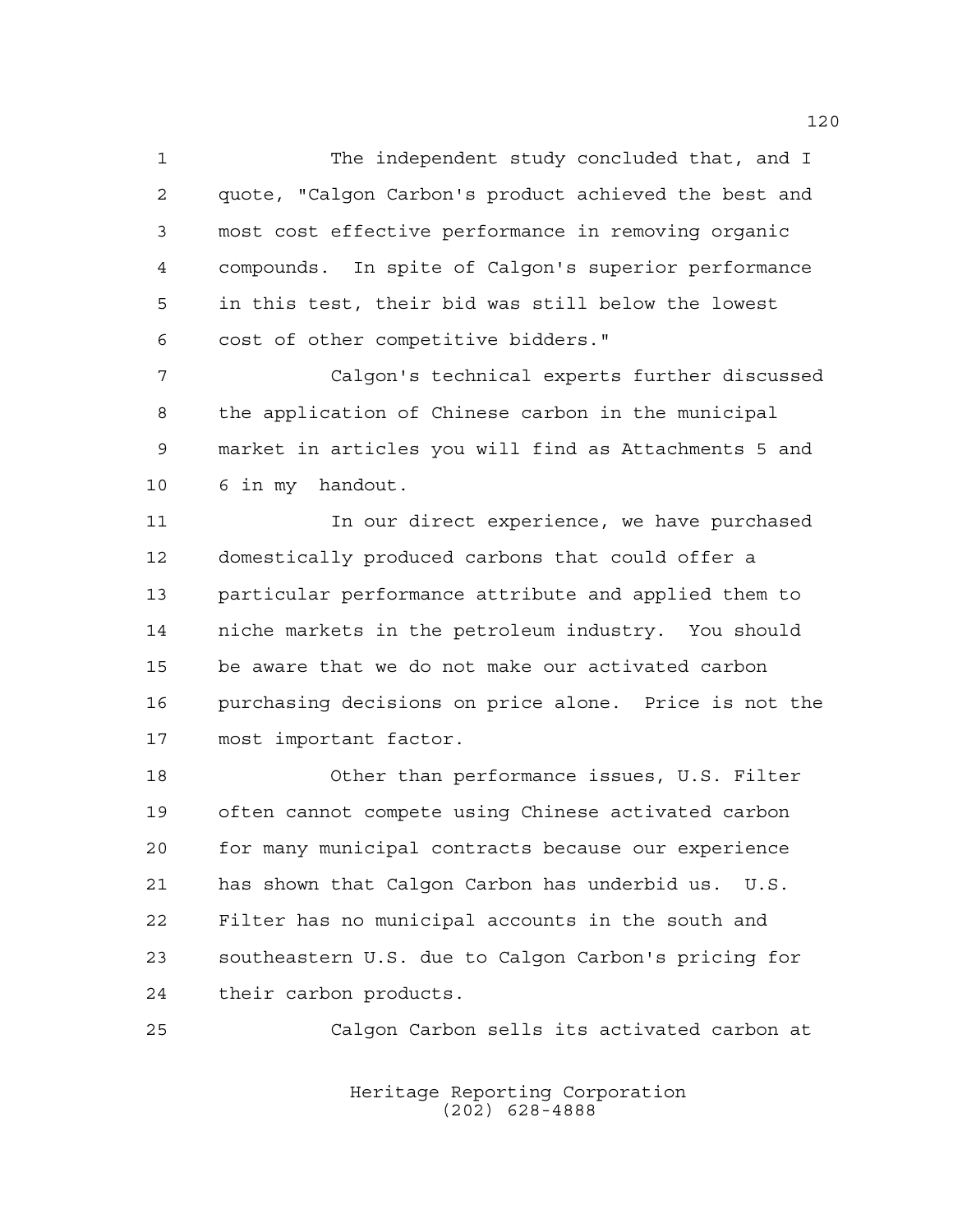a price municipality where suppliers of the Chinese carbon are not competitive. This occurs elsewhere in the U.S. as well. For example, a contract awarded to the Suffolk County Water Authority in New York State demonstrate that the Chinese imports do not affect the price of domestically produced activated carbon. You will find the bid results as Attachment 7 in my handout which show that the FCWA requested bids for two zones, one that permitted foreign source activated carbon and one that did not.

 U.S. Filter bid for the foreign source zone and was underbid by Calgon Carbon. Calgon, however, bid the same price for the contract that required domestically produced carbon. This shows that Calgon Carbon selects its price regardless of whether there are also bids from importers of Chinese activated carbon.

 One further issue to note about the Suffolk County bid is that many municipalities require carbon that is manufactured in the U.S.. Municipal water purification plants account for approximately one- fifth of the total U.S. consumption of virgin carbon products. Roughly 20 to 30 percent of the municipalities across the U.S. have a Buy American requirement specifying in their bid documents that

> Heritage Reporting Corporation (202) 628-4888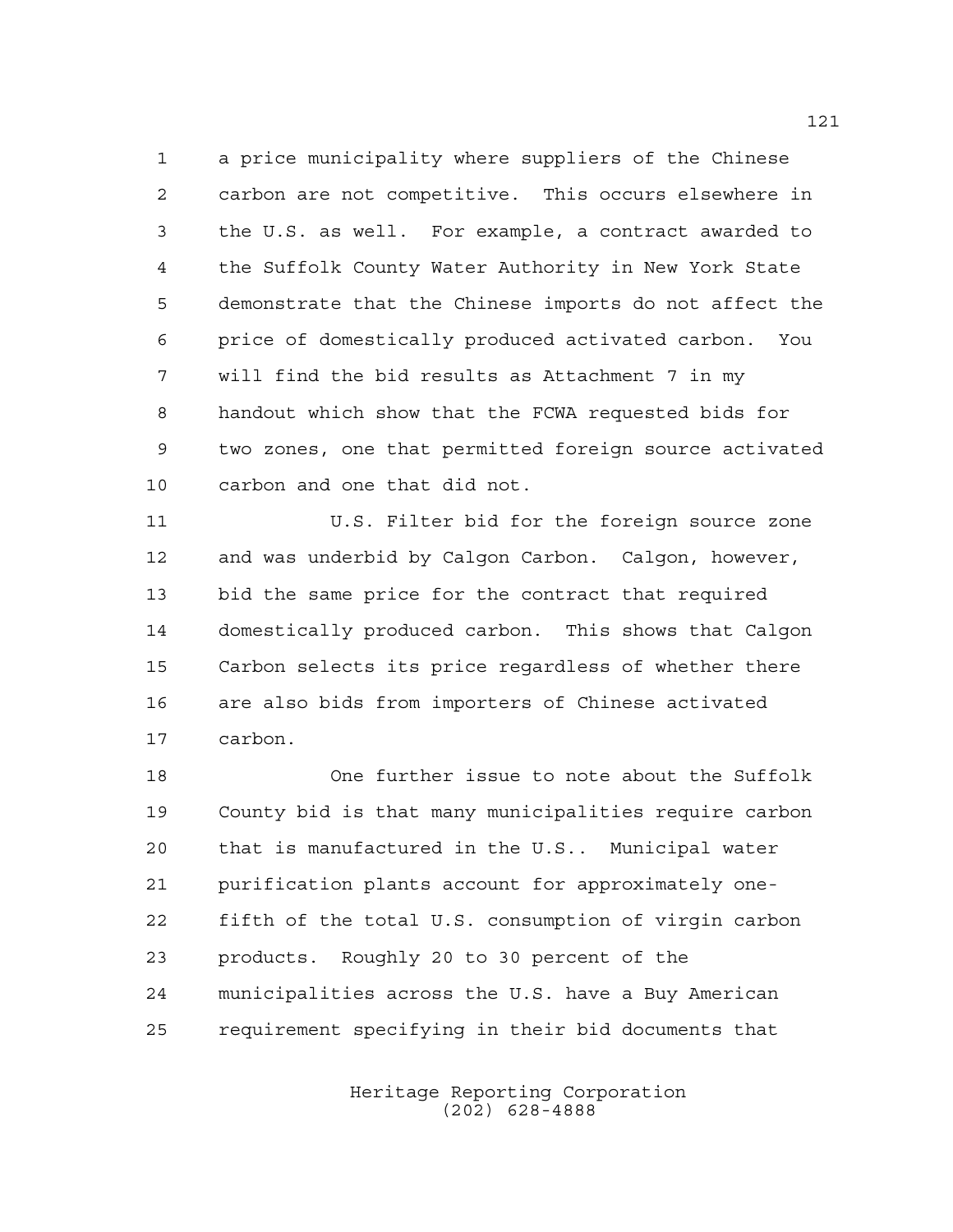they will only purchase activated carbon that is produced domestically. We estimate this means that the Petitioners can sell roughly 25 million pounds of activated carbon each year without competition from imported Chinese carbon.

 In addition to these figures there are at least another 20 privatized municipal purification facilities that de facto will only use U.S. virgin activated carbon. These domestic-only provisions prevent any import supplier from competing with the 11 U.S. producers.

 Another area in which suppliers are unable to compete using Chinese carbons are industries in which Petitioners have historically been the dominant supplier. For example, in several military contracts such as for gas masks, Calgon Carbon has long been the military's only approved supplier. The volume of these military-related contracts is roughly a million pounds a year worth approximately \$7 million.

 Finally, there are applications for which Chinese carbons and domestic carbons do not compete because there is no domestically produced carbon that is appropriate for the application.

 For example, U.S. gold mines use coconut base activated carbon, but this carbon is not produced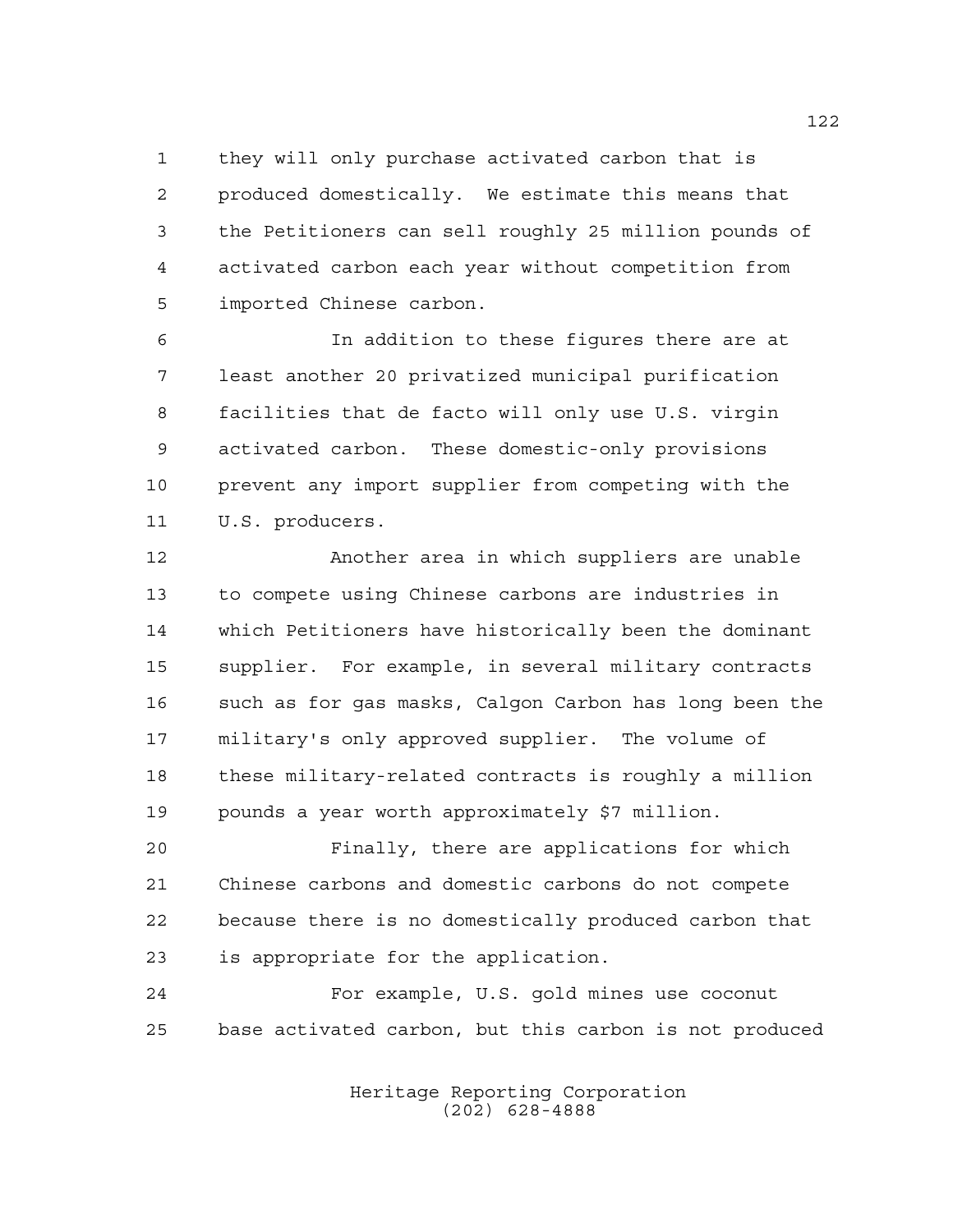in the United States. In addition, anthracite vapor- based pellets are manufactured in China and are no longer manufactured in the U.S.. Other applications for which the Petitioners do not produce a domestic carbon include respirators and cigarette filters.

 The U.S. market for activated carbons consists of several distinct market segments. To compete in any of those segments suppliers have to be able to provide activated carbon with functional characteristics that are appropriate for each market segment's end use. Suppliers of Chinese carbons are unable to compete in many of these market segments either because of domestic source requirements or performance specifications of Chinese activated carbon.

 U.S. Filter is interested in the outcome of this case because it will affect our 150 employees in the United States whose job depends upon activated carbon from China.

Thank you.

MR. VANDER SCHAAF: Mr. Nelson?

 MR. NELSON: Good afternoon. My name is Sid Nelson and I'm the President of Sorbent Technologies Corporation. We at Sorbent Technologies develop and supply sorbent materials, equipment and supplies for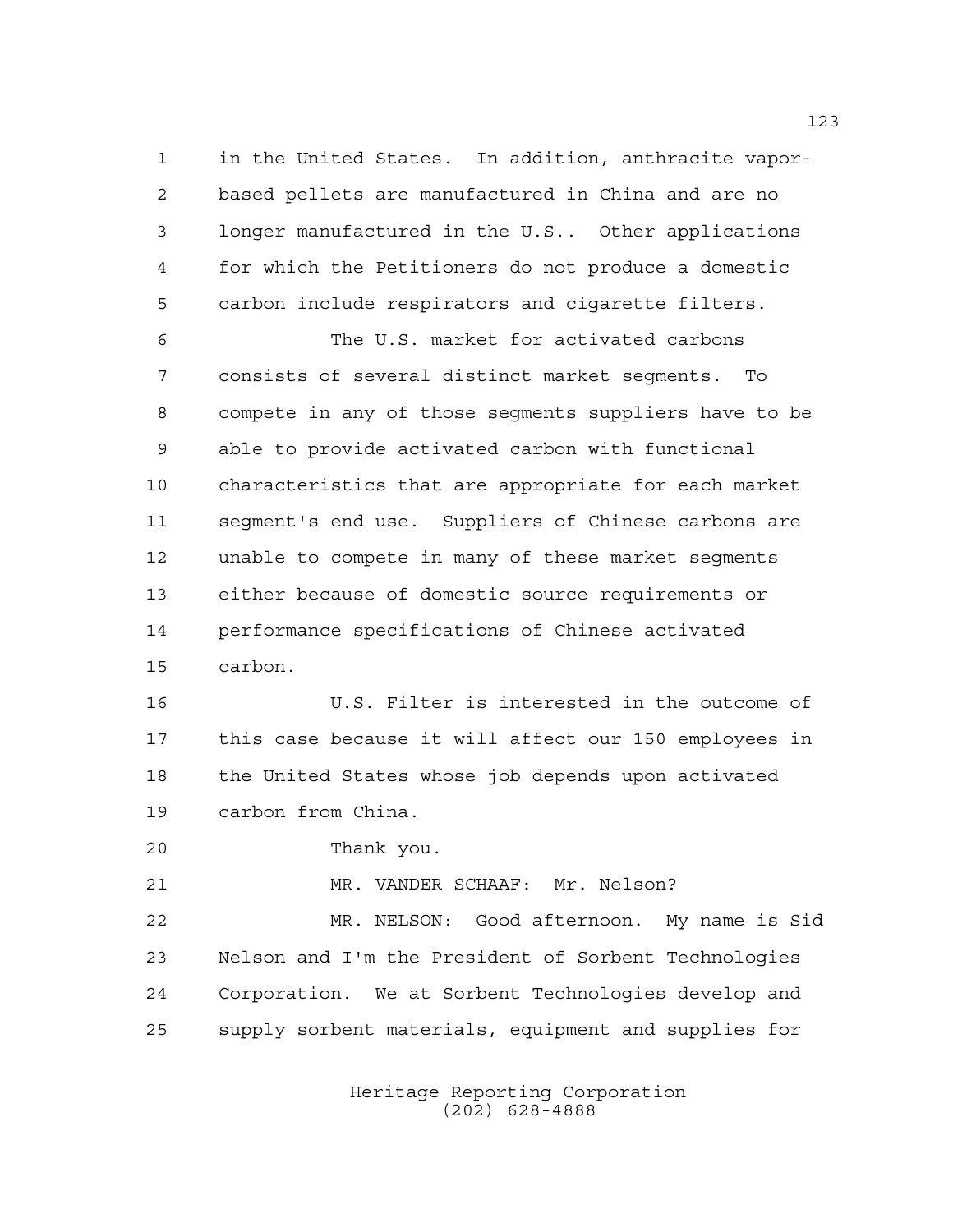the control of mercury emissions from large-scale,

 coal-fired power plants. We buy activated carbon as a feed stock for our BPAC product, brominated powdered activated carbon, which we process at our plant in Twinsburg, Ohio.

 Historically our primary supplier has been the Petitioner Calgon, but we have also purchased base carbons from China and Europe. We never ever base our carbon purchases based on price alone. It is always cost effectiveness which can never be determined from the price alone.

12 As a purchaser of carbon it's in our interest to have a properly functioning market for carbon, one without economically distorting antidumping duties.

 I am here today to speak about the financial conditions of the U.S. activated carbon industry. At the end of my presentation my conclusion will be that the U.S. activated carbon industry is growing and profitable and does not warrant antidumping protection.

**I** will focus my presentation on the conditions of the three largest U.S. activated carbon companies by far, the two Petitioners, Calgon Carbon Corporation and Norit Americas Inc., and the non-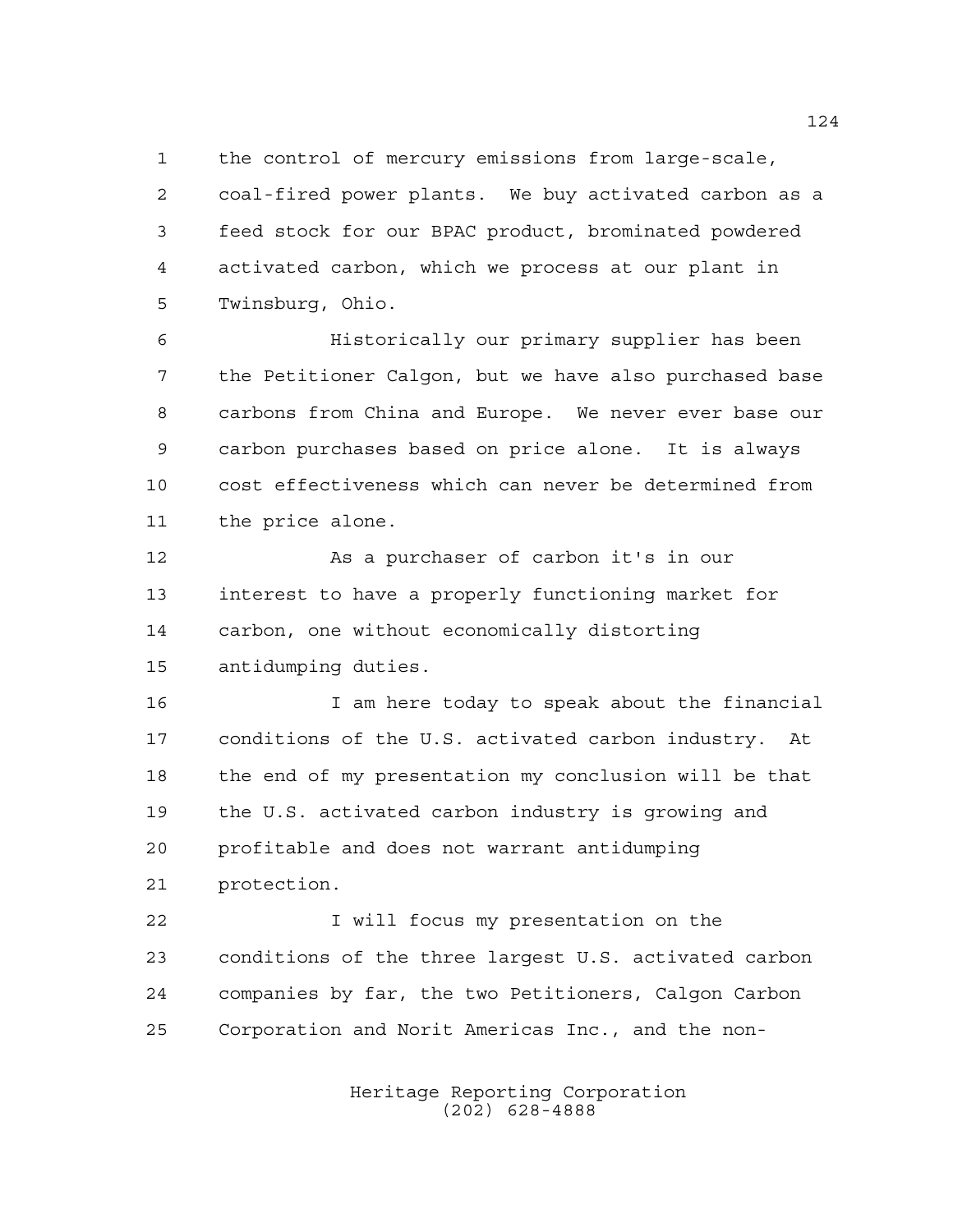Petitioner, MeadWestvaco Corporation.

 Let me begin with Calgon. I call your attention to the handouts which I've provided. In Exhibit 1 of my handout you can see a chart with this company's relative share price performance over the past five years which almost perfectly matches the trends in the Dow Jones industrial Average. Based on these numbers then, Calgon shareholders are not showing any special injury. Exhibit 2 provides financial statistics for Calgon for the years 2003 and 2004. Sales were up significantly, which includes the acquisition of Barnaby Sutcliffe. These results show income increasing more than sales -- a doubling of profits and a doubling of per share earnings over these two recent years. So market conditions are extremely favorable. Calgon has not only been growing and profitable, but has had increasing margins and accelerating per share profitability. There is no evidence of material import competition injury here and this definitely does not look like a firm in need of the antidumping protection.

 Judging from the 180 degree different things that they've certified as true and correct in their two petitions, it's tough to know when the Petitioners

> Heritage Reporting Corporation (202) 628-4888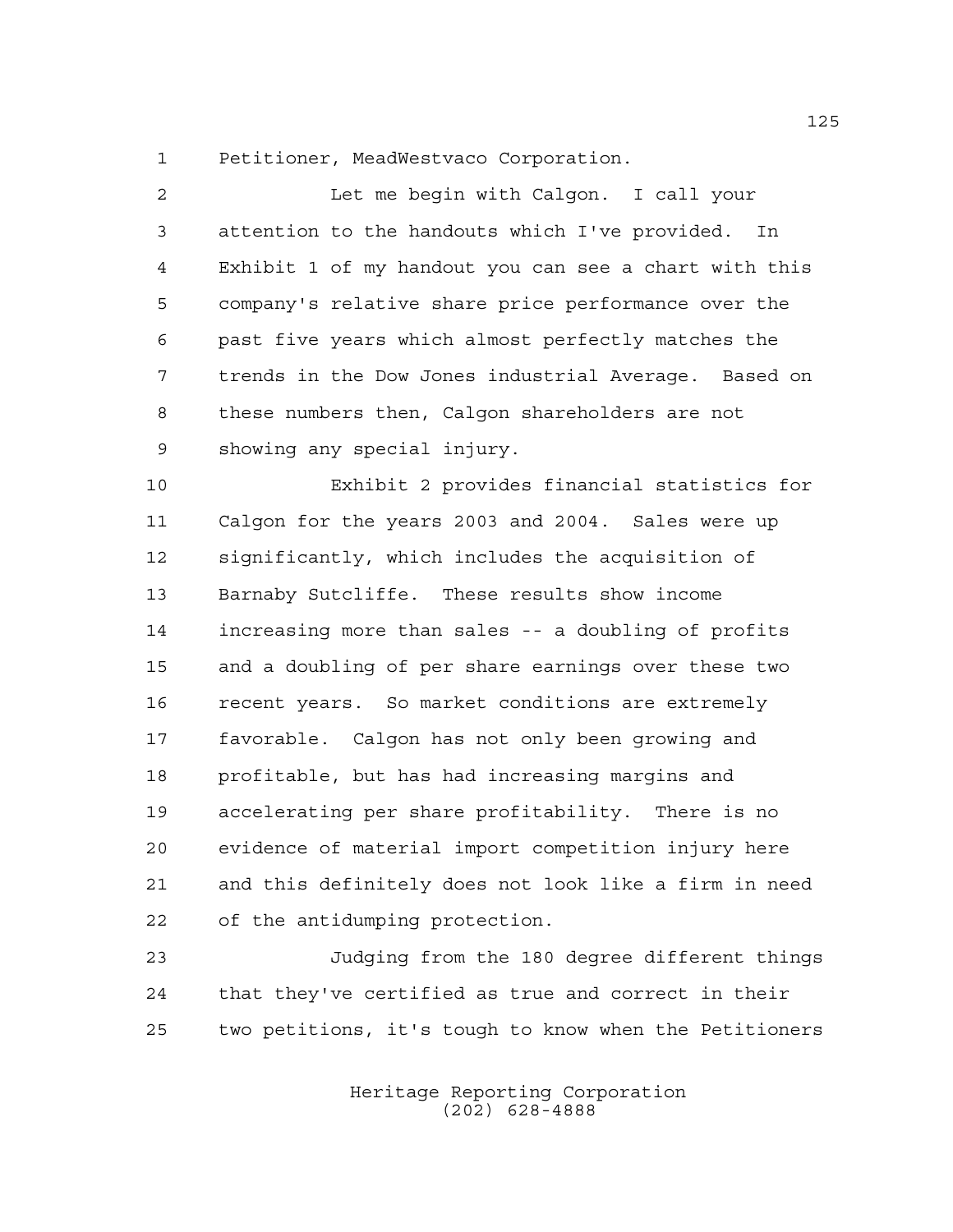are telling the truth. Frequently they tell everyone else something that they're not telling you.

 For example, Exhibit 3 provides a slide from Calgon's recent strategic plan. Despite what it's been telling the Commission and the DOC, Calgon in fact considers its carbon sales to be a strong cash cow. A cash cow, and rightly so.

 Exhibit 4 concerns Calgon's acquisition of Water Link. This Calgon graphic shows that the activated carbon business of Barnaby Sutcliffe which is now a major part of Calgon has been consistently profitable with no evidence of increasing harm from import competition. In fact in numbers, the Chinese imports have not grown significantly. It's a large fraction of a small number. The chart shows this company's consistently high earnings margins.

 Were competitive product prospects really getting worse for Calgon in the last quarter of 2005 as they claim? A very important question.

 Exhibit 5 in my handout indicates that according to the omniscient securities market that over the last three months, before they petitioned, the value of Calgon Carbon stock had increased more than 40 percent. Forty percent. And since I did that graphic the price rose to over \$8 a share.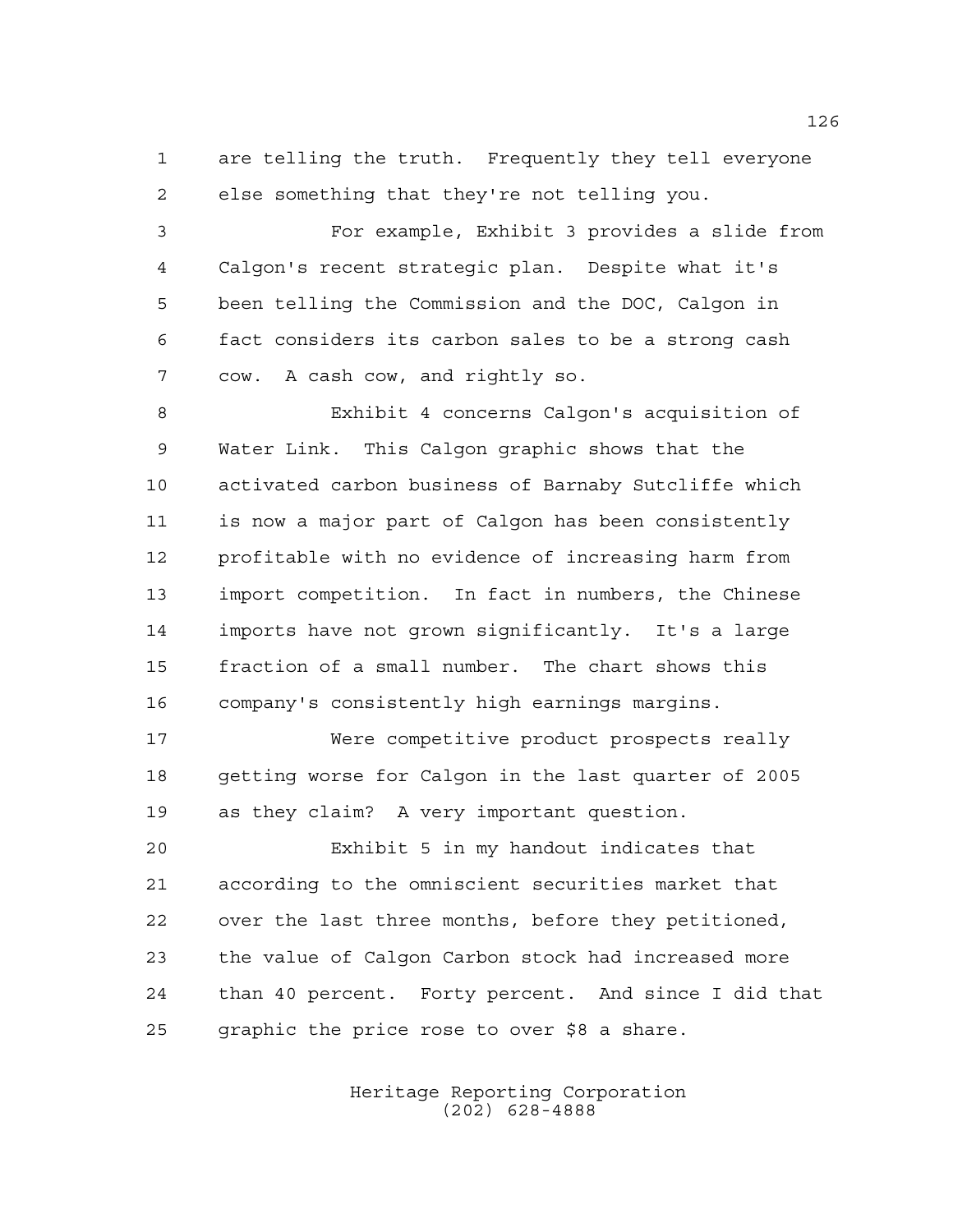Now it's true that yesterday it dropped significantly, but this was due to management blunders and, as they reported, non-carbon related issues.

 Again, is this a company that's experiencing import competition serious enough to require import protection? One where investors believe its value increased 40 percent over the relevant period? In my view this makes a mockery of the whole ITC process.

 Now let's turn our attention to the Petitioner Norit Americas. It's a subsidiary of a privately held Dutch company which means that we are at a disadvantage here as we cannot obtain recent financial data. Because we are unable to evaluate their financial performance we had to look for other evidence of its condition and prospects.

 In Exhibit 7 you'll see excepts from a Norit Americas press release just last quarter. In it Ron Thompson, their new CEO, brags about their plans for expanding their production facilities.

 Now how many manufacturers that have been historically truly needing import protection have had to worry about "coordinating their expansion plans"? Again, it makes a mockery of this process.

 I've also examined MeadWestvaco's operations and Exhibit 8 of my handouts provides publicly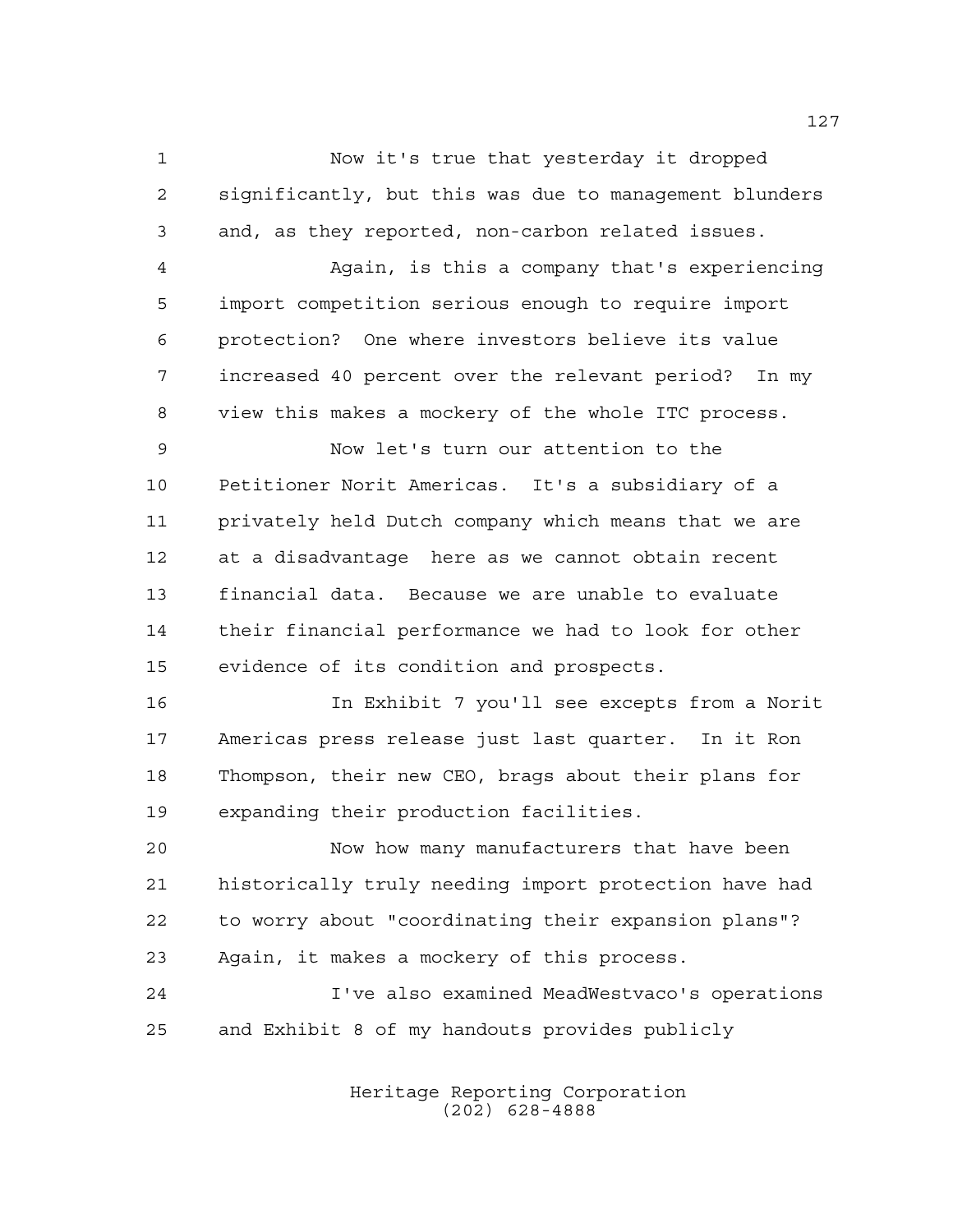available information on their specialty chemicals division which is mostly an activated carbon business. The chart there shows that MeadWestvaco's activated carbon business is not only growing but highly profitable. Profits in 2003 were \$45 million, in 2004 they were \$56 million, and in 2005 they were \$39 million. No wonder MeadWestvaco was too embarrassed to stoop to antidumping chicanery.

 The next few exhibits in my handout demonstrate that even though energy and raw materials costs are going up for this industry, as they are for everyone, activated carbon prices are undeniably going up substantially as well.

 Recently Calgon, MeadWestvaco, and Norit have been raising their prices substantially. Calgon raised prices in early 2005 and then again a few months ago. Reporting on their specialty chemicals division for the third quarter, MeadWestvaco disclosed \$3 million in price increases which more than offset the \$2 million in higher production costs. See Exhibit 9.

 Norit announced in December a further ten percent price increase.

 Now note that because most of the Petitioner's carbon sales are via long term contracts,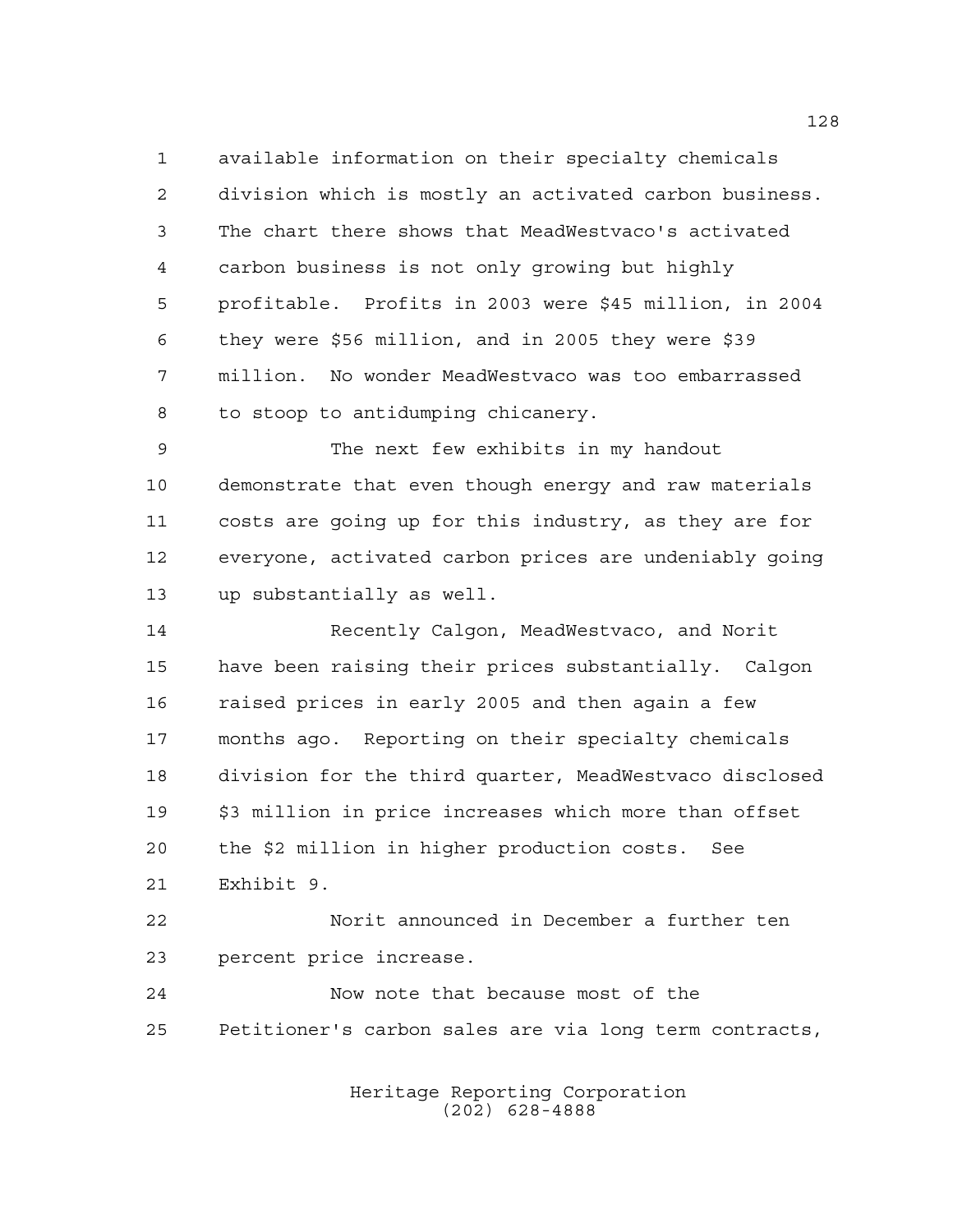the beneficial effects of the recent price increases are not yet going to show up substantially in the income statements that they've issued to you, but they will, nonetheless, be realized in the future.

 How are the buyers responding to these recent price increases? The third quarter 2005, Calgon earnings conference call was instructive. This is important. In it Calgon Carbon's CEO, John Stanik, said, and I quote him here, "During the quarter we completed a very important analysis. We wanted to know if our year to date price increases were having any impact on customer user rates. So we studied their buying trends in 2004, i.e. pre-price increase, and compared it to post-price increase. There were no changes. We conclude that our price increase has not reduced the volume purchased by our customers."

 Now that's very important so let me repeat it. "We completed a very important analysis and we conclude that our price increase has not reduced the volume purchased by our customers."

 Now let's think about this. What does it mean as far as the market impacts of Chinese carbon and any supposed industry are concerned if raising their prices does not result in Petitioners' sales declines? It can only mean either A, that Chinese

> Heritage Reporting Corporation (202) 628-4888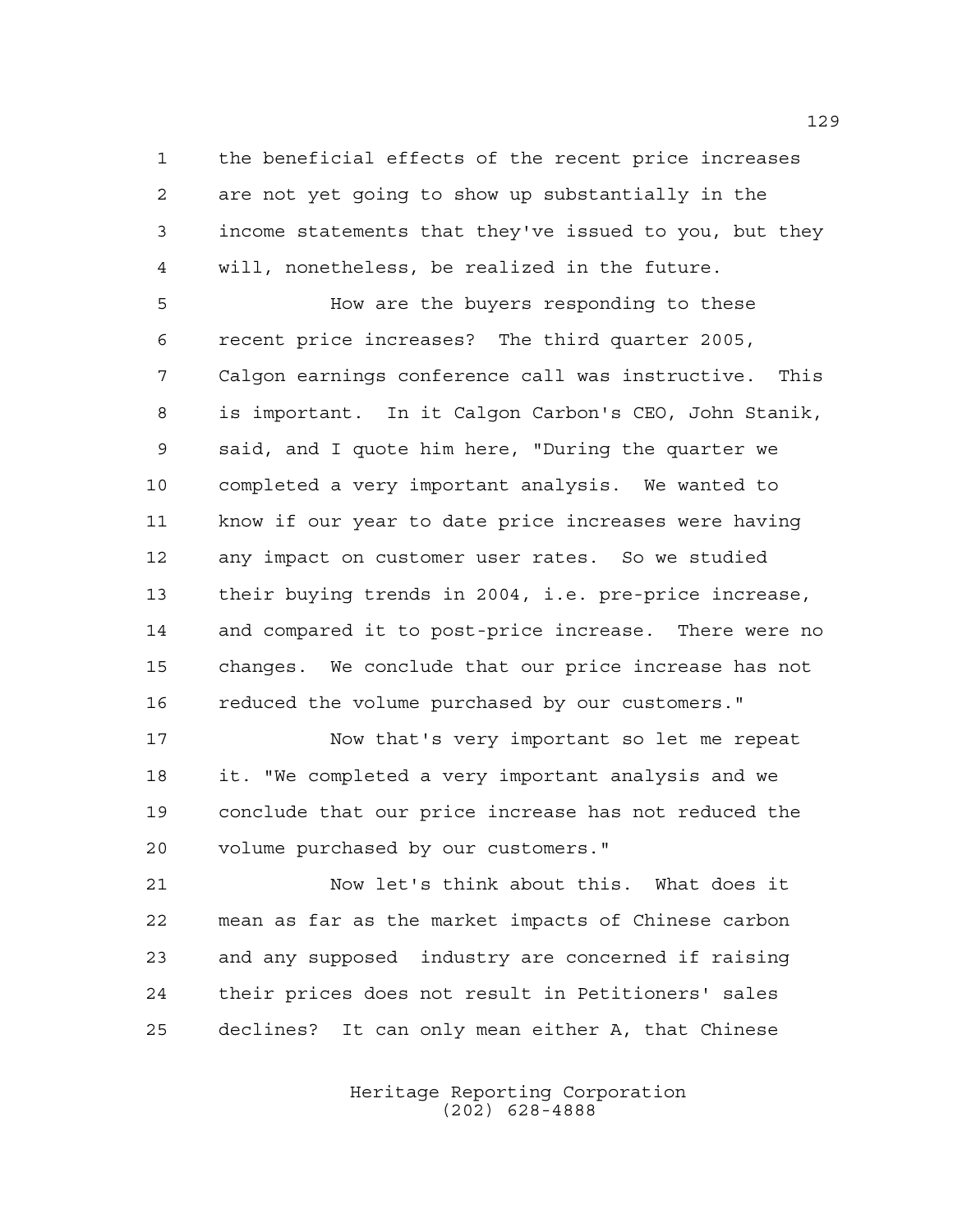carbons do not really compete with theirs; or B, the Chinese exporters are similarly raising their prices and the competitive dynamic has been unaffected. In either case there is simply no injury and you have it straight from the Petitioner's CEO. For me this is a dispositive admission of no injury.

 Another sign of this very positive market environment today is the fact that U.S. activated carbon producers are expanding their operations in the U.S.. One example is Cal-Pacific Carbon, a manufacturer and distributor of activated carbons. Ken Quigley of Cal-Pacific recently announced that their new activated carbon plant in Burney, California, will increase their production capacity from six million pounds per year to ten. It will produce steam activated wood base carbons.

17 17 In addition I know of two other companies, one in the U.S. and one in Canada, that are currently seriously considering investing in new North American capacity. And even Petitioner Norit and a partner have been publicly making noises about adding a new kiln or even building a whole new plant.

 These parties would not be seriously considering expensive new capacity if there was even a realistic threat of material injury from Chinese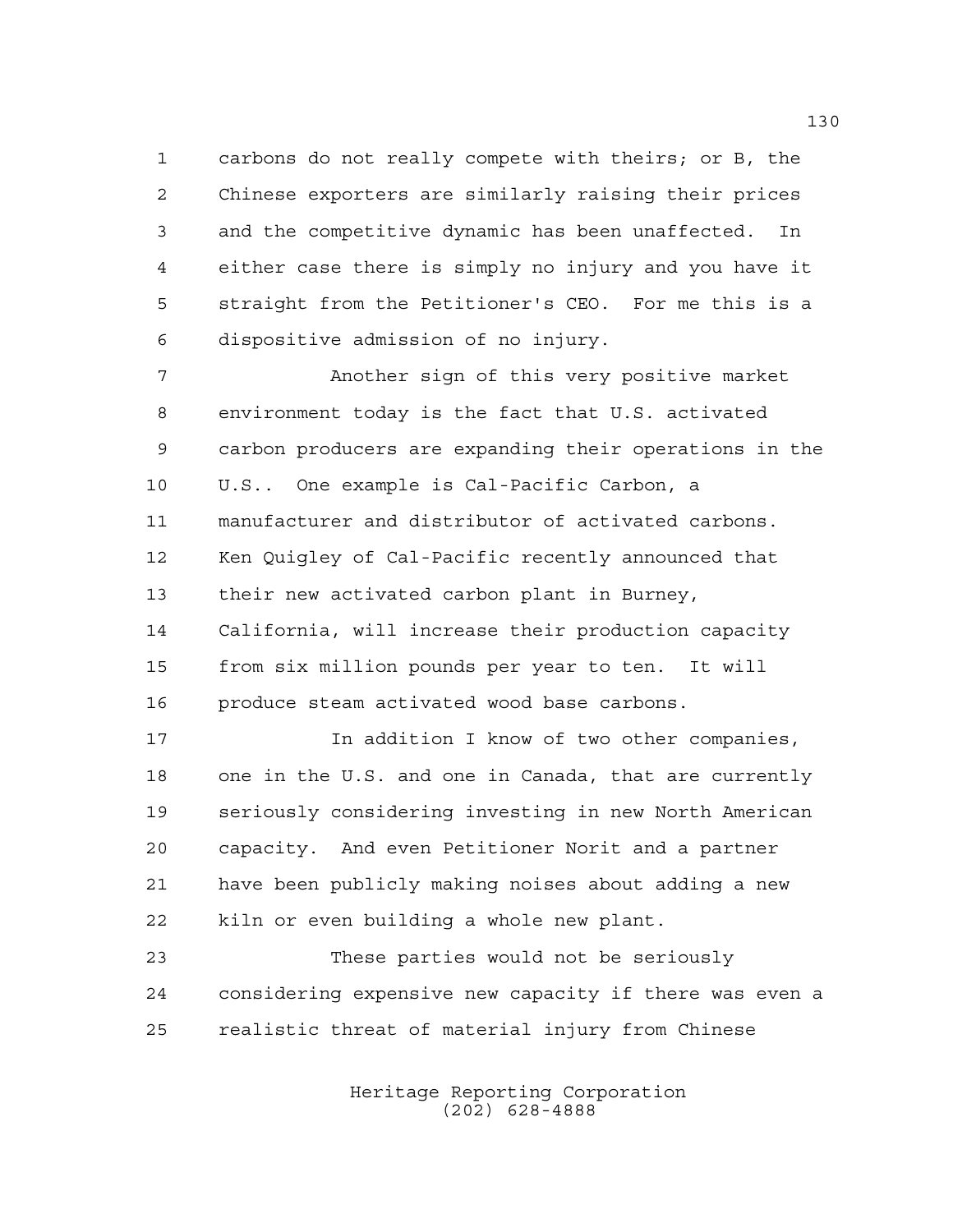carbon. But here, Norit and Calgon are asking you to believe in an absolute perversion of classical dumping.

 This is not a case where a couple of giant, well-financed, government backed keirestu can sell below their cost to drive out smaller, vulnerable U.S. competitors out of business only to later raise prices unencumbered. Here it's the exporters who are tiny, under capitalized, hand to mouth entrepreneurial organizations that simply cannot afford to subsidize their customers, and it's the businesses in America that are the world's two giant global activated carbon firms.

 The Petitioners average over 70,000 tons per year of U.S. activated carbon production capacity -- 70,000 -- while the average Chinese company has only about 2,000 tons per year.

 The next few exhibits in my handout provide information related to the future economic prospects of Norit and Calgon. However, before proceeding I'd like to ask the question, what is the real reason that we're here today? I don't think it has anything to do with all the existing market topics that we've been discussing. Rather, we are here today because Norit and Calgon are trying to strategically monopolize a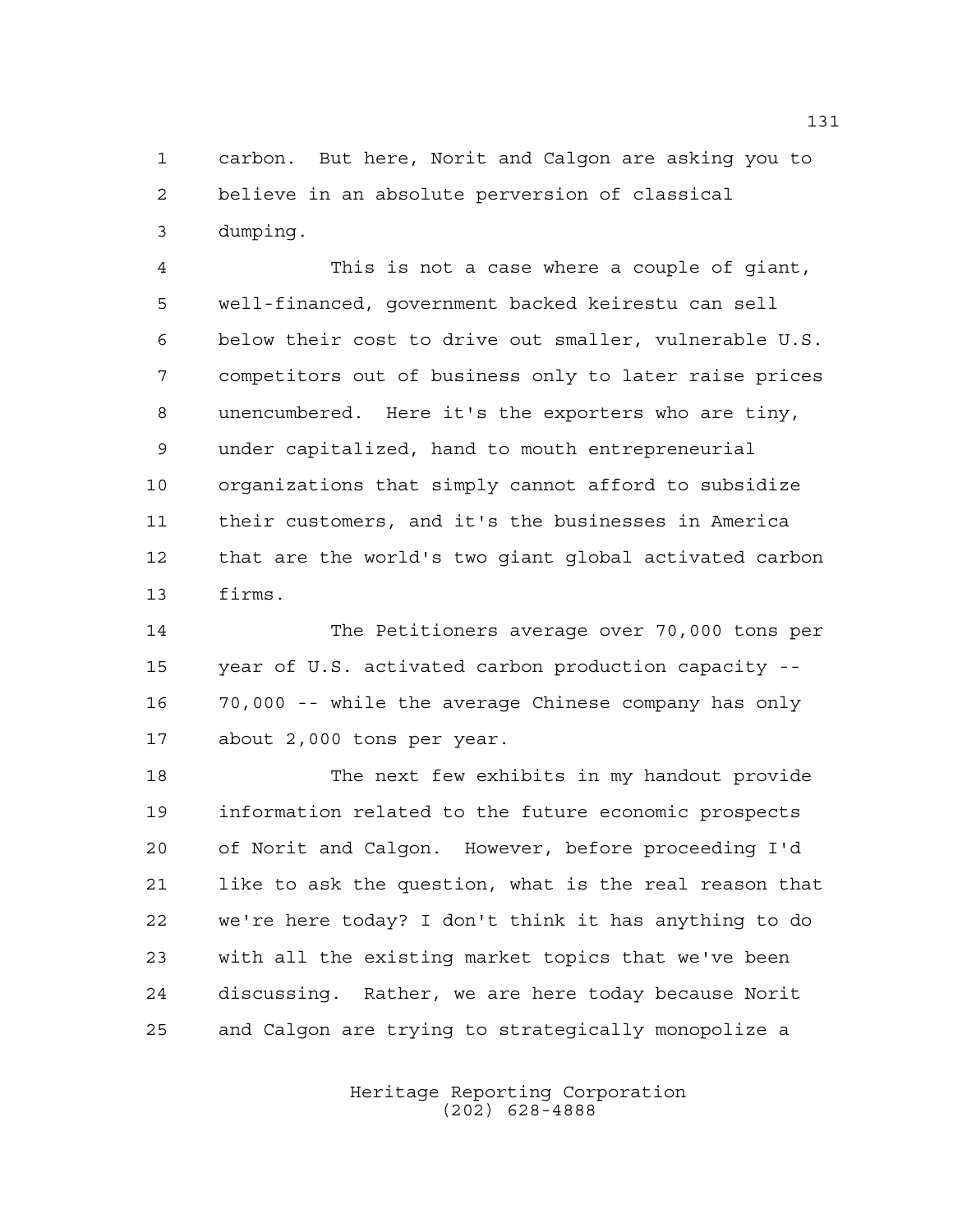segment of the U.S. activated carbon market that does not yet exist but that is on the verge of blossoming. I'm talking about power plant mercury control.

 Power plant mercury reductions are coming on strong. This business will eventually involve over 400 coal-fired power plants and 1100 giant individual boilers in the U.S.. The dominant retrofit mercury control method being used is injecting powdered activated carbon ahead of each unit's existing particulate collector. This brand new activated carbon market will be huge and will develop over the time period of the petitioned-for duties.

 Importantly, just in the last year or so many individual U.S. states have jumped in to push utilities to submit reduce their mercury emissions.

 First, New Jersey, Connecticut and Massachusetts now already require an approximately 90 percent mercury reduction by 2008.

 Second, Pennsylvania and Illinois, both with many many boilers apiece, are each now seriously considering 80 to 90 percent requirements within the next four years.

 Minnesota, Georgia, Virginia, Maryland, Indiana, North Carolina, New Hampshire, Delaware and Montana are also currently pursuing similar efforts,

> Heritage Reporting Corporation (202) 628-4888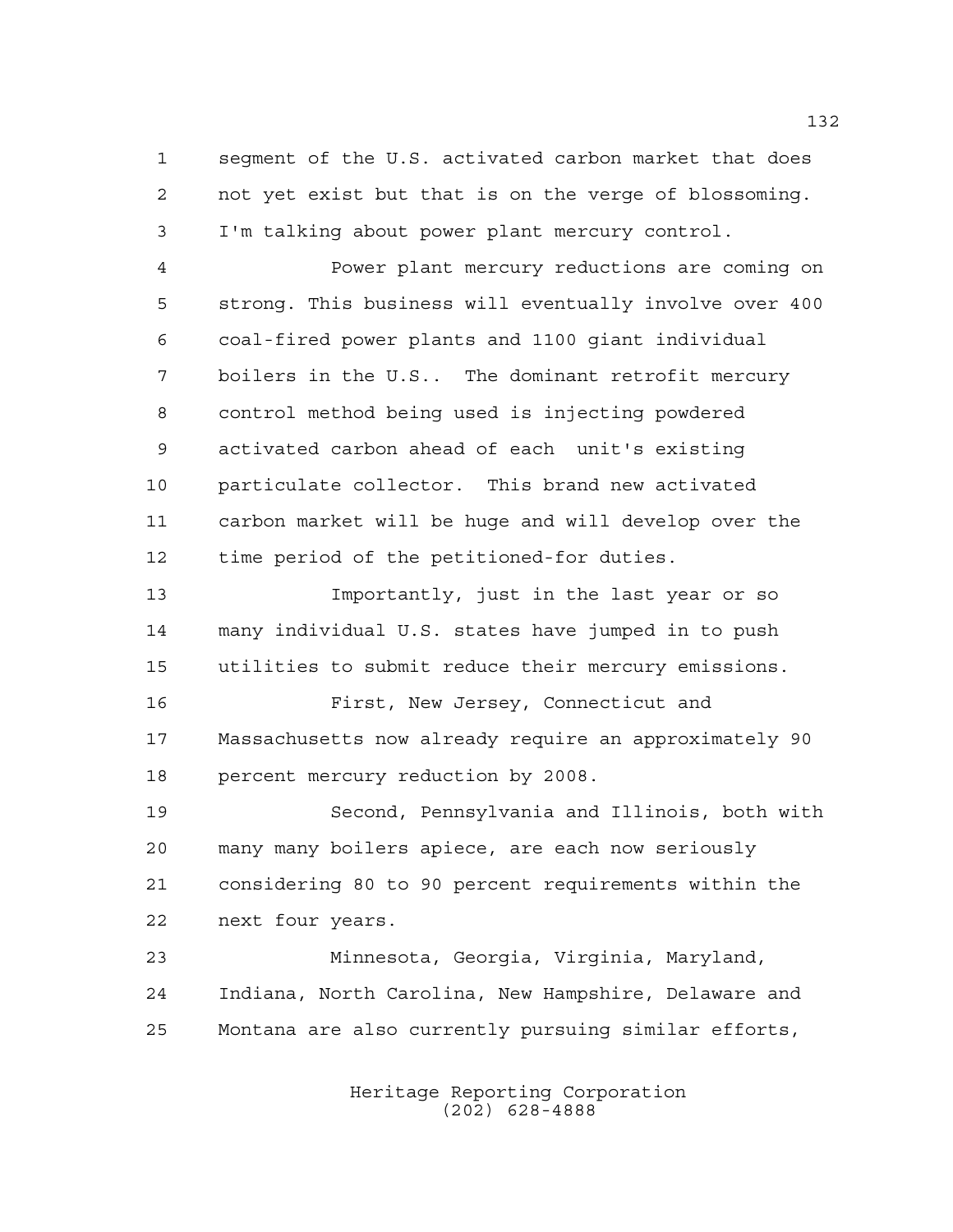and industrial boilers have to meet a national limit of nine pounds of mercury emissions per trillion BTUs by 2008.

 Norit and Calgon know this well. Even though it was never mentioned in their Petitioner briefs, a recent Calgon slide reprinted in Exhibit 12 highlights that this new market could consumer more than \$500 million in new activated carbon annually. That's a Calgon slide. That is perhaps 300 percent of Calgon's current carbon sales.

 Norit too is after this new market in a big way as they announce in Exhibit 13, a list of all the plants in which Norit's powdered activated carbons have already been tested at full scale, is provided in Exhibit 14.

 This is the market they're after, and why blocking competition with the antidumping duties will make them rich.

 Exhibit 15 provides one calculation of how big the mercury sorbent market will be if only 20 percent of the U.S. plants use activated carbon for mercury reductions at a consumption rate of five pounds of powdered activated carbon per million cubic fleet of flue gas.

For a perspective, the over 200,000 tons per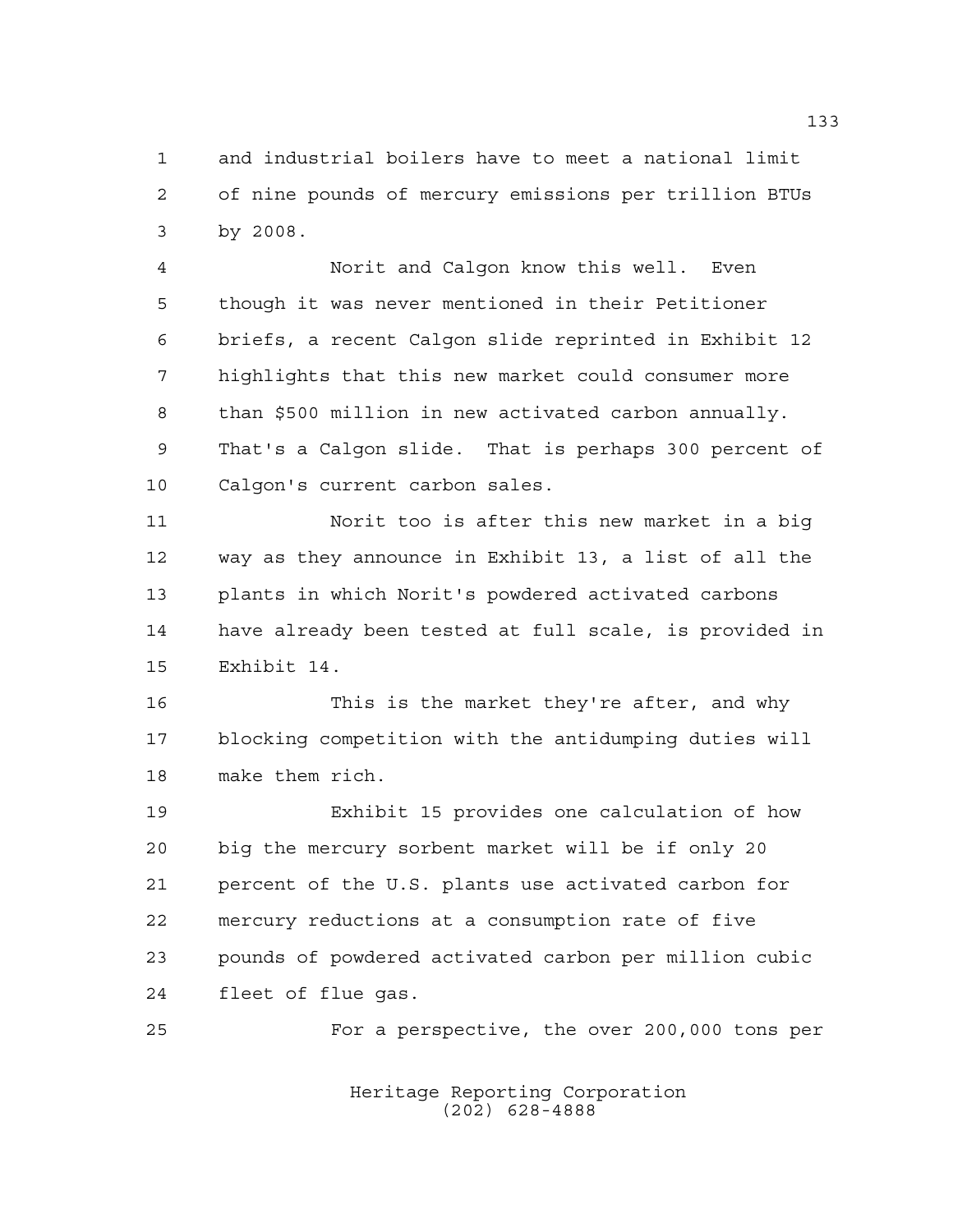year of new demand would approximately double existing demand as described in Exhibit 17.

 Where is all this activated carbon needed to supply this new market going to come from? Today's U.S. demand is currently only satisfied by the addition of a small amount of imports. Petitioners Norit and Calgon are already in the catbird seat to reap huge profits from this developing mercury market as demand will soon outpace supply as these installations are installed. And prices will significantly rise.

 The antidumping duties would only add significant fuel to this fire as far as future price increases are concerned. Prices could easily double or more, but consumers would not be getting anything for their higher prices.

 With duties, the economic rents would go straight to the Petitioners' bottom lines as protectionist, monopoly profits. Please do not be bamboozled here.

 In the current environment antidumping duties will in fact only artificially and inefficiently distort this market, not provide any correction to it. I would be happy to provide an illustrative example from my own company's business if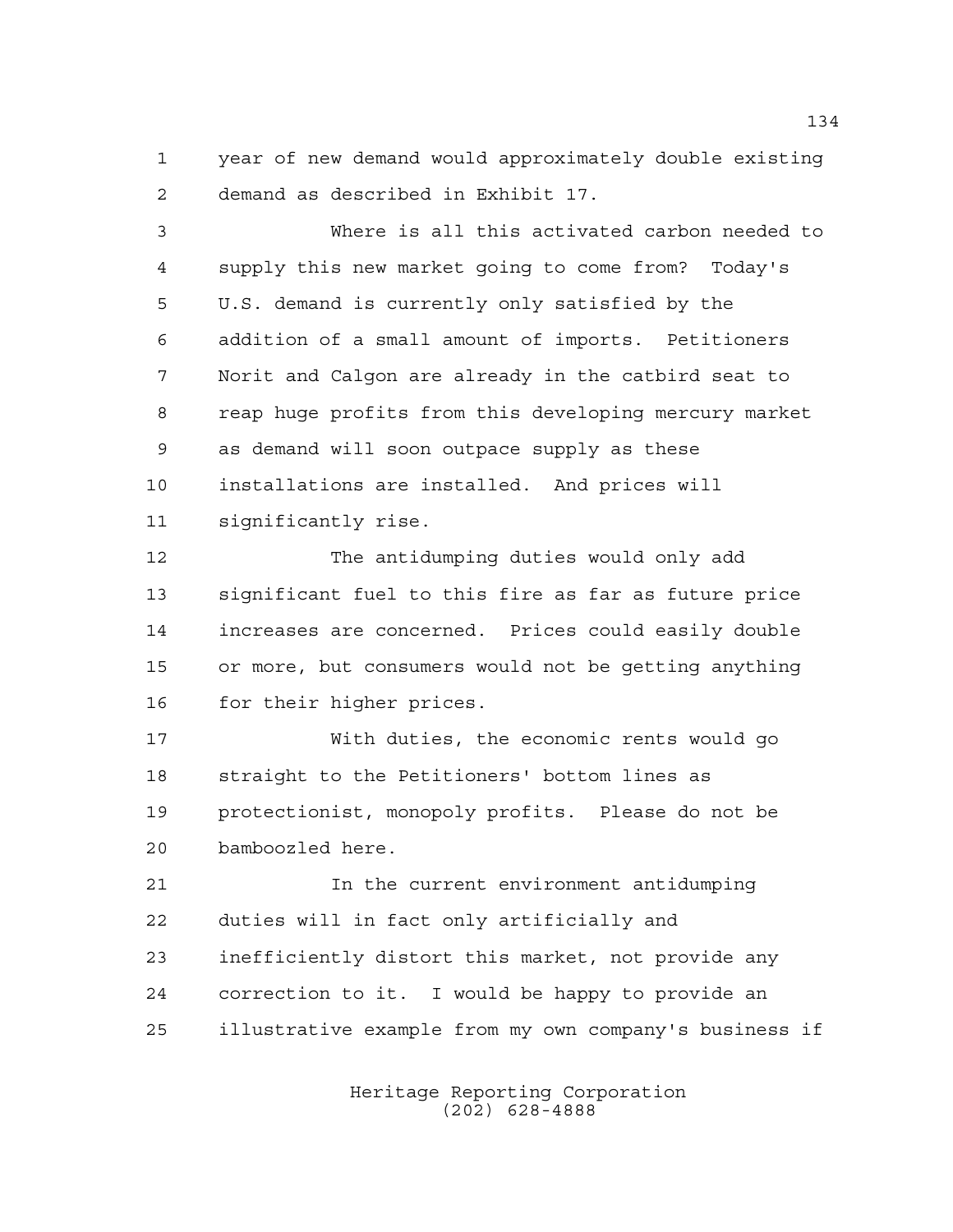you wish for me to elaborate in the question and answer session.

 In summary, major activated carbon producers Calgon, Norit and MeadWestvaco are doing remarkably well, particularly given the Petitioners' poor performing management which is described in Exhibit 17 through 21 and which I would be happy to elaborate on if you wish in the Q&A.

 For example, on inventory and capital investment. They admit in the recent past that they have been able to raise prices with impunity, so they could not be harmed by any import subsidization from China. Demand for their products in the U.S. will increase dramatically with power plant mercury reduction requirements, and the Petitioners are strategically misusing the antidumping laws in an attempt to monopolize both this market and the Chinese to U.S. export channel.

19 Thank you for your attention.

MR. VANDER SCHAAF: Mr. Skeini?

MR. SKEINI: Good afternoon.

 My name is Anders Skeini. I'm the president of Jacobi Carbons Group.

 Jacobi is an importer of activated carbon from China and many other countries. We have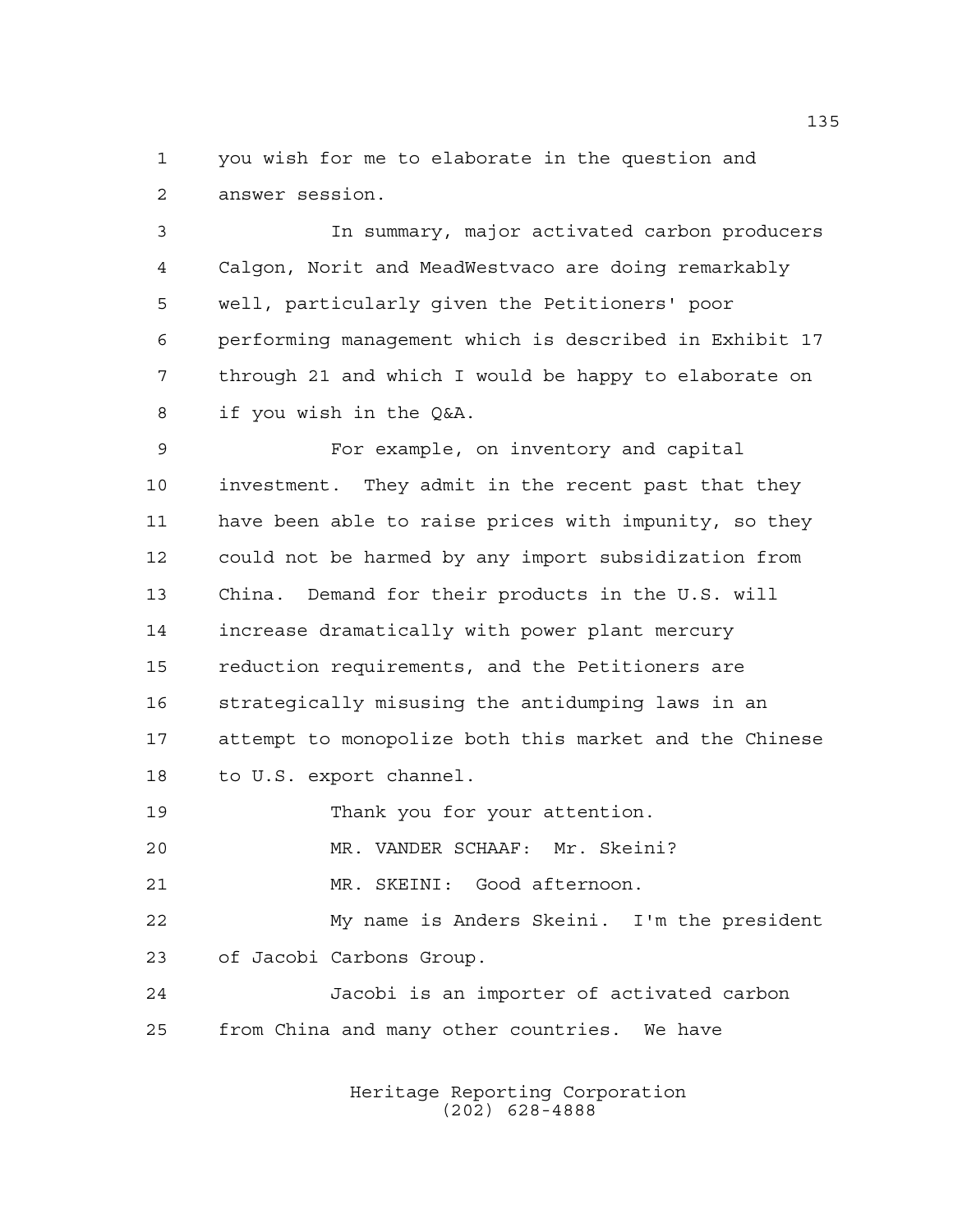operations in the U.S., Europe and Asia, and have 250 employees worldwide. Our combined global operations make us one of the world's largest players in activated carbon from China.

 We've had interests with Chinese activated carbon since 1987 and set up a facility in China in 1994. In the U.S. we distribute Chinese activated carbons and coconut shell activated carbons from our related Sri Lankan facility. I personally have been in the global activated carbon market for 17 years and in the U.S. for five years.

 This antidumping investigation has come as a big surprise to many of us in the carbon industry, at least the first time it was filed. It was a surprise because the position taken by the Petitioners, Calgon and Norit, is completely contrary to what they've been telling the industry. Calgon has repeated cited reasons other than Chinese imports as the reasons for its financial condition and to my knowledge they have never mentioned Chinese competition or price pressures from Chinese imports.

 What Petitioners have told the public as recently as yesterday in the Calgon fourth quarter report is similar to what they said in their previous quarterly report, that their recent financial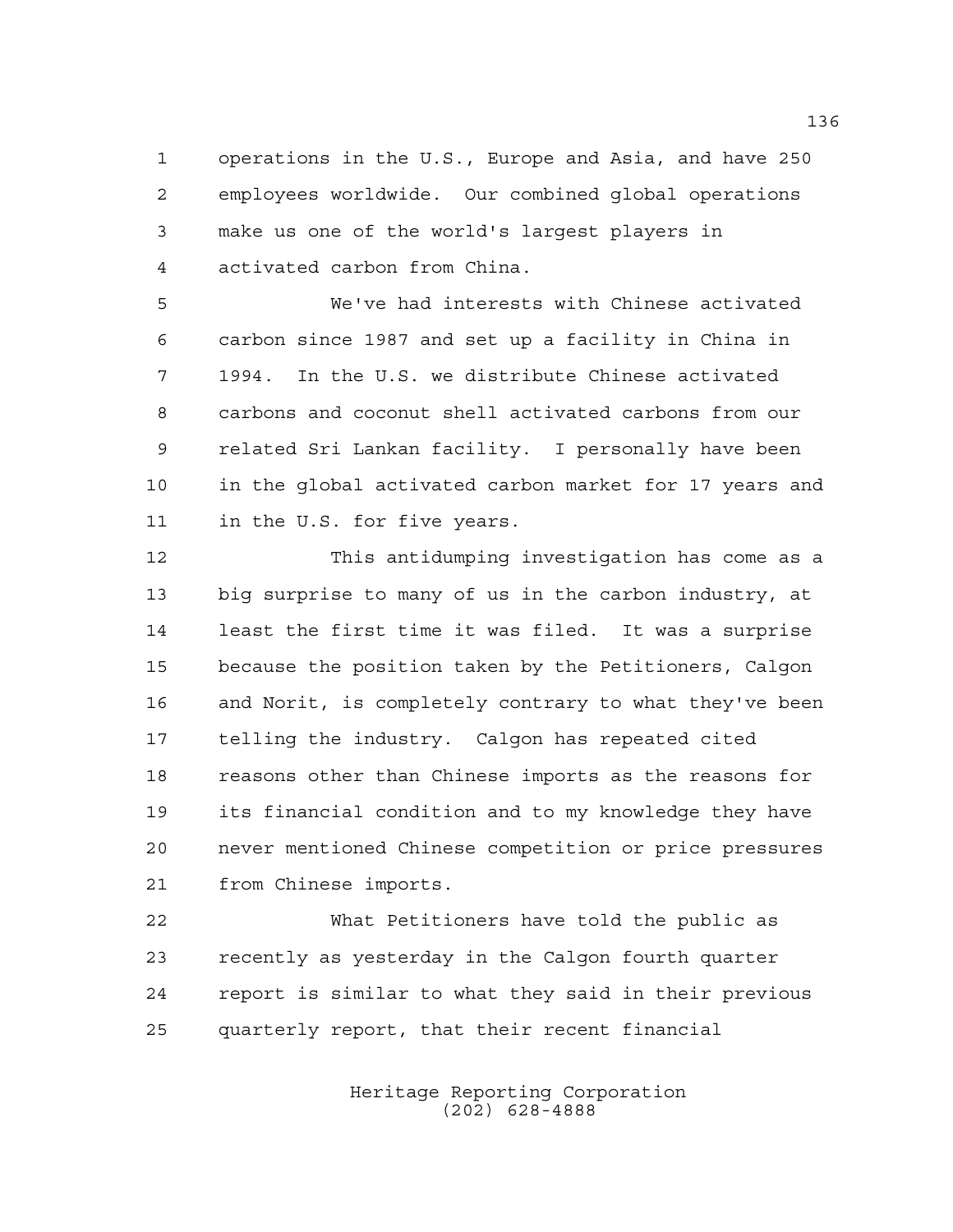performance was a result of Hurricane Rita and Hurricane Katrina, extraordinary expenses from rising freight, raw material, natural gas, and increased interest and litigation expenses. Calgon's statements on this point are reflected in the excerpts of Calgon's statements and documents in Exhibits 1 through 5 of my testimony.

 Calgon also confirmed that has increased activated carbon prices twice in 2005 and that its price increases are sticking. For instance, in October of last year John Stanik and Leroy Ball, Calgon's CEO and CFO, held a conference call with investors. In that call Stanik told investors, "The third quarter was a very complex, unusual and difficult quarter for the company but I believe we can summarize it with three major factors that affected our financial performance most in the quarter. Depressed sales, continued inflationary impact at increasing levels, and two hurricanes one of which is Katrina, caused a shutdown of one of our major manufacturing facilities."

 This is reflected in Exhibit 1 of my handout.

 Moreover, as shown in Exhibit 6 of my handout, when asked directly whether the company had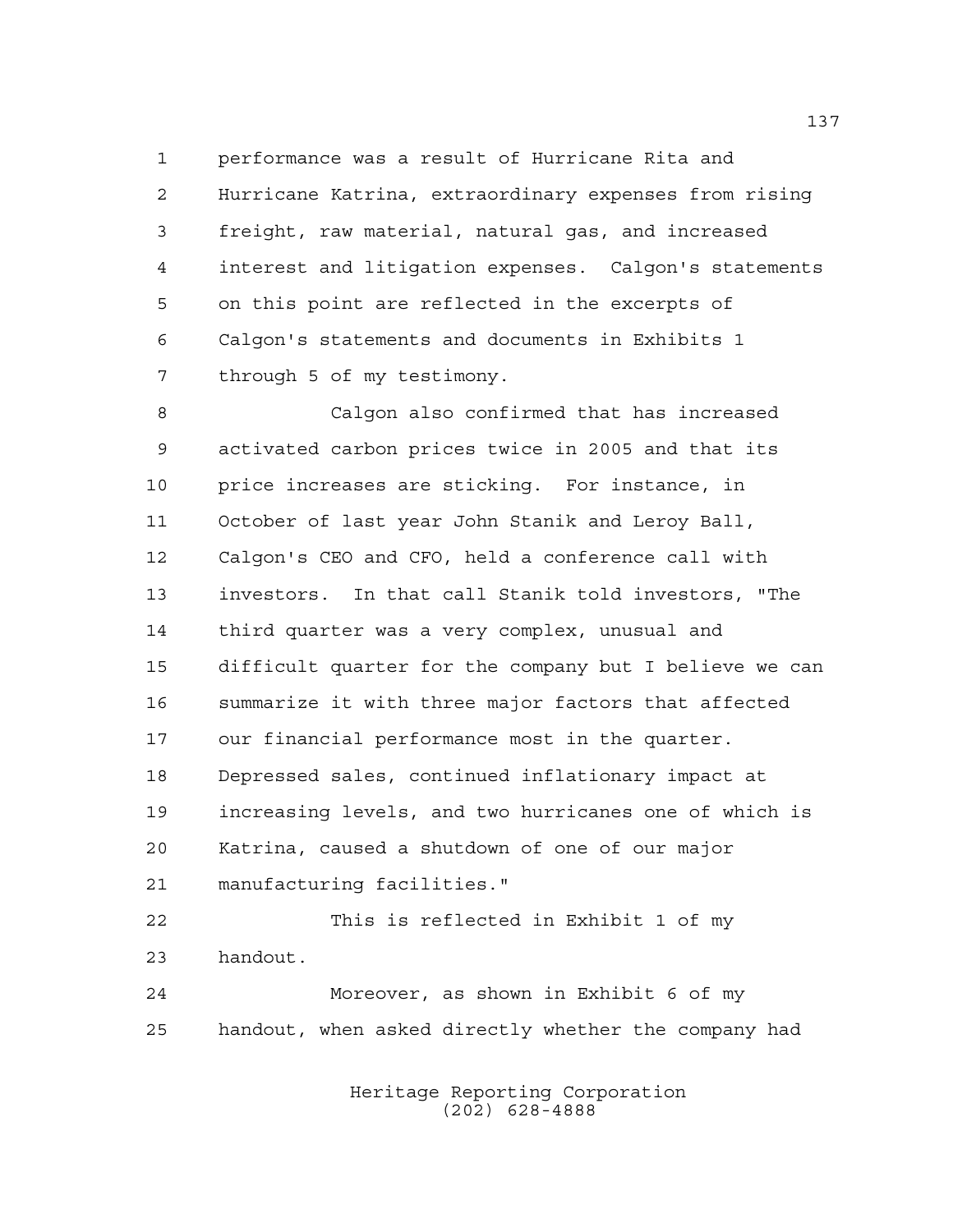been impacted by imports from Asia, Mr. Stanik stated unequivocally that, "At this point we have not seen any negative effect."

 As recently as yesterday during Calgon's fourth quarter web cast with investors, it provided these same reasons for its earnings and once again no mention of imports from China was made. However, it did mention it had filed an antidumping petition hoping it would improve not restore margins.

 This indicates that Calgon intends to use the antidumping duty law not to restore profits, but to improve profits. This is unjust enrichment. Is this what the law was designed for? I certainly hope not.

 In its third quarter 2005 corporate earnings conference call on October 26, 2005, Calgon also acknowledged that Norit is its only real competitor, and that importers using Asian carbon, be it coconut or coal-based, are raising prices. These statements are reflected in Exhibit 7 of my handout.

 So it was quite surprising to hear the Petitioners assert that they are being injured by Chinese imports when the CEO of Calgon flat denied this and imports had not been mentioned as a reason for the company's disappointing performance.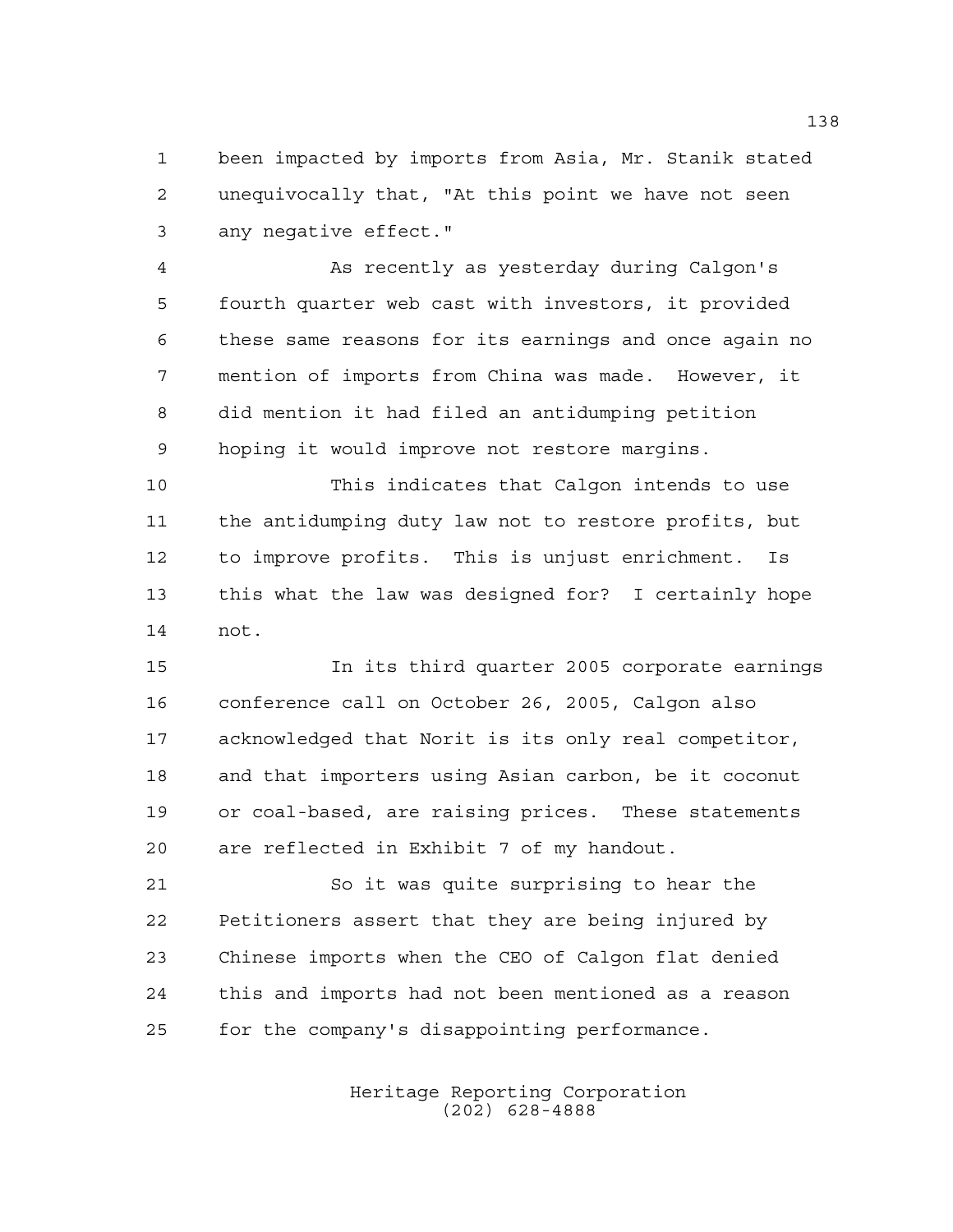You have to understand. For a company that was ravaged by Hurricanes Rita and Katrina and saw a number of its large customers' operations shutting down and ceasing purchases, Calgon is doing remarkably well right now. It and its customers in the region appear to have fully recovered. However, any adverse condition it experienced certainly was not due to the imports from China, but rather were due to the two hurricanes and other factors related to management decisions reflected in Exhibit 8 of my handout.

 The second reason the petition came as a total surprise to us in the industry is because Calgon and Norit combined represent a huge import source of activated carbon. Calgon has boasted in its financial statements over the last few years about its significant investments in China for the production of activated carbon. One of its Chinese facilities is pictured in Exhibit 9 of my handout. This and other indications demonstrate that Calgon has been following a consistent strategy of increasing its operations in China. It even shut down its plant in Belgium and now uses that activation equipment to reactivate carbon only. The front end of the Belgian plant was relocated to its plant in China and as a result Calgon is now by far the largest importer to this country of

> Heritage Reporting Corporation (202) 628-4888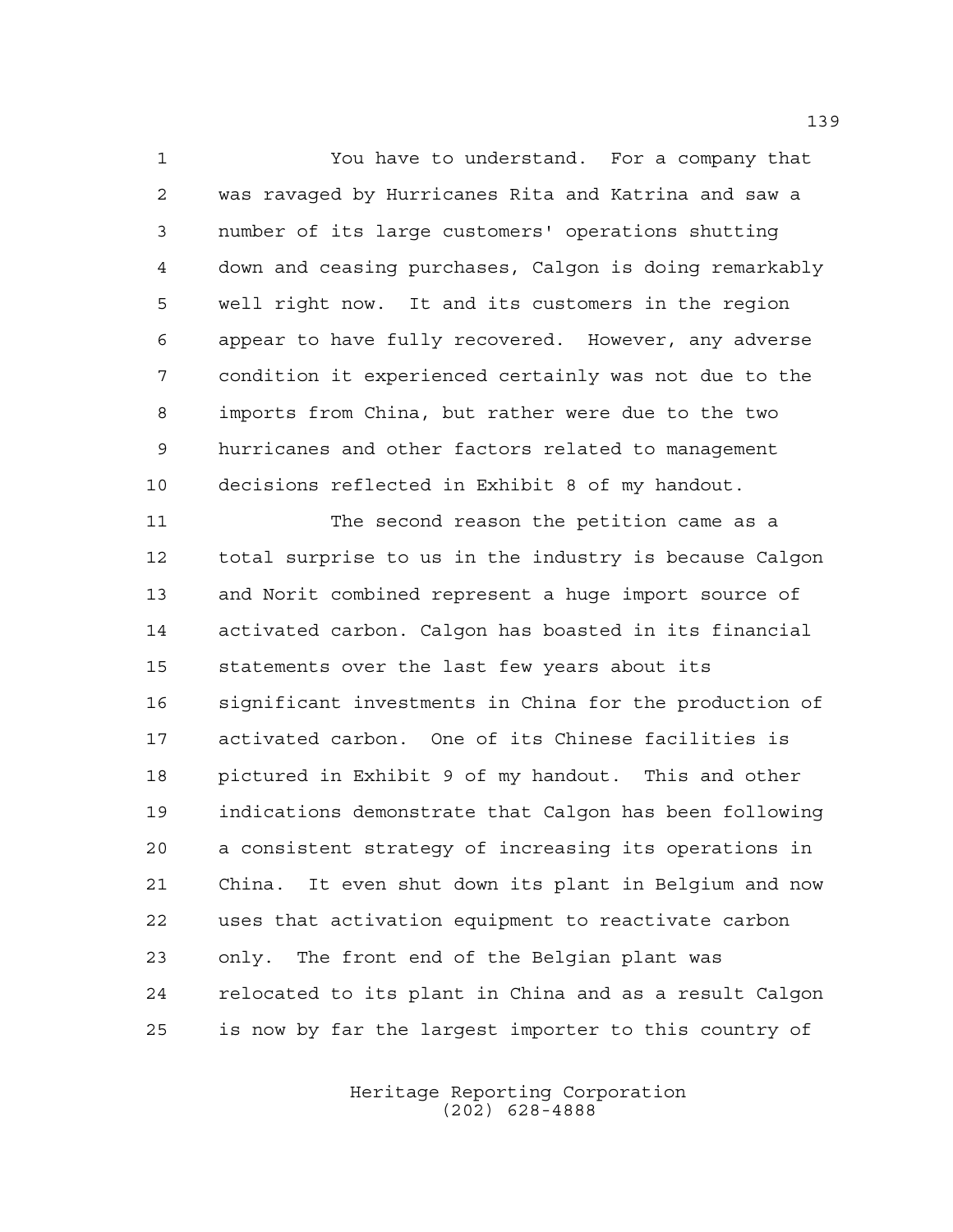Chinese activated carbon.

| $\overline{2}$ | In fact contrary to the testimony of Mr.               |
|----------------|--------------------------------------------------------|
| 3              | O'Brien this morning where he stated that his Chinese  |
| 4              | product stays in Asia and other markets, Calgon        |
| 5              | themselves account for 50 percent, I repeat, 50        |
| 6              | percent of the increase in imports from China during   |
| 7              | the investigation period. '03 to '05.                  |
| 8              | Besides being the largest importer, Calgon             |
| 9              | is in fact by far the largest exporter from China as   |
| 10             | well, and this would automatically make Calgon's       |
| 11             | Chinese company a mandatory respondent in the DOC's    |
| 12             | investigation. The transparency is obvious here.       |
| 13             | Calgon is attempting to grossly manipulate the         |
| 14             | antidumping law to gain an unfair advantage under      |
| 15             | which it may be able to get a zero dumping duty while  |
| 16             | all of its other competitors receive a high dumping    |
| 17             | margin. This can hardly be what the legislators had in |
| 18             | mind when they enacted the antidumping laws.           |
| 19             | At the very least, it is hard to understand            |
| 20             | how Calgon and Norit could claim they're being injured |
| 21             | when they're doing the importing and Calgon is the     |
| 22             | source of the largest amount for production in China   |
| 23             | and the largest exporter to the United States.         |
| 24             | The only answer we could come up with, quite           |
| 25             | frankly, is that the Petitioners are gaming the        |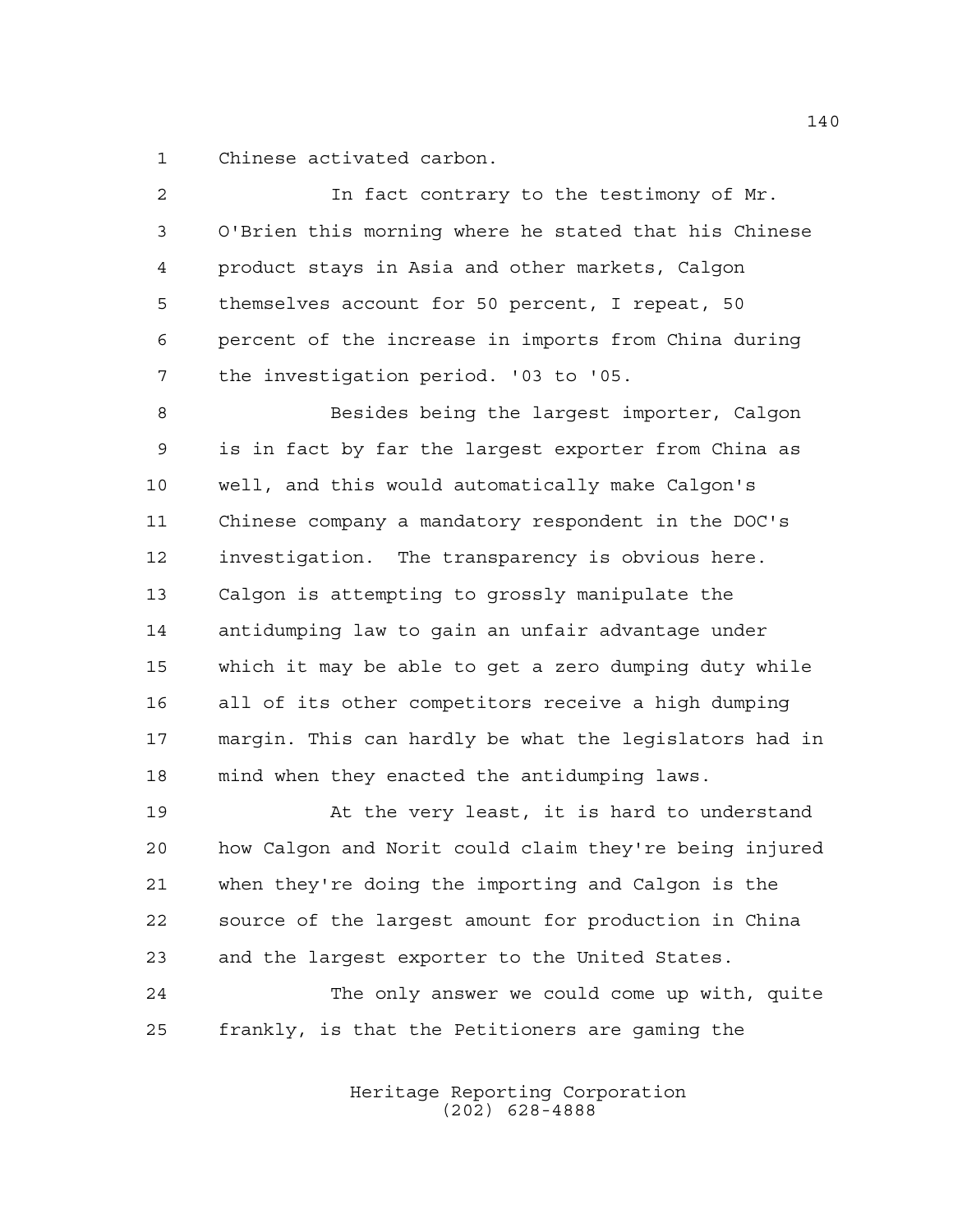system. They're using the antidumping law to get their imports into this country with no dumping duty and keep their competitors' imports out with high dumping duties.

 As reflected in Exhibit 10 of my handout, we've learned from suppliers in China that incredibly in December Calgon placed large orders in China for delivery of nine million mounds of carbon for delivery before the end of the first quarter in '06. This is equal to ten percent of all Chinese imports to the United States over the course of the entire year, and they were placed by Calgon in a single month.

 It's clear that Calgon is trying to take advantage of market conditions before requesting relief from you and shutting the door from its competitors. Is this fair? Is this what this law is supposed to protect?

 Additionally, as shown in Exhibit 11 of my handout, Calgon has recently announced plans to drastically expand its operations in China, building a 35,000 square meter state of the art facility in Tanjing to replace its current 7,000 square meter facility there.

 If Calgon's domestic operations are in such dire straits due to the imports from China, why then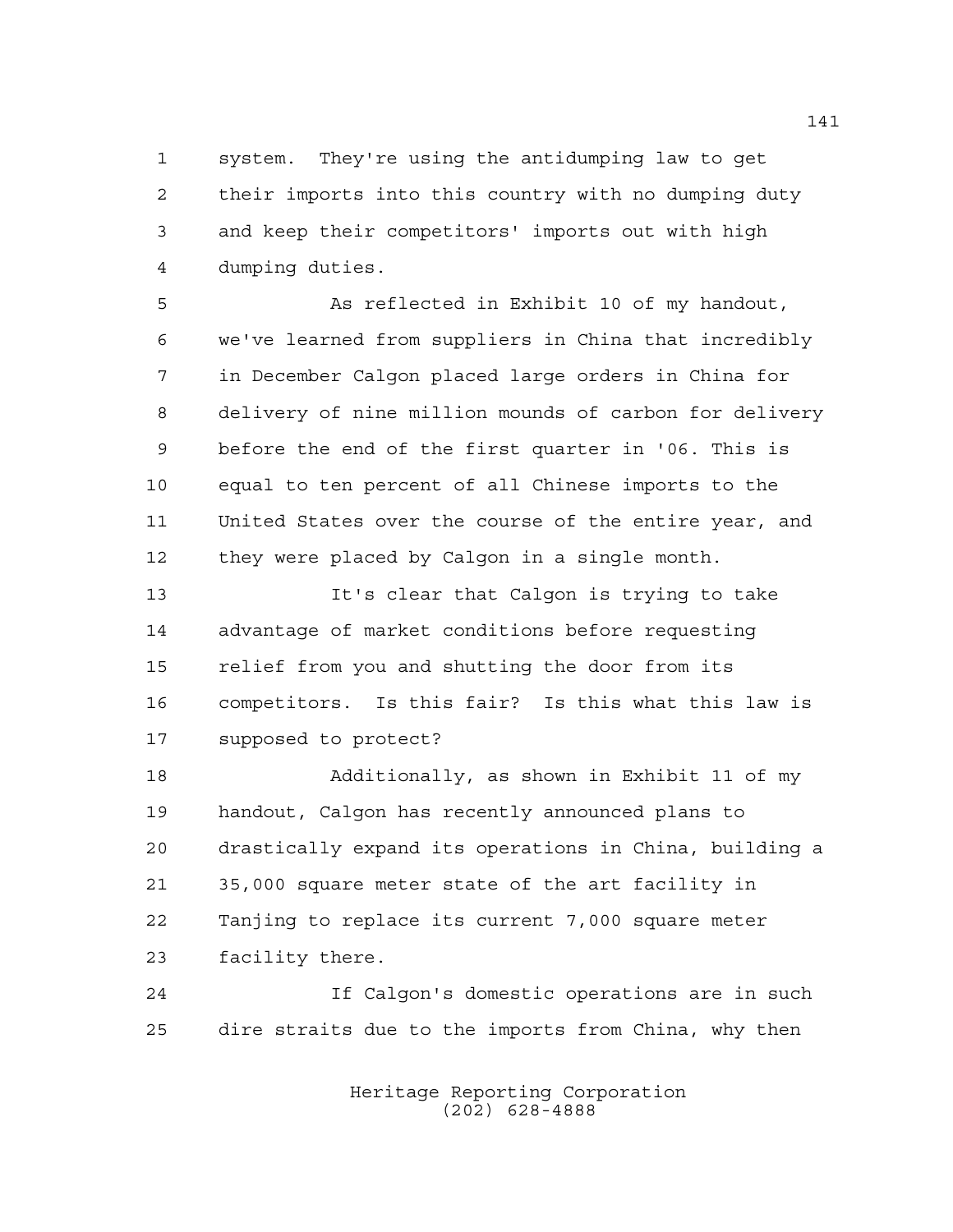does it contribute so much of its resources to Chinese operations? It's clear that Calgon has decided to use the revenue earned from its U.S. carbon operations to feed its Chinese operations at the expense of its U.S. production operations. To demonstrate this, recently it announced its decision to close its Blue Lake U.S. facility where it produced reactivated carbon.

 This morning Mr. O'Brien also blamed the closing of a U.S. production line on Chinese competition. In a document submitted to the SEC, however, they say no such thing. They reported that they closed down production because they were reluctant to install newly required air pollution reduction equipment. I can provide the documentation if you need it.

 Norit also appears to have unfortunately other than genuine interests.

 In the last three years this company has gone through three presidents, and has lacked any consistent leadership over this period. None of the presidents had prior experience in the U.S. carbon industry and unsuccessful attempts to hire a CEO with experience in the industry a few year ago resulted in litigation between the Petitioners themselves.

The latest president, Mr. Thompson, has been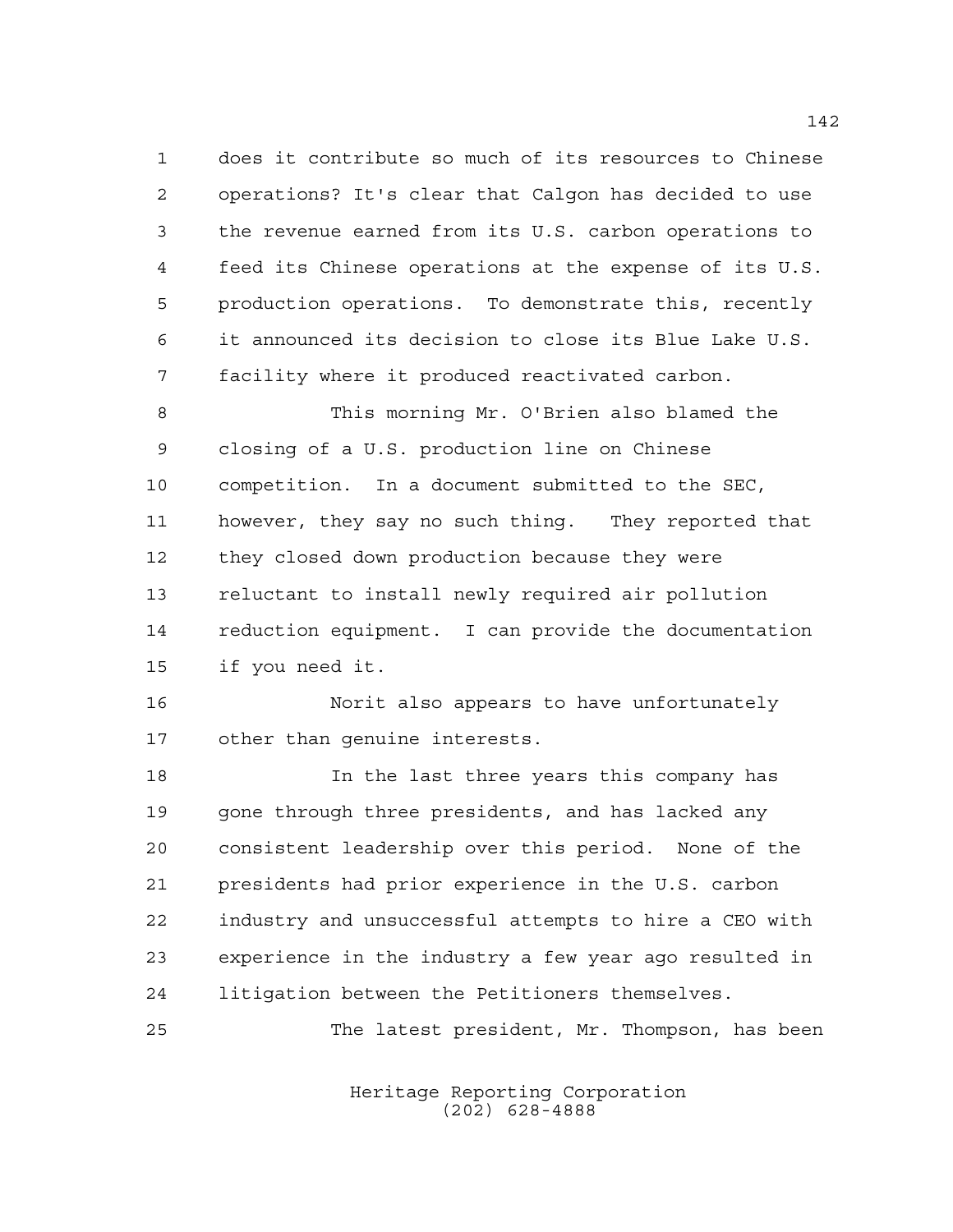with the company for about a year. He appears to have no prior carbon industry experience but does have experience with two other industries in the past totally unrelated to activated carbon, but that have successfully used the antidumping duty law for receiving import relief using the very same law firm that Petitioners used in this case. It can hardly be consistent with the intent of the antidumping law that companies use experience with antidumping proceedings as a basis for hiring decisions and a business tool.

 The fact is Calgon and Norit are simply exploiting the dumping laws to gain an unfair advantage in importing from China.

 It was interesting to read in the petition that Calgon and Norit have had to lower their prices to compete with Chinese imports. In the market, we've seen prices for carbon increase steadily in recent years. Calgon announced two price increases last year that it reported just yesterday have stuck with "negligible loss of business". This statement is amazing given that it occurred at precisely the same time it complains of underselling by Chinese imports. Similarly, Norit also announced a price increase in December of last year. This is occurring while average unit values of imports from China are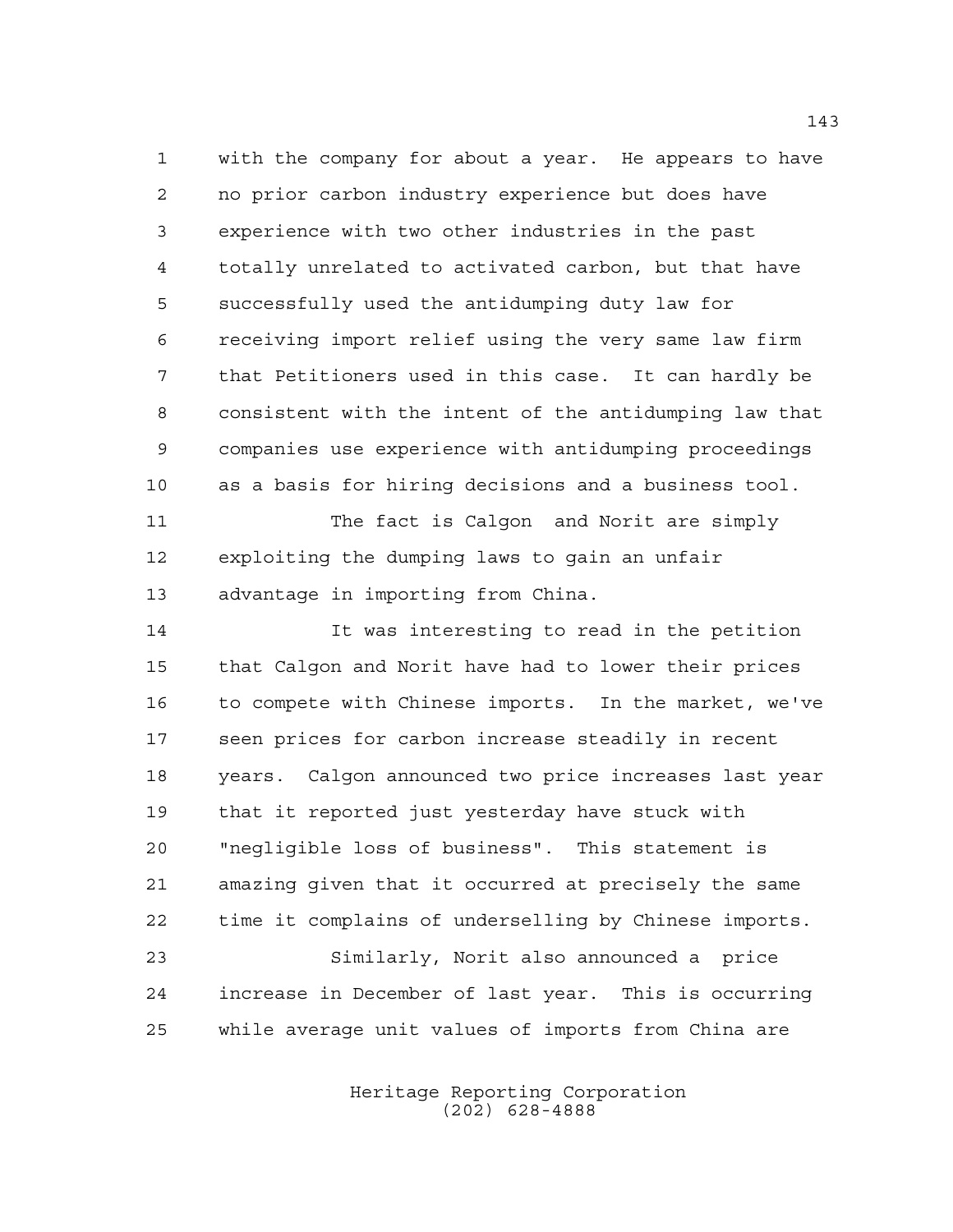increasing and quantities are slightly declining. As indicated earlier when referring to Exhibit 7 of my handout, Calgon even admits that import prices from Asia are rising.

 There's something else the Commission should understand about the Petitioners' operations. In contrast to Chinese activation technology, the Petitioners are heavily dependent on energy costs, particularly natural gas prices because natural gas fires their activation furnaces. While natural gas prices may have been extremely high in 2005, they have fallen significantly in 2006. In fact natural gas prices have fallen by 50 percent compared to last year.

 Calgon and Norit's current condition should be healthy. In any event, prices of imports from China did not prevent price increases for the domestic producers and in fact Norit announced an energy surcharge on top of its normal increasing prices to cover the high natural gas costs at the end of last year.

 The Commission should also understand that Calgon makes a tremendous amount of money that it could reinvest in its activated carbon operations as capital expenditures and R&D investment, but instead,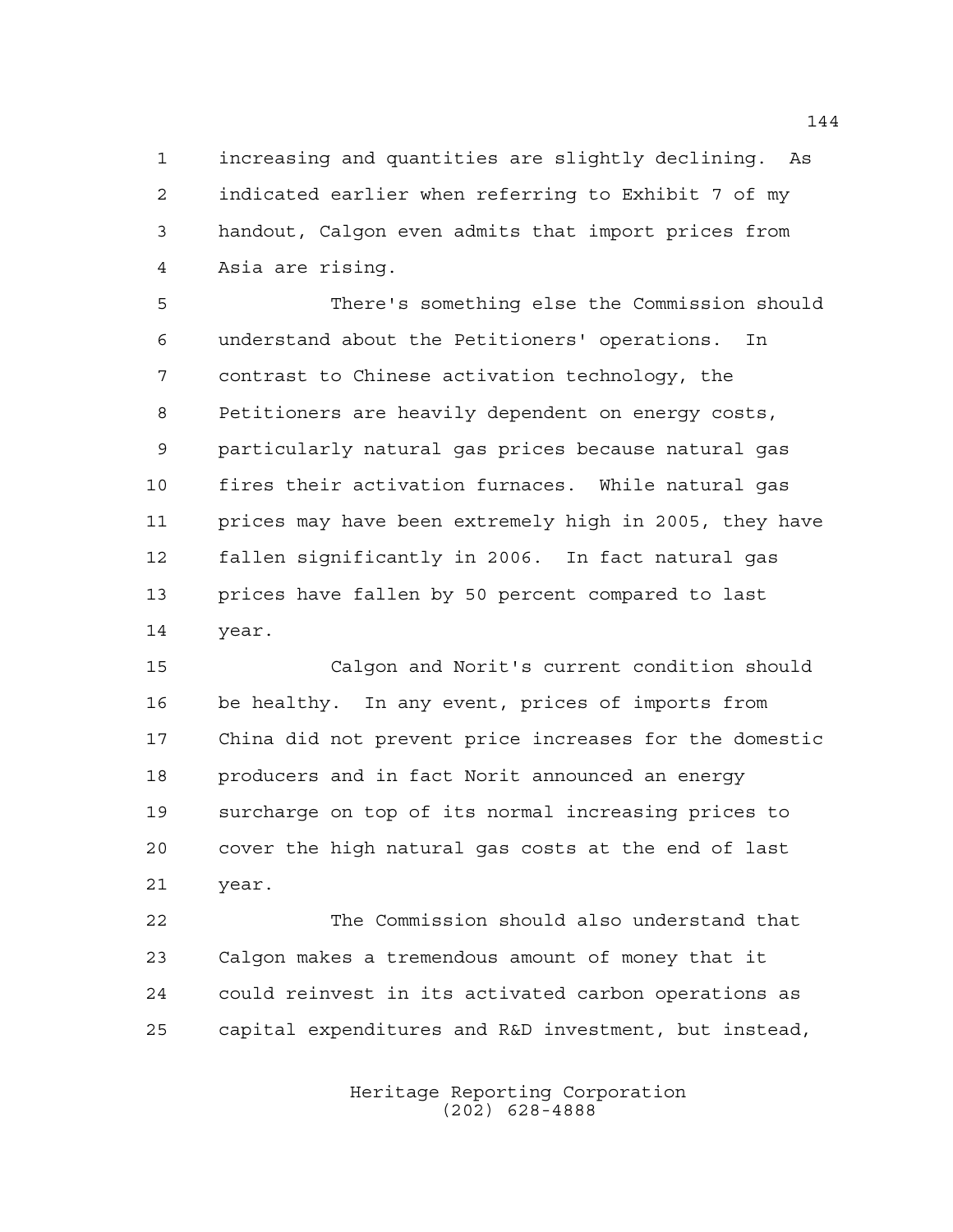invests to diversity its portfolio toward other technologies such as UV disinfection and consumer products.

 In summary, we see Calgon and Norit's refiled petition as a misuse of the U.S. antidumping duty laws. We see the real motivating party behind this investigation is Mr. Thompson of Norit who also participated in two past antidumping duty investigations while in different industries.

 Essentially what we see happening is Calgon going along with this effort to lock up an exclusive supply situation. Because its wholly owned subsidiary in China is the largest Chinese exporter, it will undoubtedly be selected for a separate duty investigation by the Department of Commerce. Therefore, because it also controls an opposing argumentation, it stands a very good chance of obtaining a zero dumping margin on its Chinese supply.

 Its competitors in China, of course, will not be given the same free ride in the DOC proceeding, thereby subjecting them to higher dumping duties, kicking them out of the U.S. market to the exclusive benefit of the Petitioners.

Thank you.

MR. VANDER SCHAAF: Mr. Clark?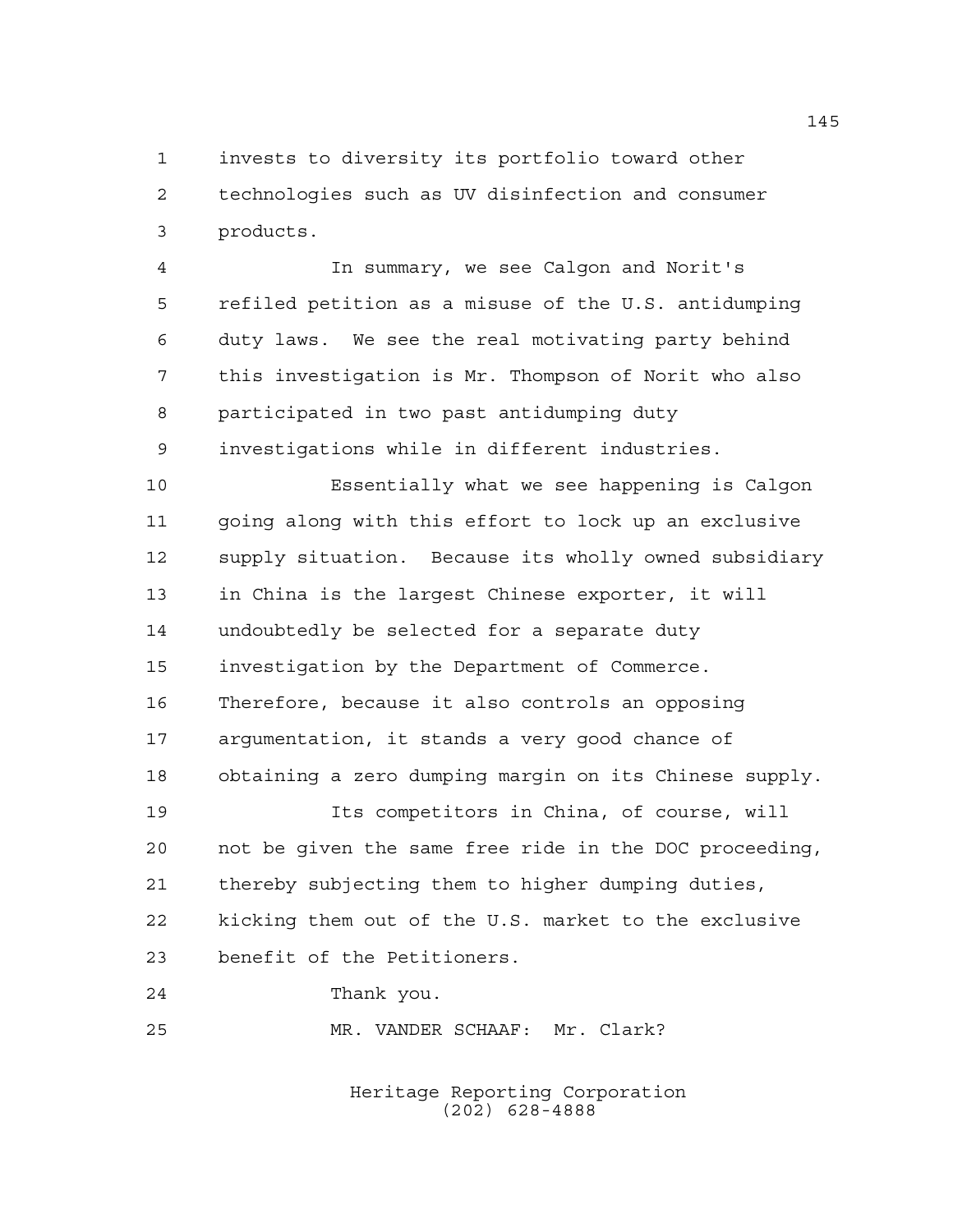MR. CLARK: I'm the President and CEO of Water Tech, Incorporated. It's a water filter and contamination cleanup company in Lake Alfred, Florida. I've been in the water treatment industry for 25 years now. The majority of our work is for the Department of Environmental Protection on contaminated wells and contracts like the U.S. Army Corps of Engineers as well.

 We're a purchaser and end user of activated carbon. We're not importers, but we buy from the importers. I'm basically here today to speak for the small guy in the industry like myself. There's a lot of us that are fairly small like myself and by ourself we're pretty small, but collectively, together, we use up a large portion of the end product.

 Water Tech has purchased activated carbon from domestic and Chinese suppliers and when making these purchasing decisions that I make are mainly based on quality and consistency and not necessarily price.

 More importantly, what matters to me as a purchaser of activated carbon is the quality and consistency of the product. If we get a shipment of bad carbon it can shut us down, which it has in the past before.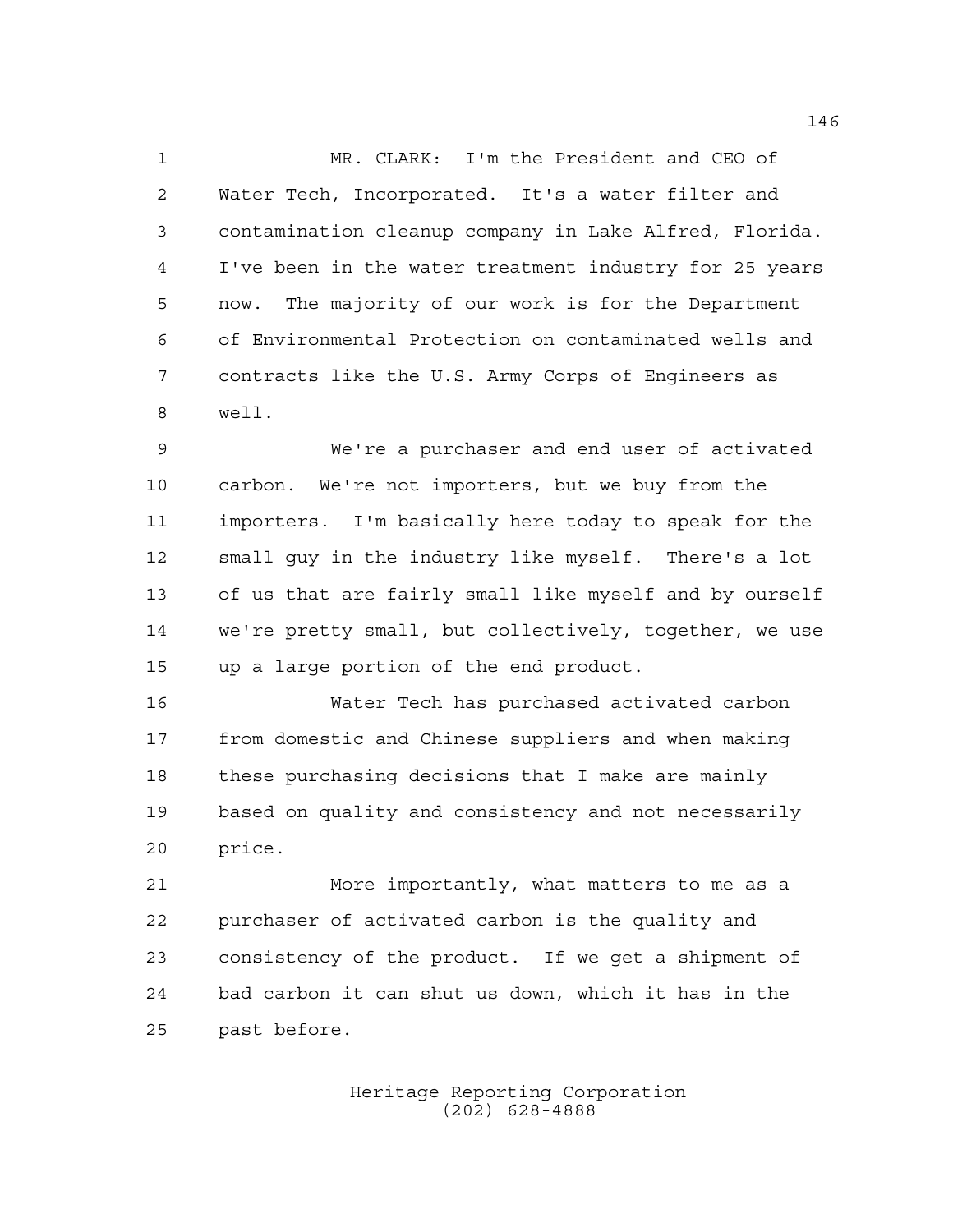More importantly, it could result in the loss of contracts, state and municipal contracts that are vital to our company. It can also result in lawsuits brought by the residents that own contaminated wells which I know firsthand of. Using Calgon carbon, problems that we had in the past with the BEP contracts. Securing a consistent and responsive source of quality carbon is essential. I'll tell you firsthand that we cannot get from domestics -- I'm sorry. If y'all can't tell, I'm kind of nervous. I don't know why. 13 [Laughter]. We don't have buildings this big down there where I'm at. 16 [Laughter]. Either way, let me start over that paragraph. So securing a consistent and responsive source of quality carbon is essential. I can tell you firsthand that we cannot get that from the domestics because we're just not a big enough company. My view on it is if you're bigger and you're a lot bigger company you can get a little better quality and a little better assistance when you're making your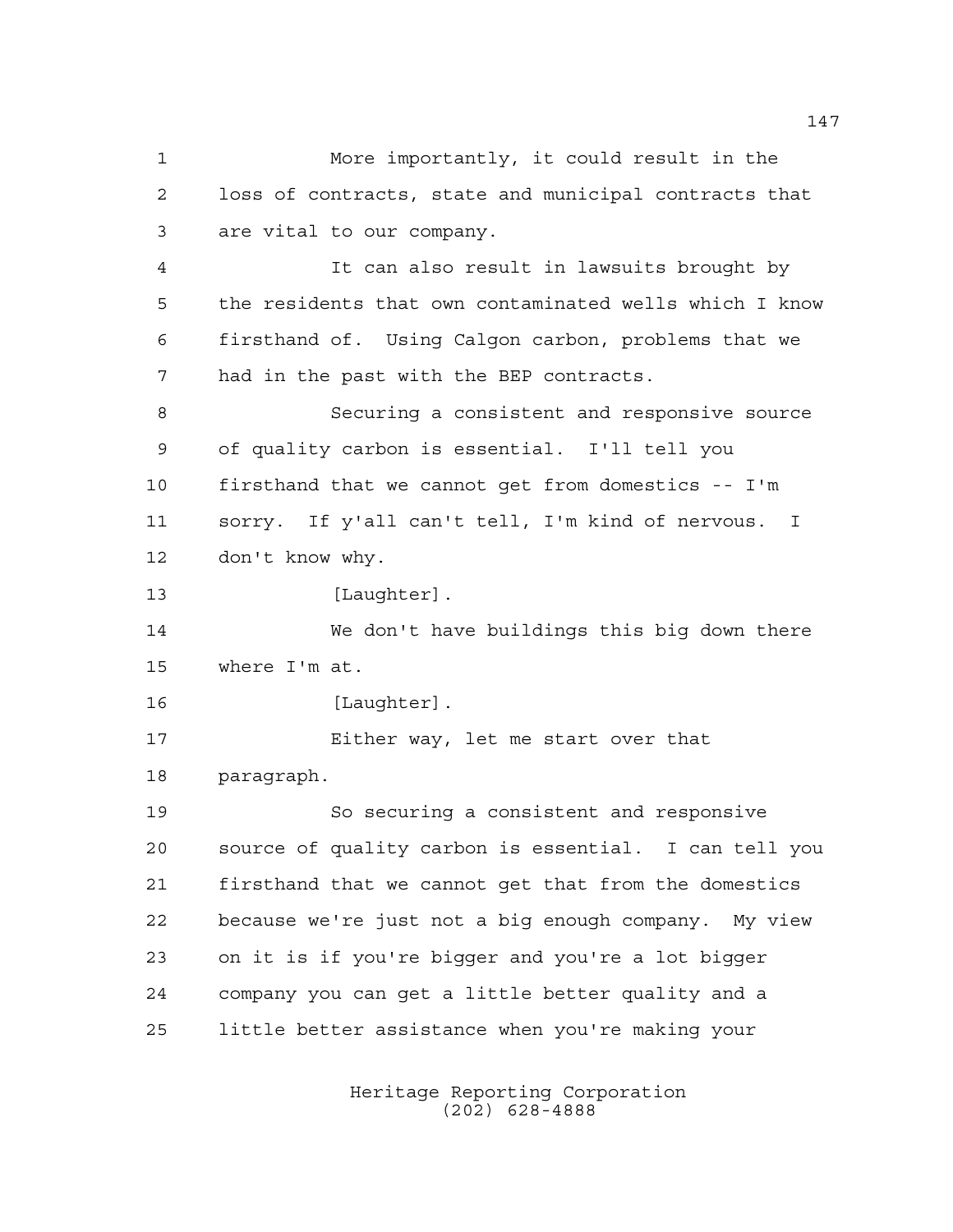purchases.

| $\overline{2}$ | Calgon and Norit are the 900 pound gorillas            |
|----------------|--------------------------------------------------------|
| 3              | in the market and if they don't want to provide you    |
| $\overline{4}$ | with the service or the quality you need, they just    |
| 5              | don't do it. It's basically take or leave it. That's   |
| 6              | what's happened to me in the past and I've purchased   |
| 7              | from Calgon and Norit and had very big problems on my  |
| 8              | state contracts with both carbons. As a matter of      |
| 9              | fact some of the problems I've had are the worst       |
| 10             | problems I've ever seen in my 25 years of business.    |
| 11             | I've never seen anything like it.                      |
| 12             | These companies both produce a high quality            |
| 13             | carbon, but for some reason guys like me have a hard   |
| 14             | time getting it. There needs to be an alternate        |
| 15             | source of these products for companies like mine other |
| 16             | than Calgon or Norit.                                  |
| 17             | In addition to our need for quality and                |
| 18             | consistency, the carbon I use must meet required       |
| 19             | specifications for the state of Florida and the Army   |
| 20             | These include levels of moisture, pore size,<br>Corps. |
| 21             | ash content, apparent density, sieve and iodine count. |
| 22             | Only if the carbon meets each of these specifications  |

 will I consider purchasing it. It doesn't matter how cheap the carbon is if it doesn't meet these specifications, and I have had a hard time getting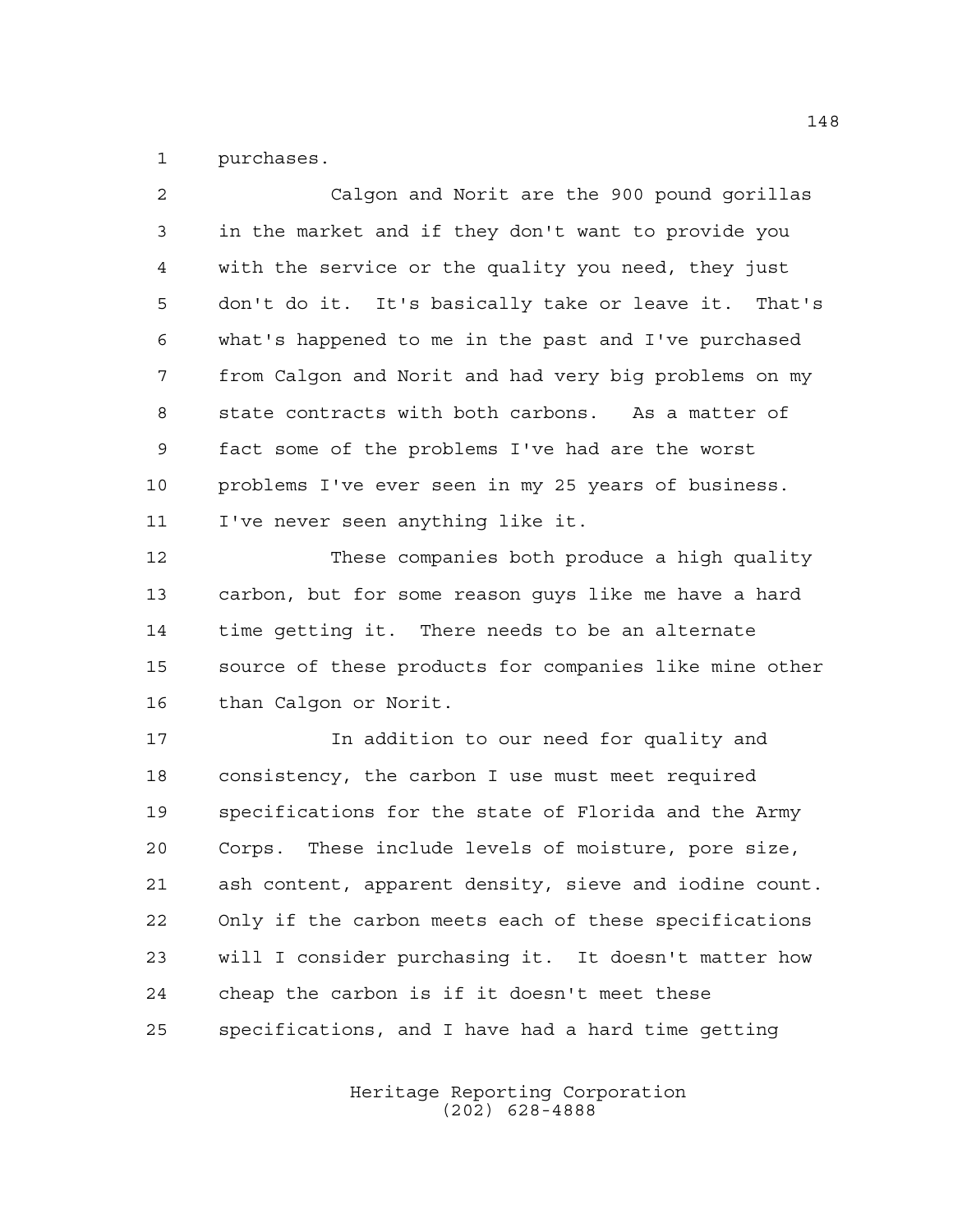this kind of carbon from China in the past.

| $\overline{2}$ | Additionally, we require low fine carbon               |
|----------------|--------------------------------------------------------|
| 3              | which is, a lot of fines are generally created when    |
| 4              | you're moving the material around and abrasion         |
| 5              | results. The more you transport it and the more you    |
| 6              | move it around, the more fines you're going to get.    |
| 7              | So naturally carbon from China is going to have more   |
| 8              | fines than local carbon will have.                     |
| $\mathsf 9$    | Due to the handling involved in bringing the           |
| 10             | carbon from China and Chinese suppliers cannot provide |
| 11             | the carbon that meets these requirements. Calgon and   |
| 12             | Norit both can deliver low fines carbon if you're big  |
| 13             | enough or if it's in their best interest. Apparently   |
| 14             | I'm not.                                               |
| 15             | Finally, I just want to make it clear that             |
| 16             | if this goes through it will make an unbelievable      |
| 17             | difference on our company and could put us out of      |
| 18             | business and a lot of other countries like mine that   |
| 19             | are my size.                                           |
| 20             | MR. VANDER SCHAAF: I think we have 17                  |
| 21             | seconds left, so we'll conclude there.                 |
| 22             | Thank you very much. We're ready to take               |
| 23             | your questions if you have any.                        |
| 24             | MR. CARPENTER: Thank you very much,                    |
| 25             | gentlemen, for your testimony.                         |
|                |                                                        |

Heritage Reporting Corporation (202) 628-4888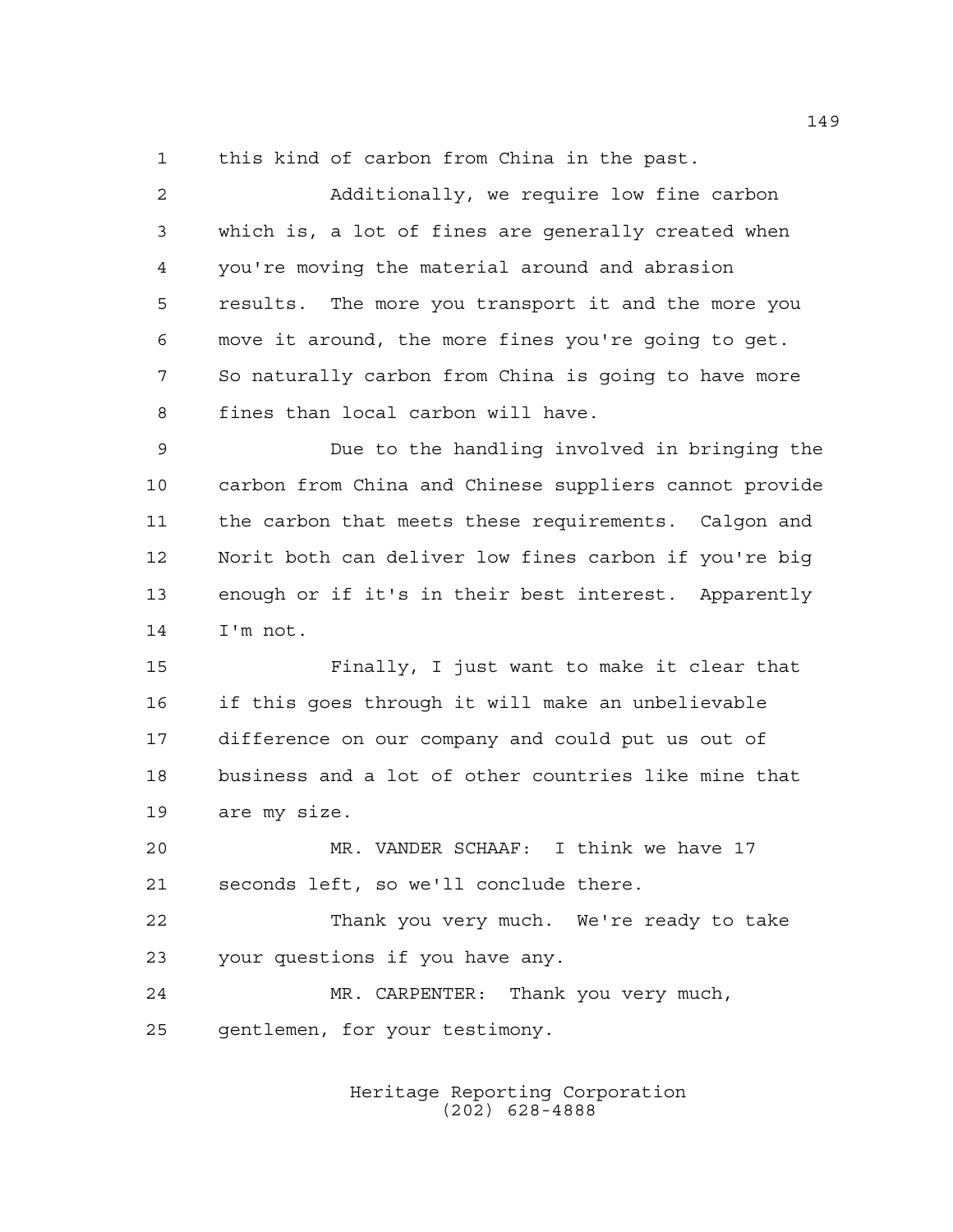As a housekeeping matter since the handouts that you have provided to us are relatively voluminous rather than including them in the transcript I would suggest, Mr. Vander Schaaf, if you want to include them in the record that you attach them to your post- conference brief. MR. VANDER SCHAAF: We will do so. Thank you. MR. CARPENTER: We'll begin the questions with Mr. McClure. MR. McCLURE: Jim McClure, Office of Investigations. Mr. Kovach and Mr. Jordan, you both spoke with regard to a number of varieties of activated carbon that Calgon and Norit didn't produce. So essentially you had to go to China to get that product. Do those products or varieties that they don't produce, do they sell at a premium here, or -- MR. KOVACH: In some cases they are. It's difficult to say that they are selling at a premium when you don't have a domestic competitor for it. MR. McCLURE: But are they selling at a premium compared to other varieties where -- MR. KOVACH: Yes, they are.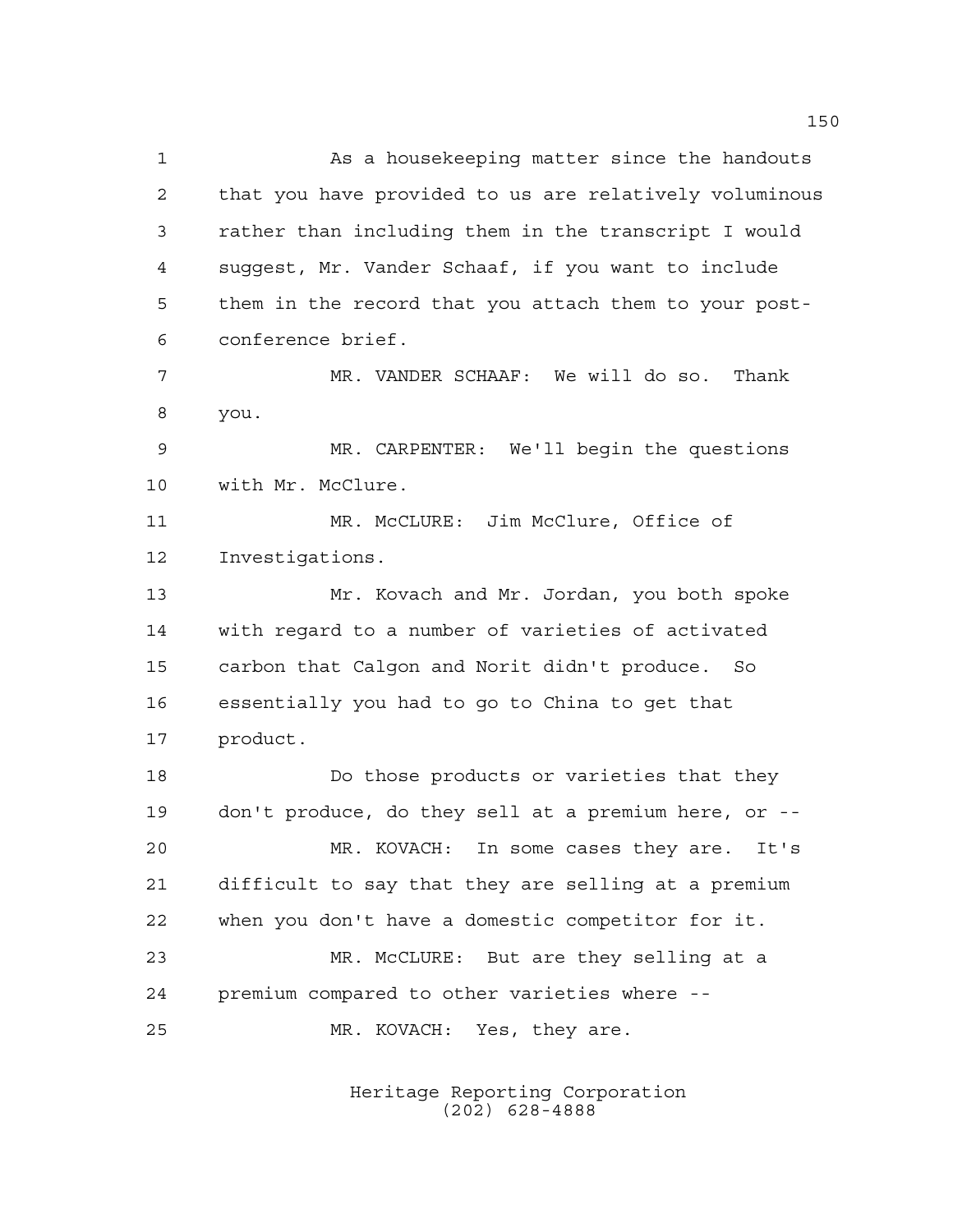MR. McCLURE: Where both are producing. Mr. Jordan?

 MR. JORDAN: Yes. Some of the products we were referring to were the anthracite coal pellets that are not manufactured in the United States any longer, they're only manufactured in China and they have to be brought in from China. Another product is the coconut shell carbon. It is not manufactured domestically either, so it would be subject, if it were coming in from China, to these duties also.

 MR. McCLURE: But it sells at a higher price than the other varieties?

 MR. JORDAN: It's not really a direct comparison, they're just different products. The coconut shell versus the coal-based material that's made domestically. And then the vapor phase anthracite coal pellets are different from the other domestic products as well. They're different products.

 MR. McCLURE: With regard, I believe Mr. Jordan, you mentioned the number of water authorities that have Buy America provisions. When they buy from say an importer such as Mr. Kovach, at what juncture does the Buy America provision kick in? If you tweak it once it comes in, is it an American product or --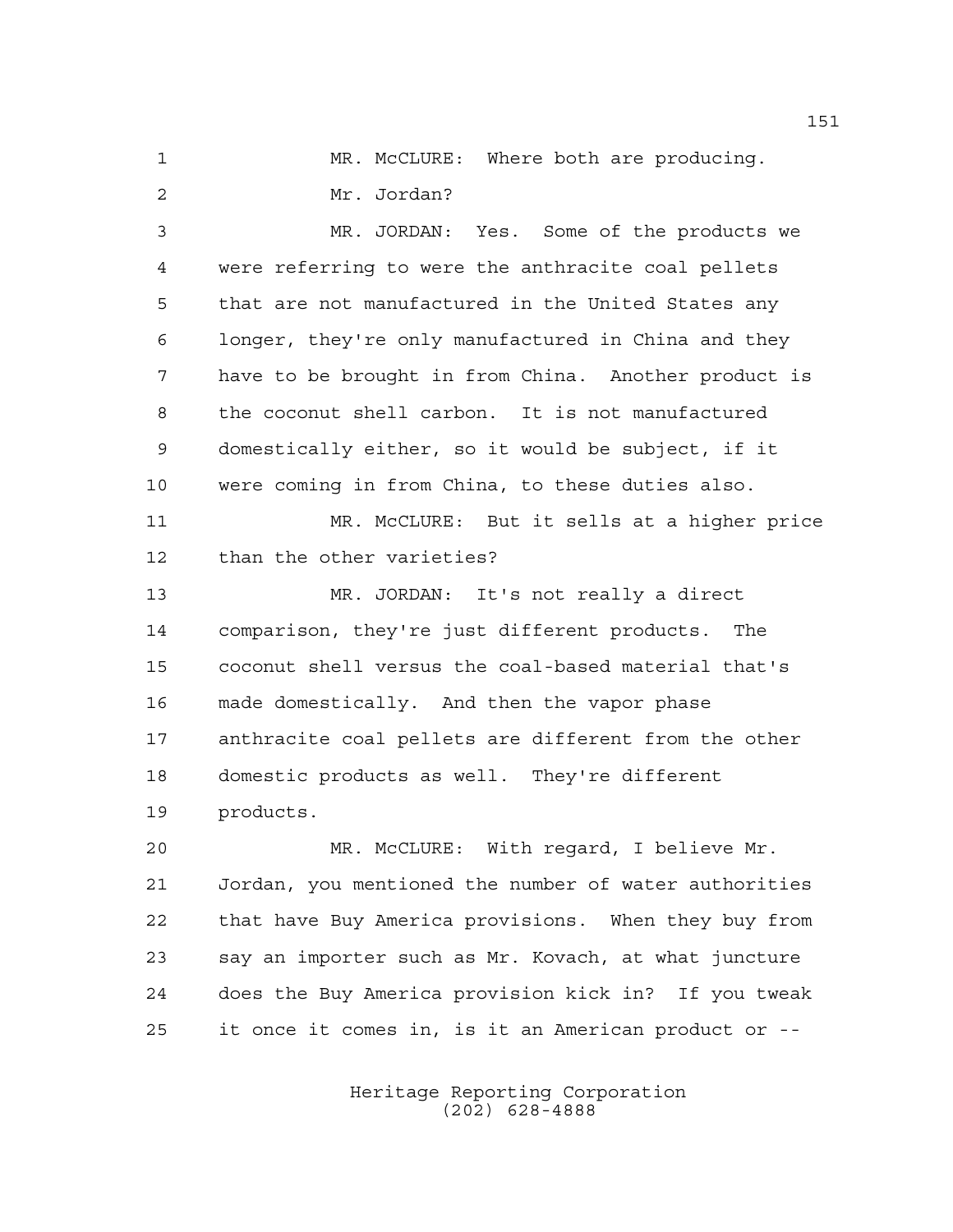MR. KOVACH: We don't sell into the water market at all. We consider that to be a very low level, very low grade activated carbon. Almost exclusively our applications go into nuclear applications, pharmaceutical applications, petrochemical industry where standards and quality are important. And the further processing that we make, the cost that we add to it is higher than the original raw material cost. MR. McCLURE: For any of you who do sell into that market -- MR. JORDAN: That would be in the municipal market when it says they have to be, usually the terminology would be manufactured in the United States of America, or North America, so it would have to be manufactured here by the definition of manufacture. Not a value added. I know there's some Buy American Act that it has to be more like 51 percent, but as far as that's concerned, all activated carbon would have to come from either Calgon or Norit if it had a Buy American clause in it. MR. McCLURE: Okay. Mr. Nelson, with regard to your various exhibits and in particular with regard to Calgon and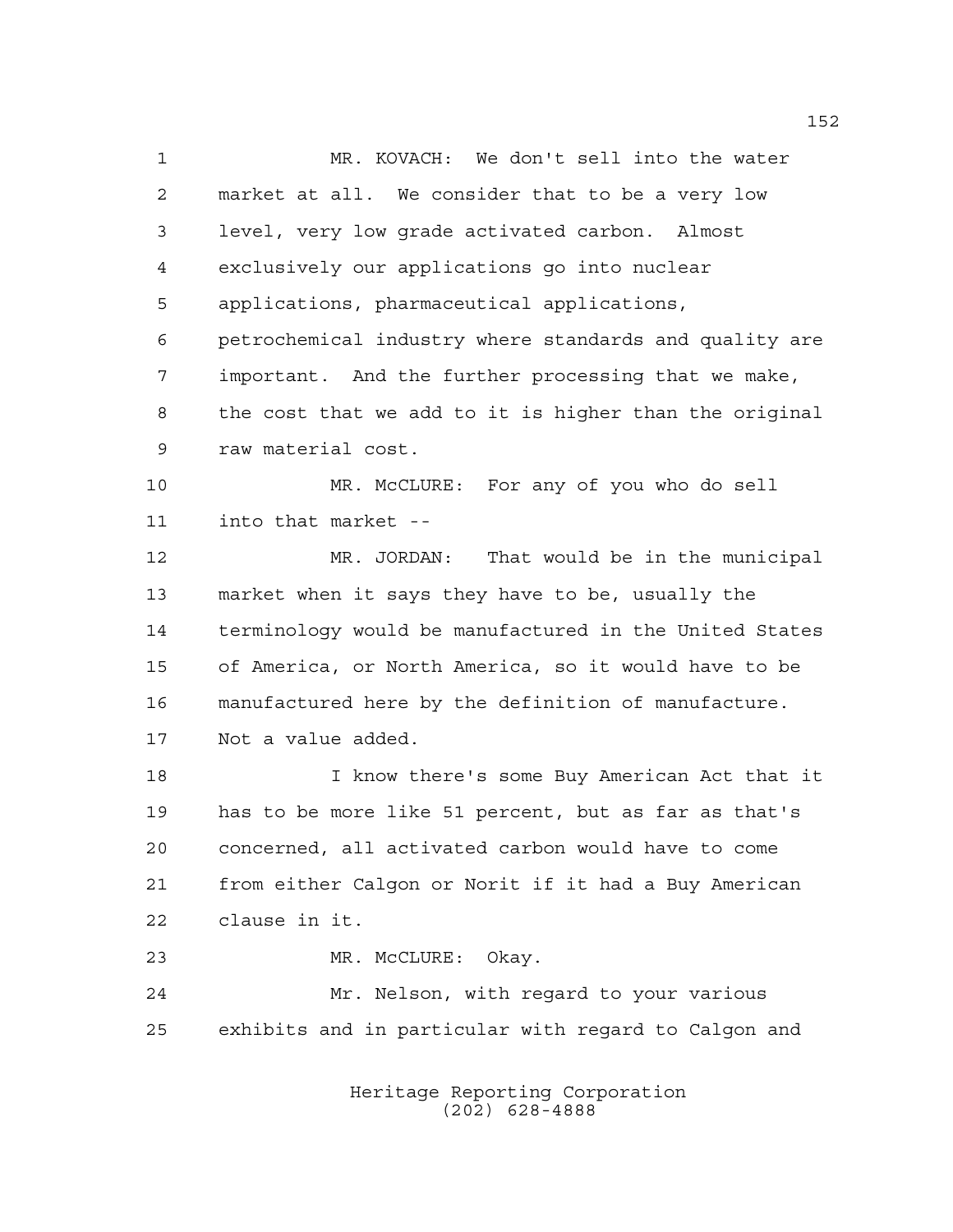their financial performance, was that for Calgon in general or activated carbon specifically? And what other products does Calgon produce that would be included if that's a corporate wide case? MR. NELSON: The exhibits I have deal with the entire company of which perhaps 50 percent is carbon. MR. McCLURE: Fifty or 15? I'm sorry. MR. NELSON: I'm not an authority on this. MR. McCLURE: But five-oh or -- MR. NELSON: It might be five-oh. They have a lot of like UV products and perchlorate and services and et cetera as well. MR. McCLURE: I'll stop there for the moment and pass on to my colleagues. MR. CARPENTER: Mr. Fishberg? MR. FISHBERG: David Fishberg, Office of General Counsel. Thank you for appearing today. For any of the importers, I was wondering have you imported any reactivated carbon in the last three years? If not, why not? MR. SKEINI: The Pacific Ocean is a pretty big obstacle to sending carbon back to China for reactivation. There is a very small, there is a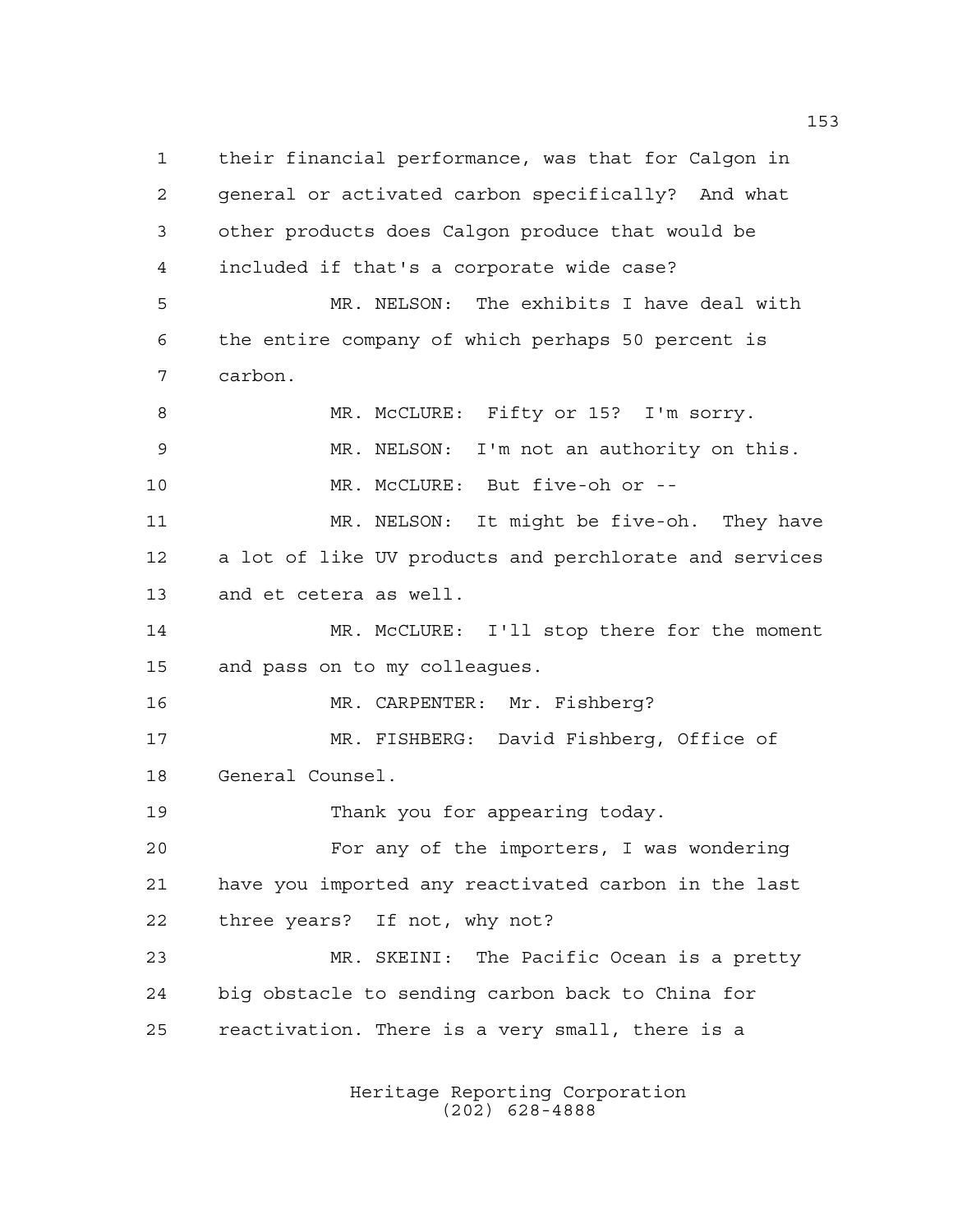limited use of carbon in China. It's starting to grow. The only saving you make with reactivated carbon, it's a big saving, it's the raw material. It's not feasible to ship it out to the U.S. to process it and then come back here. The energy cost is about the same on both sides of the ocean so it's just not a feasible prospect.

 MR. FISHBERG: As I asked I think Petitioners, what percentage if reactivated carbon actually reached the commercial market and is not just used by the original users who short of activated it. Does anyone have any thoughts on that?

 MR. VANDER SCHAAF: These guys can chime in. Perhaps Mr. Jordan, but I did sort of canvas them to try to figure out what that number is and from just talking to the different people and having a couple of different conference calls on this, I believe we concluded around 200 million is open market and 300 million would be the internal transfers that the people like Cargil, U.S. Sugar, DuPont would internally reactivate and use, and about 200 million would be open market material that is traded commercially.

 MR. JORDAN: As I recall, the ratio is like four to one as far as the actual reactivated carbon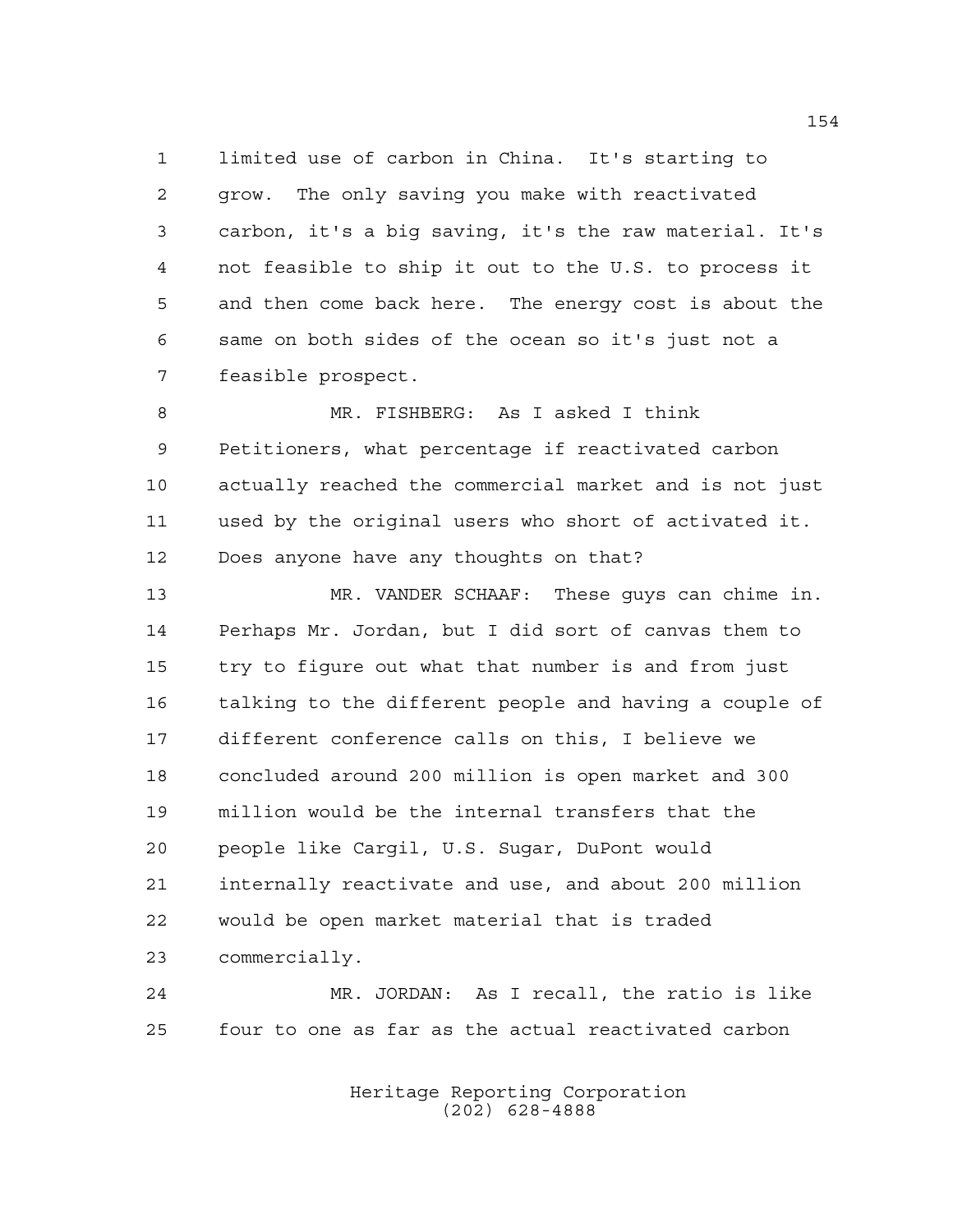market, and I believe we were somewhere around 140 million for as far as commercially available reactivated carbon by most of the folks in this room that produce reactivated carbon. But there's also the people, the captive reactivators, people who reactivate their own carbon, and then buy virgin carbon makeup as part of that and they interchange the virgin carbon makeup amenities from municipalities like the city of Cincinnati.

 Some of the corn sweetener industry, they buy millions of pounds of carbon a year for that market and all it is is makeup. They have their own reactivation furnaces. And we estimated that if in fact it's 140 million as far as reactivated capacity, it's probably four to five times that of the captive amount of carbon that's reactivated by people that use their own carbon and have their own reactivation facilities.

 MR. FISHBERG: So that would be 700 or 800 million pounds are actually consumed in the United States, of which one-quarter would be makeup and blended in.

 MR. JORDAN: Yes, that would be correct. MR. FISHBERG: Are any of you aware of any firms that blend chemically activated carbon and steam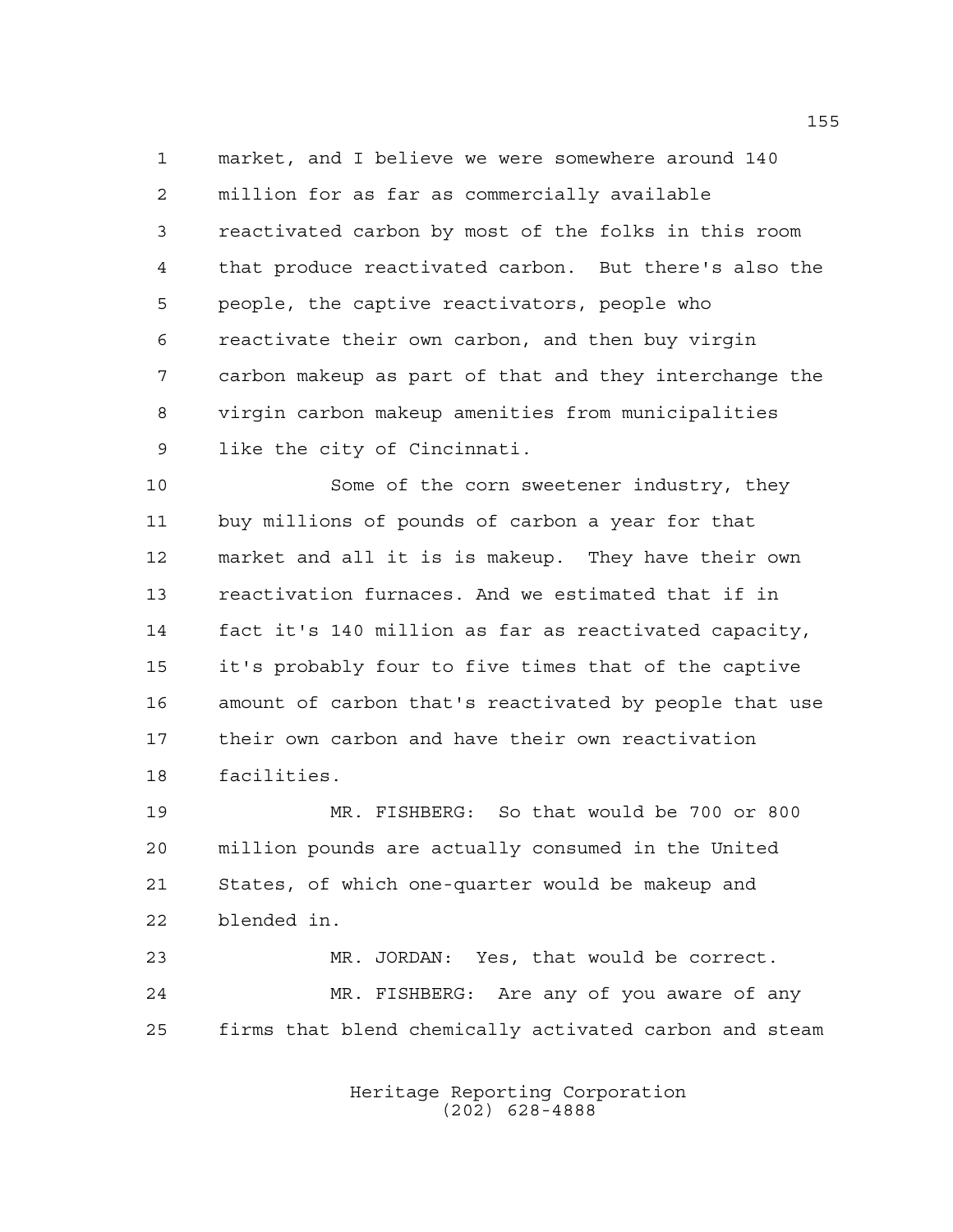activated carbon?

| $\overline{a}$ | MR. SKEINI: Yes. Norit is the inventor of              |
|----------------|--------------------------------------------------------|
| 3              | that product. They have a grade called GB. It stands   |
| $\overline{4}$ | for gluco blend. It's sold to the glucose industry.    |
| 5              | The steam activated carbon is optimized for one        |
| 6              | application within that process and the chemically     |
| 7              | activated carbon is optimized for another use in that  |
| 8              | application. So yes.                                   |
| 9              | MR. VANDER SCHAAF: Notably, Mr. Fishberg,              |
| 10             | when you asked that question to the morning panel, the |
| 11             | question was answered by the representative from       |
| 12             | Calgon. The representative from Norit did not          |
| 13             | respond.                                               |
| 14             | MR. KOVACH: And yes, our company also uses             |
| 15             | the chemically activated and steam activated carbon    |
| 16             | for a particular application. Because it's             |
| 17             | advantageous to do so.                                 |
| 18             | MR. FISHBERG: If you can give an                       |
| 19             | approximate percentage of your sales that use blended? |
| 20             | MR. KOVACH: It is relatively a small                   |
| 21             | percentage. I would say maybe five percent. But it's   |
| 22             | again because that particular product happens to be a  |
| 23             | lower priced product than some of the other products   |
| 24             | that we sell.                                          |
| 25             | MR. SKEINI: To confirm, Jacobi Carbons, we             |
|                |                                                        |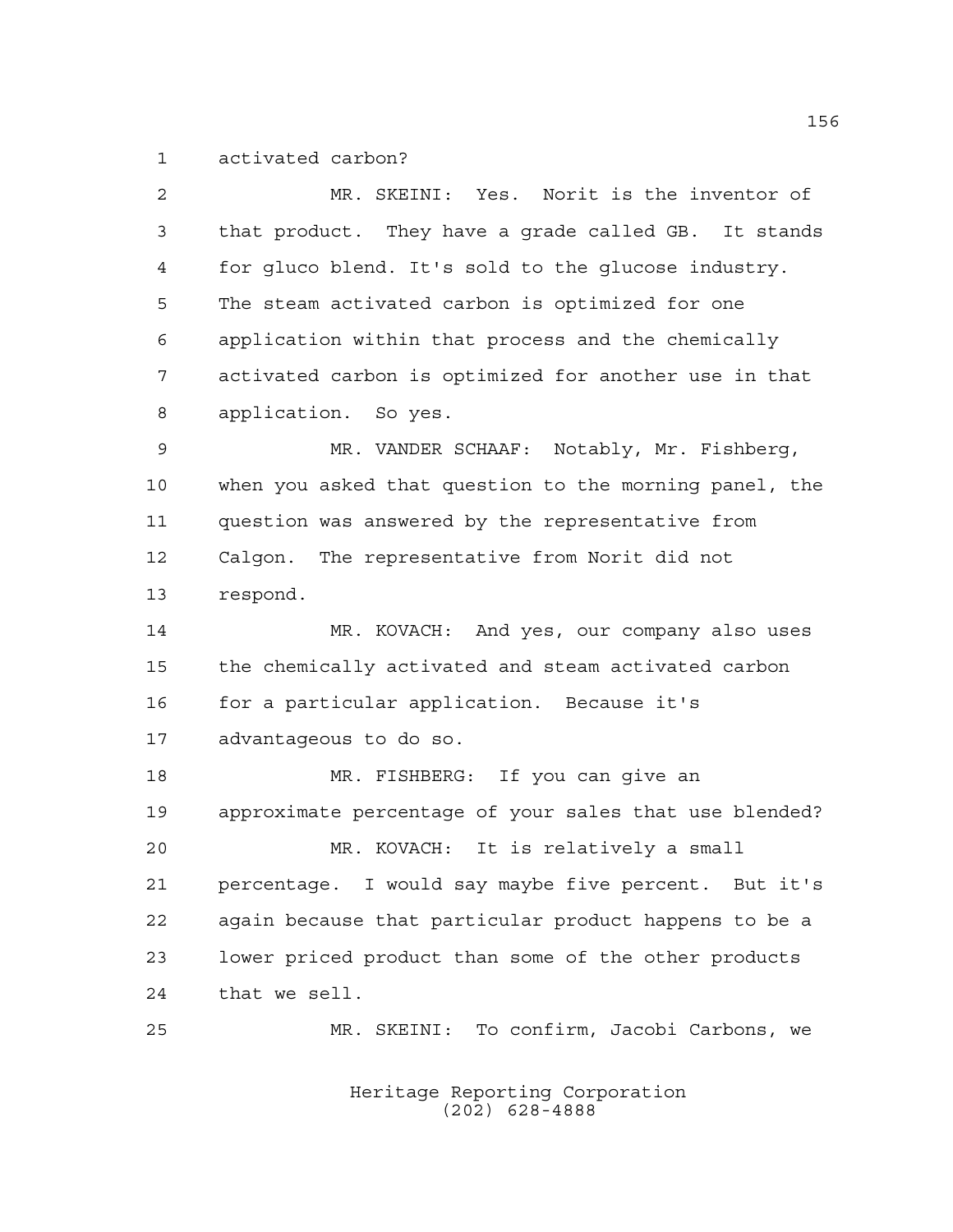also blend steam and chemically activated carbons and make a new product of the blend.

 MR. FISHBERG: What percentage of your -- MR. SKEINI: Small. You have to remember, bear in mind, in China the steam activated carbons are typically produced in the north. The chemically activated carbons are typically produced in the south. There's about 1500 miles of difference in geography here to overcome. I know the Pacific Ocean is a big obstacle in itself, but 1600 miles of Chinese roads is another. MR. NELSON: Excuse me. Moreover, the customers themselves -- MR. FISHBERG: If you can just identify yourself on the record. MR. NELSON: Sorry, Sid Nelson. Consequently it makes sense for the customers themselves to blend it. That way they can optimize and we would never know. MR. FISHBERG: But are you actually aware of any customers that are blending? MR. SKEINI: I know a huge U.S. producer of sweeteners that do a blend themselves. Yes. A huge. They buy carbon in rail cars. I would almost say it's one of the largest users of powder carbon for the food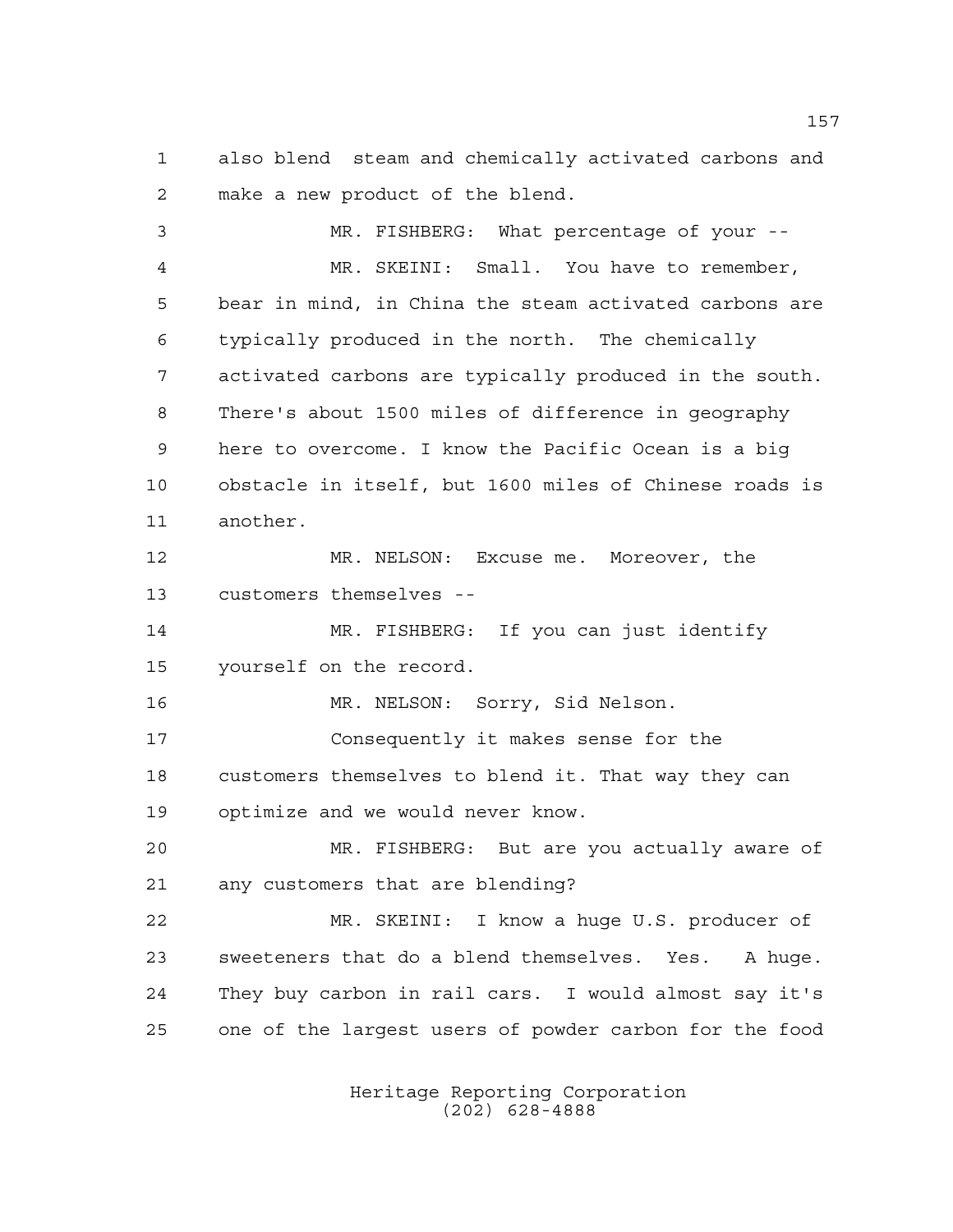industry in the country.

 MR. FISHBERG: Mr. Vander Schaaf, if you can put information about this in your post-conference brief that would be helpful. MR. VANDER SCHAAF: Yes, we will. Thanks. MR. FISHBERG: For Mr. Vander Schaaf. Do you agree with Petitioners that the five firms within the petition are the only domestic firms that actually "activate carbon"? MR. VANDER SCHAAF: I think I'm going to defer to Mr. Heckendorn on that. He's more familiar with the activators and reactivators and so forth. MR. HECKENDORN: To our knowledge, that's correct. Some of our clients also do what's being characterized as further processing, but they don't include the activation step. There are others that are not represented in the proceeding that also do some further processing that does not involve activation. MR. FISHBERG: Mr. Vander Schaaf, in your letters, your March 23 letter to the Commission, you stated that activated and reactivated carbon used the "same equipment" and "same facilities". Could you specifically identify any facilities that produce both

activated and reactivated carbon?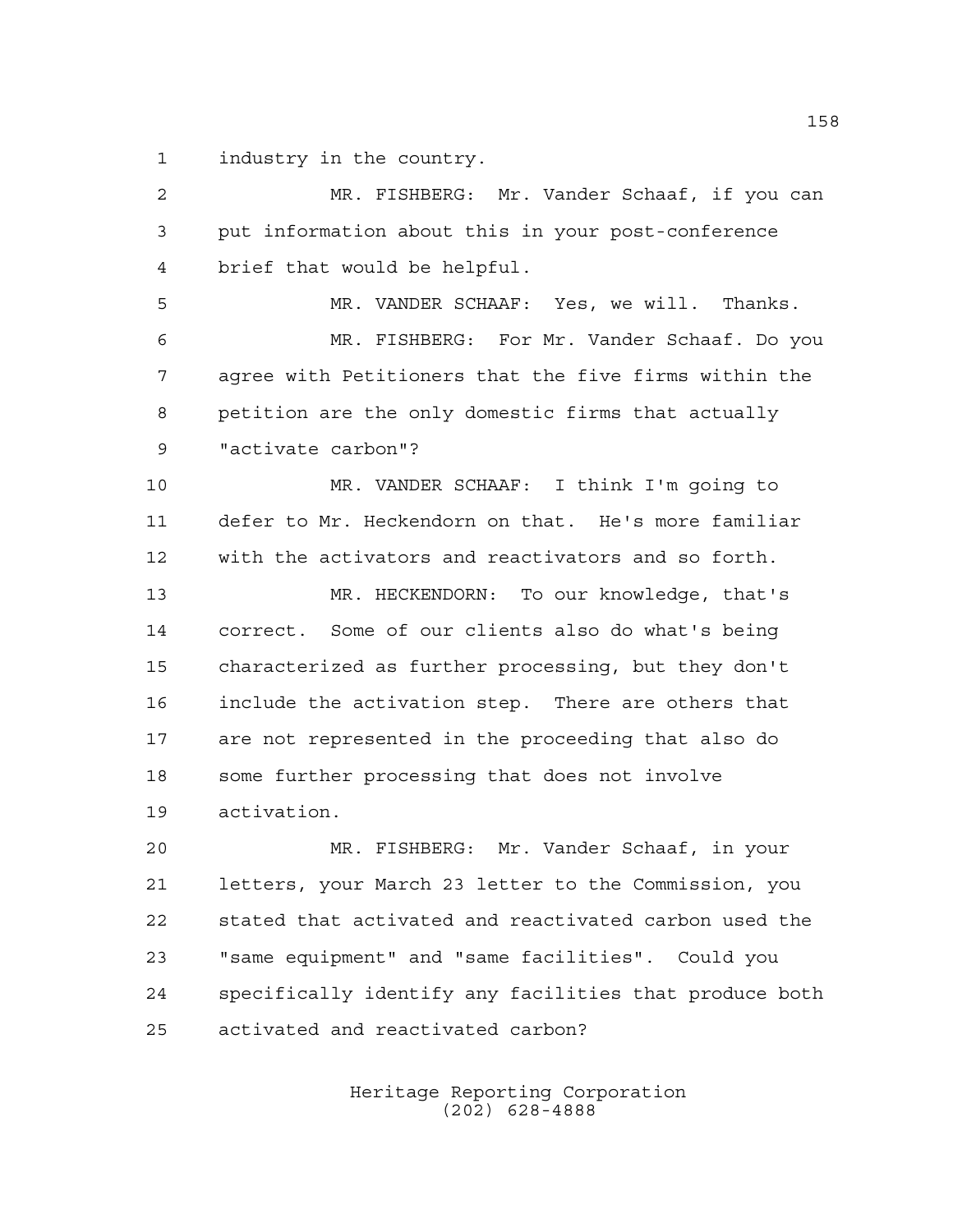MR. VANDER SCHAAF: Yeah, and I would just defer to MR. Kovach who is I'm sure familiar with the different examples. He can give them to you here.

 MR. KOVACH: the basic equipment for reactivation when the reactivation takes place is I did a rotary kiln furnace, and it's exactly the same equipment as what is used to activate. As a matter of fact if you look in the literature for furnace manufacturers it will tell you suitable for activation or reactivation. This is the rate at which you can act the way, typically, and this is the rate at which you can reactivate regular, but it takes place at the same temperature, the same equipment, and you can look at the rest of the article by the two gentlemen from Calgon that discussed it where they are showing our shop furnaces which are exactly the same type as what I use to activate it.

 Normally you activate or reactivate in either a rotary kiln or in a shop furnace. The only difference would be the production rate. Activation is slower than for reactivation.

 MR. FISHBERG: But are you ware of anyone who is actually activating or reactivating in the same -- I think we sort of --

MR. KOVACH: They are not at the same time.

Heritage Reporting Corporation (202) 628-4888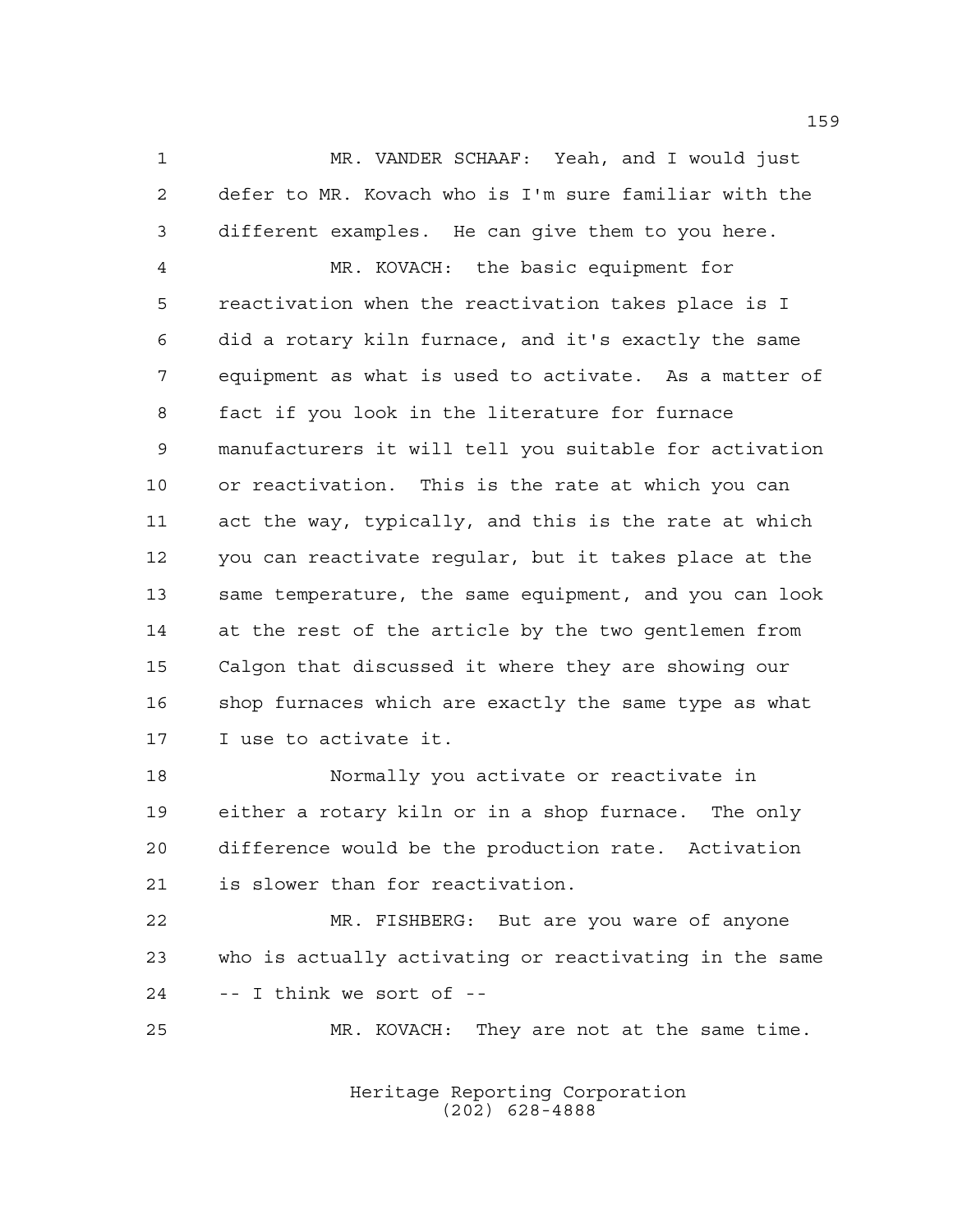MR. NELSON: Sid Nelson again. In China they use a totally different kind of furnace. It's of a Russian design. Do you want to talk about that? There is different equipment for the Chinese. It differentiates.

 MR. ENNIKING: Joe Enniking from Nucon. The facility has since been shut down. We were operating a furnace in Tostory, Ohio. It was a 10-foot diameter Hirschoff furnace. It was used for activation, and then it was converted to a furnace used for pyrolysis of the feed material for a larger furnace, and then, on occasion, when the other furnace was shut down, we would use it for reactivation of product.

 Now, the only thing we had to be careful about was that we cleaned one out before we started the other, but it's physically possible in either a rotary tube calcinor or Hirschoff activated furnace to reactivate material and then switch over to reactivation.

 Now, a lot of facilities, of course, have their grain processing quite separated from their activation process, so it's difficult to move from one to the other, but it's physically possible to do so. There is no reason why you can't.

MR. KRAUSE: This is Karl Krause with Jacobi

Heritage Reporting Corporation (202) 628-4888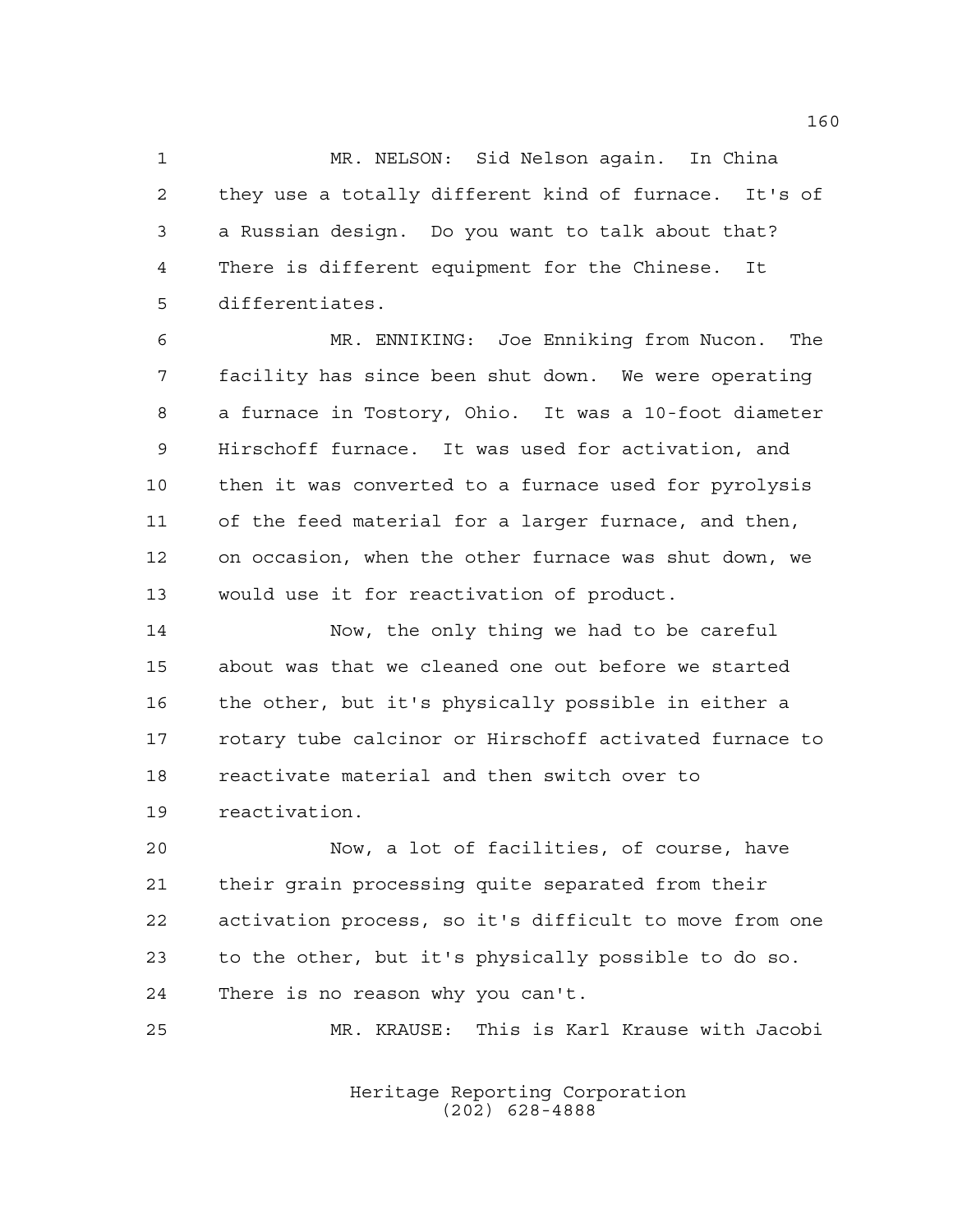Carbons. I'll maybe try and be a little more specific to answer your question. To my understanding, Norit does do both activation of activated carbon and reactivation of carbon at their Pryor, Oklahoma, facility. The equipment is segregated. For Calgon Carbon, there is also virgin activated carbon production and reactivation, which takes place at that facility. That would be their Big Sandy plant in Kentucky.

 MR. KOVACH: I don't know what is the current situation, but when Barnaby Sutcliffe was in existence as an independent company, they used exactly the same facility, same equipment, to activate and to reactivate. The only difference was the time duration in the furnace. Other than that, the entire facility was identical.

 MR. VANDER SCHAAF: Mr. Kovach, was that since 2003?

MR. KOVACH: Prior to 2000.

 MR. JORDAN: This is Dave Jordan from U.S. Filter. We can provide some confidential information on this topic as well.

 MR. FISHBERG: Thank you. Are any of you aware of any steam-activated carbon that's being used in the automotive industry?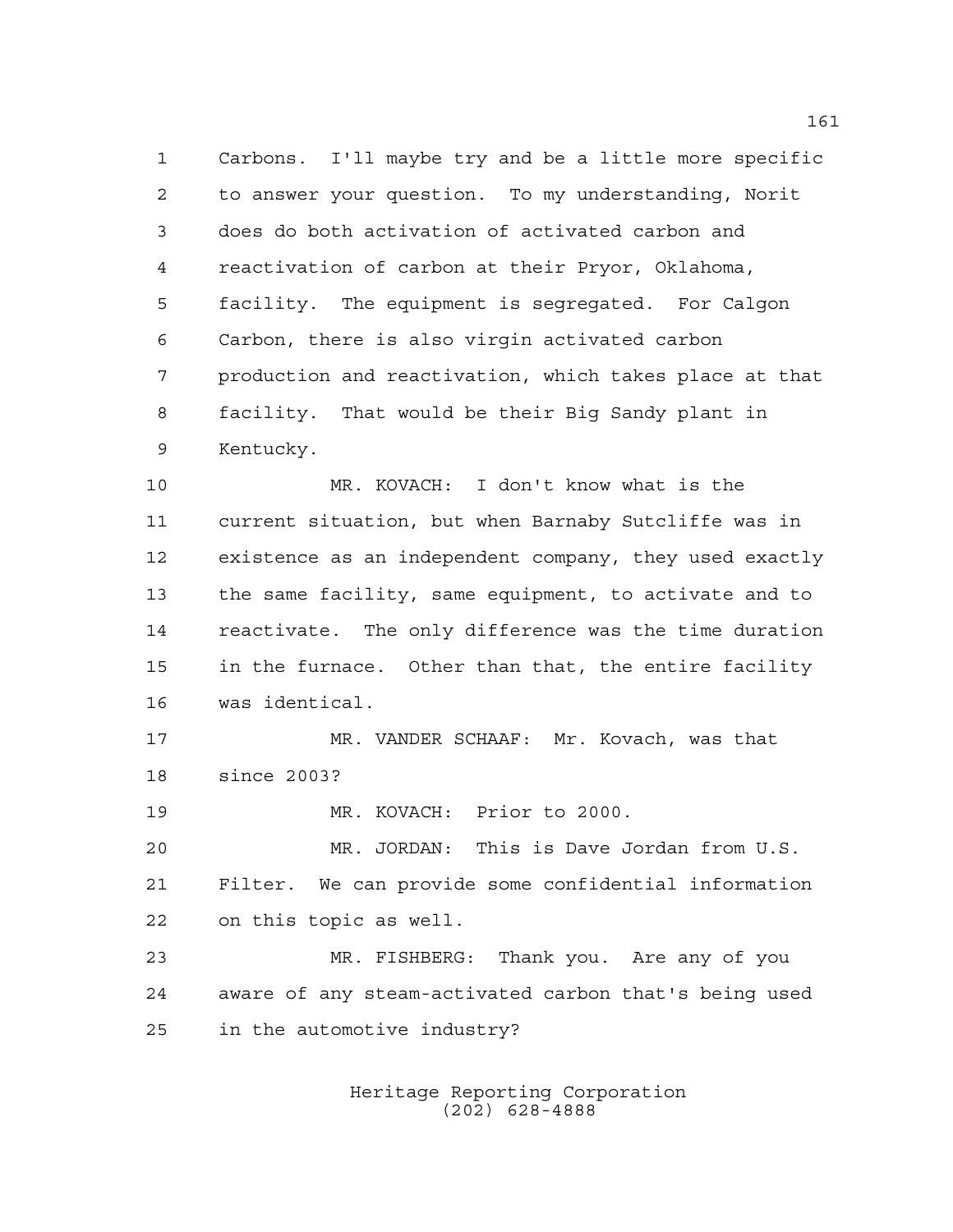MR. SKEINI: I would like to elaborate a little bit on this point because both Calgon and Norit are trying to make the point that MeadWestvaco owned this market. While MeadWestvaco has been very successful in this country in bringing their chemical- activated products to the table, in fact, we had a meeting with a very, very large buyer of these ELCD types of carbons. The buyer actually informed us that a week prior to our visit, Calgon had visited to offer their new, steam-activated product for this particular application. That's, of course, hearsay from a buyer at one of these large companies, a major buyer.

 I can also confirm that Jacobi Carbons has a steam-activated product from China that very, very well competes in this industry and actually is sold outside the United States for this very same application. In fact, there is a plant in China just adjacent to our plant in the Ningxia region that is owned entirely by a Japanese company who only produces carbon from steam-activated coal for this industry for sale to Japan.

 MR. VANDER SCHAAF: Just to give you an idea, Mr. Fishberg, I think we could give you more detail confidentially in the post-conference brief on that application that Mr. Skeini was discussing.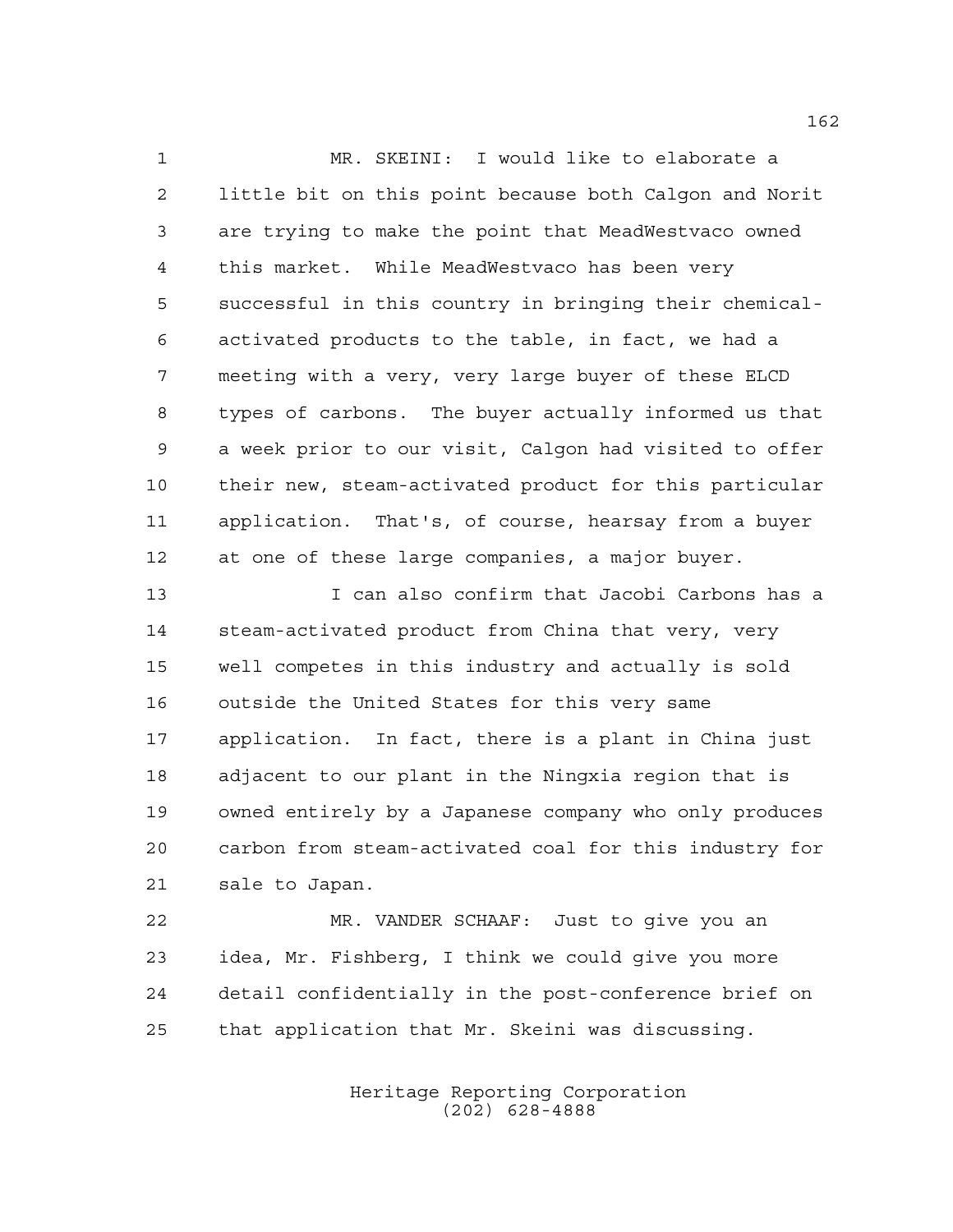1 MR. FISHBERG: Okay. Thank you.

 I guess, for either of the purchasers, when you purchase, would you care whether you received virgin activated carbon or reactivated carbon? How would that affect your purchasing decision?

 MR. CLARK: Steve Clark with Water Tech. I use virgin activated carbon simply because most of my work specifies virgin carbon. Also, with the contracts that I do, it's all required that I have all of my carbon reactivated, and it kind of gives it a smaller competition field out there when you don't have many people that can reactivate, and Calgon and Norit both can reactivate it, and it's kind of hard to find a Chinese importer that can make it an equal bid as far as trying to keep it fair across the board because it's hard to compare with Calgon and Norit having it where they can reactivate it.

 MR. FISHBERG: Are you only getting your pure activated carbon returned to you, are you accepting reactivated carbon?

 MR. CLARK: I only use virgin carbon, so I don't reuse it. I send it back to get reactivated, but I don't reuse reactivated carbon.

 MR. FISHBERG: So you only use your own. MR. CLARK: I only use virgin carbon, but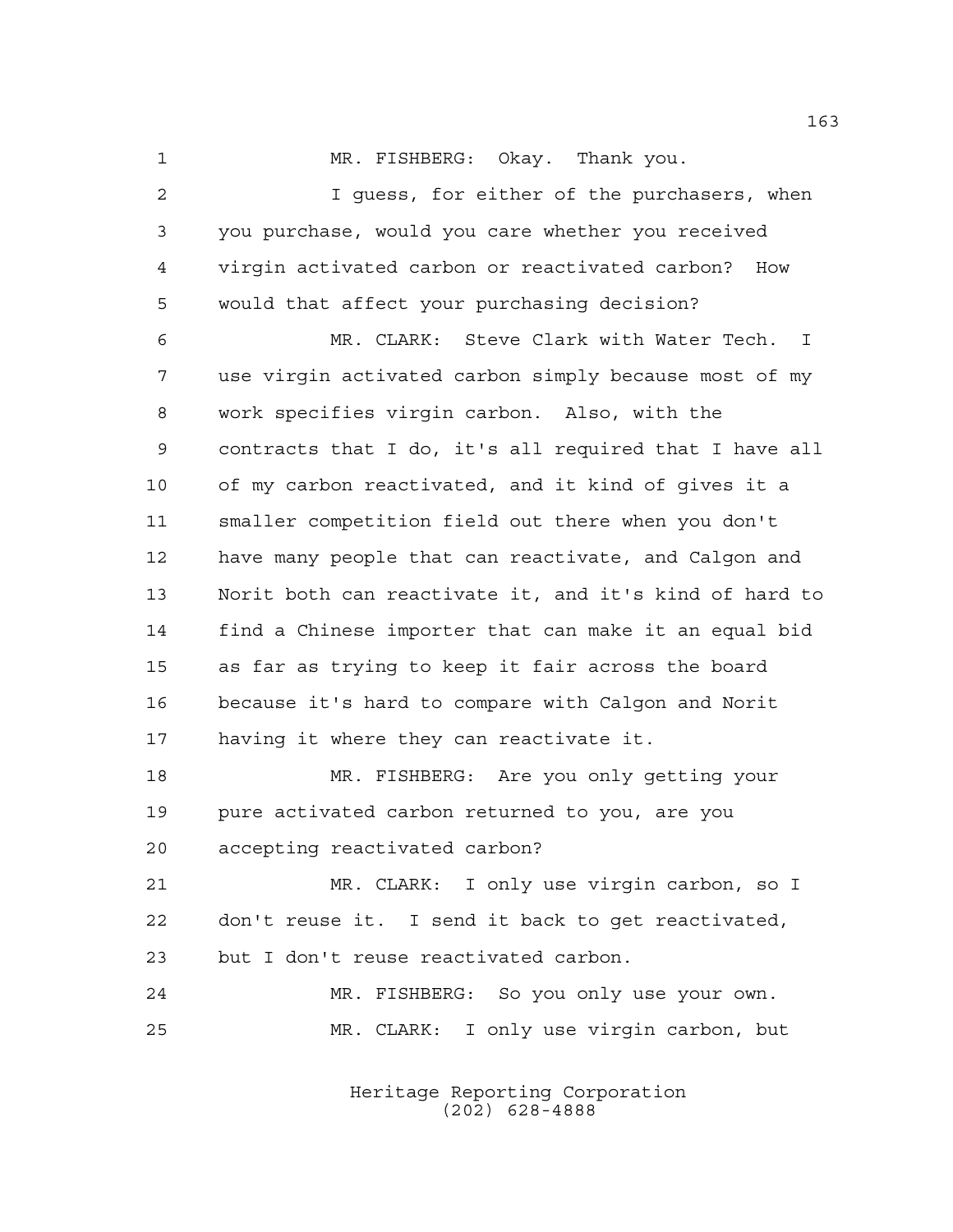the contracts that I do require that you have your carbon reactivated, your spent carbon, as opposed to taking it to a dump or landfill or whatever.

 MR. FISHBERG: Why do you use only virgin? Why is that a requirement?

 MR. CLARK: It's the specifications from the state or from whoever, the municipality. The majority of them want virgin carbon.

 MR. FISHBERG: I mean, do they want virgin because there is a notion that reactivated would potentially --

 MR. CLARK: Well, it's not real easy to explain to them without some kind of -- if you had a study or something to show them, you might be able to get them to change it. We've brought up reactivated carbon to both of the people we do our contracts with, and they just don't want to hear about it, and that's just because they don't know enough about it, basically.

 MR. ENNIKING: Joe Enniking with Nucon. I think the carbon that he sends to a reactivator is reactivated and goes somewhere else. It's just it doesn't go back to you. Is that correct? It's what we call "pool reactivation," where used carbon goes back to a producer and is accumulated with other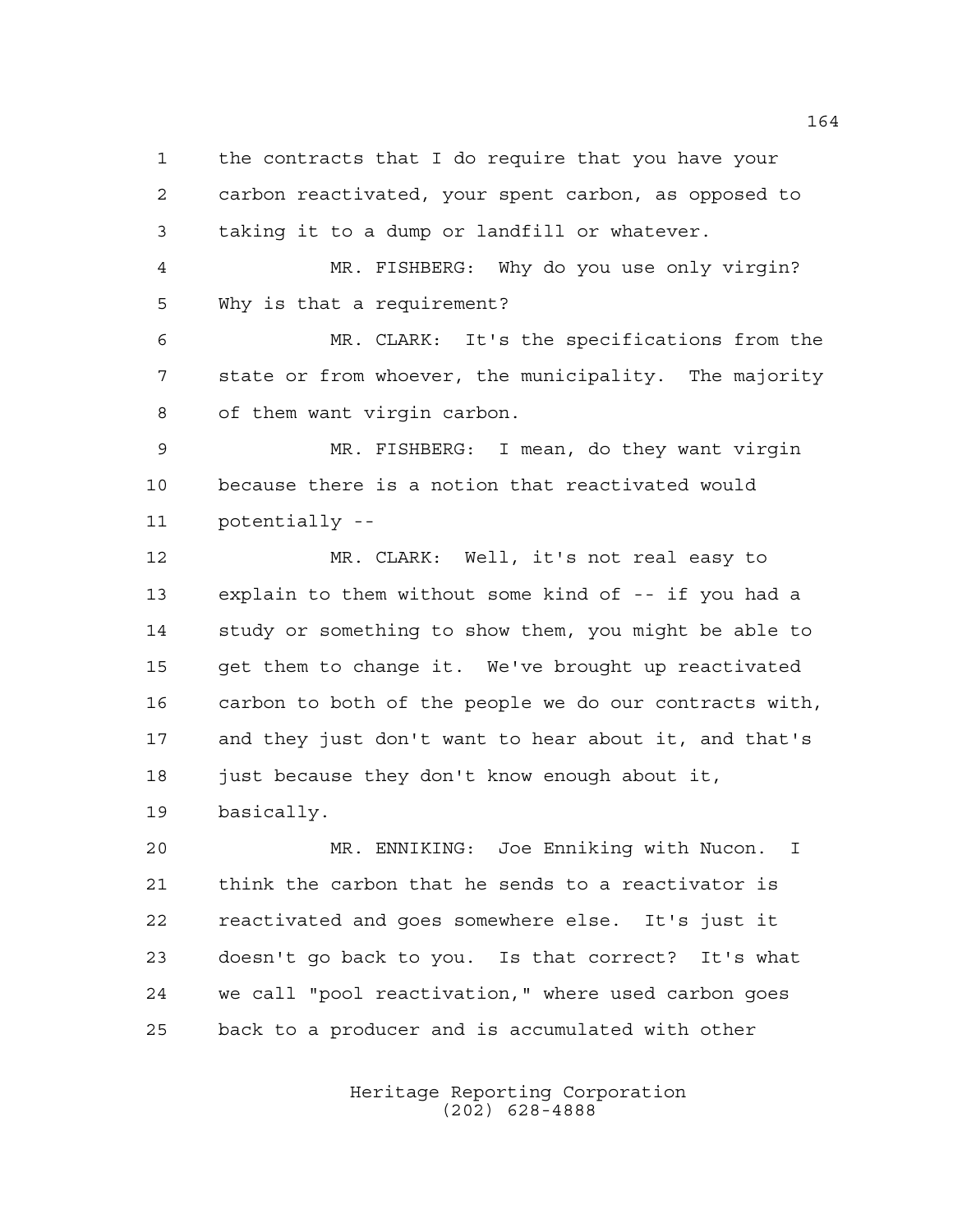sources of spent carbon and then reactivated and then sold as a reactivated product to whoever will purchase it.

 MR. CLARK: But in the same sense, the Army Corps has contracts that they use only their same carbon that they have used. They have got a site in Jacksonville that they have been working on since 1962, and they are constantly, every day, taking out spent carbon and having it reactivated and put in some virgin with it and bringing it back. But with the contracts I did with them, they specified right along with the state that you've got to have it reactivated, and that was mainly just to keep it from being taken to a landfill or discarded like that.

 MR. JORDAN: Dave Jordan, U.S. Filter. Let me expand upon that a little bit. Two titles or two labels for reactivated carbon. One is the pooled reactivated carbon that Joe talked about. In other words, reactivated carbon comes back to a facility, it's reactivated, and then it's sold as a reactivated product. Then there is the custom reactivated product that is actually removed from the particular site, reactivated, and sent back to that same site. There are many applications where the

reactivated and the virgin carbon can be interchanged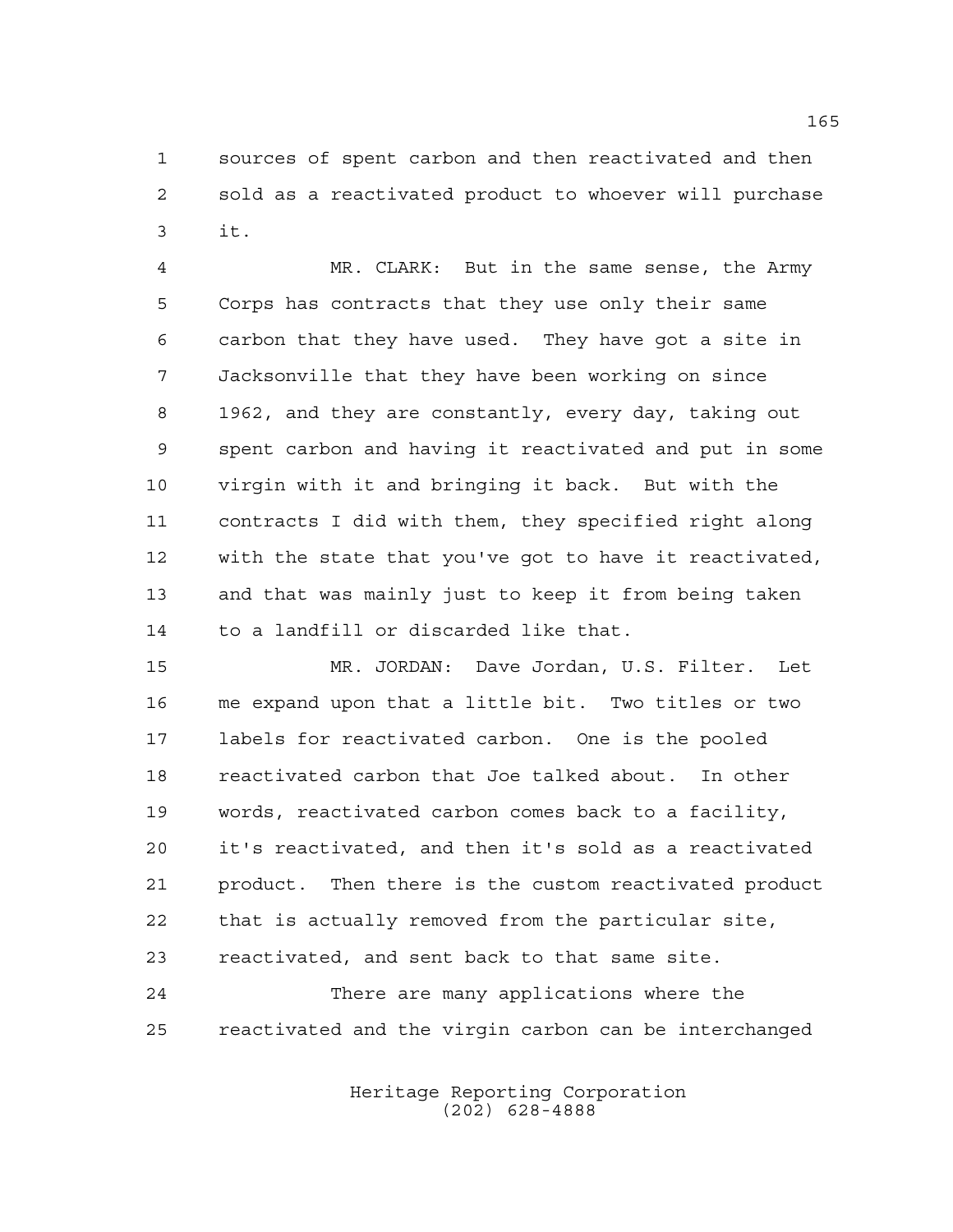for a particular use. The one application that you positively cannot use a pooled reactivated carbon is for drinking water. You have to have your own -- it's mandated by the EPA that they segregate and custom reactivate their own carbon, so it's custom reactivated and returned. There are other people who do that, too. We do both, by the way, both custom and pooled reactivation.

 MR. FISHBERG: Mr. Clark, you commented that you've had problems with domestically produced, activated carbon. Could you elaborate on that? Is your problem with the carbon itself or the services that they provide?

 MR. CLARK: Just getting the carbon that I need for the jobs that I do that specify carbon. Mainly, my problem in the past has been with high carbon binds, and with the work we do, most of our sites for the State of Florida are private wells that are contaminated, and a lot of carbon filters, you can back wash them out, but these kinds of filters with the specs on the state, you can't back wash them, and they are not something that is an automatically back- wash filter. It's a carbon filter that water goes in and goes out of it, and it doesn't get back washed regularly.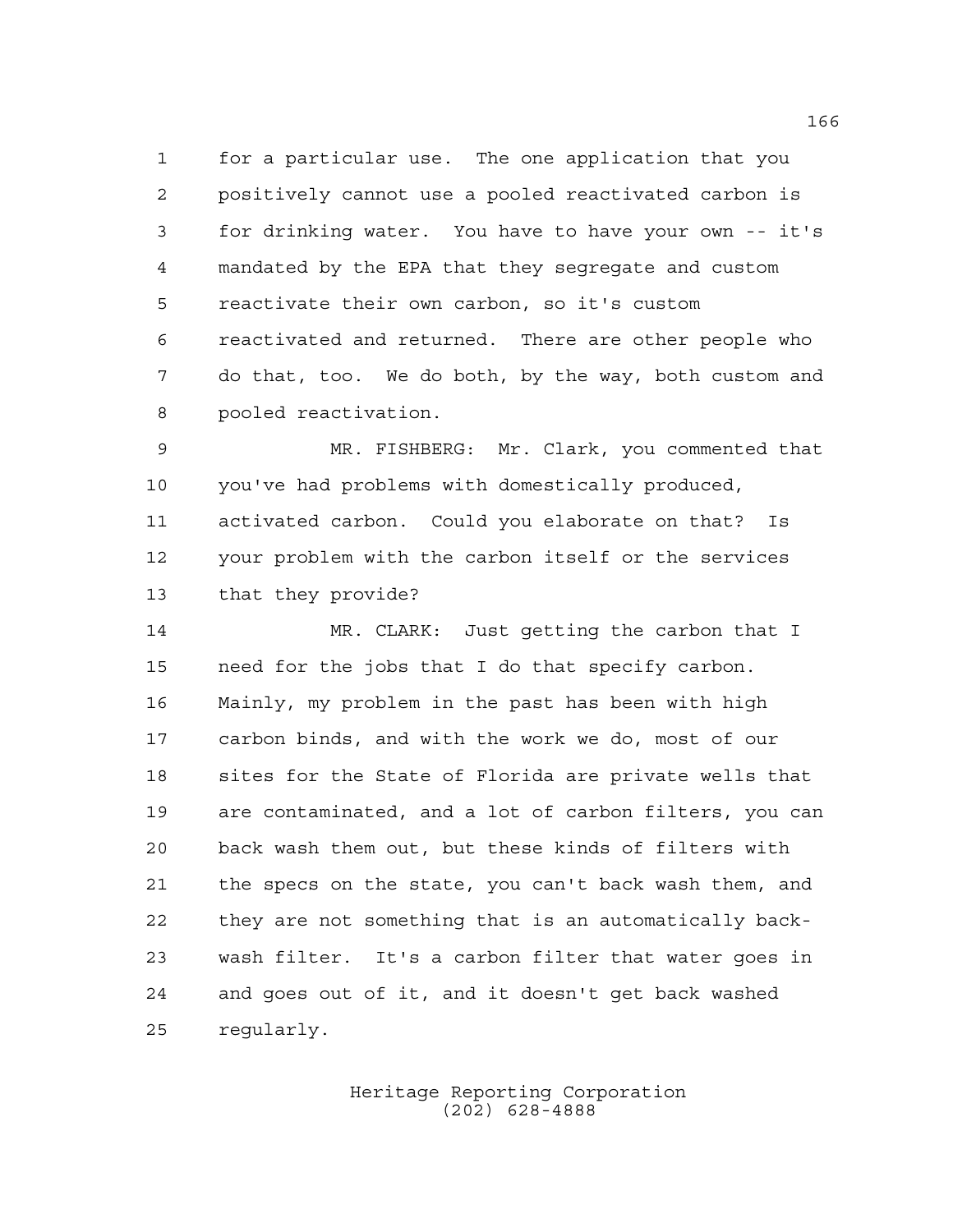So we specify that we have to have low-fine carbon, and a truck load of carbon that's full of fines really makes a world of difference. It can just stop you completely with all your work in the field until you get more carbon in anyway. In the past, it's come close to shutting me down every time I've ended up stuck with a load of it. I've had it from Barnaby Sutcliffe, from Norit, and from Calgon, all three, and everything that I do is with the State of Florida, and so every bit of it was all done and all verified with the state, so it's all stuff that is definitely on record with the State of Florida, everything that I'm telling you.

 MR. FISHBERG: Would anyone on the panel like to comment about the role nonsubject imports play in the market? Are they increasing? Activated carbon that's being imported from countries either than China; is it increasing from other countries? Petitioners have discussed that the Chinese imports account for 50 percent of all of the imports into the U.S. and that it's replacing their market share. Would anyone like to comment about the role that nonsubjects are playing? Is that replacing market share?

MR. KOVACH: Well, if I understand your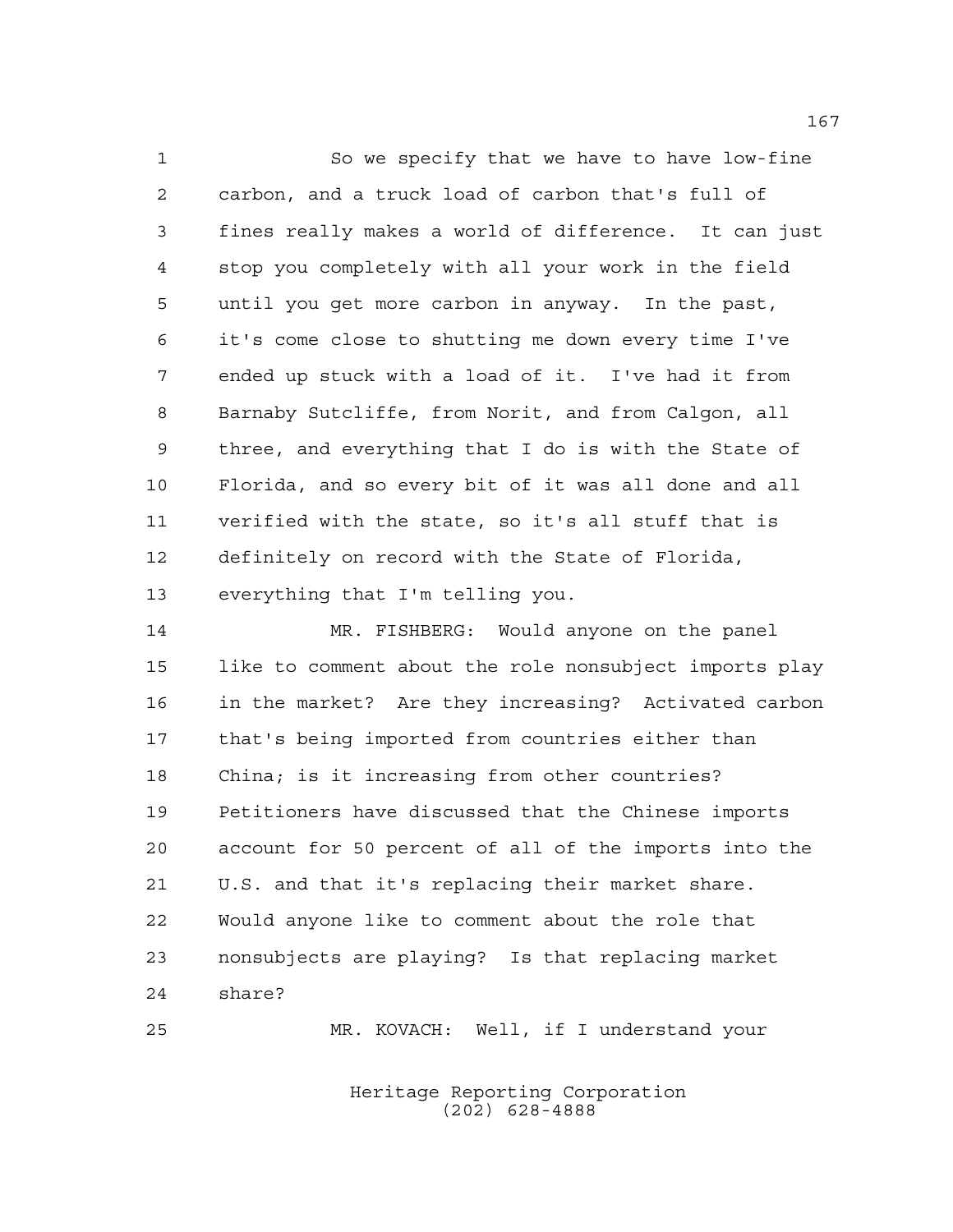question correctly, I would like to clarify. I think the statement was made that about 50 percent of the imports from China were by Calgon, not that they were importing from elsewhere. As an example, we also import from India and Philippines and Sri Lanka. MR. FISHBERG: And are imports increasing from those countries? MR. KOVACH: Yes, they are. There is very little coconut shell carbon made in the U.S., so any increase in the marketing of the coconut shell carbon has to be from those countries that produce it. MR. SKEINI: This is Anders Skeini with Jacobi Carbons. I'm glad you asked the question. I haven't personally studied the import stats from the

 other countries in comparison to the Chinese import stats, but it's important to recognize that the Chinese carbons primarily -- the carbon is controlled by primarily its raw material, and China is sitting on a huge pile of coal, and most of what's coming in is coal based.

 The other imports coming into the United States from Asia are primarily coconut shell from all over Southeast Asia and the subcontinent. These are products that are more higher performance. Obviously, they are not made in the United States. But also of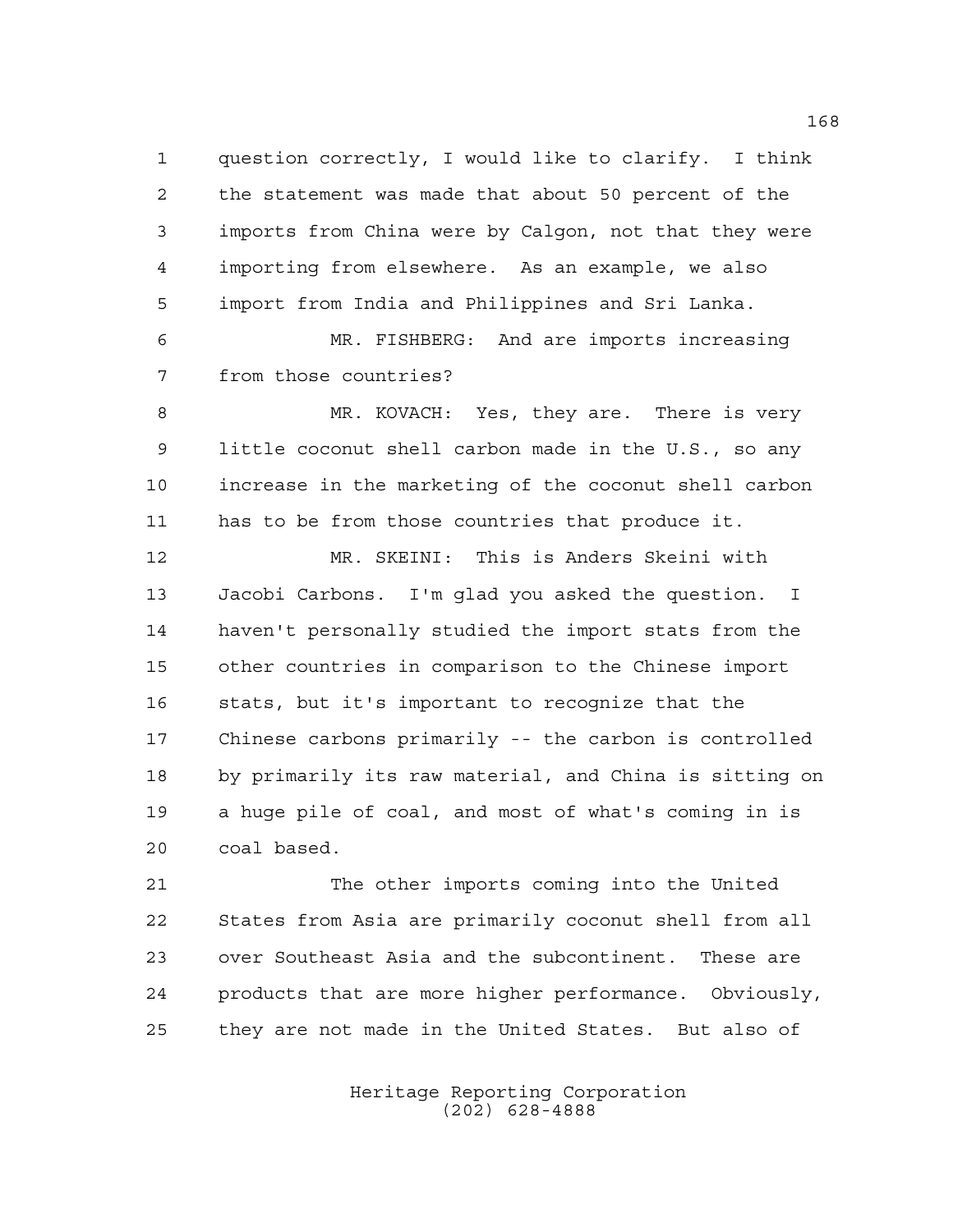late, China has also started small production of coconut shell activated carbon going into various kinds of industries.

 MR. FISHBERG: I think I might know the answer to this, but, Mr. Vander Schaaf, do you agree with Petitioners' definition of the domestic like product, and if not, how would you want the Commission to define the domestic like product?

 MR. VANDER SCHAAF: We do not agree with the Petitioners' definition of the domestic like product. The Petitioners, this morning, indicated that our position is for expanding the like product to include the reactivated. We have requested and do believe that the like product should be expanded to include chemical activated.

 We also asked the Commerce Department to expand to include chemical and reactivated, and they did not do so. We also asked this Commission to expand the questions in the questionnaires to include reactivated so that issue could be before this agency in the prelim., but the Commission chose not to include questions in the questionnaires about reactivated.

 I do not see it as appropriate for this Commission to go to a final investigation solely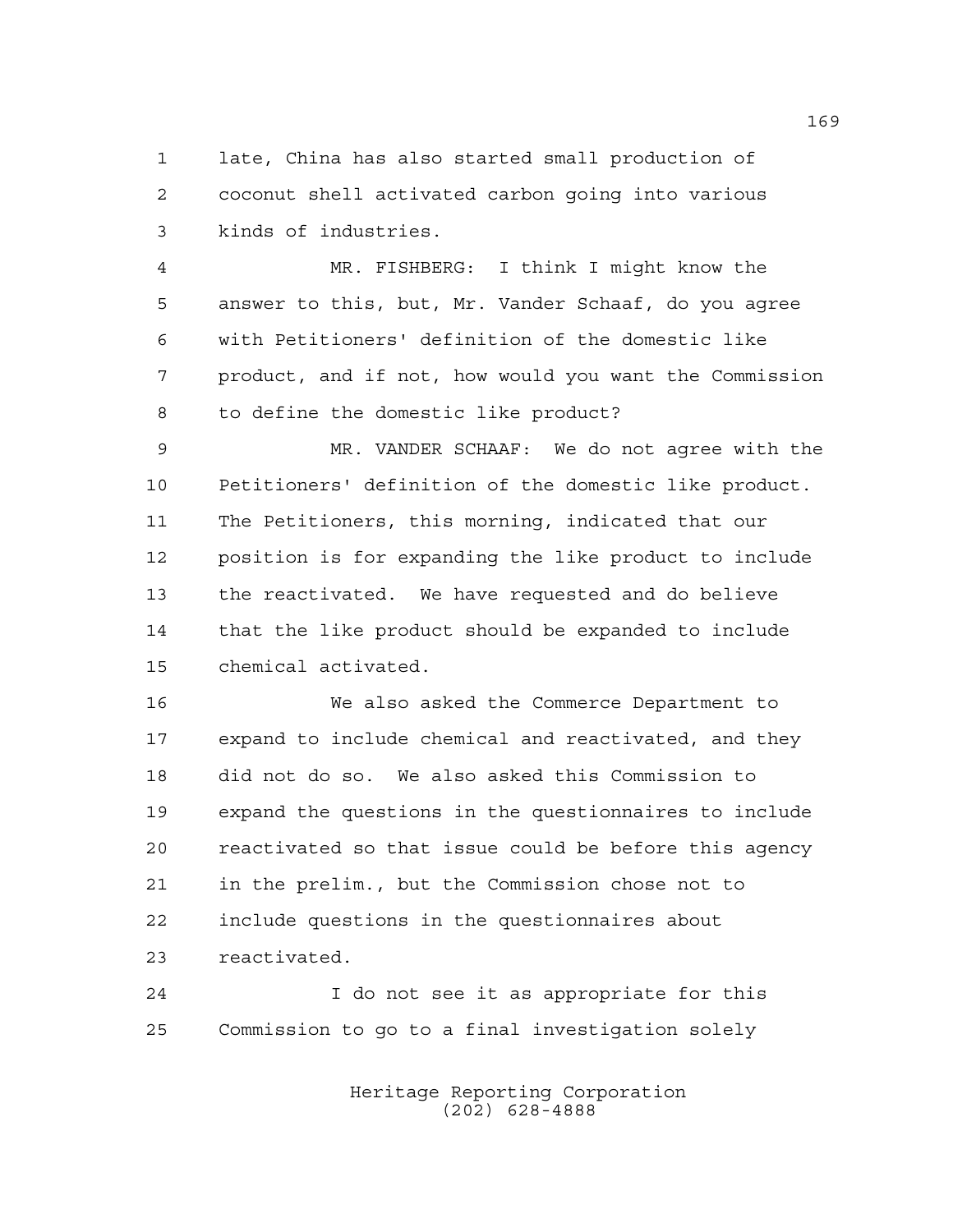because of a like product issue that essentially will not have an outcome determinative effect because if the Commission decides to include reactivated carbon, it will merely increase the likelihood that they would issue a negative determination, which, I believe, is what the Commission would do absent a like product lingering issue.

 Everybody who practices before this agency knows that if the Commission decides to expand a like 10 product or to question a like product, and they haven't done so in the prelim., they have got to go to a final. So we're mindful of that, and we don't want to beat a dead horse, and we don't believe that it's appropriate for the Petitioners to gerrymander the like product the way they have to create these ambiguities solely for the purpose of passing through the prelim. phase to get to the final phase.

 So we do believe that the facts, as we see them, show that activated and reactivated are interchangeable, have the same end uses, and people blend, and there are similarities in the production processes and facilities and so forth, and under the factors, the facts tend to suggest that reactivated and activated are similar, but because we don't have questionnaires on that, and because I think this is an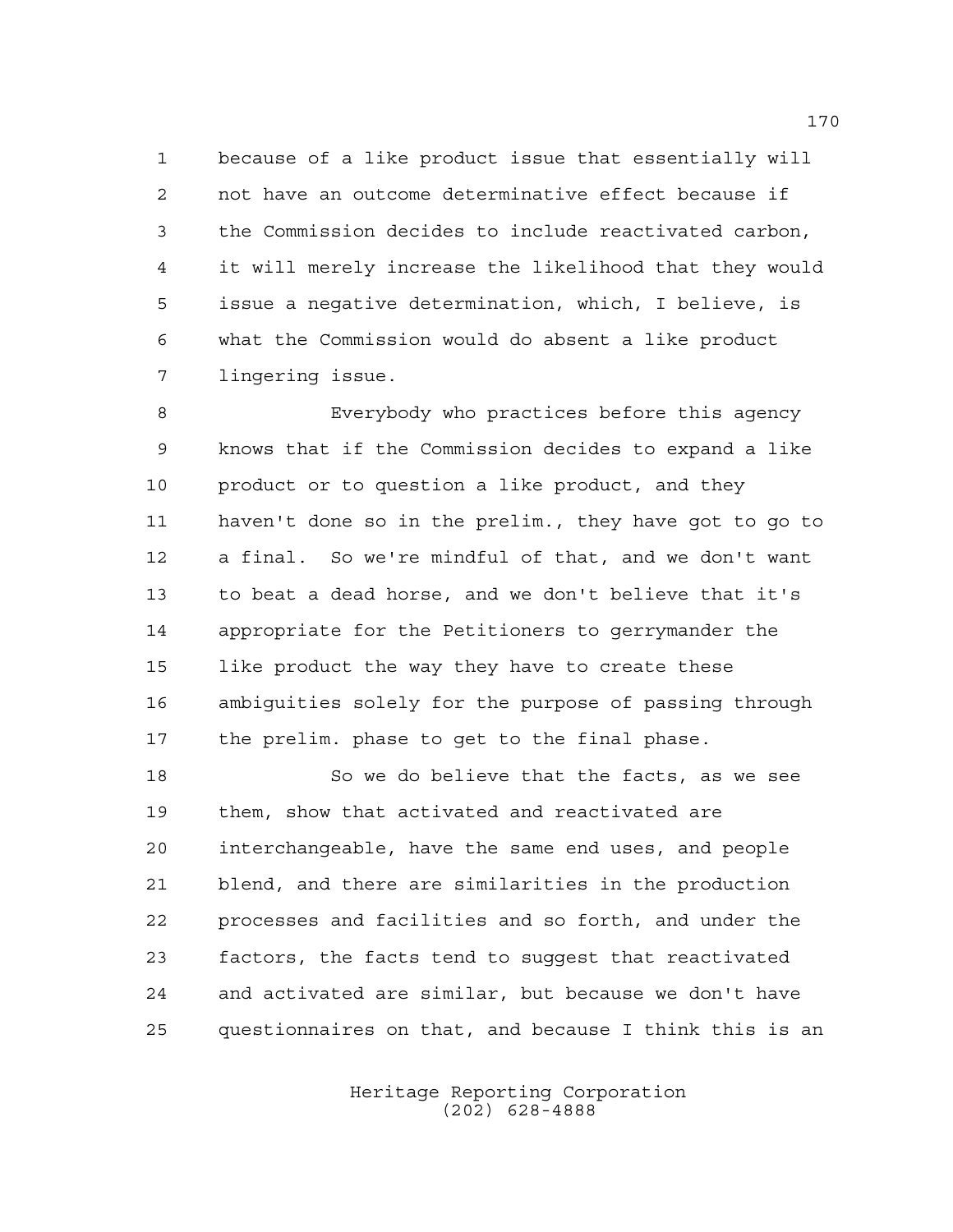extremely weak preliminary, I don't want the like product issue to be the only reason why the Commission goes to a final investigation.

 If reactivated is included, you heard the numbers, the domestic market share of the Chinese product is going to go down to an insignificant level. The volumes of reactivated are very high. If you calculate the quantity of the internal transfers at market rates, which is the instruction this agency provides in the questionnaires, imagine the value, the revenue, that that is going to represent.

 It's ludicrous to think that the imports from China are somehow injuring a domestic industry that includes steam activated, chemical activated, and reactivated. So including reactivated would only improve our case for a negative, and yet it could be the basis the Commission used to go to a final because it's a lingering issue that hasn't been resolved in the prelim.

 So I believe, factually, that we've got it right on the reactivated, but I'm troubled by the fact 22 that there is this legal quirk under the American Land standard by the Federal Circuit that if the Commission decides to expand the like product, we go to a final. You know, I think it's the result of lack of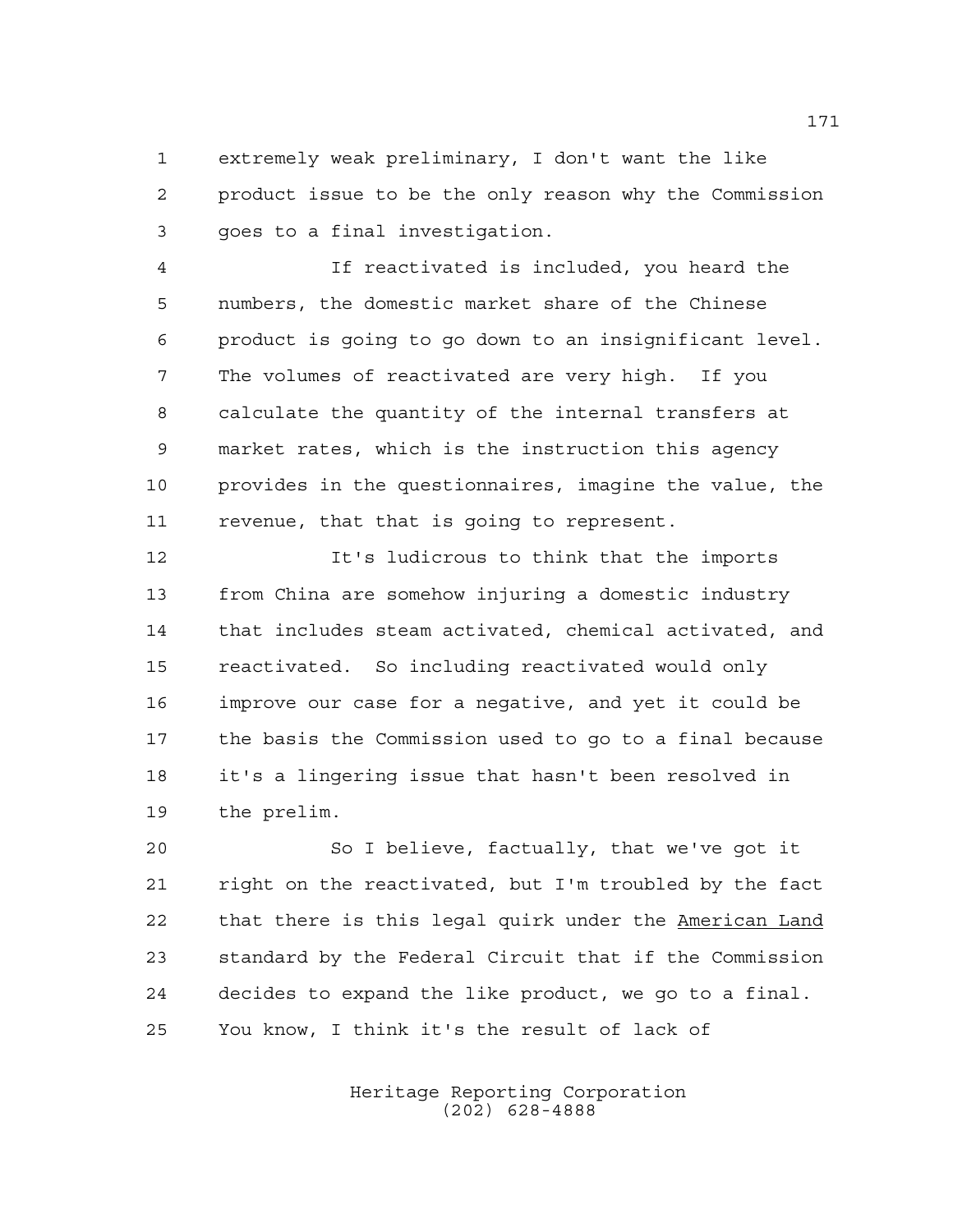information in the petition, misinformation in the petition, and argument on facts that's inaccurate. MR. FISHBERG: Just to get this straight, for purposes of the preliminary investigation, will you be asking us to expand the like product to include chemistry activated as well as reactivated? MR. VANDER SCHAAF: We will definitely be asking for the Commission to expand for chemical because there were questions asked in the questionnaires. You've sent the questionnaires to the producers, and we have the quantities and values and the information to draw an assessment on an industry that includes chemical activated.

 But although we do believe that the like product should include reactivated, we're troubled by having to take a position that the Commission should expand to include reactivated when they don't have the data to make a decision. Essentially, they could use the narrowest product for which they have the data, which would be chemical and steam activated, but I'm just troubled by the fact that the Petitioners have created this ambiguity, and this ambiguity is what's going to be the basis that could conceivably be the only issue that causes this case to go to a final. I see this as an extremely weak case. I

> Heritage Reporting Corporation (202) 628-4888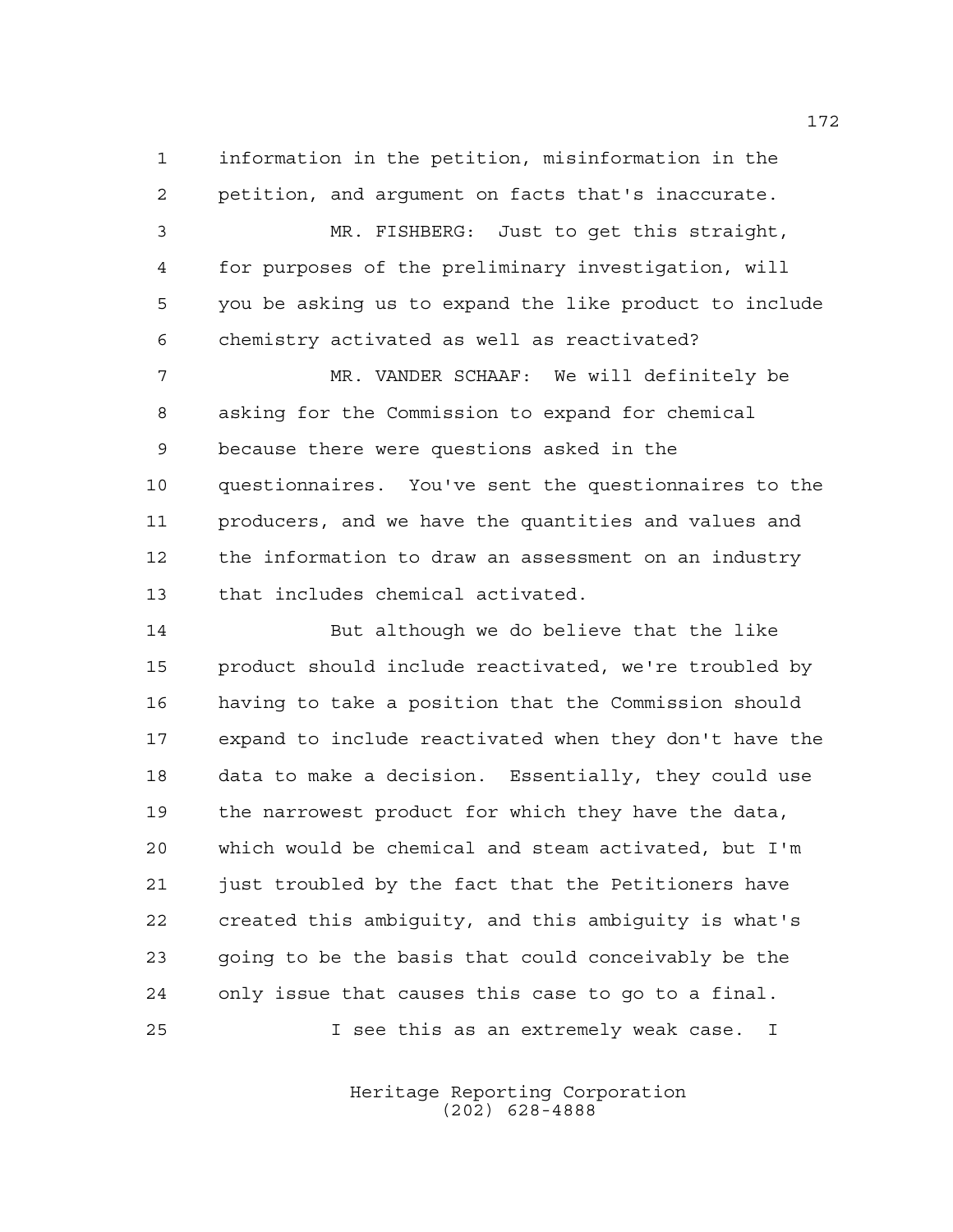don't see the numbers as supporting their position. I see them as importing the bulk of the imports from China, setting up the production in China. I think a good portion of the imports from China should be excluded from an assessment of injury because they are invited by the domestic producers, the Petitioners.

 So when you take those factors into account, I think it's an extremely weak case for the Petitioners, and we're not going to be arguing as a legal matter that the Commission expand the like product to include reactivated, but we do agree that the facts support that.

 MR. KOVACH: May I add something? I realize that you are looking more at the legal question, but for the life of me I can't understand how they can ask for punitive duties on products that they do not produce in the United States: coconut shell carbon and pelleted, steam-activated carbon. They are not domestic producers of these two grades. At the same time, they include it in the definition of certain activated carbons. How can somebody claim injury for something that he doesn't produce by dumping? I'm sorry, but it's beyond me.

 MR. FISHBERG: Thank you. Mr. Vander Schaaf, are you also planning to make related-party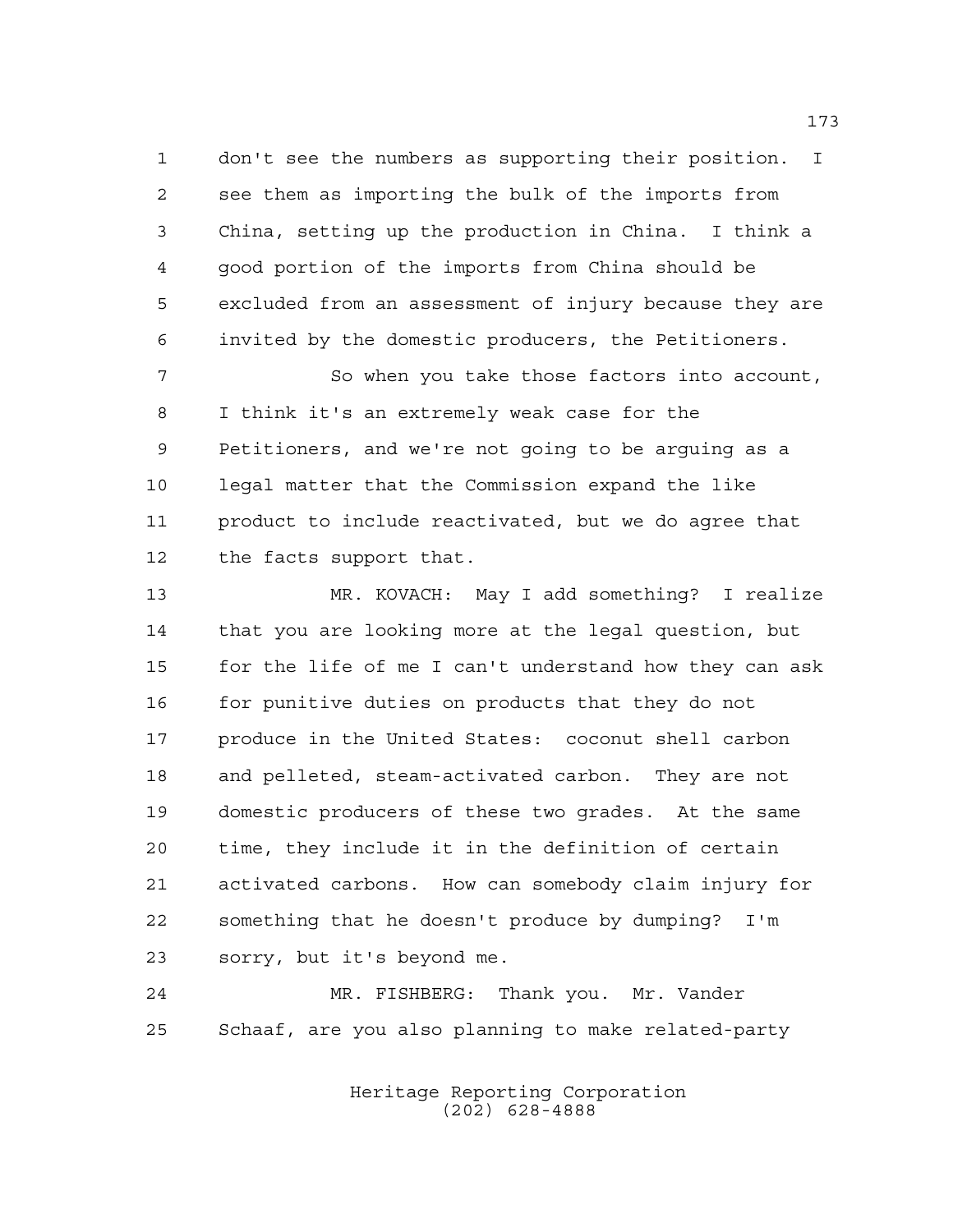arguments?

 MR. VANDER SCHAAF: Yes. Those will probably rely on confidential information, but obviously we have witnesses who know publicly. They are using their best information available. We'll look at the actual import levels in making our arguments, but we do believe it's appropriate to at least probe the issue of exclusion of Calgon as a related party, particularly considering the significant amount of the investments we're seeing in the different documents that the clients here have shown us. MR. FISHBERG: This is probably for the panel. Do you agree with Petitioners that the average unit value of imported activated carbon from China is substantially lower than the AUV of domestic activated carbon, and if that is the case, to the extent you can

 state publicly to what you attribute the lower AUV? MR. NELSON: You have to be careful in looking at the numbers. As Calgon itself vehemently argued in an article published about two years ago that will be an exhibit, they were arguing that two products that they consider before you to be like

 products, but in the public and to their customers they were arguing that reagglomerated granular carbon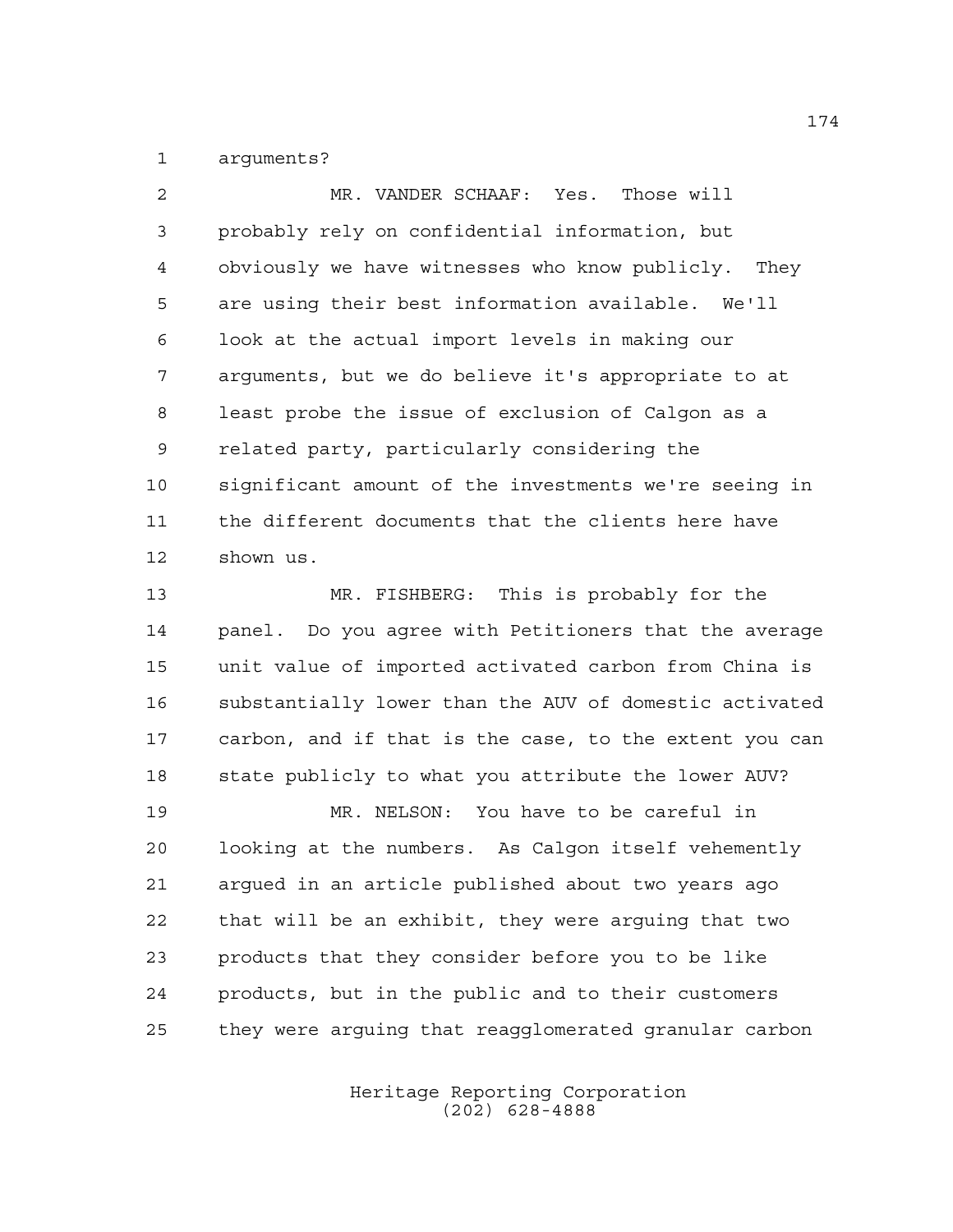is a totally different product than direct-activated, granular, steam-activated carbon. In that article, they go to great lengths to point out that the high- quality, reagglomerated product that Calgon produces has such significantly more capacity that you only need to use about a third or half of it relative to imported, direct-activated, Chinese carbon, or what they call "offshore carbon" but meaning Chinese carbon.

 So, consequently, you need to change out your beds two or three times as much, and they give a lot of data, a lot of examples of their customers testifying to this effect in this article.

 So you're asking the wrong question, frankly. The answer to the question is you cannot compare price. Everything is based on cost effectiveness. It's price divided by how much use you 18 get out of the carbon, and this Calgon themselves try to make a big point of.

 MR. FISHBERG: Anyone else have anything to add on that?

 MR. SKEINI: Anders Skeini with Jacobi. Your question was relating to why the panel feels that they are making statements that Chinese carbons are lower in price than their manufacturing cost. Is that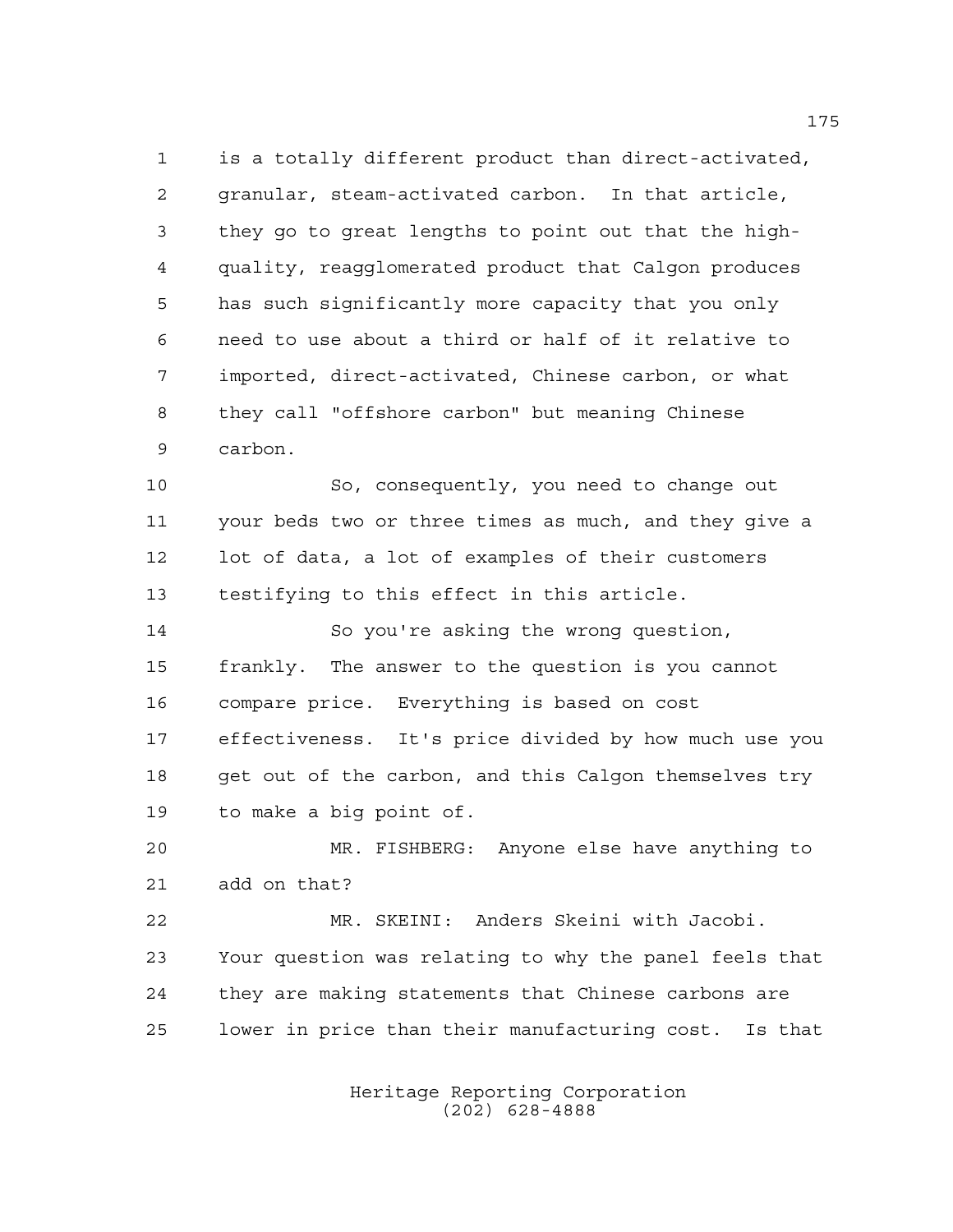the question?

 MR. FISHBERG: Why the average unit values of the Chinese production are so much lower than domestic production? It's an argument that Petitioners are making, so I just wanted to know if you have a response to that.

 MR. SKEINI: It's important, just as Mr. Nelson said, to recognize that Calgon themselves are stating that their carbons of similar specifications are much more efficient and effective. What they are trying to market to their customers, which, in some cases, may or may not be true, depending on the final application, is that you can use one pound of our carbon, but two pounds of Chinese carbon will be able to do the same job. So that is one way that they try to market their products and should, rightfully so, in those applications get a higher price for their product.

 On the manufacturing side, there is no way you can even remotely compare what the Chinese are doing to what Calgon and Norit are doing as far as their coal-based carbon production is concerned. The starting material is very different. They use a lower ash coal. They crush it to powder. They blend it, as Mr. O'Brien said this morning, with coal tar pitch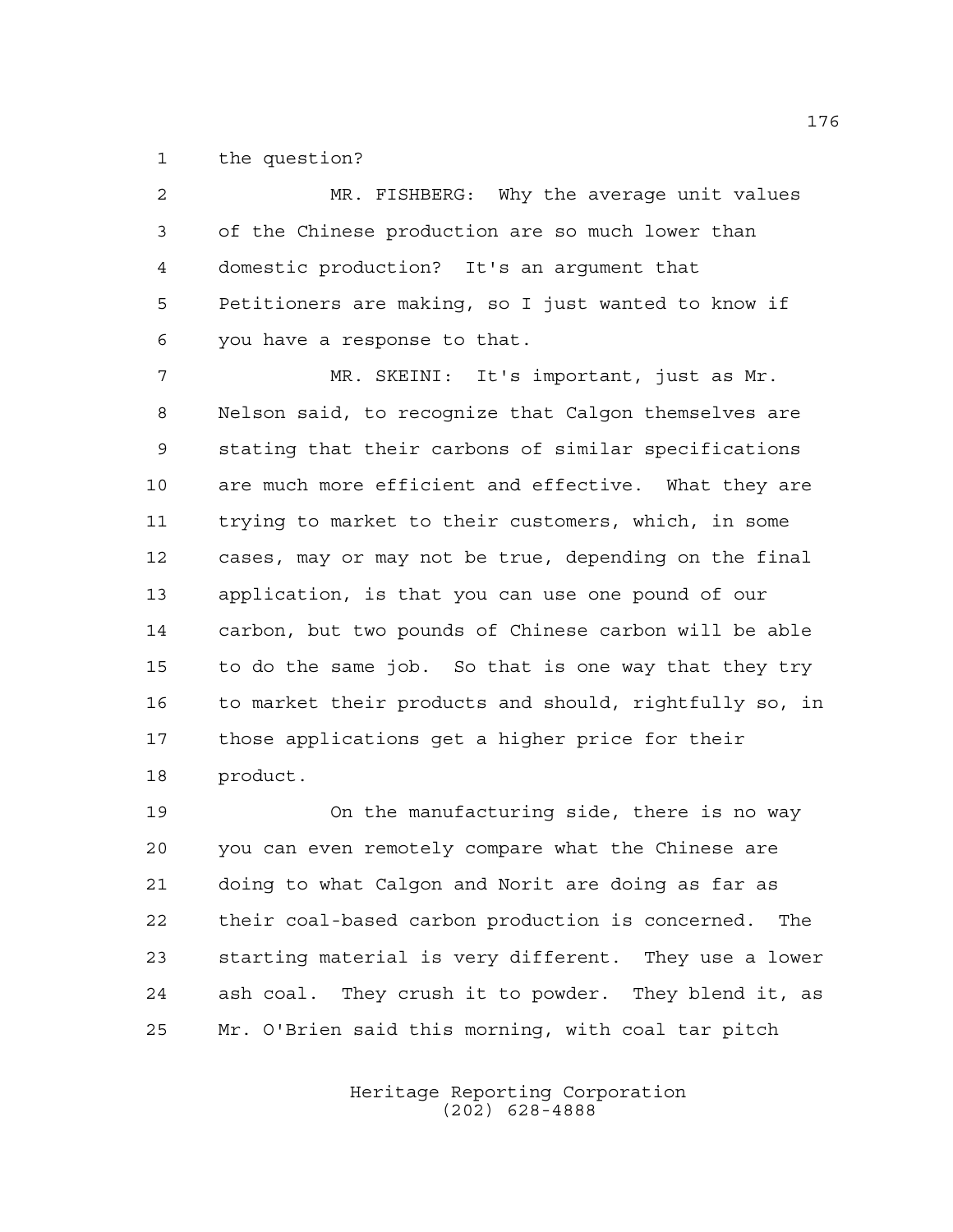into briquettes, and then they activate using copious amounts of natural gas to maintain kiln temperature. They may or may not use waste heat recovery to fire their boilers. I don't know. And then they get a resulting product that they sell.

 The Chinese technology, you dig coal out of the ground, you carbonize it, and you activate it as an integral granule. You never mill it to powder, as far as the direct activated carbons are concerned, for water treatment mainly.

 The furnaces in China rely on the volatiles in the coal to maintain kiln temperature and after burners. There is no natural gas or any input of fossil fuel used to run a Chinese activation kiln. So they are somewhat insensitive in China to energy costs other than the price of the raw material.

 But it's important to recognize that the U.S. producers, if they really wanted to compete, could buy land and set up Chinese types of furnaces using no natural gas, buy a higher ash grade coal, and that would effectively reduce their costs quite substantially.

 MR. JORDAN: This is Dave Jordan from U.S. Filter. In my presentation, referring to what the Petitioners referred to, sometimes there are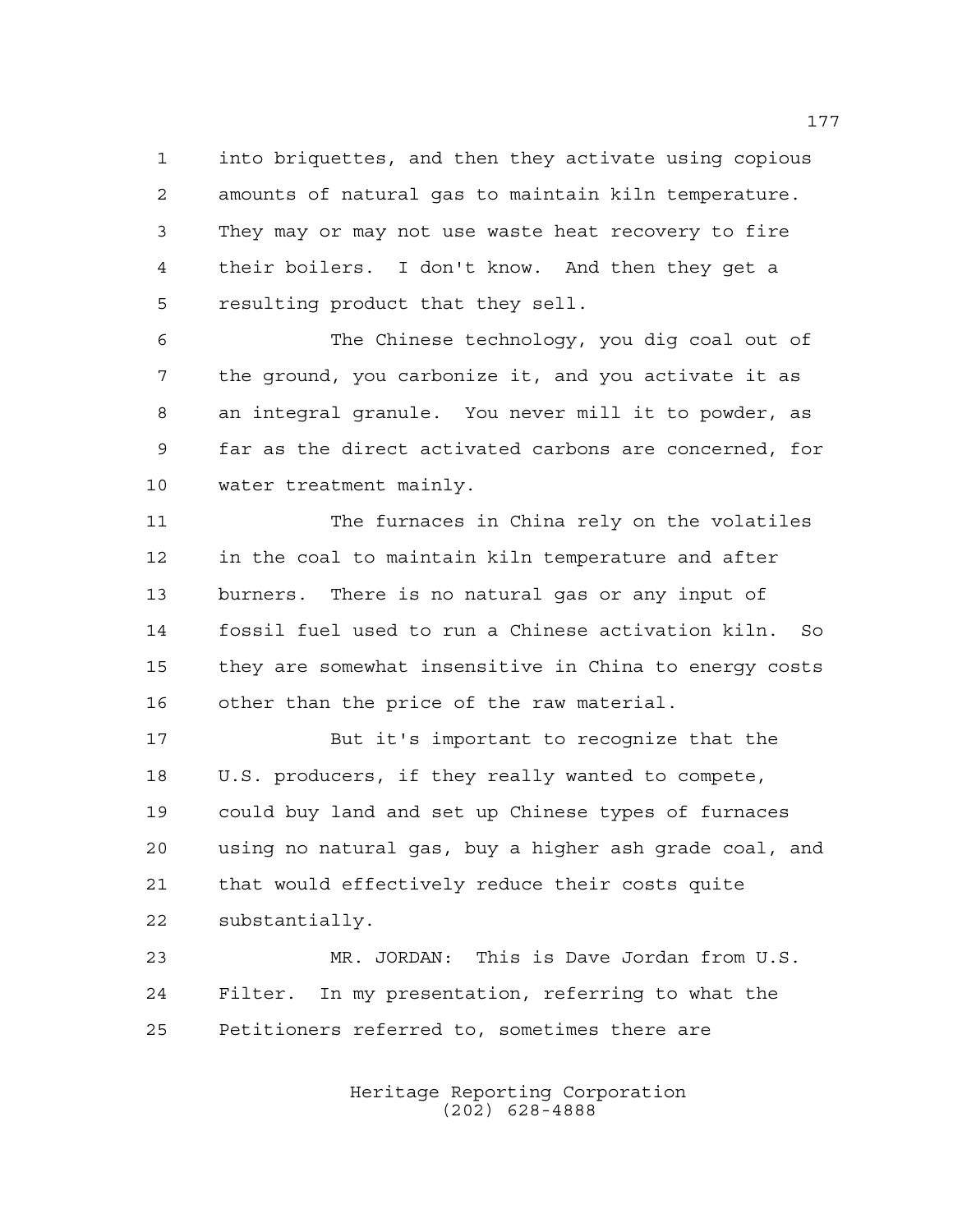performance-based specifications, and the one I referred to in my presentation was the City of Cincinnati Waterworks in which they did what they call a rapid, small-scale column test, which basically compares the differences between carbons. I believe the domestic product did outperform the Chinese product. It was still an open bid, and they still bid it lower just on price, but they do evaluate the performance as well as the price on some of these performance-based specs even in municipalities.

 MR. SKEINI: This is Anders Skeini with Jacobi. On that note, because Calgon has widely used the Greater Cincinnati Waterworks as a marketing tool, this is one of the largest users of granular carbon for municipal water treatment in the country, and they are sometimes looked upon as an authority in granular carbon use.

 They have a specification that does not exclude Chinese carbons, as many municipalities do with what was discussed earlier, the Buy America clause. The Cincinnati bid allows any carbon to participate, but the ash content of the product and the activity and the density combinations make it almost impossible for a Chinese carbon to even participate.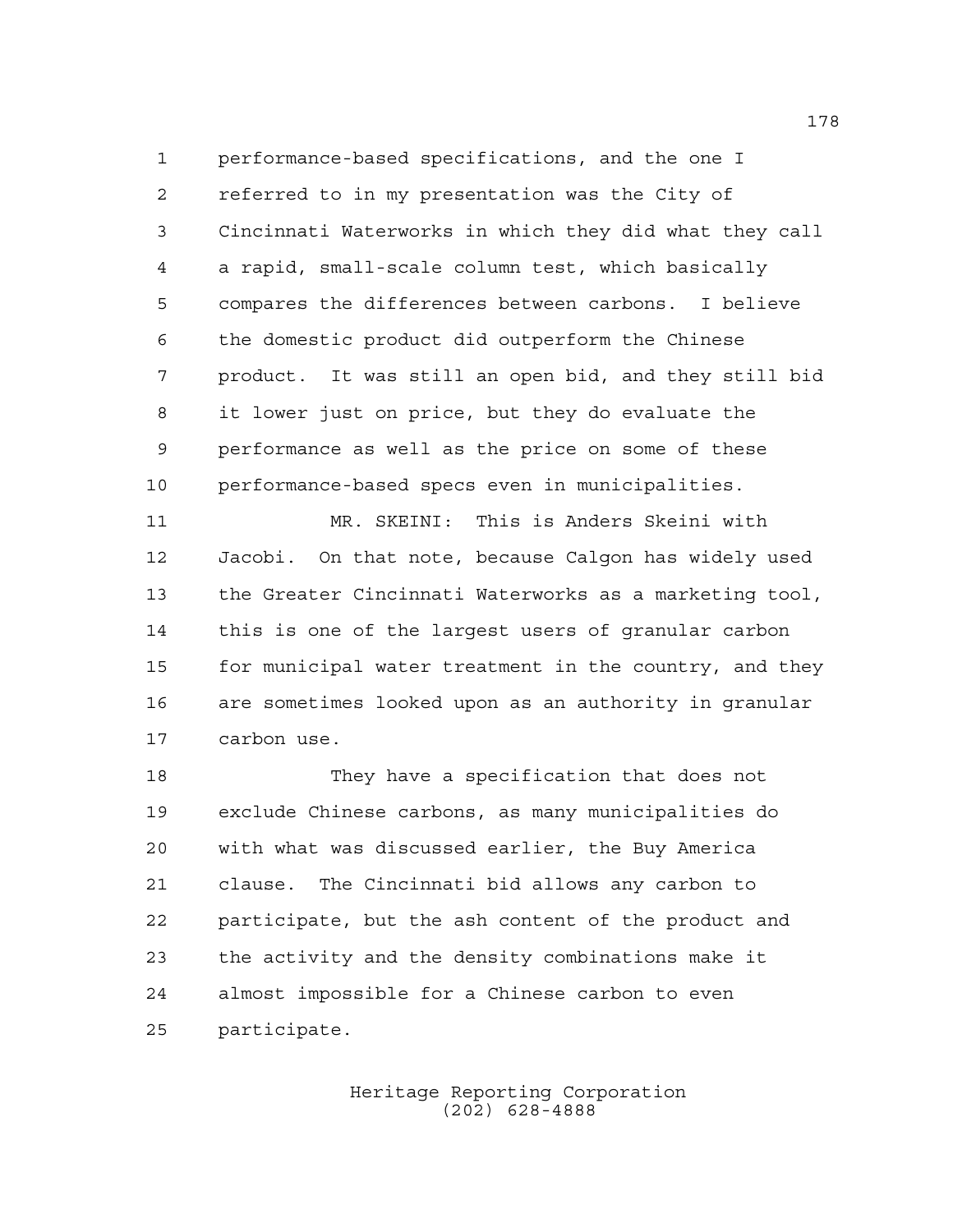My company participated three or four years ago with a type of coal and a type of product that met the specification but failed to meet the performance specification, and Calgon, they picked up on that very well, which they should have; it's good marketing. In spite of picking up on that, when the next bid came around, they were still the lowest bidder in price per pound. Although the test data from Cincinnati show that the Calgon product was three times as effective, still they chose to bid the lowest price per pound. MR. FISHBERG: Finally, just for Mr. Vander Schaaf, in your post-conference brief, if you could 13 just address the factors the Commission evaluates in making a threat-of-material-injury determination. I would appreciate that. MR. VANDER SCHAAF: We'll do so. MR. FISHBERG: Great. Thank you for your testimony. MR. CARPENTER: Mr. Trost? MR. TROST: Good afternoon. Steve Trost, Office of Economics. I have a few questions. Let me start out getting this one out of the way, one more on reactivation. This is basically open to anyone. Have you seen a trend in the use of reactivated carbon -- you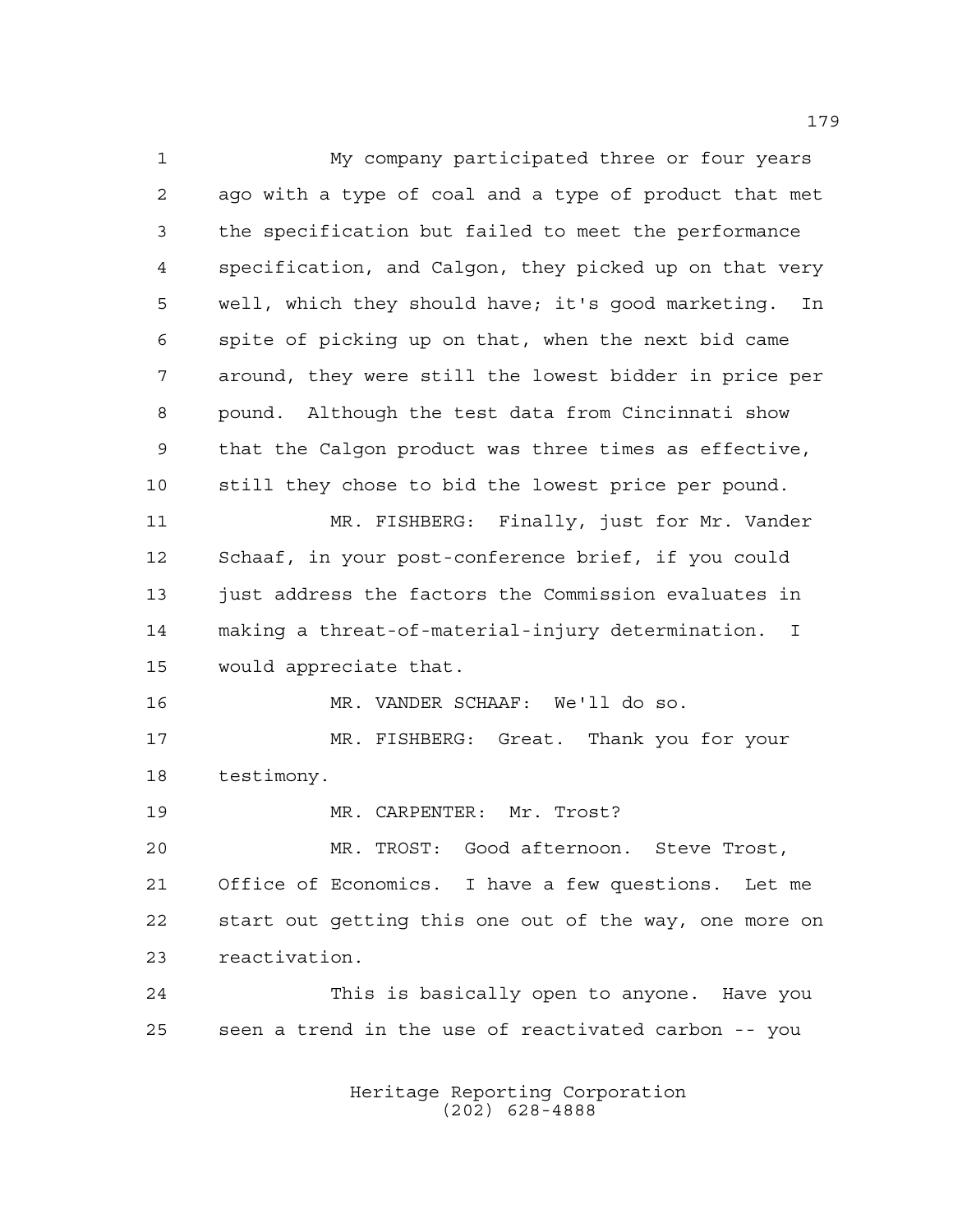can answer this both for the pooled as well as the customer specific. Has it gone up in the past three years, I guess, or has it go down, or has it stayed fairly level? Are more people using that instead of virgin activated or not?

 MR. KOVACH: This is Louis Kovach. Let me start with this. Because we are in a high-specialty end of the business, we are not reactivating as much as we could. However, many of our customers now are faced with potential disposal problems, and there is a preference for reuse rather than dispose materials. We have continuous inquiries to do R&D work relating to reactivation of product to increase the quantity that is reactivated and decrease the quantity that is dumped unreactivated.

 MR. TROST: So that the customer specific, then, you just reactivate it and send it back to the same customer.

 MR. KOVACH: Well, in some cases, it may be so, but it depends on the product type. As an example, if you are using an application where you may be exposed to radioactive material, you would send it certainly back to the facility, but you have to make sure that you don't lose any radioactivity at your facility.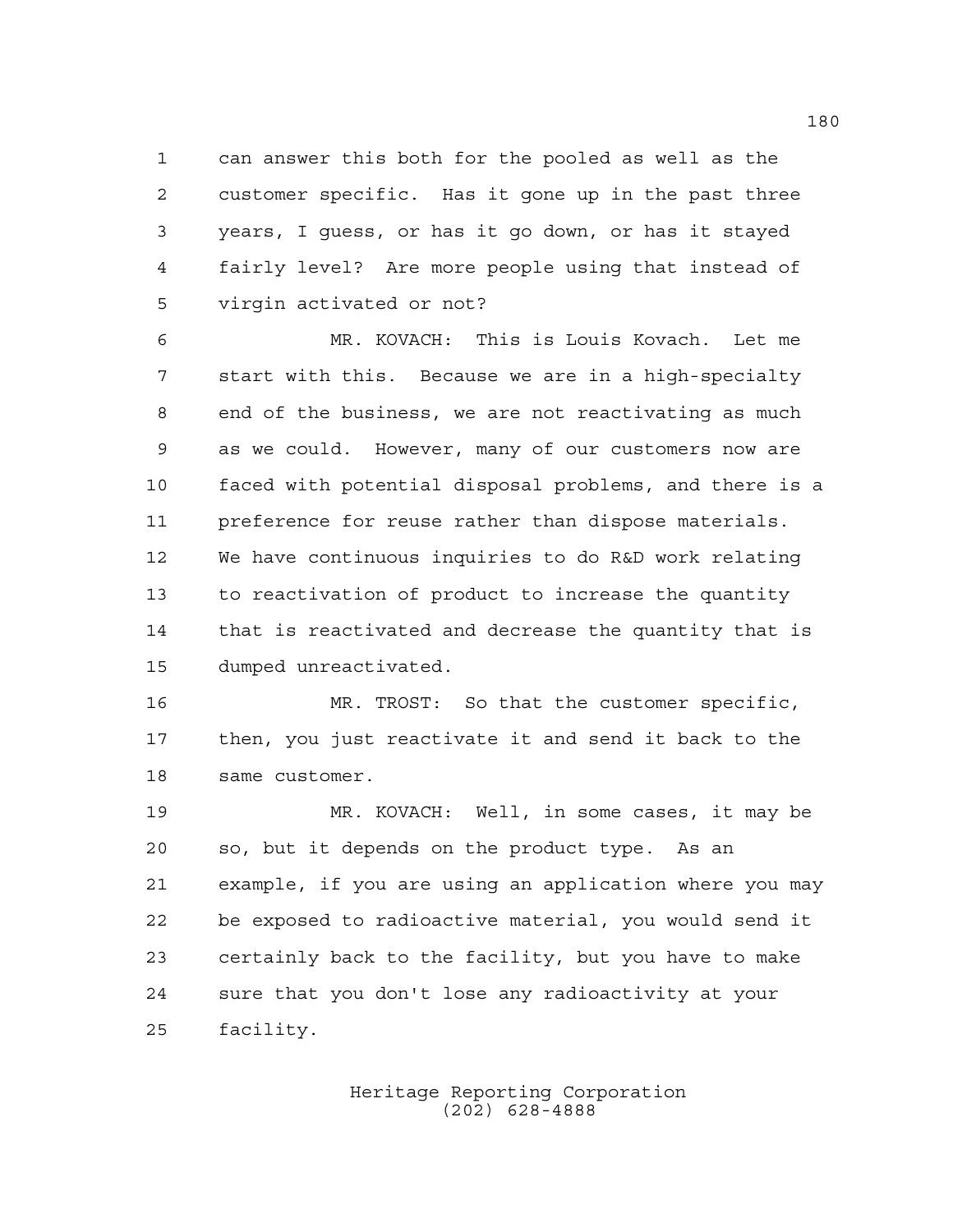MR. JORDAN: Dave Jordan, U.S. Filter. We've seen the reactivation numbers going up over the years, but we can provide more information, confidential information, as far as capacities and whatnot. MR. TROST: Okay. I appreciate that. Anyone else on that one? MR. SKEINI: Anders Skeini with Jacobi. Just a short note on what the future may hold as far as reactivation is concerned. There is presently a supply shortage of activated carbon, steam activated. I don't know if that relates to chemistry activated or not, but we're discussing steam. As far as reactivation is concerned, it's the steam-activated products that are mostly reactivated. If I wanted to buy five truck loads of

 carbon from China today, I would have to wait three months before it was shipped. So there is currently a supply shortage. That will lead to prices going up, and they have already started going up. The more virgin carbon prices go up, as happened last year and as shown by import stats, the better times for the reactivators because as the raw material goes up, it makes more sense to reactivate it.

MR. TROST: Okay. Thanks.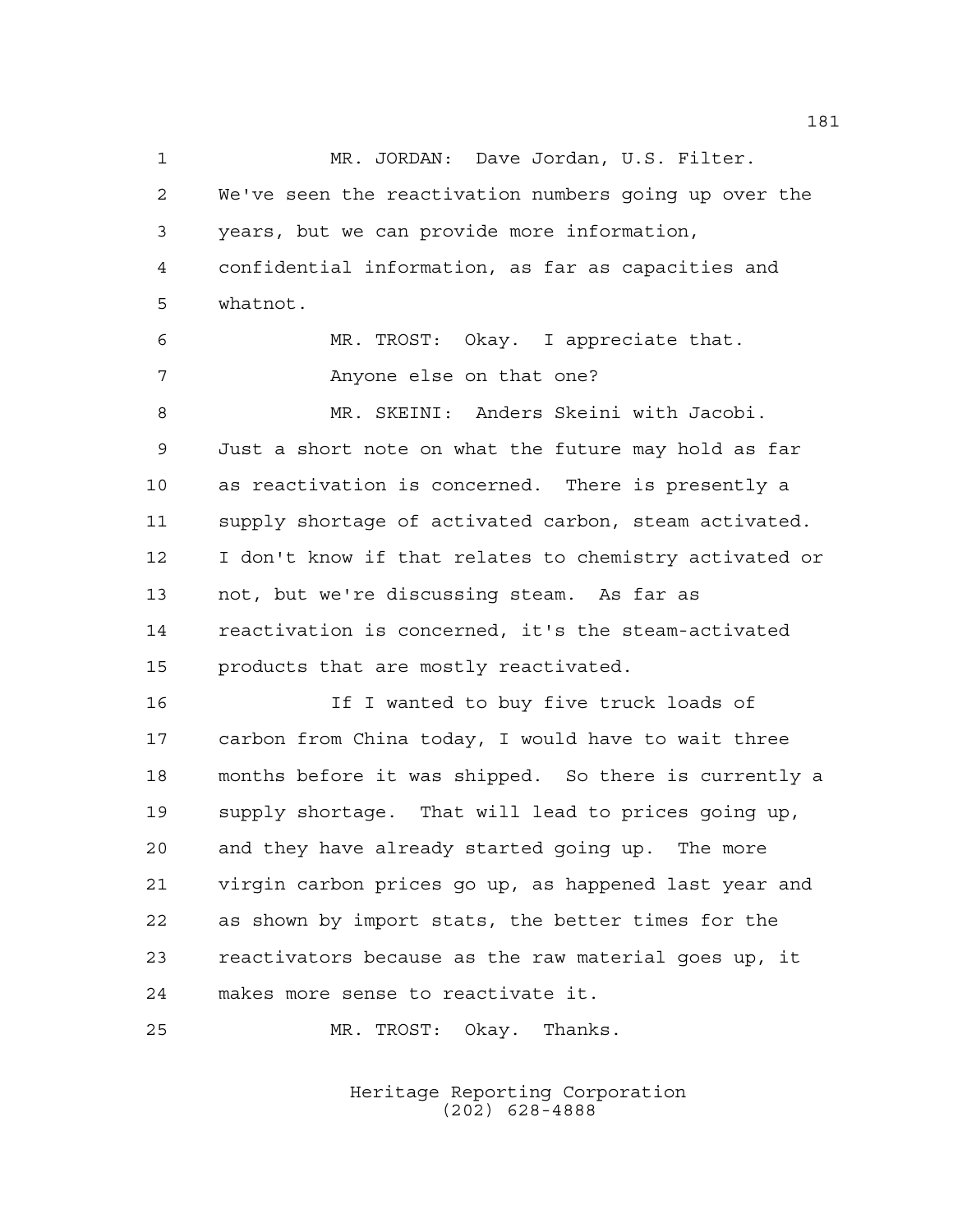My next couple of questions have to do with between this morning and this afternoon, we've heard very different stories regarding whether or not this is a commodity we're dealing with and whether or not there are these nonprice differences that matter. The sense I'm getting this afternoon is that, you know, price is a factor, but it's not the primary factor. There are performance and quality issues. I'm just trying to understand how prevalent these are.

 One question I have is -- this might be actually for Mr. Kovach because he made two statements saying that -- first is that activated carbon is not a commodity, and, second, that there are basically two levels. There is the high-end level, and then there is the lower level that is used mainly for water-treatment facilities.

 Do you see the grades that are used for water-treatment facilities as being more commodity like, the prices matter more on those than they do on the high end, or is it all varied?

 MR. KOVACH: I think you should ask that from the people who are selling into the business. We are not selling into it. We always found it to be generally a low grade of carbon compared to other grades of carbon that are used in gas phase and other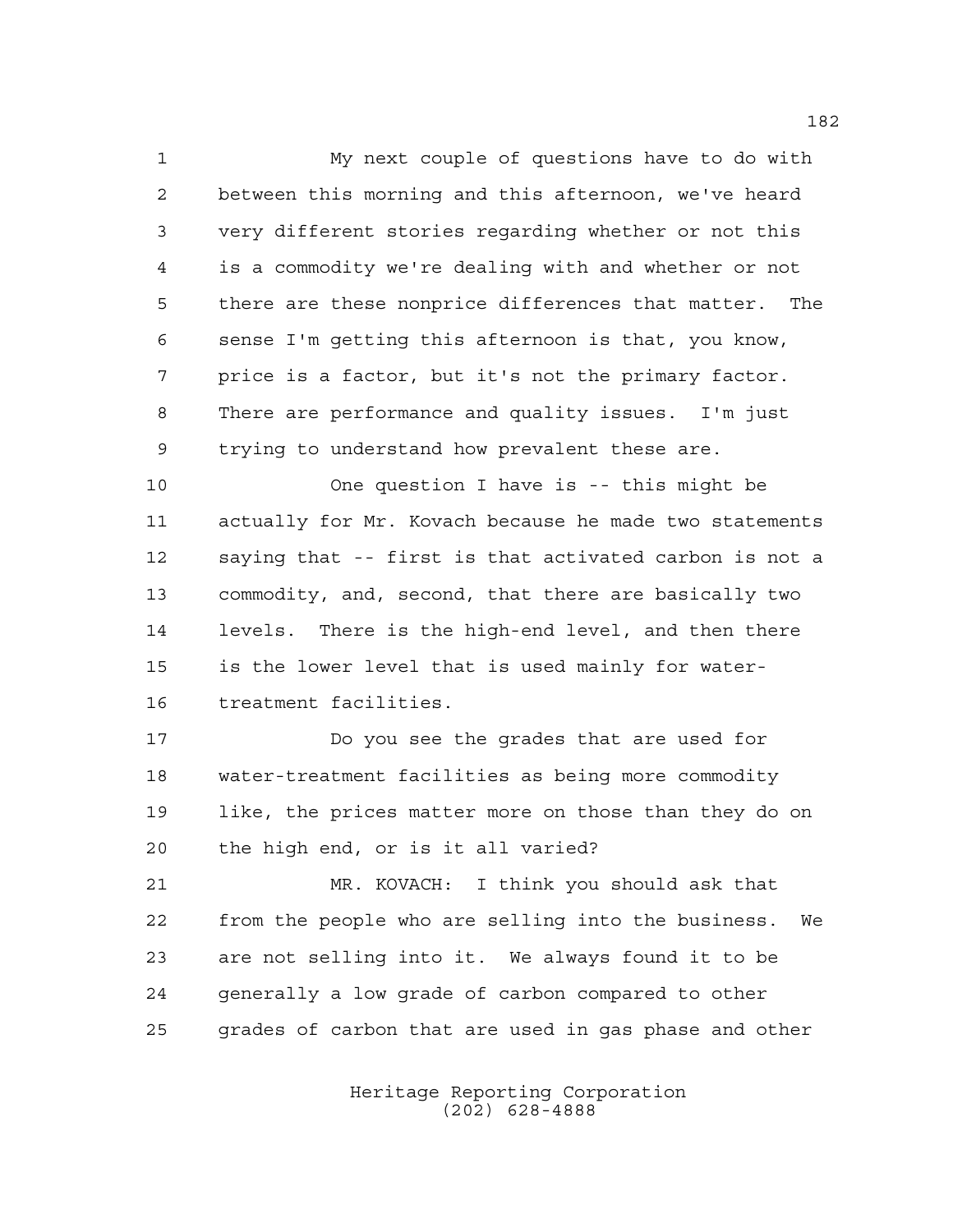applications.

| $\overline{2}$ | Joe Enniking has one year less on me. He               |
|----------------|--------------------------------------------------------|
| 3              | has 46 years' experience. I have 47 in the carbon      |
| 4              | industry. But it often happens that someone comes to   |
| 5              | us for a particular problem, and we have to test, even |
| 6              | based on our knowledge, maybe five different carbon    |
| 7              | bases to see if we treat them equally, will they       |
| 8              | behave equally before we select one. So it is not a    |
| 9              | price-based use; it is strictly quality and product-   |
| 10             | behavior based.                                        |
| 11             | MR. TROST: I'll open this up to anyone                 |
| 12             | else, the water-treatment industry.                    |
| 13             | MR. NELSON: Sid Nelson. If I can just add              |
| 14             | something, part of the confusion really is semantics.  |
| 15             | The words "activated carbon" describe a class of       |
| 16             | materials. It's synonymous more like the word          |
| 17             | "metals." You have many different metals that go into  |
| 18             | many different uses, and it depends. That's activated  |
| 19             | carbon. It's like ceramics or metals or polymers, and  |
| 20             | even if you go academically, you can major in it like  |
| 21             | you can major in metallurgy or polymer science. You    |
| 22             | can major in carbon science. In fact, at Penn State,   |
| 23             | my alma mater, I came close to doing that. A lot of    |
| 24             | it just has to do with semantics.                      |
| 25             | Properly done, it's not to say that it's               |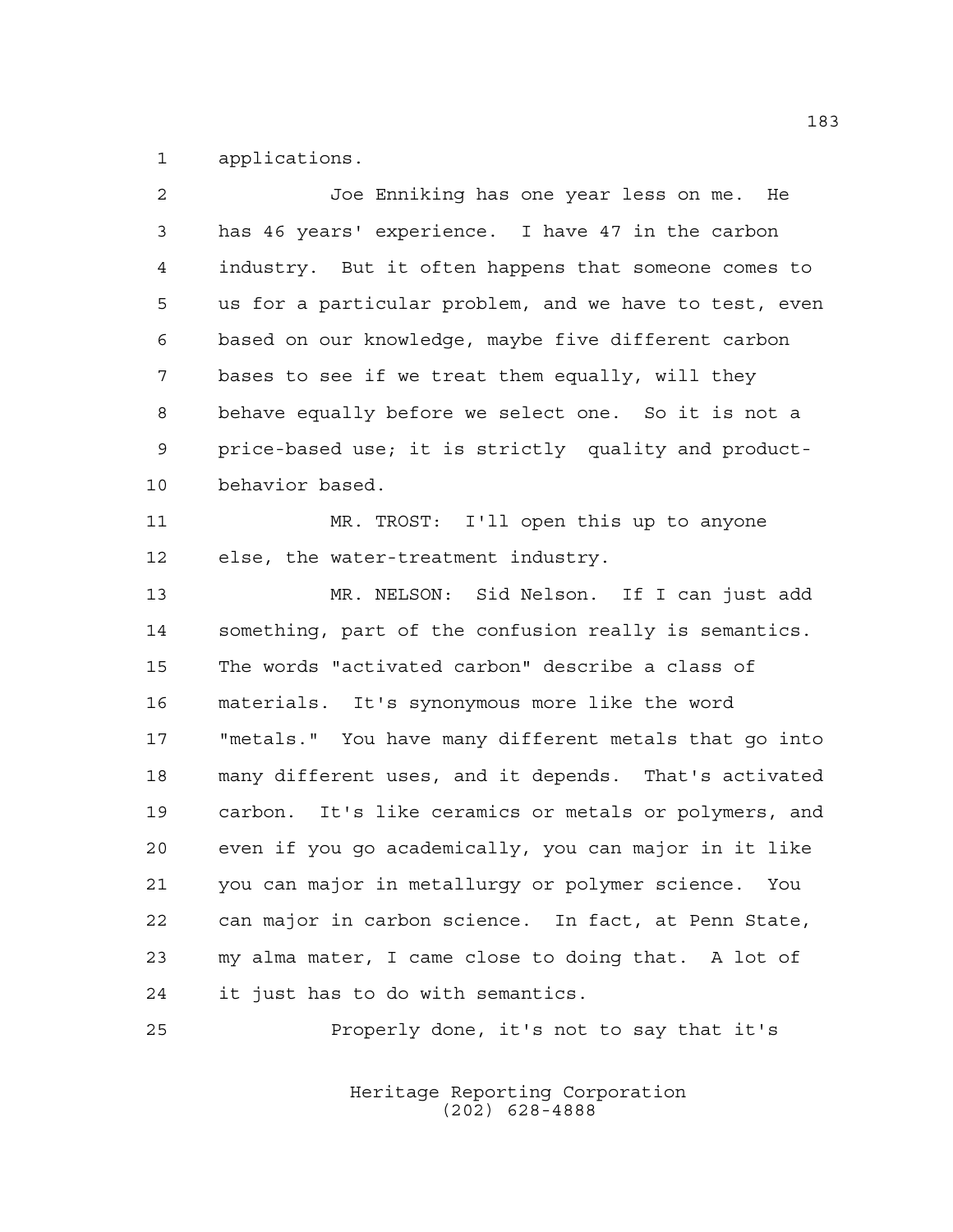impossible to have a legitimate, antidumping petition, but it has to be product specific, much, much more specific than what you have here. You would never consider antidumping for metals, would you?

 MR. ENNIKING: I had a thought about commodity. I think what happens is that any product that you're selling becomes a commodity when the purchasing operation gets it defined to specifications and then opens it up to everybody who can meet the specific specification and chooses the lowest price. I think the water-treatment carbons have gotten to that point. I don't participate in that, but I've heard other people mention that since a lot of the water-treatment carbon specifications include a 500 Iodine number, it's possible to make a 1,000 Iodine number and mix it with something that is not even active at all and meet the specification, and that's when it becomes a commodity.

 MR. SKEINI: Anders Skeini with Jacobi. I've only been in this industry in the U.S. for five years, and I came here in 2001 to help my staff work in this market. I have experience with Europe and Asia and other markets.

 Coming here, I thought the U.S. was going to be a simple thing to compete, firstly, in the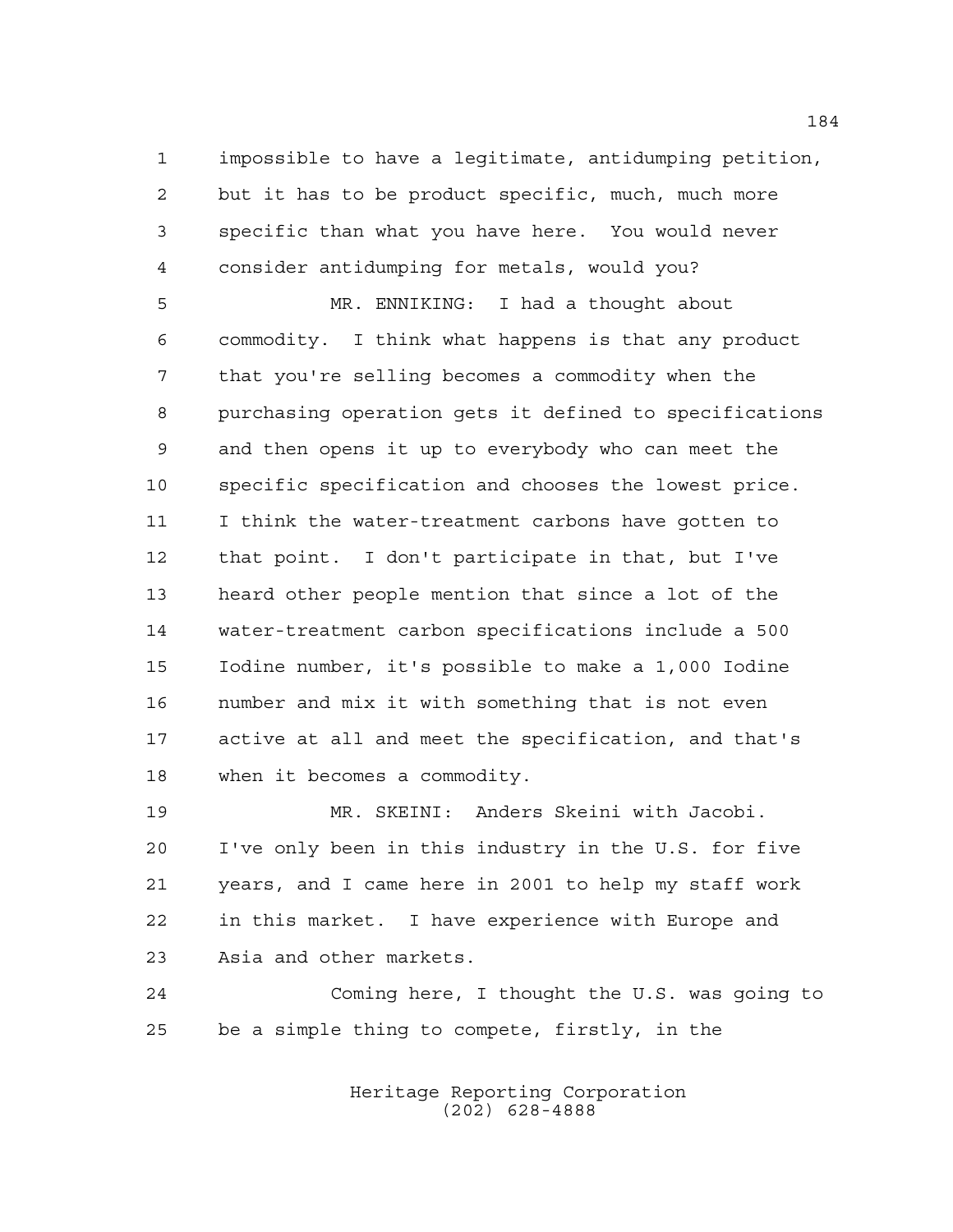municipal market where there was a bid situation. You put in a bid, you're the lowest, and you win, but we were not the lowest. Chinese carbons have one of the lowest penetration success rates in the muni market, municipal drinking water. The Buy America clause prohibits 30 percent of the bids roughly from us even entering. Norit, Calgon, and the chemical-activation guys, MeadWestvaco, they beat themselves up so bad in this market, and prices have fallen without any intervention from Chinese, and we can give in confidential briefs results of bids where the prices are just down to ridiculous numbers without any interference from Chinese carbons.

 So in the market that's open for anyone to participate, on a low-cost basis, on a price-per-pound basis, even, when performance is not even evaluated, Chinese carbons have a very, very low penetration success rate.

 MR. JORDAN: Dave Jordan from U.S. Filter. Once again, my presentation about the Norit brochure, they have 150 different products, and the important part of the whole evaluation process is to speak to the experts and evaluate the specific needs, the specifications, and the application in order to get the right product for the right application. So it's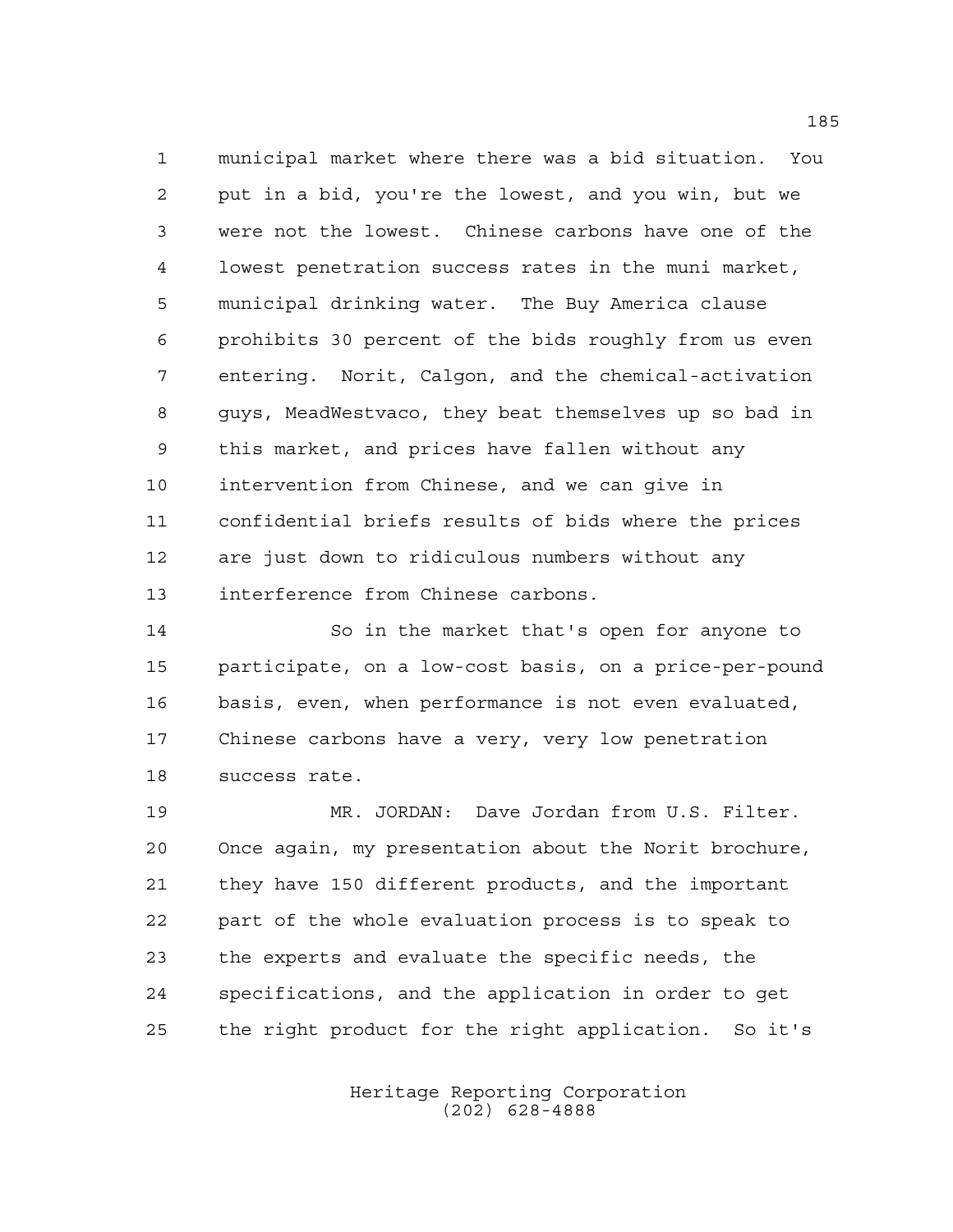very important to do that. It's not all carbons are alike kind of thing.

 MR. TROST: Okay. Thanks for that. Based on that, I'm thinking of things like the Cincinnati story we keep hearing about, are there any cases where either the municipality tests the carbon, or even in nonmunicipal customers where quality may be more of an issue or performance may be more of an issue, is there a domestic premium? Say you have the same specs, except the domestic product may perform better. Do you see domestic product selling at a higher price or else beating out imported product at the same price?

 MR. SKEINI: Can you explain "same price"? MR. TROST: If there are two bids, one using Chinese product, one using domestic product, and they bid at the same price, is there ever a case where, based on quality issues, the customer has chosen domestic?

 MR. SKEINI: That's often the case. Cincinnati is a good example. They proved their carbon lasted three times as long, and they still chose the lowest bidder in price per pound. Actually, the price they offered was 25 percent lower from the last go-around two years prior.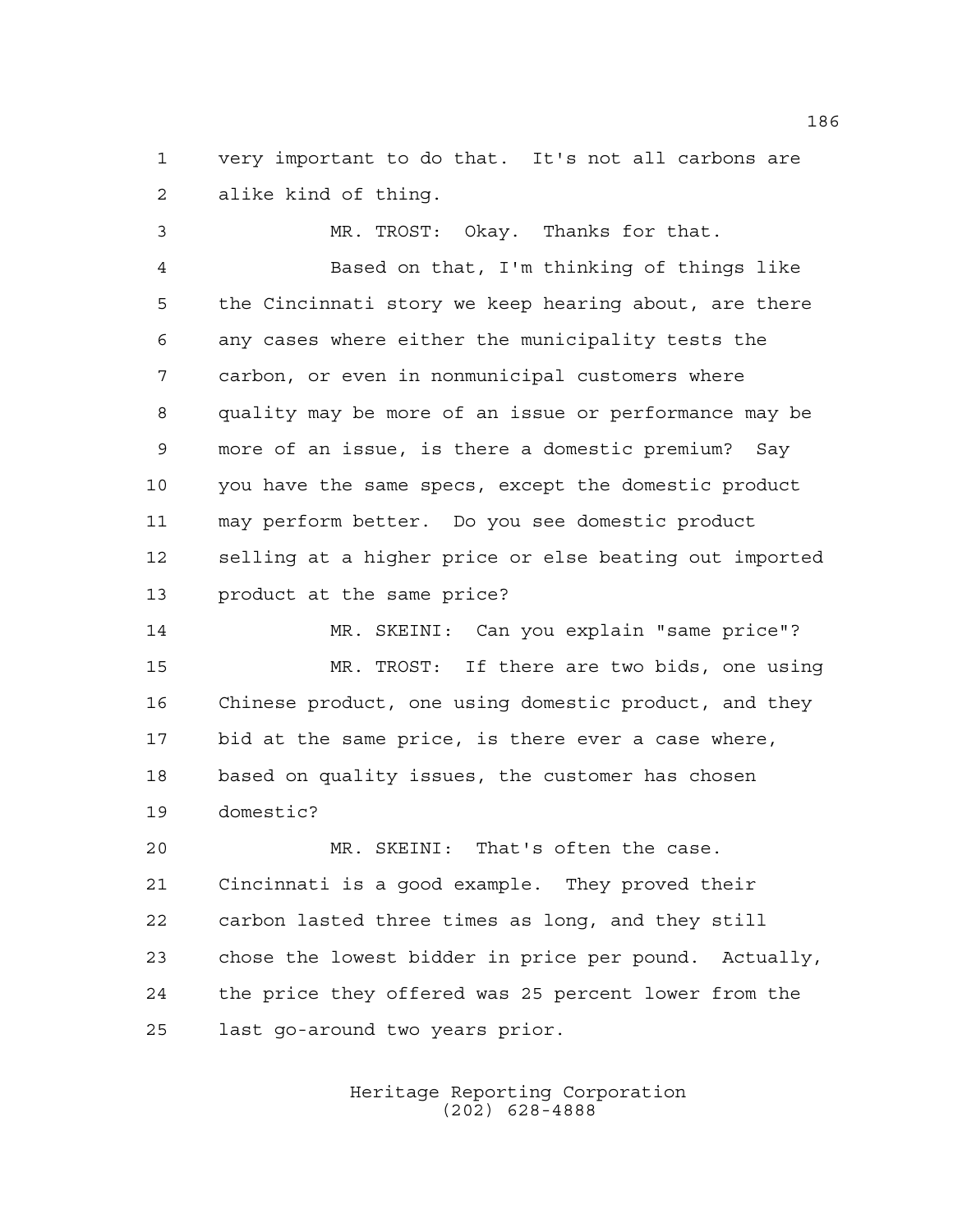MR. TROST: In the Cincinnati case, Cincinnati was taking the quality into account when evaluating the bids.

 MR. SKEINI: Absolutely. They measure a dollar per organic removed or something like that. In addition, there are many other industries, private sector companies, that just cannot get the efficiency required from Chinese carbon, and they are completely captive to U.S. domestic carbon production. That's a lot of the corn-sweetener market, sugar markets, as well as glycerin. There are markets that Norit and Calgon have locked up entirely for themselves because they have very good products. Even if the Chinese carbon would be half the price, it might take two times of use to get there, so they have done a good 16 job with those.

 MR. NELSON: Sid Nelson. For private clients, the industrial clients as opposed to the municipal, but eve with the municipal, there are private consulting, activated carbon consulting companies out there that run these cost-effectiveness tests for the clients. Pax is an example. They will test. So it's not just based on price. It's dollars per X quantities of gallons of treated or dollars per whatever removed. There is a whole little consulting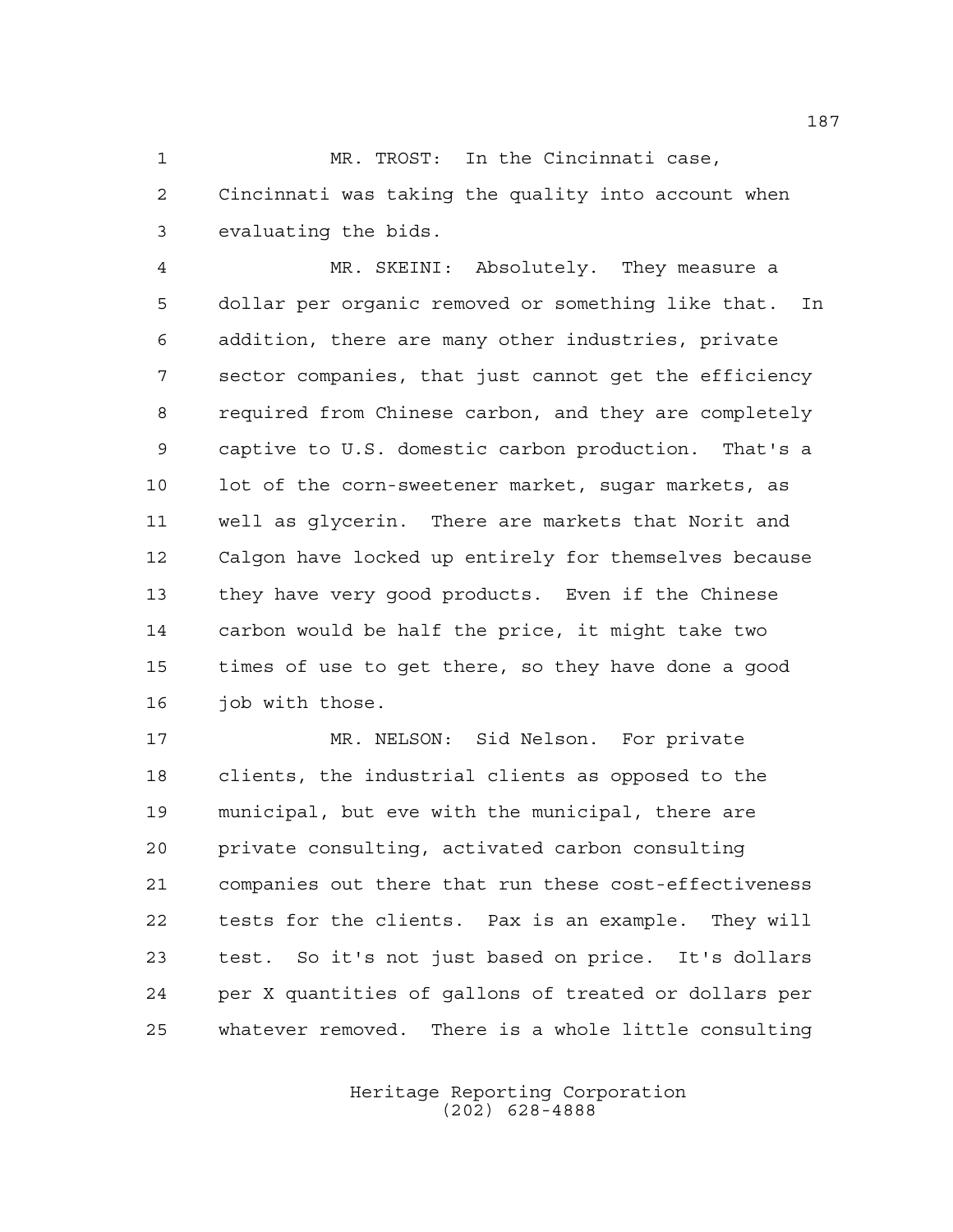industry that provides this data.

 MR. TROST: To the extent that you guys have any of this information, if you could include it in a post-conference brief, that would be really useful, as well as if you have any sense of how much of a price premium the domestic product gets in situations where they are tested like that. 8 And I think that's all the questions I have, unless anyone has anything to add on this. MR. JORDAN: I have one more thing. This is Dave Jordan from U.S. Filter. There is one business center in U.S. Filter that buys some specific activated carbon for some water and wastewater treatment, and they buy it strictly from both Calgon and Norit, and where they could buy it from maybe somebody else in the room, they choose to buy it from them. It's a performance-based material, and it tends to be reactivated, for the most part, as well. MR. CLARK: Steve Clark with Water Tech. There's a lot of municipalities that prefer American made over imported carbon, whether it has to do with performance or not. It's just something that has always been more for the municipalities that I deal with anyway, they would rather see American-made carbon.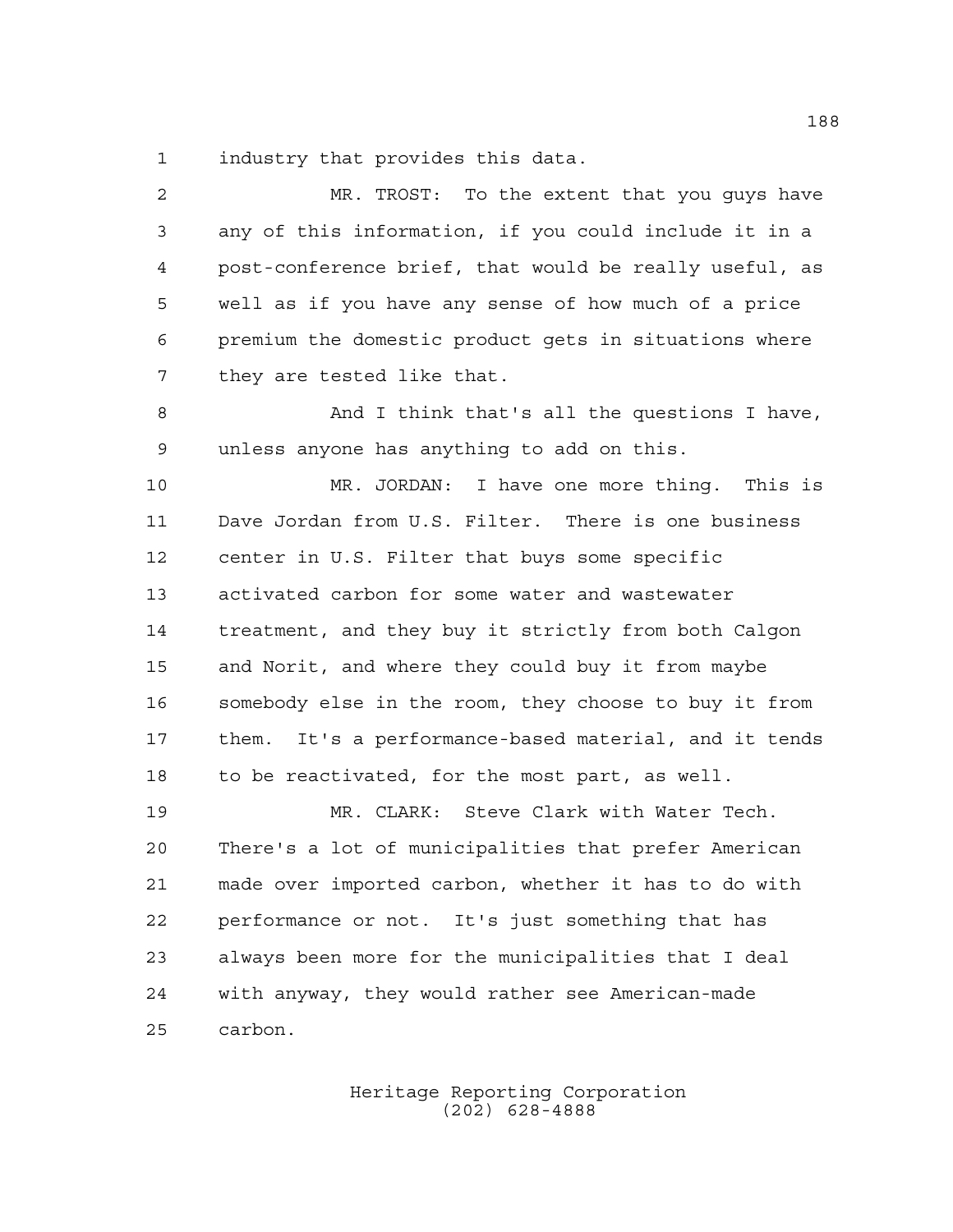MR. TROST: I know a lot of the municipalities must accept the lowest bid, no matter what. Are these ones that aren't bound by that rule? MR. CLARK: Well, the specs, you know, they all say they will do the same and perform the same, but in most cases it's not a concern whether they require it or not. There's red flags that go up when you start bringing up you're bidding imported carbon, and you're bidding against American carbon, so it does cause a little conflict. 11 MR. TROST: All right. Thanks. 12 MR. JORDAN: This is Dave Jordan from U.S. Filter. There are a number of end users that are de facto buy American. They just don't want to have anything to do with an imported product. They want to buy American, and a lot of them are big, multinational companies, but they are based in the United States, and they prefer to buy American, although there is nothing in the specifications or the price or anything else. It's just buy American or hit the road. MR. TROST: Okay. Thanks. MR. CARPENTER: Mr. Yost? MR. YOST: Good afternoon. Charles Yost, Office of Investigations. A question for Mr. Skeini and Mr. Nelson. I see that you drew extensively from

> Heritage Reporting Corporation (202) 628-4888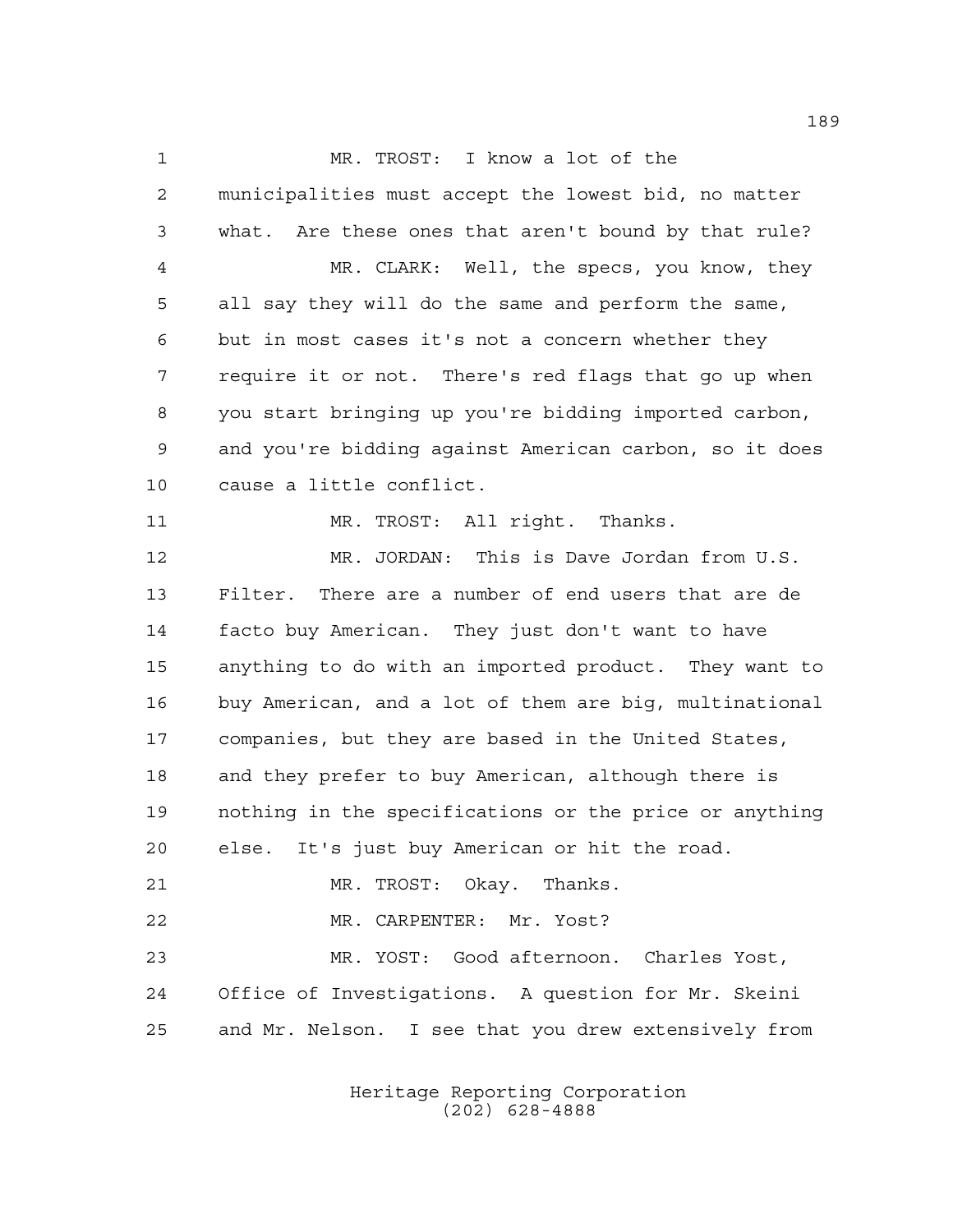the third-quarter Calgon's earnings conference call. If you could, please, with the post-conference brief, attach a DVD or a transcript of the conversation, the conference call itself. MR. VANDER SCHAAF: Yes. We'll do that. MR. YOST: Then a comment for Mr. Nelson. In your Exhibit 3, which is the assessment grid of Calgon's business, I noticed that -- is this from Calgon itself? MR. NELSON: Yes. This is their presentation to financial analysts. MR. YOST: Okay. And you provided a place where we could take a look at that on the Internet Web site? MR. NELSON: Exactly. At least a month ago when I got it, it was on their Web site. MR. YOST: Okay. Is that, indeed, dated November 19, 2003? MR. NELSON: Right, the end of 2003. Now, the only change I made was the thing in yellow, I highlighted to call your attention to. MR. YOST: I noticed that that upper-right- hand corner indicates that the expected market growth would be low, and that doesn't quite accord with your estimations of how a power plant emissions market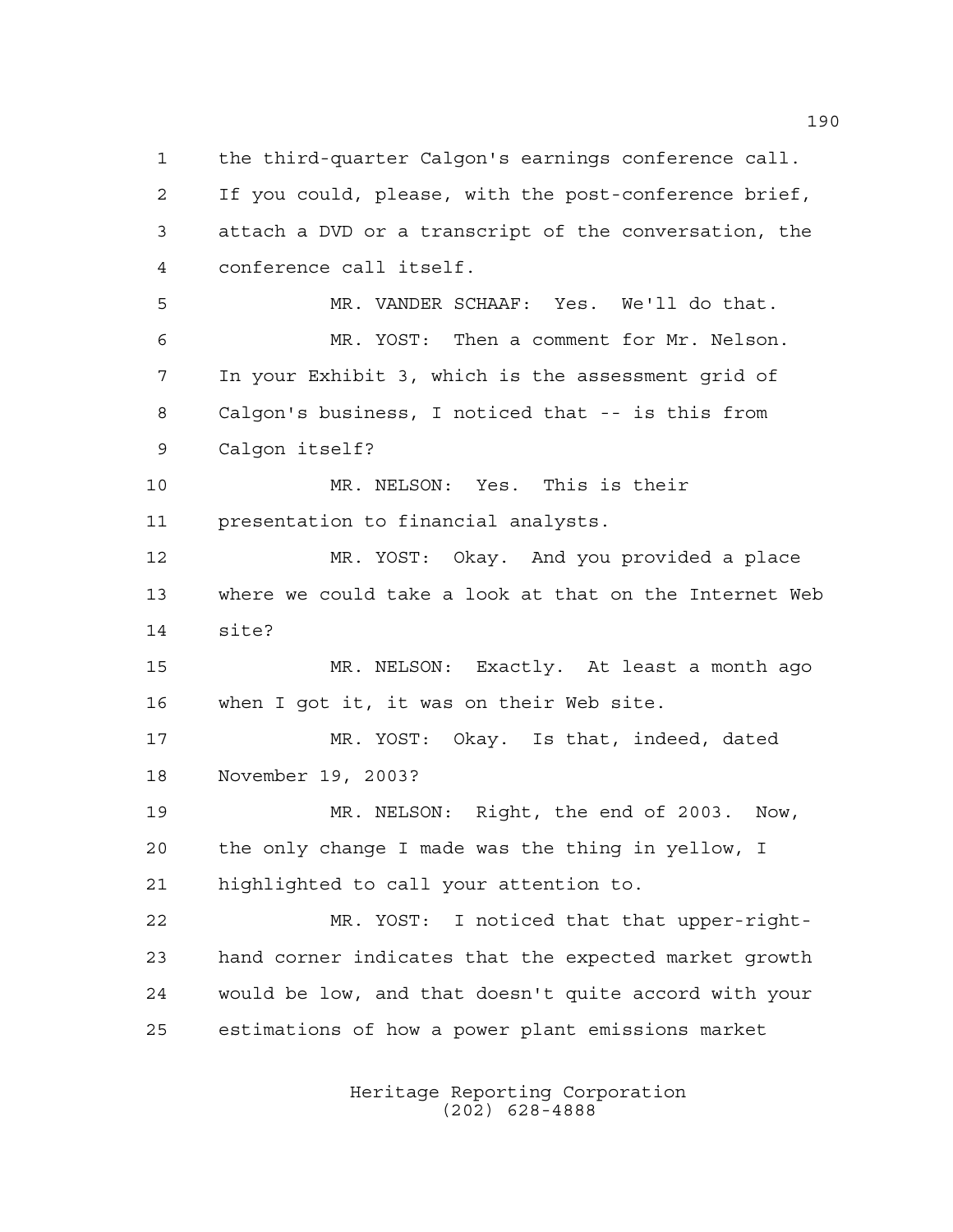might grow.

| $\overline{2}$ | MR. NELSON: Well, actually, this slide came            |
|----------------|--------------------------------------------------------|
| 3              | from a presentation, with the yellow in there, that I  |
| 4              | actually made to Calgon back in 2003 or 2004. Norit    |
| 5              | is the one that is most active. They have had theirs   |
| 6              | tested exclusively, the plants that are in the         |
| 7              | exhibits. Calgon --                                    |
| 8              | MR. YOST: Is that because Calgon might be              |
| 9              | more in the granular side of the business than the     |
| 10             | powdered?                                              |
| 11             | MR. NELSON: Precisely. Calgon is stronger              |
| 12             | in granular and in water. Norit is stronger in gas     |
| 13             | phased and in powder. And it's also a matter of        |
| 14             | Calgon has been doing other things where I think Norit |
| 15             | recognized that earlier.                               |
| 16             | The issue on the markets that I talked about           |
| 17             | in Mercury, the issue was when are they coming? Is it  |
| 18             | going to be five years from now? The Clean Air         |
| 19             | Mercury Rule that came out by the feds doesn't talk    |
| 20             | about strong growth until 2018, 70 percent             |
| 21             | requirements, and when the states found that out, they |
| 22             | jumped in in the last year or even the last six        |
| 23             | months.                                                |
| 24             | So it's only within the last three, four,              |
| 25             | six months that it's kind of been crystallized that    |
|                | Heritage Reporting Corporation                         |

(202) 628-4888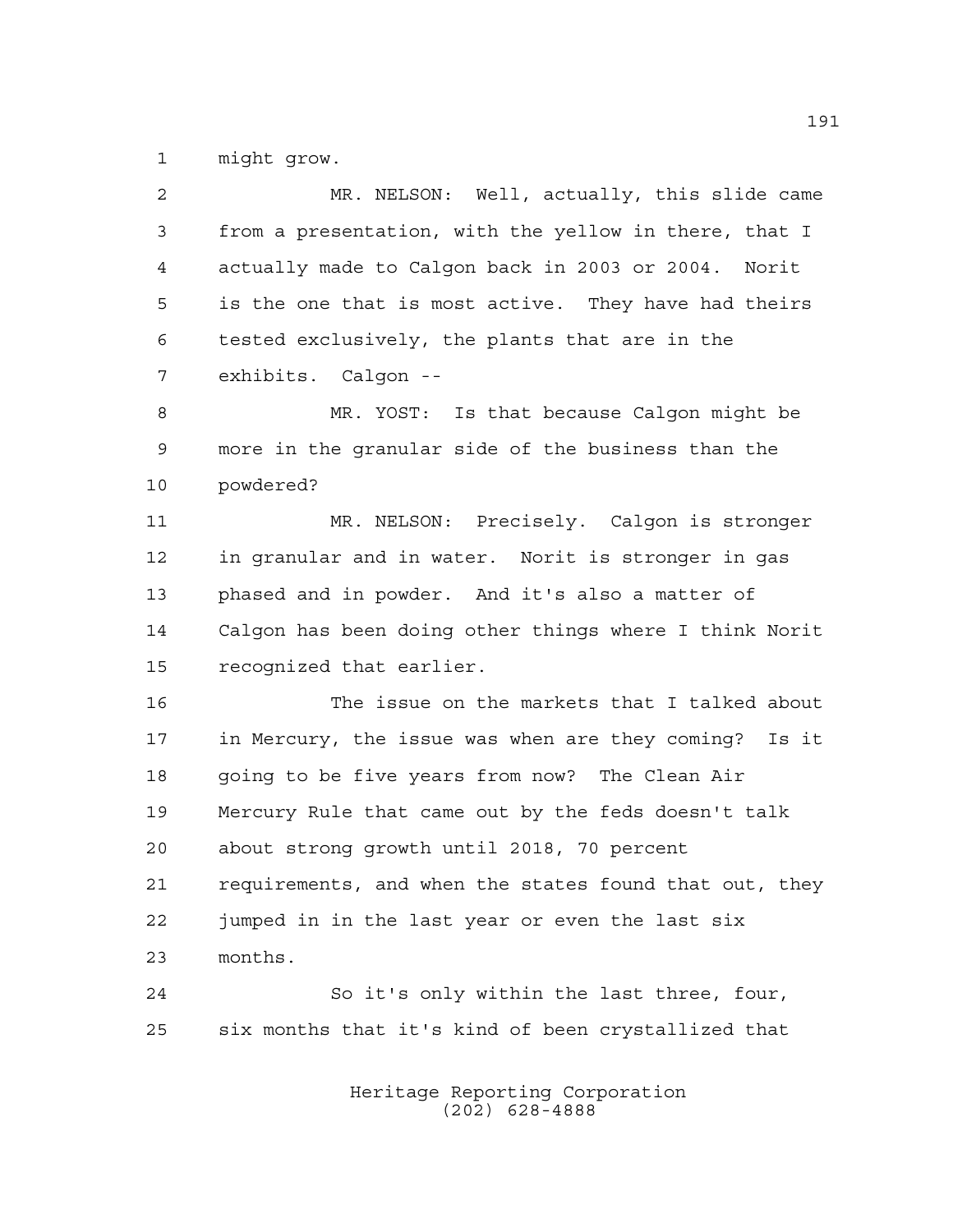this thing is really coming by 2008, 2009, and even then it's still a little bit up in the air because the large states that have a lot of plants, like Illinois and Pennsylvania, it's taking them six months or more going through the process, and it hasn't actually happened. It's only happened in three New England states so far. It's just that now we have 15 states that are considering it, and some major ones are very seriously considering it.

 MR. YOST: What do you expect to see the window?

 MR. NELSON: Unless the federal government, through legislation, jumps in, you're going to see a patchwork over a period of five or six years where different states will come in at different times.

 Plants don't actually have to get serious and begin their planning and testing and buying the feeders and silos until a year before the requirements are due, and as we get more and more experience at more and more plants, that's going to shrink. People are going to become more and more confident that the technology works at their plant.

 So there are still questions, but it's, I think, politically -- my own opinion is that it's not a question of if; it's a question of when, and unless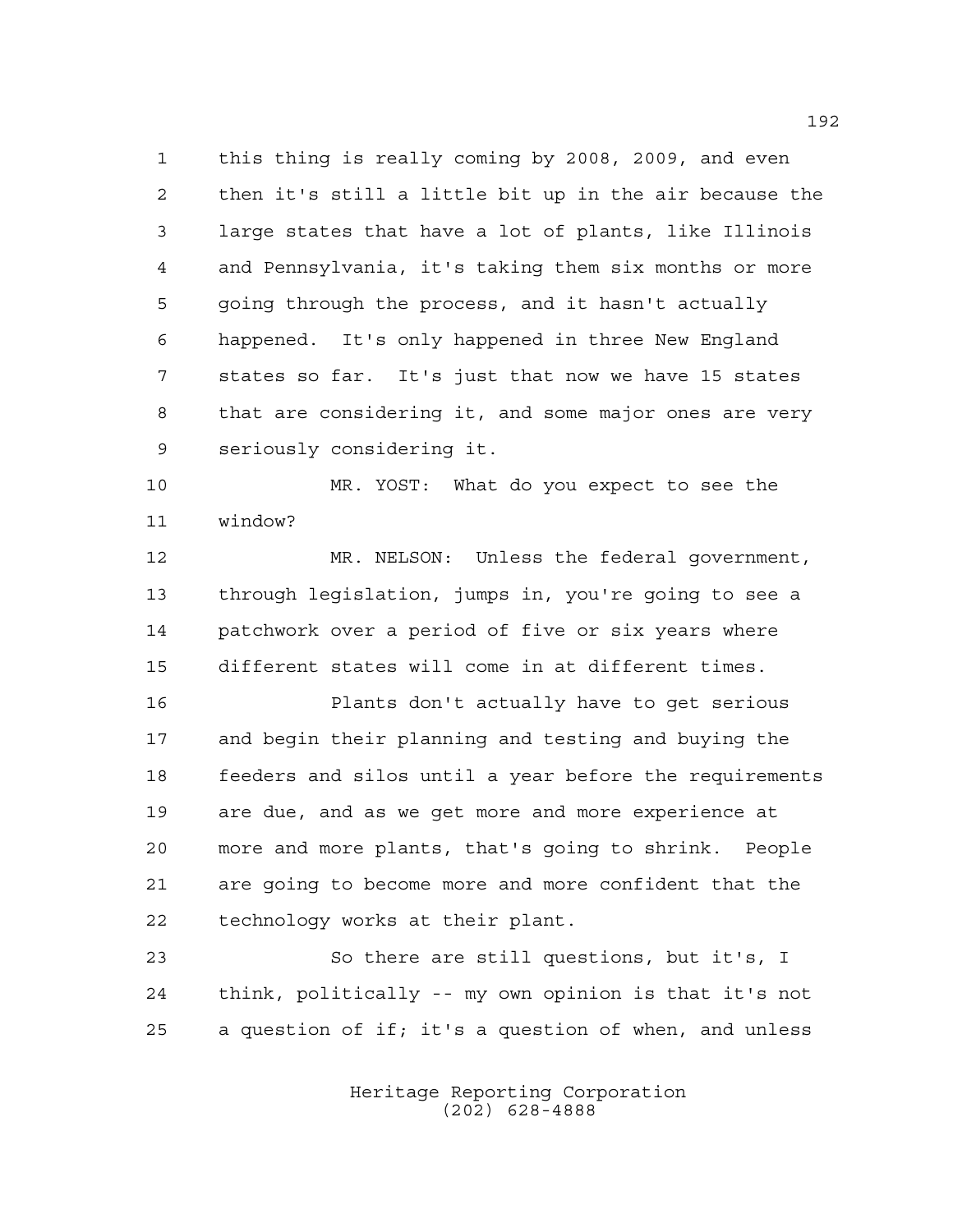things change federally, it's going to be a roll out, different states in different timeframes over the next five years.

 MR. YOST: The next five years. All right. Thank you very much. That ends my questions. MR. CARPENTER: Mr. Stone? MR. STONE: Yes. Philip Stone, industry analyst. I have, first, a question about pooled carbon perhaps for Mr. Enniking.

 There has been some talk of a cross- contamination issue if you're using reactivated carbon, that a user would be worried about whatever it was previously used for contaminating their process. When you use pooled, reactivated carbon, is it specified what the carbon was used for originally, or do you not put any spent carbon in there that would have anything toxic on it?

 MR. ENNIKING: Pool reactivation is done primarily on gas-phased carbons where there is no contaminant that could leach out in a water system or something like that, and so you'll find most of the pool reactivated carbon, I believe -- correct me if I'm wrong. Gas-phased carbons, for example, when tank ran emission control, exhaust emissions that are too small to actually put a continuous-process system on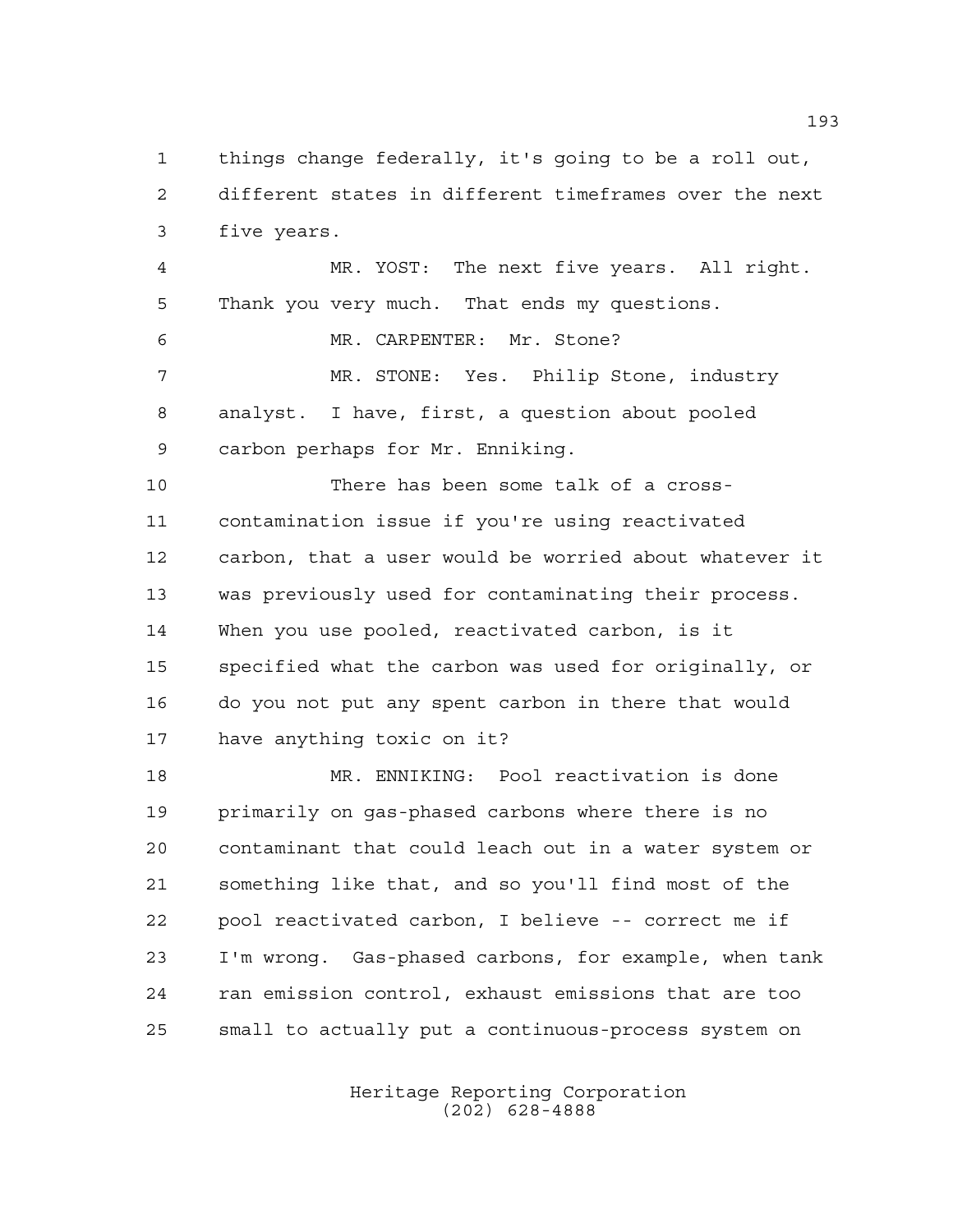it, that sort of thing, they will use large containers of activated carbon until they are spent, and then they will send them back. In those cases, they are relatively small uses, so they really can't afford to custom reactivate, so that's where pool reactivation becomes a big thing.

7 But then there are clients who say, I don't want anything from anybody else to get into my reactivated carbon, and so they specify that it be custom reactivated, and there are a number of people who do that, and I believe everybody does both, custom and pool reactivation.

 MR. JORDAN: Dave Jordan, U.S. Filter. One of the things, first of all, hydrothermal steam reactivation, all of the organic material that had been absorbed will be destroyed, so regardless of where it's coming from or where it's going, whether it's pooled or custom, you would expect not to have any absorbed organics on the reactivated carbon.

 In the pooled versus react, we do both, and it's also kind of a two-way street because some folks, like maybe the military -- I'm not sure exactly -- they don't want their waste mixed up with anybody else's. In other words, they just want to make sure that their spent carbon gets reactivated and comes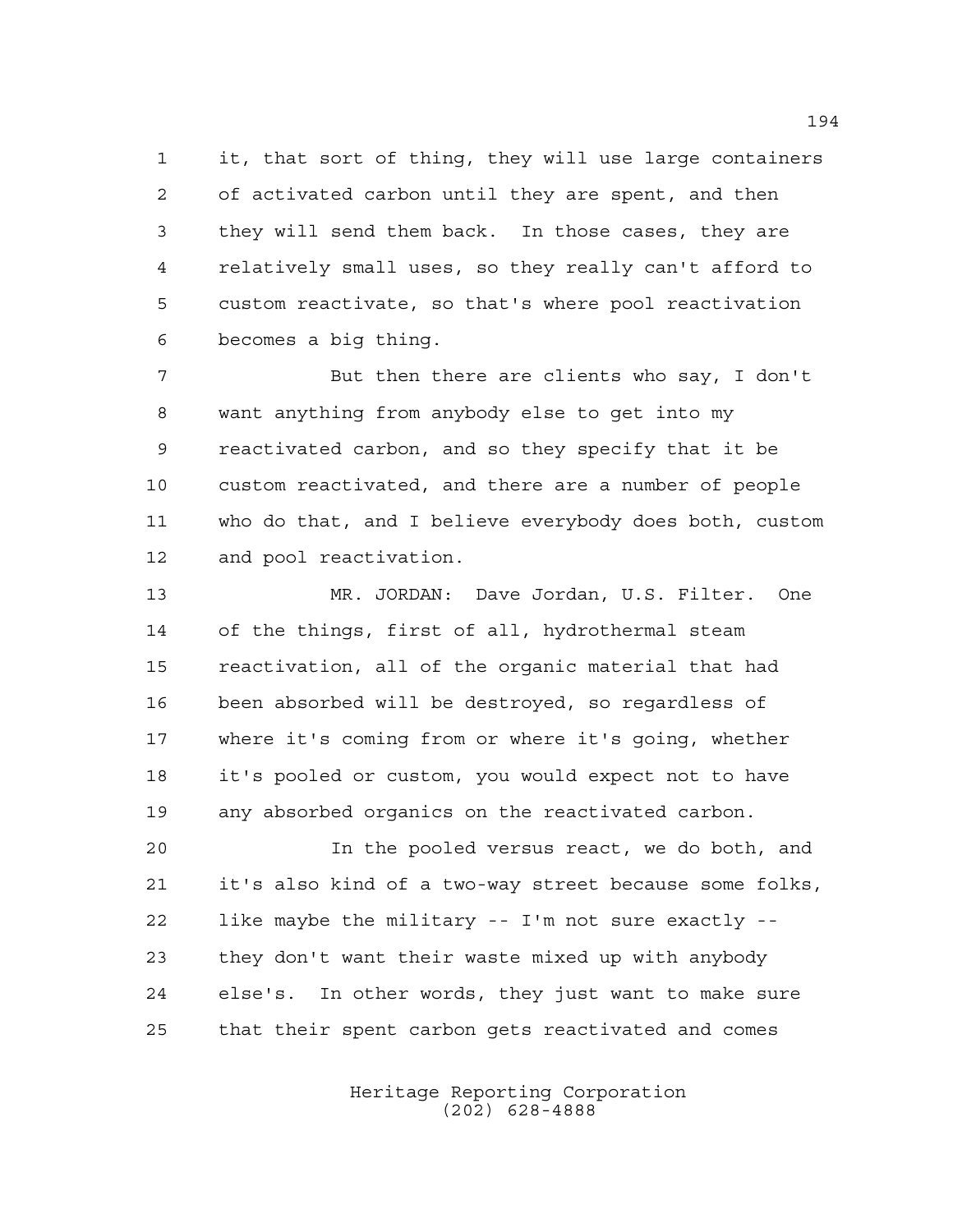back to them. They don't want any trailing issues with less than viable reactivators, so they want to make sure they control it.

 On the other hand, it does, for the municipalities now, for drinking water, it's segregated for just reactivation of their carbon so they get it back, so there isn't any cross-contamination. That's more by law than by technology.

 As far as my opinion is, there is no reason why you could not use drinking water carbon here versus drinking water carbon there, but the laws are what they are, so you can't use it that way, so there is no cross-contamination that way.

14 MR. STONE: Thank you.

 For Mr. Nelson, about mercury capture using powdered carbon, is post-treatment after activation, is that required for mercury capture, or does that enhance mercury capture? What's your view on that?

 MR. NELSON: That's going to depend on who you ask. My company's view is that plain carbons will not compete cost effectively in this market in the vast majority of cases. We've shown that brominated carbon, in particular, works four or 500 percent more cost effectively than plain carbon, particularly for the western coals. It's still a little bit of an open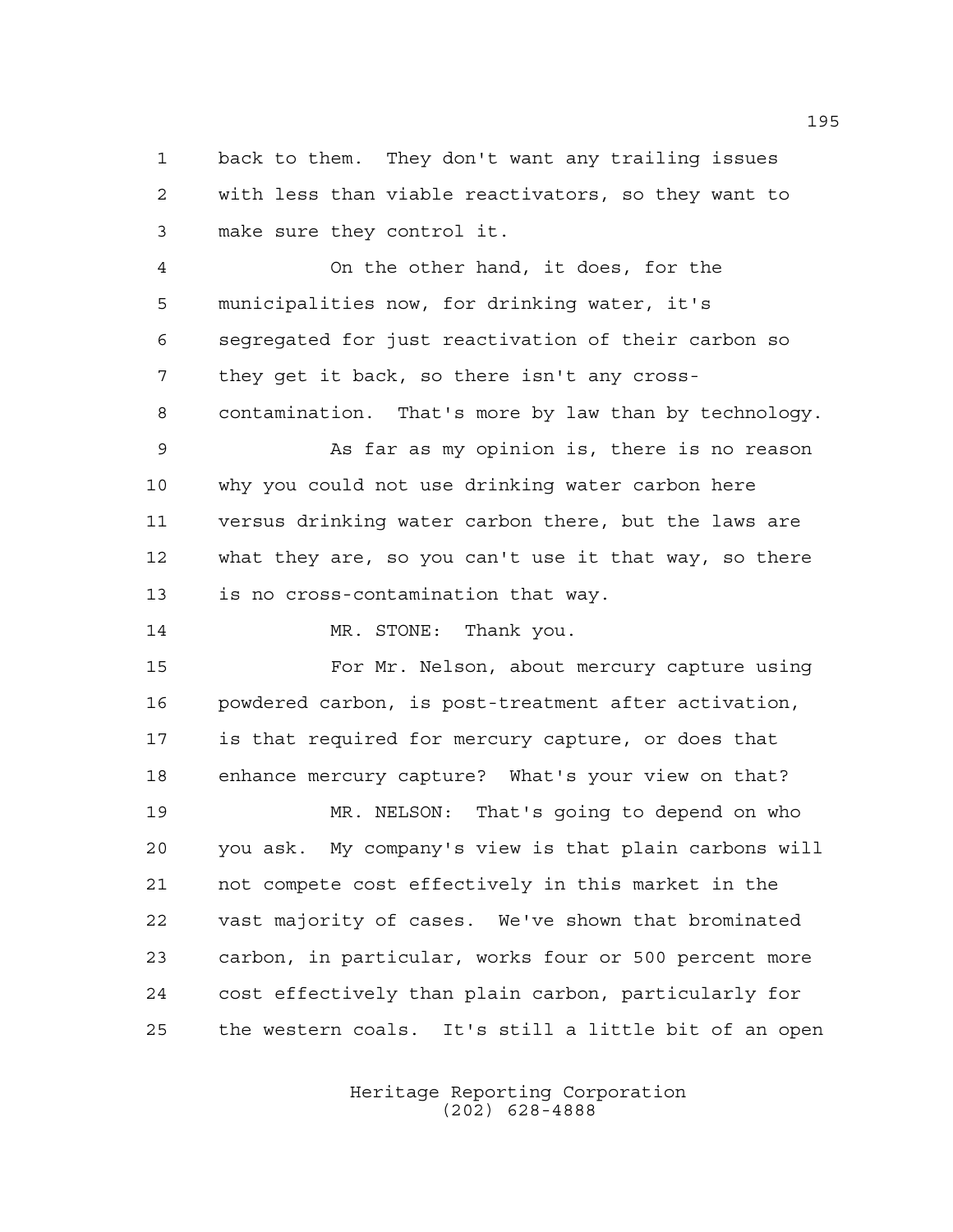case on the eastern coals, and Norit and my company have different views, but it has to do with our different products.

 The technologies are still evolving on this, so I think different people will give you different answers, but I think the majority of the carbons will be specially made and post processed, as we do, that will be successful and the most cost effective here, but there may be niches where a few plain carbons, for example, fabric filters on bituminous coals, may be more cost effective because we do add a little bit of cost in the extra processing.

 MR. STONE: Thank you. That is all I have. MR. McCLURE: Jim McClure, Office of Investigations. As I discussed, and I think I mentioned it to you guys this morning, on the values of the shipments -- I just want to be sure -- services are out of there. So check your submissions. MR. VANDER SCHAAF: I will canvass our

 importers and make sure that they are certain about that.

 MR. McCLURE: Okay. One other housekeeping thing. When this is over, for the parties, there is an APO release. That takes care of my questions. MR. CARPENTER: Thank you again, gentlemen,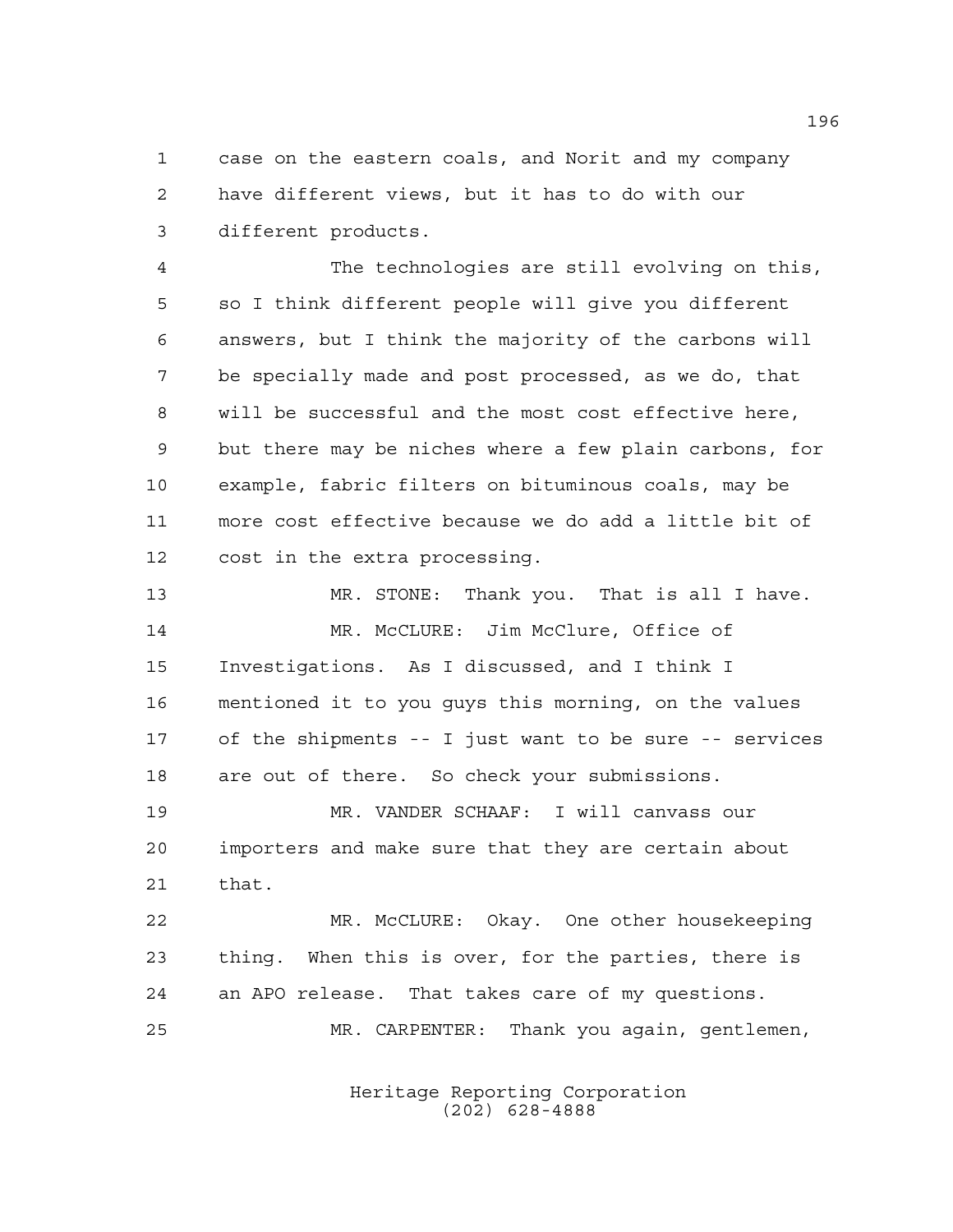for your testimony and for your responses to our questions. At this point, we'll take about a 10- minute break, and when we resume, we'll have the closing statements and rebuttal statements, beginning with the Petitioners.

 (Whereupon, a short recess was taken.) MR. CARPENTER: All right. We're all set. Please proceed.

 MR. HARTQUIST: Thank you, Mr. Carpenter. I'm going to try to do some tidying up here in my remaining time, and then there are a number of issues, of course, that we'll be dealing with in the brief.

 One of the allegations that the Respondents' panel made that really shocked us was that there are shortages in the marketplace these days. That is just absolutely not true, and on behalf of both Calgon and Norit, I would urge any prospective buyers to see them after the conference, and they will be happy to take orders and ship them promptly. There are no shortages whatsoever.

 There was a question about whether the Chinese participate in both the carbon material and service bids, and the answer is, yes, they do sort of in a combination of ways that Mr. O'Brien referred to in his testimony in that they will bid for the carbon,

> Heritage Reporting Corporation (202) 628-4888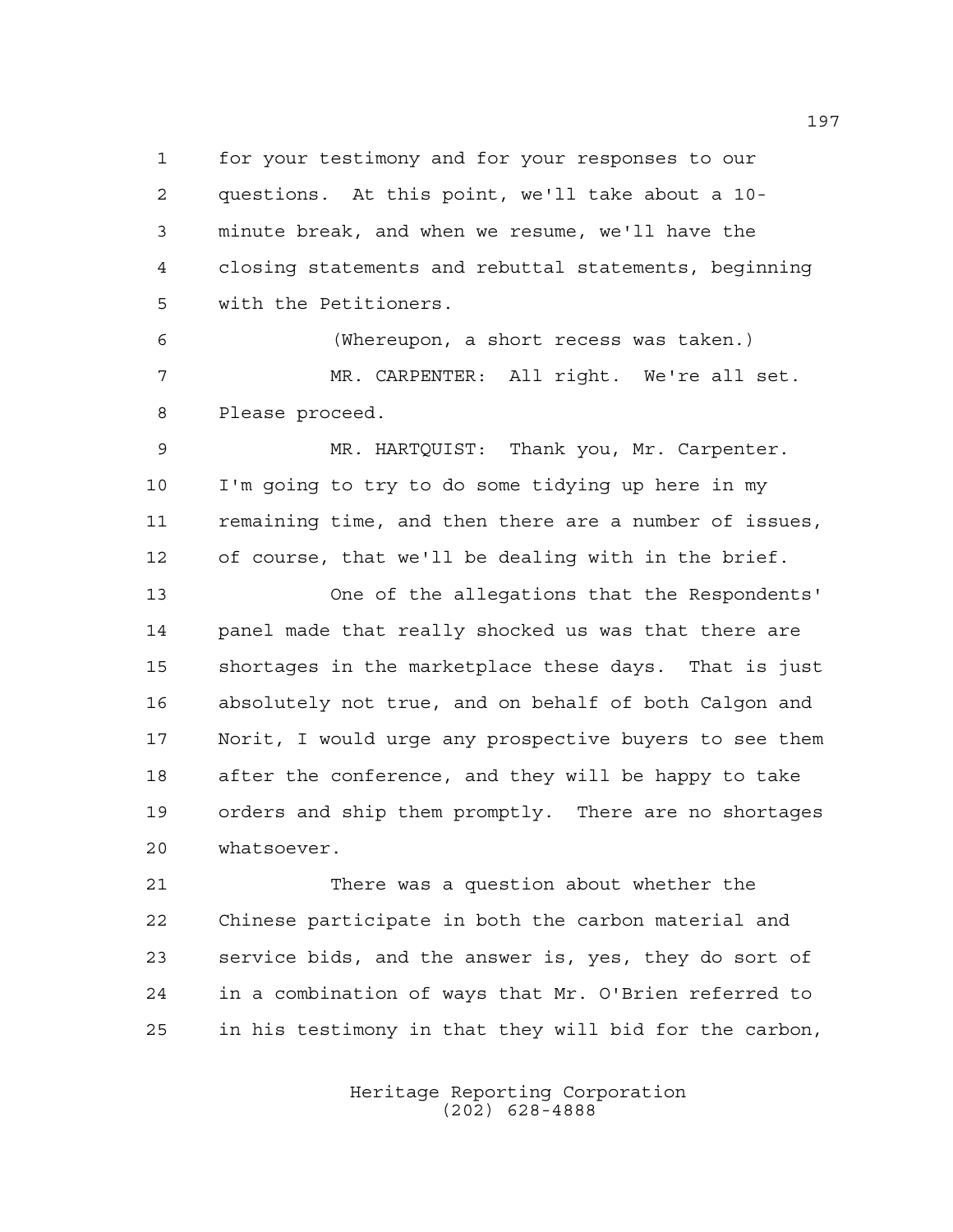and then they will join with that the provision of services by domestic companies, like U.S. Filter, for example, that testified today, to complete the whole package. So the Chinese can and do participate in those bids.

 There were comments about natural gas usage, and, of course, I think everybody in the room is familiar with the differences between U.S. and Chinese environmental requirements. They are much looser in China. Most of the use of natural gas is for pollution-control reasons in the United States, which the Chinese don't have to contend with or be as concerned with as we do here. But we couldn't use the type of furnaces that the Chinese use here because we wouldn't meet EPA requirements if we were to do so.

 But the point is that the Chinese end 17 product clearly does compete with the U.S. end product and has been very successfully doing that and has cost us a lot of market share and lost sales.

 Pelletized carbon; there were some comments about that. Calgon made pelletized carbon in the United States but shut down that production in the 1990s primarily because of Chinese competition. This was really the first type of material that the Chinese began to bring in when they started to come into the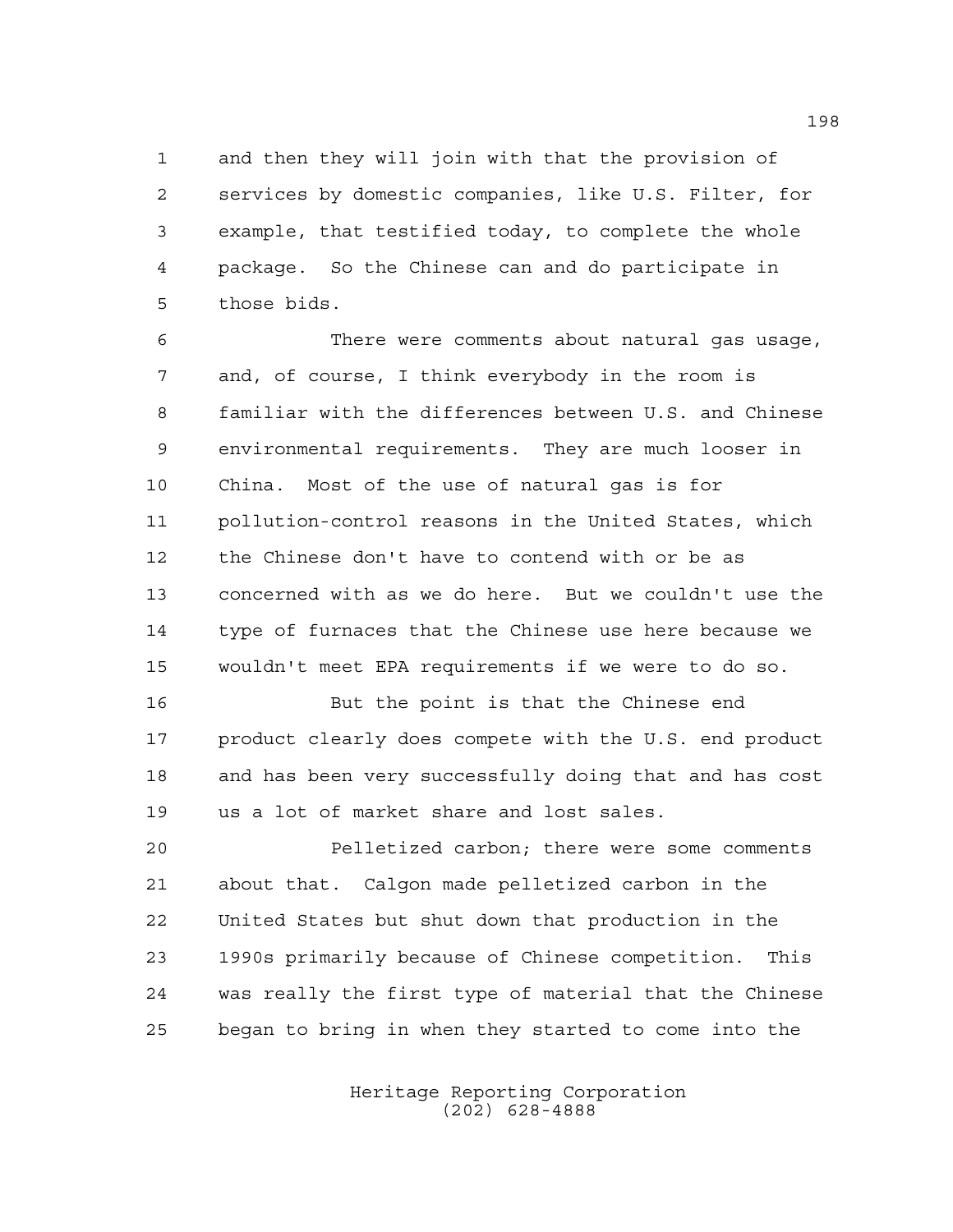1 U.S. marketplace.

| $\overline{2}$ | Price increases; we'll have some more on                 |
|----------------|----------------------------------------------------------|
| 3              | this in the brief. There was a note of price increase    |
| 4              | by Calgon. Calgon did have a small price increase in     |
| 5              | 2005 of about 2 percent but which was nowhere close to   |
| 6              | covering the increased costs of raw materials, of        |
| 7              | labor and energy, and so forth. It didn't come close.    |
| 8              | Jordan, in their testimony, claimed that                 |
| 9              | domestic producers like Calgon underbid the Chinese.     |
| 10             | You have confidential data that tells the true story,    |
| 11             | and when you look at the lost sales data, you'll see     |
| 12             | that domestic producers are generally underbid unless,   |
| 13             | in some cases, they made a decision to try to match      |
| 14             | the foreign price, and that cost them in profitability   |
| 15             | when they tried to maintain market share on that         |
| 16             | basis. But we think the questionnaire responses are      |
| 17             | quite clear in that respect.                             |
| 18             | Attachment 7 of the Jordan presentation                  |
| 19             | related to one of the municipalities, Suffolk, which     |
| 20             | provided for a foreign bid on one of the zones.<br>There |
| 21             | was Zone A, I think, and B in that respect. This is      |
| 22             | an example of testing the market with the foreign        |
| 23             | material and opening up these bids to competition from   |
| 24             | the Chinese, and we're seeing that. We're going to       |

Heritage Reporting Corporation (202) 628-4888

see more of that, and you'll have a lot of evidence of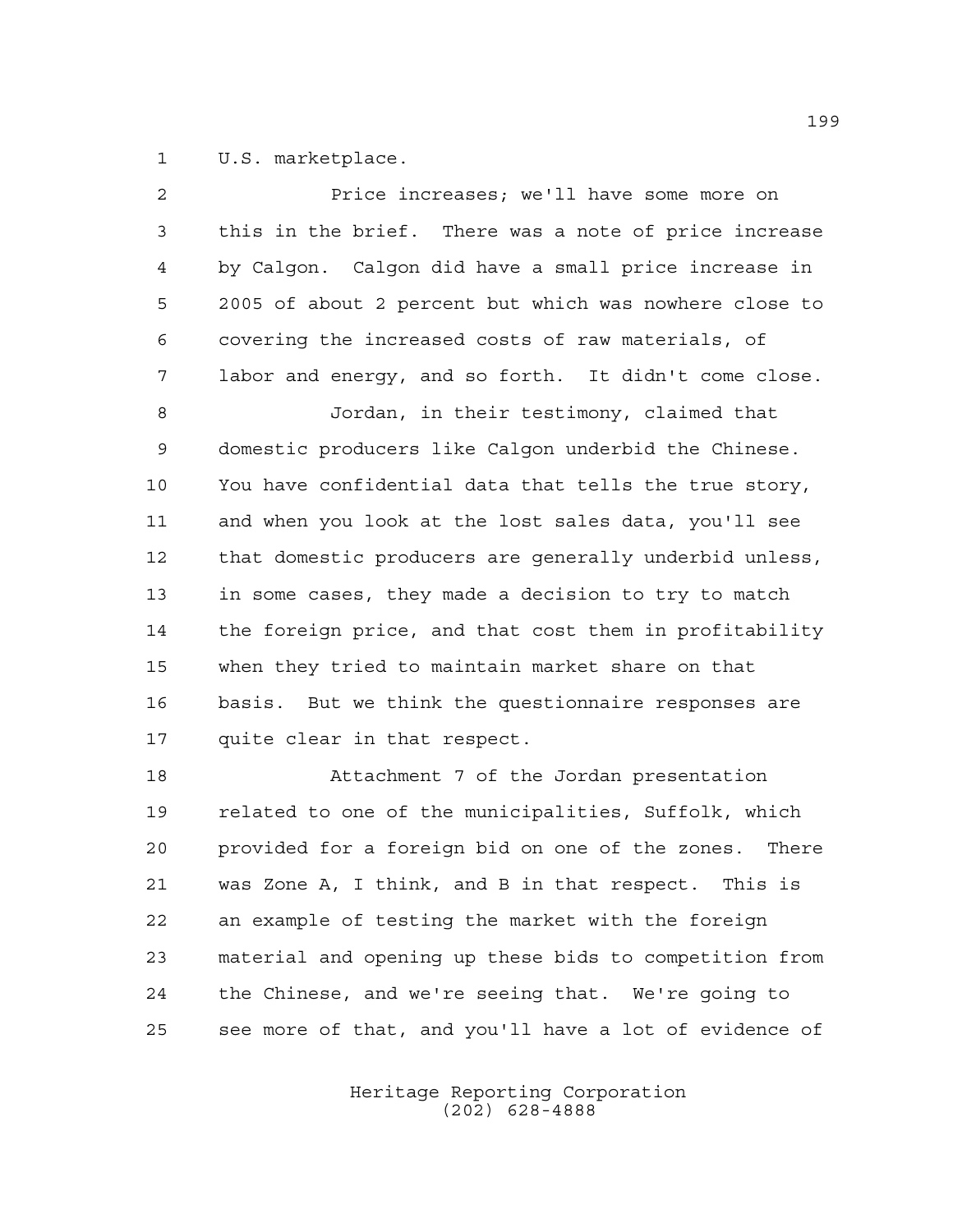lost sales in that respect.

| 2           | Mr. Skeini made some comments about gaming             |
|-------------|--------------------------------------------------------|
| 3           | the system with the antidumping petition. You'll see   |
| 4           | in the data that Calgon's imports from China have      |
| 5           | decreased in 2005 over 2004, and also it should be     |
| 6           | noted, as you all are very aware, that if we win this  |
| 7           | case, any imports that Calgon would bring in from      |
| 8           | China will be affected by the antidumping duties, just |
| $\mathsf 9$ | as everyone else's will. So their dedication, as I     |
| 10          | indicated, is, as a U.S. producer, they want to        |
| 11          | produce here, and they want the market to be fairly    |
| 12          | priced rather than unfairly priced as it is today.     |
| 13          | In Exhibit 7 of Mr. Skeini's materials,                |
| 14          | there was a quote from John Stanik. I just want to     |
| 15          | note for the record, he was talking about              |
| 16          | manufacturers in the U.S. and Europe, not Chinese      |
| 17          | manufacturers, when he was making that statement. So   |
| 18          | just a clarification for the record.                   |
| 19          | Now, Mr. Nelson. I almost hardly know where            |
| 20          | to start, and we'll deal with this in the brief, too.  |
| 21          | We do agree with Mr. Nelson that demand for this       |
| 22          | product is growing, but we still see substantial       |
| 23          | underselling and lost sales, and we're very concerned  |
| 24          | about what's going to happen in the future with the    |
| 25          | Chinese taking this potential market growth.           |
|             |                                                        |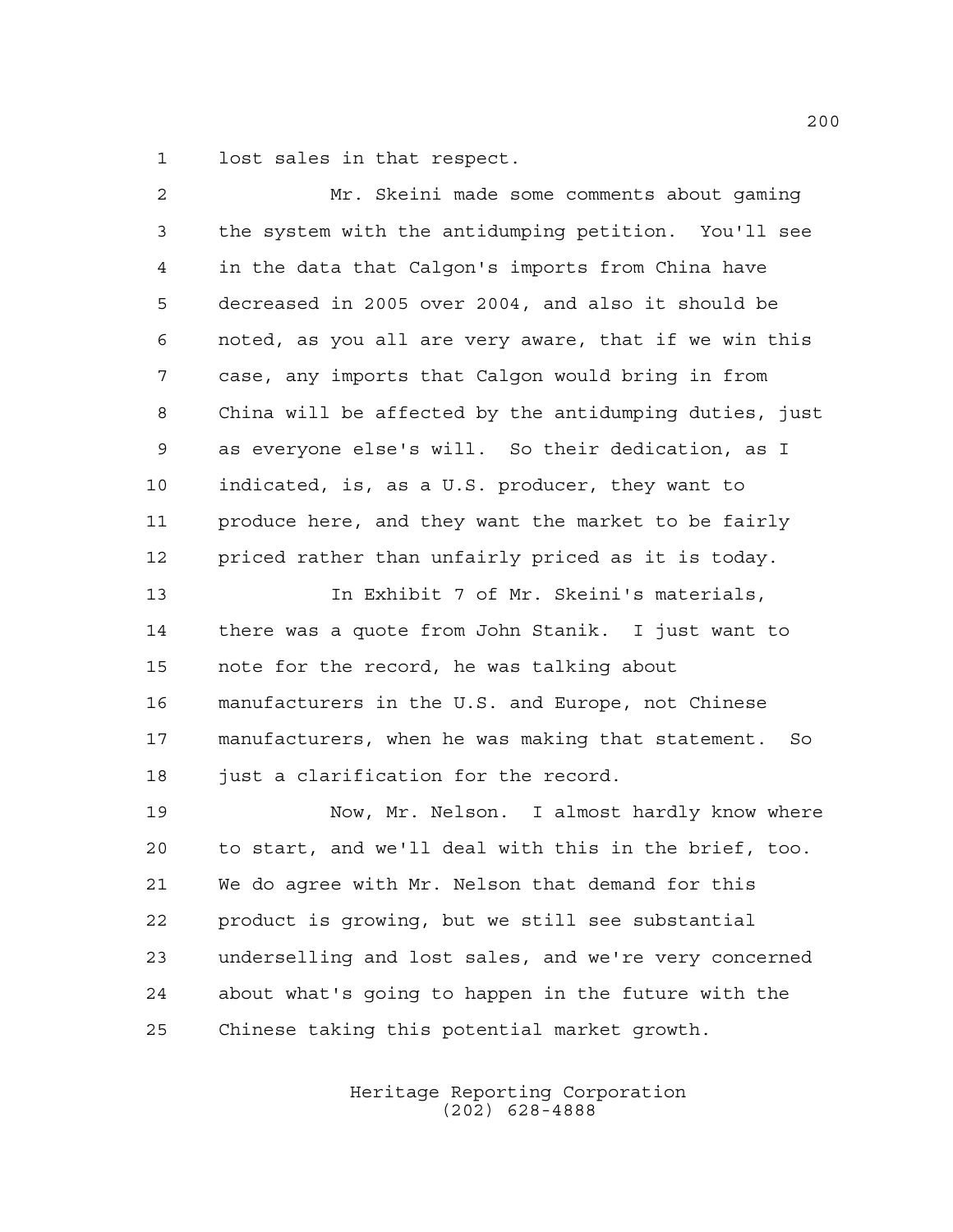1 The issue about the removal of mercury; we'll talk about this in the brief, too. We think that the estimate of the growth of that market is overestimated. We're going to have competition from other materials for that purpose, and we don't have great confidence that that is going to be the savior of this industry in future years, and the Chinese are going to compete in that end of the market also. Exhibit 10 in Mr. Nelson's materials; it was a European announcement of price increases, not a U.S. announcement of price increases by Norit, as was implied in his material. Calgon's financial data, which were cited in Mr. Nelson's materials, contain more than just activated carbon. You have the specific data on activated carbon, and I think they show quite a different picture. Exhibit 3 in Mr. Nelson's materials, the cash cow that was referred to in this grid, November 19, 2003; things have changed, and that's why we're here. Things have changed significantly from 2003, and they are not looking at the kind of picture that they thought they might have had several years ago primarily because of the growth of Chinese

competition.

Heritage Reporting Corporation (202) 628-4888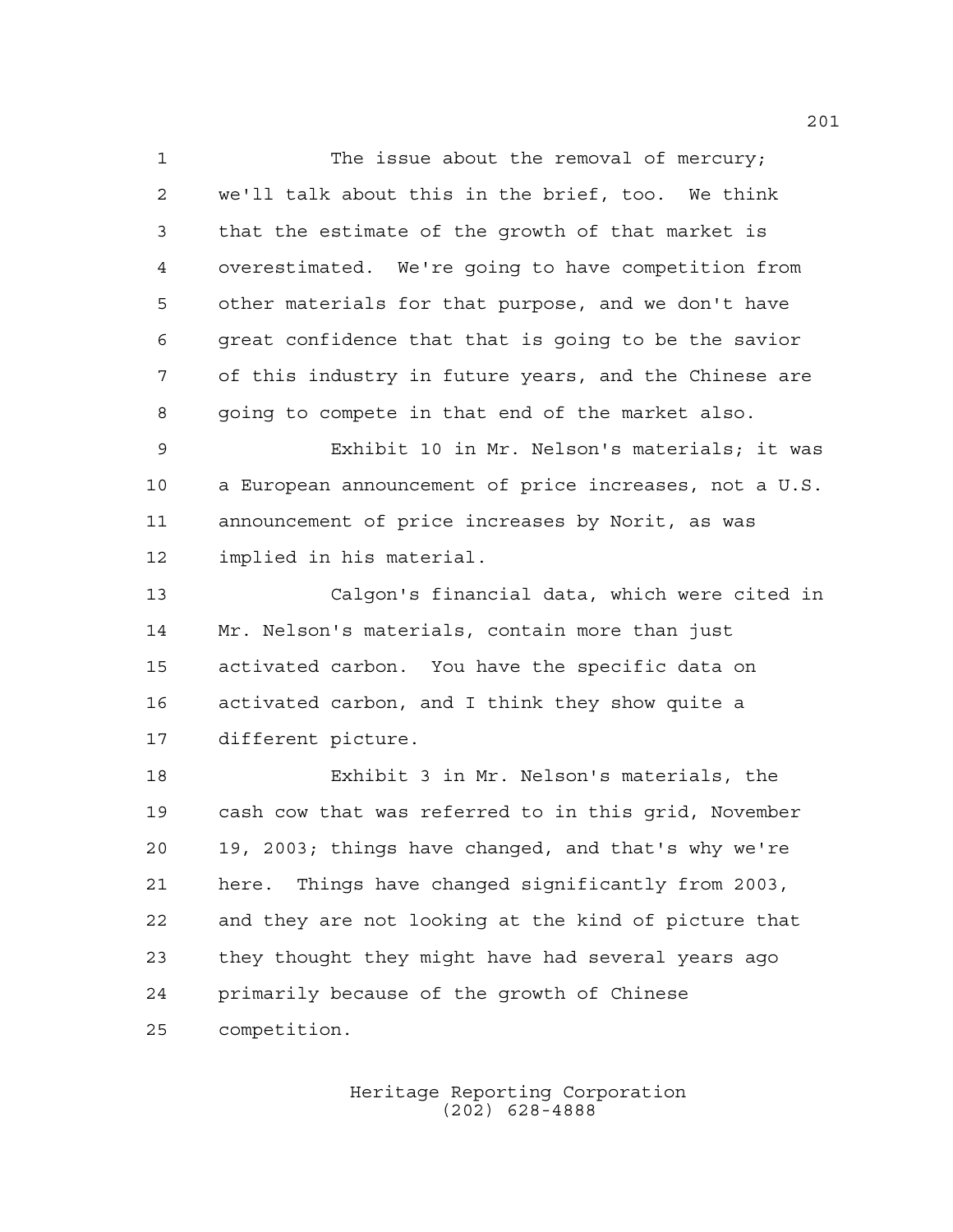With that, I would like to thank you for your time and attention. We appreciate it very much. MR. CARPENTER: Thank you, Mr. Hartquist. Mr. Vander Schaaf, would you come forward now?

 MR. VANDER SCHAAF: Thank you. Lyle Vander Schaaf from Bryan Cave. A couple of points just to make that we were not asked about in our Q&A session and just to respond to some of the things that were testified to as well by the Petitioners' group this morning.

 We were interested to hear, because I have heard a number of times, that the powdered activated carbon produced by Calgon is a byproduct and that it gets this from fines in the producing of granular activated carbon. We think that's an important statement that they didn't include earlier and believe that it's important in the Commission's analysis of how they price their powdered product and what the costs are for producing that product.

 I also want to paraphrase and confirm some of the information provided about the nature of attenuated competition in the market. You heard our witnesses testify that there is no coconut-based carbon produced in the United States. There is no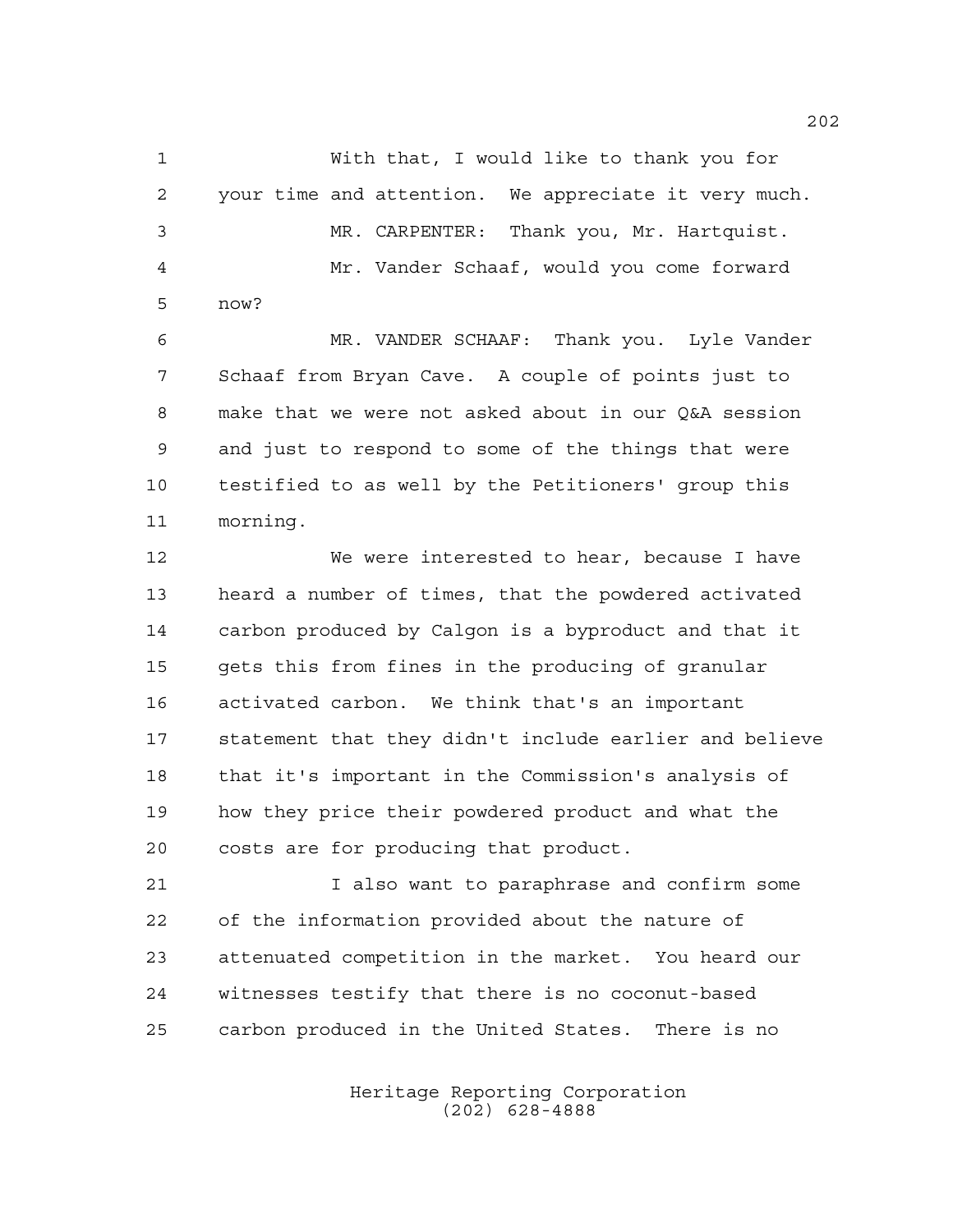pelleted carbon in the United States or acid-washed pelleted. We heard a moment ago that Calgon ceased producing pelleted in the nineties because of imports from Chinese. The import levels at that time, however, were very low.

 There also is the reverse situation where the domestic like product is sold where imports cannot participate. You heard Mr. Jordan identify a number of sectors in his Exhibit 3 of his testimony. He identifies fructose, sucrose, glycerin, acids, sugar, and many municipalities have Buy America requirements. This, of course, again attenuates the competition significantly.

 One of the things that we think you'll see, and we're going to try to provide as much information as possible in our post-conference brief on this, is that you see Calgon and Norit offering prices as equally low in situations where the Chinese cannot compete and do not compete as where the Chinese are a player, and you'll see in many instances that Calgon and Norit are offering prices far below the Chinese in places where the imported material does compete. We're going to try to get as many examples of that as possible in our post-conference brief, working with our coalition members.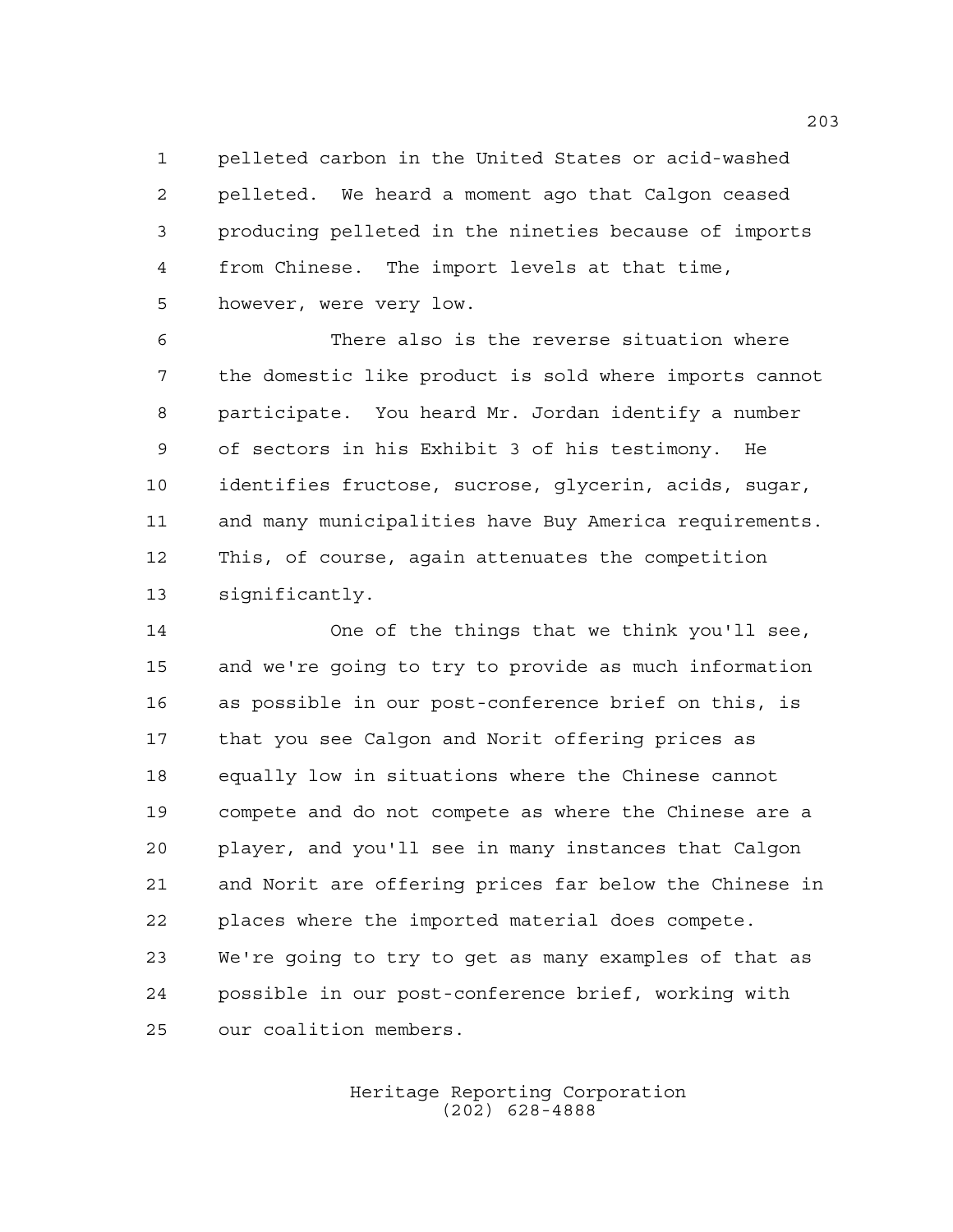We believe that the Commission should consider the volumes imported by Calgon and Norit as noninjurious. They were invited by Calgon and Norit. Particularly for Calgon, the imports come as a result of significant investments that they have made in China. You heard some of the witnesses testify about Calgon making a good portion of its money from its activated carbon operations and then using that revenue to produce other products and to research and develop other products and, in this case, use that activated carbon revenue to invest in China. We do not believe, therefore, that at least their volume of imports and the increase in volume in imports that they represent indicates in any way any form of injury for the two Petitioners.

 Also with respect to pricing, we believe that the Commission will have to take a very close look at how services and also capital equipment or equipment are combined with sales of activated carbon.

 Another thing that needs to be taken into account when evaluating prices is performance, not just with respect to whether the product performs well but whether you can use less of a material for a slightly higher price and whether that material will last longer. We'll be providing some information to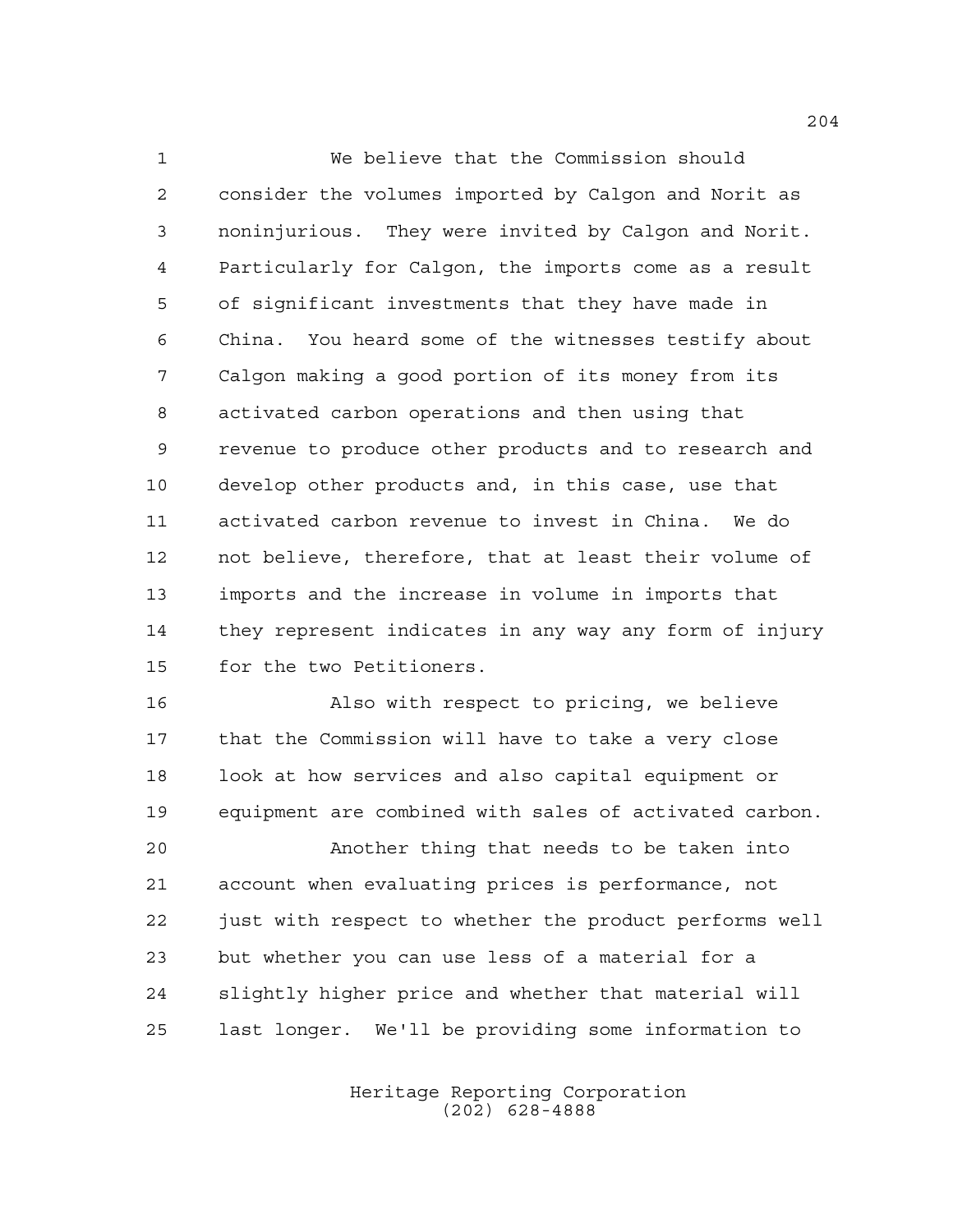show you that Calgon's product lasts much longer than the products from China, and if you take that into account, even if the Calgon product is slightly higher, it's going to last longer. You will actually incur less cost by purchasing the higher-priced product because it will last longer. It may also allow you to use less of the material. So although the price per pound may be higher, if you're using less, the cost to you may be lower. We'll be going through some of that in our post-conference brief.

11 I don't know that they disputed the fact that the domestic industry cannot currently meet domestic demand. It's certainly something that our witnesses said. Imports have to come into this country in order for customers to be able to purchase the quantity that they need. As you heard from Mr. Nelson, demand is likely to increase significantly on the horizon, and that situation is only going to get worse.

 During the testimony of the Petitioners this morning, during the Q&A, Mr. Thompson indicated that they had reduced employment, one example of their aspect of injury, and Mr. Hudgens indicated that the producers had closed a facility. I believe both of those instances were examples of chemical activated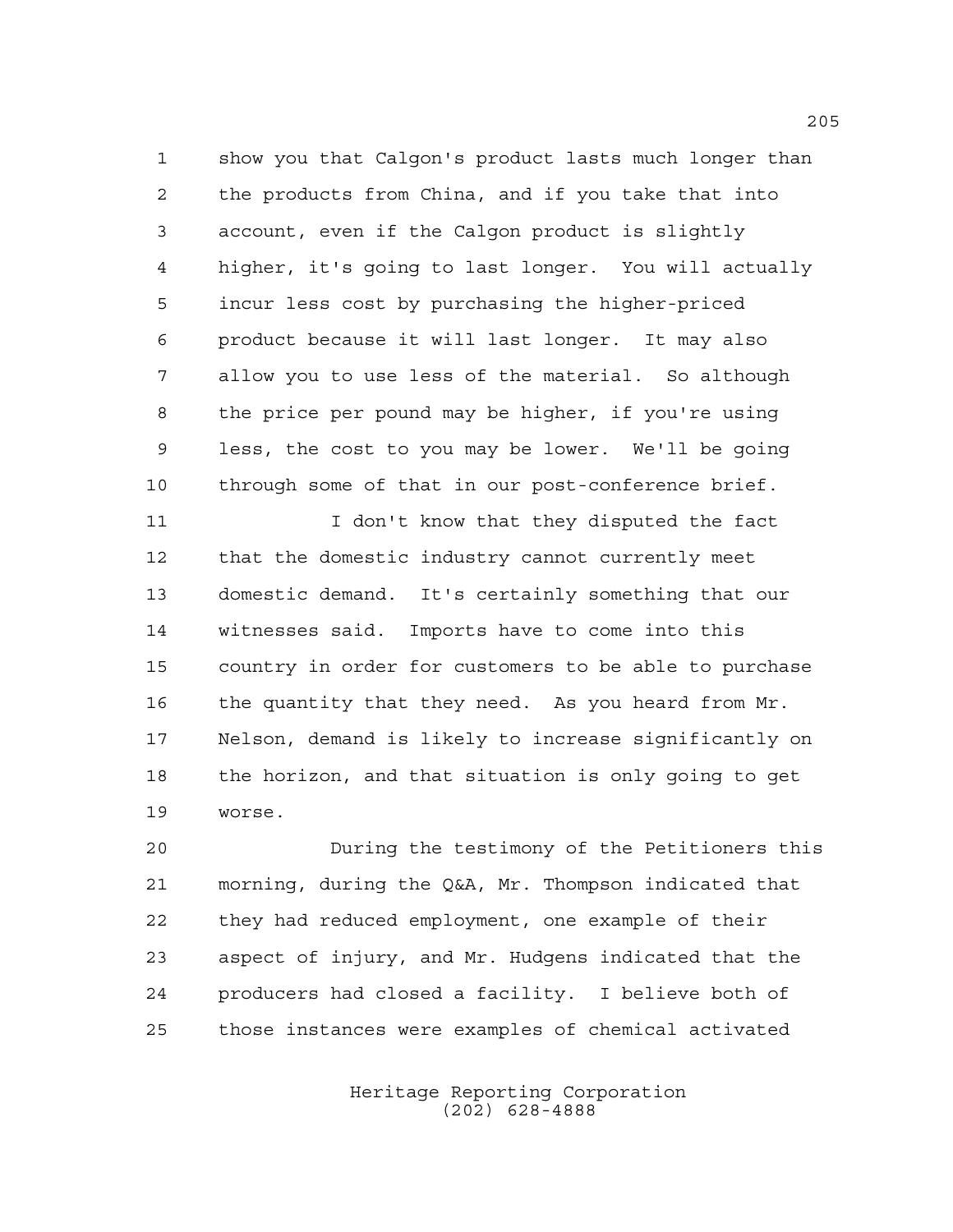carbon production operations being shuttered. I think that they have made very clear that they disagree with chemical activated being part of the domestic industry, so I would ask that the Commission take a close look at what they are talking about when they said that.

 One other thing. During one of the breaks, I was informed by Carbochem that they have developed a product they believe competes with MeadWestvaco in the auto sector. It's a steam-based activated carbon, and we had been asked a question about that issue in our question-and-answer session. So it's worth noting that at least Carbochem is another entity, I'm informed, that produces a competing product that's steam activated.

 Those are my observations from the testimony today. I would like to reassert our view that this investigation is extraordinarily unique because of the nature of the fact that the petition was filed and withdrawn, the Petitioners have changed their position on factual issues relating to the like product, the Petitioners have invested in the subject country and are the source of the major imports from the subject country. So this case just doesn't strike me as the type of case where relief from imports under the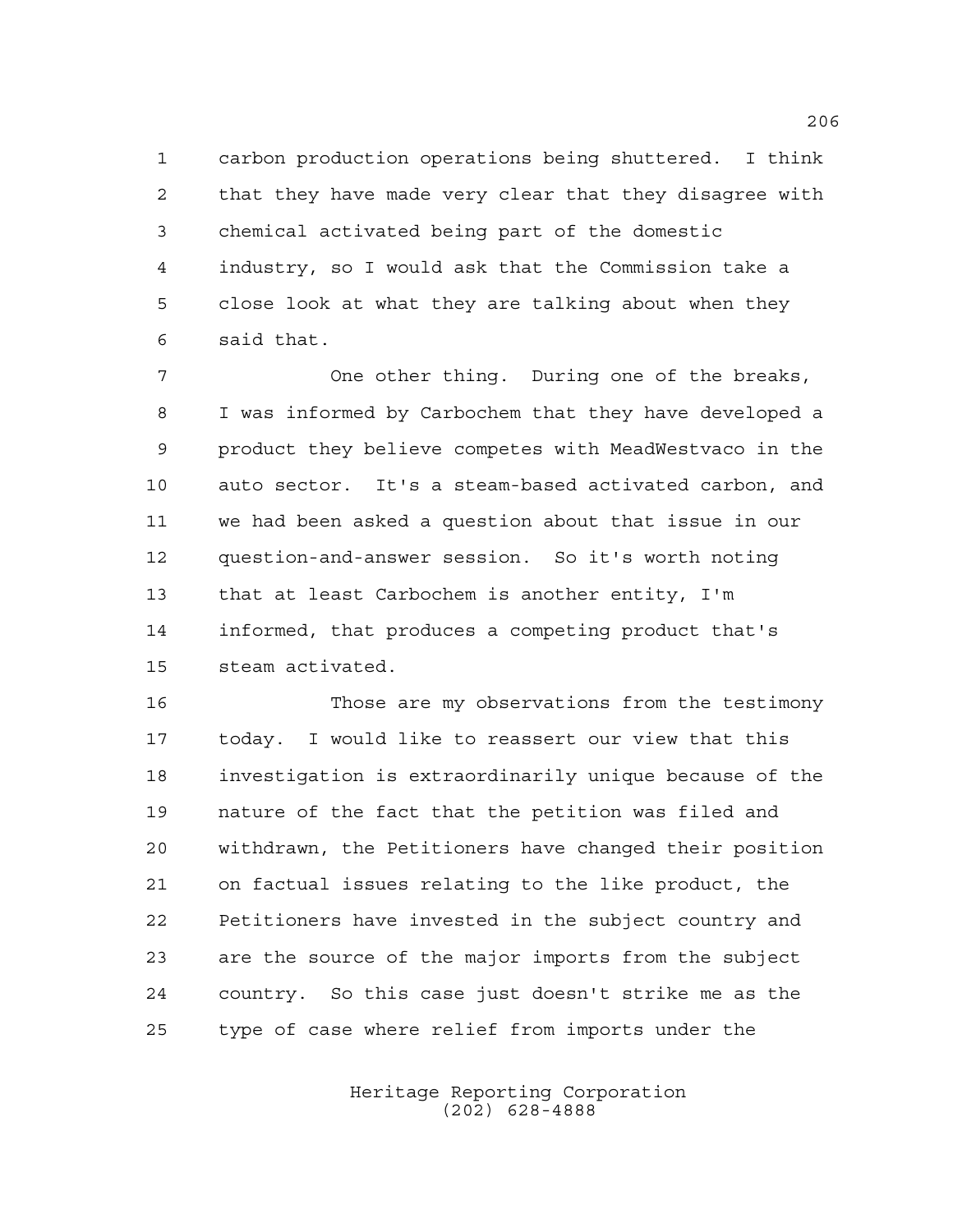antidumping law are warranted. Thank you very much.

 MR. CARPENTER: Thank you, Mr. Vander Schaaf.

 On behalf of the Commission and the staff, I want to thank all of the witnesses who came here today to share their knowledge with us and help us develop the record in this investigation.

 Before concluding, let me mention a few dates to keep in mind. The deadline for both the submission of corrections to the transcript and for briefs in the investigation is Tuesday, April 4. The Commission has tentatively scheduled its -- investigation for April 21 at 11 a.m. and will report its determination to the secretary of commerce on April 24. Commissioners' opinions will be transmitted to Commerce on May 1.

 Thank you for coming. This conference is adjourned.

 (Whereupon, at 2:32 p.m., the preliminary conference in the above-entitled matter was concluded.)

- //
- //
- //

//